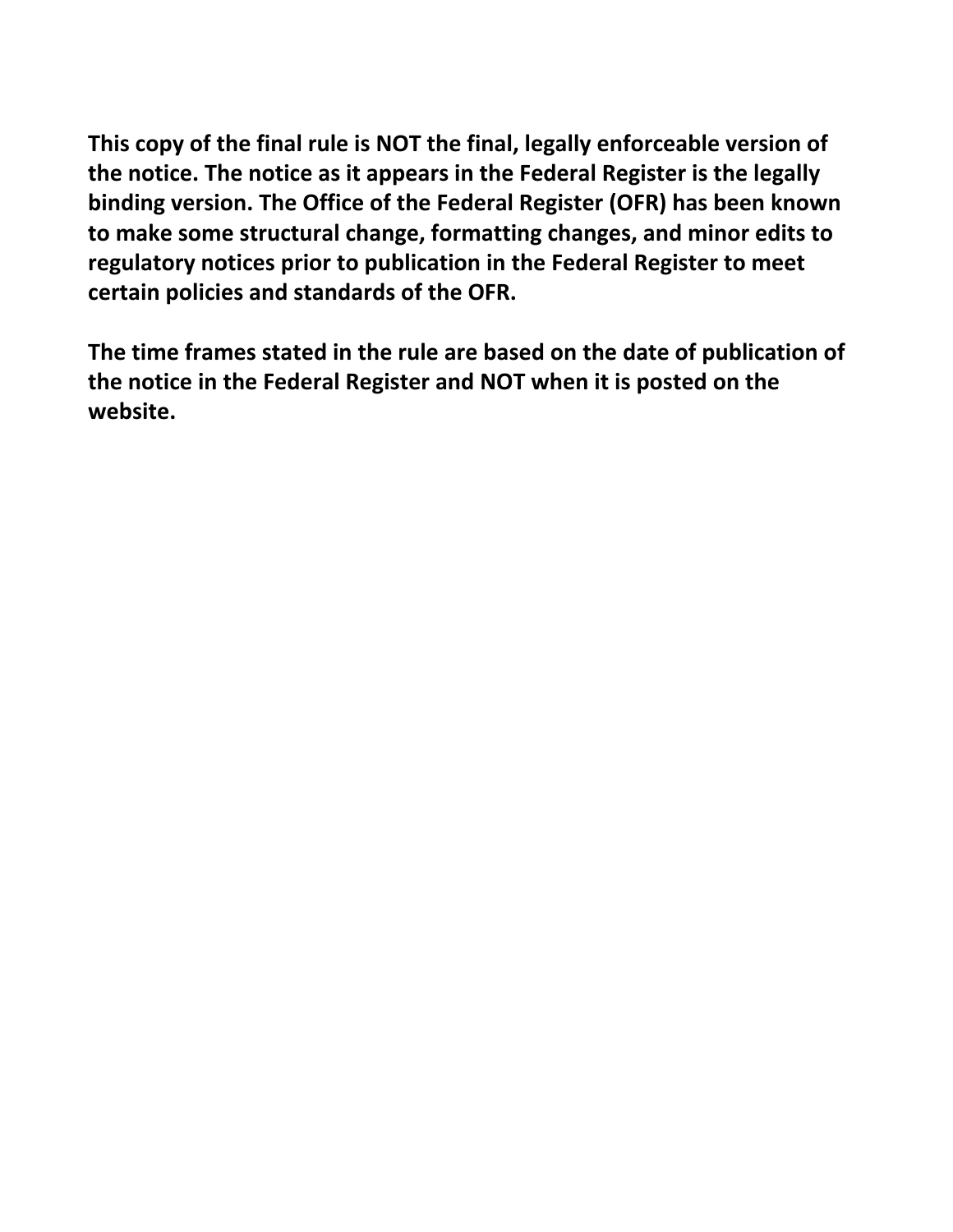BILLING CODE: 3410-XY-U

DEPARTMENT OF AGRICULTURE

Rural Business-Cooperative Service

Rural Utilities Service

7 CFR Parts 4279 and 4287

RIN 0570-AA73

Biorefinery, Renewable Chemical, and Biobased Product Manufacturing Assistance Program

**AGENCY:** Rural Business-Cooperative Service and Rural Utilities Service, USDA.

**ACTION:** Interim Final Rule.

**SUMMARY:** The Rural Business-Cooperative Service (Agency) is publishing this interim final rule for the Biorefinery, Renewable Chemical, and Biobased Product Manufacturing Assistance Program (the Program), formerly the Biorefinery Assistance Program, incorporating changes required in the Agricultural Act of 2014 (2014 Farm Bill) and addressing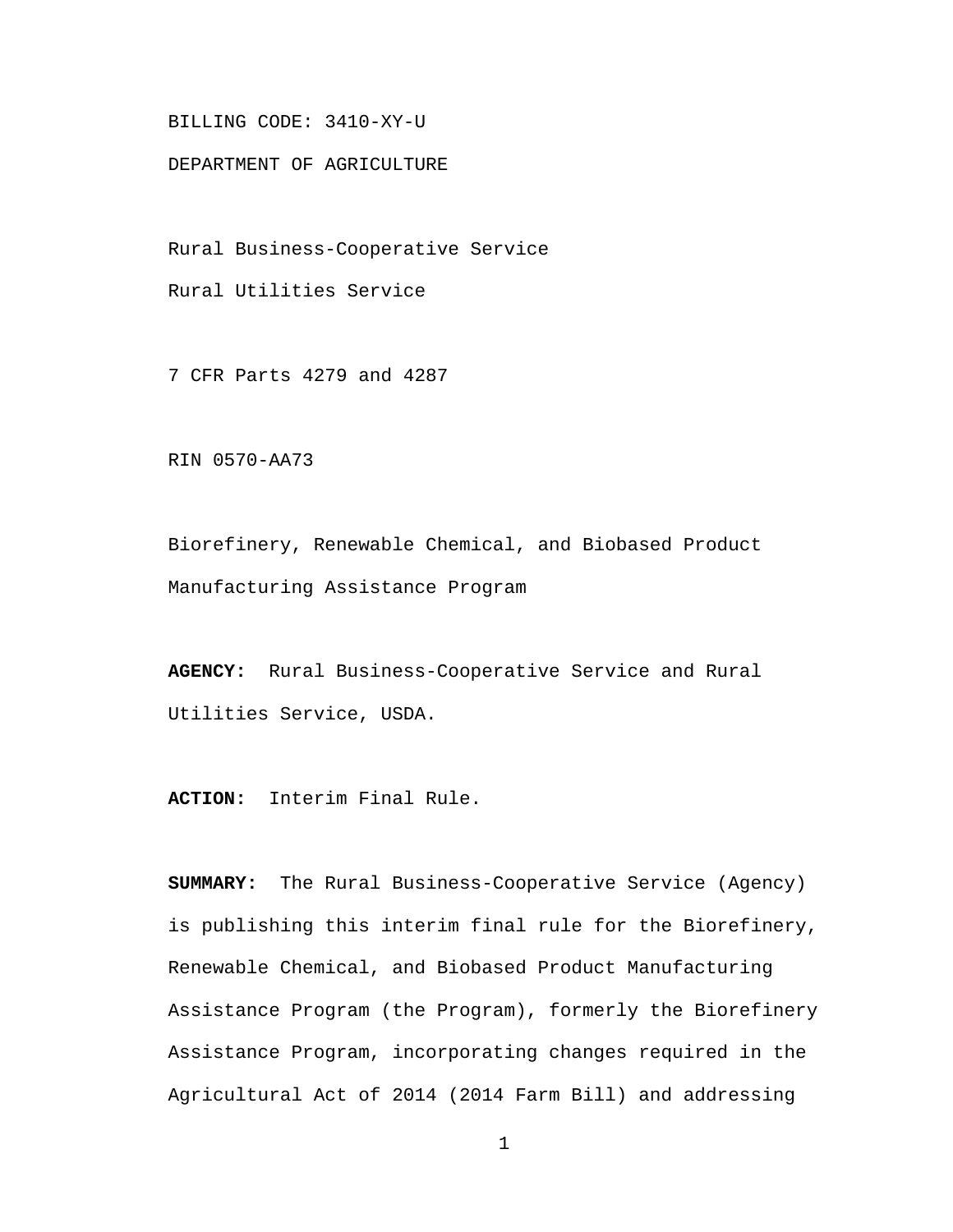comments received on the interim final rule published on February 14, 2011 (76 FR 8404). This interim final rule establishes provisions for the loan guarantees available for Biorefineries to support the production of Advanced Biofuels and Renewable Chemicals and for Biobased Product Manufacturing facilities.

**DATES**: This interim rule is effective [DATE 60 DAYS AFTER DATE OF PUBLICATION IN THE FEDERAL REGISTER]. Comments on the rule and the information collection under the Paperwork Reduction Act of 1995 must be received on or before [DATE 60 DAYS AFTER DATE OF PUBLICATION IN THE FEDERAL REGISTER].

**ADDRESSES**: Submit your comments on this rule by any of the following methods:

• Federal eRulemaking Portal:

http://www.regulations.gov. Follow the instructions for submitting comments.

• Mail: Submit written comments via the U.S. Postal Service to the Branch Chief, Regulations and Paperwork Management Branch, U.S. Department of Agriculture, STOP 0742, 1400 Independence Avenue, SW., Washington, DC 20250- 0742.

• Hand Delivery/Courier: Submit written comments via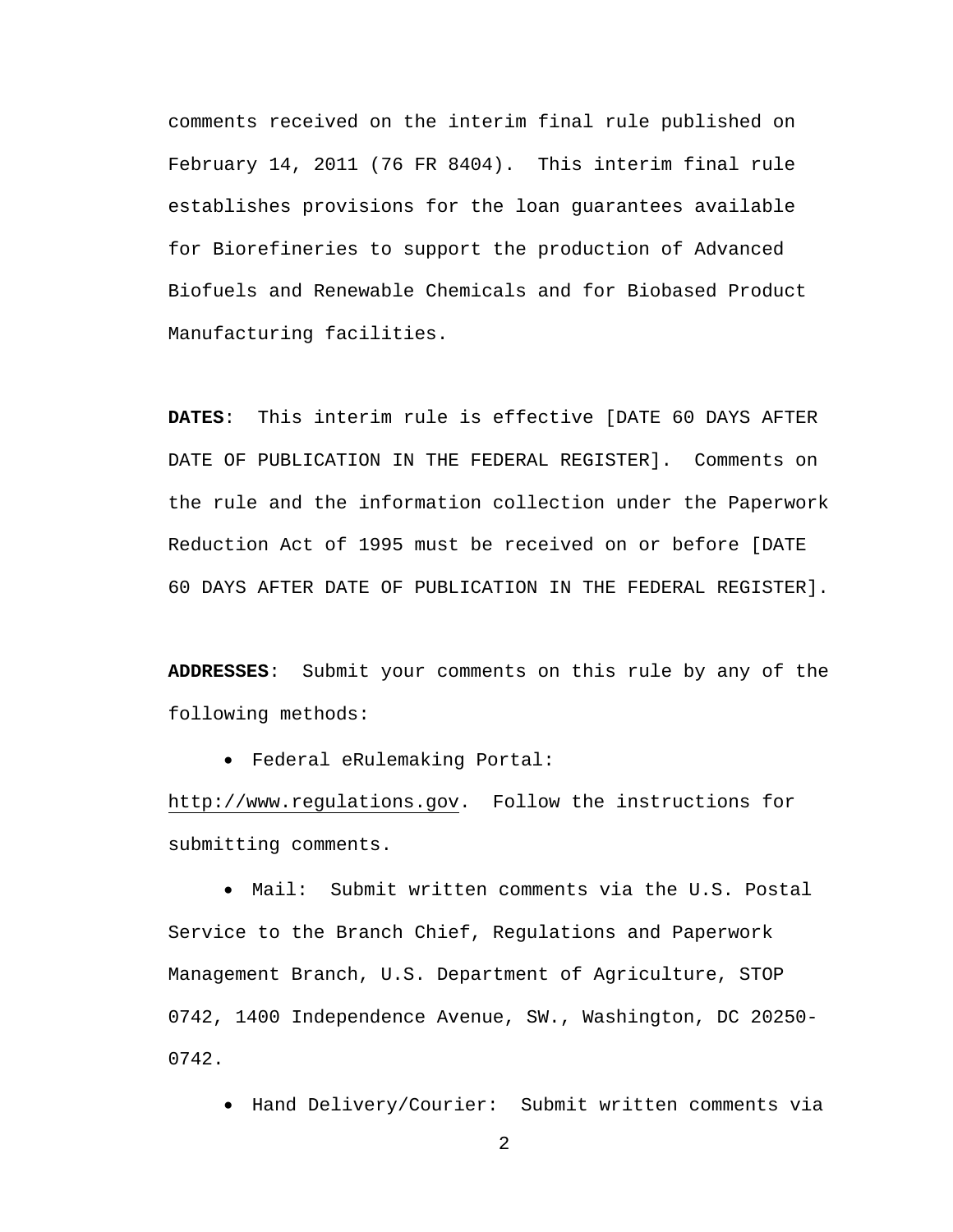Federal Express Mail, or other courier service requiring a street address, to the Branch Chief, Regulations and Paperwork Management Branch, U.S. Department of Agriculture, 300  $7<sup>th</sup>$  Street, SW.,  $7<sup>th</sup>$  Floor, Washington, DC 20024.

All written comments will be available for public inspection during regular work hours at the 300  $7<sup>th</sup>$  Street, SW.,  $7<sup>th</sup>$  Floor address listed above.

**FOR FURTHER INFORMATION CONTACT**: Energy Branch, Rural Business – Cooperative Service, U.S. Department of Agriculture, 1400 Independence Avenue, SW., Stop 3225, Washington, DC 20250-3201; telephone (202) 720-0410.

## **I. EXECUTIVE SUMMARY**

The Food, Conversation, and Energy Act of 2008 (Public Law No. 110-246), otherwise known as the 2008 Farm Bill, established the Biorefinery Assistance Program (the Program) under Title IX, Section 9003, for making loan guarantees to fund the development, construction, and Retrofitting of Commercial-Scale Biorefineries using Eligible Technology. The 2008 Farm Bill defined Eligible Technologies as: technology that is being adopted in a viable Commercial-Scale operation of a Biorefinery that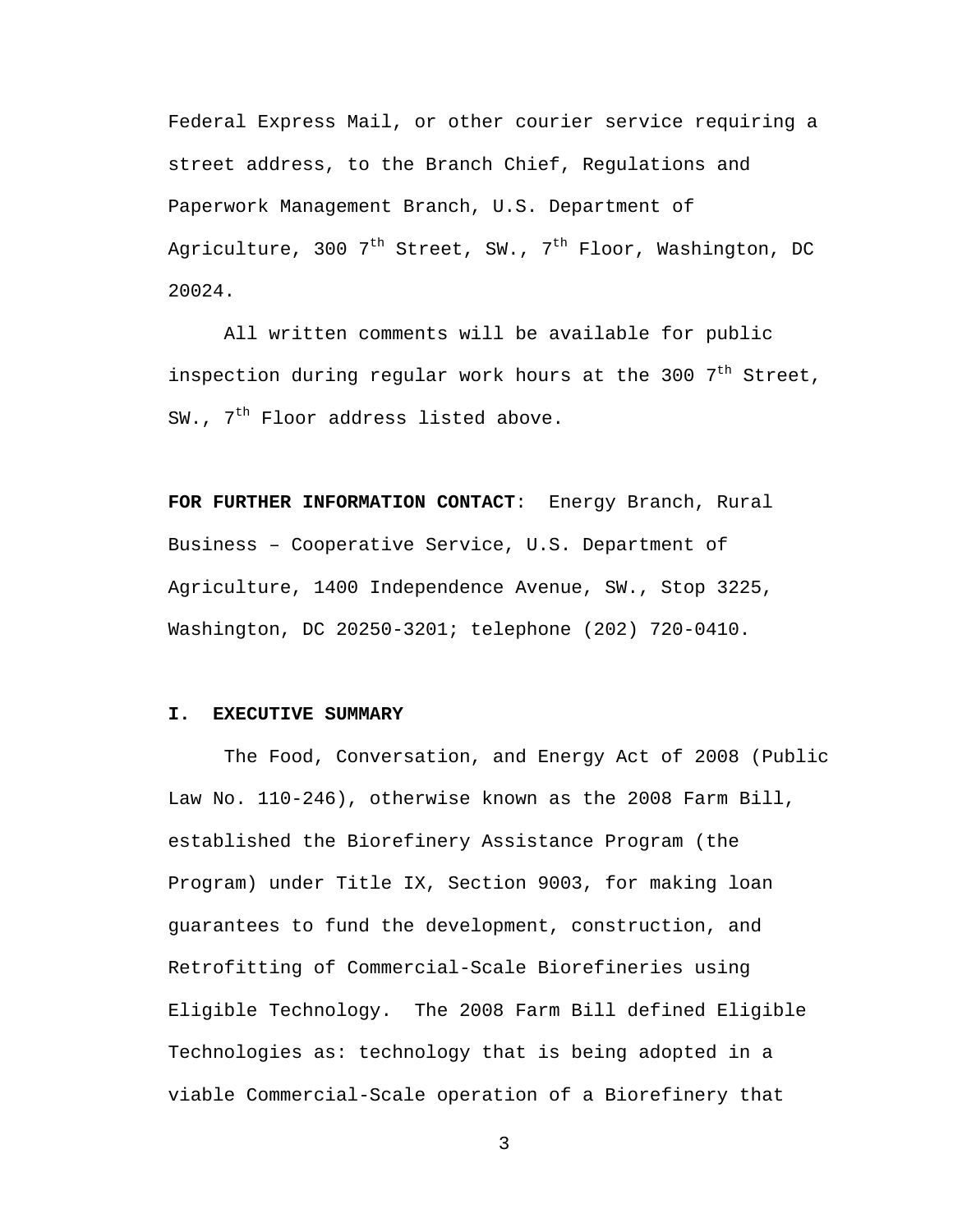produces an Advanced Biofuel; and technology that has been demonstrated to have technical and economic potential for commercial application in a Biorefinery that produces an Advanced Biofuel.

The Program's authority is continued in the Agricultural Act of 2014 (2014 Farm Bill)(Public Law 113- 79), with several specific changes: (1) Renames the Program as the Biorefinery, Renewable Chemical, and Biobased Product Manufacturing Assistance; (2) Revises the purpose statement for the Program to include Renewable Chemicals and Biobased Product Manufacturing; (3) Expands the Program to include Biobased Product Manufacturing facilities; (4) Adds definitions for "Renewable Chemicals" and "Biobased Product Manufacturing"; and (5) Ensures diversity in the types of Projects approved.

Eligible applicants for the Program are as follows: individuals; entities; Indian Tribes; units of State or Local Government; corporations; Farm Cooperatives; Farmer Cooperative Organizations; associations of Agricultural Producers; National Laboratories; Institutions of Higher Education; rural electric cooperatives; public power entities; and consortia of any of the foregoing entities.

The 2014 Farm Bill provides the Program with a total budget authority of \$200 million in mandatory funding over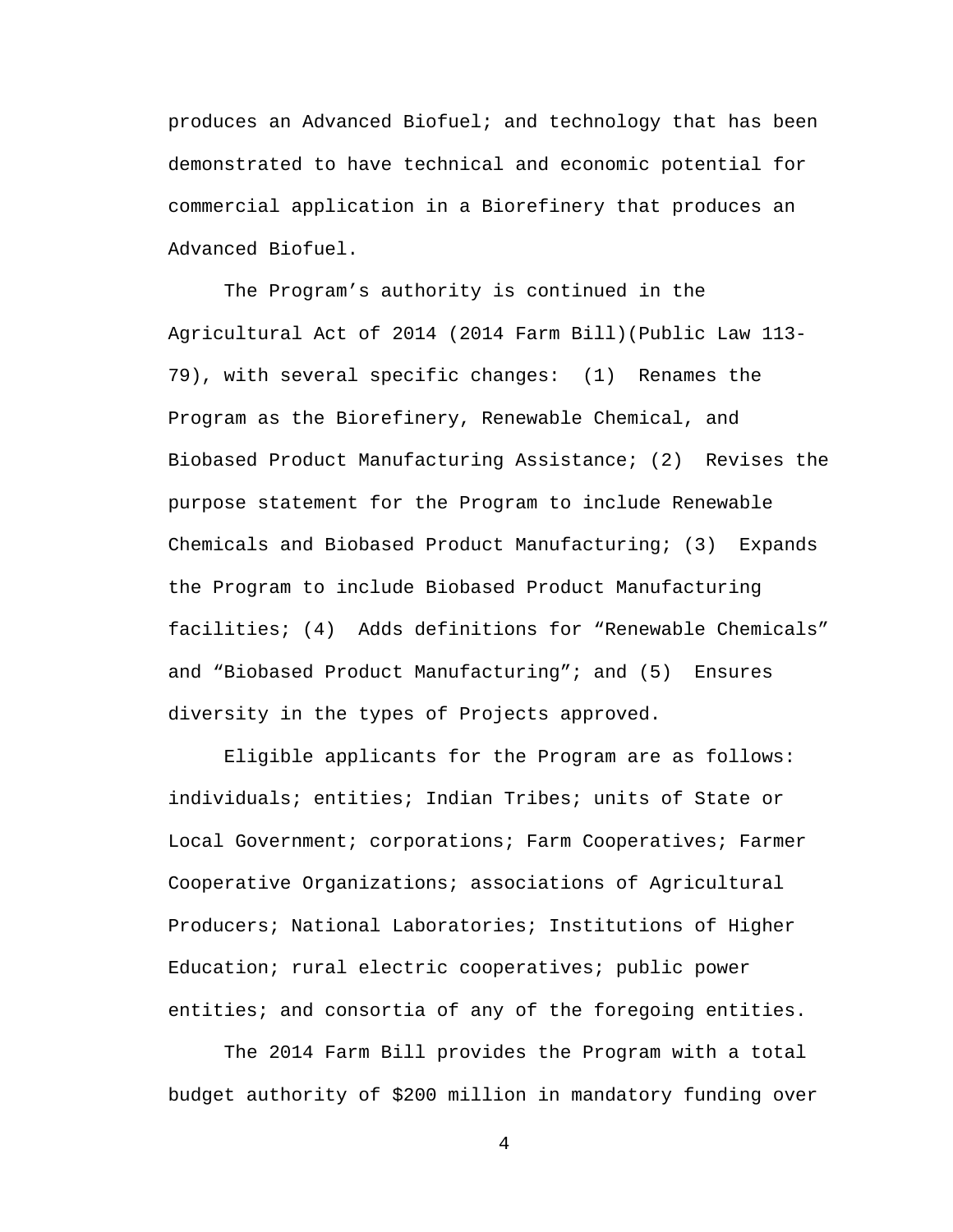three years, with discretionary funding totaling \$375 million over five years (\$75 million per year). This level of funding is less than provided under the 2008 Farm Bill, which had a total budget authority of \$320 in mandatory funding, with discretionary funding totaling \$750 million over five years (\$150 million per year).

#### **Purpose of the Regulatory Action**

This rule revises 7 CFR 4279, subpart C and 7 CFR 4287, subpart D to implement the provisions contained in the 2014 Farm Bill, modifies the Program to incorporate administrative improvements based on Agency experience in implementing the Program, addresses comments received on the interim final rule, published in the Federal Register on February 14, 2011, and incorporates the guaranteed loan provisions of the Agency's Business and Industry (B&I) Guaranteed Loan program to make the rule a "stand alone" rule.

#### **Summary of the Major Changes**

The major changes being implemented by this rulemaking are:

• Revised the purpose and scope section by adding Renewable Chemicals and Biobased Product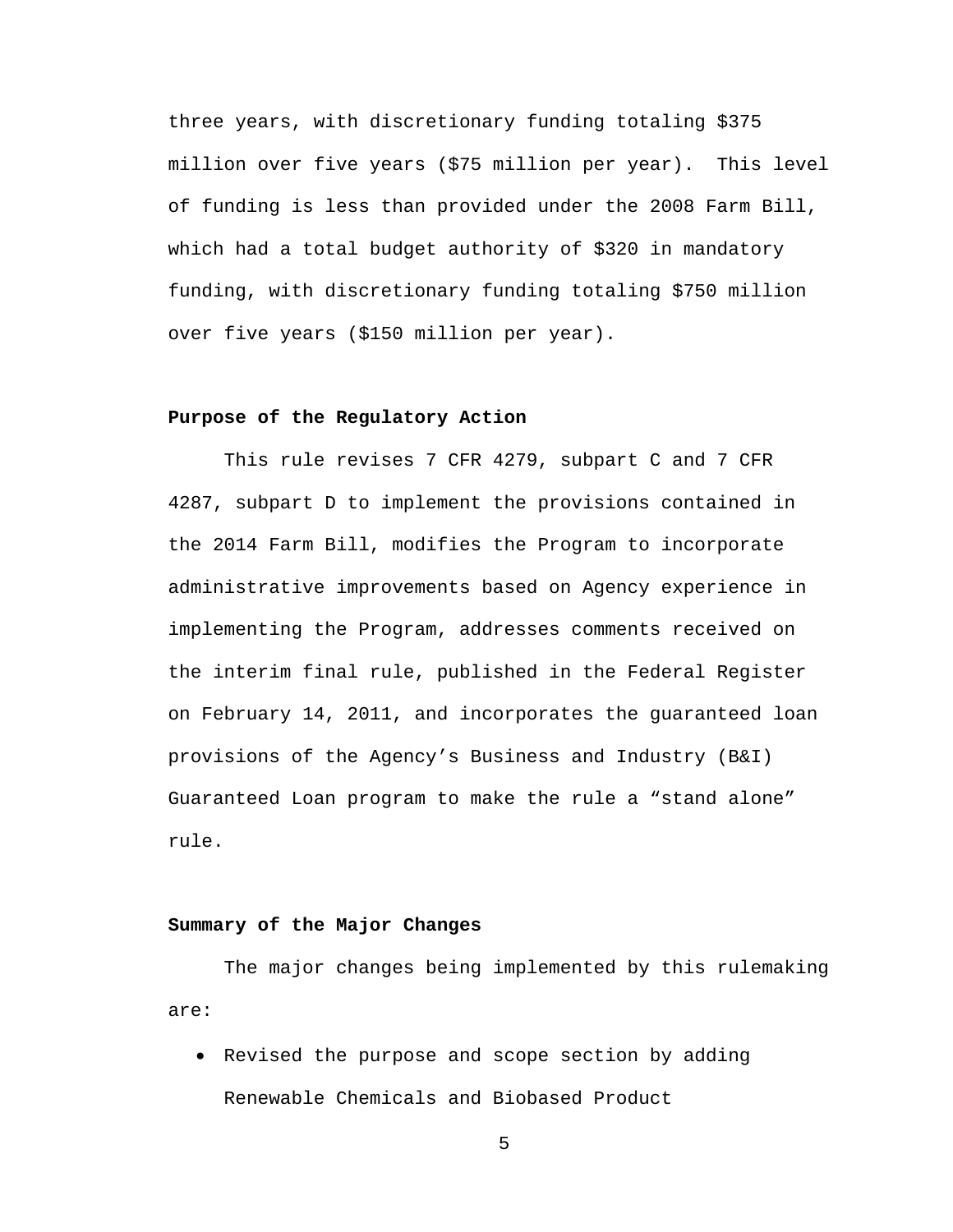Manufacturing;

- Adding the ability to fund Biobased Product Manufacturing facilities;
- Removing the requirement that the majority of the Biorefinery production must be an Advanced Biofuel in order to be eligible for Program assistance;
- Supplementing the Program to include a "projectfinance framework;"
- Implementing a two-phase application process;
- Overhauling the scoring of applications; and
- Limiting Interest accrual to 90 days, in most instances, to determining what the guarantee will cover and what can be included in a loss claim.

# **Costs and Benefits**

The Agency estimates that approximately 95 applicants will submit Phase 1 applications. The burden to these applicants under the new two-phase application process is estimated to be approximately 700 hours per application. The Agency estimates that each applicant who receives a loan guarantee would require an additional 252 hours for reporting and other servicing actions.

The benefits associated with the Program under the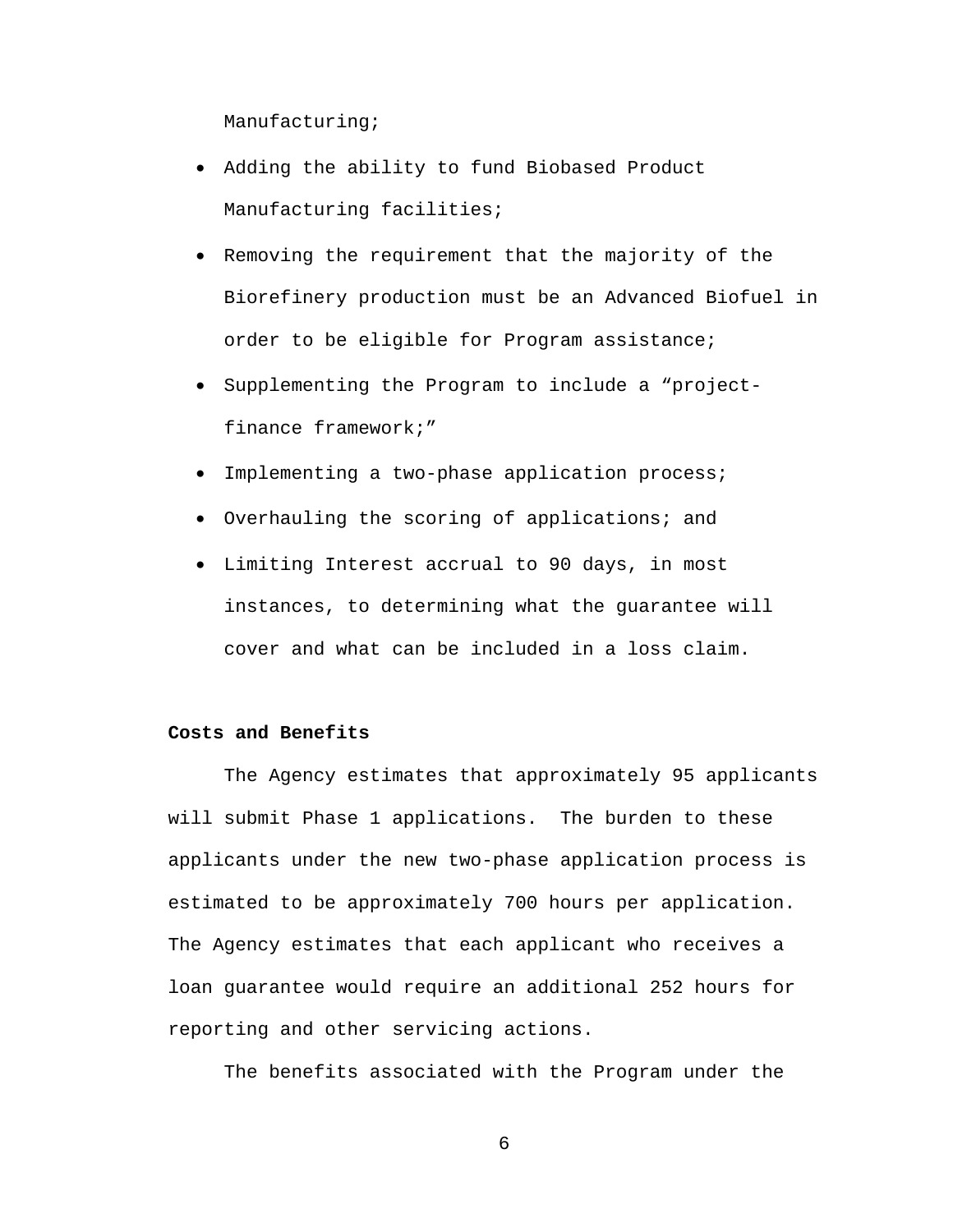subsequent interim rule are, for the most part, the same as those that accrue under the baseline Program. Direct beneficiaries of the Program continue to be those applicants who receive a Section 9003 loan guarantee, but now include owners and operators of Biorefineries whose primary product is a Renewable Chemical and owners and operators of Biobased Product Manufacturing facilities. Indirect beneficiaries of the Program continue to include technology providers of the systems used in advancing these facilities, feedstock suppliers, producer associations and cooperatives, and Lenders.

Expanding the Program to include Renewable Chemicals and Biobased Product Manufacturing will further potential positive environmental impacts associated with replacing petroleum-based feedstock with renewable biomass feedstock.

The Agency expects the changes (described later in this Notice) to make the Program more attractive to larger, more sophisticated Lenders who are under more regulatory scrutiny than the Lenders that have historically participated in the Agency's guaranteed loan programs. Their participation is necessary due to the size of the Projects funded under the Program. Changes are also made that clarify and streamline Agency application requirements, which will aid Lenders and Borrowers in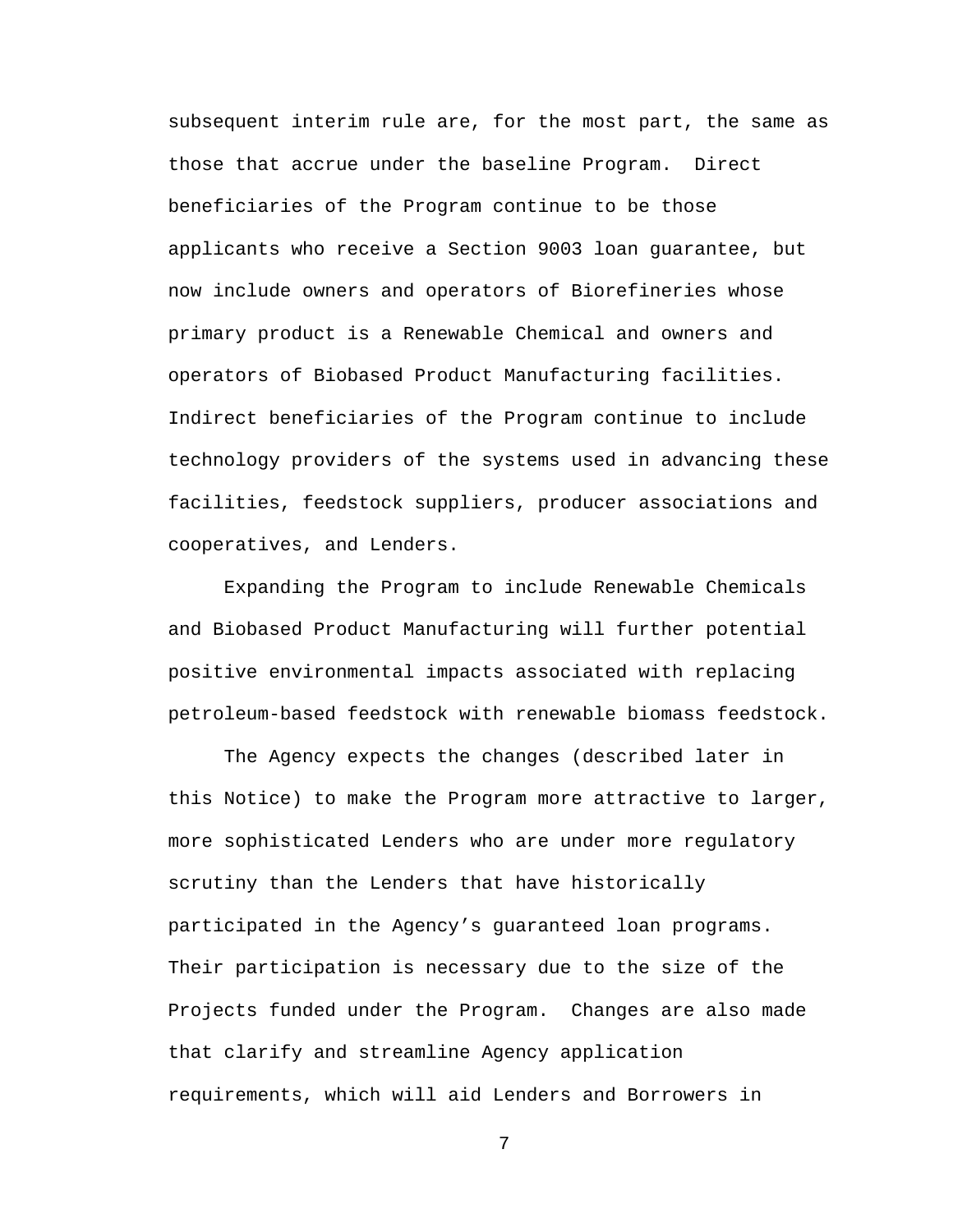putting together materials required as part of the application process.

The Agency also expects the changes to the Program to result in a greater diversity of the types of Projects being funded, including Biobased Product Manufacturing facilities and Biorefineries whose primary product is a Renewable Chemical that had not been eligible for funding under the Program as authorized by the 2008 Farm Bill. The Agency further expects these changes to improve the financial feasibility of Biorefineries producing Advanced Biofuels and Renewable Chemicals because Renewable Chemicals typically are of higher value than Advanced Biofuels and have broader market opportunities.

#### **II. SUPPLEMENTAL INFORMATION**:

#### **Executive Order 12866**

This interim final rule has been reviewed under Executive Order (EO) 12866 and has been determined to be "economically significant" by the OMB. The EO defines a "significant regulatory action" as one that is likely to result in a rule that may: (1) have an annual effect on the economy of \$100 million or more or adversely affect, in a material way, the economy, a sector of the economy, productivity, competition, jobs, the environment, public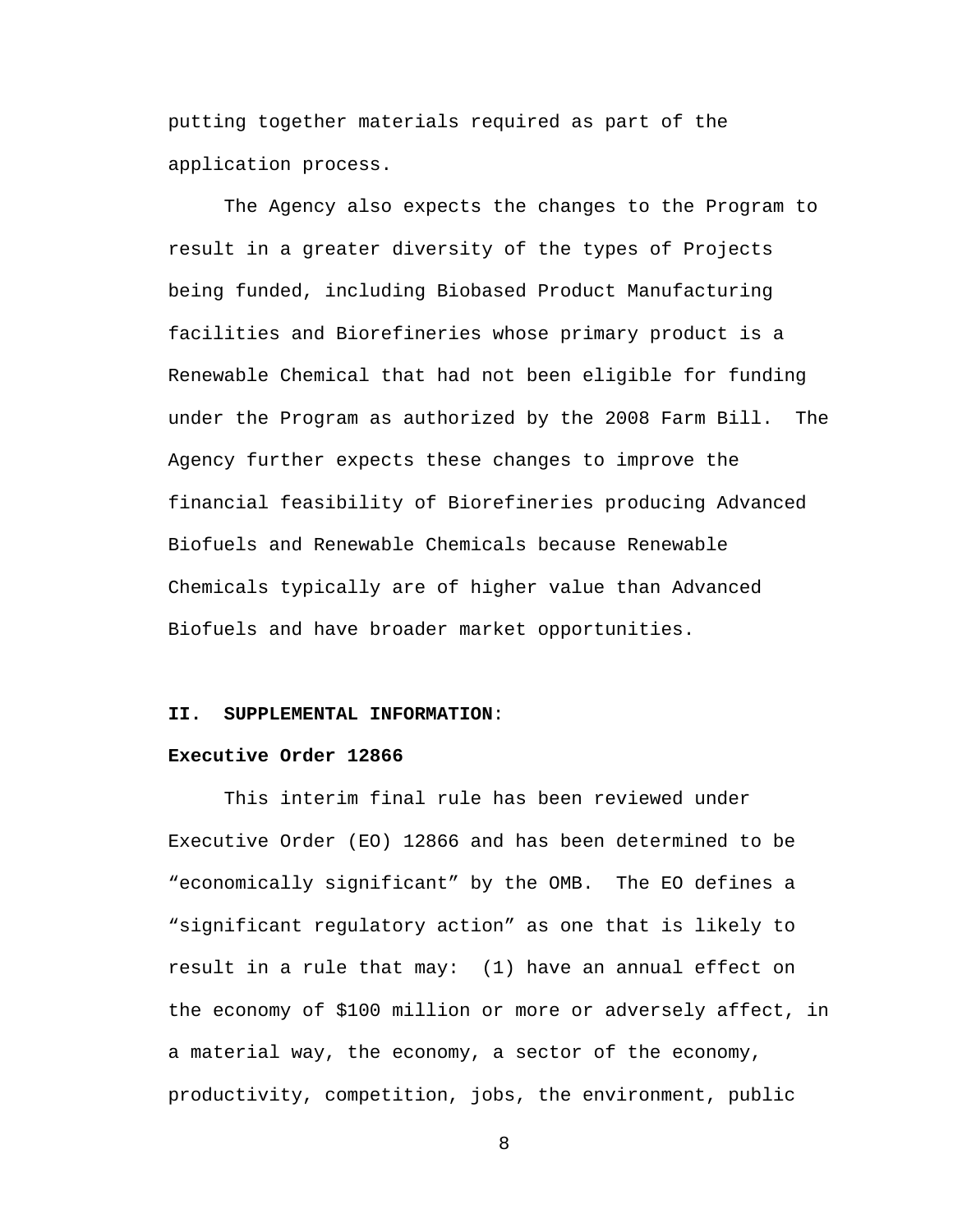health or safety, or State, local, or tribal governments or communities; (2) create a serious inconsistency or otherwise interfere with an action taken or planned by another agency; (3) materially alter the budgetary impact of entitlements, grants, user fees, or loan programs or the rights and obligations of recipients thereof; or (4) raise novel legal or policy issues arising out of legal mandates, the President's priorities, or the principles set forth in this EO.

The Agency conducted a benefit-cost analysis to fulfill the requirements of EO 12866. In this analysis, the Agency identifies alternatives considered, the distributional effects of the rule changes, the estimated costs of applying for and the potential benefits of receiving Section 9003 funding.

#### Alternatives considered

In the benefit-cost analysis, the Agency considered alternatives associated with three provisions – Renewable Chemicals, Biobased Product Manufacturing, and Project diversity.

Renewable Chemicals. Under the baseline Program, a Biorefinery is required to primarily produce Advanced Biofuels in order to participate; that is, the majority of the Biorefinery's production must be an Advanced Biofuel.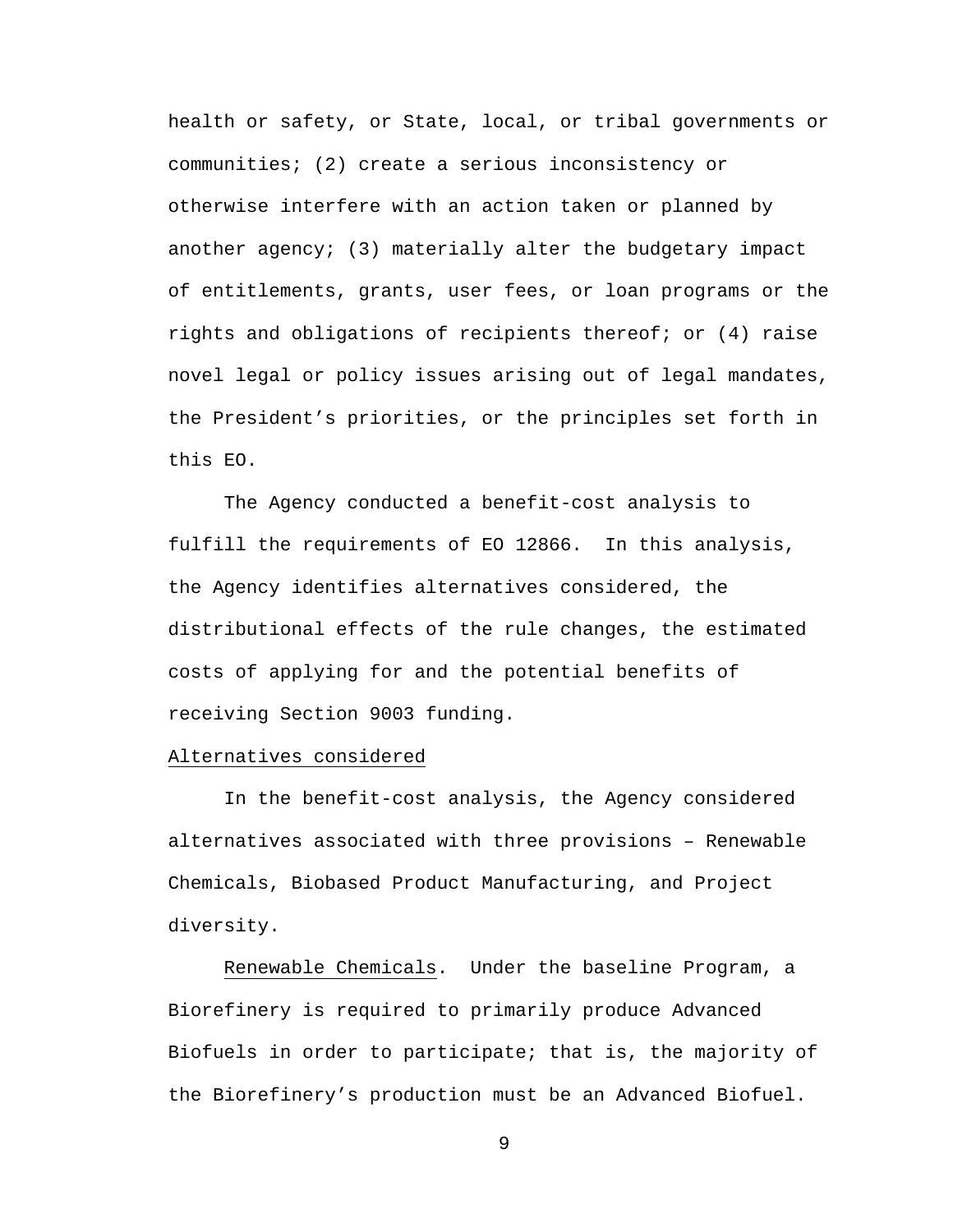The 2014 Farm Bill provisions add "Renewable Chemicals" to the Program's title and its purpose statement, but do not address how Renewable Chemical facilities will be assisted. The Agency, therefore, had to consider how a facility producing Renewable Chemicals would be eligible for a Section 9003 loan guarantee.

The Agency considered whether the 2014 Farm Bill would allow providing loan guarantees to facilities that produced Renewable Chemicals, but did not produce any Advanced Biofuel. The Agency also considered Congressional intent as articulated in the 2014 Farm Bill conference report, which would enable the Program to provide loan guarantees to a wide array of facilities.

After consideration of the entire 2014 Farm Bill provisions, the Agency is removing the regulatory requirement that a Biorefinery primarily produce an Advanced Biofuel. In addition, the subsequent interim rule (this rule) requires that the Biorefinery produce at least some Advanced Biofuel, but it does not set a minimum production level of Advanced Biofuel, and does not require the Advanced Biofuel be sold as Biofuel. The primary effect of these changes is to allow a Biorefinery that primarily produces a Renewable Chemical to apply for a Section 9003 loan guarantee.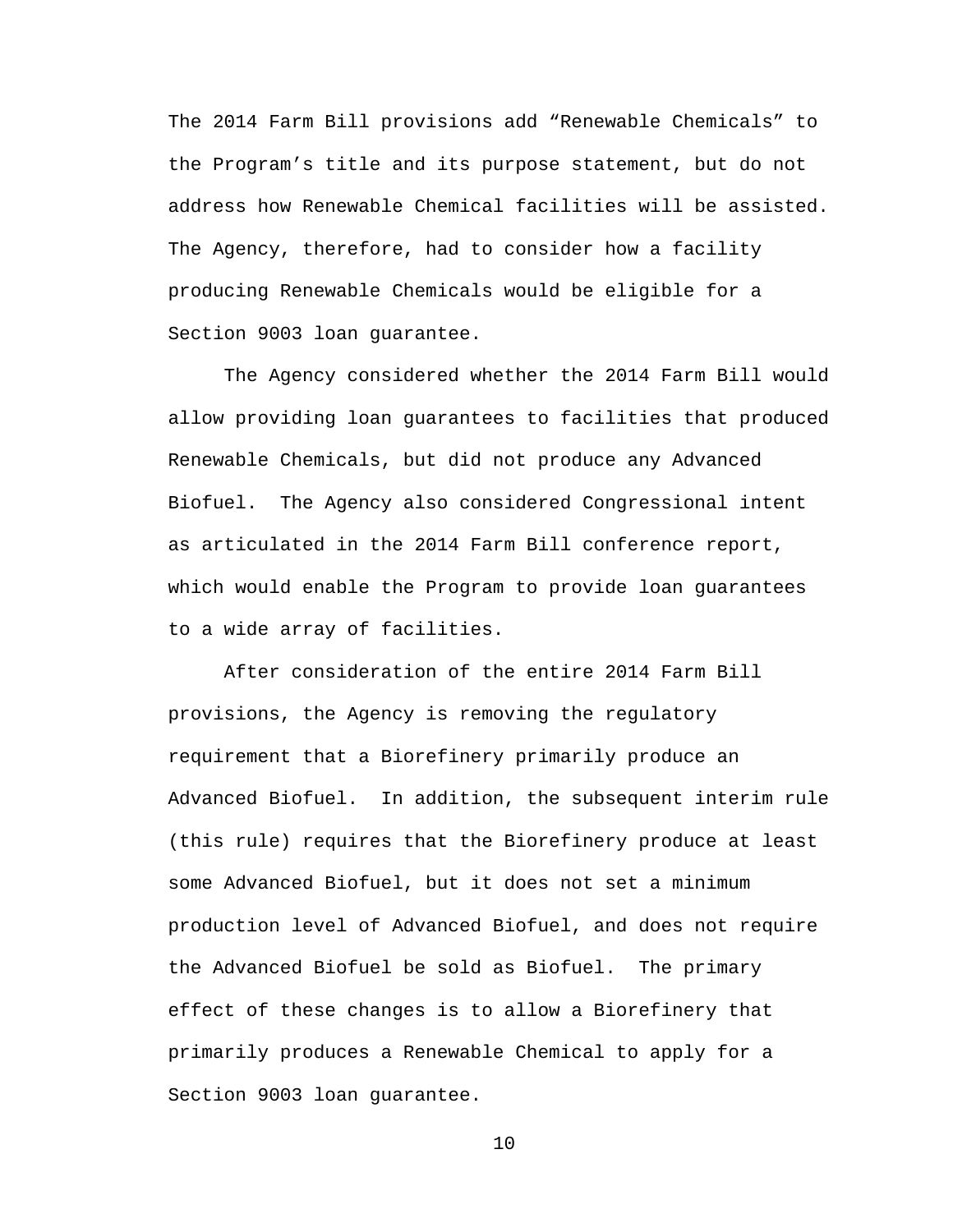Biobased Product Manufacturing. The 2014 Farm Bill added Biobased Product Manufacturing to the Program's title and purpose statement and provided for up to 15 percent of the mandatory funds for Fiscal Years 2014 and 2015 to be used to support facilities producing Biobased Products for end use. To incorporate Biobased Product Manufacturing facilities into the Program, the Agency considered two approaches – (1) writing separate sections in the rule to address specific Project criteria and administrative requirements for Biobased Product Manufacturing provisions or (2) revising the rule to broadly apply to all types of projects eligible under the Program.

Under the first approach, the Agency would develop criteria and other specific requirements for applications and write separate sections in the rule to address Biobased Product Manufacturing. This approach would require a large amount of duplication or cross referencing to the general rule. In addition, there is no statutory authorization for Biobased Product Manufacturing projects after 15% of the fiscal years 2014 and 2015 mandatory funding is expended on such projects. Thus, this approach would create provisions that would "sunset" after a short period of time.

Under the second approach, which the Agency is implementing, the Agency would revise the rule to apply as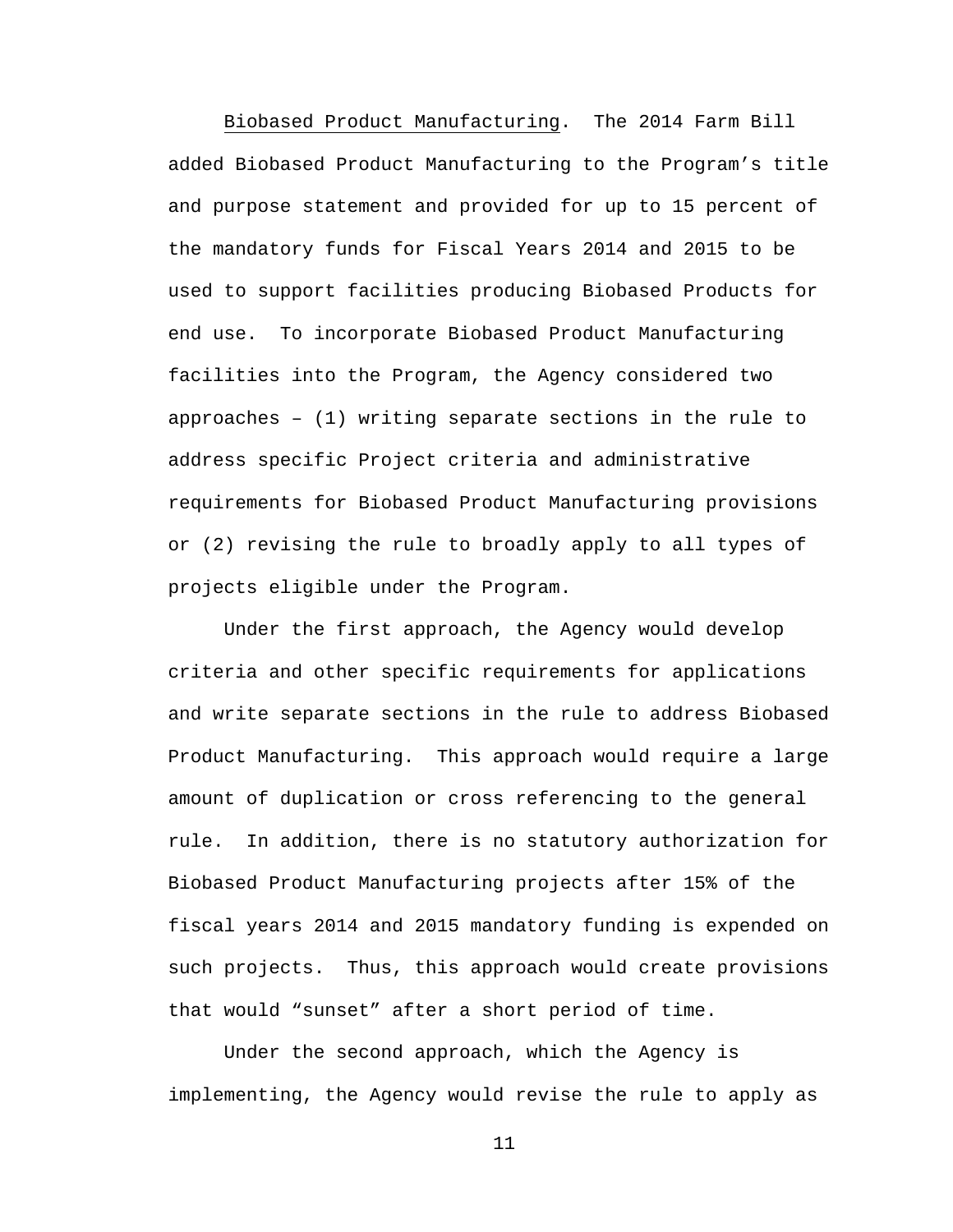broadly as possible to all types of projects eligible under the Program, such as changing references from "biorefinery" to "facility" and to identify in an annual notice the priority scoring criteria that explicitly apply to Biobased Product Manufacturing facilities.

Project diversity. The 2014 Farm Bill provisions require that there be a diversity of technologies, products, and approaches in the types of Projects approved under the Program. The Agency considered two approaches for addressing Project diversity – specific Project criteria and administrative priority points.

Under the first approach, the Agency would identify one or more priority scoring criteria for specific technologies, products, and approaches that are underrepresented in the Program portfolio and update the specific technologies, products, and approaches annually. The Agency determined that this approach would be more cumbersome and it could be difficult to identify new and emerging technologies, products, and approaches in advance of drafting and publishing criteria on an annual basis.

Under the second approach, which the Agency is implementing, the Agency would include the authority for the Administrator to award additional discretionary points in the priority scoring and selection process. This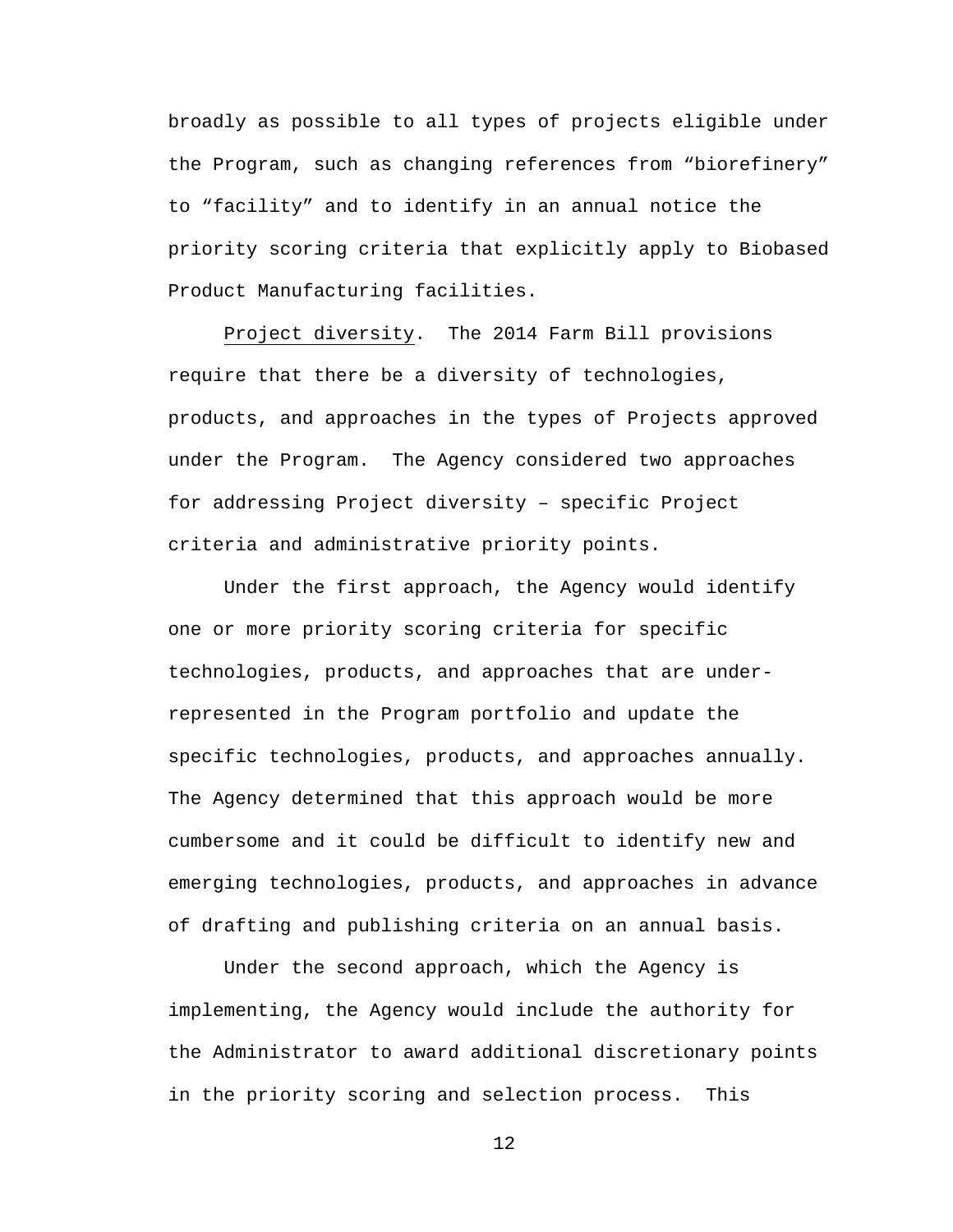approach provides greater flexibility than the first approach and allows the Agency to respond to changes in the applications and the industries as a whole. As implemented, the Administrator, at the Administrator's discretion, may award up to 10 points to ensure as wide a range as possible of technologies, products, and approaches are assisted in the Program's portfolio.

# Distributional effects

The subsequent interim rule affects the distribution of costs and benefits across eligible applicants. The subsequent interim rule increases costs to some of the applicants, but decreases the cost to many applicants (i.e., those applicants who are not invited to submit a Phase 2 application). On balance, the two-phase application process reduces the total cost of the Program to the public.

While the types of benefits occurring as a result of the subsequent interim rule are not different from those that occur under the baseline Program, the benefits occur across a broader range of Projects (Renewable Chemicals and Biobased Product Manufacturing). The Agency also expects these changes to improve the financial feasibility of the Biorefineries supplying Renewable Chemicals and other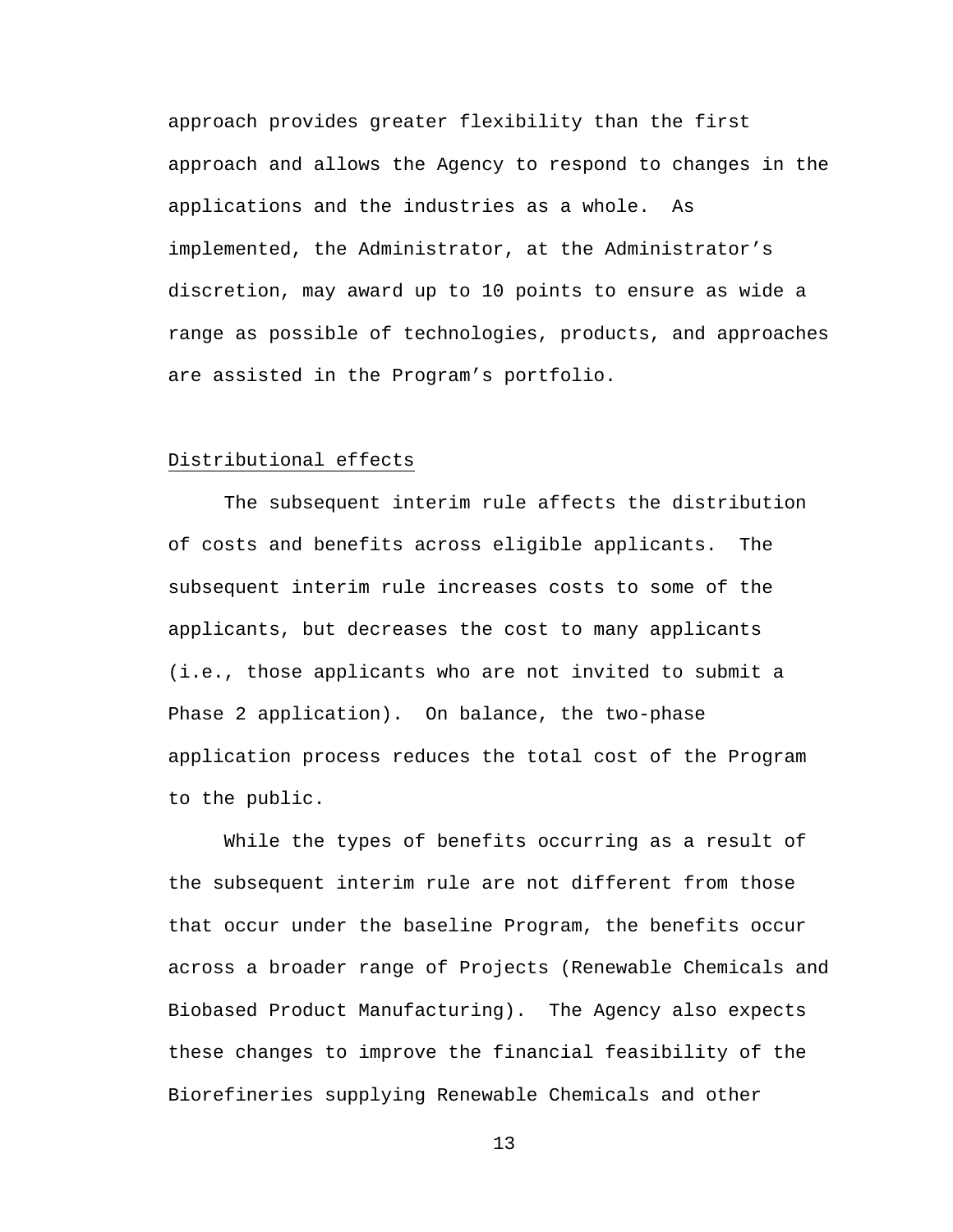Biobased Products to manufacturing facilities because Renewable Chemicals typically are of higher value than Advanced Biofuels.

The inclusion of the Renewable Chemical and Biobased Product Manufacturing provisions also means that there may be a shift in the entities receiving the benefits - from Biorefineries that primarily produce Advanced Biofuels to those that produce primarily Renewable Chemicals and to facilities that manufacture Biobased Products into end-user products. The extent that such a shift occurs depends in part on the applications received and their merits.

With regard to the distribution of benefits over time, the Program initially directly benefits those who are receiving loan guarantees for the construction and production of the Advanced Biofuels, Renewable Chemicals, and Biobased Products. The benefits of these products will be enjoyed by future generations to the extent that such Projects are successful in growing these businesses to the point where they become part of the long-term economy. While the subsequent interim rule does not directly change this type of distributional effect, the greater inclusion of Renewable Chemicals and the funding of Biobased Product Manufacturing can help ensure that these types of Projects and their products become part of the long-term economy.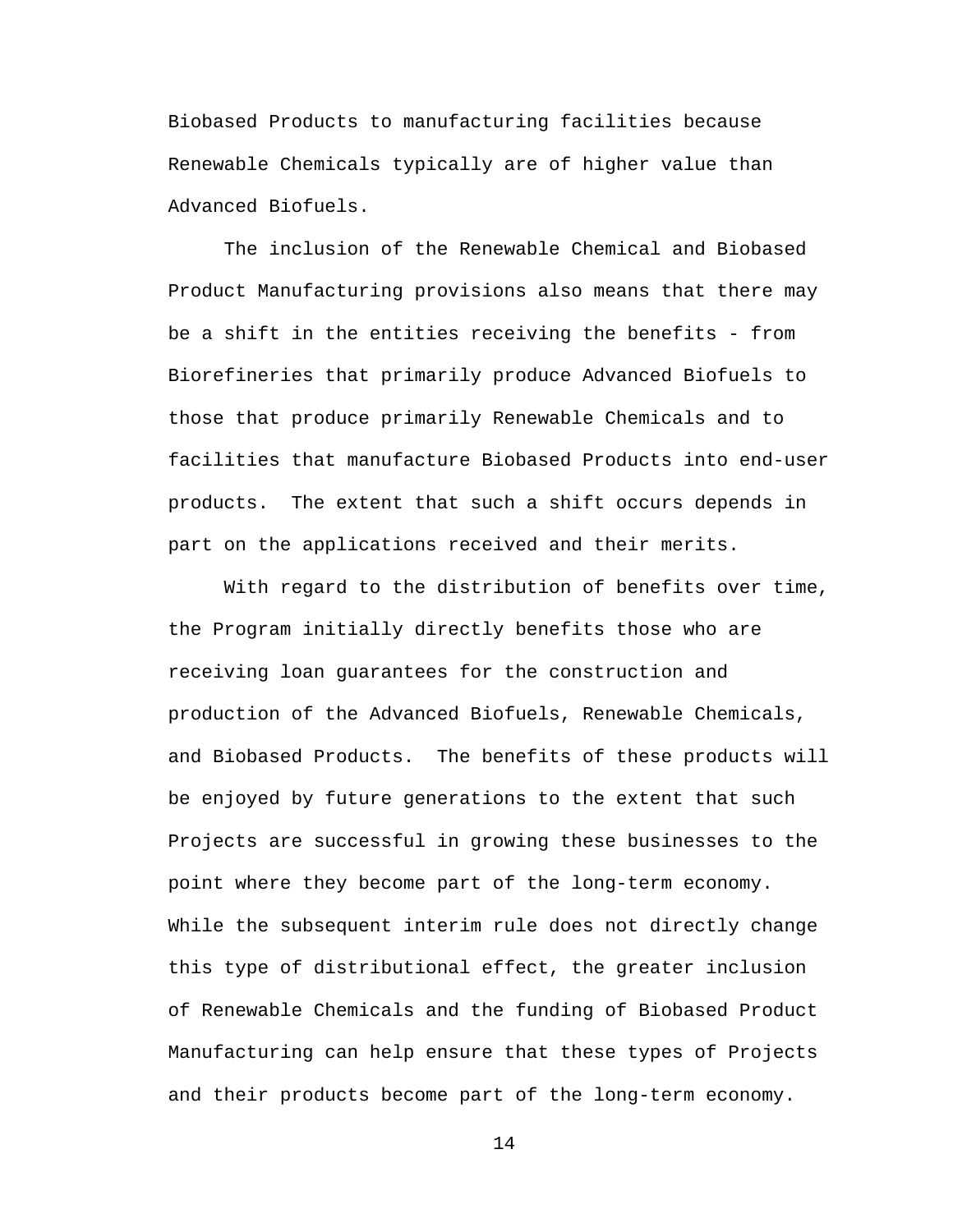#### Costs

The Agency estimates that the burden to the public of applying for a Section 9003 loan guarantee under the new two-phase application process to be approximately 700 hours per application. The Agency estimates that each applicant who receives a loan guarantee would require an additional 252 hours for reporting and other servicing actions.

Over the three years following the effective date of the subsequent interim rule, the Agency estimates that there will be approximately 95 applicants submitting Phase 1 applications, of which 34 will be invited to submit a Phase 2 application. The number of applicants is based on (1) an assumption of full funding for the Program over the next three years, (2) the fact that we have received approximately three times more applications than we could fund, and (3) the number of expected applications for the first time from biorefineries whose primary output is a Renewable Chemical and from Biobased Product Manufacturing facilities based on inquiries from these sectors.

## Benefits

The benefits associated with the Program under the subsequent interim rule are, for the most part, the same as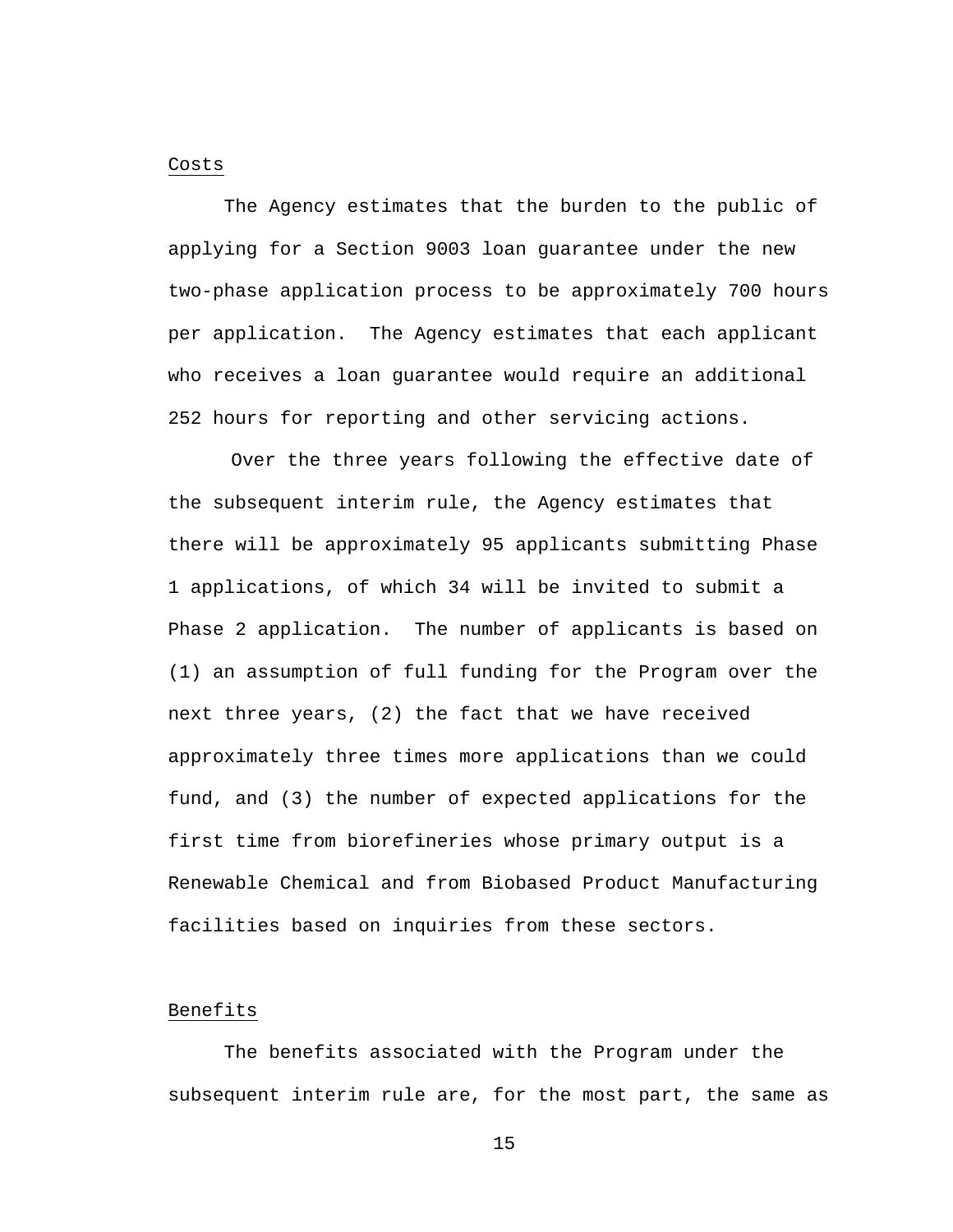those that accrue under the baseline Program. Direct beneficiaries of the Program are those applicants who receive a Section 9003 loan guarantee, which can be up to \$250 million (not to exceed 80 percent of total Eligible Project Costs). As a result of the 2014 Farm Bill, direct beneficiaries will now include owners and operators of Biorefineries whose primary product is a Renewable Chemical and owners and operators of Biobased Product Manufacturing facilities.

Indirect beneficiaries of the Program include the technology providers of the system used in advancing these Biorefineries and Biobased Product Manufacturing facilities, Agriculture Producers and others who supply the feedstock used in these Biorefineries and facilities, producer associations and cooperatives (to the extent that applicants seek to partner with such entities), and Lenders.

By relying on Renewable Biomass feedstock, these Projects have the ability to have a greater positive impact on the environment than similar products produced from petroleum-based feedstock. Expanding the Program to include Renewable Chemicals and Biobased Product Manufacturing will further these potential positive environmental impacts.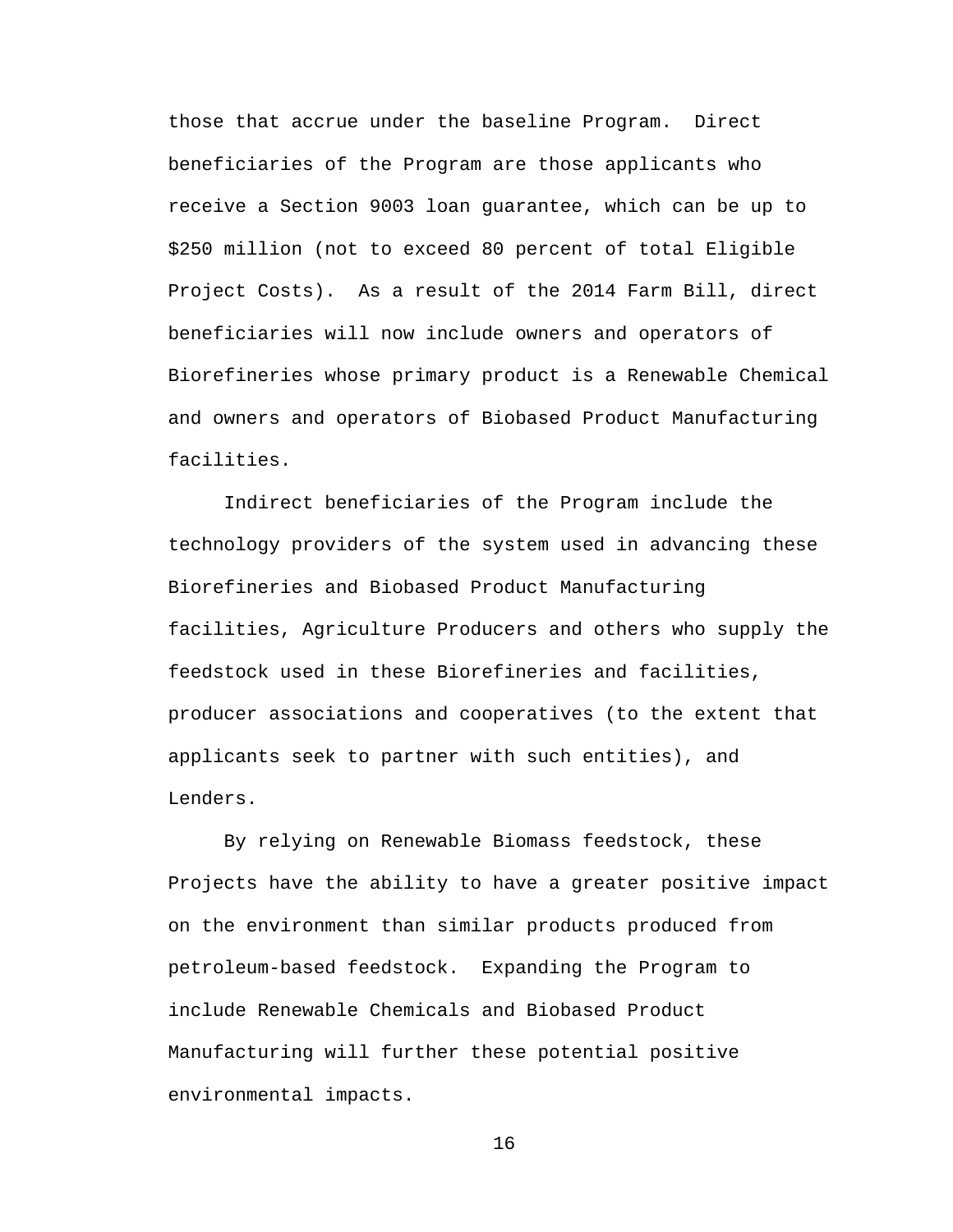Creating diversity in technologies, products, and approaches helps spread the potential for development of new and emerging technologies products, and approaches as broadly as possible thereby achieving a primary purpose of the Program - to assist in the development of new and emerging technologies.

## Funding

The 2014 Farm Bill provides \$100 million of mandatory funding for the Program for Fiscal Year 2014 and \$50 million of mandatory funding for each of Fiscal Years 2015 and 2016. Of the mandatory funding for Fiscal Years 2014 and 2015, the Secretary may use for the cost of loan guarantees not more than 15 percent to promote Biobased Product Manufacturing. The 2014 Farm Bill also enables Congress to approve an additional \$75 million of discretionary funding for Fiscal Years 2014 through 2018.

## **Unfunded Mandates Reform Act**

Title II of the Unfunded Mandates Reform Act 1995 (UMRA), Pub. L. 104-4, establishes requirements for Federal agencies to assess the effects of their regulatory actions on State, local, and tribal governments and the private sector. Under section 202 of the UMRA, Rural Development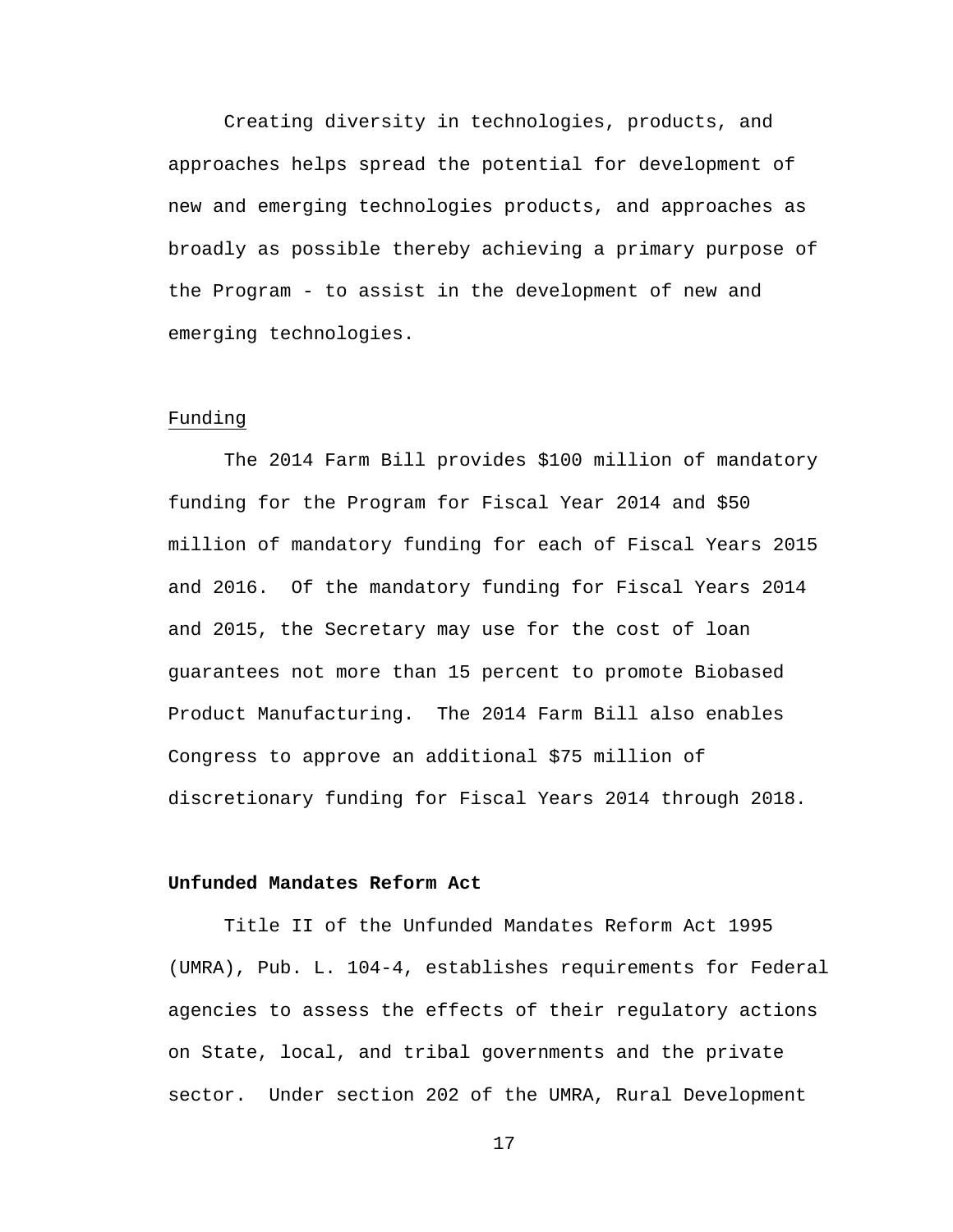generally must prepare a written statement, including a cost-benefit analysis, for proposed and final rules with "Federal mandates" that may result in expenditures to State, local, or tribal governments, in the aggregate, or to the private sector of \$100 million or more in any one year. When such a statement is needed for a rule, section 205 of the UMRA generally requires Rural Development to identify and consider a reasonable number of regulatory alternatives and adopt the least costly, more costeffective, or least burdensome alternative that achieves the objectives of the rule.

This rule contains no Federal mandates (under the regulatory provisions of Title II of the UMRA) for State, local, and tribal governments or the private sector. Thus, this rule is not subject to the requirements of sections 202 and 205 of the UMRA.

## **National Environmental Policy Act**

The Program has been operating since 2009, initially under funding notices, but later under an interim final rule published on February 14, 2011. The Program's regulations are found in 7 CFR part 4279, subpart C and 7 CFR part 4287, subpart D. Under this Program, the Agency conducts a National Environmental Policy Act (NEPA) review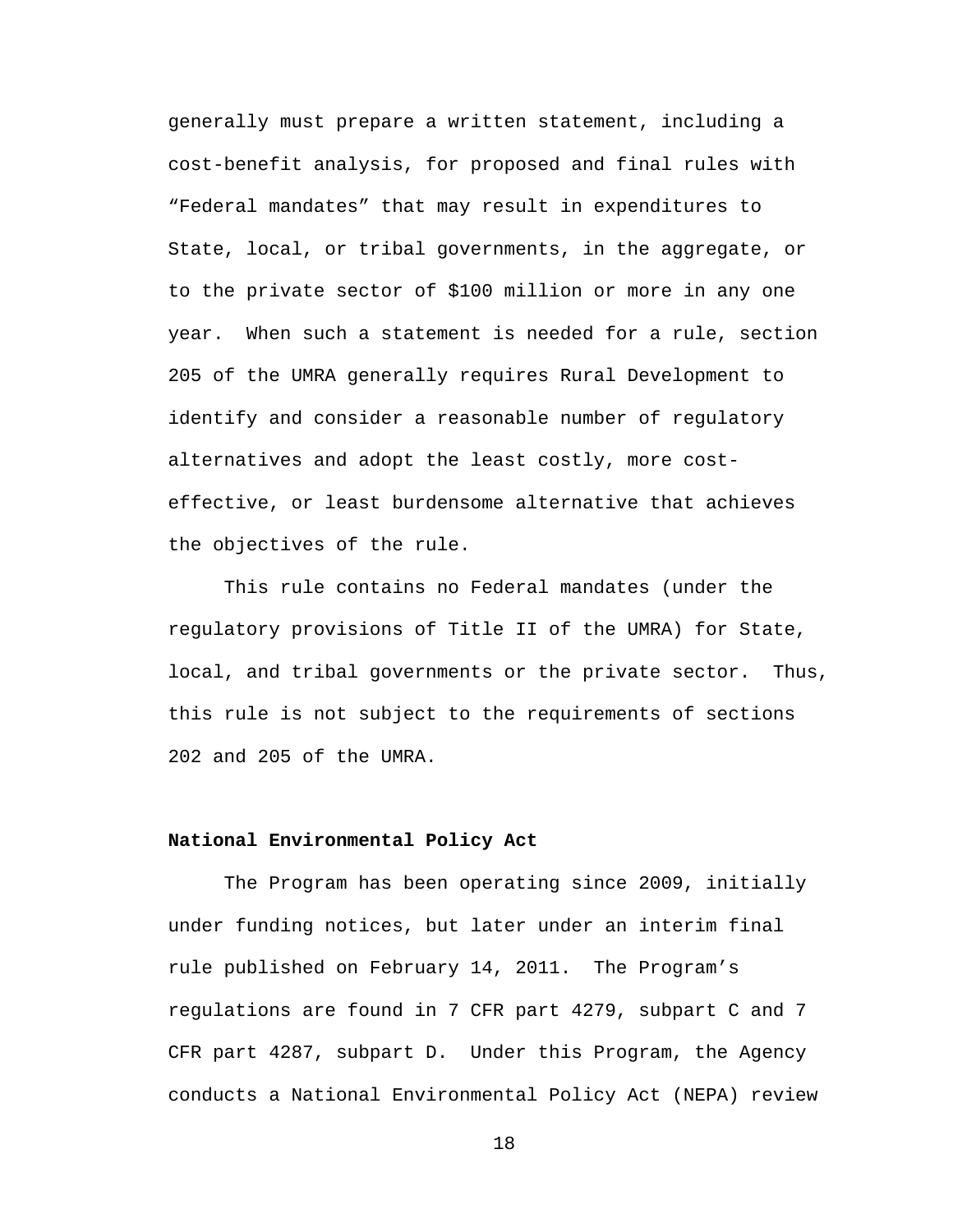for each application received. To date, no significant environmental impacts have been reported, and Findings of No Significant Impact (FONSI) have been issued for each approved application. Taken collectively, the applications show no potential for significant adverse cumulative effects.

This document has been reviewed in accordance with 7 CFR part 1940, subpart G, "Environmental Program." Rural Development has determined that this action does not constitute a major Federal action significantly affecting the quality of the human environment, and in accordance with NEPA of 1969, 42 U.S.C. 4321 et seq, an Environmental Impact Statement is not required.

# **Executive Order 12988, Civil Justice Reform**

This interim final rule has been reviewed under EO 12988, Civil Justice Reform. In accordance with this rule: (1) all State and local laws and regulations that are in conflict with this rule will be preempted; (2) no retroactive effect will be given to this rule; and (3) administrative proceedings in accordance with the regulations of the Department of Agriculture's National Appeals Division (7 CFR part 11) must be exhausted before bringing suit in court challenging action taken under this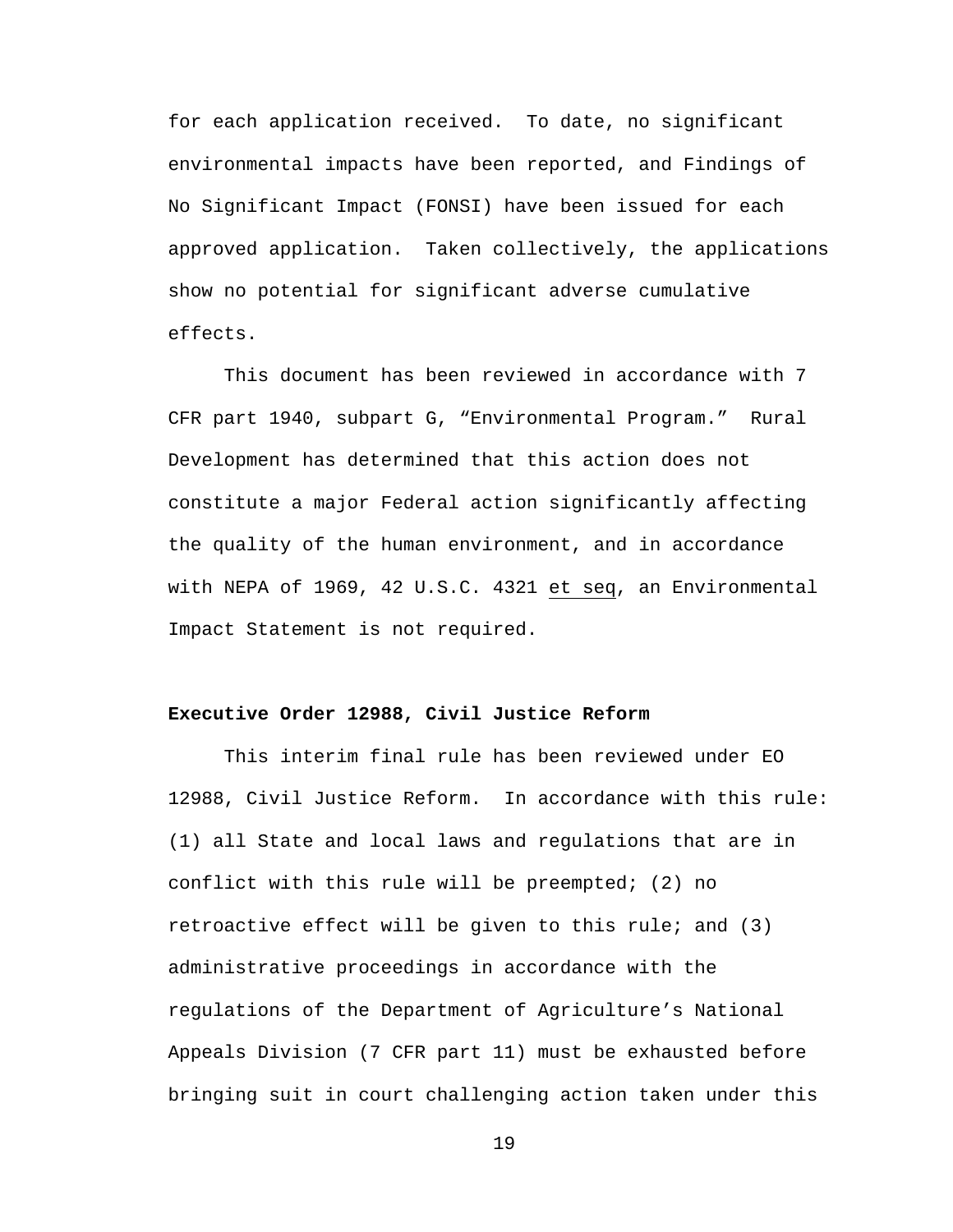rule unless those regulations specifically allow bringing suit at an earlier time.

## **Executive Order 13132, Federalism**

It has been determined, under EO 13132, Federalism, that this interim final rule does not have sufficient federalism implications to warrant the preparation of a Federalism Assessment. The provisions contained in the rule will not have a substantial direct effect on States or their political subdivisions or on the distribution of power and responsibilities among the various government levels.

## **Regulatory Flexibility Act**

The Regulatory Flexibility Act (5 U.S.C. 601-612) (RFA) generally requires an agency to prepare a regulatory flexibility analysis of any rule subject to notice and comment rulemaking requirements under the Administrative Procedure Act or any other statute unless the Agency certifies that the rule will not have an economically significant impact on a substantial number of small entities. Small entities include small businesses, small organizations, and small governmental jurisdictions.

Under section 605(b) of the Regulatory Flexibility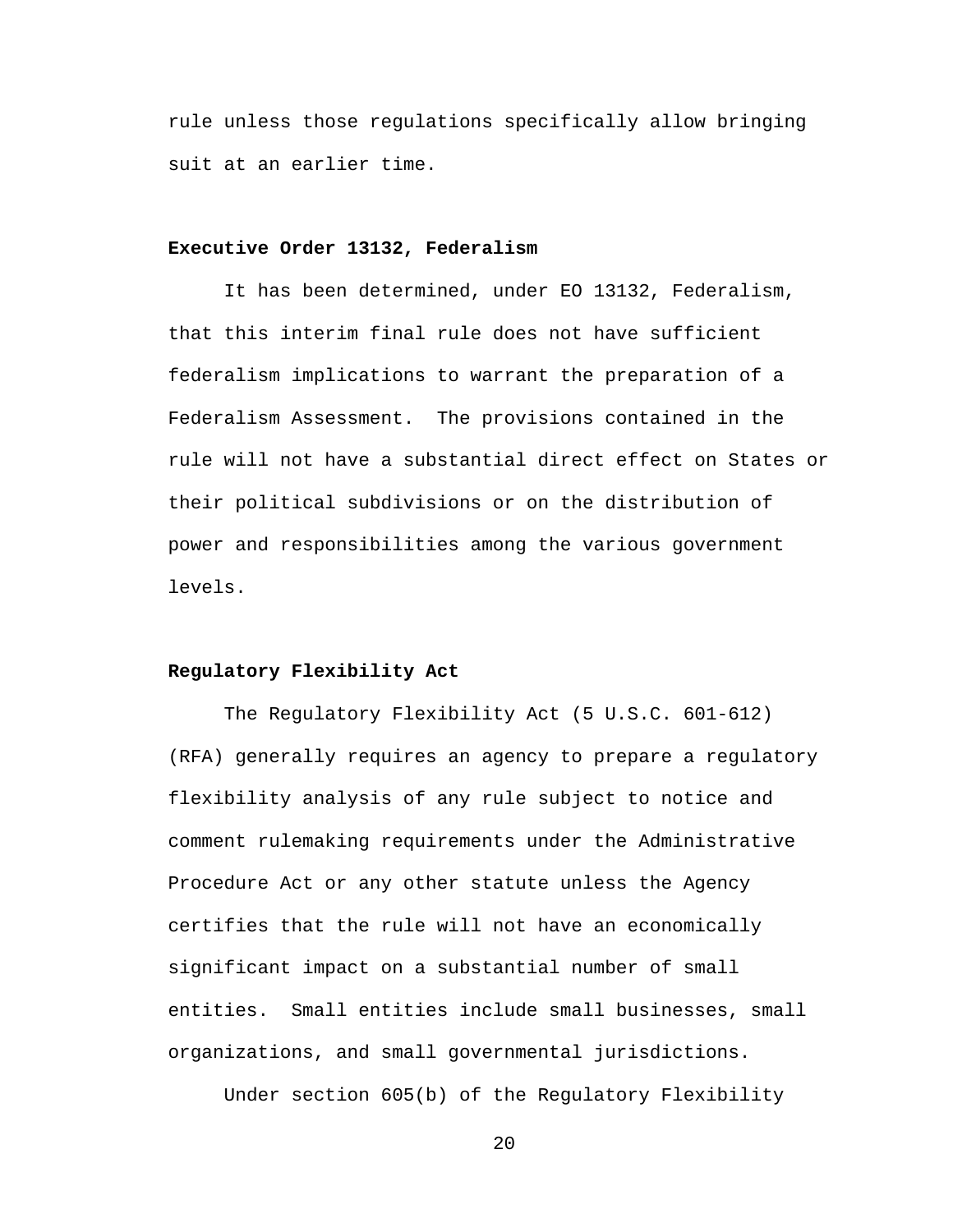Act, 5 U.S.C. 605(b), the Agency certifies that this rule will not have a significant economic impact on a substantial number of small entities. This interim rule affects entities that utilize the Section 9003 Guaranteed Loan Program and any prospective entities that may utilize the program in the future. Between fiscal years 2009 and 2014, the Agency received 42 applications. Of these 42 applications, 28 applications were either withdrawn by the applicant/borrower, were determined by the Agency to be ineligible, or have had program funds previously committed, deobligated. Of the remaining 14 applications, the Agency issued 10 Conditional Commitments and 4 applications are pending further review and evaluation. The Agency estimates that most, if not all, of the entities that submitted applications would be considered a small entity, as defined by the Regulatory Flexibility Act, based on using the SBA-established threshold of 1,000 employees for defining a small business for the NAICS code 325199 (which is often used as a default code for many the entities applying for the Section 9003 program). Because of this high percentage, the Agency has determined that this rule will have an impact on a substantial number of small entities.

However, the Agency has determined that the economic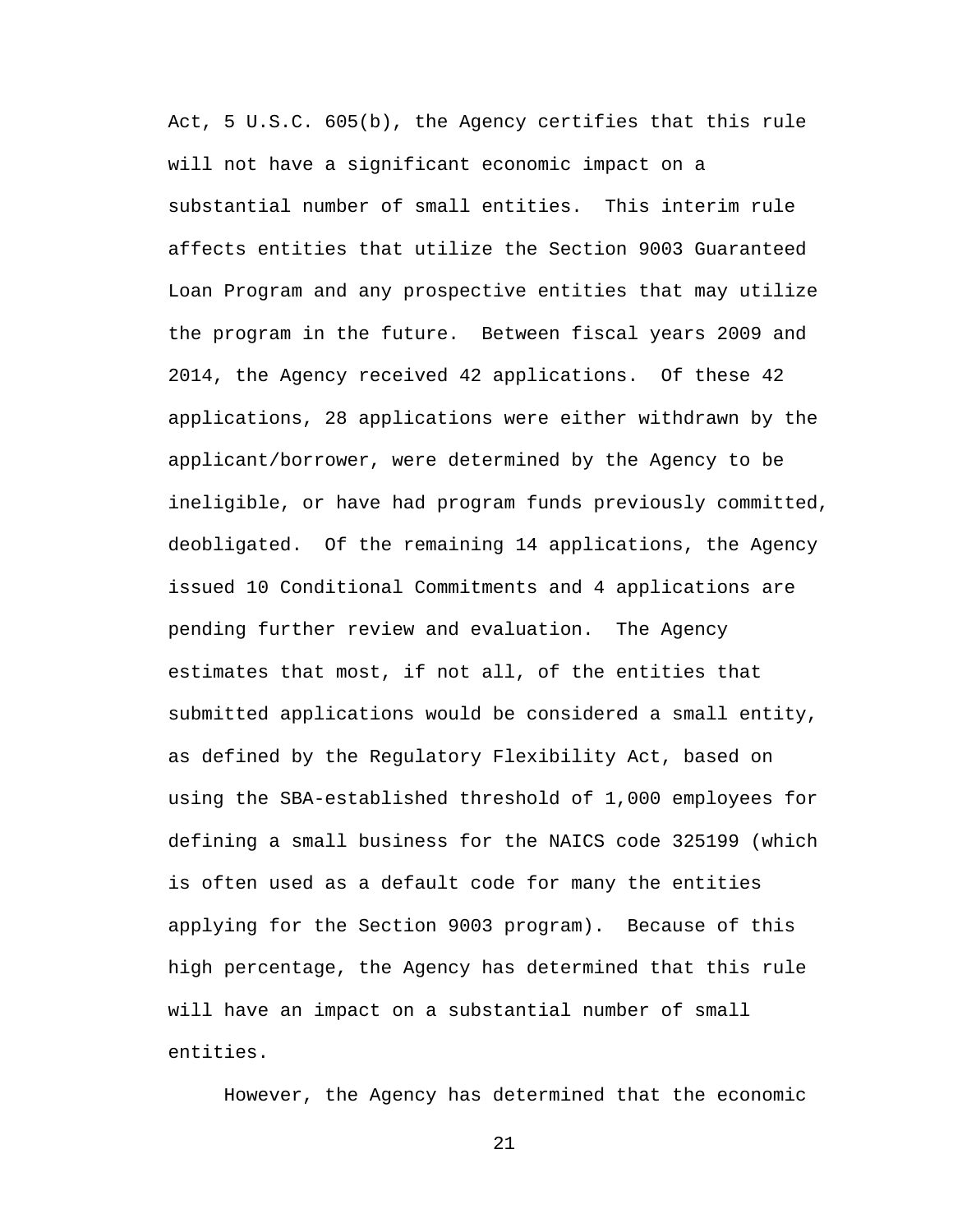impact of this rule on these entities will not be significant. The most significant change in the rule that affects entities applying for this program is the implementation of the two-phase application process, which will have a positive impact on most applicants. Under the two-phase application process, all applicants must submit a Phase I application and then only a smaller subset of these applicants would submit the Phase II application. Under the current interim rule, all applicants have to submit an application that is equivalent to a combined Phase I and Phase II application. The new application process reduces the cost to those applicants who are "unsuccessful" – that is, to those who are not invited to submit a Phase II application. This change reduces the impact of the Section 9003 program by almost 70 percent for the "unsuccessful" applicant. Thus, under the new application process, 67 percent of the applicants between fiscal years 2009 and 2014 would have incurred significantly lower application costs.

Based on the data in the Paperwork Reduction Act (PRA) burden package, the Agency estimates the cost of the rule to be approximately \$31,000 per successful applicant. This is based on determining which of the estimated costs in the PRA burden package would be incurred by the entities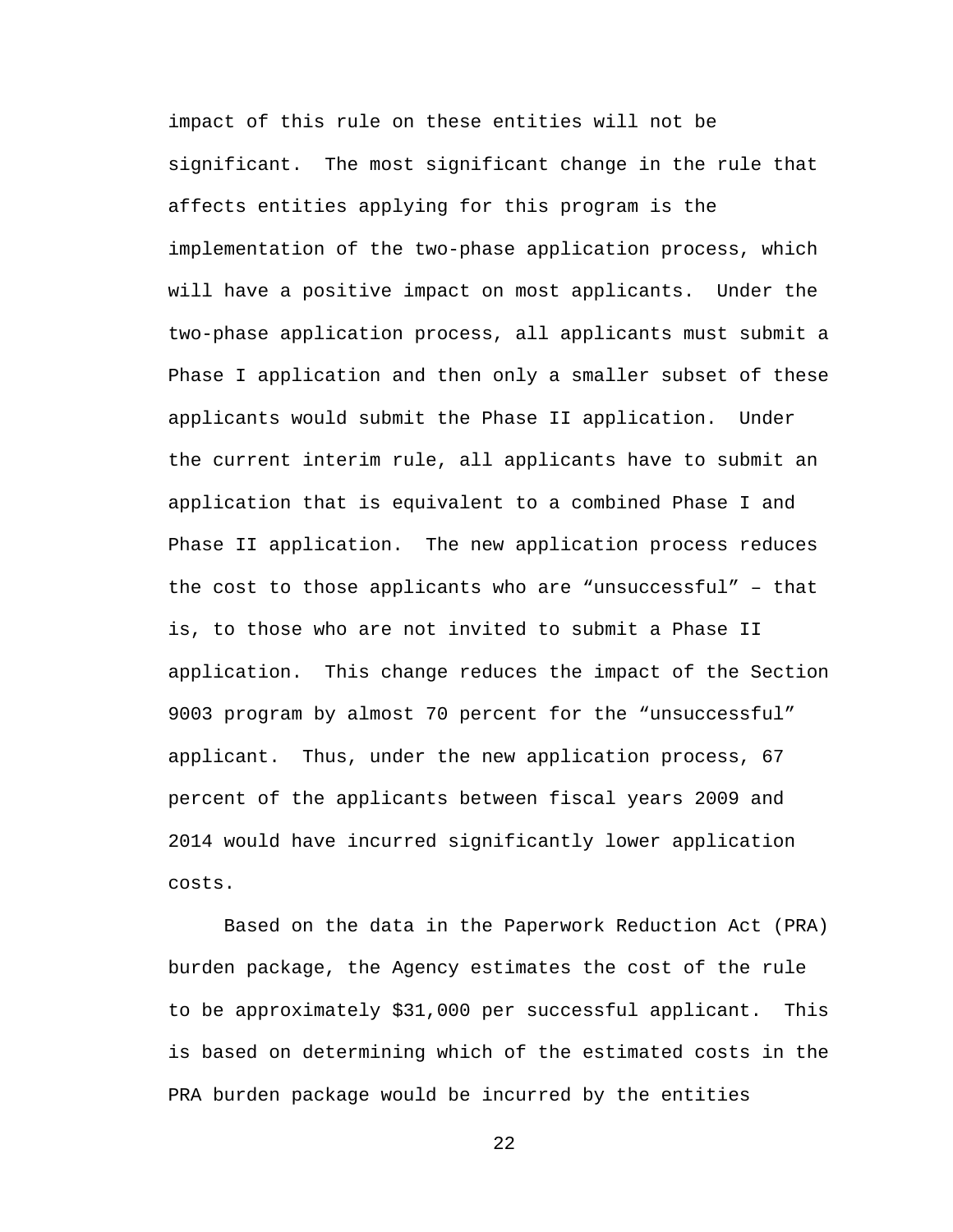applying for and participating in the program. As noted above, most of the entities applying for and participating in the Section 9003 program are likely to be small businesses. The Agency examined the 10 entities to whom conditional commitments were made and the four entities whose applications are still pending. With the exception of two projects, none of the projects are yet operating. Thus, the Agency does not have actual financial information to use to evaluate the impact of the rule on these entities. Therefore, the Agency elected to look at the financial data (specifically, projected revenue or sales data when the projects reach full production) supplied in the applications and upon which the Agency made its decisions as to which projects to issue conditional commitments. Based on these data, the range of projected annual revenues/sales for these 14 projects is \$4.1 million to \$262 million. A cost of \$31,000 per entity represents approximately 0.75% of the projected revenues for the smallest projected revenue stream down to 0.01% for the largest. Therefore, this rule will not have a significant impact on a substantial number of small entities.

**Executive Order 13211, Actions Concerning Regulations That Significantly Affect Energy Supply, Distribution, or Use**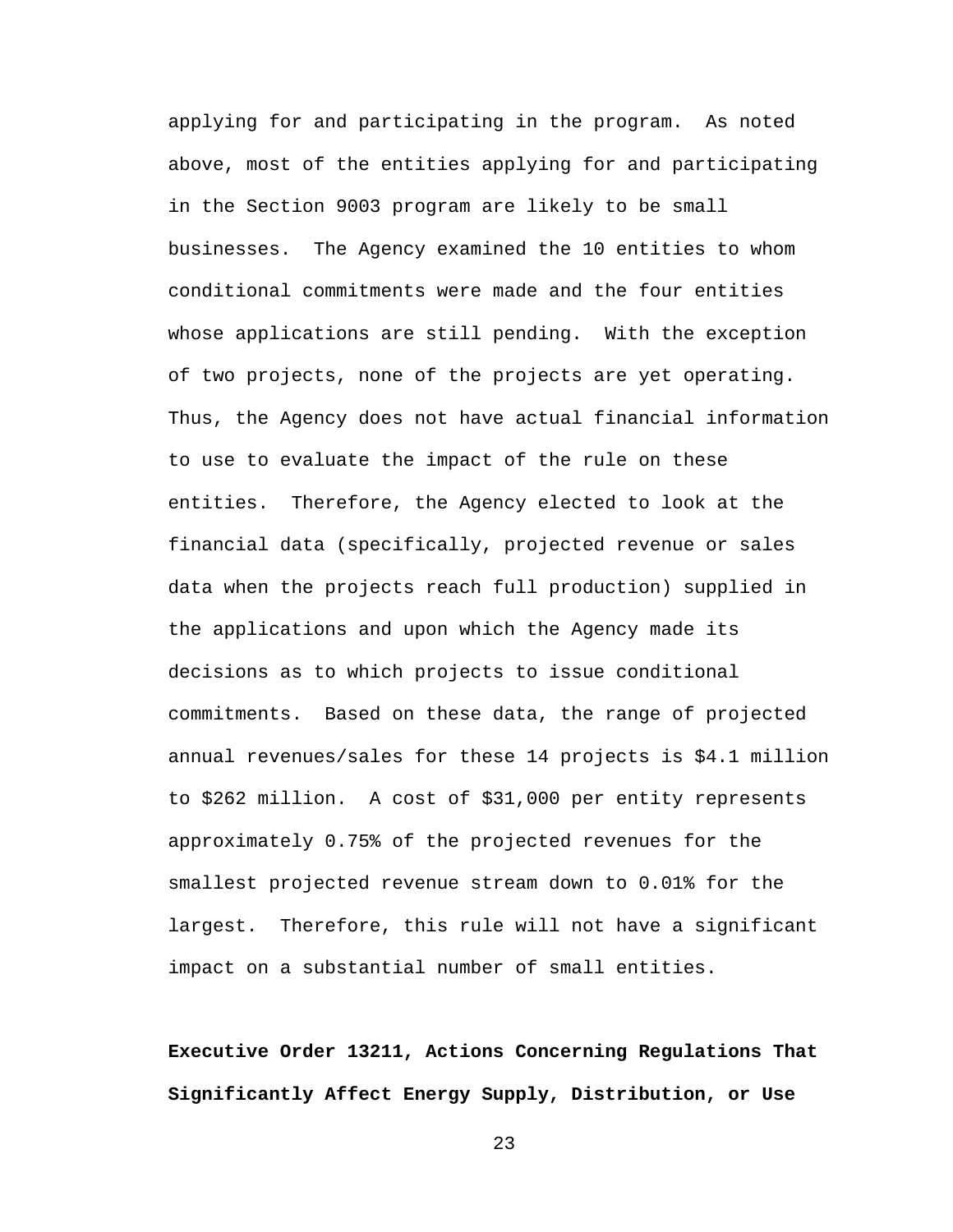The regulatory impact analysis conducted for this interim final rule meets the requirements for EO 13211, which states that an agency undertaking regulatory actions related to energy supply, distribution, or use is to prepare a Statement of Energy Effects. This analysis finds that this rule will not have any adverse impacts on energy supply, distribution, or use.

# **Executive Order 12372, Intergovernmental Review of Federal Programs**

This Program is not subject to the provisions of EO 12372, which require intergovernmental consultation with State and local officials.

# **Executive Order 13175, Consultation and Coordination with Indian Tribes**

This EO imposes requirements on Rural Development in the development of regulatory policies that have tribal implications or preempt tribal laws. Rural Development has determined that this rule does not have a substantial direct effect on one or more Indian Tribe(s) or on either the relationship or the distribution of powers and responsibilities between the Federal Government and the Indian Tribes. Thus, this notice is not subject to the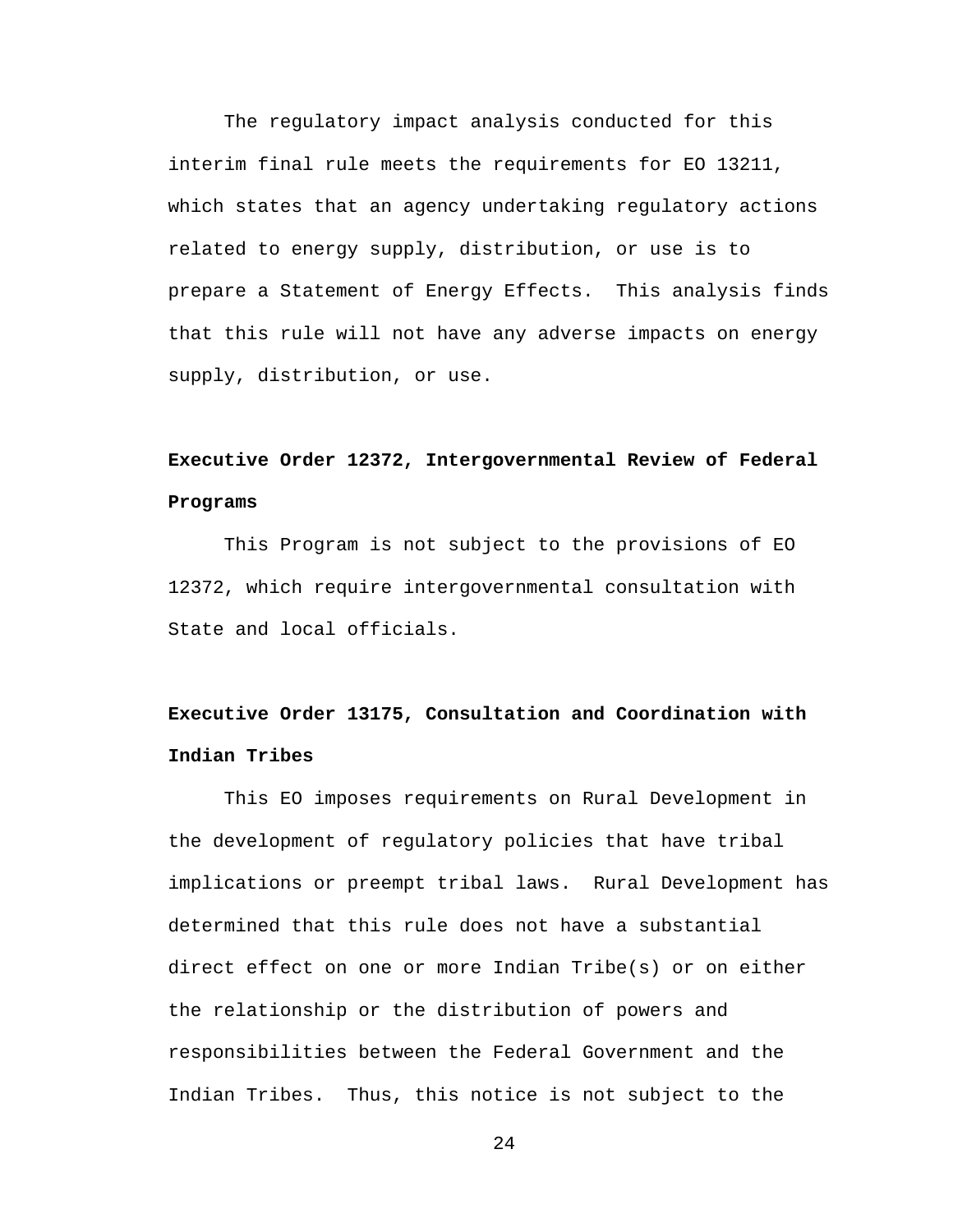requirements of EO 13175.

## **Programs Affected**

The Biorefinery Assistance Program is listed in the Catalog of Federal Domestic Assistance under Number 10.865. This will be updated with the Program's new name, as changed by the 2014 Farm Bill, the "Biorefinery, Renewable Chemical, and Biobased Product Manufacturing Assistance Program."

## **Paperwork Reduction Act**

In accordance with the Paperwork Reduction Act of 1995, the Rural Business-Cooperative Service announces its intention to seek OMB approval of the new reporting and recordkeeping requirements contained in this rule.

The following annual estimates are based on an estimated volume of activity of 32 Phase 1 applications, 11 Phase 2 applications, and 6 new loan guarantees. Phase 1 applications are evaluated by the Agency to determine whether the Borrower is eligible, the proposed loan is for an eligible purpose, there is reasonable assurance of repayment ability, there is sufficient Collateral and equity, and the proposed loan complies with all applicable statutes and regulations. Phase 2 applications are only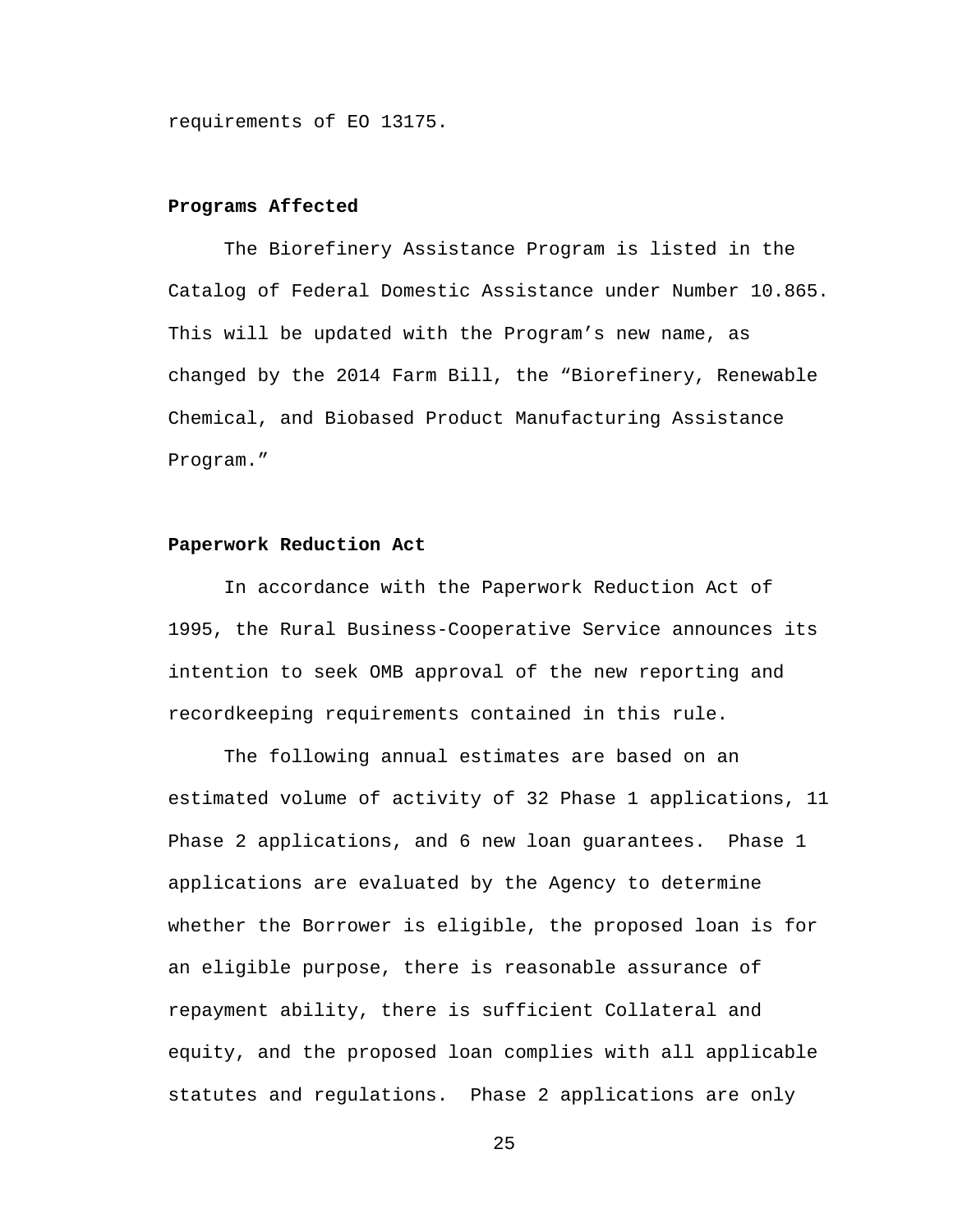required for those applicants submitting eligible, high scoring phase I applications.

Estimate of Burden: Public reporting burden for the requirements will increase the current collection of information by an estimated total of 6,281 hours. The Agency anticipates the number of respondents to fluctuate based on funding levels. The average burden per respondent under the current interim rule is estimated to be 148 hours, and the average burden under the subsequent interim rule is estimated to be 410 hours, for an estimated increase of 262 hours per respondent.

Respondents: Respondents for this data are lending institutions and for profit businesses but also include individuals and corporations, non-profit businesses, Indian Tribes, units of State and Local Governments, farmer and rural electric cooperatives, Associations of Agricultural Producers, Institutions of Higher Education, public power entities, and consortiums of any of the foregoing entities. The annual estimates below are for both subparts associated with this rule.

Estimated Number of Respondents: 32 Estimated Number of Responses per Respondent: 23.5 Estimated Number of Responses: 752 Estimated Total Annual Burden (hours) on Respondents: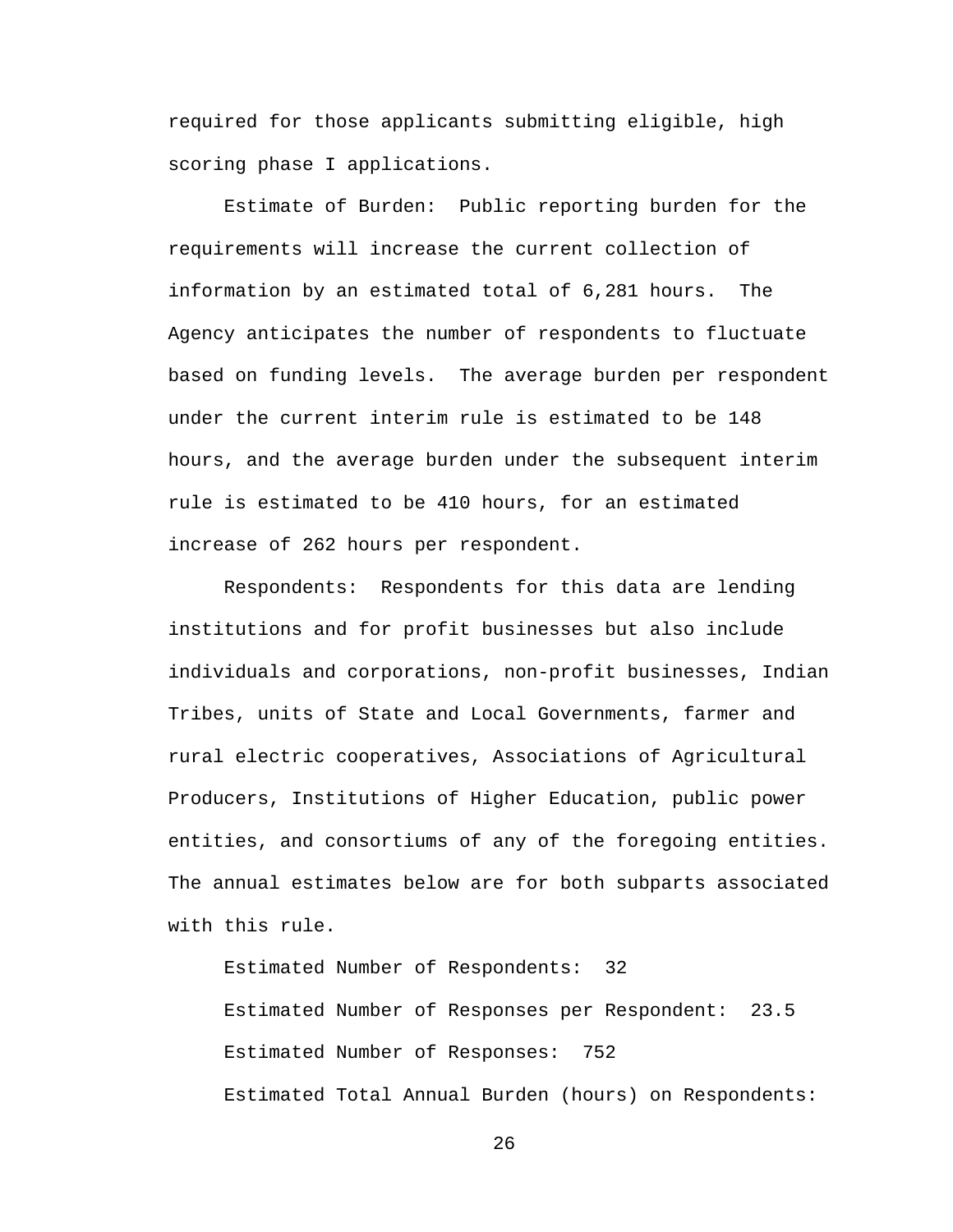13,115.

Copies of this information collection can be obtained from Jeanne Jacobs, Regulations and Paperwork Management Branch, Support Services Division, U.S. Department of Agriculture, Rural Development, STOP 0742, 1400 Independence Ave., SW, Washington, DC 20250-0742 or by calling (202) 692-0040.

Comments: Comments are invited on: (a) Whether the proposed collection of information is necessary for the proper performance of the functions of the Agency, including whether the information will have practical utility; (b) the accuracy of the Agency's estimate of the burden of the proposed collection of information including the validity of the methodology and assumptions used; (c) ways to enhance the quality, utility and clarity of the information to be collected; and (d) ways to minimize the burden of the collection of information on those who are to respond, including through the use of appropriate automated, electronic, mechanical, or other technological collection techniques or other forms of information technology.

Comments may be sent to Jeanne Jacobs, Regulations and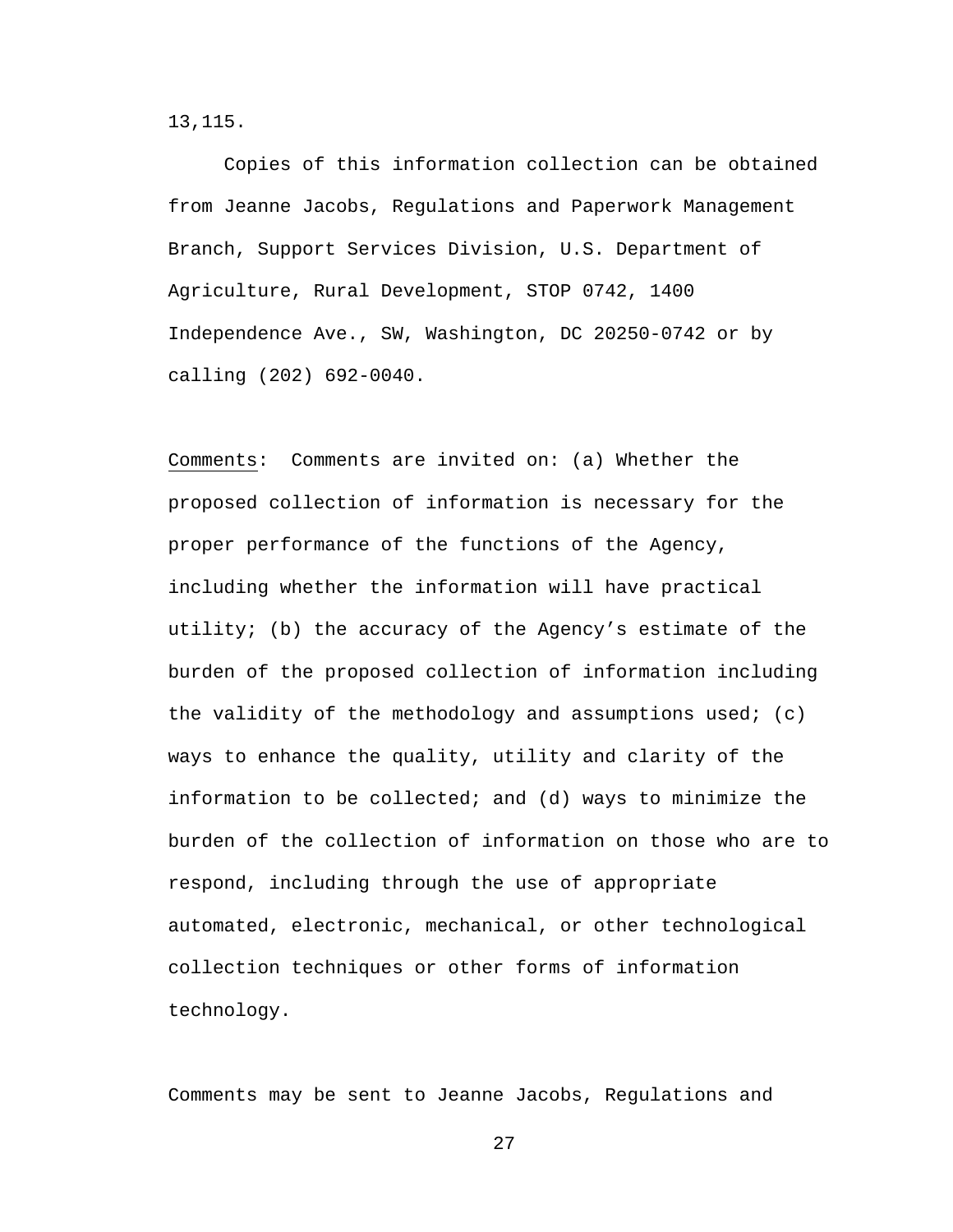Paperwork Management Branch, U.S. Department of Agriculture, Rural Development, STOP 0742, 1400 Independence Ave., SW., Washington, DC 20250. All responses to this rule will be summarized and included in the request for OMB approval. All comments will also become a matter of public record.

#### **E-Government Act Compliance**

Rural Development is committed to complying with the E-Government Act, to promote the use of the Internet and other information technologies to provide increased opportunities for citizen access to Government information and services, and for other purposes.

# **USDA Non-Discrimination Statement**

The U.S. Department of Agriculture (USDA) prohibits discrimination against its customers, employees, and applicants for employment on the bases of race, color, national origin, age, disability, sex, gender identity, religion, reprisal and, where applicable, political beliefs, marital status, familial or parental status, sexual orientation, or all or part of an individual's income is derived from any public assistance program, or protected genetic information in employment or in any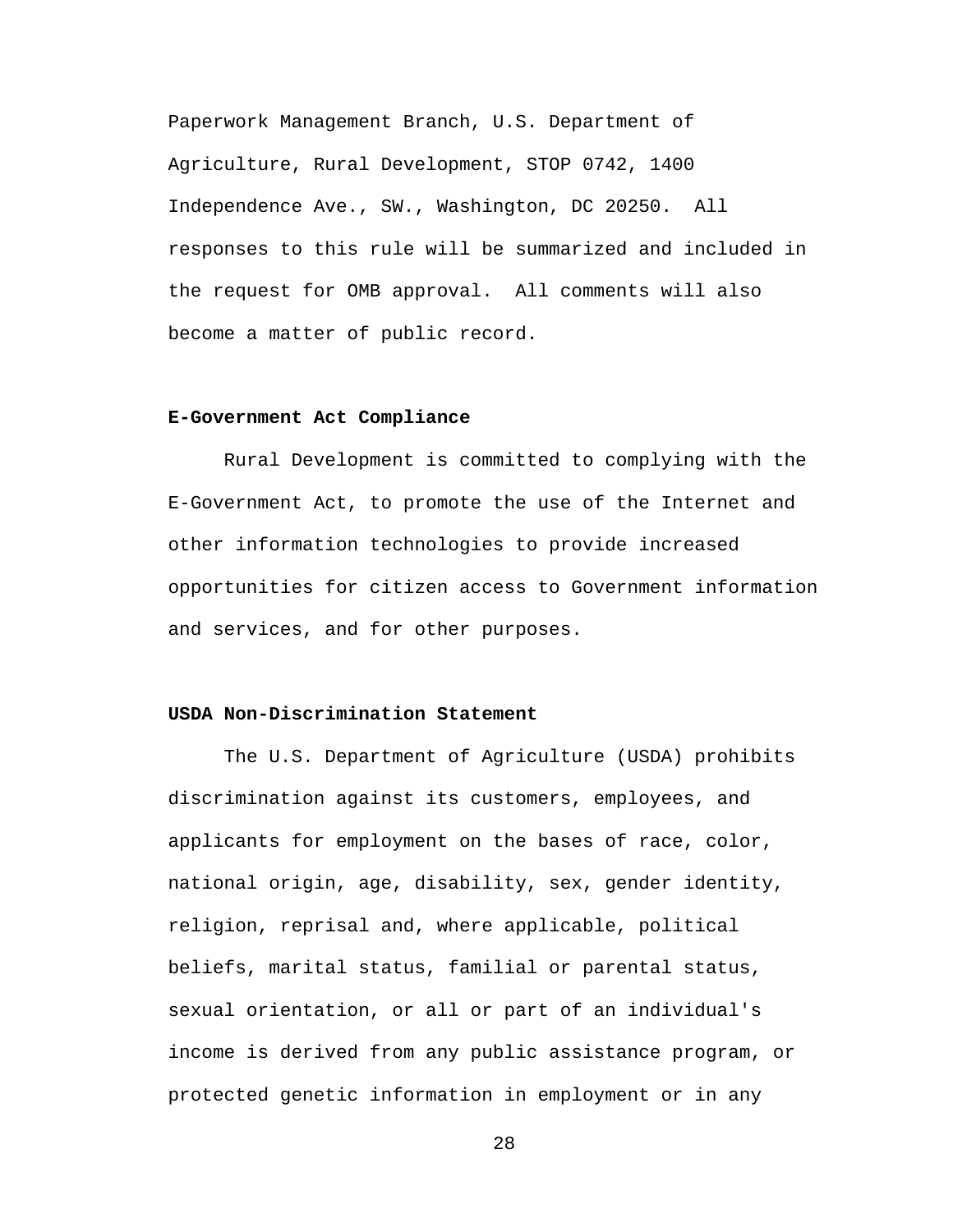program or activity conducted or funded by the Department. (Not all prohibited bases will apply to all programs and/or employment activities.)

If you wish to file an employment complaint, you must contact your agency's EEO Counselor (PDF) within 45 days of the date of the alleged discriminatory act, event, or in the case of a personnel action. Additional information can be found online at

# [http://www.ascr.usda.gov/complaint\\_filing\\_file.html](http://www.ascr.usda.gov/complaint_filing_file.html)

If you wish to file a Civil Rights program complaint of discrimination, complete the USDA Program Discrimination Complaint Form (PDF), found online at

[http://www.ascr.usda.gov/complaint\\_filing\\_cust.html,](http://www.ascr.usda.gov/complaint_filing_cust.html) or at any USDA office, or call (866) 632-9992 to request the form. You may also write a letter containing all of the information requested in the form. Send your completed complaint form or letter to us by mail at U.S. Department of Agriculture, Director, Office of Adjudication, 1400 Independence Avenue, S.W., Washington, D.C. 20250-9410, by fax (202) 690-7442 or email at [program.intake@usda.gov.](http://program.intake@usda.gov/)

Individuals who are deaf, hard of hearing, or have speech disabilities and you wish to file either an EEO or program complaint please contact USDA through the Federal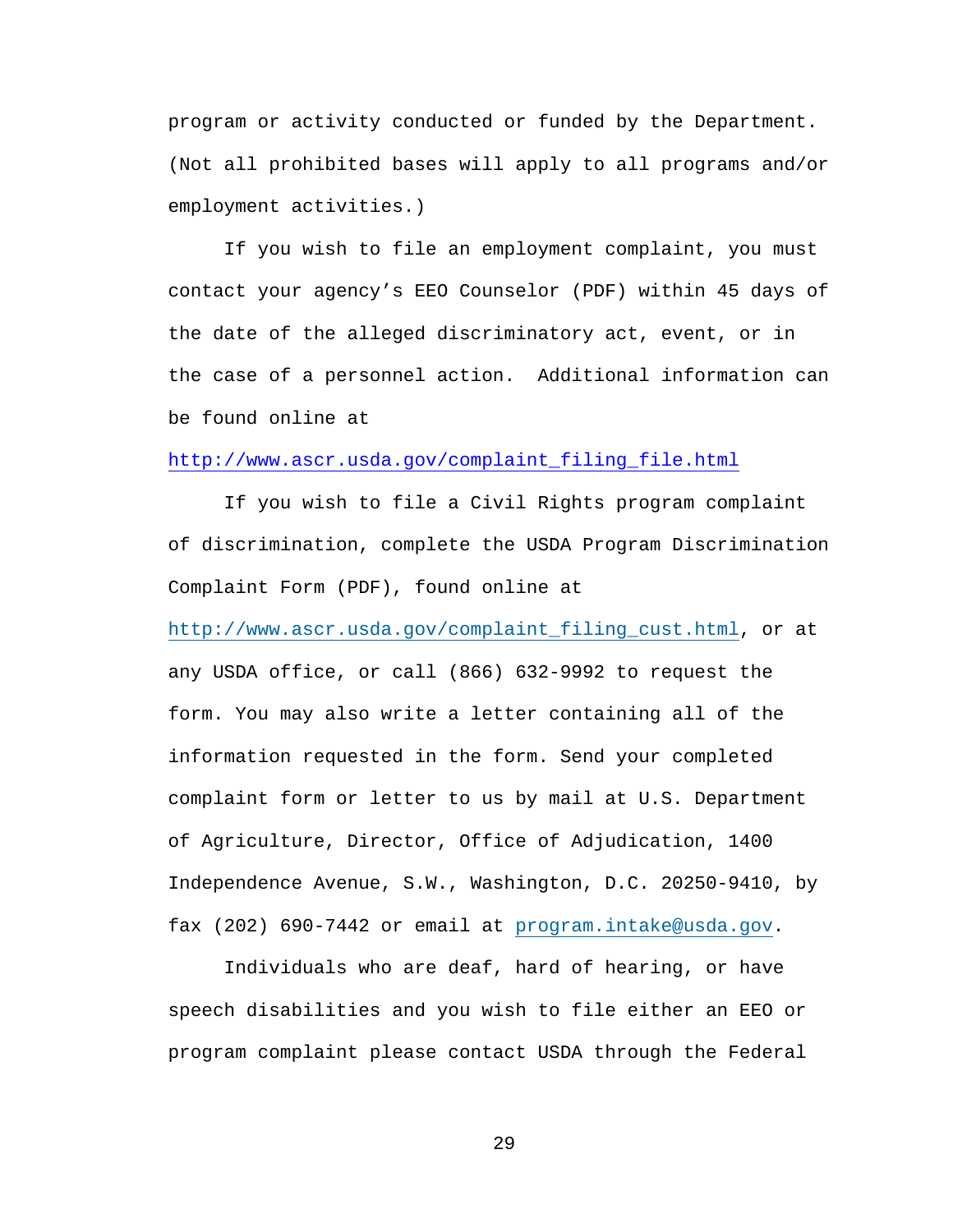Relay Service at (800) 877-8339 or (800) 845-6136 (in Spanish).

Persons with disabilities who wish to file a program complaint, please see information above on how to contact us by mail directly or by email. If you require alternative means of communication for program information (e.g., Braille, large print, audiotape, etc.) please contact USDA's TARGET Center at (202) 720-2600 (voice and TDD).

#### **III. BACKGROUND**

On February 14, 2011, the Agency published an interim final rule for the Biorefinery Assistance Program (the Program) in the Federal Register (76 FR 8404). The interim final rule addressed comments that the Agency received on the proposed rule, which was published in the Federal Register on April 16, 2010 (75 FR 20044), and to clarify proposed provisions. Changes were made throughout the rule, with many of the changes addressing definitions; Lender, Borrower, and Project eligibility requirements; application requirements and scoring; and various loan guarantee provisions, such as those associated with conditions of guarantee, fee, Interest rates and loan terms, and maximum percent guarantee.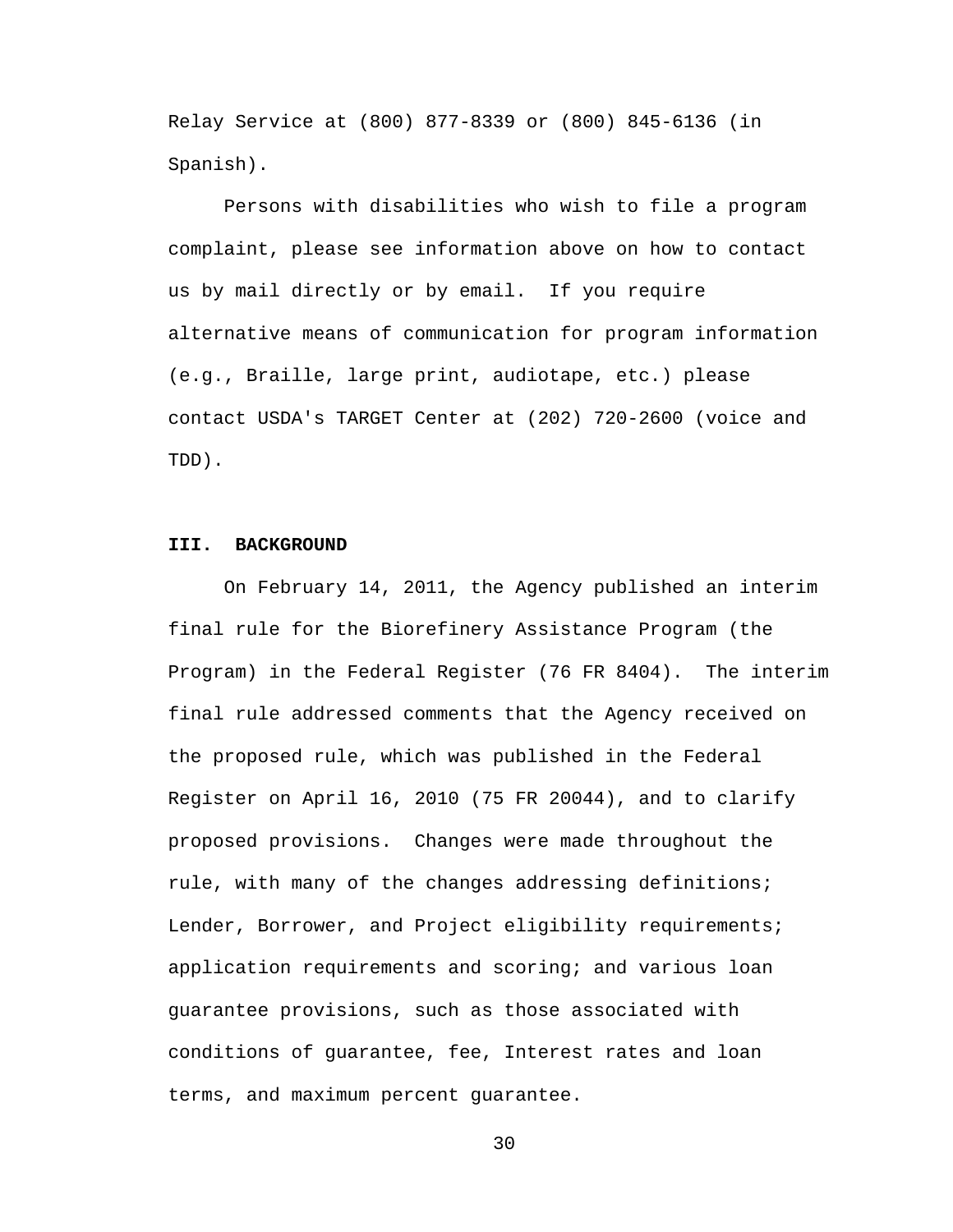The interim final rule became effective on March 16, 2011, and the Agency provided a 60-day comment period for the public to submit comments on the interim final rule. Today's action is addressing the public comments received.

On February 7, 2014, the 2014 Farm Bill was signed into law. Section 9003 of the 2014 Farm Bill addresses the Program. The Agency held a listening session on March 13, 2014, to receive input from interested stakeholders on the various energy and bioeconomy provisions of the 2014 Farm Bill. No comments specific to the Program were received.

In addition to renaming the Program the "Biorefinery, Renewable Chemical, and Biobased Product Manufacturing Assistance," Section 9003 affects funding associated with Biobased Product Manufacturing facilities and funding associated with Biorefineries producing Renewable Chemicals. Section 9003 also requires the Secretary of Agriculture to ensure diversity in the types of Projects approved under the Program.

The Agency has been implementing the Program since the 2008 Farm Bill. During this time, the Agency has applied a "commercial lending" framework to the Program. The Agency has determined that the Program can be implemented more effectively by adding the flexibility of using a "project finance-based" framework. In order to add project finance-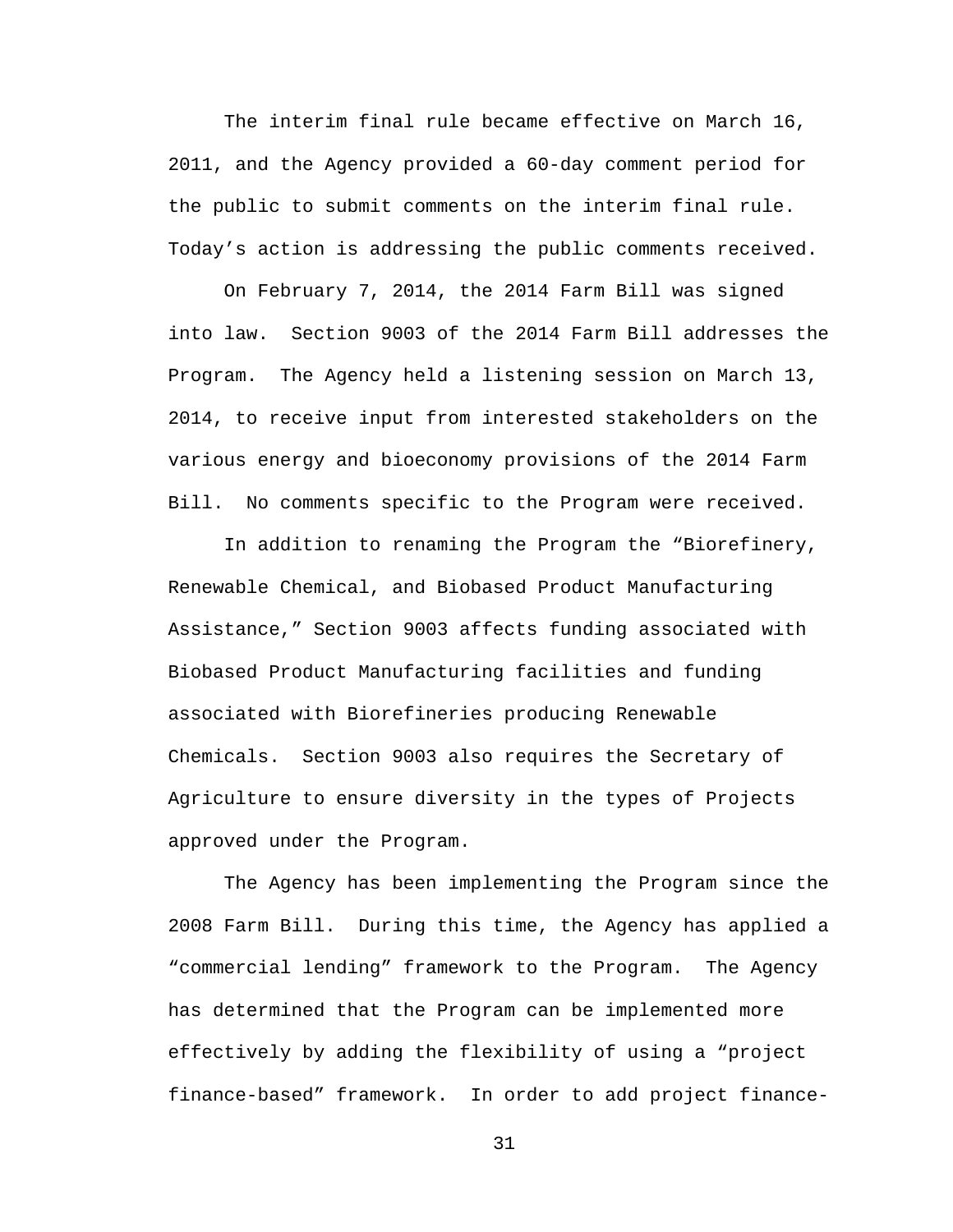based framework aspects, it is necessary to revise certain Program provisions, which are discussed later in this preamble.

Lastly, the Agency is restructuring the rule to be a "stand alone" rule. The current interim rule relies heavily on incorporating the guaranteed loan provisions of the Agency's B&I Guaranteed Loan program. The Agency has decided to eliminate the extensive cross-references to the B&I Guaranteed Loan program and in its place create a "self-contained" rule for the Program. In the course of doing this, the Agency is taking the opportunity to clarify and/or modify many of the provisions previously incorporated by reference in order to improve Program administration.

Most of the current interim rule's provisions have been carried forward into the subsequent interim rule, although there have been several significant changes. A summary of major changes to the current interim rule are summarized below in Section IV of this preamble. All of the comments received on the current interim rule and during the listening session are summarized in Section V of this preamble. Section VI presents in brief the substantive changes, if any, made in each section of the rule.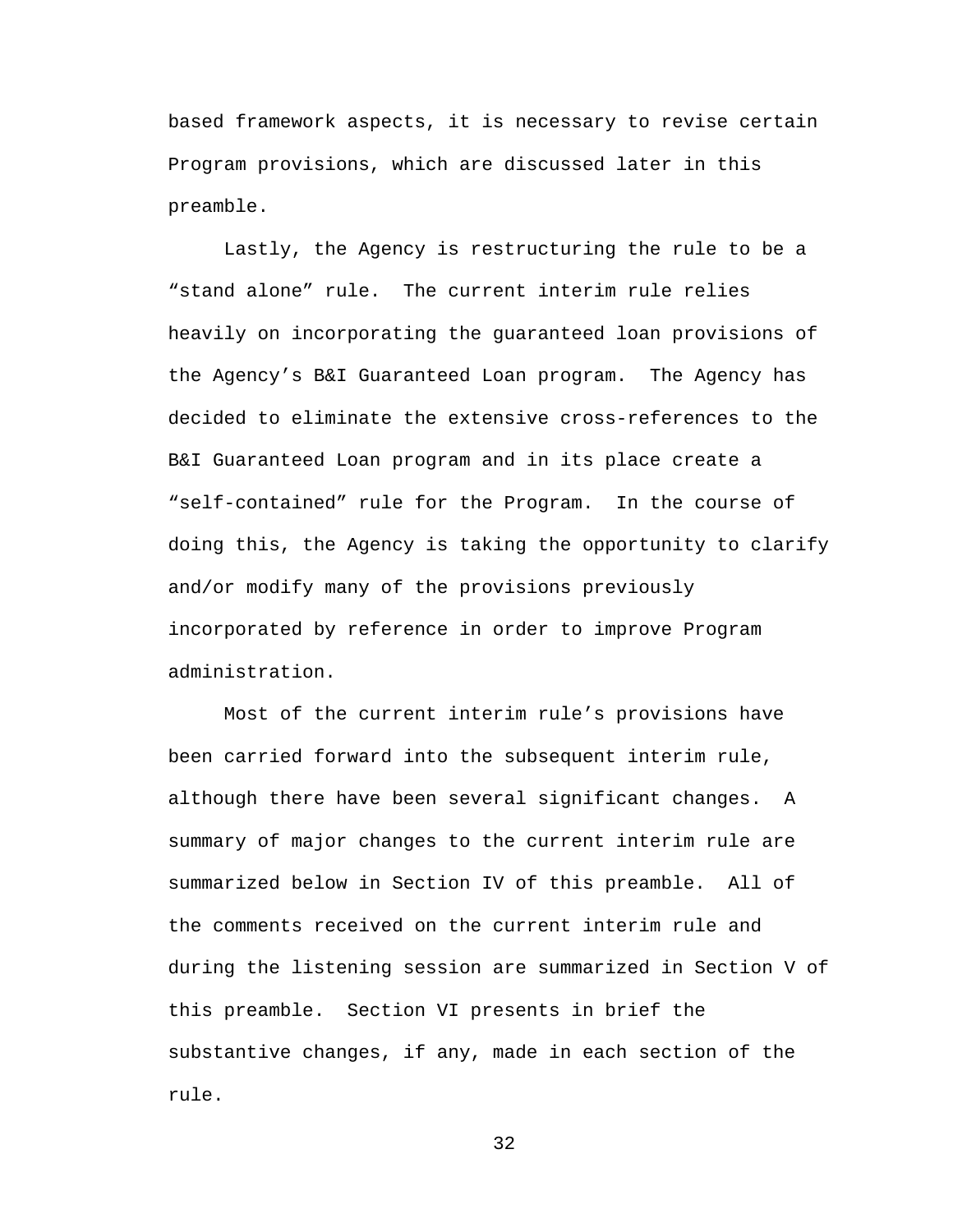Interim final rule. USDA Rural Development is issuing this rule as an interim final rule, effective [DATE 30 DAYS AFTER DATE OF PUBLICATION IN THE FEDERAL REGISTER]. All provisions of this rule are adopted on an interim final basis, are subject to a 60-day comment period, and will remain in effect until the Agency adopts the final rule.

# **IV. Discussion of Major Changes to the Program**

As noted above, the changes being made to the Program are due to: (1) statutory changes resulting from the 2014 Farm Bill, (2) based on the Agency's experience in operating the Program since it was authorized in 2008, amending the Program to enable flexibility to use a project finance-based framework, (3) the Agency's consideration of public comments on the February 14, 2011, interim final rule, and (4) the Agency's decision to create a "selfcontained" rule. The following discussion presents the major changes made in response to these four considerations.

## **A. The 2014 Farm Bill**

Section 9003 of the 2014 Farm Bill requires the Agency to modify the current interim rule in order to: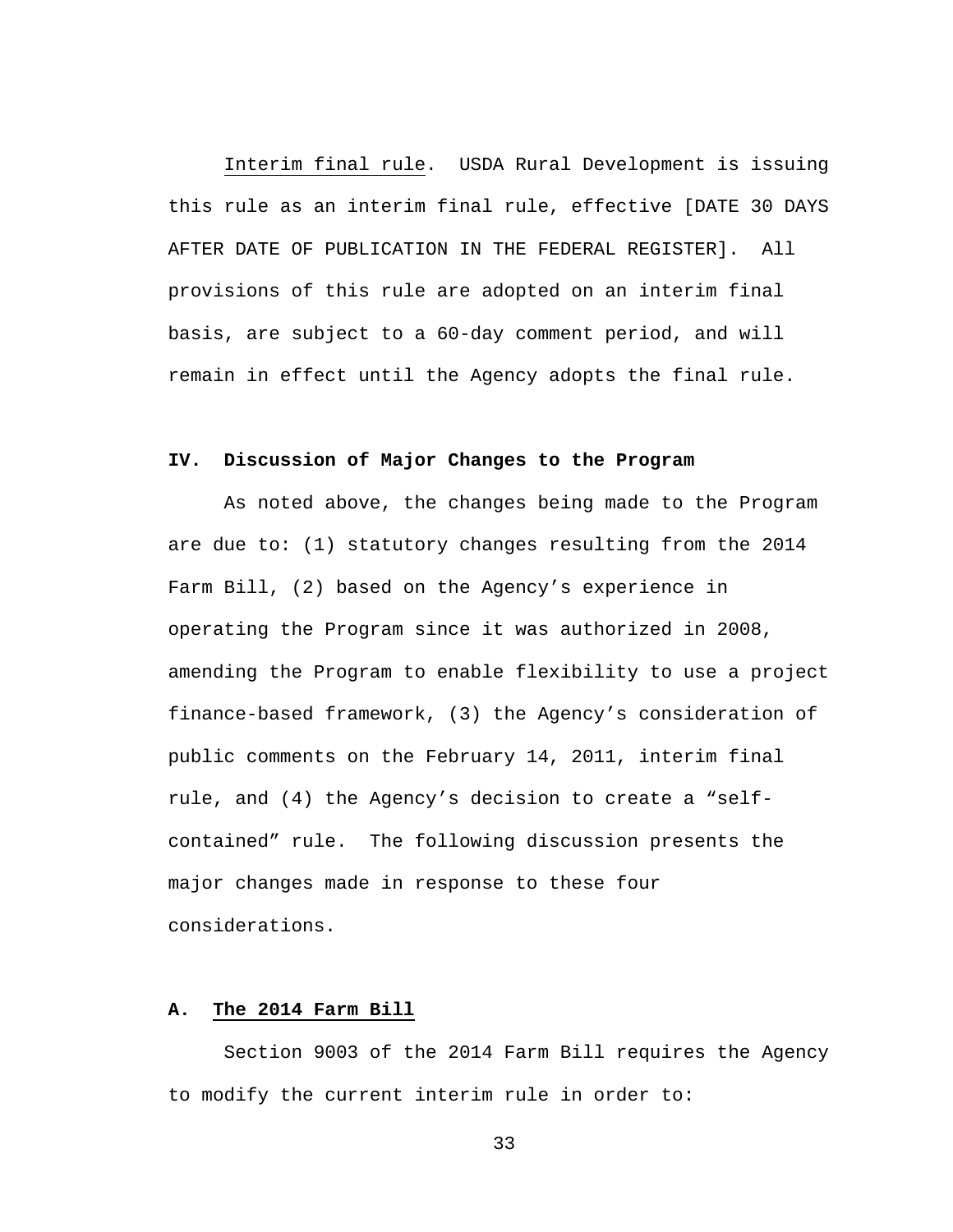include Biorefineries that primarily produce Renewable Chemicals;

include Biobased Product Manufacturing; and

ensure that there is diversity in the types of Projects approved.

## 1. Renewable Chemicals

The 2014 Farm Bill provisions add "Renewable Chemicals" to the Program's title and purpose statement, but do not address how the Program will assist Renewable Chemical facilities.

Currently, Biorefineries are required to primarily produce Advanced Biofuels in order to participate. Under the subsequent interim rule, the Agency is removing the regulatory requirement that the majority of production of a Biorefinery be an Advanced Biofuel. By removing this regulatory requirement, a Biorefinery producing Advanced Biofuel and Renewable Chemicals, will be able to participate without having to meet a specific minimum threshold production level of Advanced Biofuel.

When considering the eligibility of Biorefineries that produce Renewable Chemicals, the Agency will include in its consideration reliance on the program purpose and scope and the definitions of "Biorefinery" and "Eligible Technology"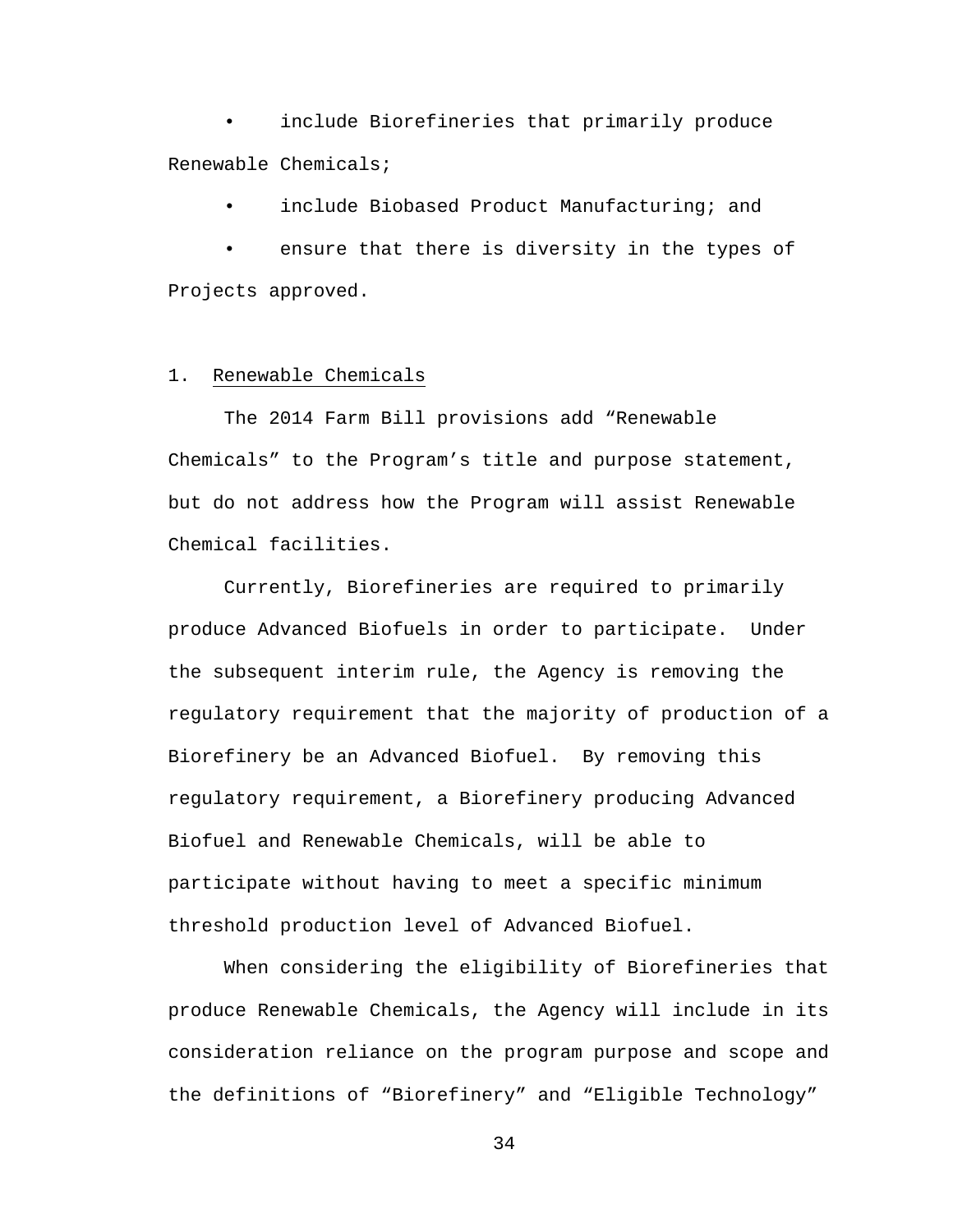as found in 7 USC 8101 and 8103).

The purpose of the Program is to assist in the development of Advanced Biofuels, Renewable Chemicals, and Biobased Product Manufacturing.

"Biorefinery.--The term 'Biorefinery' means a facility (including equipment and processes) that (A) converts renewable biomass into biofuels and biobased products; and (B) may produce electricity." 7 USC 8101(7) (emphasis added.) The Agency interprets this definition to mean that the facility must produce Biofuel and may produce Biobased Products (which includes Renewable Chemicals) and may produce electricity.

"Eligible technology.--The term `Eligible Technology' means, as determined by the Secretary (A) a technology that is being adopted in a viable Commercial-Scale operation of a Biorefinery that produces an Advanced Biofuel; and (B) a technology not described in subparagraph (A) that has been demonstrated to have technical and economic potential for commercial application in a Biorefinery that produces an Advanced Biofuel." 7 USC 8103(b)(2) (emphasis added.)

Under the subsequent interim rule, a Biorefinery may convert Renewable Biomass into Renewable Chemicals or Biobased Products and must produce an Advanced Biofuel.

While requiring Biorefineries produce an Advanced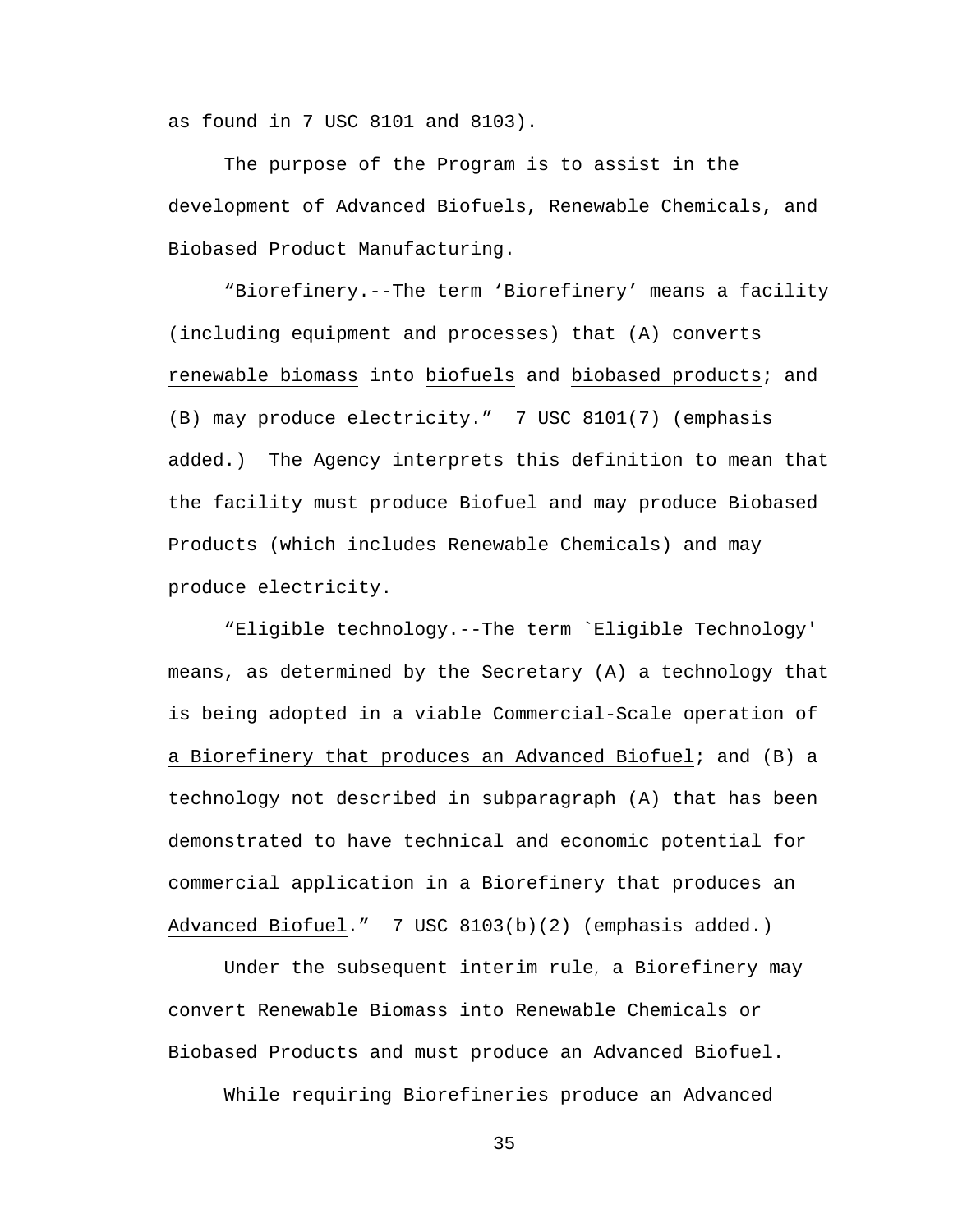Biofuel, the subsequent interim rule does not set a specific minimum production level of Advanced Biofuel and does not require that the Advanced Biofuel be sold as Biofuel. A Biorefinery may sell the Advanced Biofuel that it produces as a Biofuel or for other non-fuel usage. A Biorefinery may further process the Advanced Biofuel into Renewable Chemicals or other Biobased Products or use the Biofuel as a fuel for heat or power in its process or generate electricity.

Food or feed are not eligible Biobased Products (see § 4279.202 for definition of Biobased Products). However, a Renewable Chemical that is food-grade would be eligible.

In summary, the subsequent interim rule requires that at least some amount of Advanced Biofuel is produced, but does not set a specific minimum production level of Advanced Biofuel. The subsequent interim rule does not require that the Advanced Biofuel be sold as Biofuel. The Biorefinery may sell the Advanced Biofuel that it produces as a Biofuel, Renewable Chemical, or for other non-fuel usage. Further, the Biorefinery may process the Advanced Biofuel into Renewable Chemicals or other Biobased Products or use the Biofuel as a fuel for heat or power in its process or generate electricity.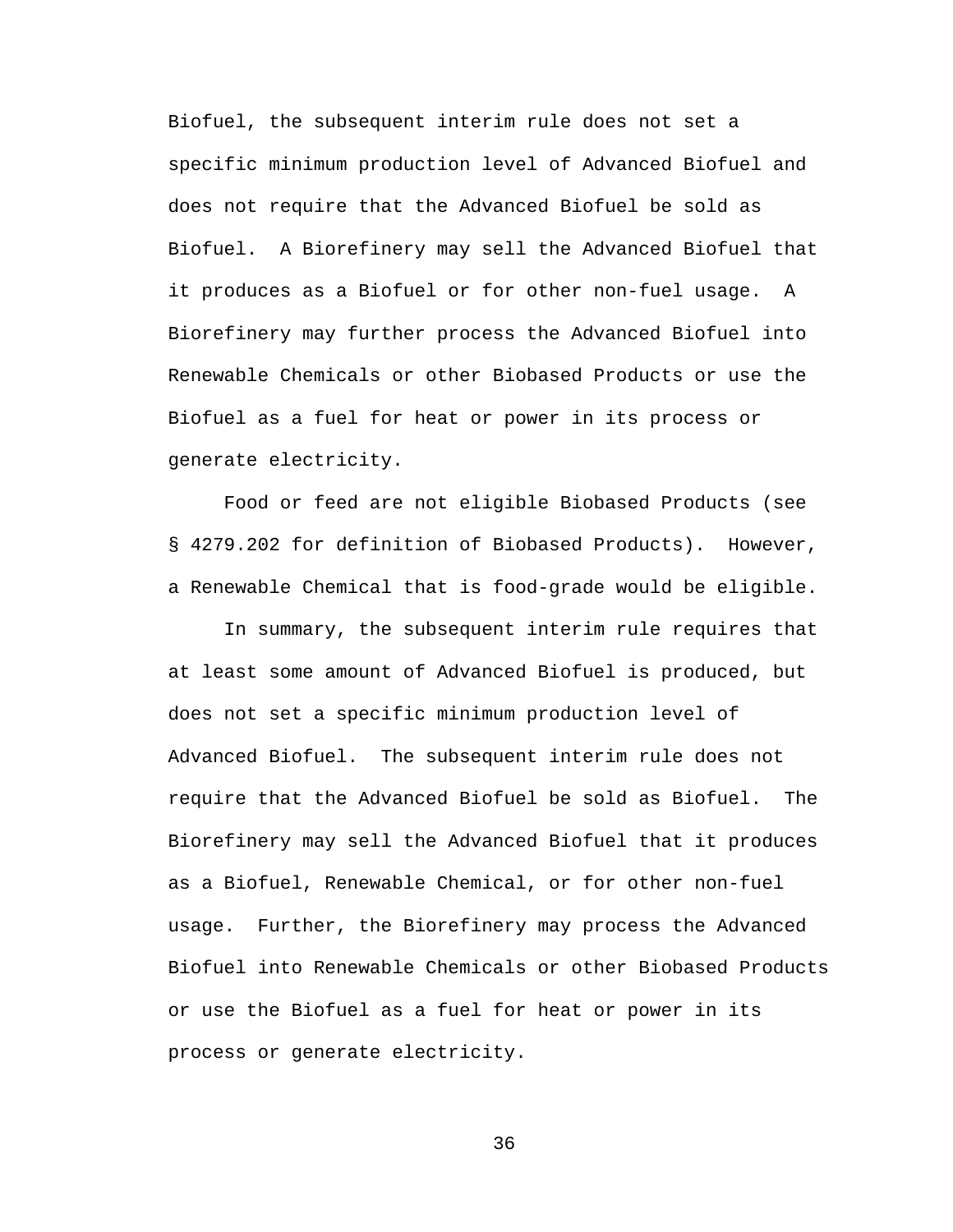#### 2. Biobased product manufacturing facilities

The primary substantive change related to Biobased Product Manufacturing facilities is that the Program will now be able to provide funding to Biobased Product Manufacturing facilities.

The 2014 Farm Bill provides the definition of "Biobased Product Manufacturing," which the Agency has incorporated into the subsequent interim rule. See § 4279.202. This definition requires the Biobased Product Manufacturing facility to use Renewable Chemicals and other biobased outputs of Biorefineries as inputs to produce enduser products. The facility must also use Technologically New Commercial-Scale processing and manufacturing equipment.

As being implemented under the subsequent interim rule, these facilities can be either stand-alone facilities or add-ons to existing Biorefineries. The amount of funding that can be used to support these facilities is limited by the 2014 Farm Bill to no more than 15 percent of mandatory funds made available in FY 2014 and FY 2015 to promote Biobased Product Manufacturing. (Note: This excludes any and all FY 2016 mandatory funds and all discretionary funds.)

The Agency is adding a new paragraph to the Project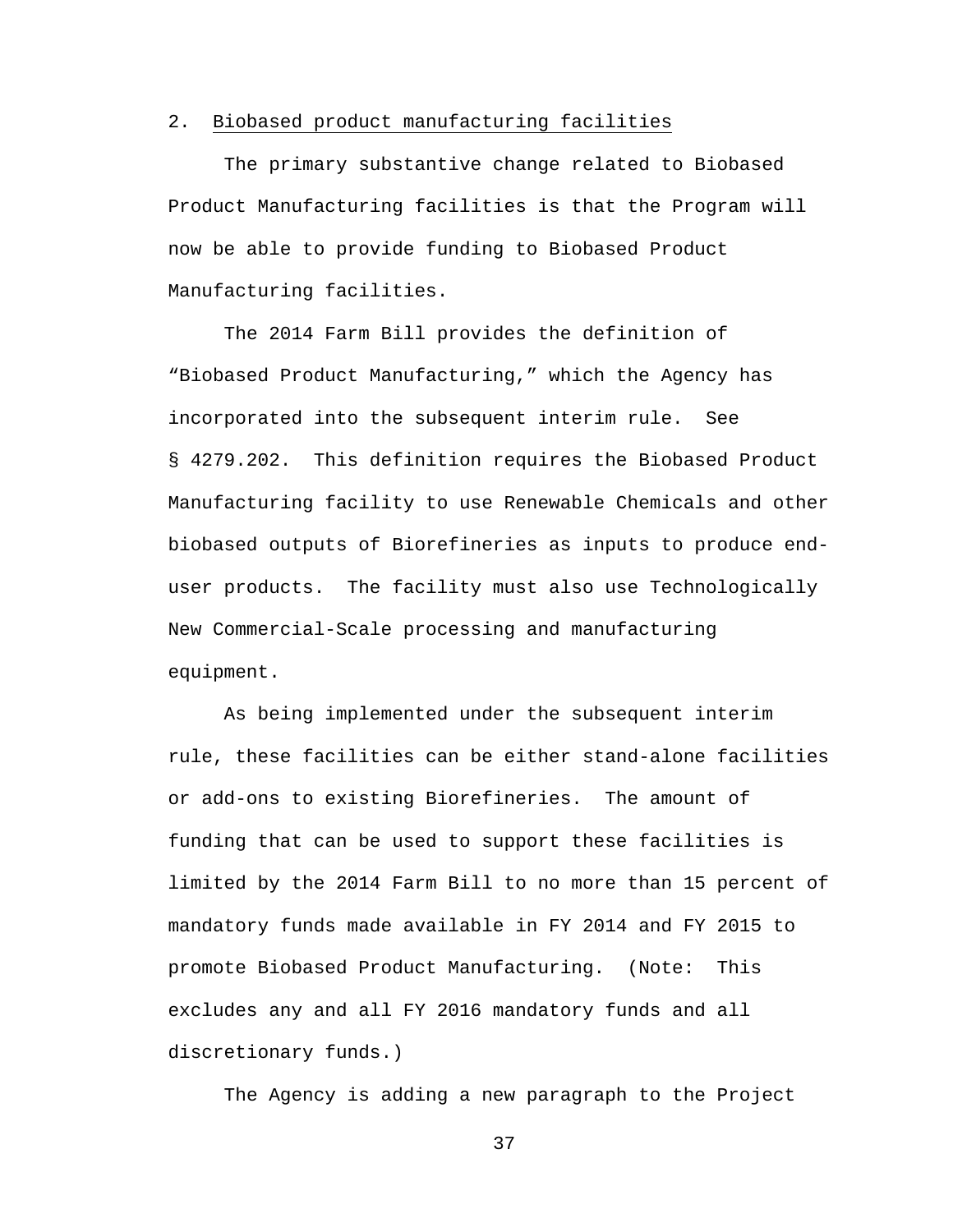eligibility section to address Biobased Product Manufacturing facilities. The general Program requirements apply to financing of Biobased Product Manufacturing facilities. The Agency will publish, subsequent to the publication of this rule, a notice in the Federal Register soliciting applications for Biobased Product Manufacturing facilities.

# 3. Project Diversity

The 2014 Farm Bill provisions require that there be diversity in the types of Projects approved under the Program. The relevant provision states "the Secretary shall ensure that, to the extent practicable, there is diversity in the types of Projects approved for loan guarantees to ensure that as wide a range as possible of technologies, products, and approaches are assisted." 7 U.S.C. § 8103(d)(1)(D).

The Agency is implementing this provision by including authority for the Administrator to award discretionary points in the priority scoring and selection process. As implemented under the subsequent interim rule, the Administrator, at the Administrator's discretion, may award up to 10 points to ensure as wide a range as possible of technologies, products, and approaches are assisted in the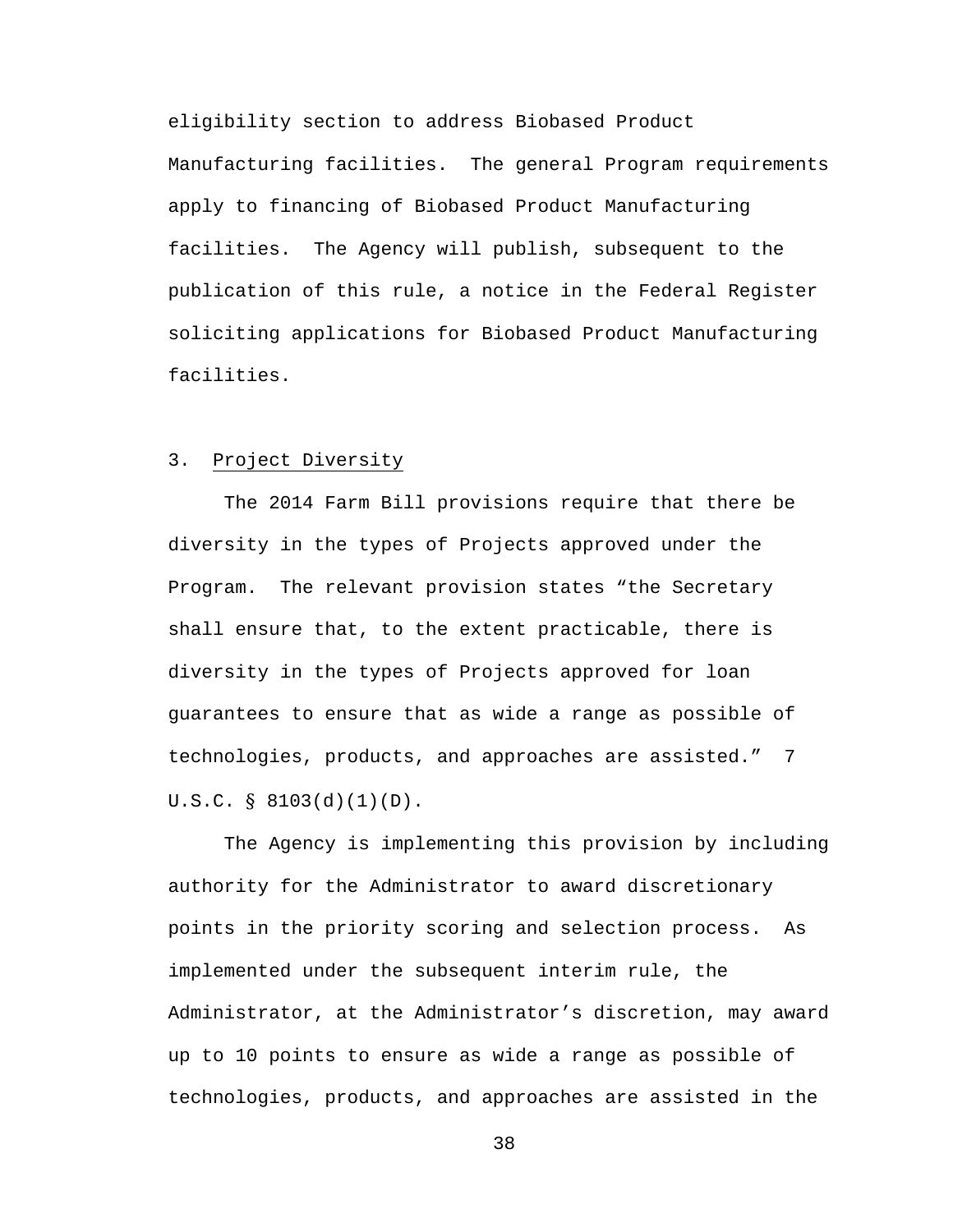Program's portfolio.

## **B. Improvements in program administration**

As has been noted, the Agency is supplementing the commercial lending framework with the flexibility to use a project finance-based framework. A commercial loan is generally made to well-established companies in established industries. Commercial loans are secured by business assets. The evaluation of a commercial loan is generally based on the historical financial performance of the business and its financial performance in comparison to its industry peers.

Project financing is the financing of infrastructure and industrial projects. The evaluation of a project financing loan relies primarily on the development of a project and its cash flow for repayment, with the project's assets as secondary security or collateral.

Supplementing the Program with a project financebased framework will align the Program with the Lenders standards and procedures and improve the Agency's evaluation of loan guarantee applications and credit risks. Significant changes are discussed below.

### 1. Two-phase application process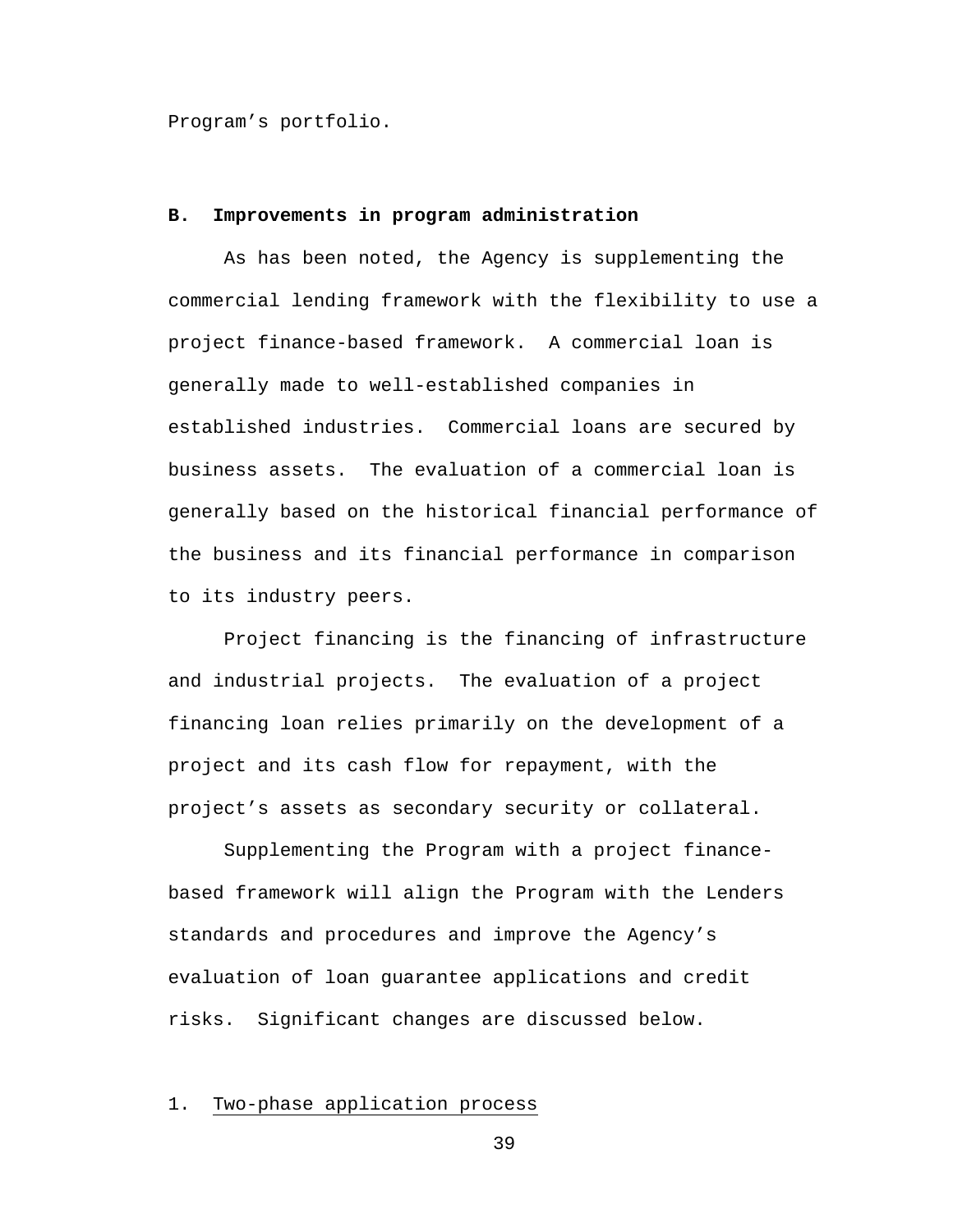The rule currently requires all applicants to submit a complete application including a technical report, environmental analysis, and the Lender's credit evaluation, as specified in the rule. The subsequent interim rule divides the application process into two phases. Phase 1 applications will provide information to determine Lender, Borrower, and Project eligibility; preliminary economic and technical feasibility; and the priority score of the application. Based on the priority score ranking, the Agency will invite applicants whose Phase 1 applications receive higher priority scores to submit Phase 2 applications. Phase 2 application materials will be submitted as the project planning and engineering is finalized and will include an environmental report, technical report, financial model, and the Lender's credit evaluation, as specified in the rule.

| <b>Phase 1 Application Materials.</b>                                                 |                                                                       |  |
|---------------------------------------------------------------------------------------|-----------------------------------------------------------------------|--|
| Phase 1 application content must be submitted in an initial complete application      |                                                                       |  |
| package.                                                                              |                                                                       |  |
| 1.                                                                                    | <b>Project Summary</b>                                                |  |
| 2.                                                                                    | Application form, Form RD 4279-1                                      |  |
| 3.                                                                                    | Financial statements-Audited annual statements and current statements |  |
| 4.                                                                                    | Financial model and supporting assumptions                            |  |
| 5.                                                                                    | <b>Feasibility Study</b>                                              |  |
| 6.                                                                                    | <b>Business Plan</b>                                                  |  |
| 7.                                                                                    | Scoring information                                                   |  |
| 8.                                                                                    | Intergovernmental consultation                                        |  |
| 9.                                                                                    | <b>DUNS Number</b>                                                    |  |
|                                                                                       |                                                                       |  |
| <b>Phase 2 Application Materials</b>                                                  |                                                                       |  |
| Phase 2 application materials are submitted under the direction of the Agency and may |                                                                       |  |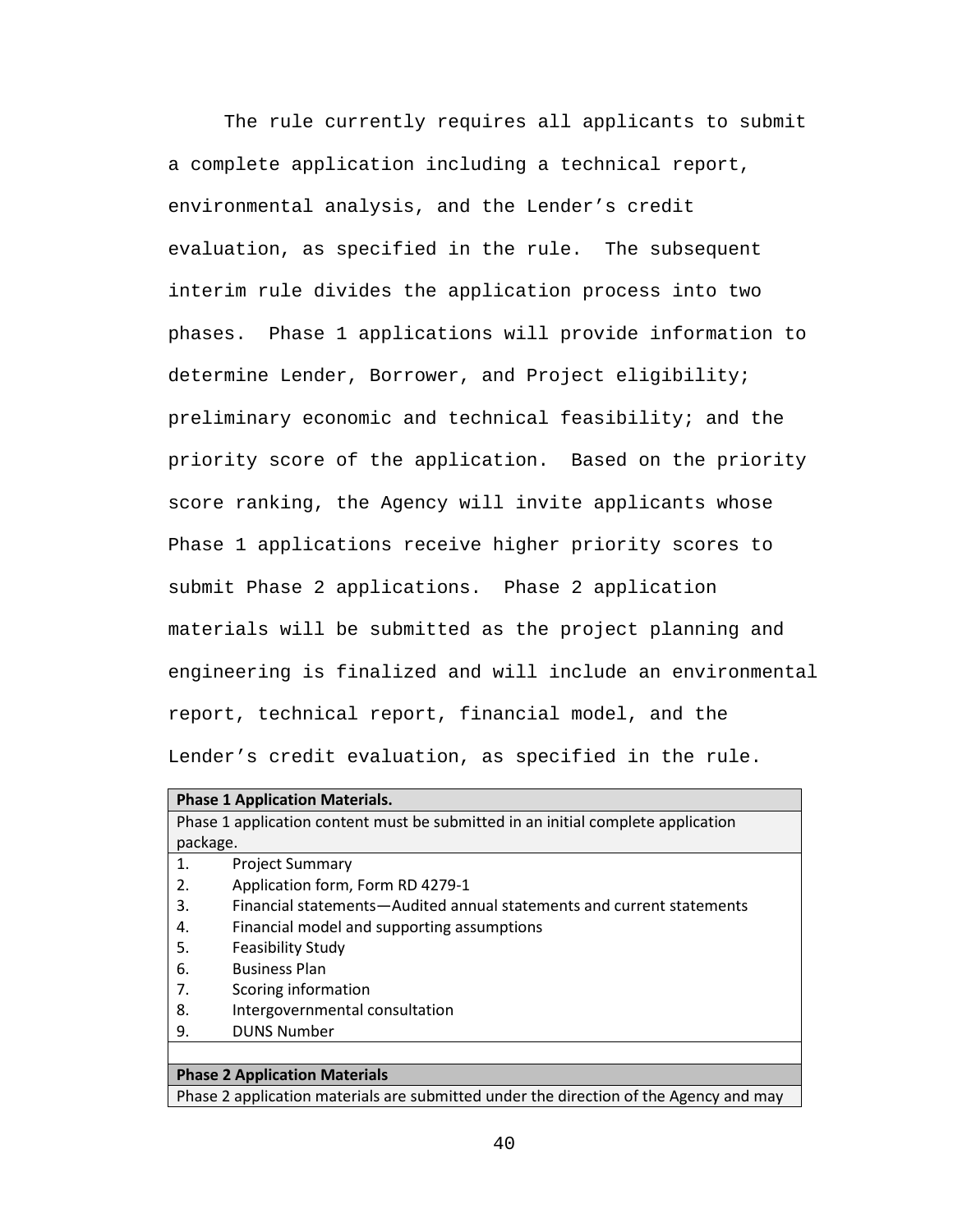| be submitted as the materials are developed or updated. |                                                                                |
|---------------------------------------------------------|--------------------------------------------------------------------------------|
| 1.                                                      | Technical assessment/Technical Report                                          |
| 2.                                                      | <b>Environmental Assessment</b>                                                |
| 3.                                                      | Updates to application materials, as appropriate                               |
| 4.                                                      | Other information requested by the Agency including contacts and agreements    |
| 5.                                                      | Lender's analysis, credit evaluation, and supporting materials                 |
| 6.                                                      | Appraisals                                                                     |
| 7.                                                      | Lender's proposed Loan Agreement                                               |
| 8.                                                      | Estimate timing of loan closing and issuance of the Loan Note Guarantee (pre - |
|                                                         | construction or post-construction)                                             |
| 9.                                                      | Credit rating—obtained under the direction of the Agency after loan terms and  |
|                                                         | conditions have been established                                               |

# 2. Credit evaluation

The current interim rule requires Lenders to include an analysis of the credit factors associated with each guarantee application, including consideration of each of the following five elements:

- (1) Credit worthiness.
- (2) Cash flow.
- (3) Capital.
- (4) Collateral.
- (5) Conditions.

Rather than focusing on a limited listing of elements, the subsequent interim rule requires the Lender to analyze all credit factors associated with each proposed loan and apply its professional judgment to determine that the credit factors, considered in combination, ensure loan repayment. This allows the Lender to apply a commercial lending framework or a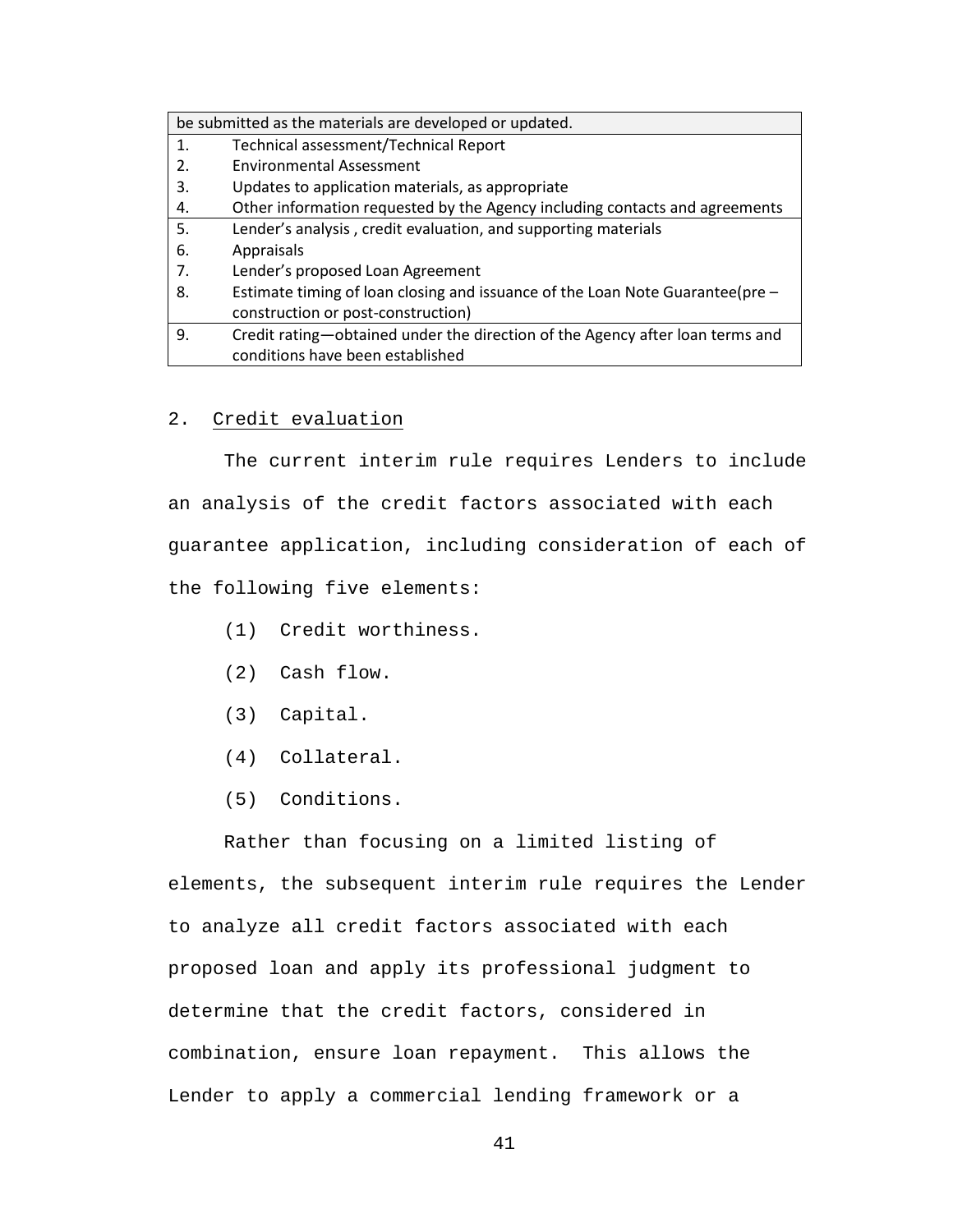project finance framework, as appropriate, on a projectby-project basis.

The Agency has identified in the subsequent interim rule the factors it uses to conduct its credit evaluation of the Project and Borrower. These factors include, but are not limited to, debt structure, revenues, technical feasibility, project equity, and other project funding.

## 3. Collateral evaluation

Under the current interim rule, the adequacy of the Collateral is based on the value of the Project assets and requires the discounted Collateral value to be at least equal to the loan amount. The current interim rule does not evaluate the Collateral from the perspective of the Project's cash flow for repayment. However, of the Projects financed under this Program, the value of the assets is directly related to the Project's cash flow.

Under the subsequent interim rule, the Agency has the flexibility to determine how Collateral will be evaluated on a case-by-case basis, taking into account the type of project and the types of assets.

### 4. Lender Responsibilities

The subsequent interim rule places more emphasis on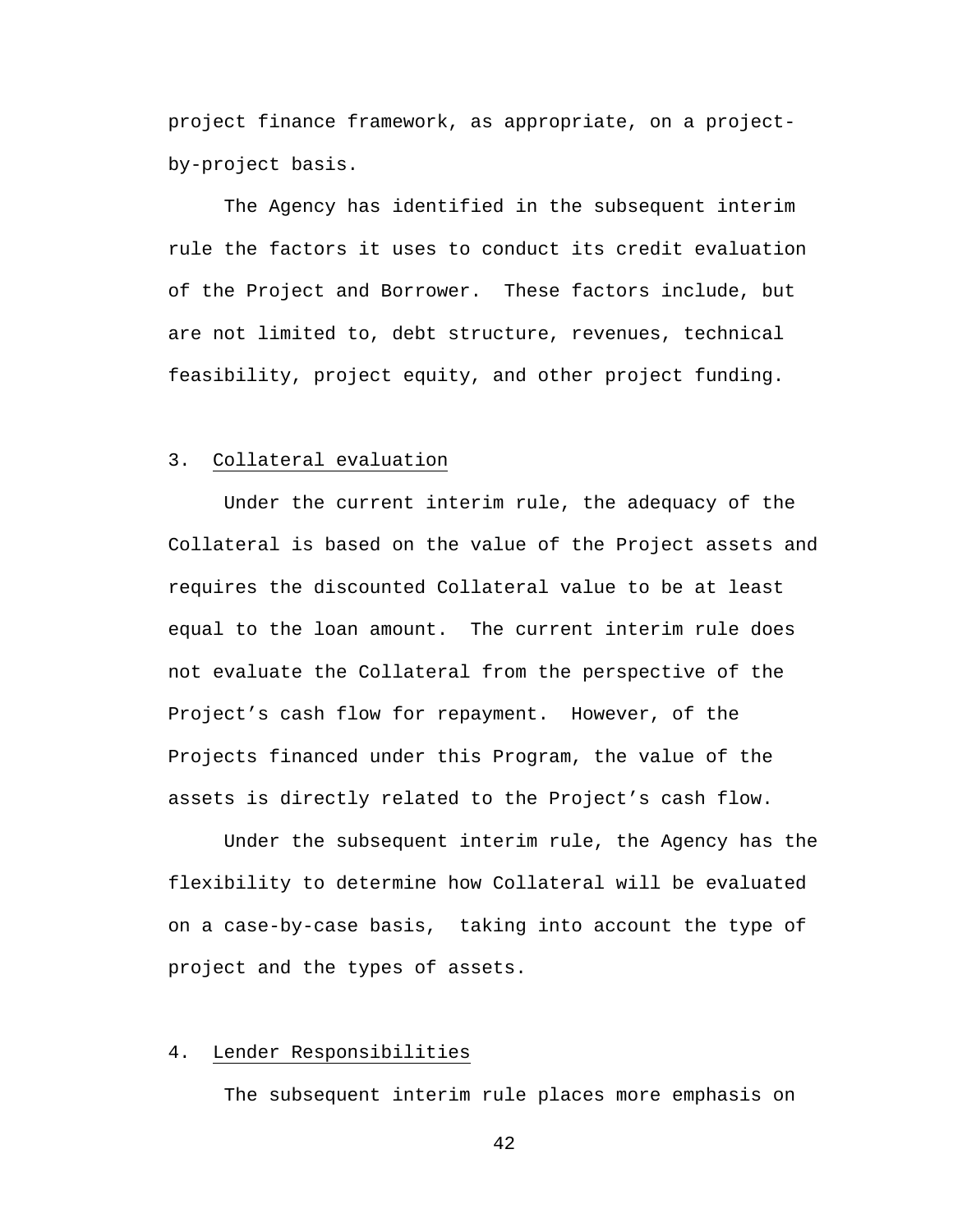the Lender obtaining and relying on certain written materials (including, but not limited to, certifications, evaluations, appraisals, financial statements and other reports) from qualified third parties (including, among others, one or more independent engineers, appraisers, accountants, attorneys, consultants or other experts).

### **C. Public comments on Interim Final Rule**

The Agency received four comment letters from the public on the current interim rule (see Section V below.) After reviewing the public comments, the Agency identified a number of changes to improve the Program including:

Removing the 500 basis point spread requirement between the guaranteed and unguaranteed portions of the loan. (§ 4279.231(a) of the current interim rule)

Clarifying when a subordinate lien position may be taken on Borrower inventory and accounts receivables. (§ 4279.235(a))

Adding a provision to allow the Lender to require Borrowers to fund debt service reserve accounts with loan proceeds. (§ 4279.210(c)(7))

Revising the requirement for a Borrower to obtain an evaluation and either a credit rating or credit assessment for loan requests of \$125 million or greater to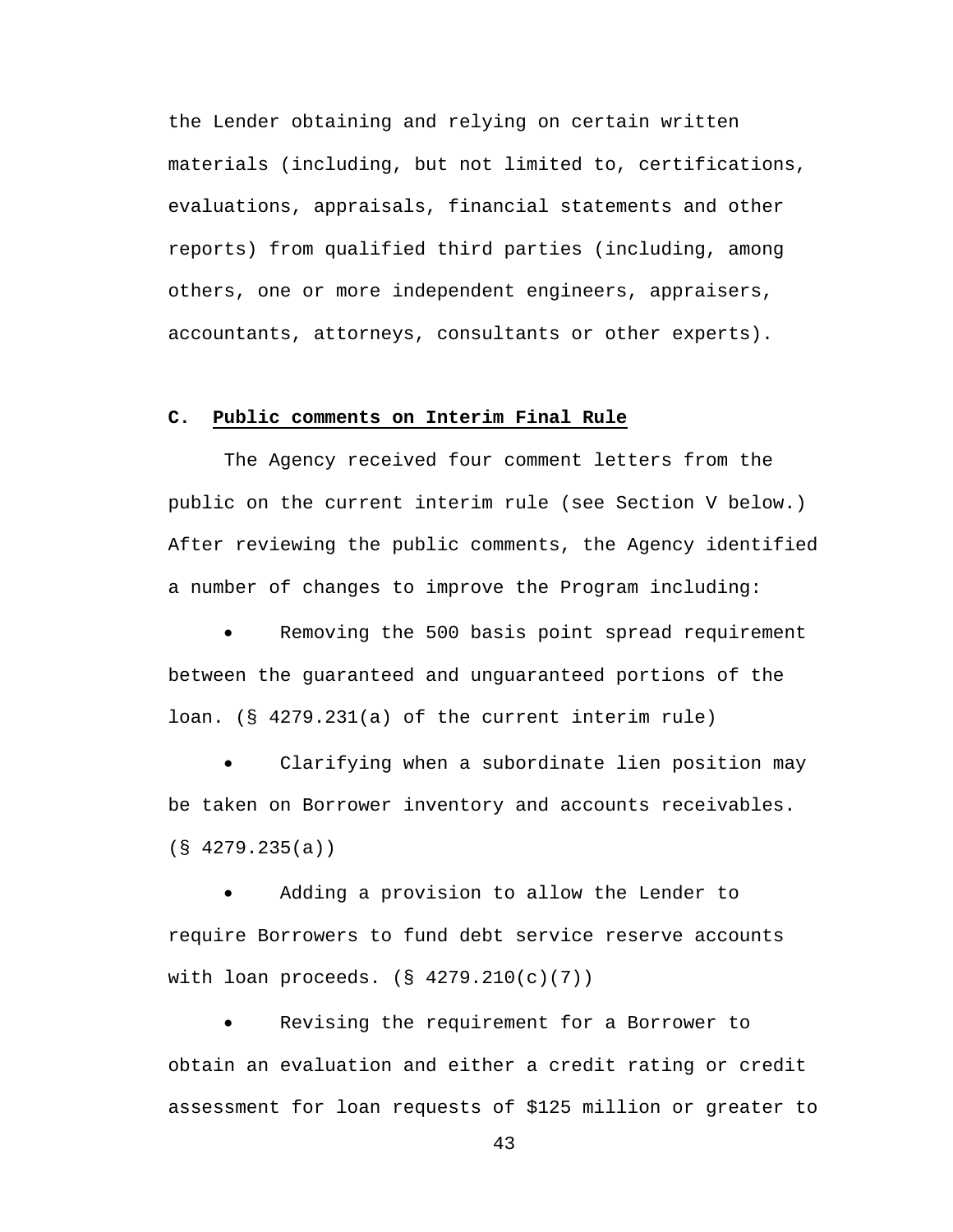requiring the Borrower to obtain a an evaluation and rating of the total Project's indebtedness, without consideration for a government guarantee, from a nationally-recognized statistical rating organization (NRSRO), as defined by the U.S. Security and Exchange Commission for all Projects with total Eligible Project Costs of \$25 million or more. An updated rating may be required at the Agency's discretion if changes are subsequently made to the Project including changes to any contracts and agreements or changes to loan terms and conditions. (§ 4279.261(k)(5))

### **D. Stand-alone Rule**

As discussed earlier, the Agency is restructuring the rule to be a "stand alone" rule. The current interim rule relies heavily on incorporating the guaranteed loan provisions of the Agency's B&I Guaranteed Loan program. The Agency has decided to eliminate the extensive crossreferences to the B&I Guaranteed Loan program and in its place create a "self-contained" rule for the Program. In the course of doing this, the Agency has restructured the rule. While the majority of the current interim rule's provisions have been carried forward, a number of provisions have been relocated. In addition, the Agency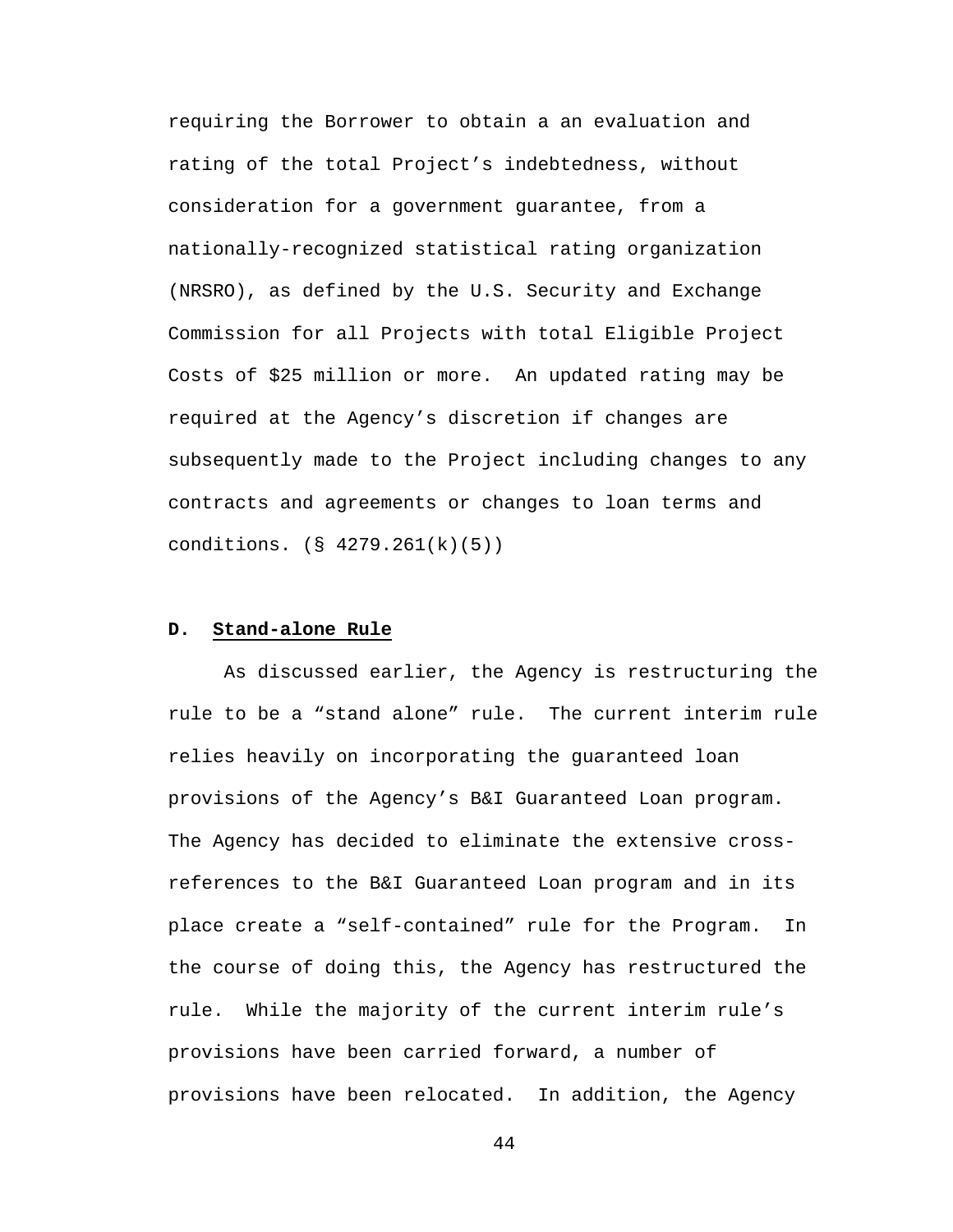took the opportunity to clarify and/or modify many of the provisions previously incorporated by reference in order to improve Program administration.

## **V. Summary of Comments and Responses**

As noted earlier, the current interim rule was published in the Federal Register on February 14, 2011, with a 60-day comment period that ended April 15, 2011. The Agency received comments from four commenters, which included Biorefinery owner/operators, Lenders and investment banking institutions. As a result of some of the comments, the Agency made changes in the rule. The Agency sincerely appreciates the time and effort of all commenters.

### A. Equity Requirements

Comment: One commenter encouraged USDA to allow contributions of other real and personal property previously purchased with cash to count towards the Project equity requirement.

Two commenters recommended clarification as to whether or not the Fair Market Value of the Project, based on audited financial statements, can be used in whole or in part to meet equity requirements. One of these two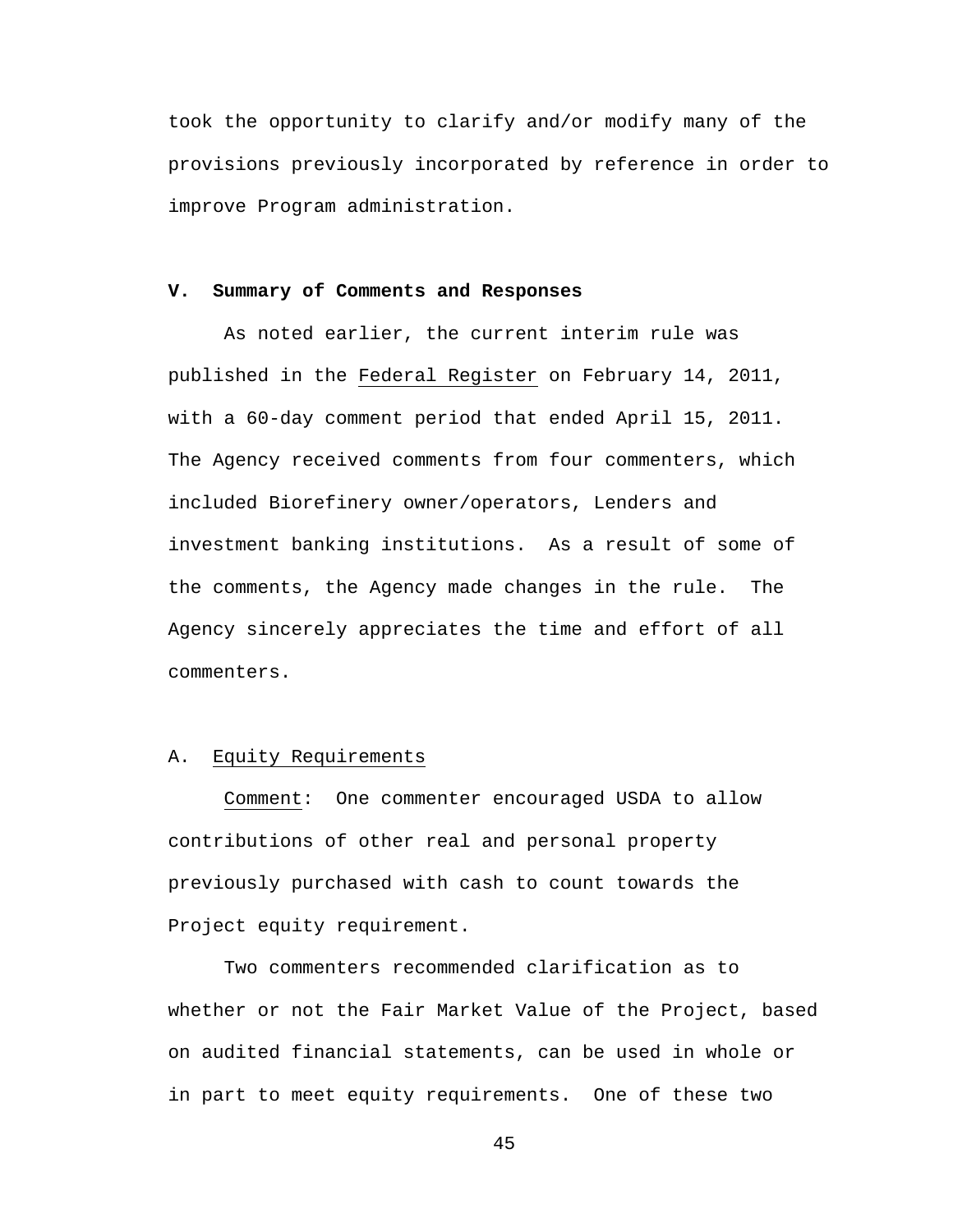commenters also recommended clarification as to whether or not the value of qualified intellectual property based on audited financial statements may be substituted in whole or in part to meet equity requirements.

One commenter recommended applying the Generally Accepted Accounting Principles (GAAP) utilized in the B&I Guaranteed Loan program such that the equity requirement may be calculated by deducting Federal grants from Eligible Project Costs in arriving at the equity requirement.

One commenter recommended allowing Project assets funded with other Federal grants, as well as other subordinate financing, to qualify as Project equity in arriving at the 20 percent equity requirement. Another commenter also recommended including subordinated financing as Project equity for purposes of satisfying the Program's equity requirements.

Response: The subsequent interim rule clarifies that Total Federal participation will not exceed 80 percent of total Eligible Project Costs. The subsequent interim rule states that the total amount of a loan guaranteed for a Project plus other Federal funding in the Project will not exceed 80 percent of total Eligible Project Costs. The remaining 20 percent of total eligible project cost must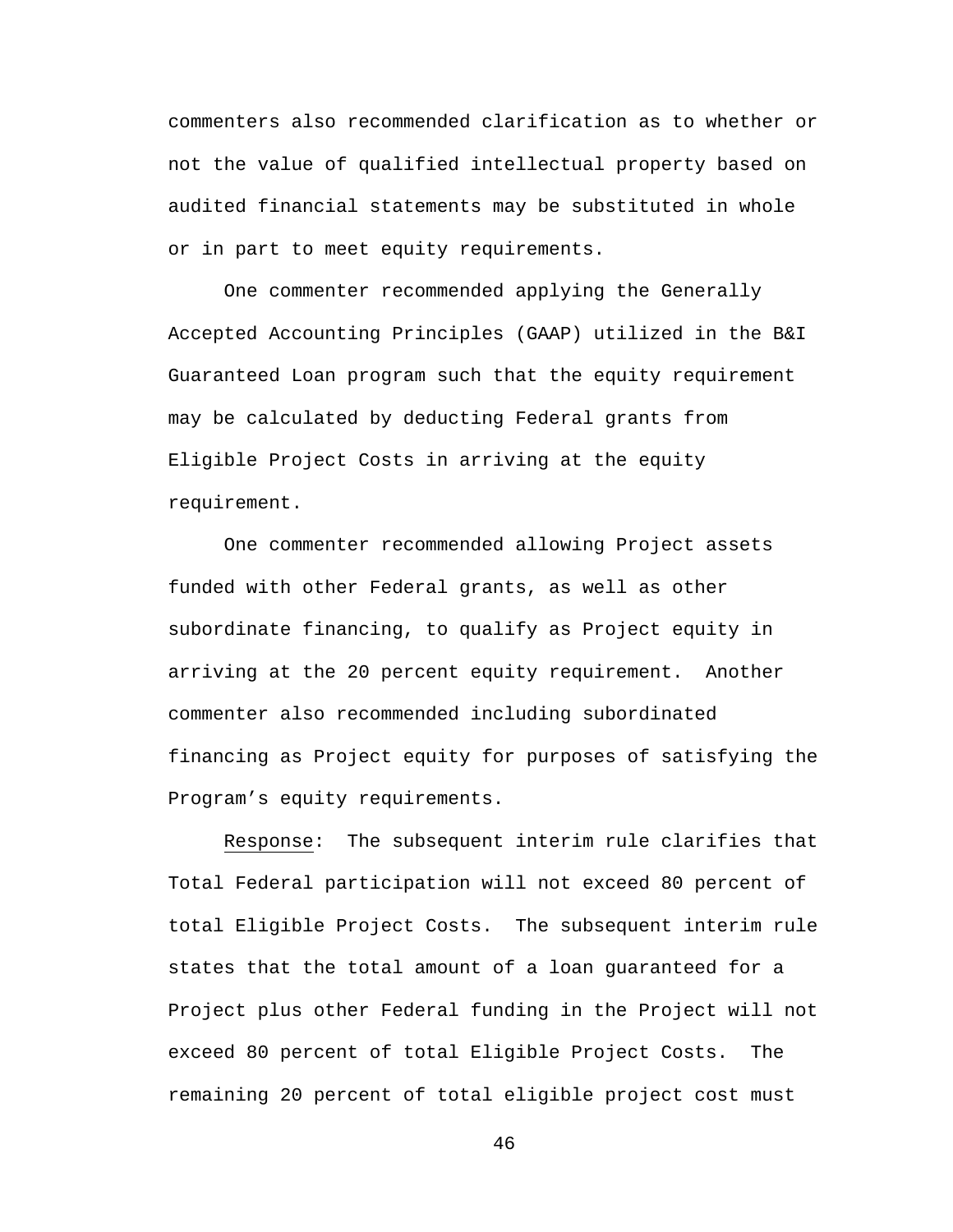be funded from non-Federal sources. In addition, the subsequent interim rule revises the equity requirement by removing the balance sheet or financial statement equity test. The subsequent interim rule requires the Borrower and other principals involved in the Project to make a significant equity investment in the Project in the form of cash contribution. Equity does not include loans to the Project. The Agency will establish the specific amount of equity it requires on a project-by-project basis based on its credit evaluation.

The following diagram illustrates the Project funding requirements and differentiates the cash equity requirement from non-Federal funding requirement:



#### **Project Funding Requirements**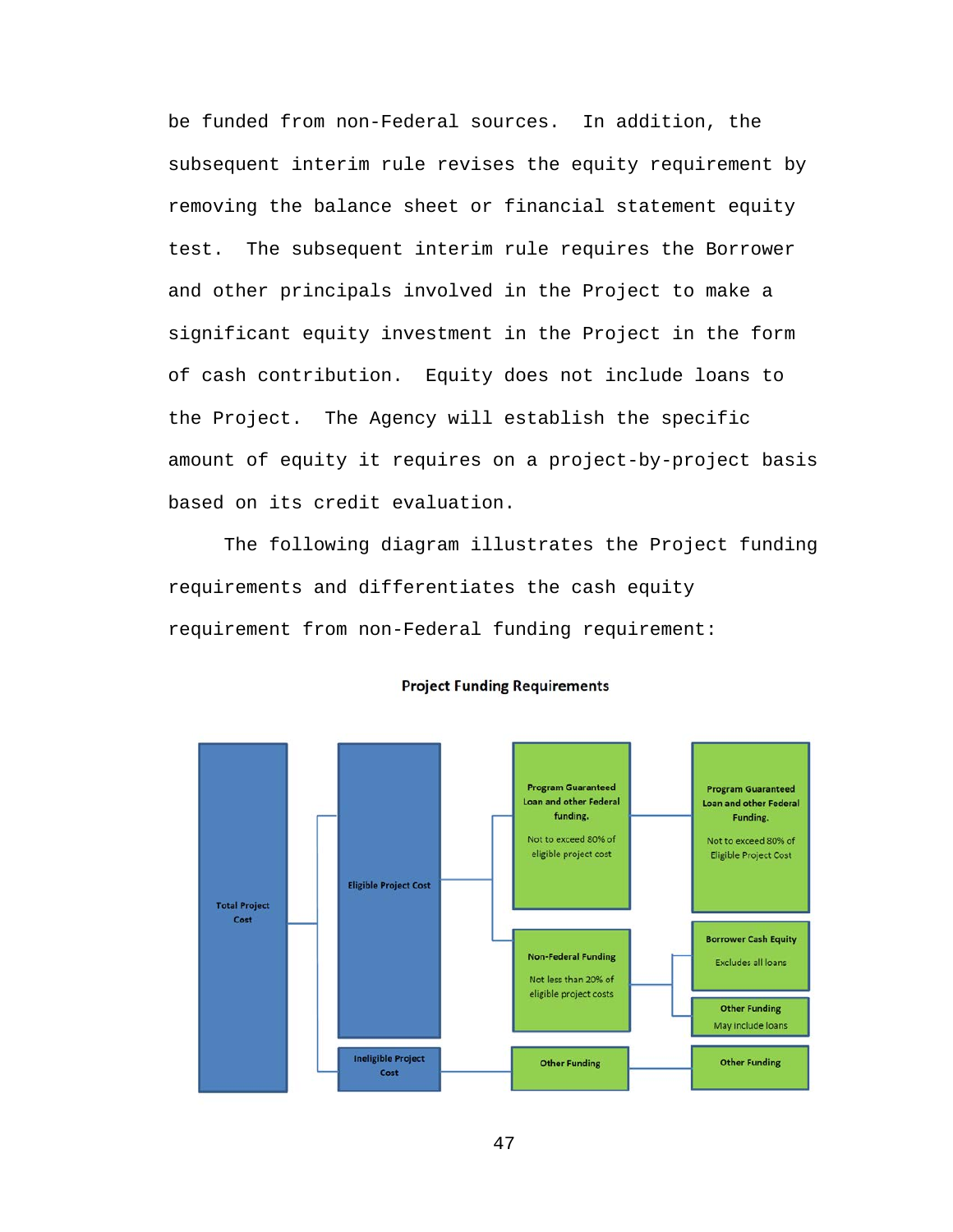#### B. Financing more than one facility

Comment: One commenter recommended clarifying whether or not more than one facility can be financed, together in the same loan package in order to be able to cross collateralize and to reduce application costs.

Response: There is no provision in the current or subsequent interim rule that excludes Projects that would provide financing for more than one facility in one application. Thus, Projects may be submitted with more than one facility under the same loan application.

## C. Interest rates

Comment: Two commenters stated that the Interest rate spread on the guaranteed and unguaranteed portions of the loan should not be restricted and should be allowed to follow market rates for similar investments with commensurate risk.

Response: The Agency agrees that the Interest rates on the guaranteed and unguaranteed portions of the loan should be set by the market and this change has been incorporated into the subsequent interim rule. The requirement from the current interim rule of a maximum 500 basis point spread between the Interest rates on the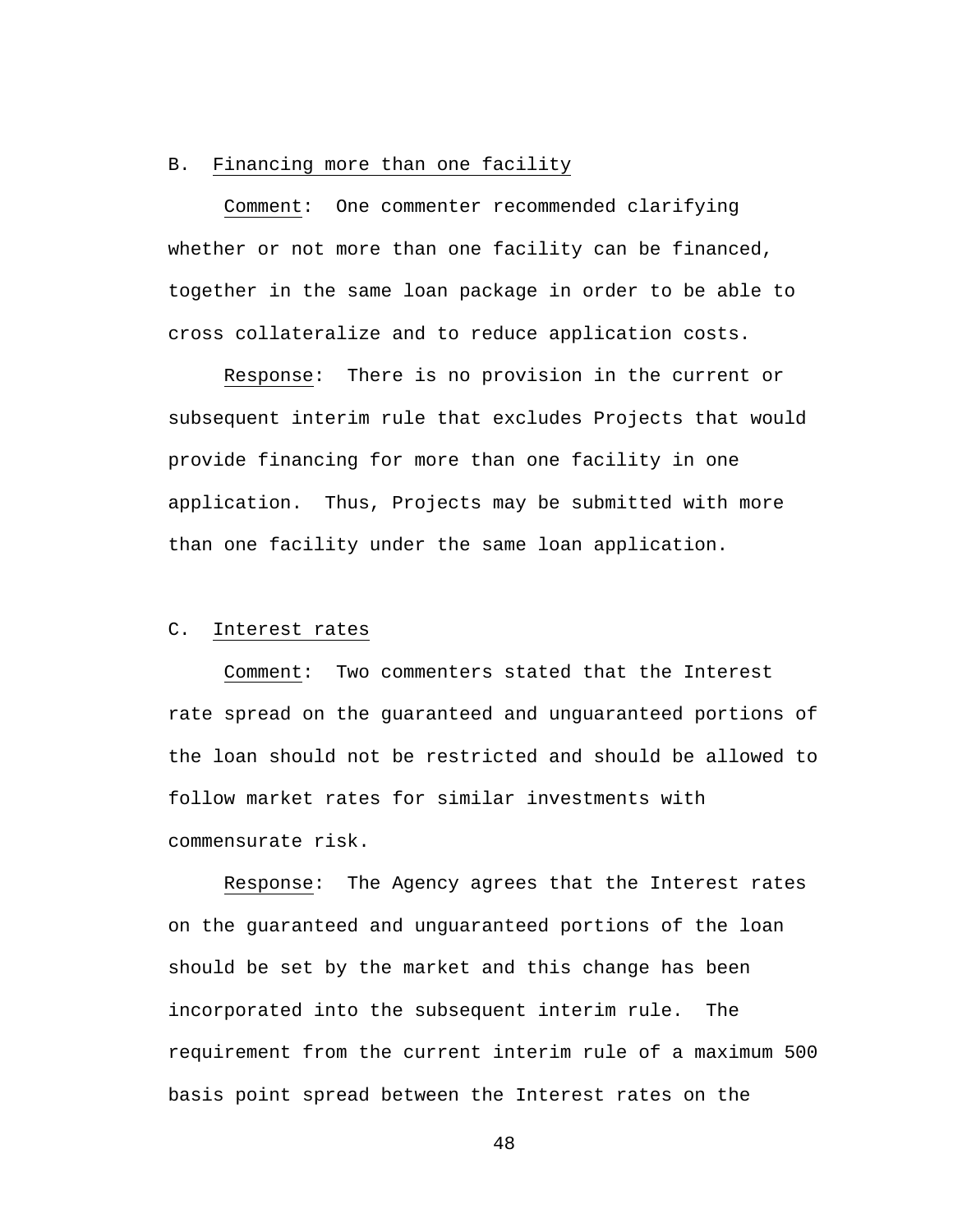guaranteed and unguaranteed portions of the loan has been removed.

#### D. Minimum retention

Comment: One commenter requested that the Agency lower the amount of the unguaranteed portion of the loan that the Lender must hold from 7.5 percent to 5 percent.

Response: The subsequent interim rule maintains that the Lender must retain 7.5 percent of the total loan amount. However, it allows for the Agency to reduce the percentage of the specific loan held, on a case by case basis, if the Lender establishes to the Secretary's satisfaction that reduction of the minimum retention percentage is to meet compliance with the Lender's regulatory authority.

#### E. Prototypes

Comment: One commenter stated that alternate approaches to prototype testing of complex processes and facilities should be considered to build confidence for Commercial-Scale readiness. The commenter requests that the Agency allow "Semi-Work" Scale testing combined with predictive modeling to cut the cost of demonstration scale testing.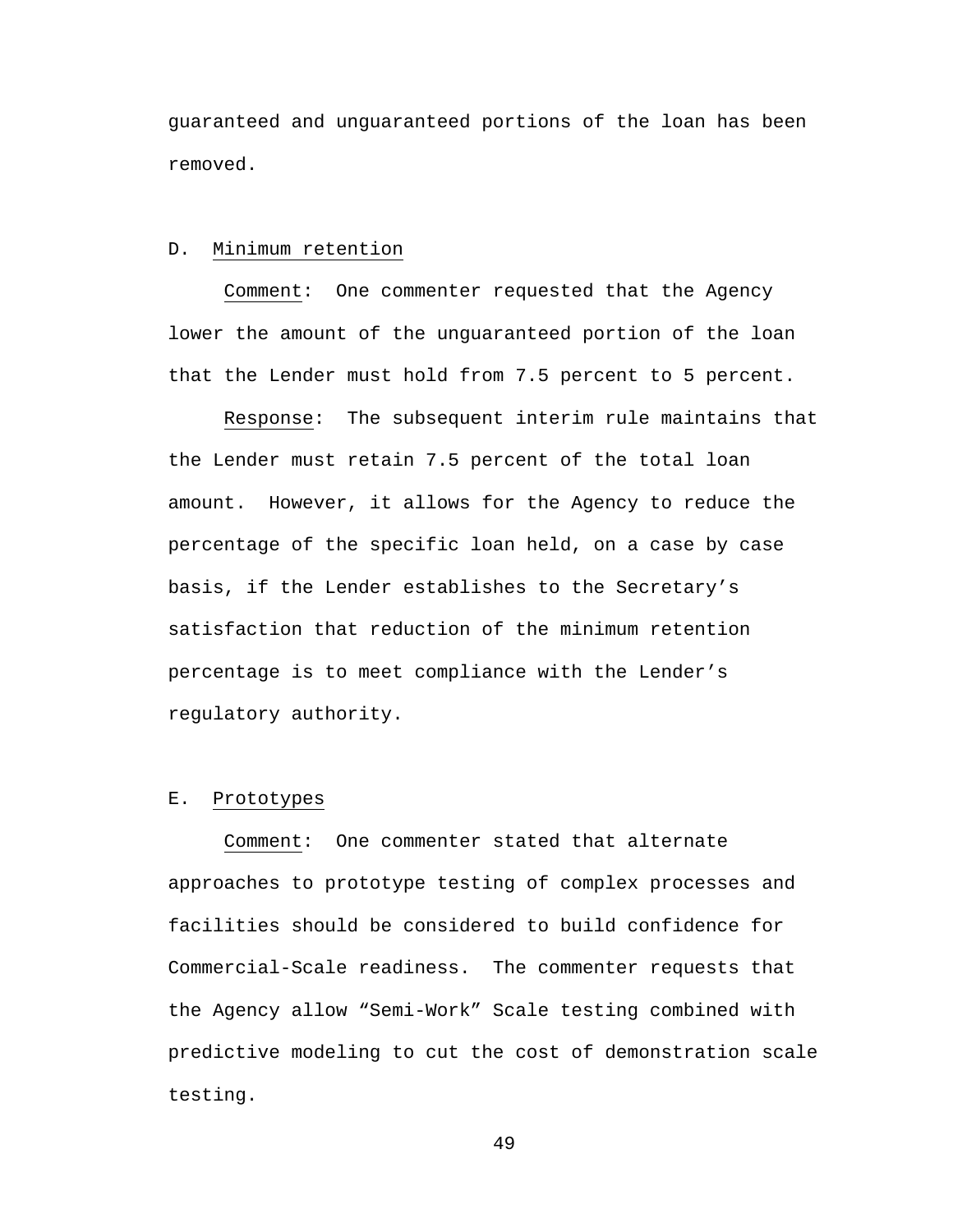Response: The Agency disagrees with the commenter. The Projects financed in the Program all involve complex processes which are stand-alone but must be integrated with each other for the facilities to be successful. Integrated demonstration of all necessary processes provides the best way of minimizing risk to both the Lender and the Agency. Under the subsequent interim rule, Projects utilizing a technology that does not have a history of successful utilization in a Commercial-Scale operation of a Biorefinery that produces an Advanced Biofuel will be required to provide evidence supporting technical information and data for 120 days of continuous, steady state production from an integrated demonstration unit facility prior to issuance of the Loan Note Guarantee. The integrated demonstration unit must prove out the Project's ability to utilize Project relevant biomass and produce Advanced Biofuel at a yield and quality consistent with the design basis of the Project.

F. Liens

Comment: One commenter recommended allowing a senior lien on the Borrower's cash in order to secure a portion of the unguaranteed loan amount retained by the Lender.

Response: The Agency disagrees with the commenter's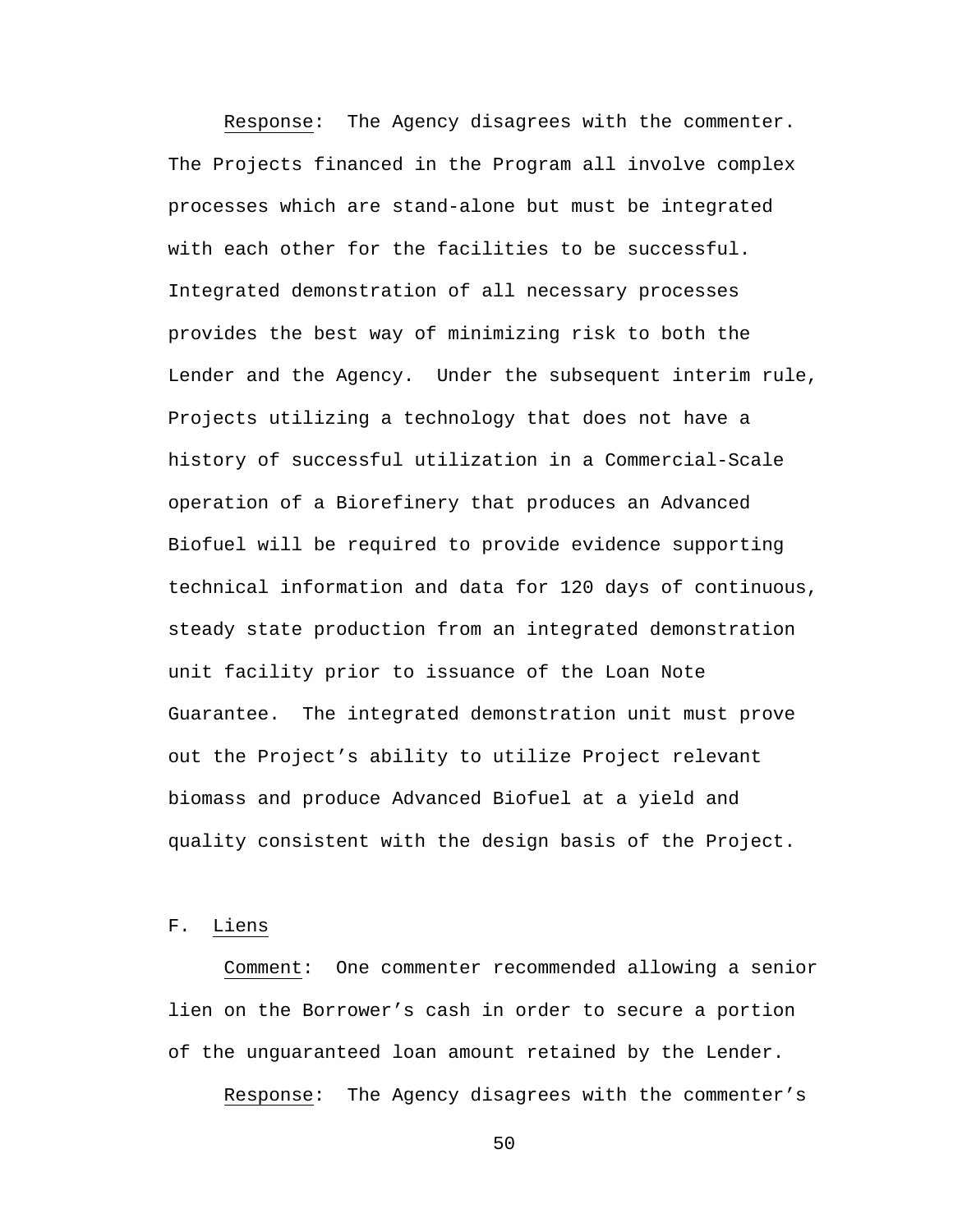recommendation. It is important the Lender have a financial interest in the success and also in any possible failure of the Project and requiring that the Lender hold a certain percentage of the unguaranteed portion of the loan, and not allowing additional Collateral solely to secure the unguaranteed portion of the loan, is key to that position. Therefore, the rule does not allow for additional Collateral to be obtained solely for the purpose of securing the amount of the unguaranteed portion of the loan that must be held by the Lender.

Comment: One commenter requested that the Agency clarify whether or not a Working Capital Lender may secure a senior lien position on inventory and accounts receivables and also have senior payment rights with respect to the proceeds of the sale of that Collateral.

Response: The subsequent interim rule allows a Working Capital Lender to take a senior lien position on inventory and accounts receivables. The financial structure of the Project is under the discretion of the Lender and submitted to the Agency for review. If the Lender chooses to allow another banking institution to secure a lien on inventory and accounts receivables in exchange for Working Capital, it is permissible, provided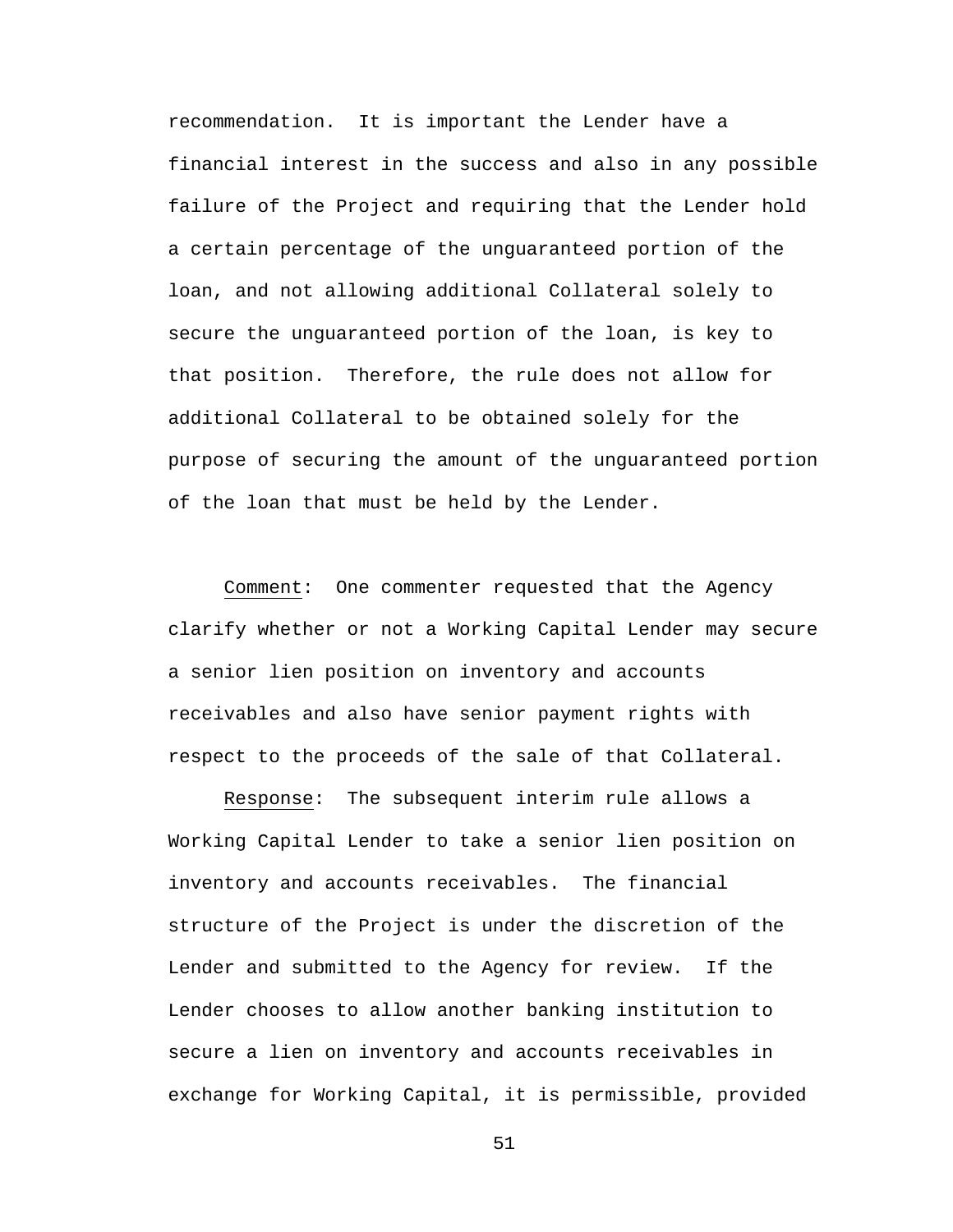that all Collateral requirements for the Agency guaranteed loan are met.

#### G. Tax Exempt Financing

Comment: One commenter recommended allowing tax exempt financing to fund the unguaranteed portion of the loan.

Response: OMB Circular A-129, Policies for Federal Credit Programs and Non-Tax Receivables, precludes adopting the commenter's suggestion.

## H. Sale or assignment

Comment: One commenter recommended allowing the sale or assignment of a portion of the guarantee to subsidiaries or Affiliates under certain conditions.

Response: It is the Agency's position that allowing the sale or assignment of a portion of the guarantee to subsidiaries or Affiliates constitutes a Conflict of Interest. In some servicing actions, such as changing loan terms and Interest rate reductions, the Holder of portions of the guaranteed loan would have to approve the modification. The Agency's concern is that allowing subsidiaries or Affiliates to have control over loan modifications that they have a direct benefit in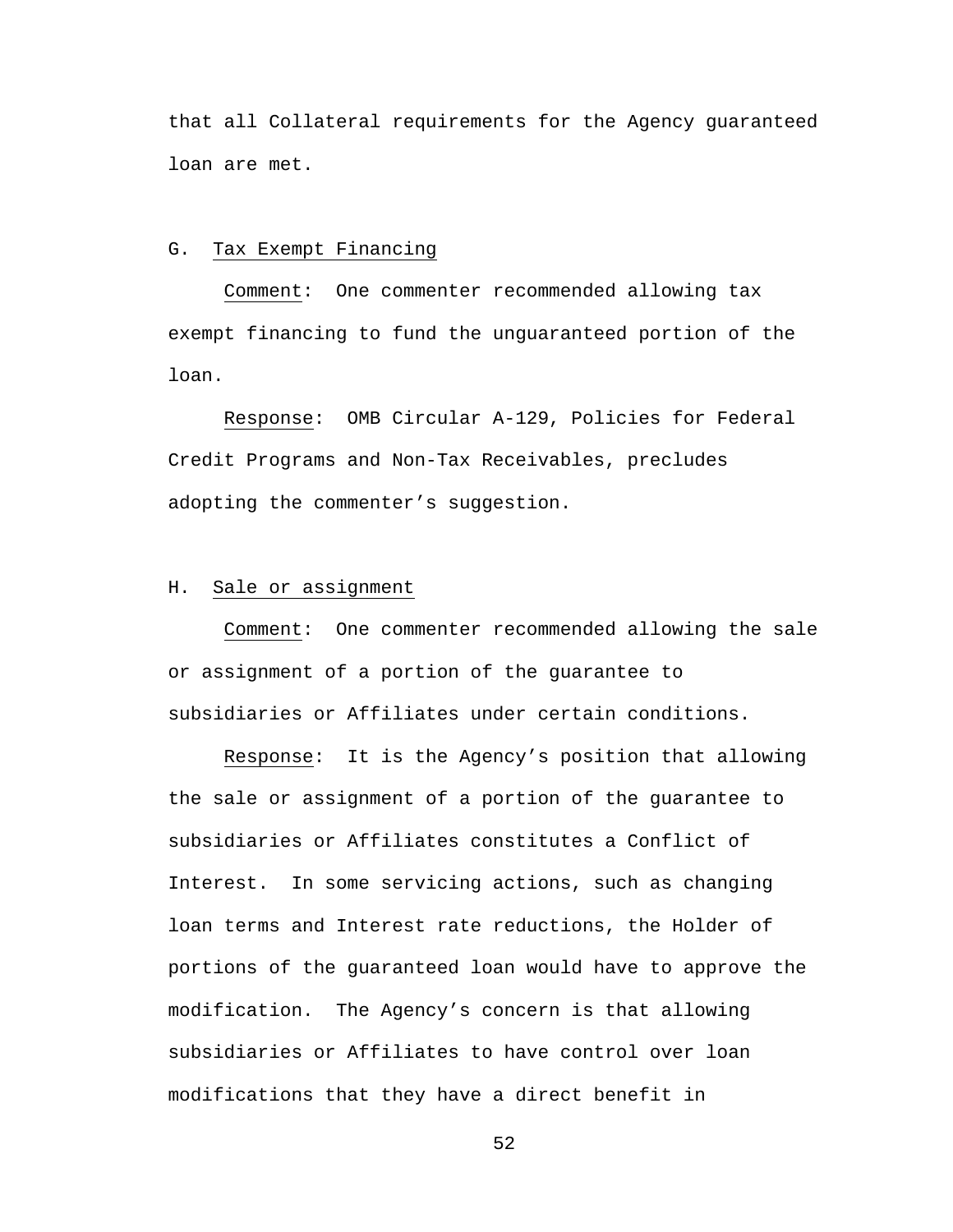constitutes a Conflict of Interest. To avoid any appearance of a Conflict of Interest, the subsequent interim rule prohibits the sale or assignment of any portion of the guaranteed loan to the Borrower or its parent, subsidiary or Affiliate or to officers, directors, stockholders, other owners, or members of their Immediate Families.

### I. Bonds

Comment: One commenter stated that any Agency required debt service reserve funds should not be viewed as Collateral for Bonds but rather as an accommodation to the bond market and that the proceeds of the sale of the Bonds should be permitted to be used to fund the debt service reserve funds thus making them Eligible Project Costs.

Response: The Agency agrees with the commenter. The subsequent interim rule allows for the use of guaranteed loan or Bond proceeds to be used to fund a debt service reserve account, if the Lender deems it necessary. The Agency reserves the right to require a debt service reserve on all Projects.

## J. Collateral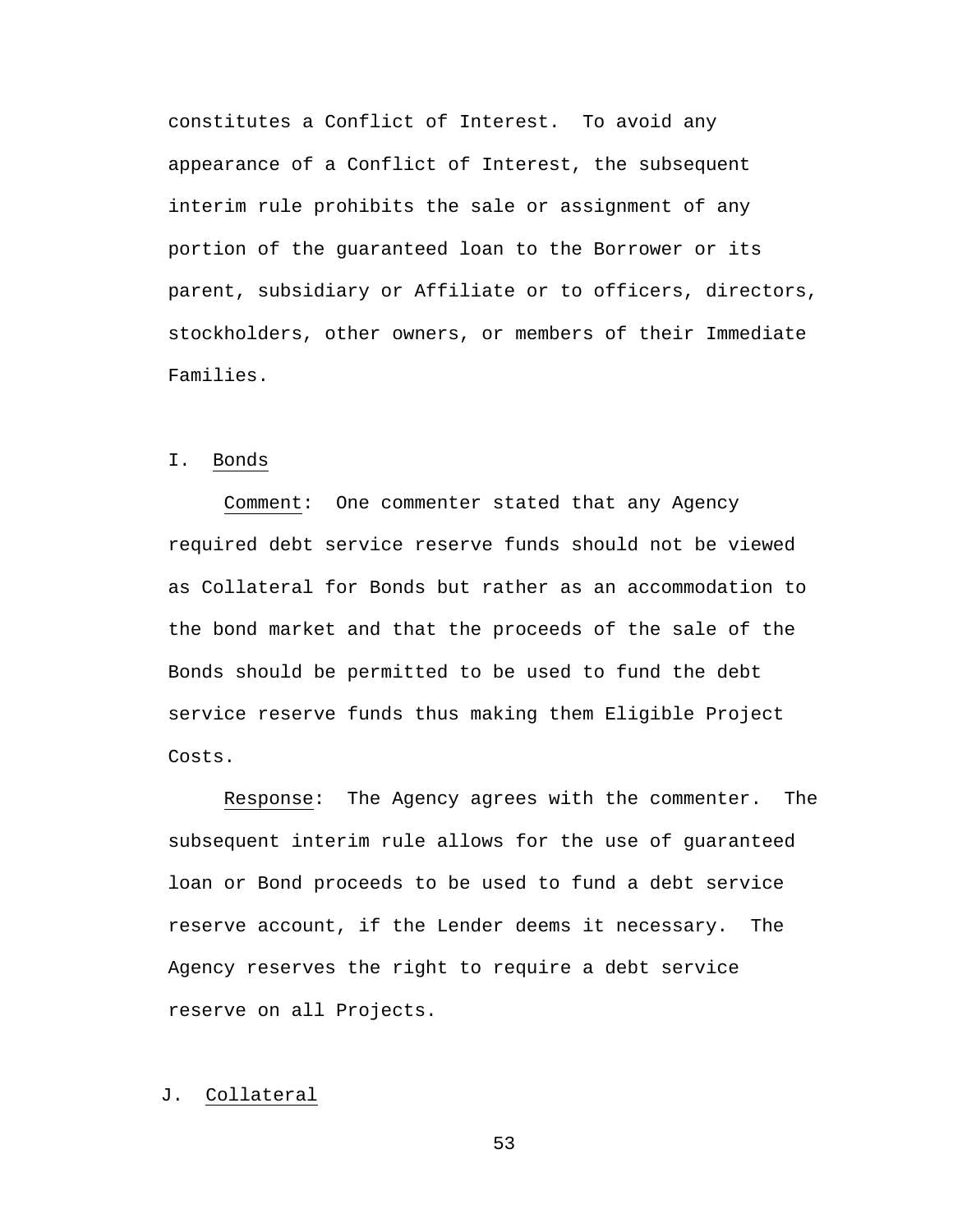Comment: One commenter stated that USDA should include assets acquired with other Federal funds on which the Lender is require to have first lien in the definition of Collateral in determining the value of Collateral, including loan-to-value calculations and net worth covenants.

Response: The Agency agrees with the commenter and has modified the rule accordingly. The subsequent interim rule does not require that assets acquired with Federal funds be excluded from the total value of Collateral. Under the Program, the onus is on the Lender to obtain and maintain proper and adequate Collateral to protect the interest of the Lender, the Holder, and the Agency.

## K. Eligible Project Costs

Comment: One commenter requested a clarification whether or not the following are considered Eligible Project Costs: capitalized Interest, cost of financing, overhead expenditures of the Borrower related directly to a Project, development fees, license fees, third party engineering costs and other expenses such as rail lines, roads, and electric power lines.

Response: All of the expenses listed by the commenter, except for development fees, would be considered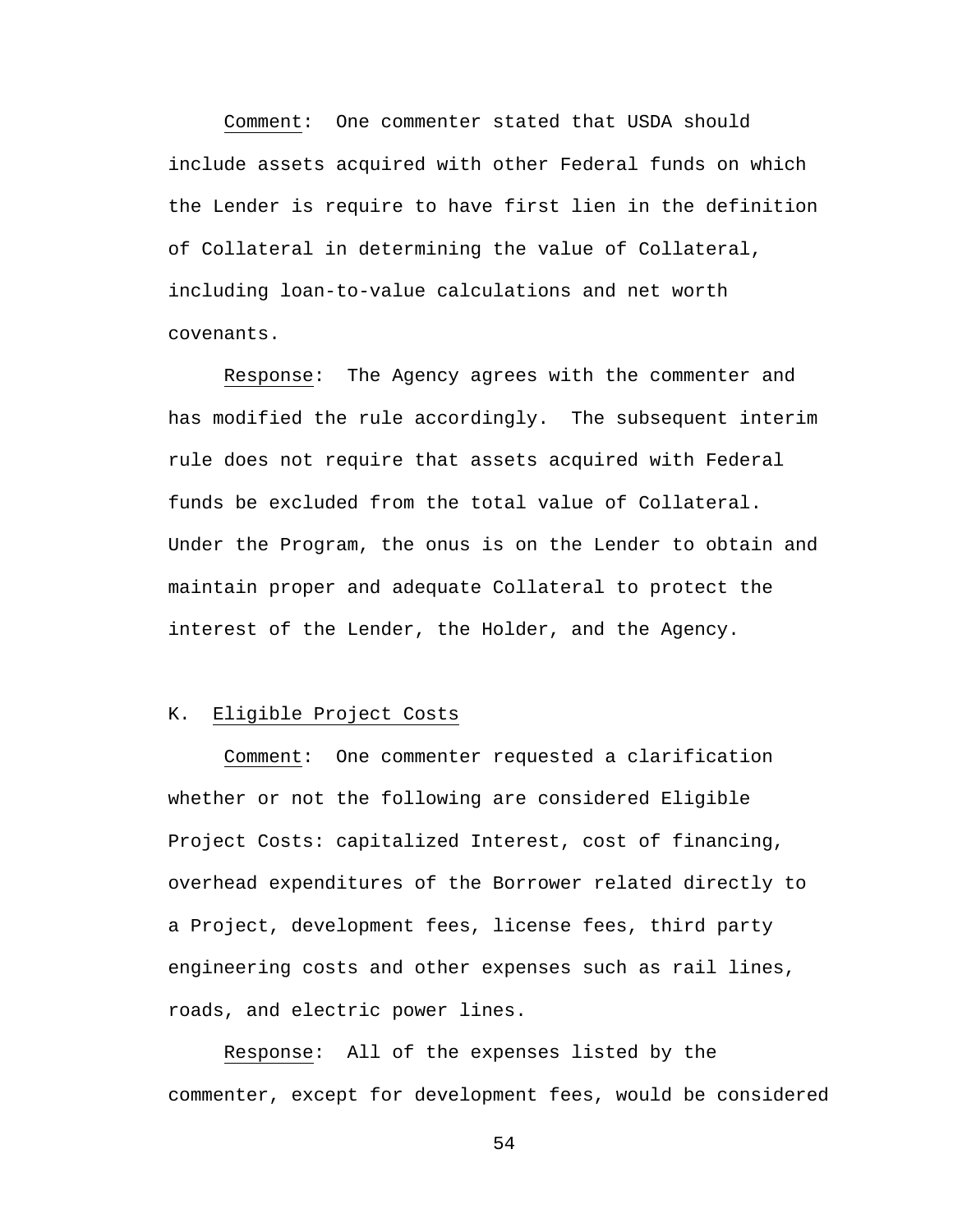Eligible Project Costs.

### L. Credit assessment

Comment: One commenter recommended requiring a credit assessment on loans larger than \$125 million rather than requiring a credit rating, which has significantly higher costs.

Response: The Agency has removed the requirement for a credit rating from all applicants for loans of \$125 million and more and will require an evaluation and rating only for applicants selected for Phase 2 applications. The Agency is requiring an evaluation and rating of the total Project's indebtedness, without consideration for a government guarantee, from a nationally-recognized statistical rating organization (NRSRO), as defined by the U.S. Security and Exchange Commission, for all Projects with total Eligible Project Costs of \$25 million submitting phase 2 applications. An updated rating may be required at the Agency's discretion if changes are subsequently made to the Project including changes to any contracts and agreements or changes to loan terms and conditions.

#### M. Surety

Comment: One commenter recommended removing the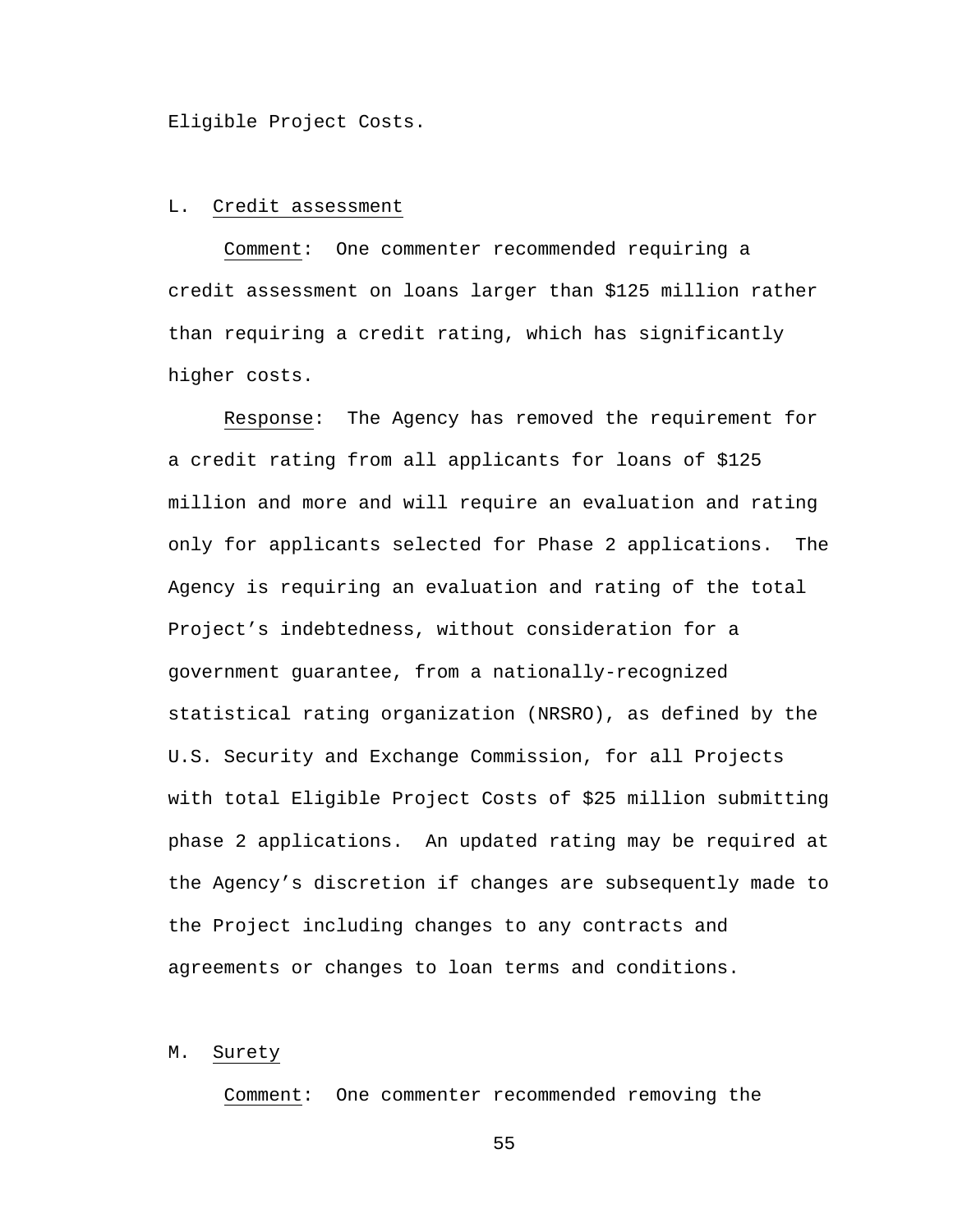requirement that surety be secured on work to be completed.

Response: The Agency disagrees with the commenter. The commenter claims that the types of Projects in the Program will not be able to meet that requirement because these Projects are first-of-a-kind technology Projects where contractors will not accept the risk of a lump sum fixed price contract. Based on the Projects submitted to the Agency for review thus far, the majority have fixed price engineering, procurement and construction contracts, and many have wraps on the individual processes that constitute the Project. The rule specifies that Surety, as the term is commonly used in the industry, will be required. The Borrower must have either 100 percent performance/payment bonds on the contractors or a guarantee from a creditworthy parent entity or an alternative acceptable to the Lender and the Agency and must be secured. The bonding agent must be listed on Treasury Circular 570.

## **VI. SECTION-BY-SECTION DISCUSSION**

This section presents, in brief, substantive changes and notable clarifications to the rule on a section-bysection basis. In developing the stand-alone rule, many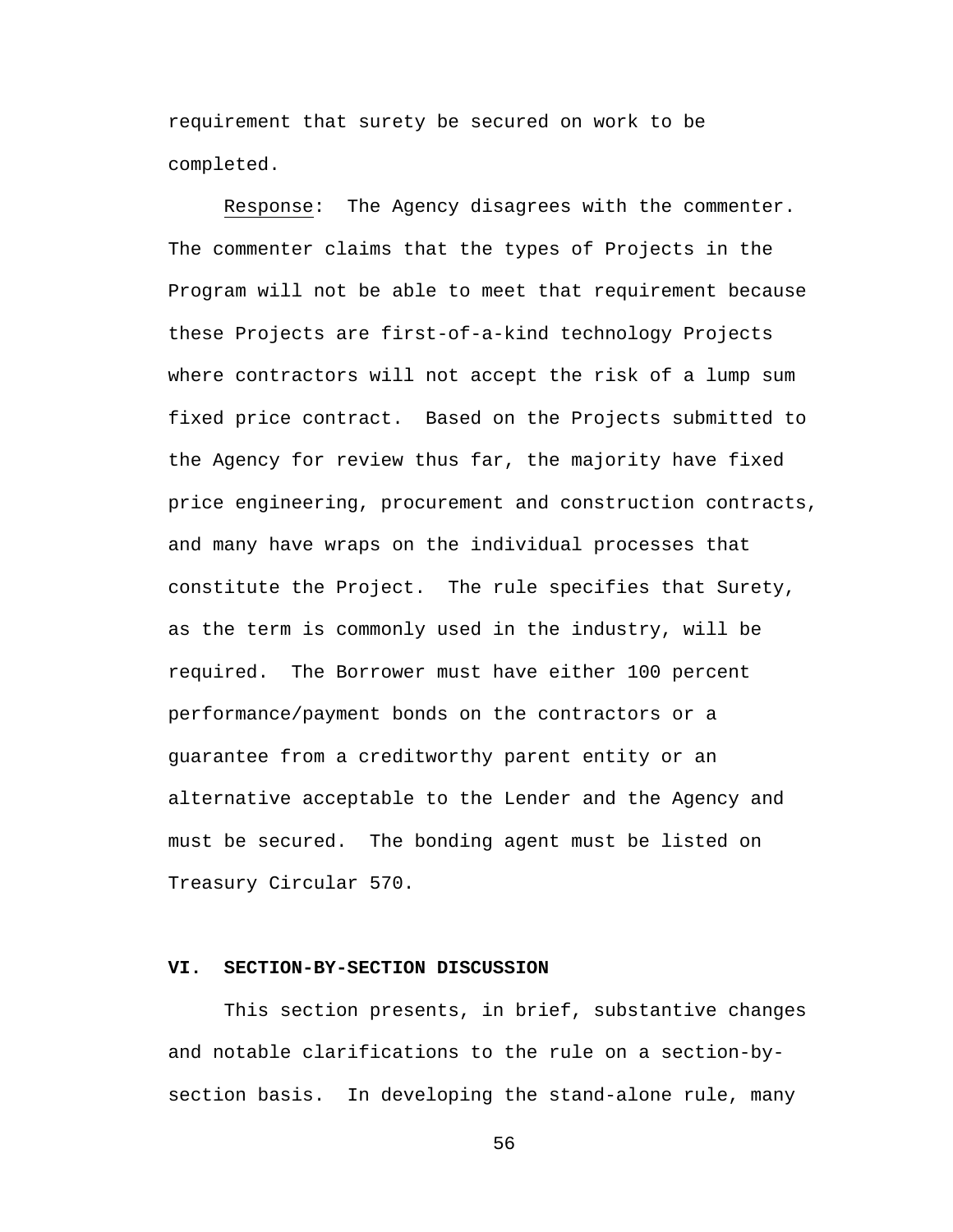existing provisions have been relocated to different places in the rule. Such relocations are not identified in the following discussion because the requirement itself has not changed.

## **A. 7 CFR 4279, Subpart C**

#### **Purpose and scope (§ 4279.201)**

The Agency modified this section to reflect expansion of the Program as a result of the 2014 Farm Bill provisions to address Renewable Chemicals and Biobased Product Manufacturing and to reflect more directly the authorizing language establishing the Program.

### **Definitions and abbreviations (§ 4279.202)**

The Agency deleted terms that are no longer used within the rule. The Agency also added terms to, in part, incorporate changes in response to the 2014 Farm Bill and make improvements to the administration of the Program. Added terms include, but are not limited to:

- Annual Renewal Fee
- Biobased Product Manufacturing
- Bond
- Commercial-Scale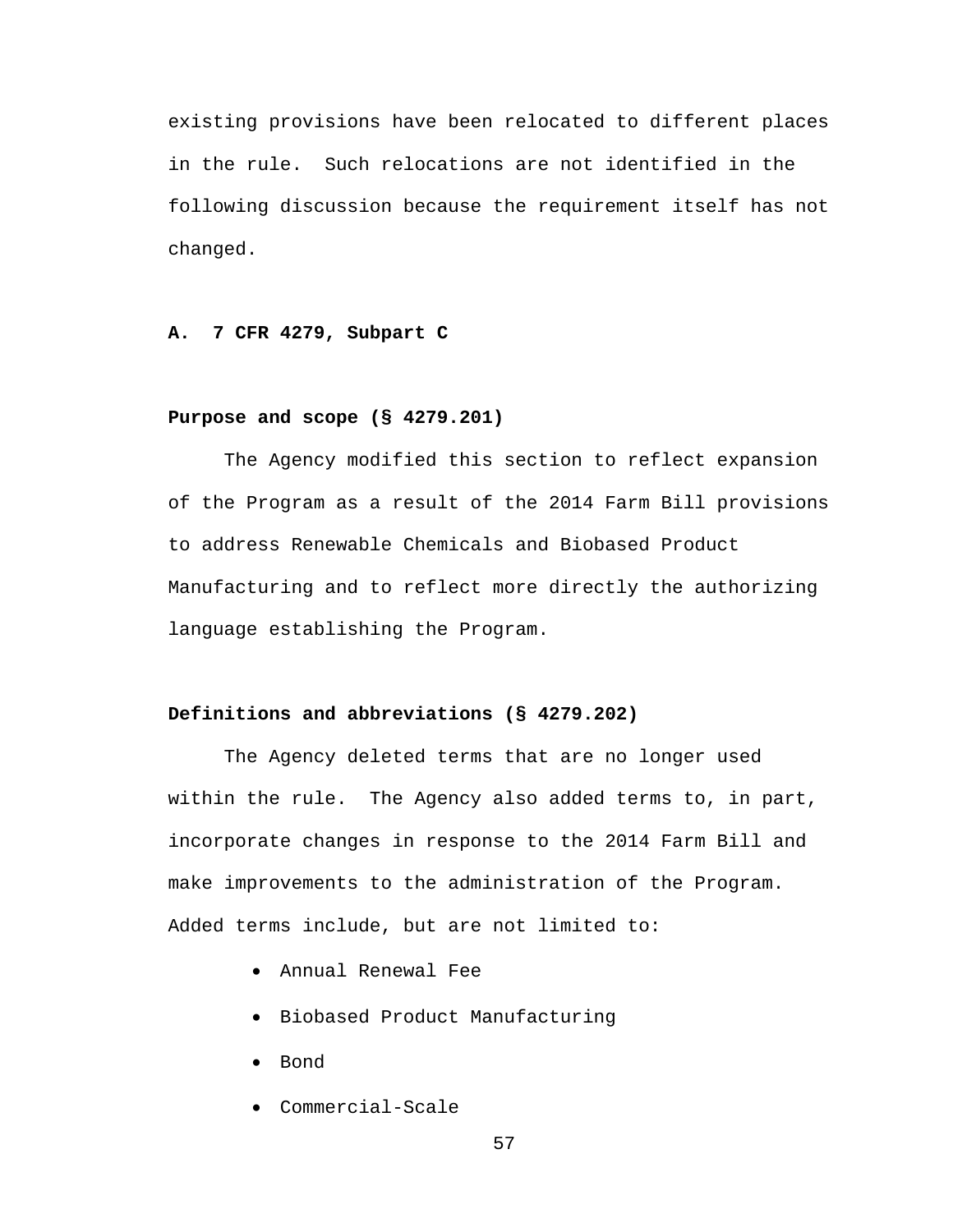- Conflict of Interest
- Delinquency
- Good cause
- Grossly Negligent Loan Origination
- Grossly Negligent Loan Servicing
- In-house Expenses
- Interest termination date
- Liquidation Expenses
- Loan Packager
- Loan Service Provider
- Local Government
- Person
- Public Body
- Renewable Chemical
- Technologically New
- Well Capitalized

## **Exception authority (§ 4279.203)**

The Agency did not make any substantive changes to this section.

## **Appeals (§ 4279.204)**

The Agency provided additional examples and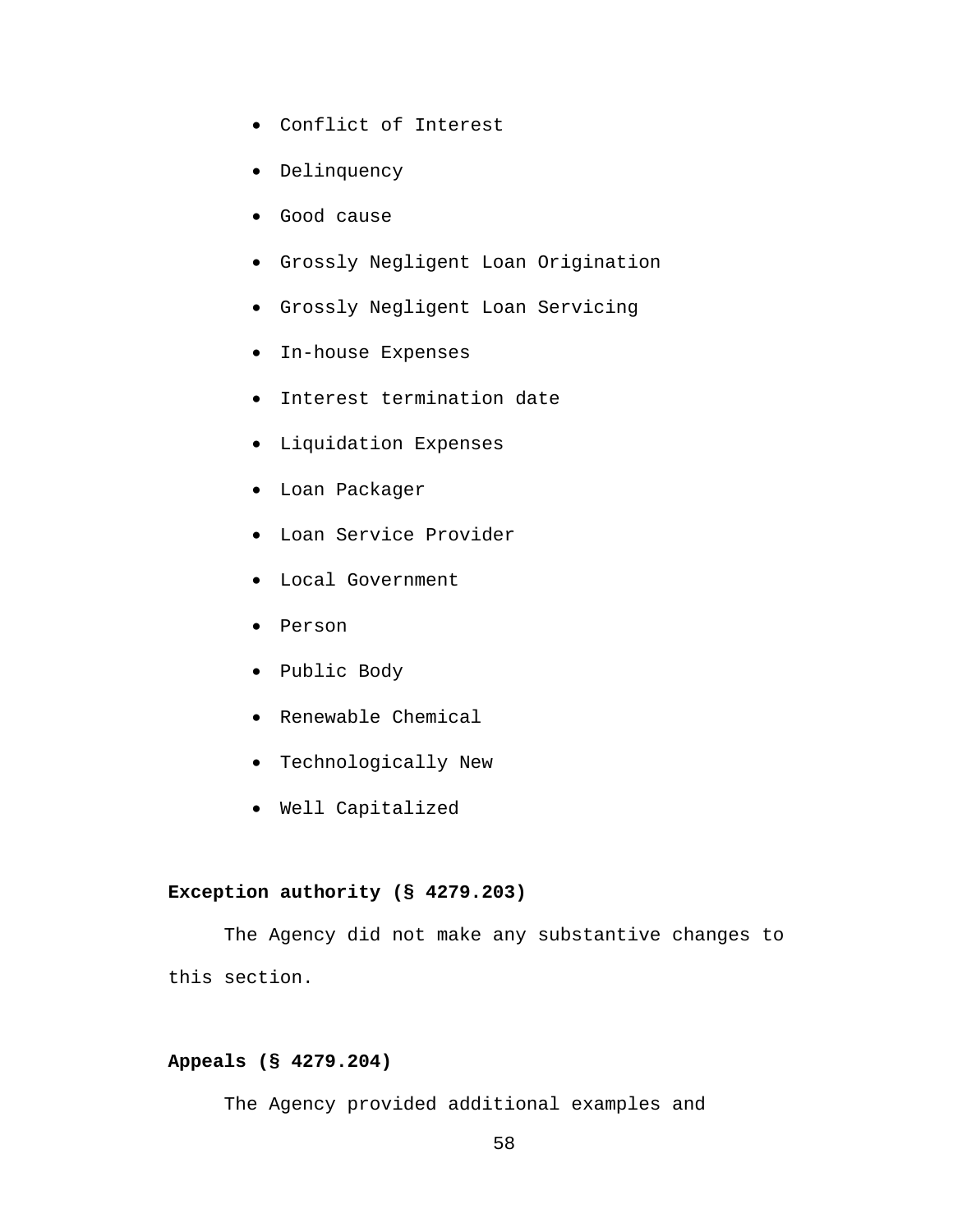clarifications to this section, including reference to "adverse" decisions, but did not make any other substantive changes.

# **Prohibition under Agency programs (§ 4279.205)**

The Agency did not make any substantive changes to this section. The Agency removed the prohibition of assistance to Government employees and active military personnel who are directors or officers or have an ownership interest of 20 percent or more in the business from being eligible applicants. While this change has the potential to increase the pool of applicants, the Agency expects the actual impact to be minimal.

### **Agency representation (§ 4279.206)**

The Agency added this new section to ensure that in any litigation case in which the Agency is named a party the Agency has the right to be represented by the U.S. Department of Justice.

## **Lender eligibility requirements (§ 4279.208)**

The Agency replaced the specific Lender capital requirements with a cross-reference to FDIC's definition of "Well Capitalized." This modification, however, does not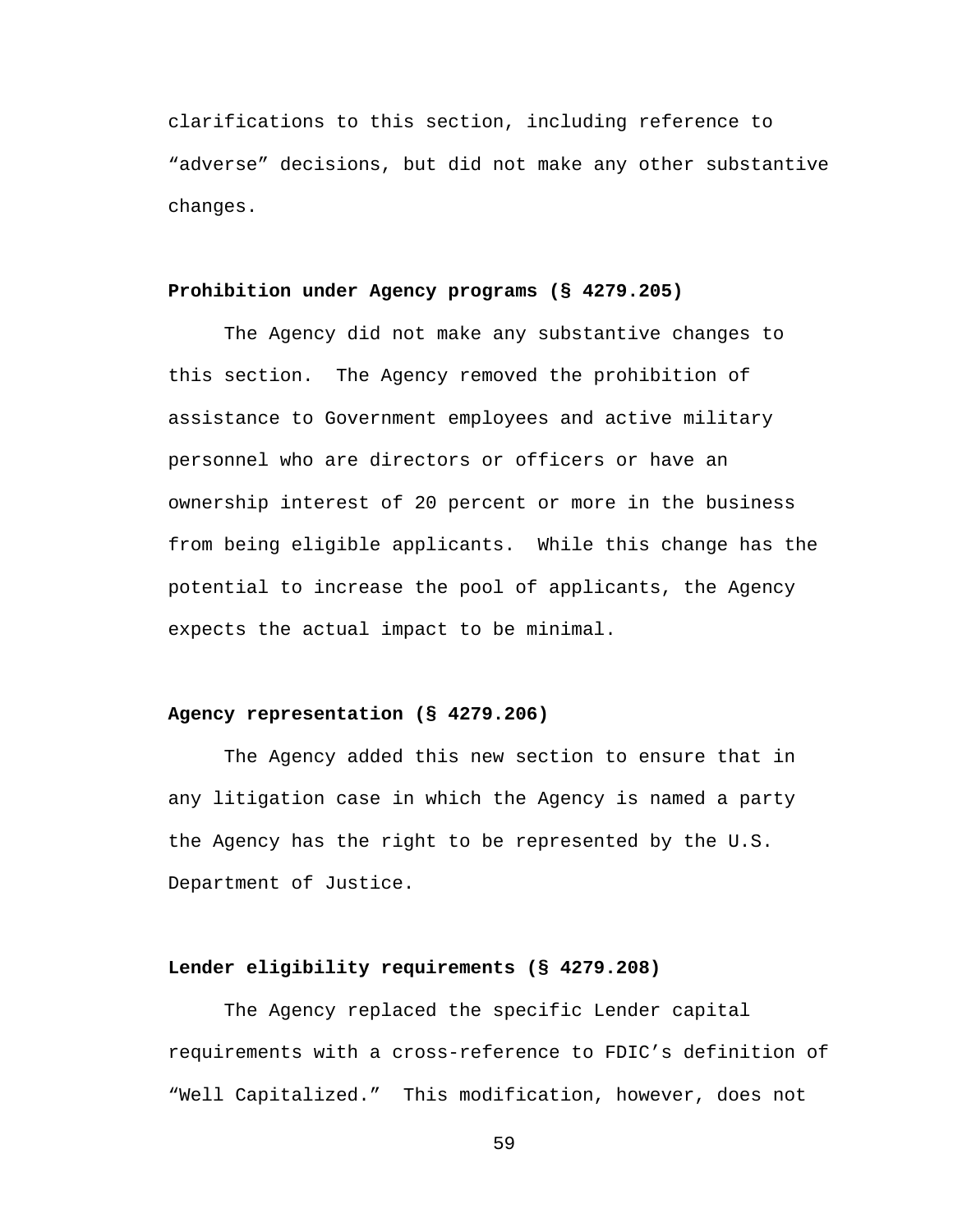change the actual capital requirements.

The Agency also supplemented when Lenders must notify the Agency when under a "cease-and-desist order" with "or other similar constraint, from a Federal agency" to cover instances where different terminology is used.

In addition, insurance companies regulated by a State or National insurance regulatory agency are no longer eligible for the Program.

#### **Borrower eligibility requirements (§ 4279.209)**

The Agency did not make any changes to this section.

#### **Project eligibility requirements (§ 4279.210)**

The Agency made a number of changes to this section including:

Requiring that the Borrower and other principals involved in the Project make a significant equity investment in the Project in the form of cash contribution, with the specific amount of equity required determined by the Agency on a project-by-project basis based on its credit evaluation;

Incorporating requirements associated with the 2014 Farm Bill provisions for Renewable Chemicals and Biobased Product manufacturing.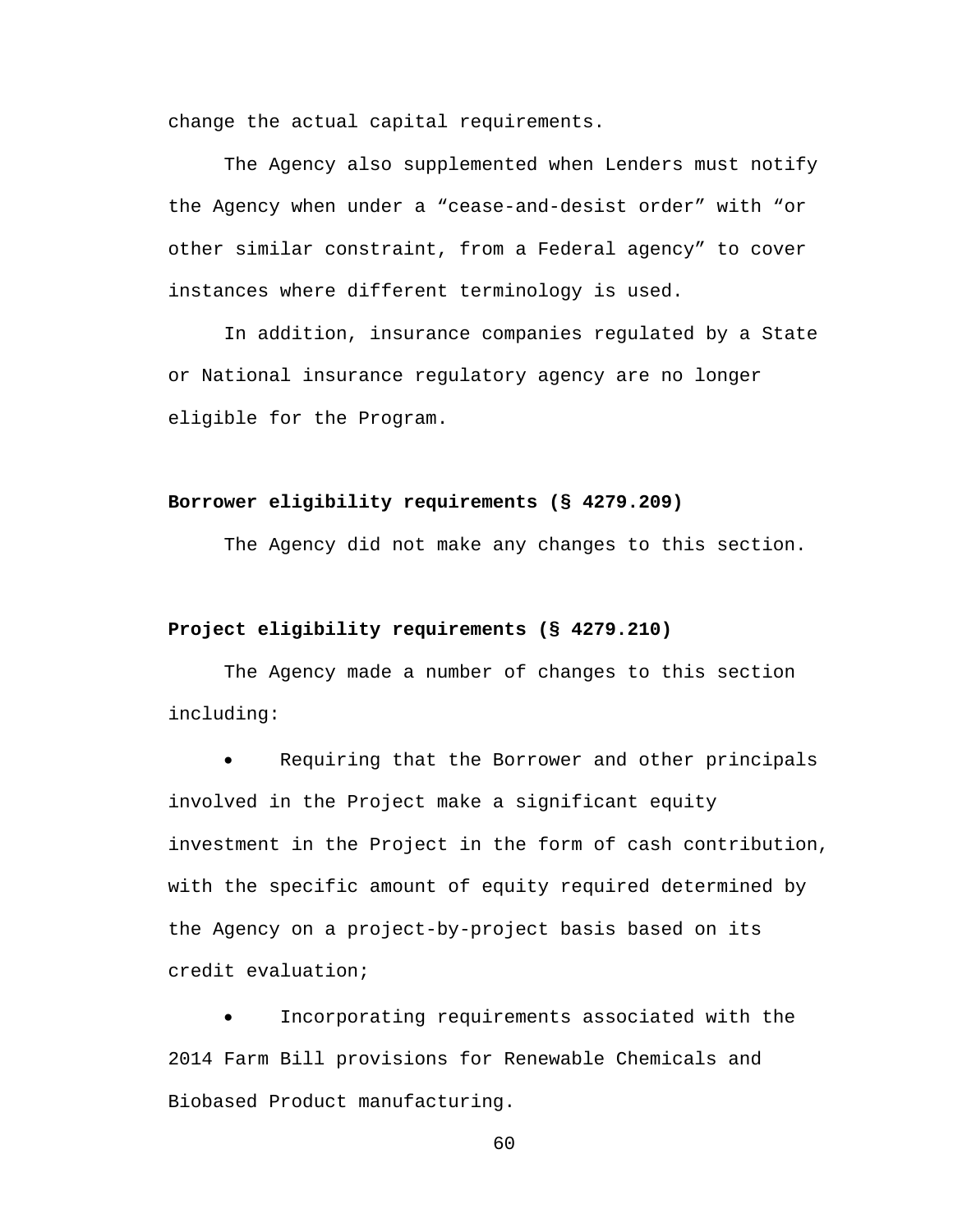Removing the provisions associated with the requirement that the majority of the Biorefinery production must be an Advanced Biofuel.

• Removing the paragraph addressing eligible feedstock. Feedstock is addressed in the definitions of "Advanced Biofuel", "Biorefinery", and "Renewable Biomass."

Clarifying Eligible Project Costs include an integrated demonstration unit under certain circumstances, professional services, necessary insurance and bonds, financing fees and costs, and cash reserve accounts.

Incorporating ineligible project costs into this section. Changes include reducing/simplifying the identified ineligible purposes to only those costs that are most applicable to the Program; clarifying processing of corn kernel starch into biofuel is ineligible; and payments in excess of actual costs incurred by the contractor are ineligible under certain conditions. The absence of other ineligible loan purposes or project costs that are incorporated by reference under the current interim rule does not mean that they are now eligible.

#### **General functions and responsibilities (§ 4279.214)**

The Agency made three substantive changes in this section: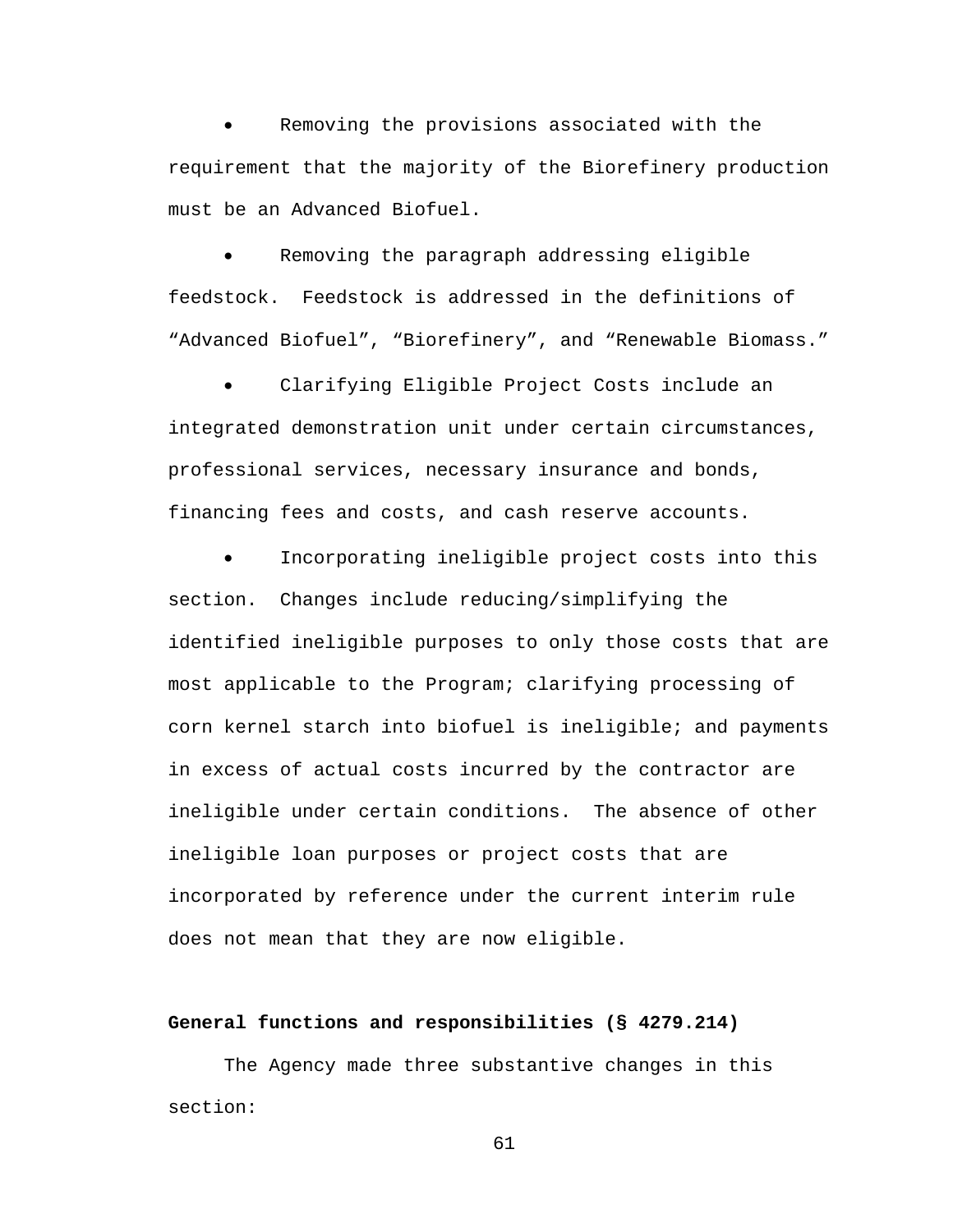Clarifying the Lender's responsibility when contracting with third parties and when relying on information from qualified third parties.

Prohibiting agents and Persons from acting as both Loan Packager and Loan Service Provider on the same guaranteed loan. This implements a best practice.

Requiring the keeping of a Collateral inventory by the Lender. This implements a best practice that a reasonable Lender should be doing as part of its normal business practice.

#### **Credit evaluation (§ 4279.215)**

The Agency revised this section based on experience administering the Program (as discussed earlier in Section III, Background.)

#### **Environmental responsibilities (§ 4279.216)**

The Agency changed the role of the Lender from helping the Borrower complete Form RD 1940-20, "Request for Environmental Information," to ensuring that the Borrower has provided the environmental assessment.

## **Oversight and monitoring (§ 4279.217)**

The Agency did not make any substantive changes to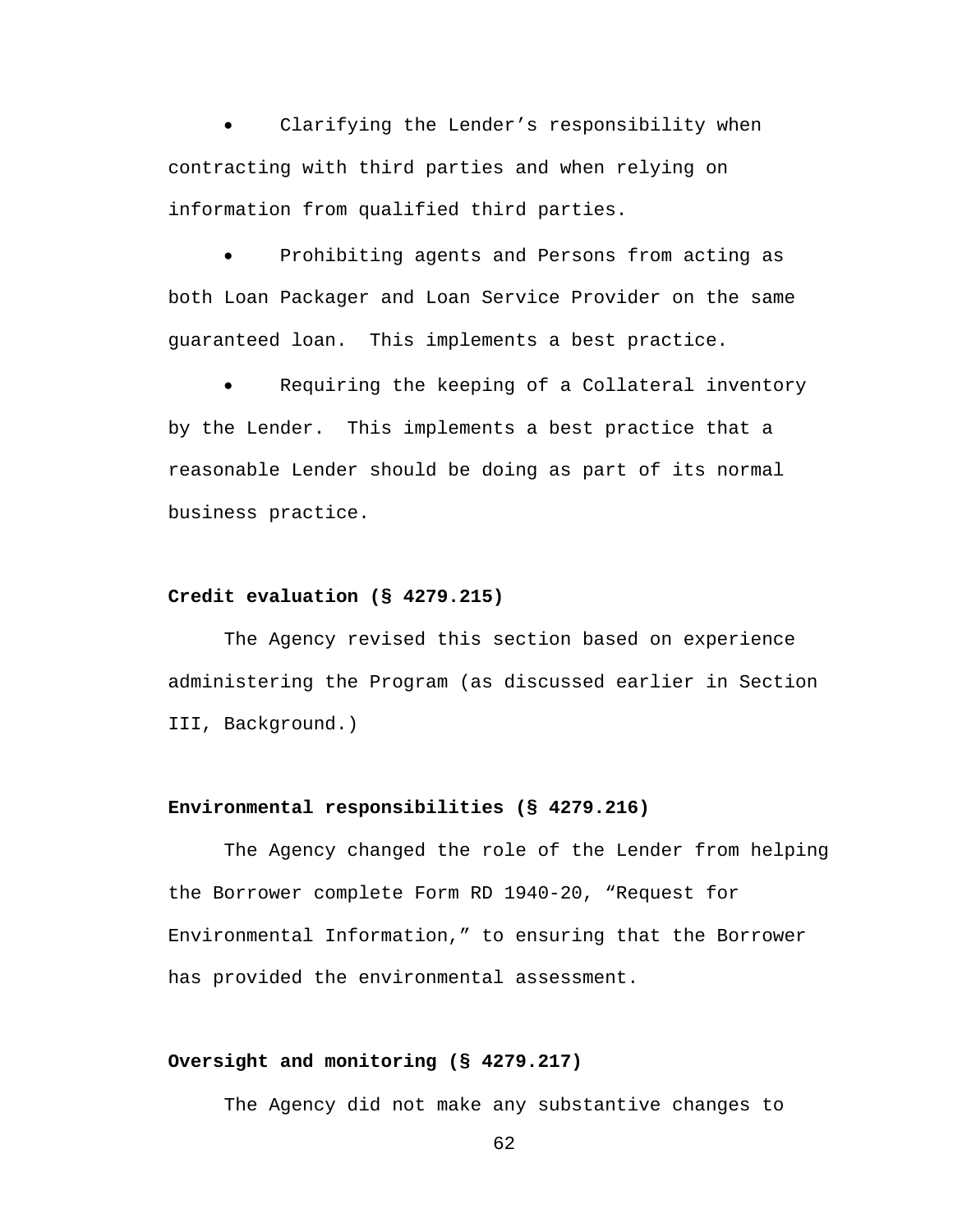this section.

### **General conditions of guarantee (§ 4279.220)**

The Agency made two primary modifications to this section. First, the Lender may request a change in the standard from "negligent" to "grossly negligent" for Loan Origination and Loan Servicing. The Agency will make this change on a case-by-case basis and only when the Lender can demonstrate to the Agency's satisfaction that changing to a "gross negligence" standard will not materially impair the Agency's interests, determined solely at the Agency's discretion. The subsequent interim rule identifies several additional conditions that must be met for the Agency to grant such a request.

Second, the Agency instituted a limitation on the period of time over which accrued Interest would be covered by the Loan Note Guarantee. If the Lender owns all or a portion of the guaranteed interest in the guaranteed loan or make a Protective Advance, the Loan Note Guarantee will not cover interest to the Lender accruing after 90 days from the most recent Delinquency effect date as reported by the Lender. If the guaranteed loan has one or more Holders, the Loan Note Guarantee will not cover interest to the Holder(s) accruing after the greater of 90 days from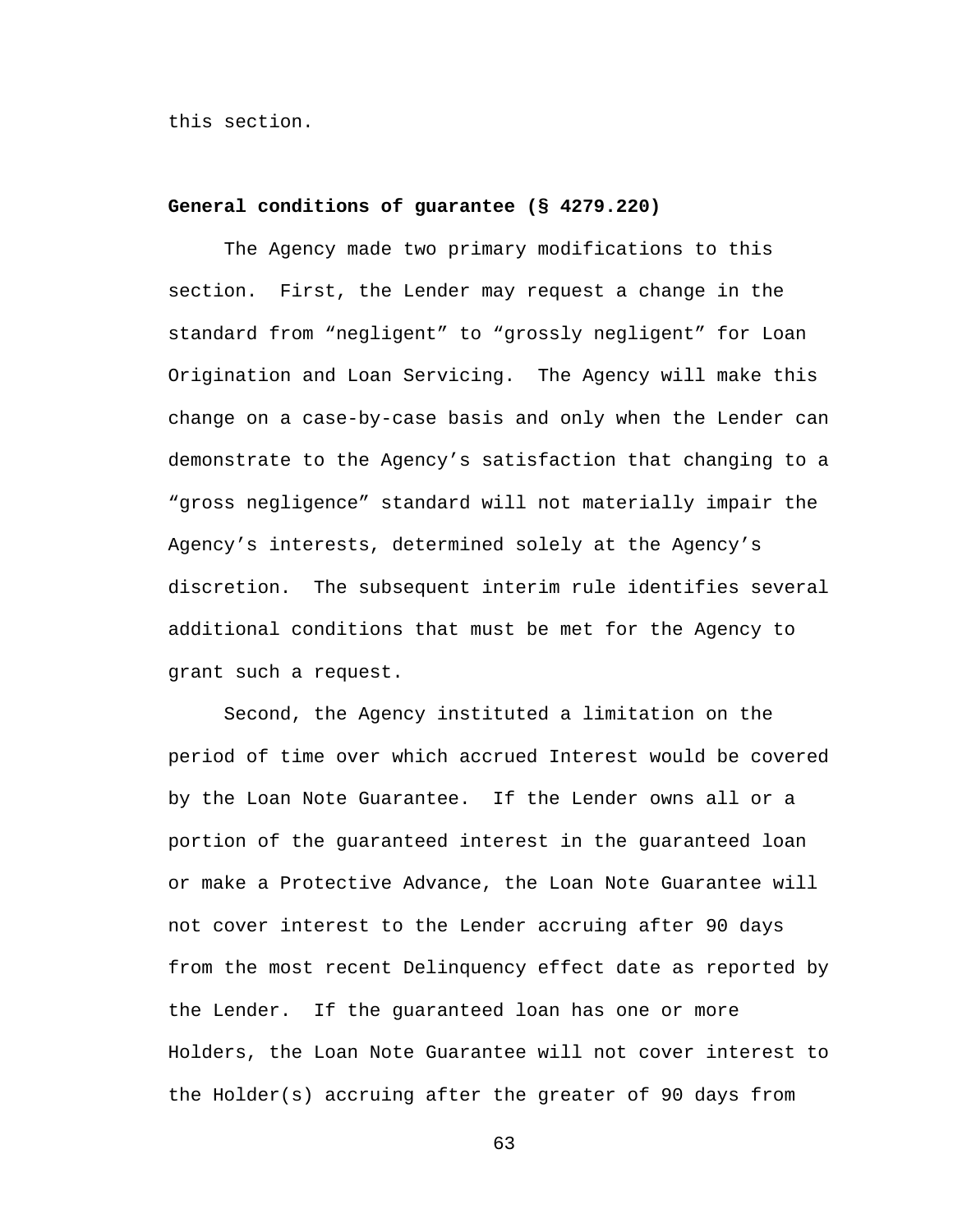the most recent Delinquency effect date as reported by the Lender or 30 days from the date the Lender or the Agency sends an interest termination letter to the Holder(s). These conditions are found in the definition of Interest Termination Date.

## **Rights and liabilities (§ 4279.221)**

The Agency did not make any substantive changes to this section.

#### **Payments (§ 4279.222)**

The Agency did not make any substantive changes to this section.

#### **Sale or assignment of guaranteed loan (§ 4279.223)**

The Agency made a number of clarifications to this section to ensure Lenders know how the process works.

The Agency modified provisions associated with the multi-note option. The Agency removed limits on the number of notes that can be issued under the multi-note option. The Agency also removed the provision that allowed the Lender to issue a new series of notes when a loan is closed using the multi-note option and additional notes are desired at a later date.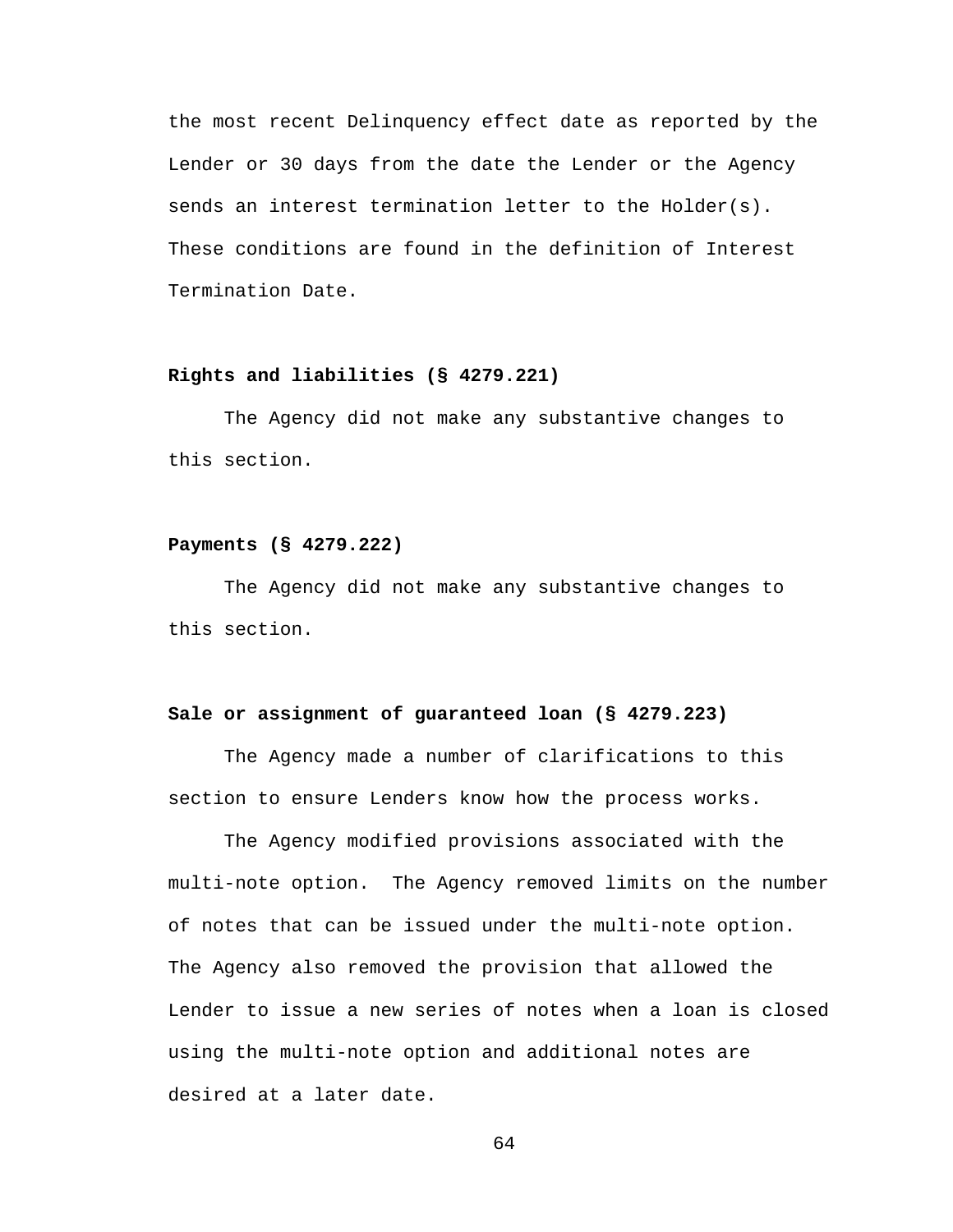### **Minimum retention (§ 4279.224)**

The Agency did not make any substantive changes to this section.

## **Repurchase from Holder (§ 4279.225)**

The Agency replaced the current provisions associated with the accrued Interest that the guarantee will cover with the provisions described above under § 4279.220 and the Interest Termination Date definition and now addresses these provisions in paragraphs  $(b)(3)$  through  $(5)$  of the section.

The Agency clarified that if the Agency repurchases 100 percent of the guaranteed portion of the loan, the Agency will not continue collection of the Annual Renewal Fee from the Lender.

The Agency also made a number of clarifications to ensure Holders know how the repurchase process works.

### **Replacement of document (§ 4279.226)**

The Agency did not make any substantive changes to this section.

## **Equal Credit Opportunity Act (§ 4279.227)**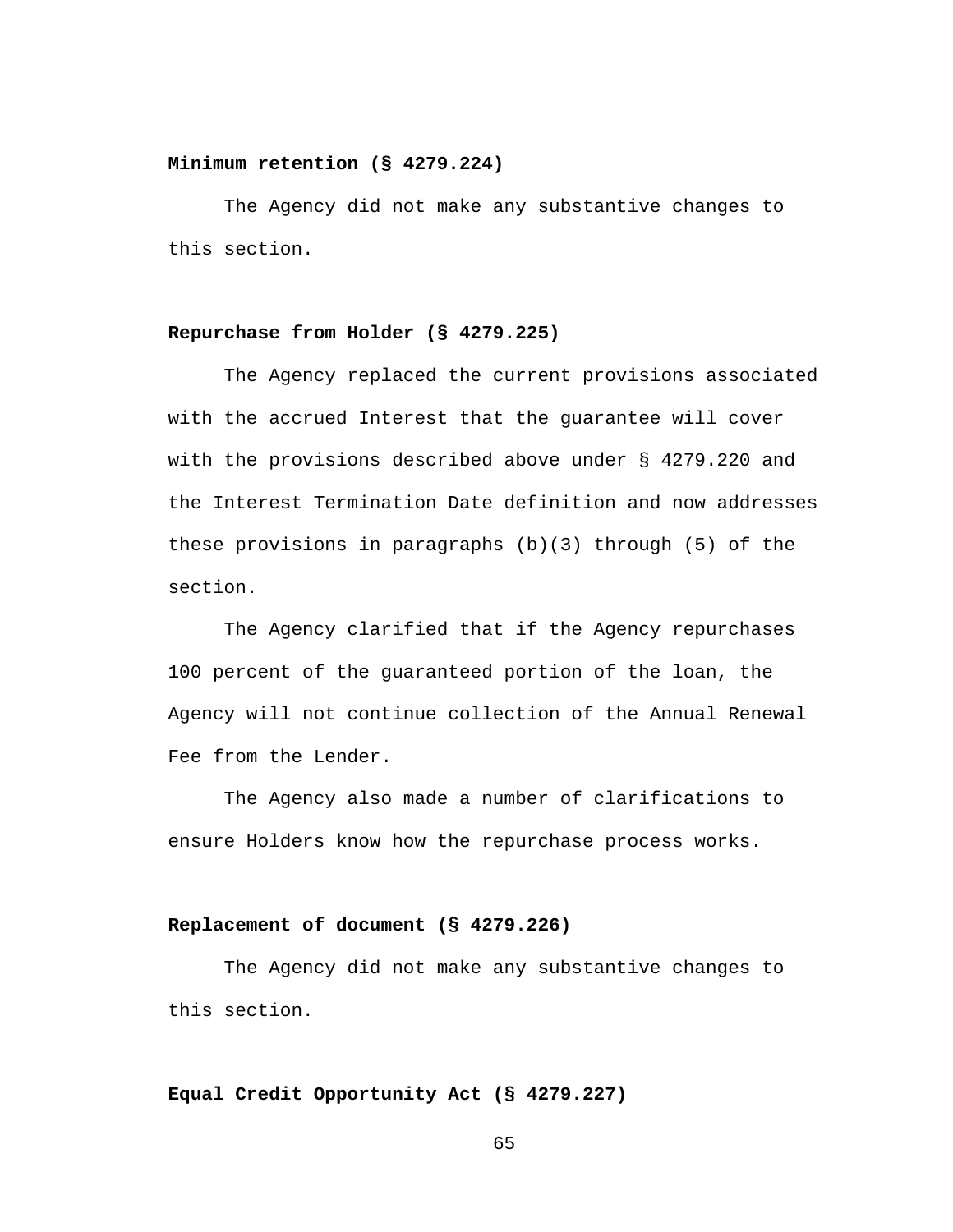The Agency did not make any substantive changes to this section.

### **Fees (§ 4279.231)**

The Agency changed the basis for calculating the guarantee fee and Annual Renewal Fee from "Total Project Costs" to "total Eligible Project Costs."

### **Guaranteed loan funding (§ 4279.232)**

The Agency simplified and clarified the text describing the maximum amount of loan a Project is eligible for and changed reference from "equity" to "non-Federal sources."

In cases requesting 90 percent guarantee rate, the Agency restated the requirement for "equity of 40 percent" to "total Federal participation . . . not be greater than 60 percent of total Eligible Project Costs." The Agency also replaced the requirement of the Collateral coverage ratio with a provision limiting tax credits, carbon credits and other subsidies to 10 percent of the Project's total revenue on an annual basis in the Borrower's base case of financial projections.

### **Interest rates (§ 4279.233)**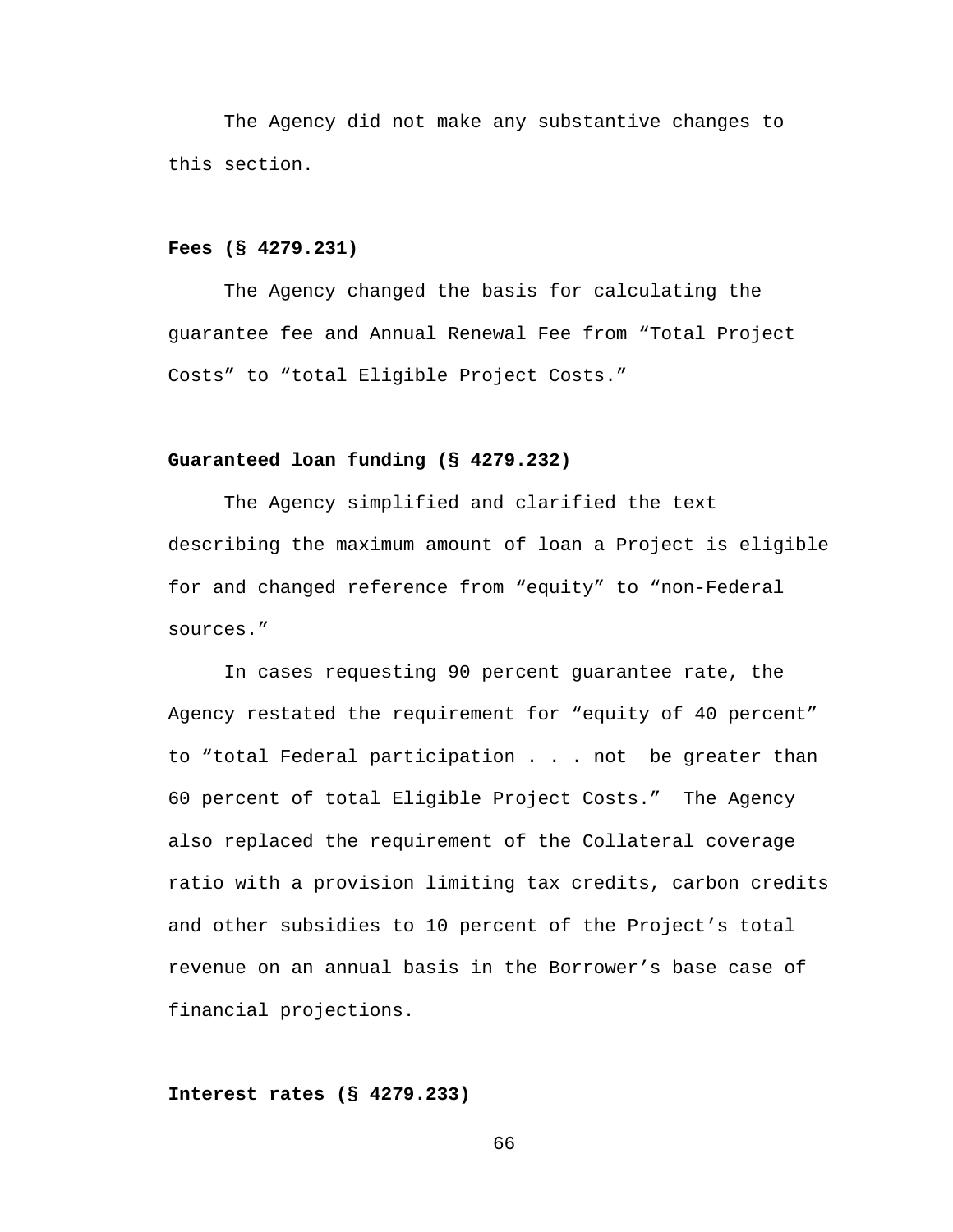The Agency removed the requirement that the Interest rate on the unguaranteed portion of the loan cannot exceed the rate on the guaranteed portion of the loan by more than 500 basis points.

The Agency also modified the section to remove redundancies.

## **Terms of loan (§ 4279.234)**

The Agency did not make any substantive changes to this section.

### **Collateral (§ 4279.235)**

The Agency restated the Collateral requirement to reflect the revised standards resulting from the Agency's experience administering the Program.

### **Insurance (§ 4279.243)**

The Agency did not make any substantive changes to this section.

## **Appraisals (§ 4279.244)**

The Agency made several changes and clarifications to this section, including: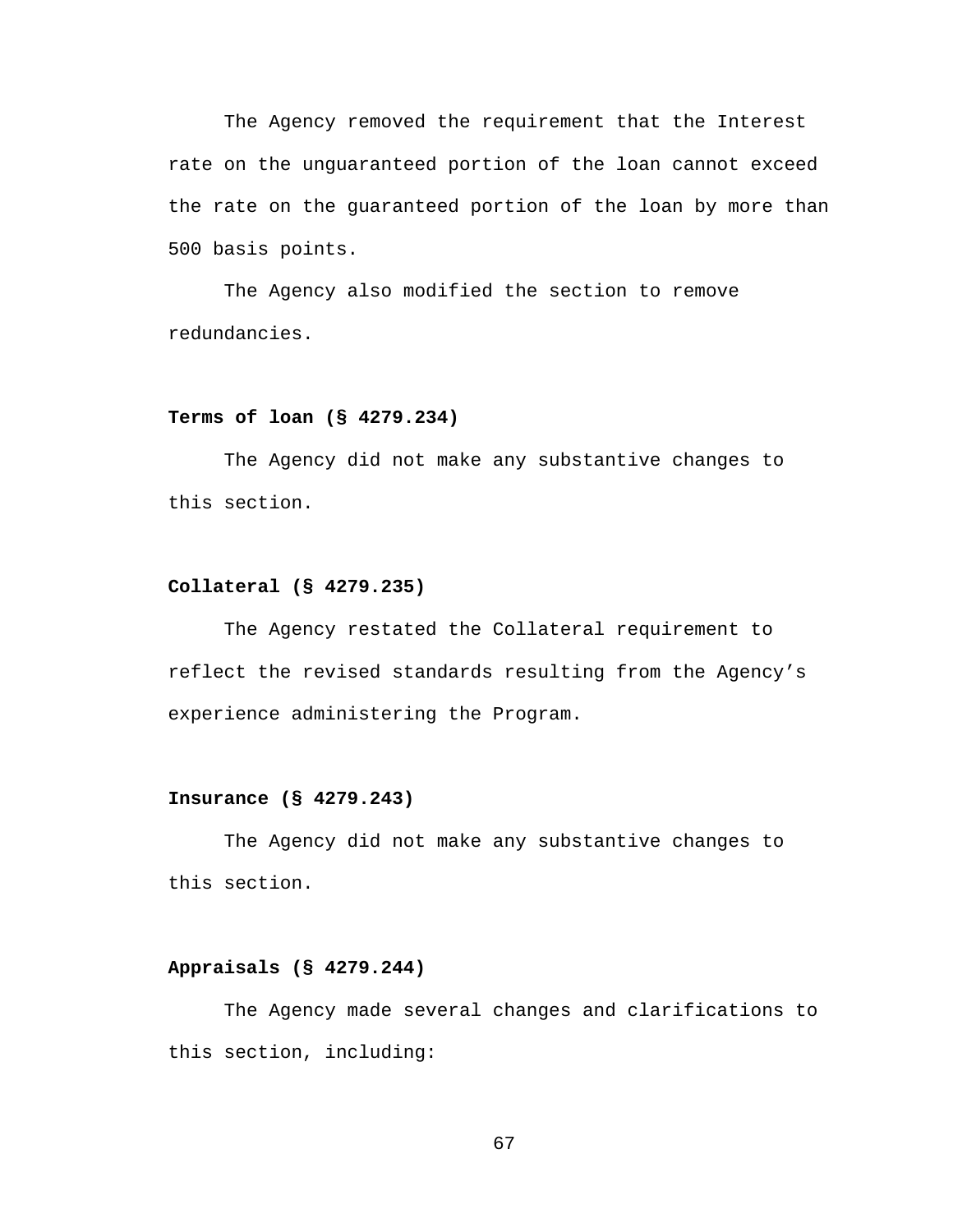A clarification removed reference to a complete self-contained appraisal and now requiring the appraisal must be reported in a manner that summarizes all of the information necessary for the intended users to understand the report and contain all information pertinent to the appraiser's opinions and conclusions.

Clarifying that documentation is included showing that the appraiser has the necessary experience and competency to appraise the property in question.

Adding a requirement that appraisals not be more than 1 year old and that a more recent appraisal may be required by the Agency in order to reflect more current market conditions.

For loan servicing purposes, updating to an appraisal may be acceptable in lieu of a completely new appraisal when the original appraisal is between one and two years old.

Clarifying the requirements on what appraisals need to conform to.

Adding a requirement for Lender to submit its technical review of the appraisal.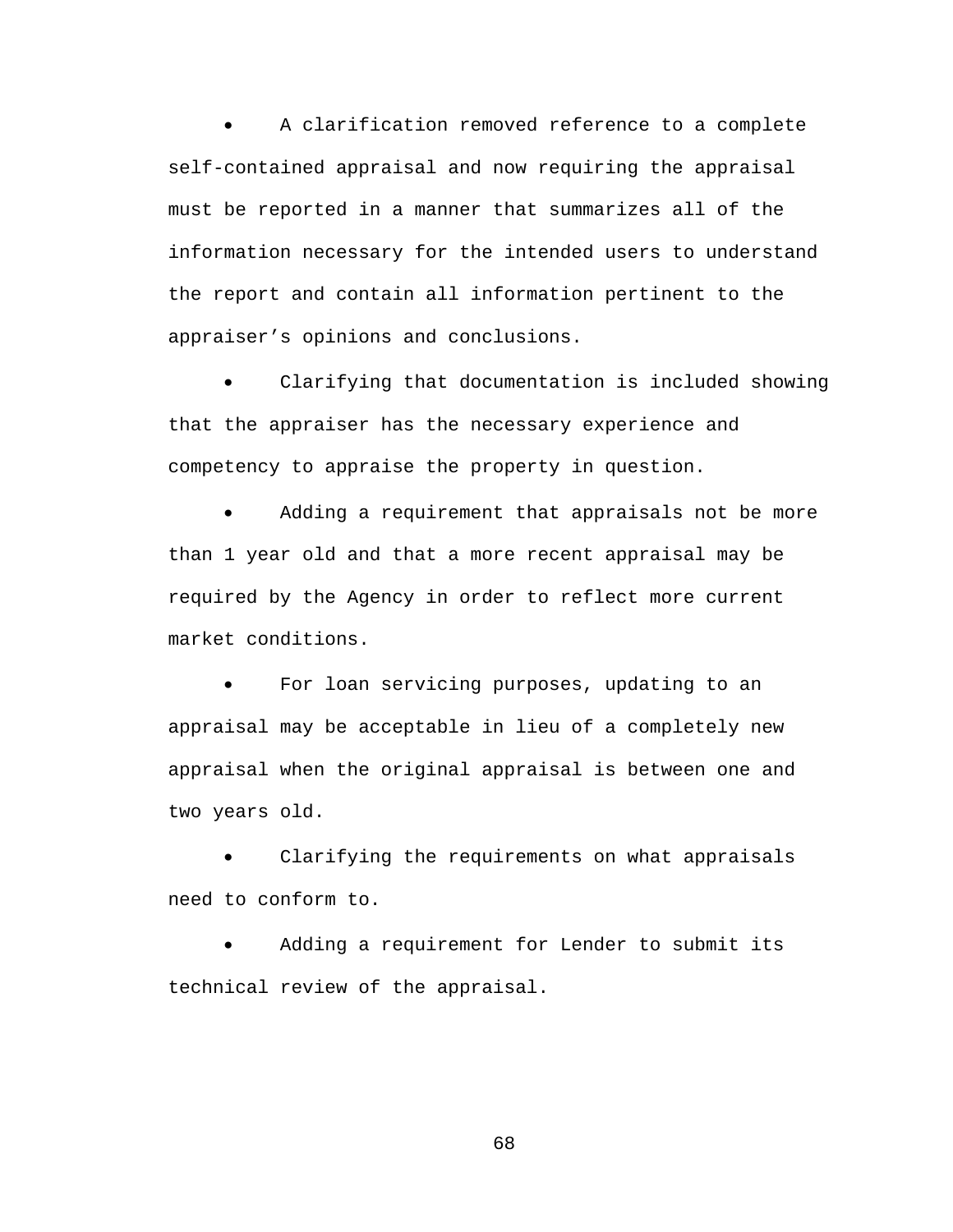For construction Projects, requiring the use of the "as completed" Market Value of the real estate to determine the value of the real estate.

#### **Personal and corporate guarantees (§ 4279.245)**

The Agency revised the conditions under which owners may be exempted, in part or in full, from providing guarantees. .

### **Construction planning and performing development**

### **(§ 4279.256)**

The Agency is clarifying a number of provisions associated with this section including:

Lenders may contract for services and may rely on certain written materials and other reports provided by independent engineers or other qualified third parties;

Borrowers must have either 100 percent performance/payment bonds on the contractors or a guarantee from a creditworthy parent entity or an alternative acceptable to the Lender and the Agency and must be secured;

Lender requirements prior to the disbursement of construction funds (e.g., having on file major drawings and a detailed timetable for the Project, requiring the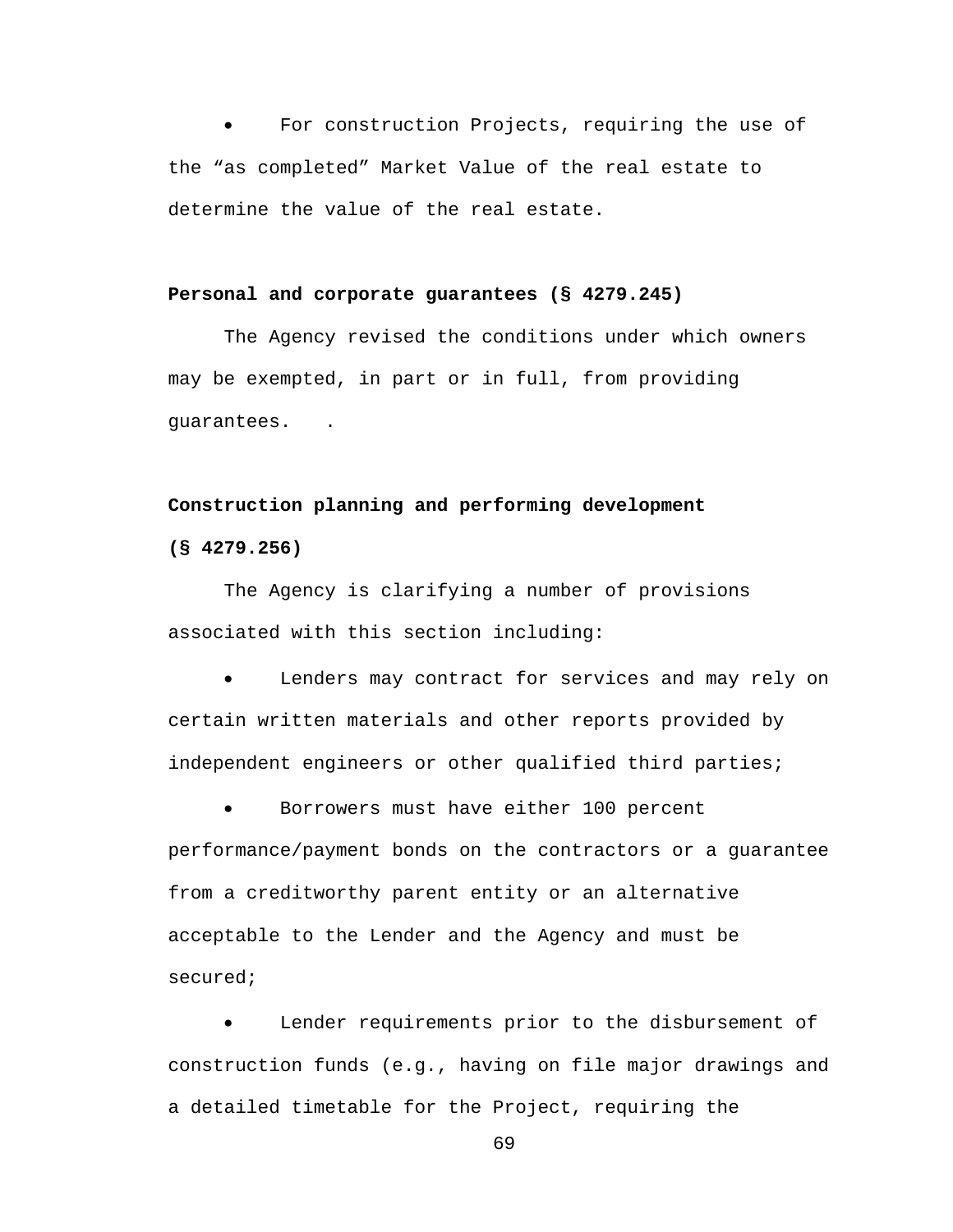Borrower to have contingencies in place for handling unforeseen cost overruns);

The contents of monthly construction reports and quarterly progress reports submitted by the Lender to the Agency; and

Once construction is completed, final permits and accounting of project funds.

The Agency is requiring Lenders to expeditiously report any problems in Project development to the Agency and to provide the Agency with a copy of the Notice of Completion when construction has been completed.

# **Borrower responsibilities (§ 4279.259)**

The Agency did not make any substantive changes to this section.

# **Guarantee applications – general (§ 4279.260)**

The Agency added a requirement that the Lender or Borrower must submit to the Agency a non-binding letter of intent to apply for loan guarantee not less than 30 calendar days prior to the application deadline.

The Agency revised the application deadlines from November 1 and May 1 to October 1 and April 1, respectively.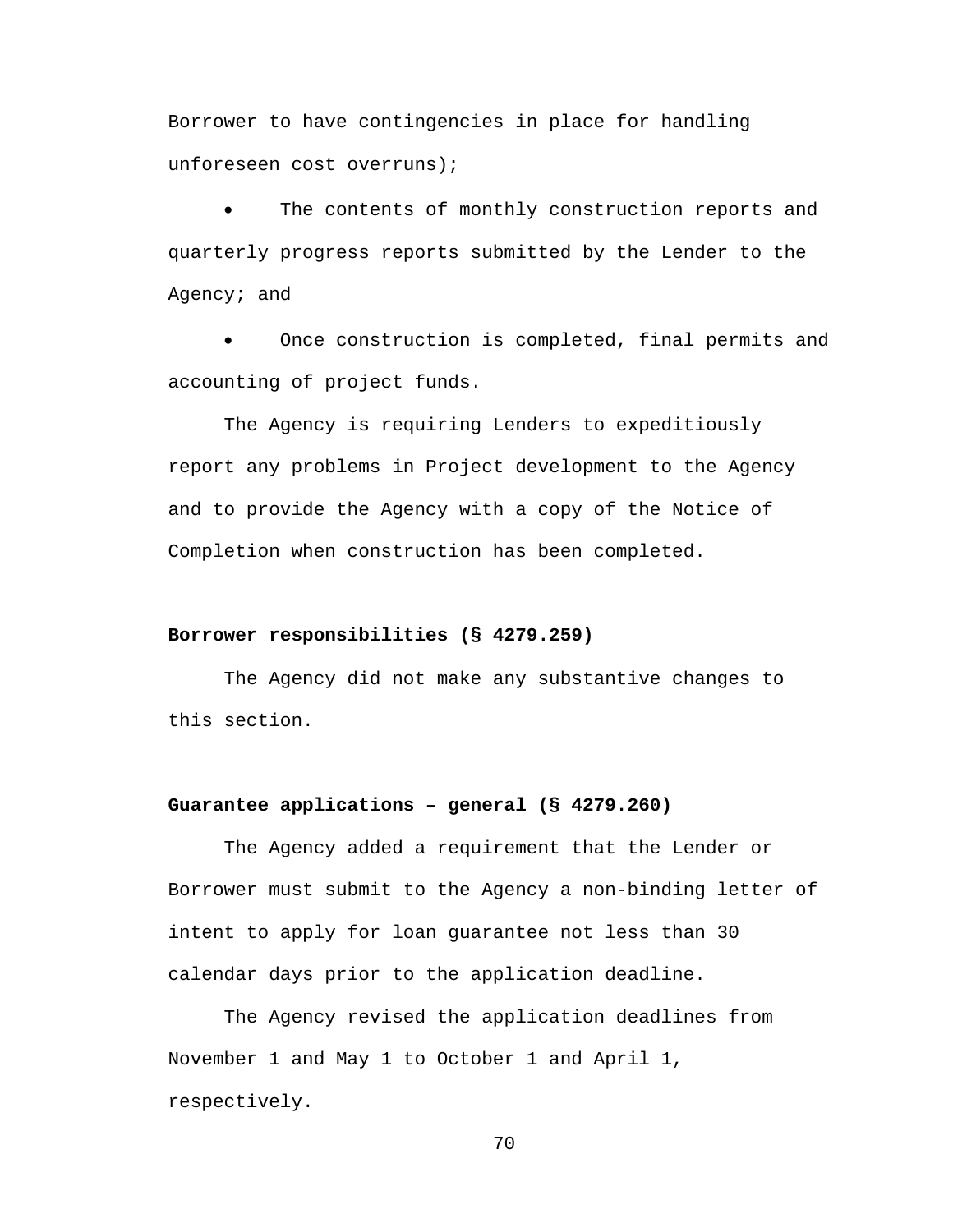The Agency clarified how application revisions submitted after the application deadline may impact the processing of the application and added "ownership structure" as a type of revision the Lender must report to the Agency.

## **Application for loan guarantee content (§ 4279.261)**

The Agency revised the application process to a twophase application (see Section IV.B.1). The Agency will use Phase 1 application information to determine Lender, Borrower, Project eligibility, economic and technical feasibility, and application priority score. Phase 2 application materials will be submitted as the Project planning and engineering develops and is finalized.

As noted earlier, the Agency is revising the requirement for a Borrower to obtain an evaluation and either a credit rating or credit assessment for loan requests of \$125 million or greater to requiring only Phase 2 applicants to obtain an evaluation and rating for Projects with total Eligible Project Costs of \$25 million or greater. In addition to the evaluation and rating from a nationally recognized statistical rating organization, the Agency is also using its own credit evaluation (see § 4279.215(b)) to conduct its "assessment of the credit-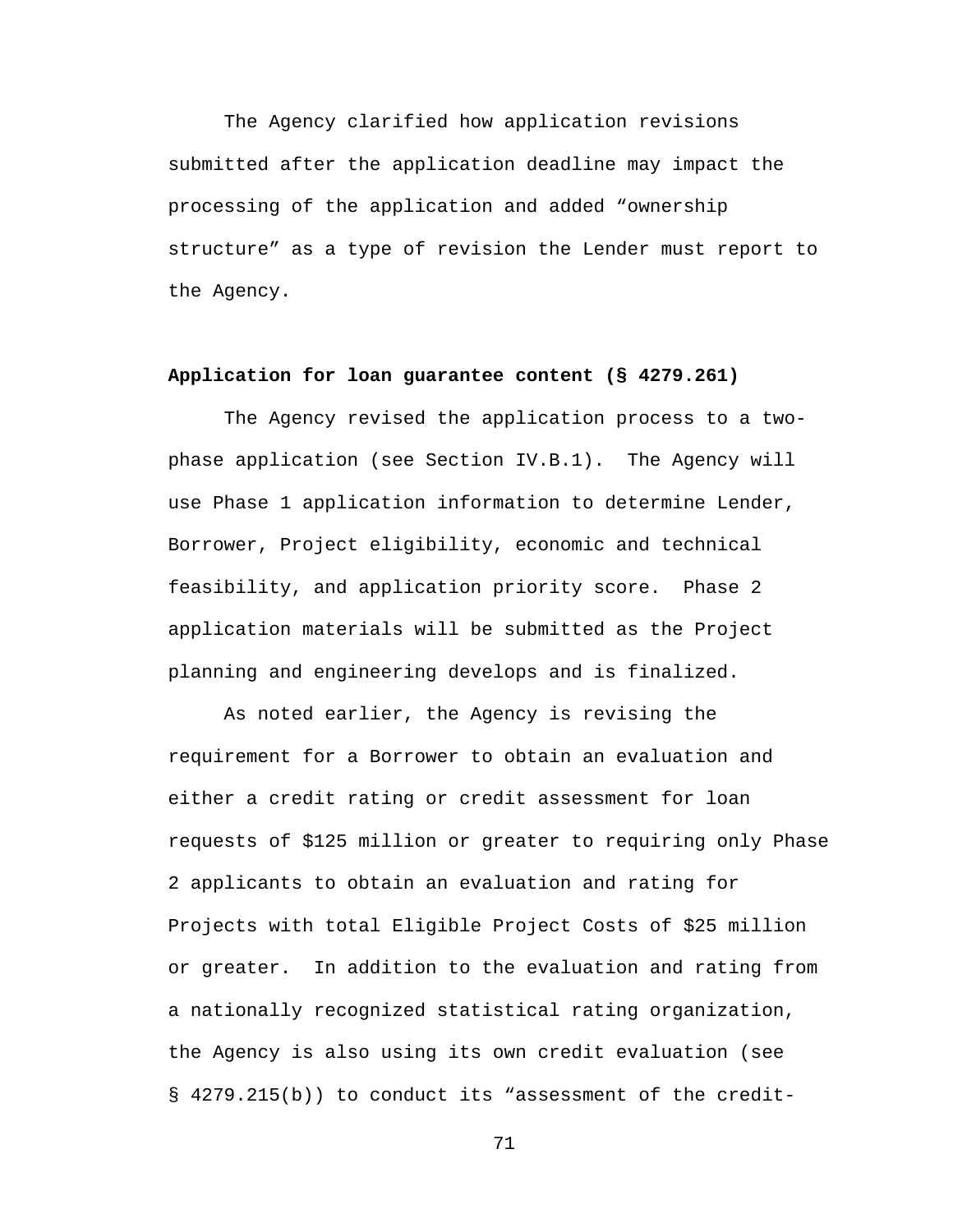worthiness of a security or money market instrument." The Agency has determined that these provisions are not in conflict with §939A(b) of P.L. 111-203 (Dodd Frank).

The Agency also expanded the application requirements from submittal of the required environmental information to include submittal of an environmental analysis that meets the policies and requirements of the National Environmental Policy Act and the Agency. In addition, the Agency added to the resource assessment content a requirement to address methods and systems to prevent the spread of invasive species.

#### **Guarantee application processing (§ 4279.265)**

The Agency made several changes and clarifications to this section, including:

Making conforming changes to remove reference to the financial metric criteria that are no longer part of the rule.

Replacing reference to "technical merit" with "technical and economic feasibility" to align with the authorizing statute.

Adding that the economic feasibility of the Project will be based on the Agency's analysis of the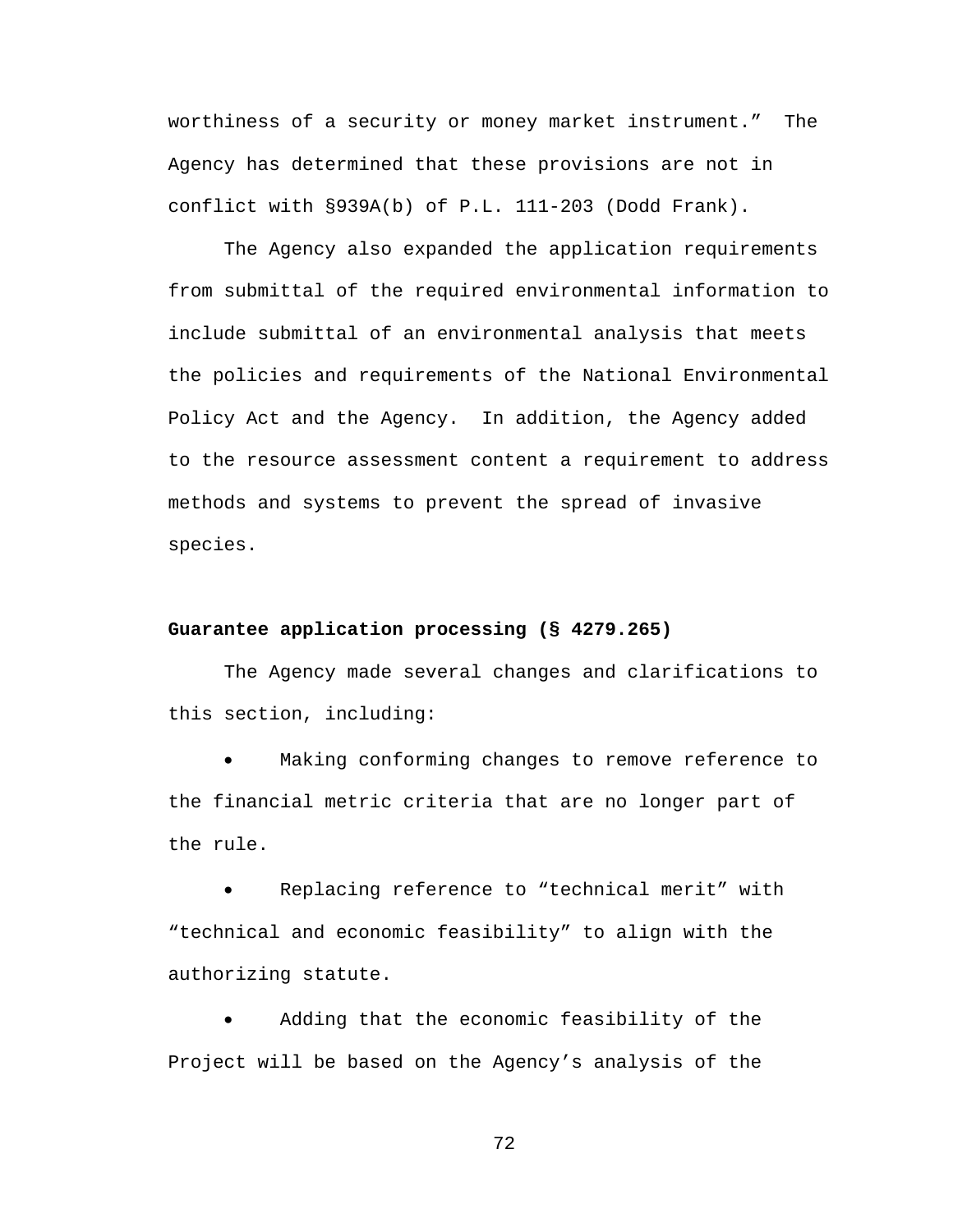Feasibility Study, the Lender's credit evaluation, and other application materials.

Deleting the three financial metric criteria for the Borrower and replaced with consideration of the Project's economic feasibility.

For those Projects utilizing a technology that does not have a history of successful utilization in a Commercial-Scale operation of a Biorefinery that produces an Advanced Biofuel, requiring the evaluation of technical feasibility to include evidence demonstrating 120 days of continuous, steady state production from an integrated demonstration unit.

## **Guarantee application scoring (§ 4279.266)**

The Agency made numerous changes and clarifications to this section, including:

Revising the scoring criterion whether the Borrower has established a market for the Biofuel and Byproducts to evaluate the degree of commitment of Off-Take Agreements, duration of the Off-Take Agreements, financial strength of the off-take counterparty and dependency on subsidies. Total maximum points are increased from 10 to 20.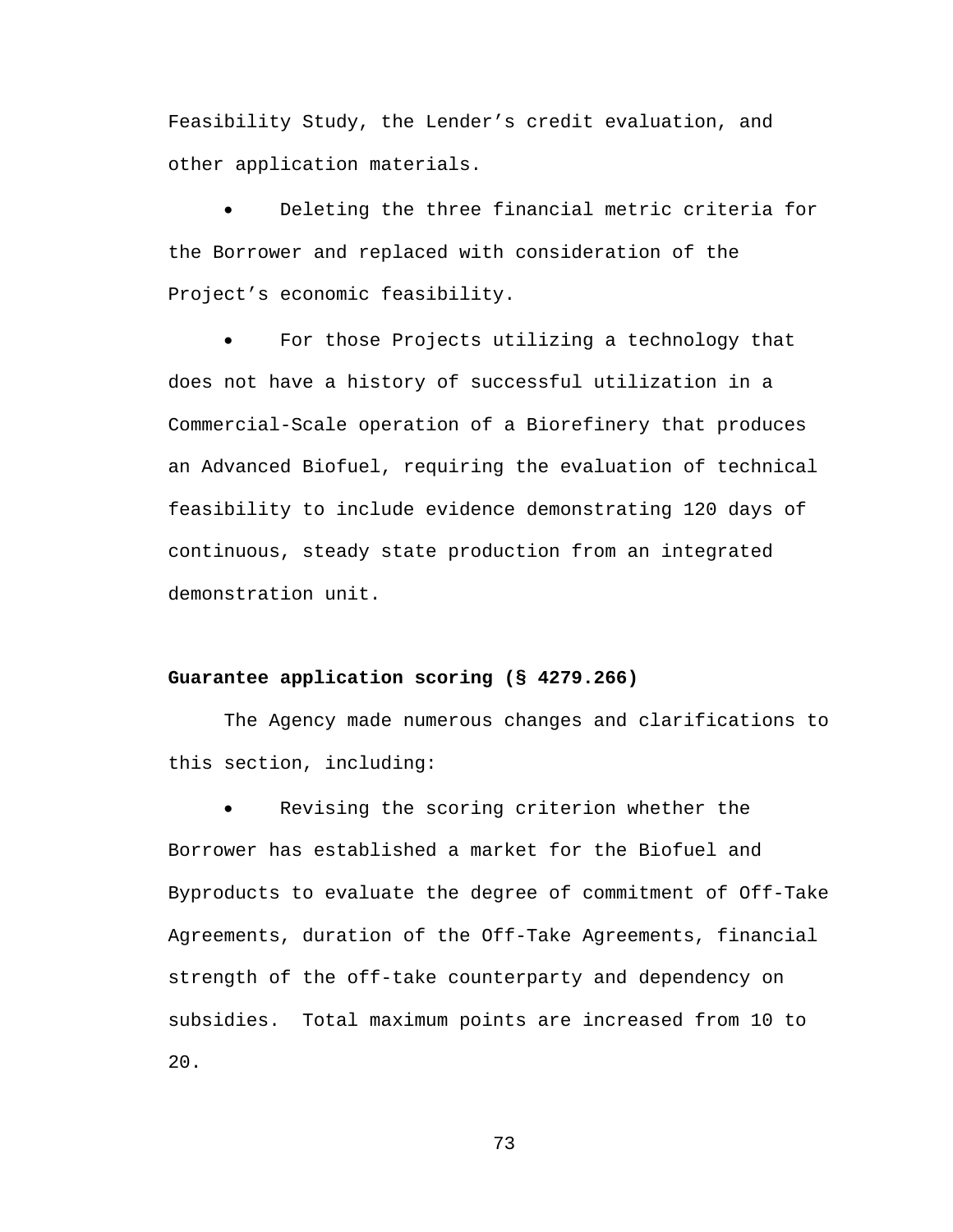Revising the scoring criterion whether the Borrower is proposing to use a feedstock not previously used in the production of Advanced Biofuels by reducing the total maximum points from 15 to 10.

Revising the scoring criterion regarding working with cooperatives to simplify distribution of points.

Revising the scoring criteria regarding the level of financial participation by the Borrower by changing the metric from debt-to-tangible net worth ratio to Federal participation as a percentage of total Eligible Project Costs. Total maximum points are increased from 15 to 20.

Revising the scoring criteria whether the Borrower can establish that, if adopted, the Biofuels production technology proposed in the application will not have any economically significant negative impacts on existing manufacturing plants or other facilities that use similar feedstocks by reducing the total maximum points from 10 to 5 points.

Revising the scoring criterion regarding the potential for Rural economic development by adding points if the majority of feedstock to be utilized by the Project, on an annual basis, is harvested from the land and by increasing total maximum points from 10 to 20 points.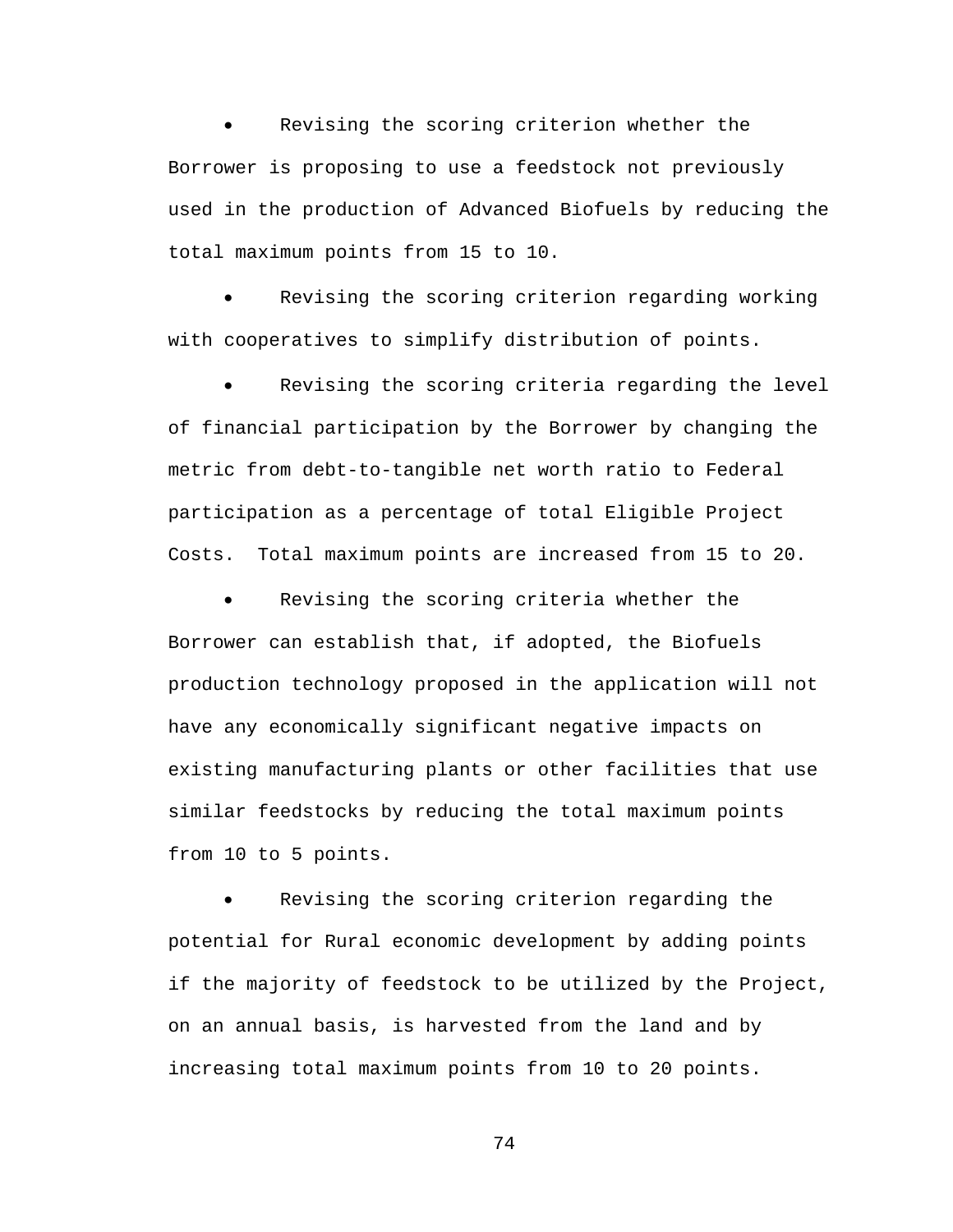• Adding Administrator discretionary points to ensure, to the extent practical, there is diversity in the types of Projects approved for loan guarantees to ensure as wide a range as possible of technologies, products, and approaches are assisted in the Program's portfolio.

Clarifying that the Agency will award points on the basis of its review and analysis of all application materials.

## **Selecting guarantee applications (§ 4279.267)**

The Agency added text to explain that procedures for selecting Biobased Product Manufacturing Projects will be identified in a Federal Register notice.

With the change in the application deadlines and with the implementation of the two-phase application process (see § 4279.260 above), the Agency revised the dates by which the Agency expects to rank applications each year.

The Agency also made conforming changes to accommodate the two-phase application process.

## **Loan approval and obligating funds (§ 4279.278)**

The Agency clarified the procedures on how the Agency will handle Conditional Commitments and any changes thereto, including that changes must be for Good Cause.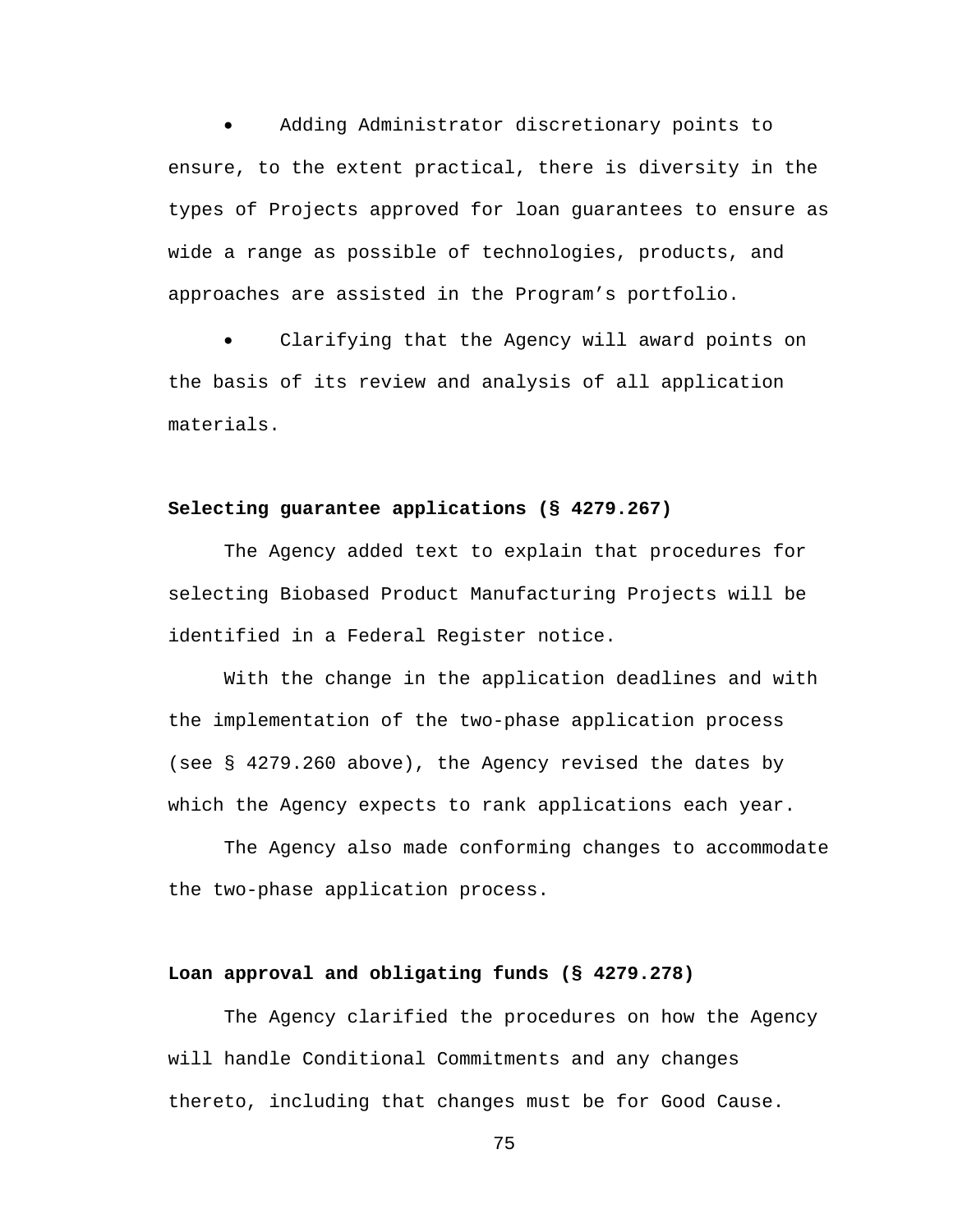The Agency is also making clear that the Borrower must comply with all Federal requirements then in effect for receiving Federal assistance.

## **Transfer of Lenders (§ 4279.279)**

The Agency clarified the specifics on how the Agency will handle the transfer of Lenders, which reflects current policy.

#### **Changes in Borrowers (§ 4279.280)**

The Agency did not make any changes to this section.

# **Conditions precedent to issuance of Loan Note Guarantee (§ 4279.281)**

The Agency made explicit all of the forms and documents needed at or immediately after loan closing to include the following:

- Copy of the executed Promissory Note(s);
- Copy of the executed Loan Agreement;
- Copy of the executed settlement statement and updated source and use statement including all Project funding;
- Original, executed "Unconditional Guarantee" forms, as appropriate;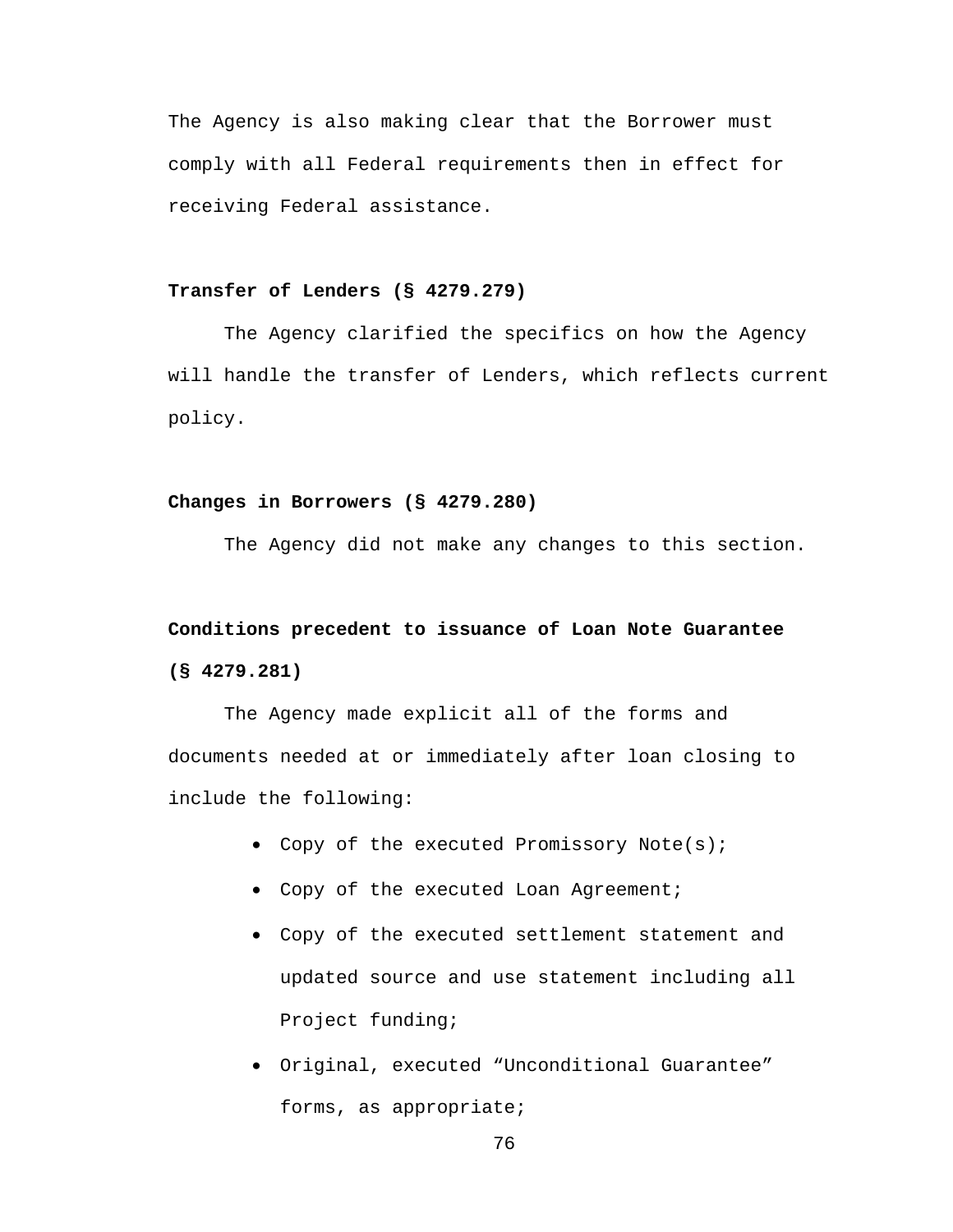- Borrower's loan closing balance sheet; and
- Any other documents required to comply with applicable law or required by the Conditional Commitment or the Agency.

The Agency reduced the number of certifications required and removed redundancy in the certifications being required.

In the certification regarding the Borrower or its officers, directors, stockholders, or other owners having an ownership interest in the Lender, the Agency replaced "substantial financial interest" with "more than a 5 percent ownership interest in the Lender."

## **Refusal to execute Loan Note Guarantee (§ 4279.283)**

The Agency did not make any substantive changes to this section.

# **Requirements after Project construction (§ 4279.290)**

The Agency made conforming changes to accommodate the inclusion of Renewable Chemicals and Biobased Product Manufacturing.

## **B. 7 CFR Part 4287, Subpart D**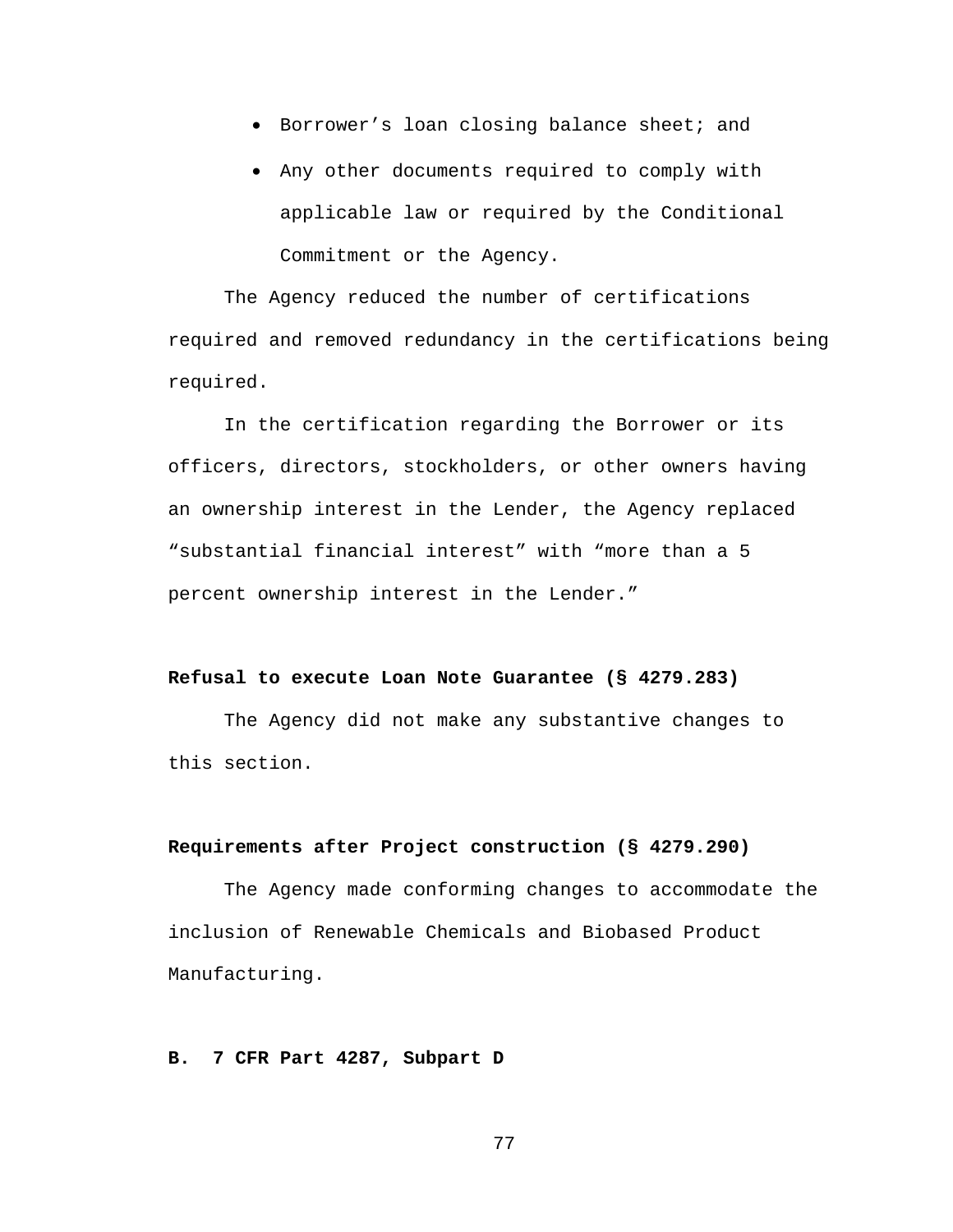## **Introduction (§ 4287.301)**

The Agency clarified that all loan servicing actions under this subpart, except for certain specific actions, are subject to Agency concurrence and that, whenever Agency approval is required, the servicing action must be for Good Cause.

#### **Definitions (§ 4287.302)**

As discussed above, the definitions in § 4279.202 apply for terms applicable to this subpart.

#### **Exception authority (§ 4287.303)**

The Agency did not make any changes to this section.

#### **Appeals (§ 4287.306)**

The Agency made edits to clarify what is appealable versus reviewable. In addition, the Agency expanded the provisions to reflect current practice.

## **Servicing (§ 4287.307)**

The Agency made several changes and clarifications to this section, including:

Clarifying that while the Lender may contract with third parties and rely on information from qualified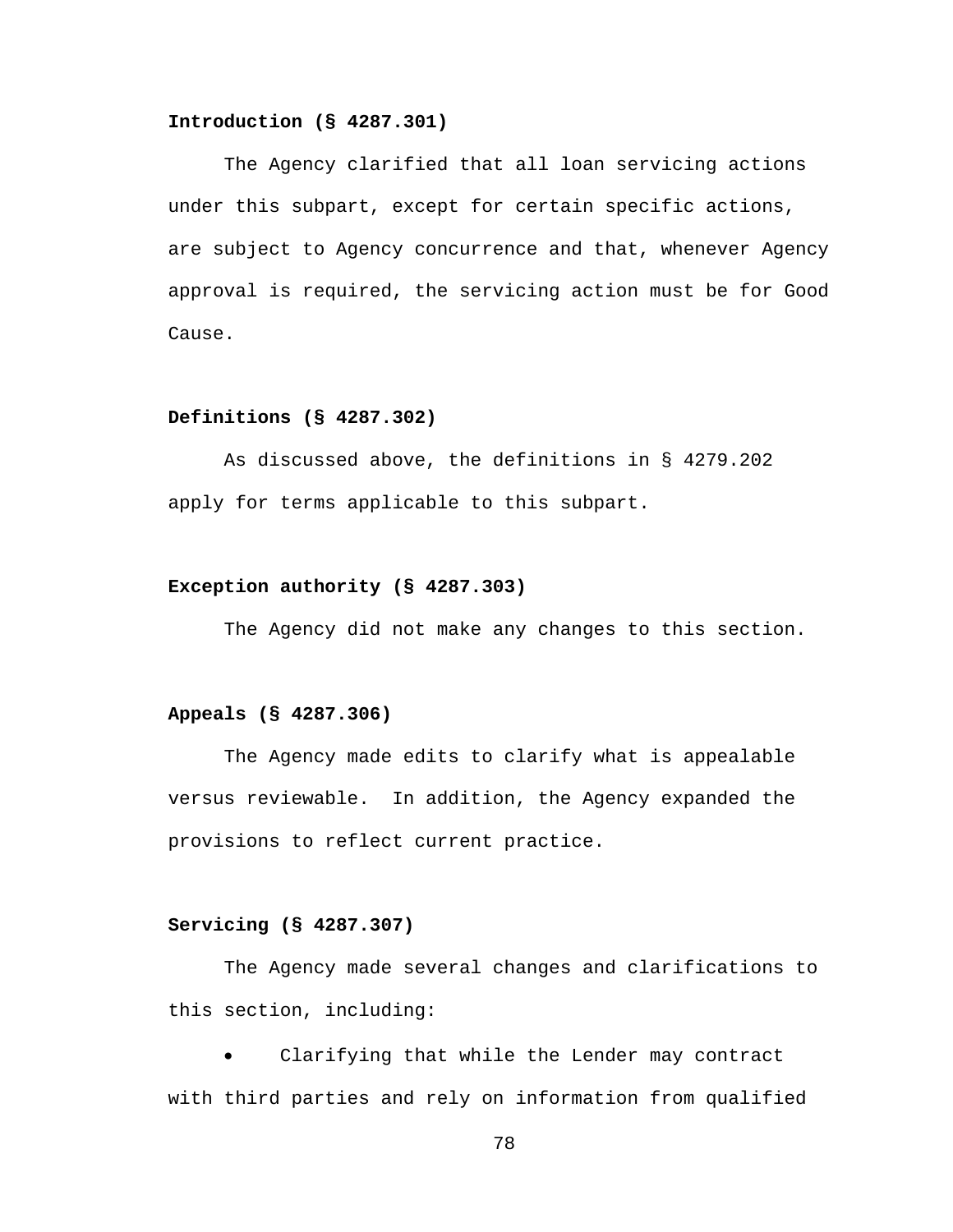third parties that the Lender is solely responsible for servicing the loan.

Adding additional examples of servicing responsibilities.

Requiring Lenders to submit monthly Default reports.

Revising the timeframes for submitting financial statements.

• Requiring the written summary provided by the Lender to include any violations of loan covenants and covenant waivers proposed by the Lender and any routine servicing actions performed.

Updating the audit requirements to conform to 2 CFR part 200, subpart F and including Indian Tribes as being subject to the audit requirements.

Clarifying, as a conforming change, that the guarantee is unenforceable under either negligent loan servicing or grossly negligent loan servicing as established in the Loan Note Guarantee.

## **Interest rate changes (§ 4287.312)**

All increases in interest rates must be for Good Cause. The Agency did not make any other substantive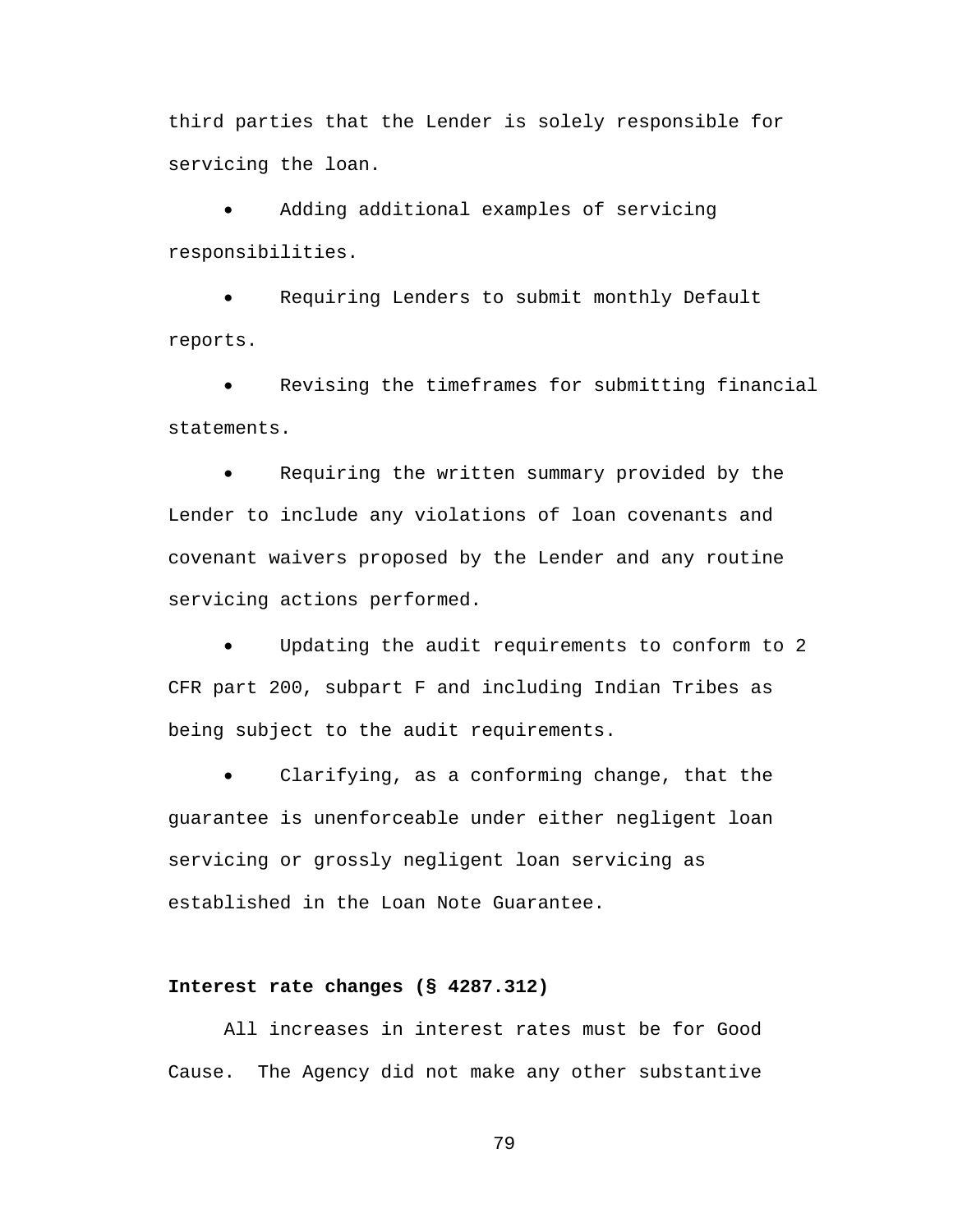changes to this section.

## **Release of Collateral (§ 4287.313)**

The Agency made several changes and clarifications to this section, including:

Clarifying that working assets can be released for routine business purposes without prior concurrence of the Agency when the loan is in good standing.

Summarizing appraisal requirements.

• Requiring justifications and conditions for release of Collateral to include: applying the Collateral sold to Borrower debt, using net proceeds to purchase other Collateral of equal or greater value, and applying the proceeds to the business operations. Assurance that the release of Collateral is essential for the success of the business must be provided by the Lender.

#### **Subordination of lien position (§ 4287.323)**

The Agency made several changes to this section, including:

Removing the limitation concerning the Subordination to a revolving line of credit cannot exceed one year.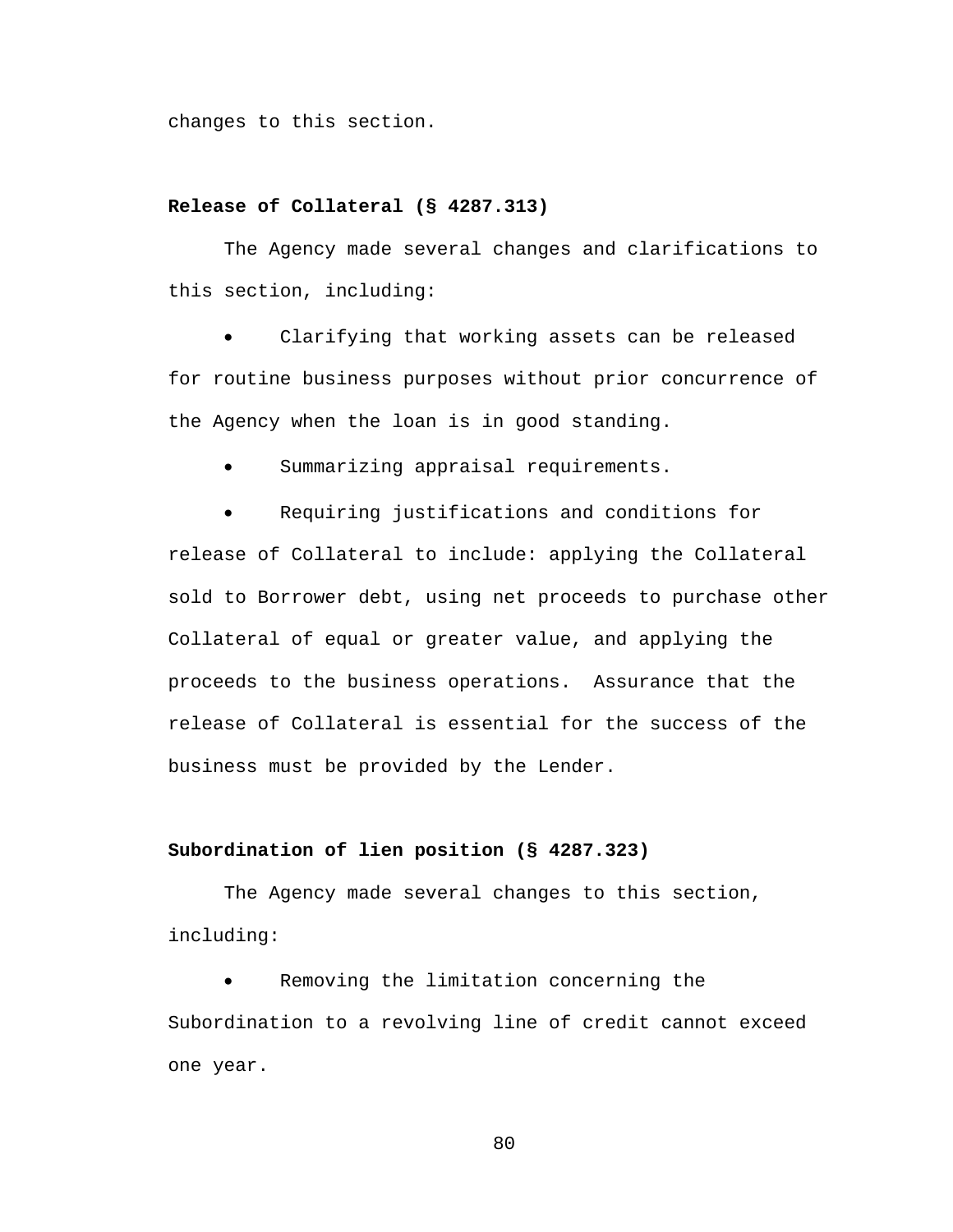Replacing the requirement for adequate consideration for the Subordination with the requirement that the Subordination must be in the best financial interest of the Agency.

Removing the provision prohibiting a Subordination from extending beyond the term of the guaranteed loan because a Subordination deals solely with the lien position on joint Collateral and does not address the term of the guaranteed loan.

Requiring the Lender's Subordination proposal to include a financial analysis of the servicing action and be fully supported by current financial statements.

Allowing a Subordination on accounts receivables and inventory to a line of credit.

Providing the Agency the discretion to require an appraisal of Collateral assuring proper Collateral coverage.

Providing the Agency the ability to deny Subordinations of the Lender's lien position for good cause.

# **Alterations of loan instruments (§ 4287.324)**

The Agency did not make any changes to this section.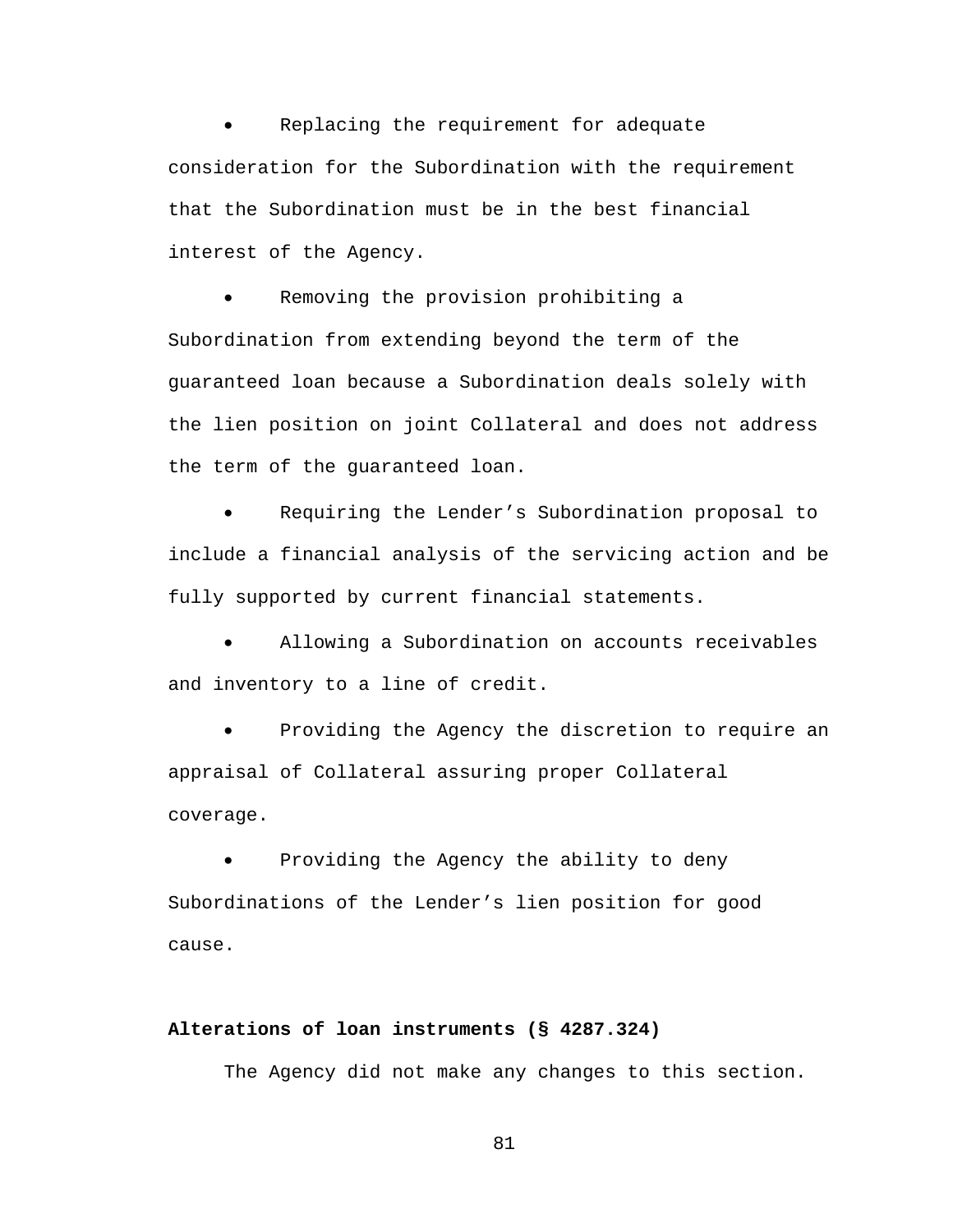## **Transfer and Assumption (§ 4287.334)**

The Agency made several changes and clarifications to this section, including:

Clarifying that a Transfer and Assumption of the Borrower's operation can take place either before or after the loan goes into liquidation.

Prohibiting a Transfer and Assumption if Borrower Collateral has been purchased through foreclosure or the Borrower has conveyed title to the Lender.

Providing Agency discretion as to when personal or corporate guarantees are required and whether the guarantees will be full or partial.

Requiring that any new loan terms must also be for Good Cause.

Adding a provision that the Agency will not approve any change in terms that results in an increase in the cost of the loan guarantee, except for good cause and only if the change otherwise conforms to applicable regulations.

As one of the conditions for a release of liability, requiring that all of the loan Collateral is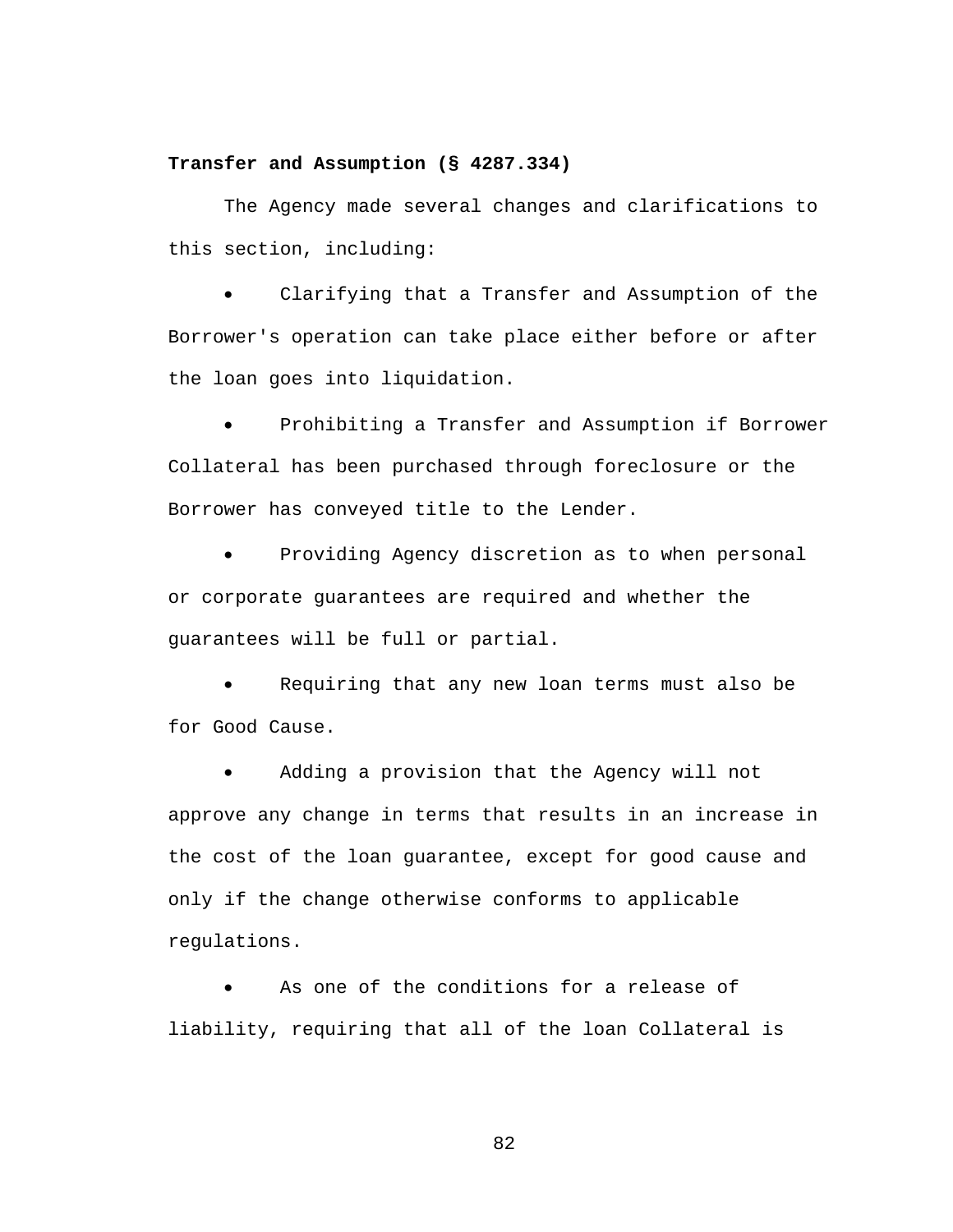transferred to the transferee if the transferee is assuming the full amount of loan.

If the proposed Transfer and Assumption is for less than the full amount of the Agency guaranteed loan, requiring an appraisal and limiting the appraised value of the Collateral to not less than the amount of the assumption.

Requiring a legal opinion to accompany each request for a Transfer and Assumption.

Prohibiting the issuance of new Promissory Notes to the transferee.

Requiring a legal opinion that, upon its execution, the Transfer and Assumption is completed, valid, and enforceable and a certification that the Transfer and Assumption is consistent with the Agency's approved conditions for the transfer.

Adding a requirement that, when the transfer and transferee are Affiliates or related parties, the Transfer and Assumption must be to an eligible Borrower and must continue the Project for eligible purposes as well as be for the full amount of the guaranteed loan indebtedness.

Providing a description of the calculation of the transfer fee.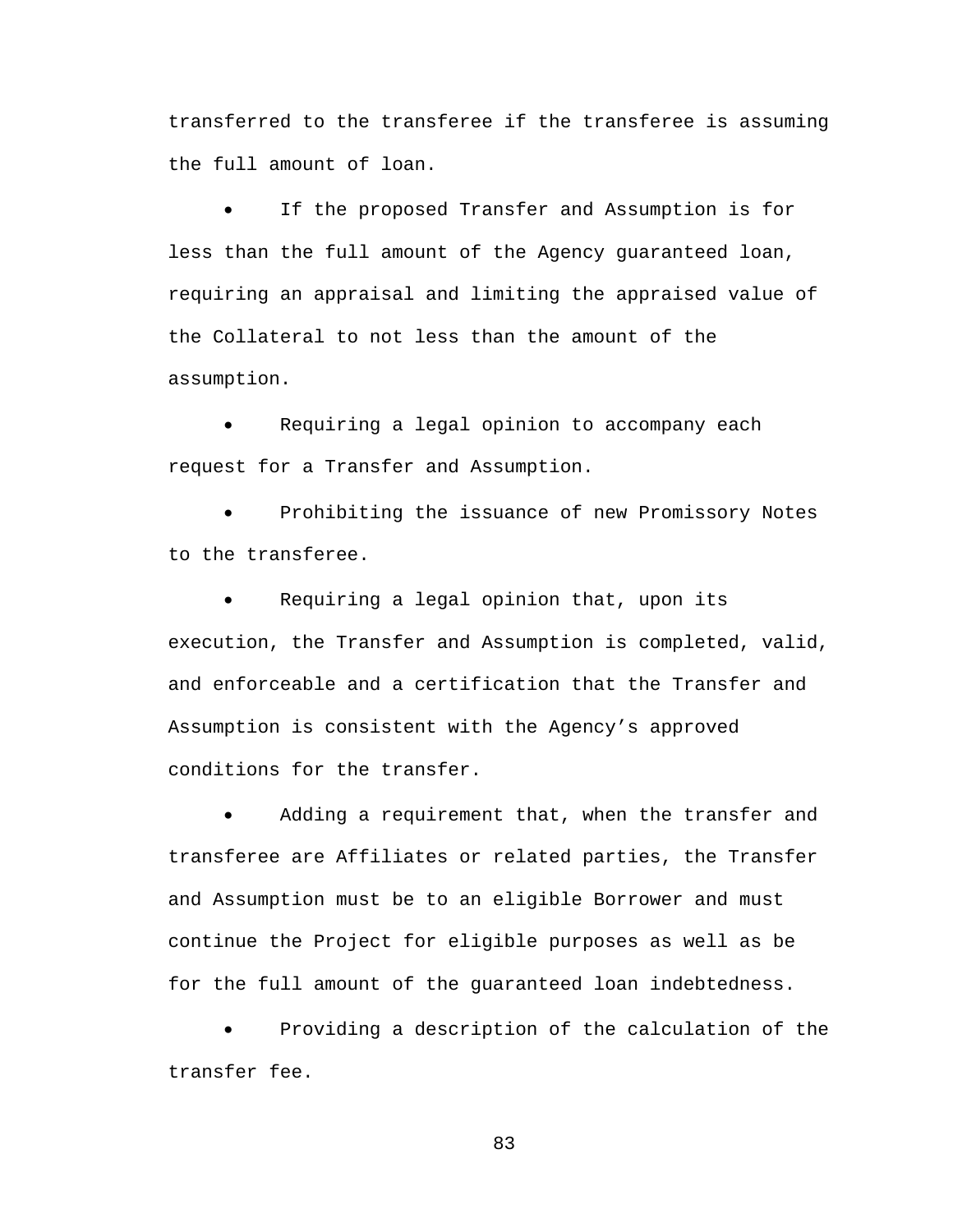Removing, with regard to change in control of the Borrower, reference to "change of control means the merger of the borrower, sale of all or substantially all of the assets of the borrower, or the sale of more than 25 percent of the stock or other equity interest of either the borrower or its corporate parent."

## **Substitution of Lender (§ 4287.335)**

The Agency made several changes and clarifications to this section, including:

Requiring the Lender to transfer the original Promissory Note and loan security documents to the new Lender, who must agree to the current loan terms.

Adding additional procedures to be followed when there is a substitution of Lender.

Requiring the request for a substitute Lender to be from the Borrower, the proposed substitute, and the original Lender if still in existence.

Clarifying that where a Lender has been merged with or acquired by another Lender, the new Lender must execute a new Lender's Agreement unless the new Lender already has a valid Lender's Agreement with the Agency.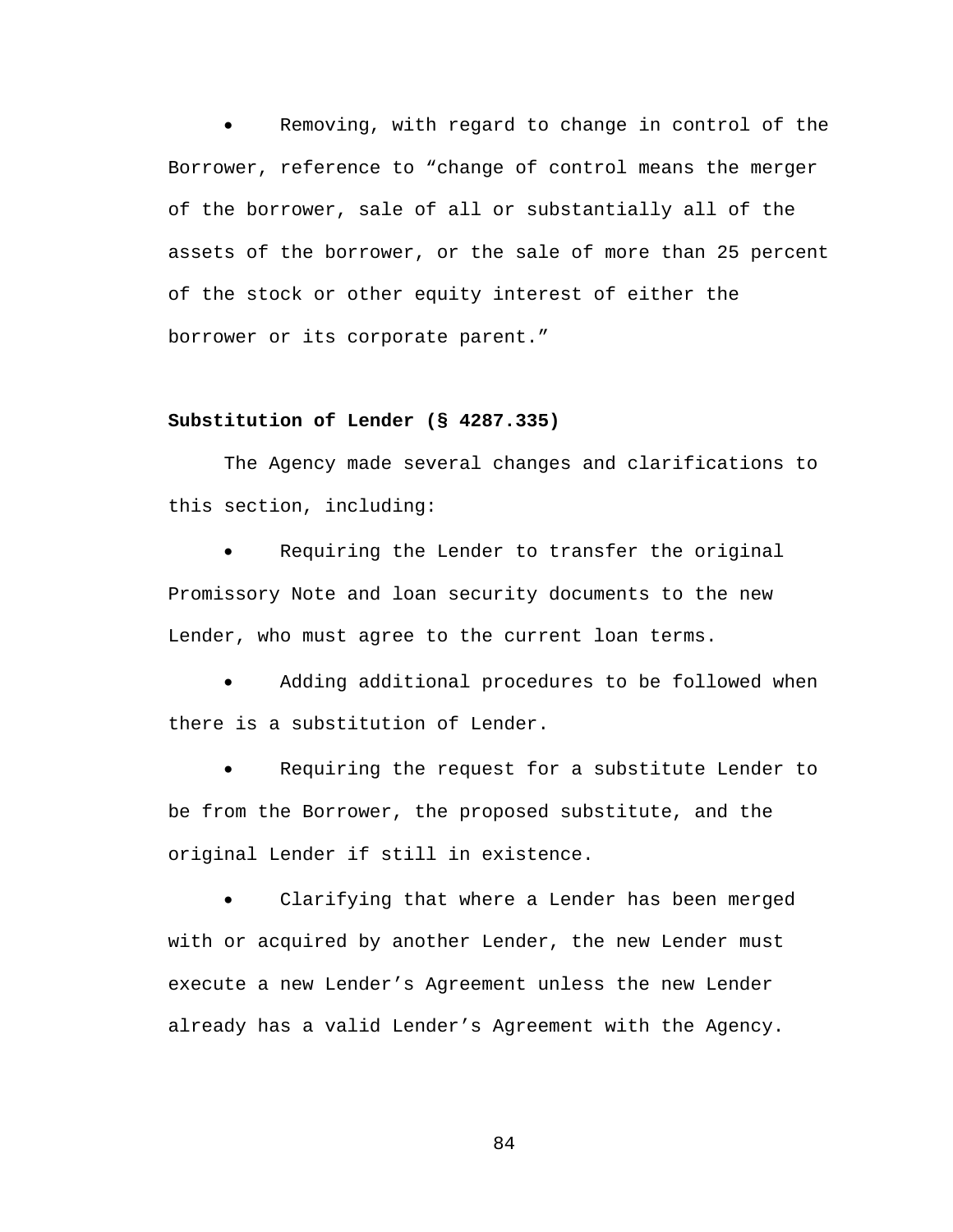## **Lender failure (§ 4287.336)**

The Agency added this new section to address procedures when a Lender fails.

The acquiring Lender must take such action that a reasonable Lender would take if it did not have a Loan Note Guarantee.

#### **Default by Borrower (§ 4287.345)**

The Agency made several changes and clarifications to this section, including:

Clarifying Lender duties in the event of a loss, including acting reasonably, working with the Borrower to cure the Default, and minimizing potential loss in the case of liquidation.

• Requiring monthly (rather than every other month) reports while the loan is still in Default.

Removing reference to subsequent loan guarantees as a servicing option.

Prohibiting capitalization of accrued Interest.

Allowing balloon payments as a servicing option under certain conditions.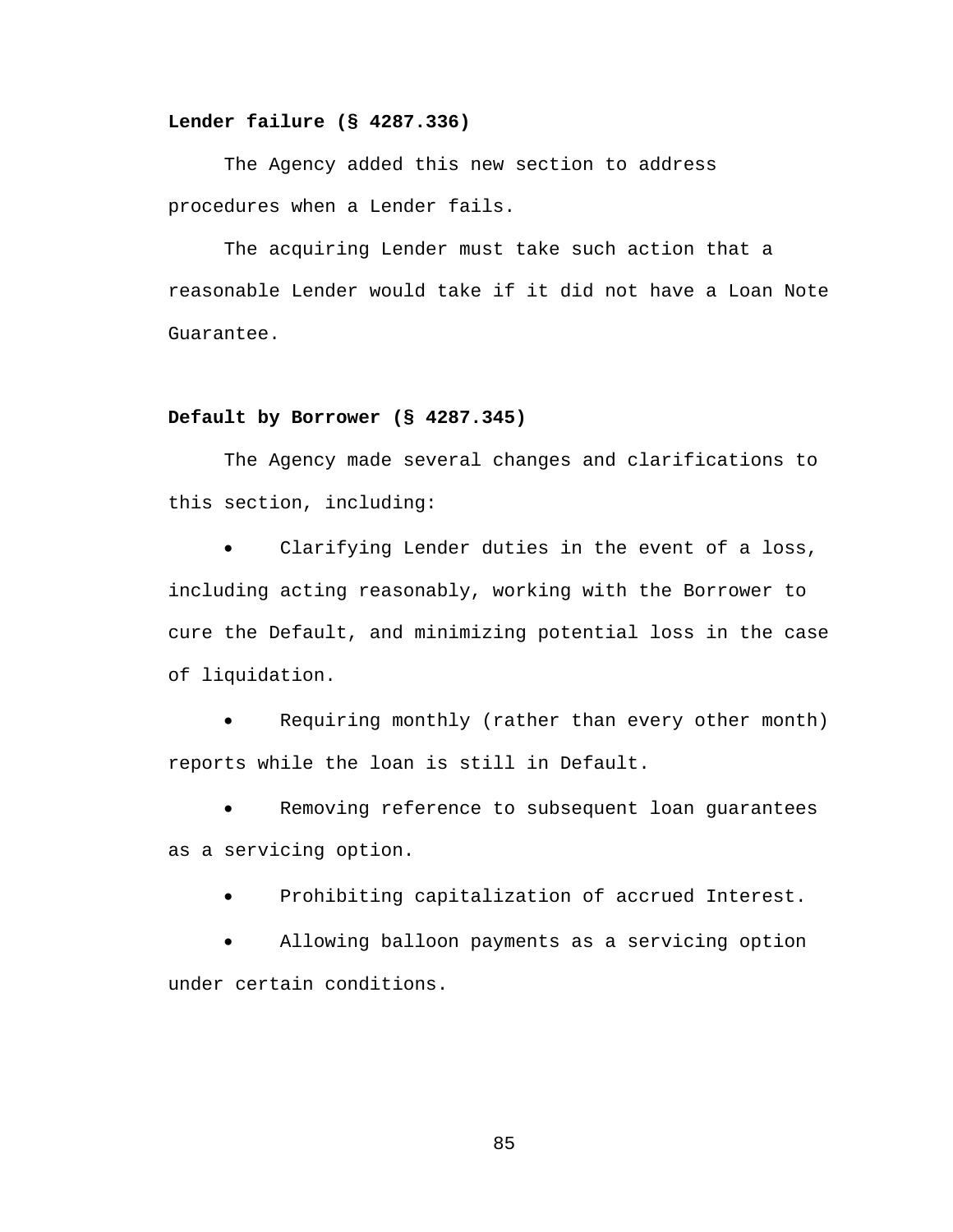• Prohibiting the Lender from claiming Default or penalty Interest, late payment fees, and Interest-on-Interest when there is a loss or repurchase.

Prohibiting debt write-down by the Lender where the Lender will continue with the Project loan, except as directed or ordered by a final court order.

In instances of a loss, not allowing the guarantee to cover any accrued Interest in accordance with the Interest Termination Date as discussed earlier under § 4279.220.

#### **Protective Advances (§ 4287.356)**

The Agency made several changes and clarifications to this section, including:

Clarifying that Protective Advance claims are paid only at the time of the final loss payment.

Not allowing the guarantee to cover Interest on the Protective Advance accruing after the Interest Termination Date as discussed earlier under § 4279.220.

Revising the cumulative total of Protective Advances for which Agency authorization is required from "\$100,000" to "\$200,000 or 10 percent of the outstanding principal, whichever is less."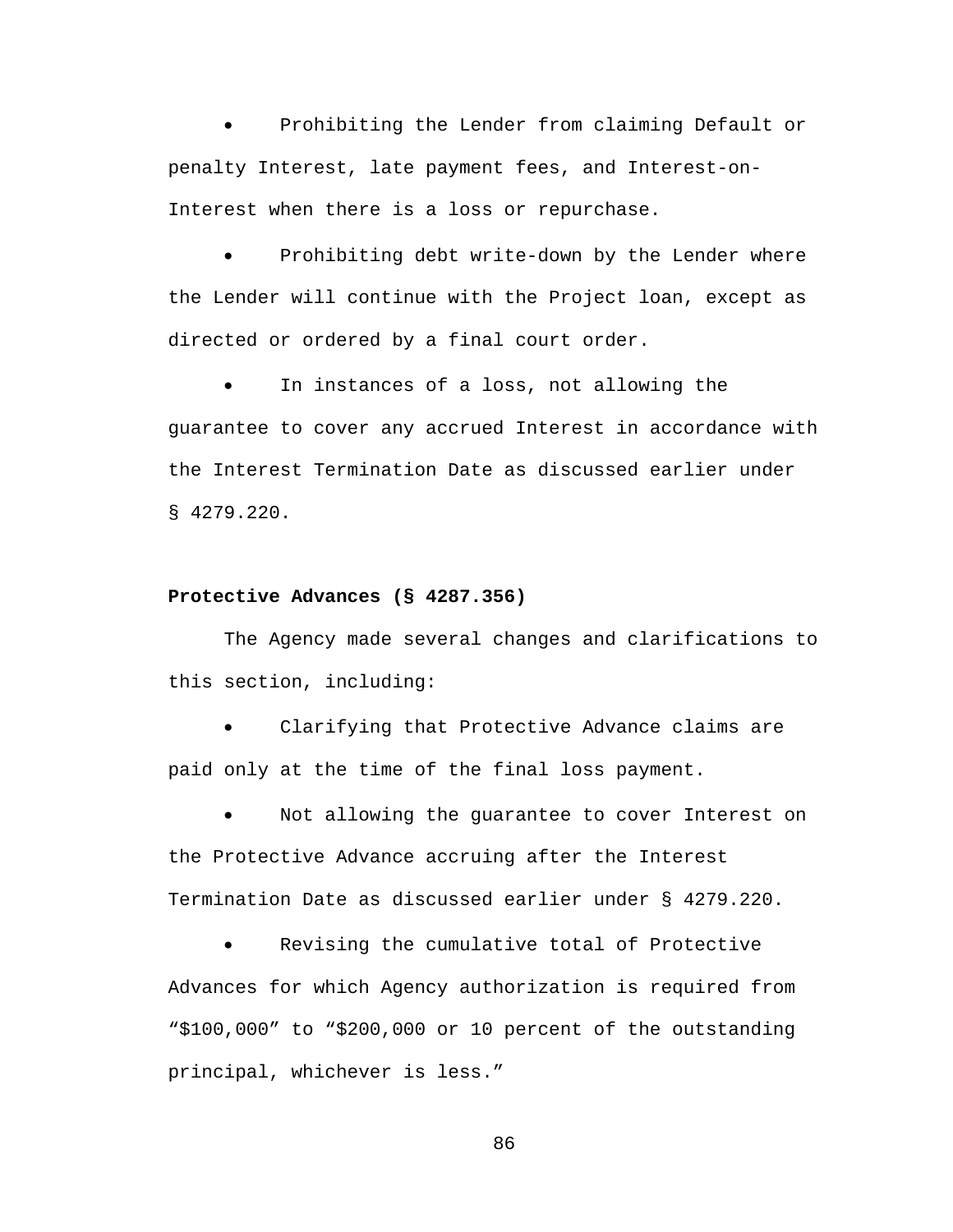## **Liquidation (§ 4287.357)**

The Agency made a number of changes and clarifications to this section, including:

Clarifying that when the decision to liquidate is made, if any portion of the loan has been sold or assigned, provisions will be made for repurchase.

Explaining more clearly how the Agency will handle the Lender's liquidation plan, including its approval and the resolution of any Agency concerns.

Requiring the Lender to take such actions that a reasonable Lender would take without a guarantee and to keep the Agency informed of such actions.

Allowing a liquidation plan to be submitted with an estimate of Collateral value with Agency approval subject to the results of the final liquidation appraisal.

Requiring the Lender to notify the Agency of any changes and updates (e.g., change in value based on the liquidation appraisal) in the liquidation plan.

Clarifying provisions regarding protective bids.

Explaining when Agency approval is or is not required for acceleration.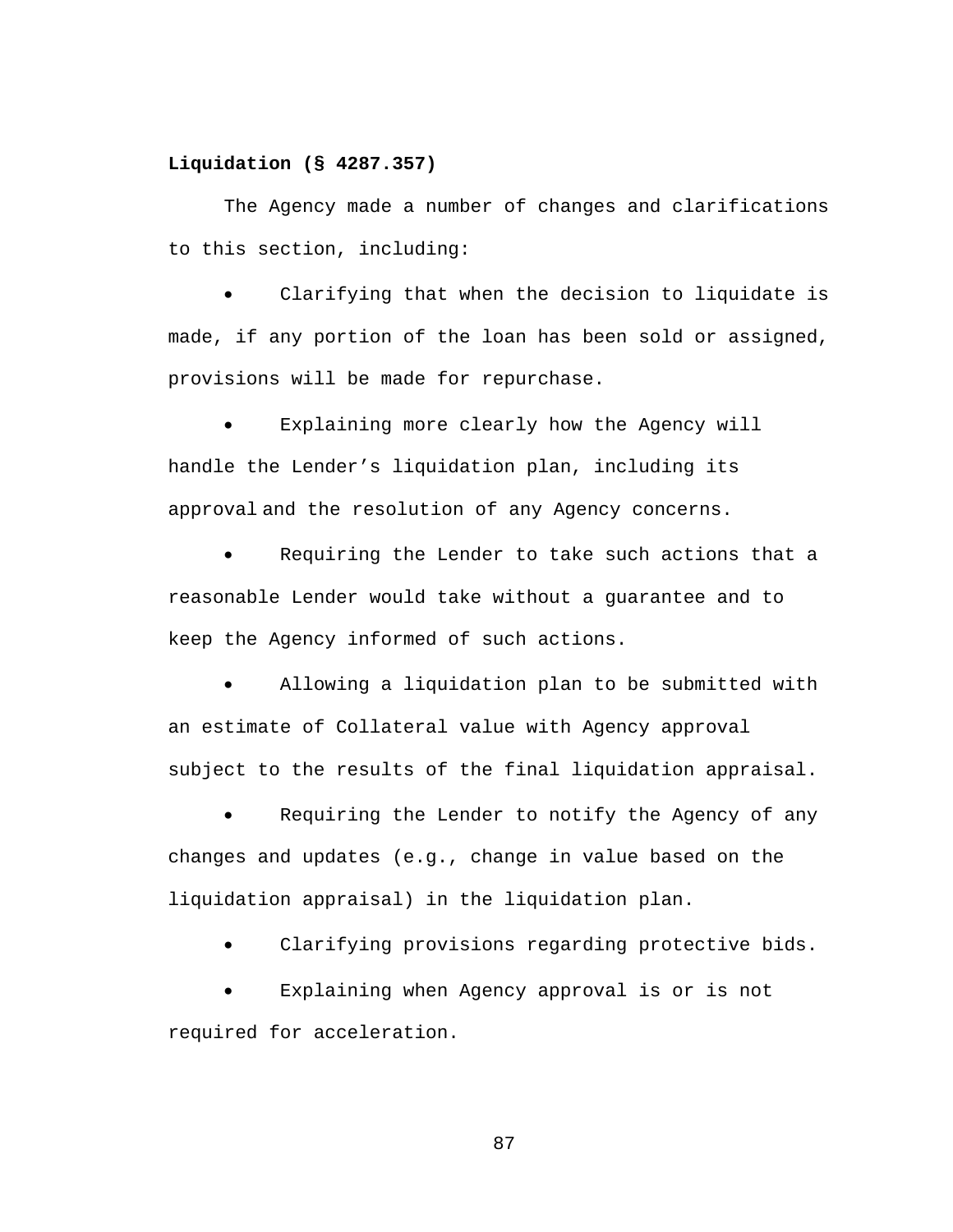Limiting the accrual of Interest in accordance in the Interest Termination Date as discussed earlier under § 4279.220.

Explaining more clearly the process for compromise settlements.

• Spelling out the responsibilities of the Lender during litigation proceedings.

## **Determination of loss and payment (§ 4287.358)**

The Agency made a number of changes and clarifications to this section, including:

Prohibiting the estimated loss payment from being used to reduce the unpaid balance owed by the Borrower.

Revising the time period that the Agency will not guarantee accrued Interest in accordance with the Interest Termination Date as discussed earlier under § 4279.220.

• Allowing the Agency to consider a compromise settlement of Federal Debt after it has processed a final "Guaranteed Loan Report of Loss" and issued a 60 day due process letter.

Prohibiting the sharing of any funds collected on Federal Debt with the Lender.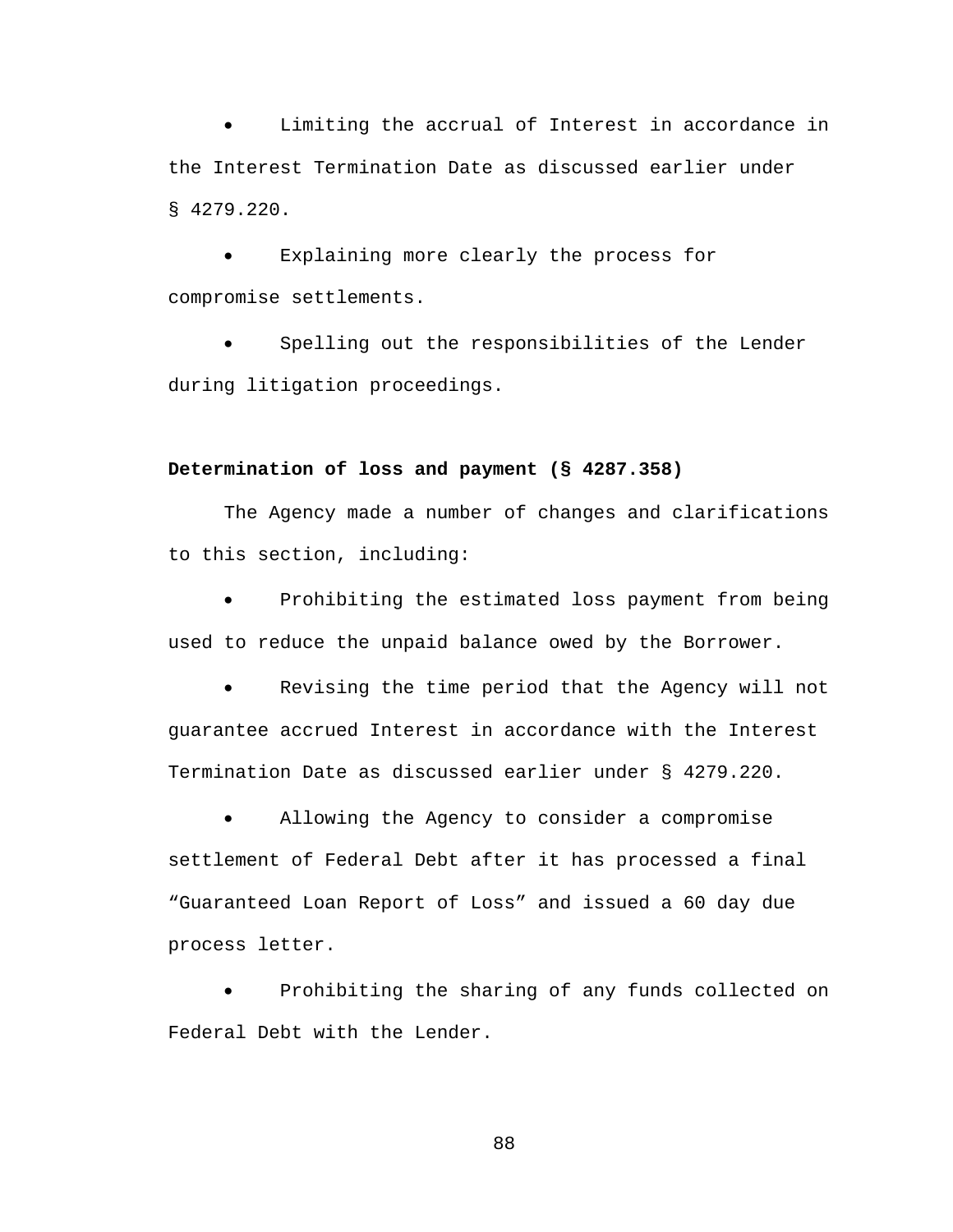Expanding the provision for the consideration of Liquidation Expenses to include:

- o Prohibiting the Lender from claiming any Liquidation Expenses in excess of liquidation proceeds.
- o Requiring Agency approval of any changes to the Liquidation Expenses that exceed 10 percent of the amount proposed in the liquidation plan.
- o Sharing equally between the Lender and Agency reasonable attorney/legal expense.
- o Prohibiting the guarantee fee and annual renewal fee as an authorized Liquidation Expense.

## **Future recovery (§ 4287.369)**

The Agency revised this section to require the Lender, after the final loss claim has been paid, to use reasonable efforts to attempt collection from any party still liable on the guaranteed loan. Any net proceeds from that effort must be split Pro Rata between the Lender and the Agency based on the original amount of the loan guarantee.

#### **Bankruptcy (§ 4287.370)**

The Agency made a number of changes and clarifications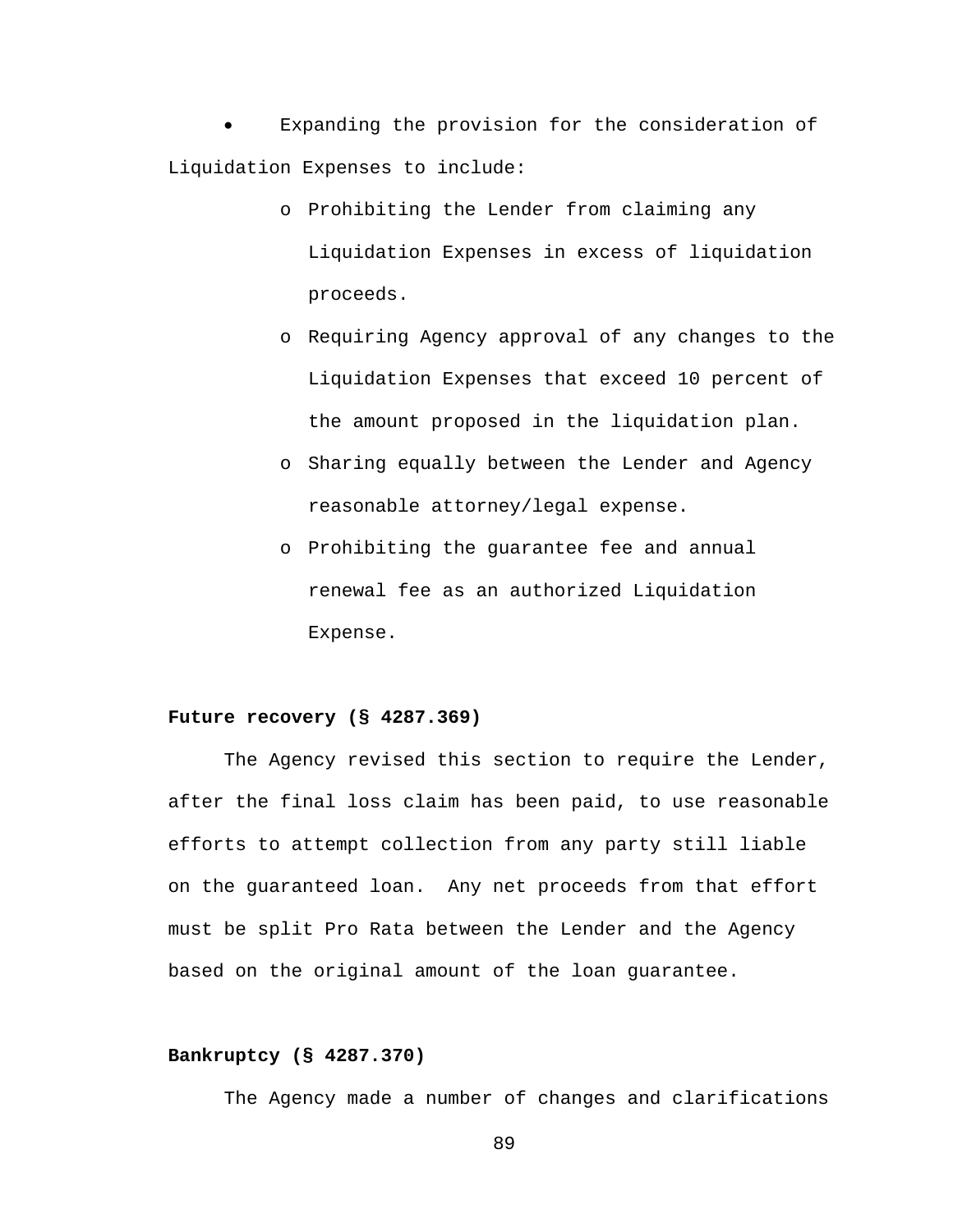to this section, including:

Requiring Lenders to monitor bankruptcy plans to determine Borrower compliance and, if the Borrower fails to comply, pursue appropriate relief.

Requiring Lenders to submit a Default status report within 15 days after the date the Borrower Defaults and every 30 days thereafter until the Default is resolved or a final loss claim is paid by the Agency. The Default status report will be used to inform the Agency of the bankruptcy filing, the plan confirmation date, when the plan is complete, and when the Borrower is not in compliance with the plan.

Requiring the Lender to request a bankruptcy loss payment of the guaranteed portion of the accrued Interest and principal discharged by the court for all bankruptcies when all or a portion of the debt has been discharged.

Allowing only one bankruptcy loss payment during the bankruptcy proceeding unless the Bankruptcy Court approves a subsequent change to the bankruptcy plan.

Requiring the Lender to use the Guaranteed Loan Report of Loss form to request a bankruptcy loss payment or to revise any bankruptcy loss payments.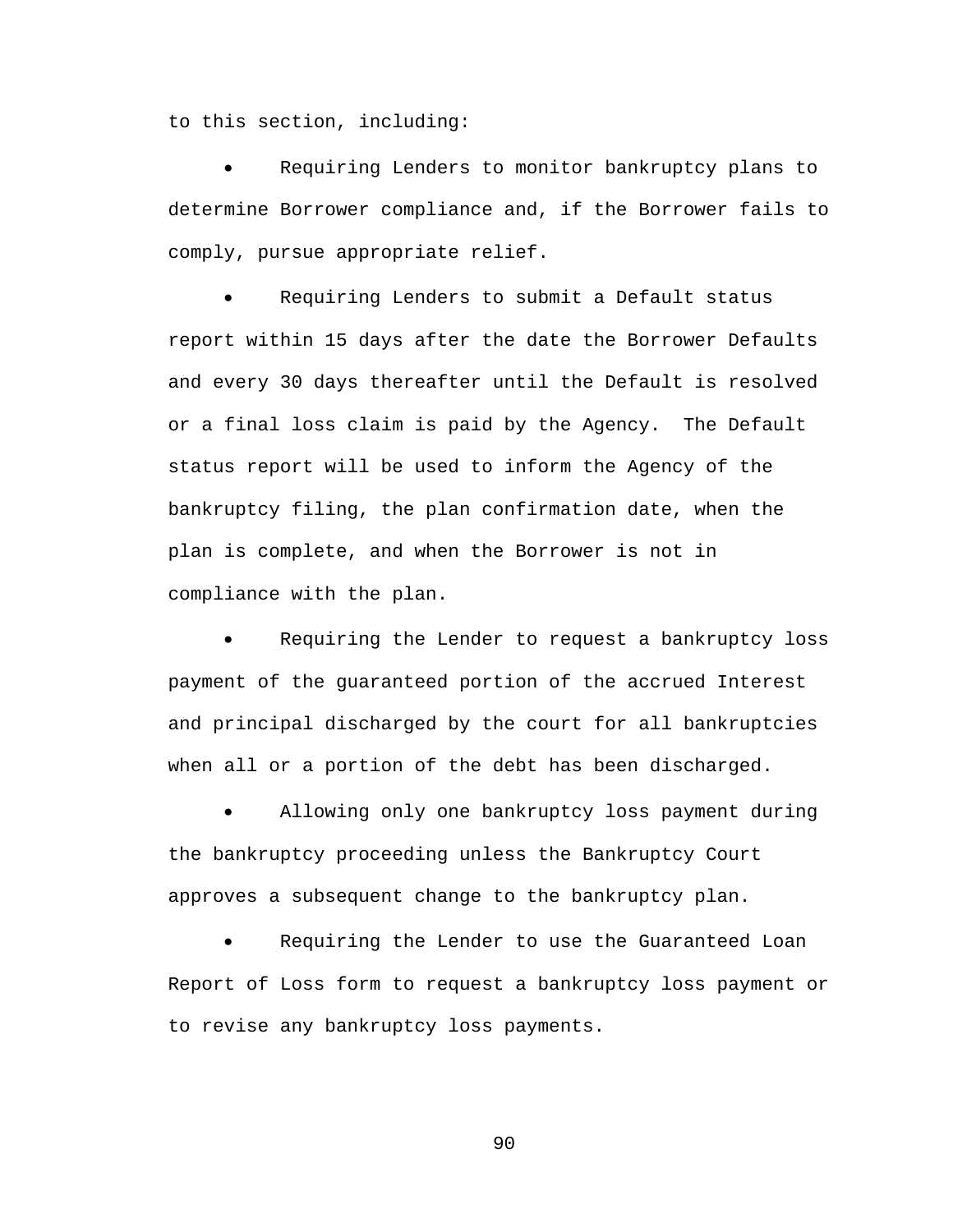Revising when Protective Advances can be payable under the guarantee in the final loss claim and what kinds of expenses can be considered Liquidation Expenses.

Expanding the types of expenses incurred during bankruptcy proceedings beyond just legal expenses and how those expenses will be treated.

#### **Termination of guarantee (§ 4287.380)**

The Agency did not make any substantive changes to this section.

## **VII. INVITATION TO COMMENT**

RD encourages interested persons and organizations to submit written comments, which may include data, suggestions, or opinions. Commenters should include their name, address, and other appropriate contact information. If persons with disabilities (e.g., deaf, hard of hearing, or have speech difficulties) require an alternative means of receiving this notice (e.g., Braille, large print, audiotape) in order to submit comments, please contact USDA's TARGET Center at (202) 720-2600 (voice and TDD).

Comments may be submitted by any of the means identified in the ADDRESSES section. If comments are submitted by mail or hand delivery, they should be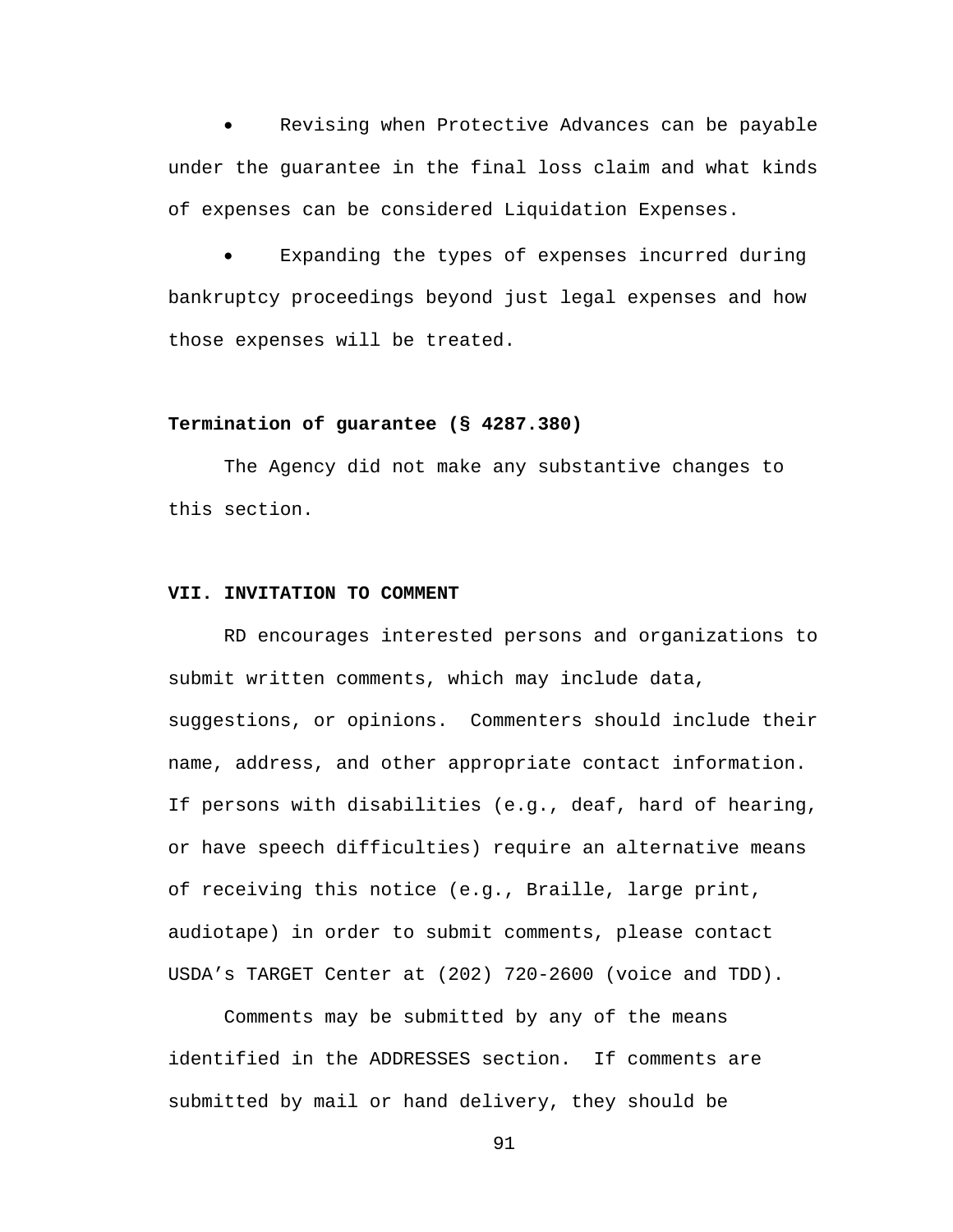submitted in an unbound format, no larger than letter-size, suitable for copying and electronic filing. If confirmation of receipt is requested, a stamped, selfaddressed, postcard or envelope should be enclosed. RD will consider all comments received during the comment period and will address comments in the preamble to the final rule.

#### **List of Subjects for 7 CFR Parts 4279 and 4287**

Loan programs—Business and industry, Loan programs— Rural development assistance, Economic development, Energy, Direct loan programs, Grant programs, Guaranteed loan programs, Renewable energy systems, Energy efficiency improvements, and Rural areas.

For the reasons set forth in the preamble, parts 4279 and 4287 of title 7 of the Code of Federal Regulations are amended as follows:

## **PART 4279 — GUARANTEED LOANMAKING**

1. The authority citation for part 4279 is amended to read as follows:

**Authority**: 5 U.S.C. 301; and 7 U.S.C. 1989.

2. Revise subpart C to read as follows: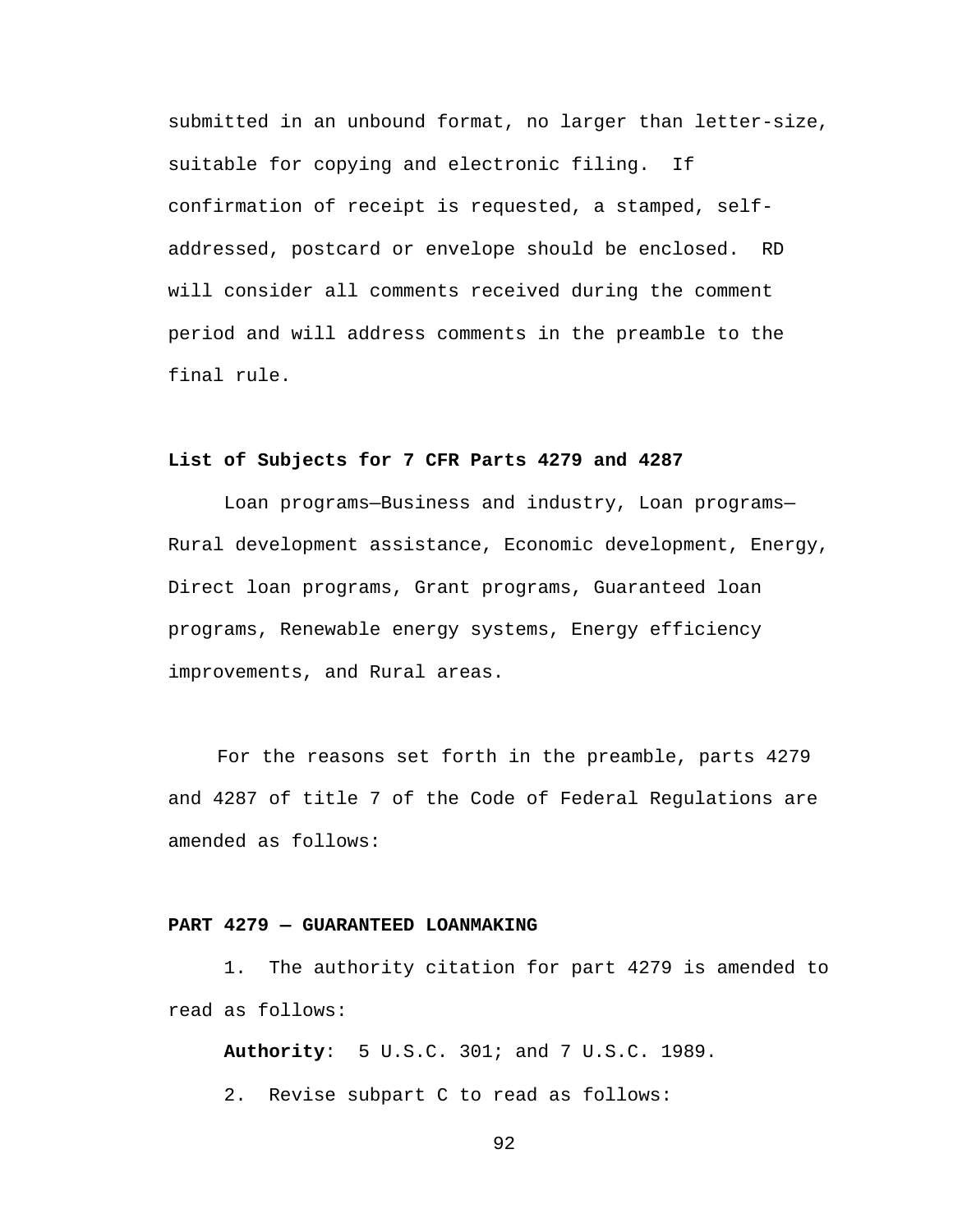# **Subpart C — Biorefinery, Renewable Chemical, and Biobased**

# **Product Manufacturing Assistance Loans**

Sec.

# **General**

|          | 4279.201 Purpose and scope.                 |
|----------|---------------------------------------------|
| 4279.202 | Definitions and abbreviations.              |
| 4279.203 | Exception authority.                        |
| 4279.204 | Appeals.                                    |
|          | 4279.205 Prohibition under Agency programs. |
| 4279.206 | Agency representation.                      |
|          | 4279.207 [Reserved]                         |
|          |                                             |

## **Eligibility Requirements**

4279.208 Lender eligibility requirements. 4279.209 Borrower eligibility requirements. 4279.210 Project eligibility requirements. 4279.211 – 4279.213 [Reserved]

# **Lender Functions and Responsibilities**

| 4279.214 General functions and responsibilities. |
|--------------------------------------------------|
| 4279.215 Credit evaluation.                      |
| 4279.216 Environmental responsibilities.         |
| 4279.217 Oversight and monitoring.               |
| 4279.218 [Reserved]                              |
| 4279.219 [Reserved]                              |
|                                                  |

# **Conditions of Guarantee**

| 4279.220 | General conditions of quarantee.       |
|----------|----------------------------------------|
| 4279.221 | Rights and liabilities.                |
| 4279.222 | Payments.                              |
| 4279.223 | Sale or assignment of guaranteed loan. |
| 4279.224 | Minimum retention.                     |
| 4279.225 | Repurchase from Holder.                |
| 4279.226 | Replacement of document.               |
| 4279.227 | Equal Credit Opportunity Act.          |
|          | 4279.228 - 4279.230 [Reserved]         |
|          |                                        |

# **Loan processing**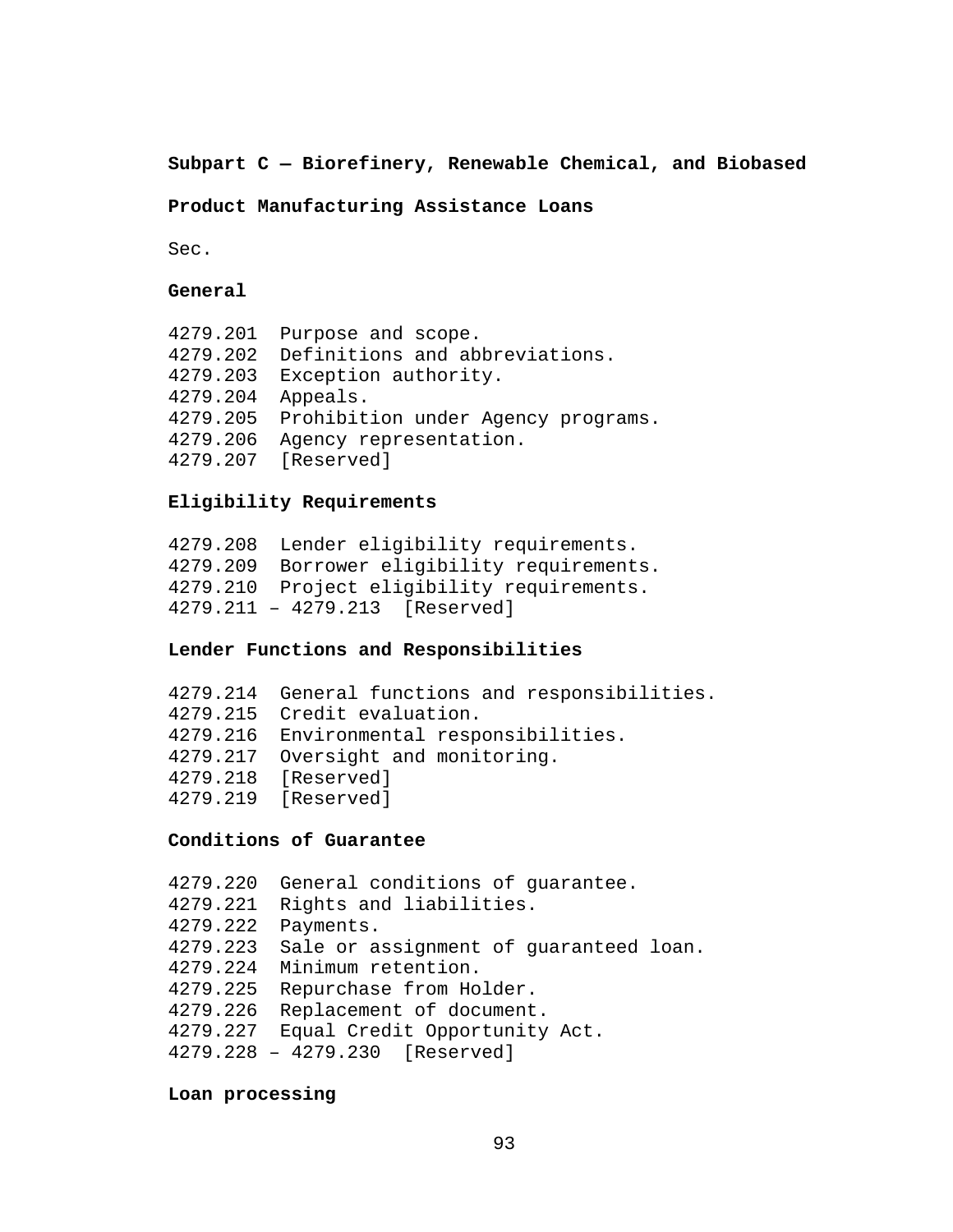```
4279.231 Fees.
4279.232 Guaranteed loan funding.
4279.233 Interest rates.
4279.234 Terms of loan.
4279.235 Collateral.
4279.236 - 4279.242 [Reserved]
4279.243 Insurance.
4279.244 Appraisals.
4279.245 Personal and corporate guarantees.
4279.246 – 4279.255 [Reserved]
4279.256 Construction planning and performing development.
4279.257 – 4279.258 [Reserved]
4279.259 Borrower responsibilities.
```
#### **Applications**

```
4279.260 Guarantee applications - general.
4279.261 Application for loan guarantee content.
4279.262 – 4279.264 [Reserved]
4279.265 Guarantee application processing.
4279.266 Guarantee application scoring.
4279.267 Selecting guarantee applications.
4279.268 – 4279.277 [Reserved]
4279.278 Loan approval and obligating funds.
4279.279 Transfer of Lenders.
4279.280 Changes in Borrowers.
4279.281 Conditions precedent to issuance of Loan Note 
         Guarantee.
4279.282 [Reserved]
4279.283 Refusal to execute Loan Note Guarantee
4279.284 – 4279.289 [Reserved]
4279.290 Requirements after Project construction.
4279.291 - 4279.299 [Reserved]
4279.300 OMB control number.
```
**Subpart C – Biorefinery, Renewable Chemical, and Biobased** 

**Product Manufacturing Assistance Loans**

**General**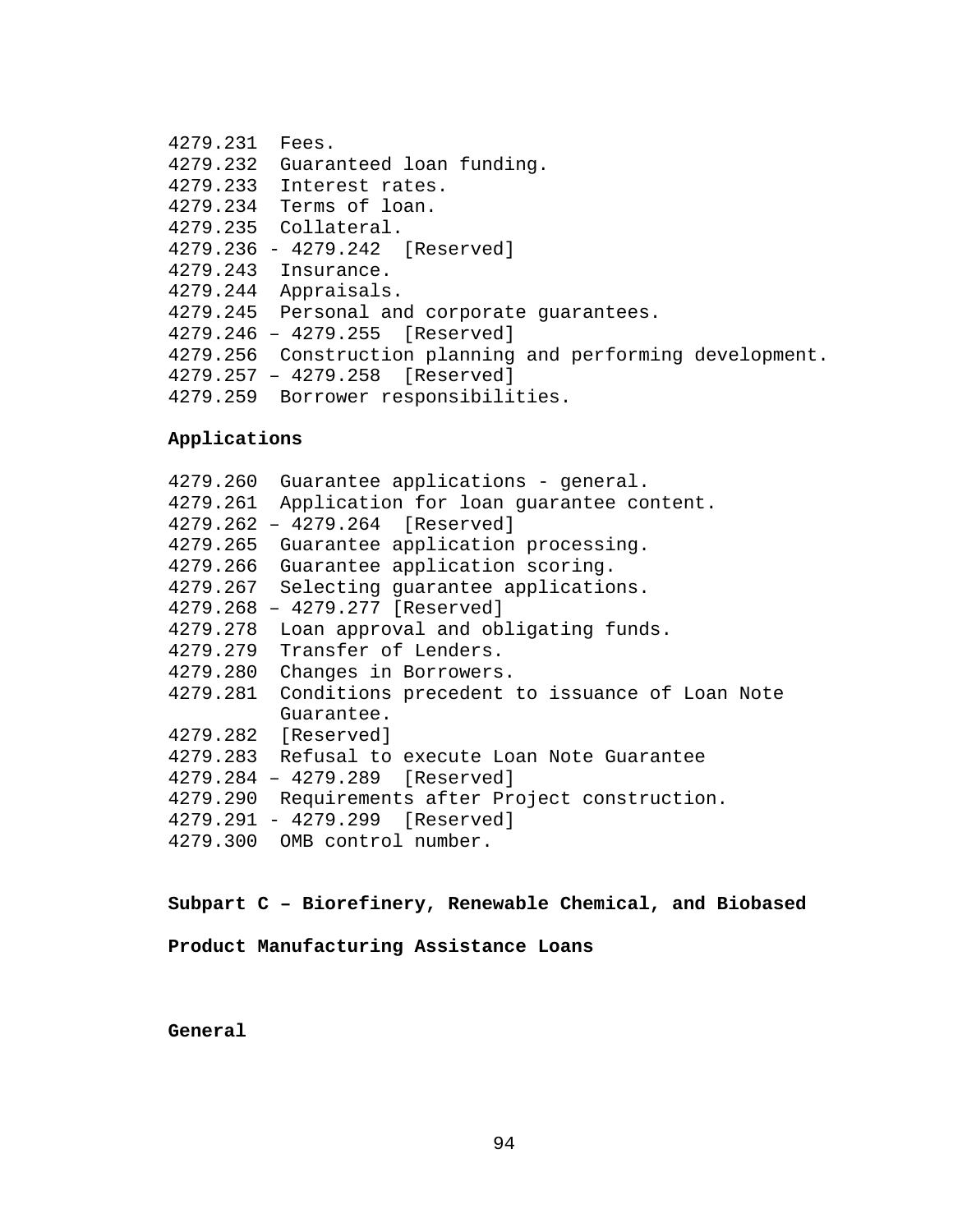## **§ 4279.201 Purpose and scope.**

The purpose of the Biorefinery, Renewable Chemical, and Biobased Product Manufacturing Program is to assist in the development of new and emerging technologies for the development of Advanced Biofuels, Renewable Chemicals, and Biobased Product Manufacturing. This is achieved through guarantees for loans made to fund the development, construction, and Retrofitting of Commercial-Scale Biorefineries using Eligible Technology and of Biobased Product Manufacturing facilities that use Technologically New Commercial-Scale processing and manufacturing equipment and required facilities to convert Renewable Chemicals and other biobased outputs of Biorefineries into end-user products on a Commercial Scale.

(a) This subpart and subpart D of part 4287 of this chapter contain the regulations for this Program.

(b) The Lender is responsible for ascertaining that all requirements for making, securing, servicing, and collecting the loan are complied with.

(c) Whether specifically stated or not, whenever Agency approval is required, it must be in writing.

(d) Copies of all forms, regulations, and instructions referenced in this subpart are available in any Agency office and from the USDA Rural Development Web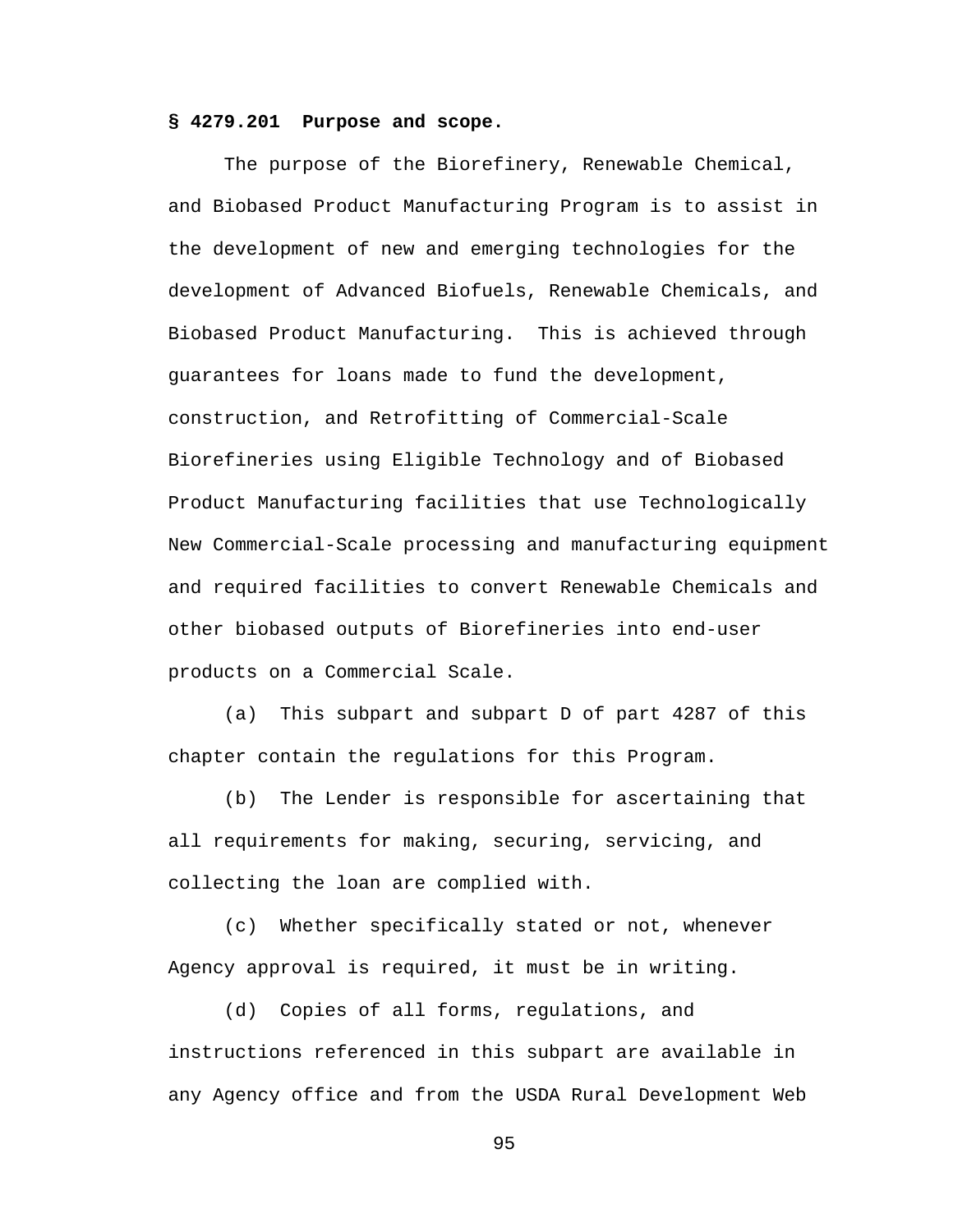site at [http://www.rd.usda.gov/programs-](http://www.rd.usda.gov/programs-services/biorefinery-assistance-program)

[services/biorefinery-assistance-program.](http://www.rd.usda.gov/programs-services/biorefinery-assistance-program) Whenever a form is designated in this subpart, it is initially capitalized and its reference includes predecessor and successor forms, if applicable.

## **§ 4279.202 Definitions and abbreviations**.

Terms used in this subpart are defined in this section. Terms used in this subpart that have the same meaning as the terms defined in this section have been capitalized in this subpart.

Administrator. The Administrator of Rural Business– Cooperative Service within the Rural Development mission area of the U.S. Department of Agriculture.

Advanced biofuel. Fuel derived from Renewable Biomass, other than corn kernel starch, to include:

(1) Biofuel derived from cellulose, hemicellulose, or lignin;

(2) Biofuel derived from sugar and starch (other than ethanol derived from corn kernel starch);

(3) Biofuel derived from waste material, including crop residue, other vegetative waste material, animal waste, food waste, and yard waste;

(4) Diesel-equivalent fuel derived from Renewable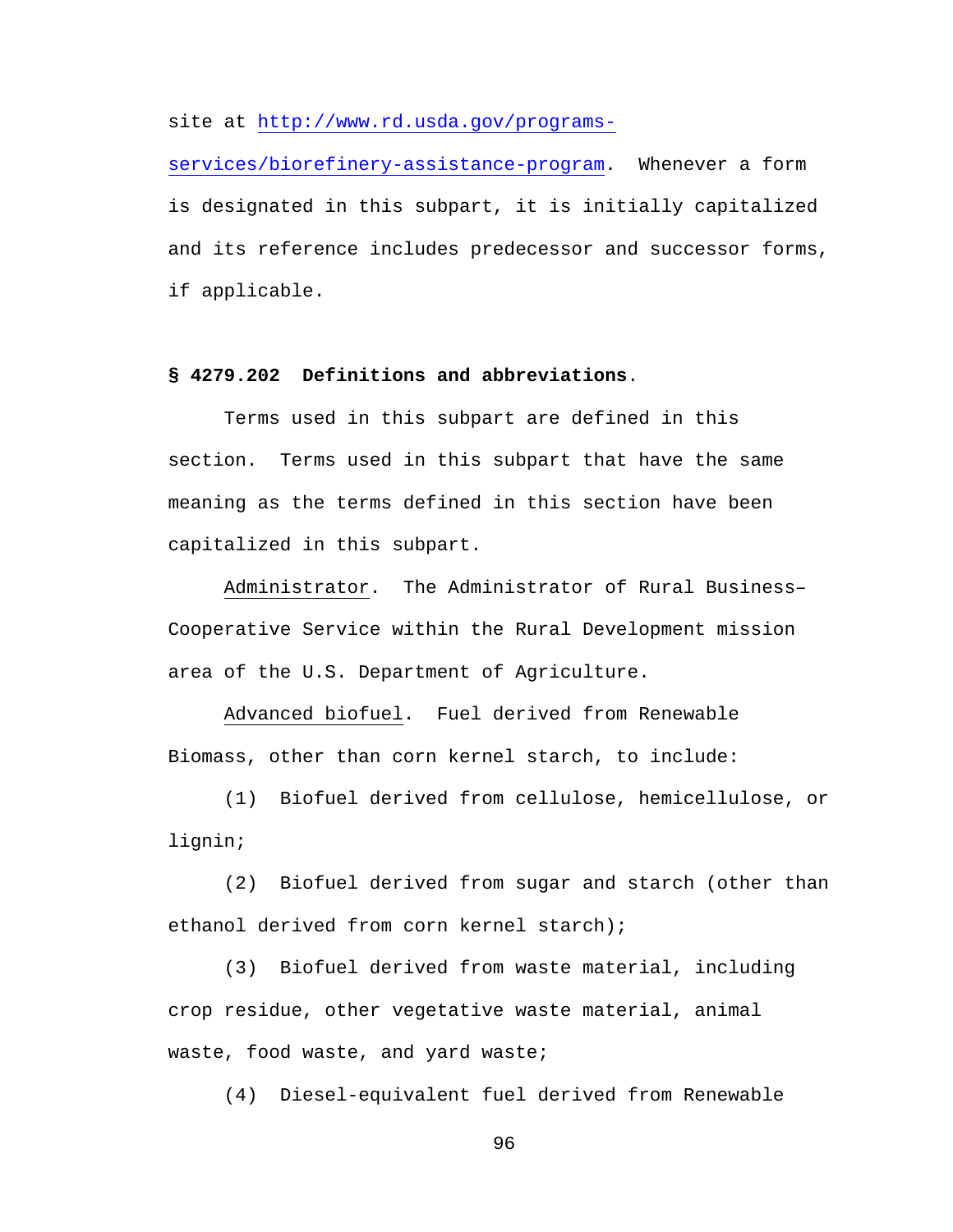Biomass, including vegetable oil and animal fat;

(5) Biogas (including landfill gas and sewage waste treatment gas) produced through the conversion of organic matter from Renewable Biomass;

(6) Butanol or other alcohols produced through the conversion of organic matter from Renewable Biomass; and

(7) Other fuel derived from cellulosic biomass.

Affiliate. An entity that is related to another entity by owning shares or having an interest in the entity, by common ownership, or by any means of control.

Agency. The Rural Business-Cooperative Service or successor Agency assigned by the Secretary of Agriculture to administer the Program. References to the National or State Office should be read as prefaced by "Agency" or "Rural Development" as applicable.

Agricultural producer. An individual or entity directly engaged in the production of agricultural products, including crops (including farming); livestock (including ranching); forestry products; hydroponics; nursery stock; or aquaculture, whereby 50 percent or greater of their gross income is derived from the operations.

Annual renewal fee. A fee that is paid once a year by the Lender and is required to maintain the enforceability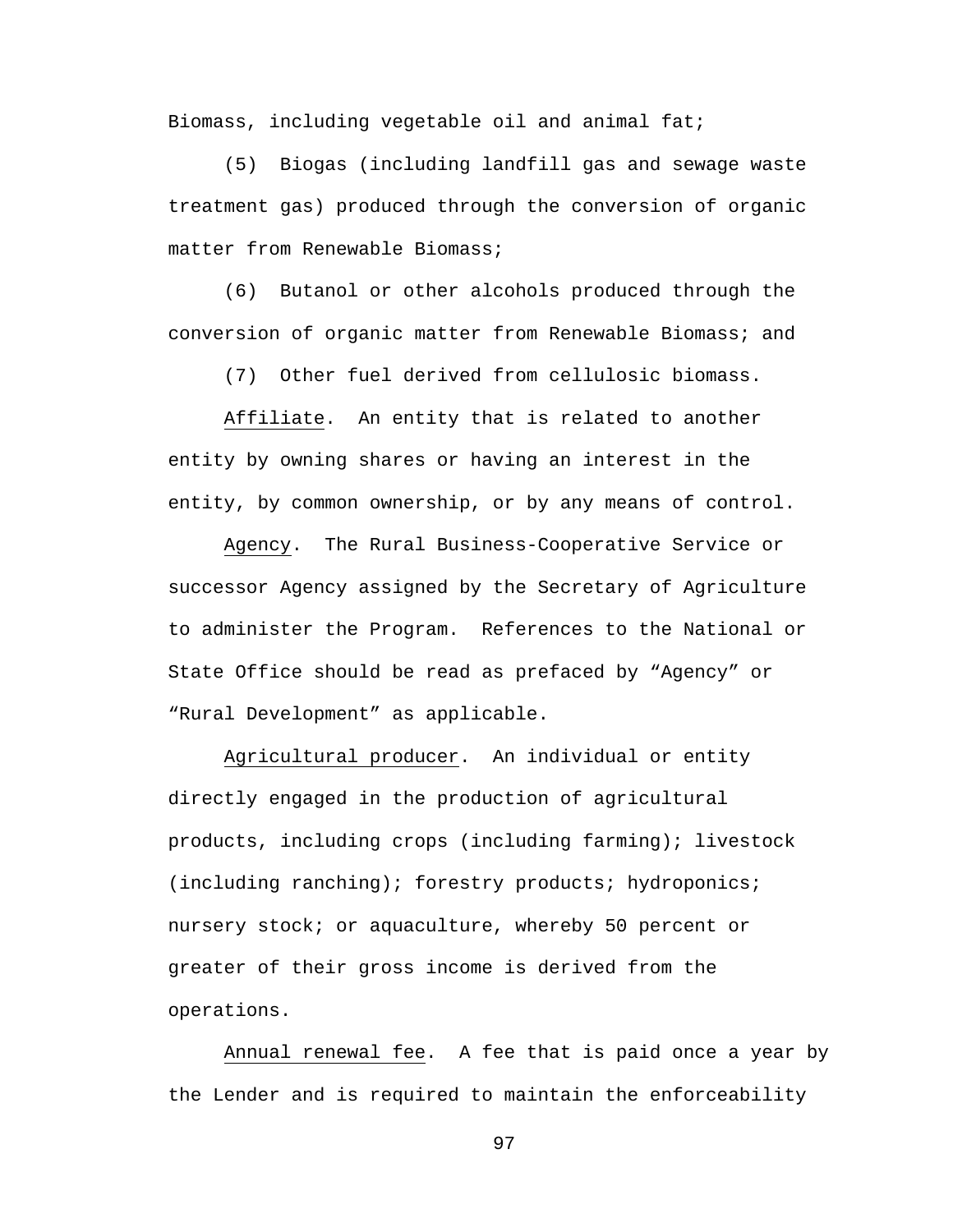of the Loan Note Guarantee.

Arm's length transaction. A transaction between ready, willing, and able disinterested parties that are not affiliated with or related to each other and have no security, monetary, or stockholder interest in each other.

Assignment Guarantee Agreement. Form RD 4279-6, "Assignment Guarantee Agreement," is the signed agreement between the Agency, the Lender, and the Holder containing the terms and conditions of an assignment of a guaranteed portion of a loan, using the single Promissory Note system.

Association of Agricultural Producers. An organization that represents Agricultural Producers and whose mission includes working on behalf of such producers and the majority of whose membership and board of directors is comprised of Agricultural Producers.

BAP. Biorefinery, Renewable Chemical, and Biobased Product Manufacturing Assistance Program.

Biobased product. A product determined by the Secretary to be a commercial or industrial product (other than food or feed) that is either:

(1) Composed, in whole or in significant part, of biological products, including renewable domestic agricultural materials and forestry materials; or

(2) An intermediate ingredient or feedstock.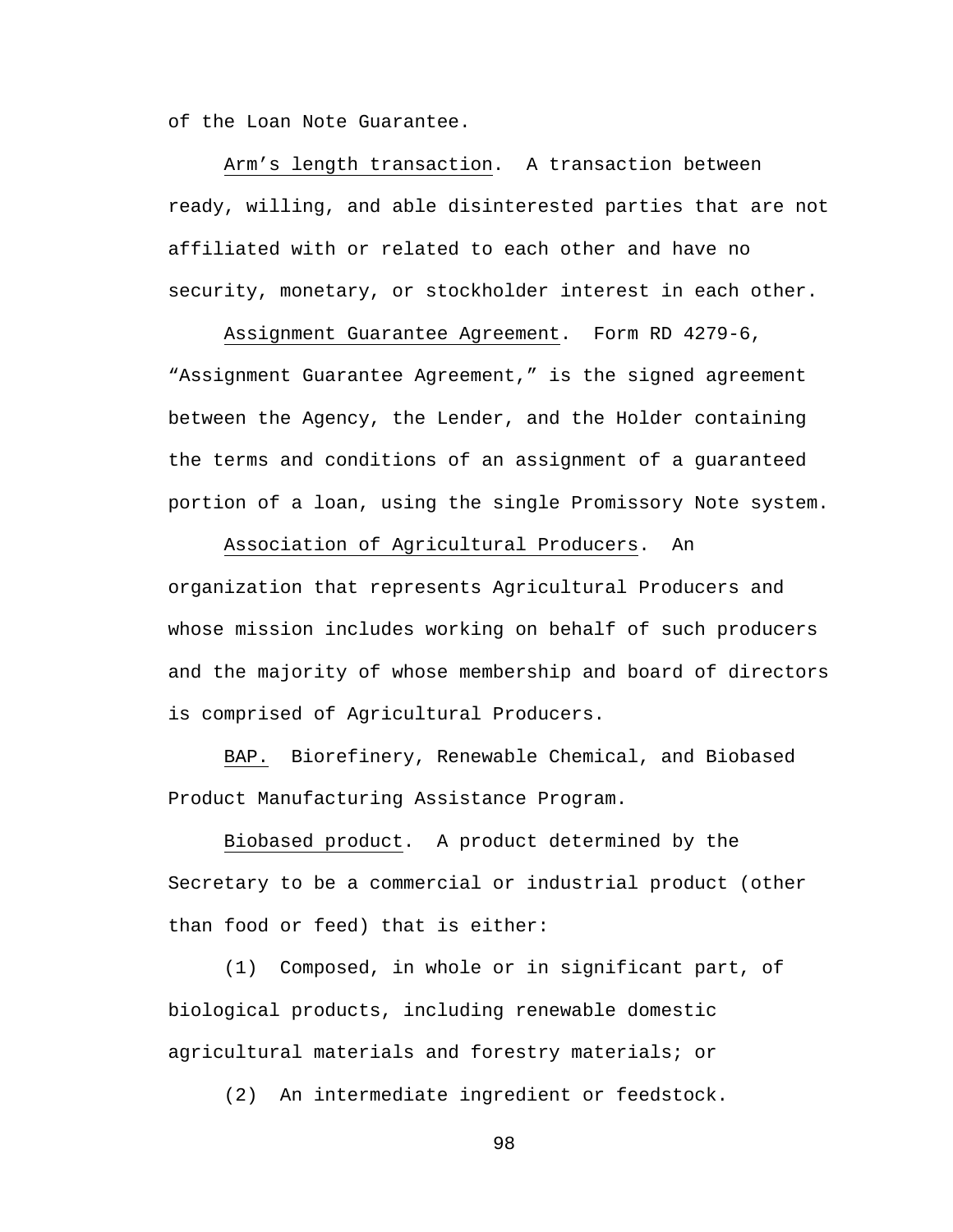Biobased product manufacturing. The use of Technologically New Commercial-Scale processing and manufacturing equipment and required facilities to convert Renewable Chemicals and other biobased outputs of Biorefineries into end-user products on a Commercial Scale.

Biofuel. A fuel derived from Renewable Biomass.

Biogas. Renewable Biomass converted to gaseous fuel.

Biorefinery. A facility (including equipment and processes) that converts Renewable Biomass into Biofuels and Biobased Products and may produce electricity.

Bond. A form of debt security in which the authorized issuer (Borrower) owes the Bond holder (Lender) a debt and is obligated to repay the principal and Interest (coupon) at a later date(s) (maturity). An explanation of the type of Bond and other Bond stipulations must be attached to the Bond issuance.

Borrower. The Person that borrows, or seeks to borrow, money from the Lender, including any party liable for the loan except for guarantors.

Byproduct. An incidental or secondary product generated under normal operations of the proposed Project that can be reasonably measured and monitored other than: Advanced Biofuel, Program-eligible Biobased Products including Renewable Chemicals, and Program-eligible end-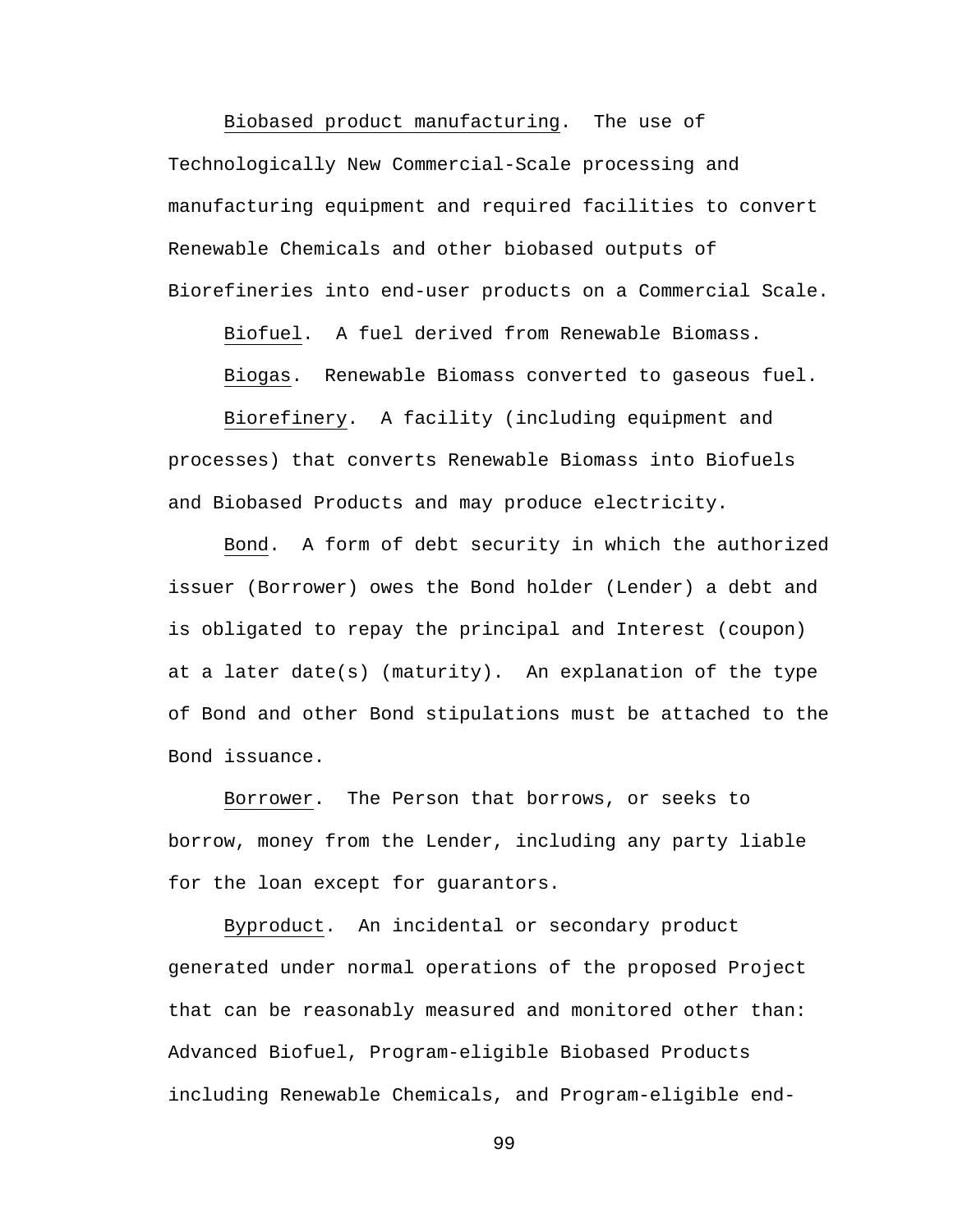user products produced by Biobased Product Manufacturing facilities. Byproducts may or may not have a readily identifiable commercial use or value.

Calendar quarter. Four three-month periods in each calendar year as follows:

Quarter 1 begins on January 1 and ends on March 31; Quarter 2 begins on April 1 and ends on June 30; Quarter 3 begins on July 1 and ends on September 30; Quarter 4 begins on October 1 and ends on December 31. Collateral. The asset(s) pledged by the Borrower to secure the loan.

Commercial-scale (commercial scale). An operation is considered to be a Commercial-Scale operation if it demonstrates that its sole or chief emphasis is on salability and profit and:

(1) Its revenue will be sufficient to recover the full cost of the Project over its expected life and result in an anticipated annual rate of return sufficient to encourage investors or Lenders to provide funding for the Project;

(2) It will be able to operate profitably without public and private sector subsidies upon completion of construction (volumetric excise tax is not included as a subsidy);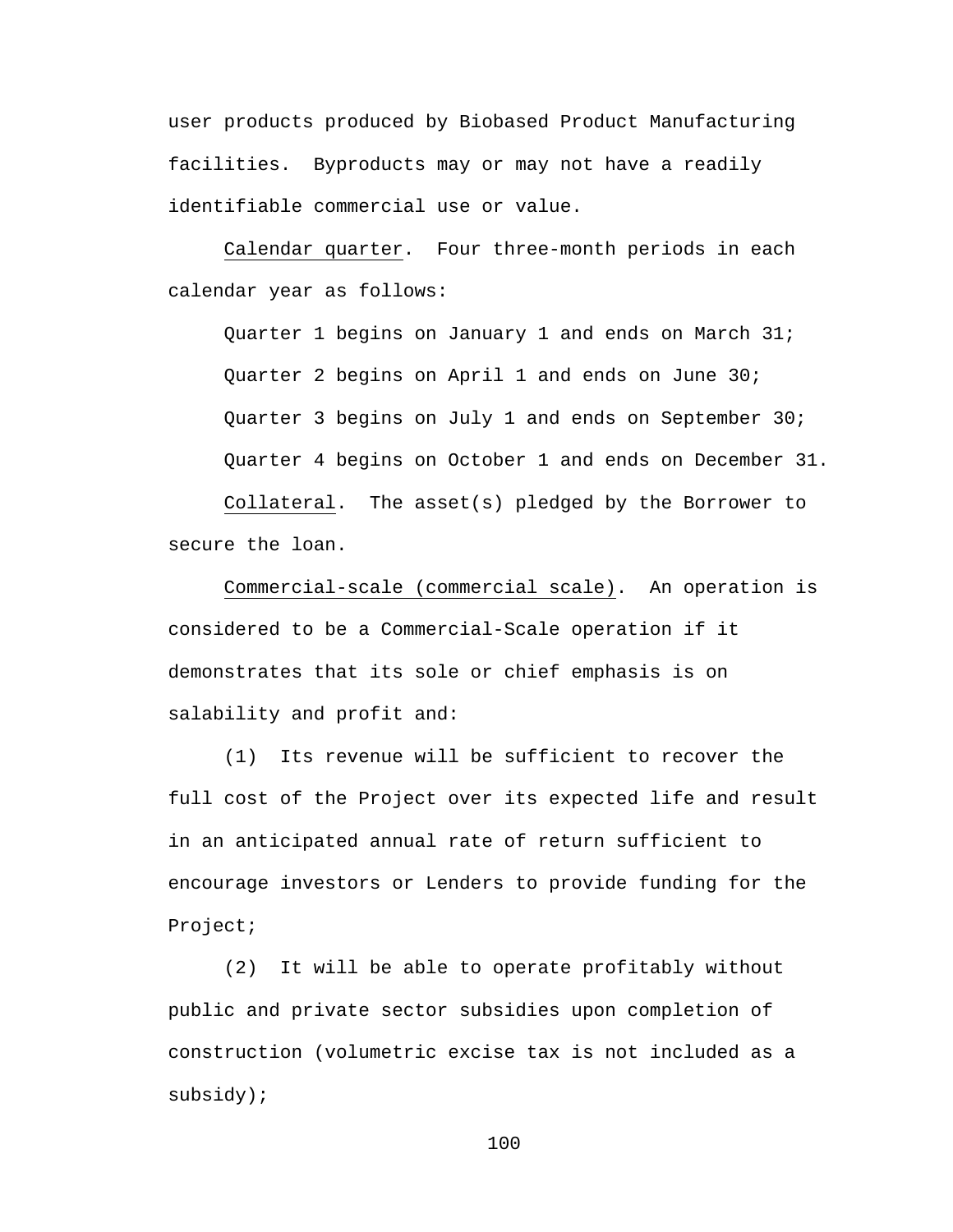(3) Contracts for feedstock are adequate to address proposed off-take; and

(4) It has the ability to achieve market entry, suitable infrastructure to transport product to its market is available, and the technology and related products are generally competitive in the market.

Conditional Commitment. Form RD 4279-3, "Conditional Commitment," is the Agency's notice to the Lender that the loan guarantee it has requested is approved subject to the completion of all conditions and requirements set forth by the Agency and outlined in the attachment to the Conditional Commitment.

Conflict of interest. A situation in which a Person has competing personal, professional, or financial interests that prevents the Person from acting impartially.

Default. The condition that exists when a Borrower is not in compliance with the Promissory Note, the Loan Agreement, security documents, or other documents evidencing the loan. Default could be a monetary or nonmonetary Default.

Deficiency judgment. A monetary judgment rendered by a court of competent jurisdiction after foreclosure and liquidation of all Collateral securing the loan.

Delinquency. A loan for which a scheduled loan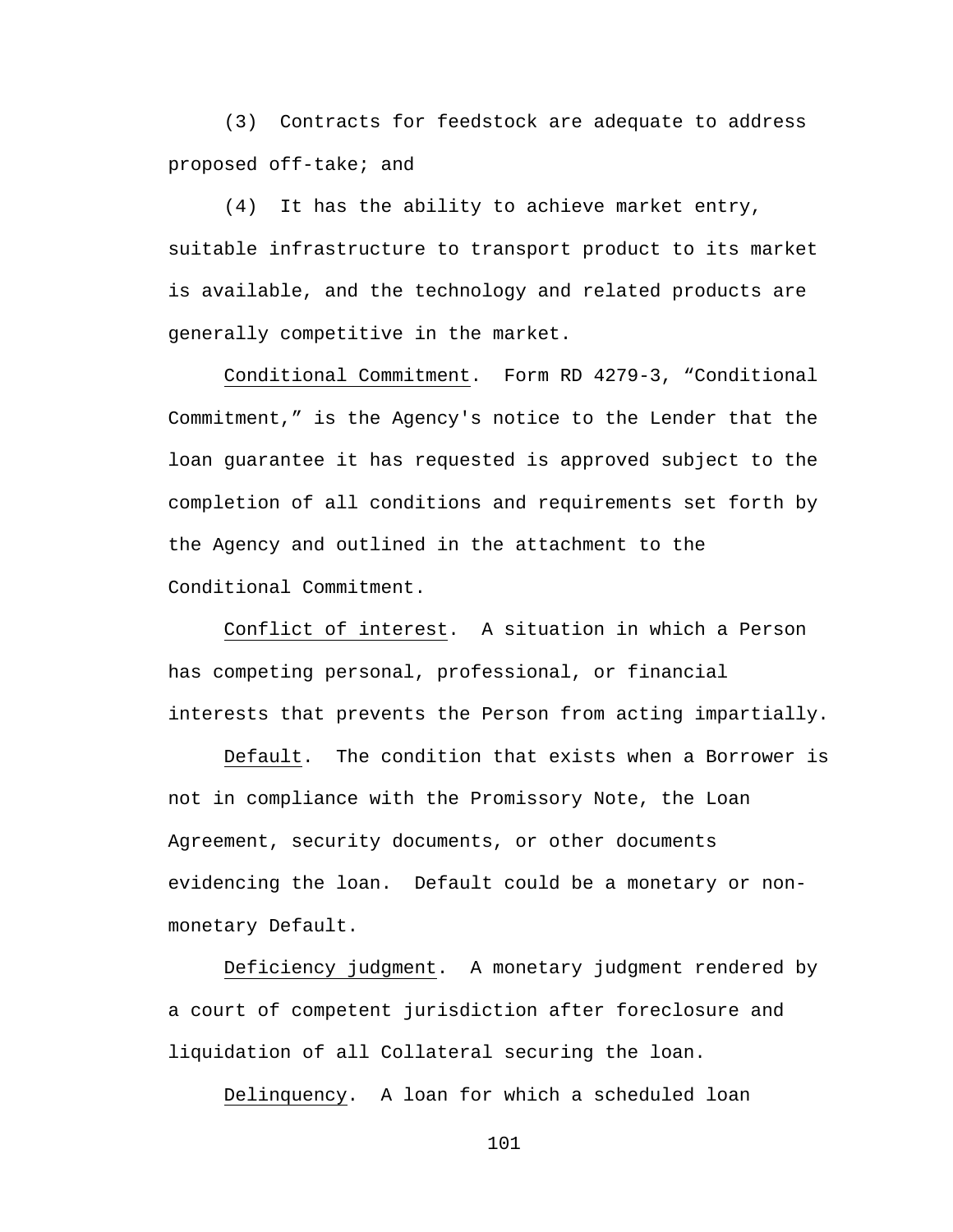payment is more than 30 days past due and cannot be cured within 30 days.

Eligible project costs. Those expenses approved by the Agency for the Project as set forth in  $\S$  4279.210(d) and do not include the costs set forth in § 4279.210(e).

Eligible technology. The term "Eligible technology" means, as determined by the Secretary:

(1) A technology that is being adopted in a viable Commercial-Scale operation of a Biorefinery that produces an Advanced Biofuel; or

(2) A technology not described in paragraph (1) of this definition that has been demonstrated to have Technical and Economic Potential for commercial application in a Biorefinery that produces an Advanced Biofuel.

Fair market value. The price that could reasonably be expected for an asset in an Arm's-Length Transaction between a willing buyer and a willing seller under ordinary economic and business conditions.

Farm cooperative. A business owned and controlled by Agricultural Producers that is incorporated, or otherwise recognized by the State in which it operates, as a cooperatively-operated business.

Farmer Cooperative Organization**.** An organization whose membership is composed of Farm Cooperatives.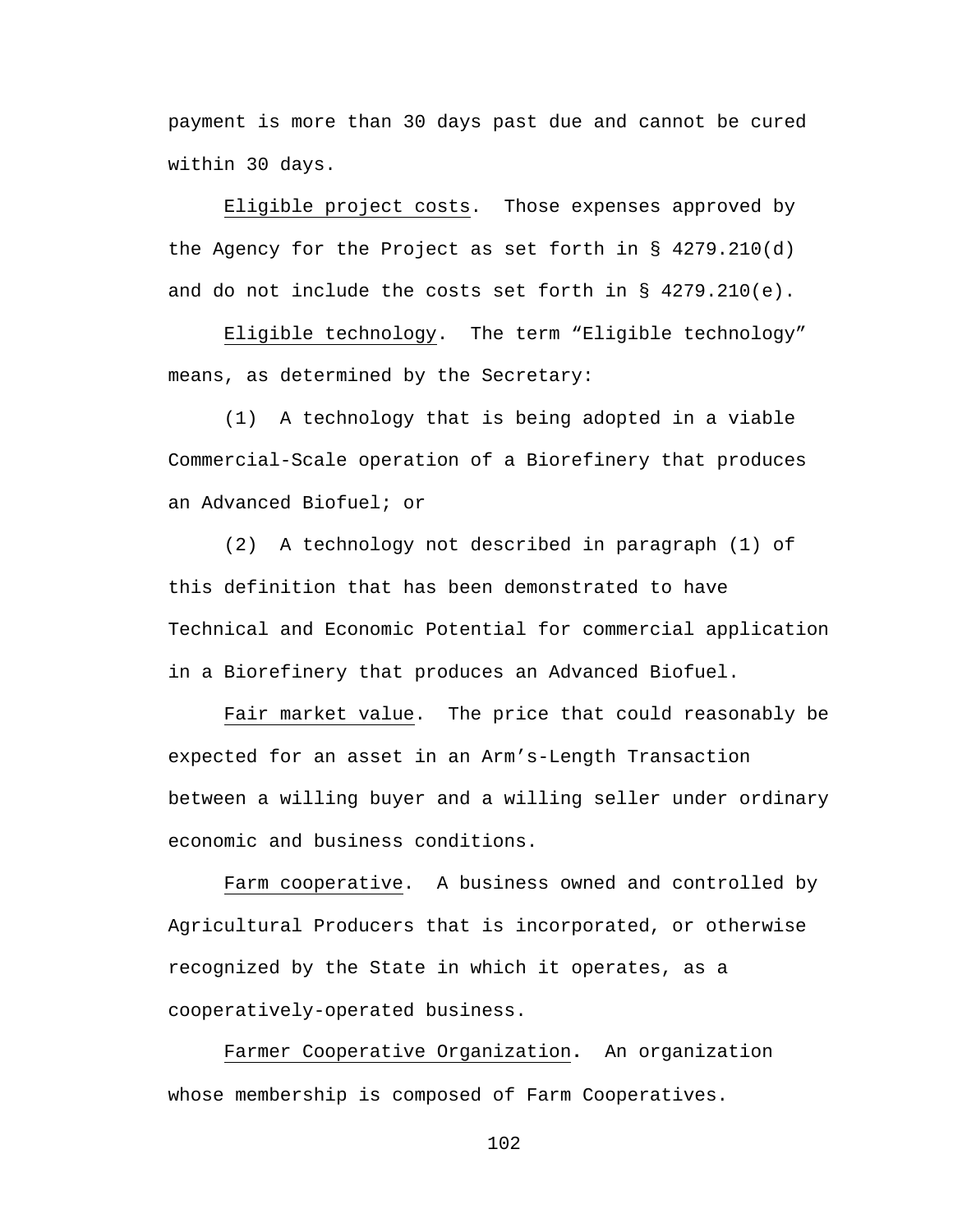Feasibility study. An analysis by an independent qualified consultant or consultants of the economic, market, technical, financial, and management feasibility of a proposed Project or business in terms of its expectation for success.

Federal debt. Debt owed to the Federal government that is subject to collection under the Debt Collection Improvement Act of 1996, 31 USC 3701 et seq. Once the Agency determines a debt is Federal Debt and provides notice to the Lender, that Federal Debt is excluded from Future Recovery.

Future recovery. Funds anticipated to be collected by the Lender after a final loss claim is processed.

Good cause. A justification representing a reasonable approach given: (a) the reasonably available alternatives, (b) all known relevant factors, (c) program requirements, and (d) the best interests of the government. Good cause must be approved by the Agency. Without prior approval by the Agency, alternatives that require the Agency to increase its guarantee, in either the Conditional Commitment or Loan Note Guarantee (including an increase of its subsidy costs under the Credit Reform Act of 1990), or provide additional assistance, will not be considered reasonable available alternatives under (a) or in the best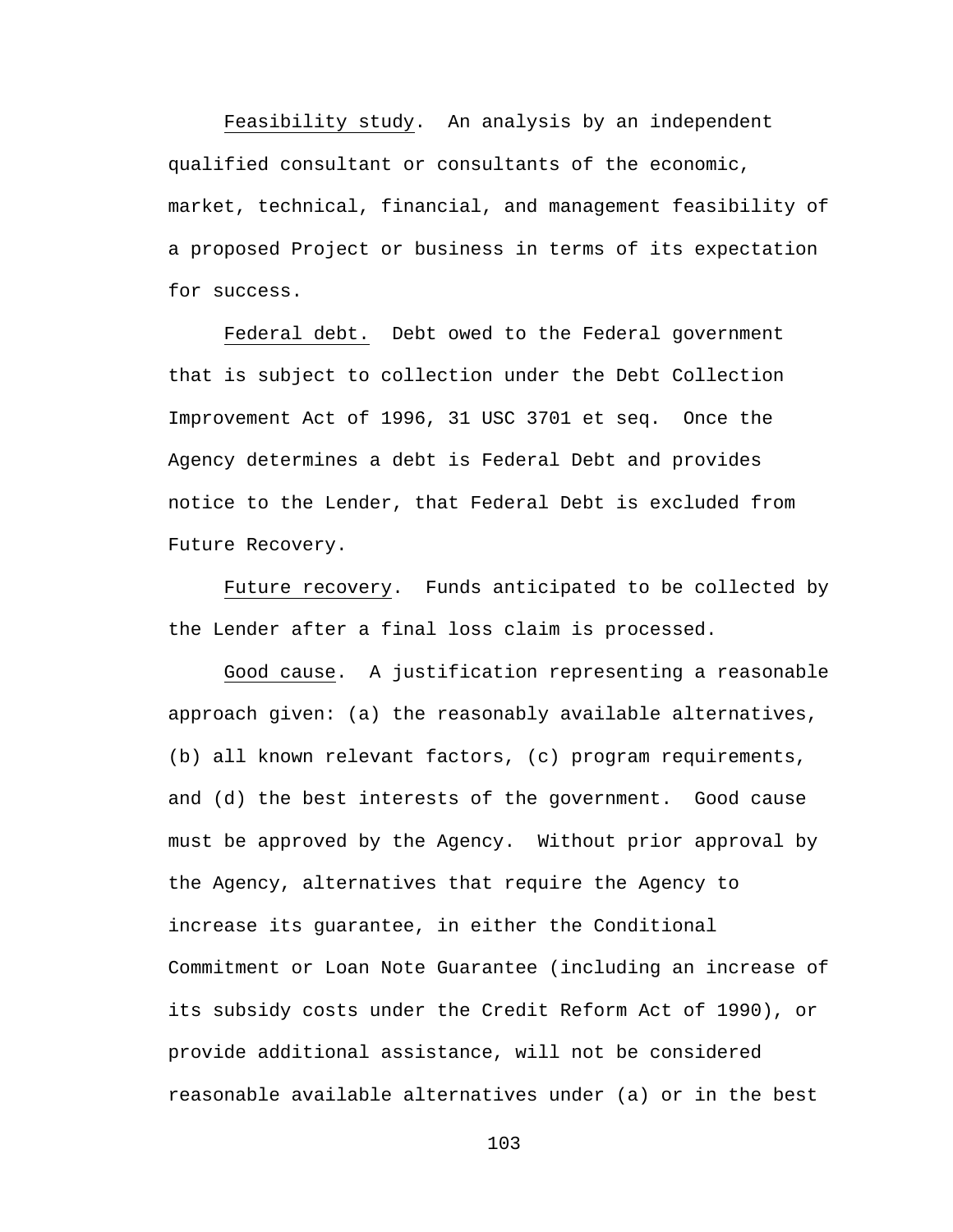interests of the government under (d).

Grossly negligent loan origination. A serious carelessness in originating the loan which is so great as to appear to be conscious. The term includes not only the concept of a failure to act, but also not acting in a timely manner.

Grossly negligent loan servicing. A serious carelessness in servicing the loan which is so great as to appear to be conscious. The term includes not only the concept of a failure to act, but also not acting in a timely manner.

Guaranteed Loan Report of Loss. Form RD 449-30, "Guaranteed Loan Report of Loss," used by Lenders when reporting a financial loss under an Agency guarantee.

Holder. A Person, other than the Lender, who owns all or part of the guaranteed portion of the loan with no servicing responsibilities.

Immediate family(ies). Individuals who live in the same household or who are closely related by blood, marriage, or adoption, such as a spouse, domestic partner, parent, child, sibling, aunt, uncle, grandparent, grandchild, niece, nephew, or cousin.

Indian tribe. This term has the meaning as defined in 25 U.S.C. 450b.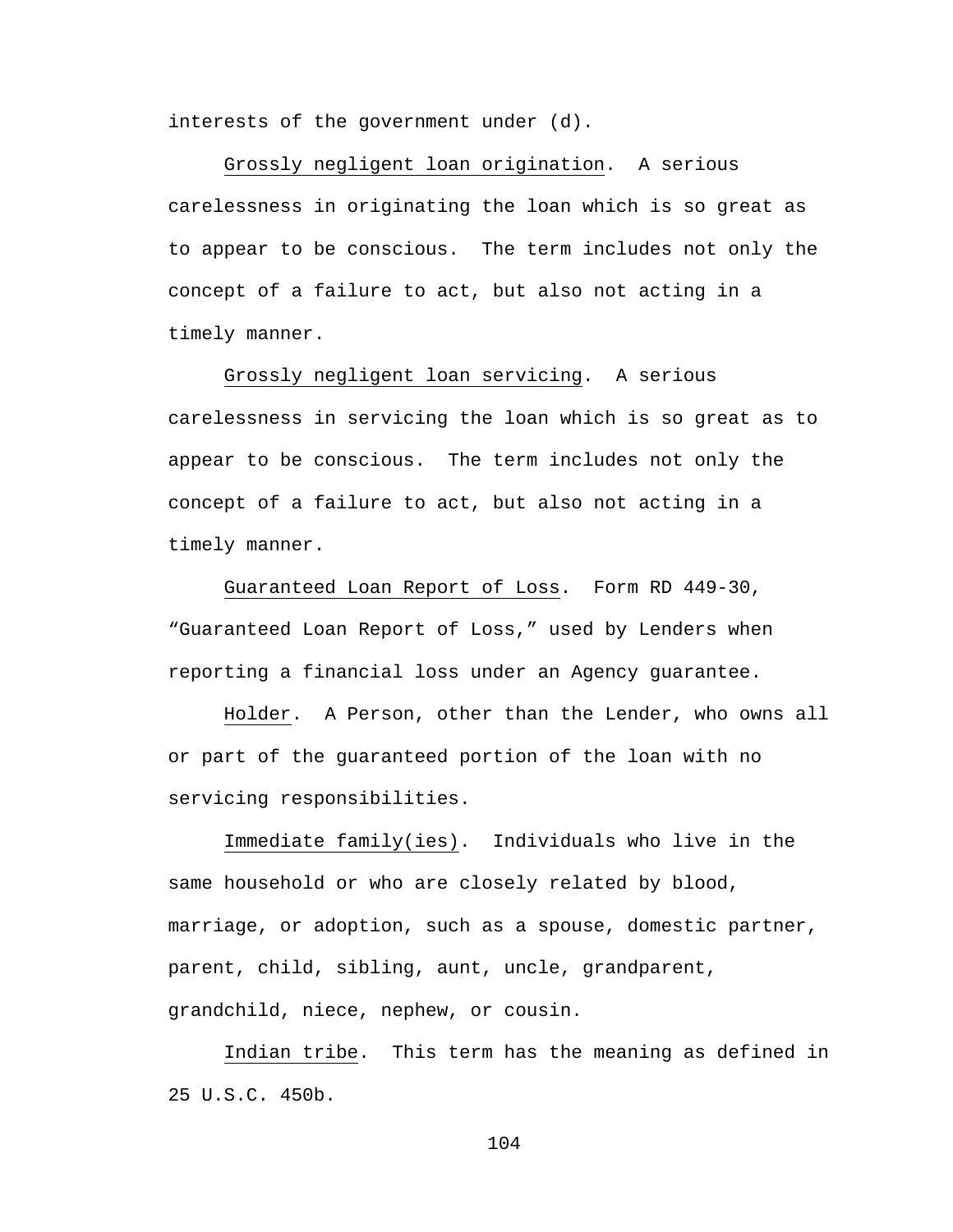In-house expenses. Expenses associated with activities that are routinely the responsibility of a Lender's internal staff or its agents. In-house expenses include, but are not limited to, employees' salaries, staff lawyers, travel, and overhead.

Institution of higher education. This term has the meaning as defined in 20 U.S.C. 1002(a).

Interest. A fee paid by a Borrower to a Lender as a form of compensation for the use of money. When money is borrowed, Interest is typically paid as a fee over a certain period of time (typically months or years) to the Lender as percentage of the principal amount owed. The term Interest does not include Default or penalty Interest or late payment fees or charges.

Interest Termination Date. The date on which no further interest will be payable under the Loan Note Guarantee.

(1) If the Lender owns all or a portion of the guaranteed interest in the guaranteed loan or makes a Protective Advance, then the Loan Note Guarantee will not cover Interest to the Lender accruing after 90 days from the most recent Delinquency effective date as reported by the Lender.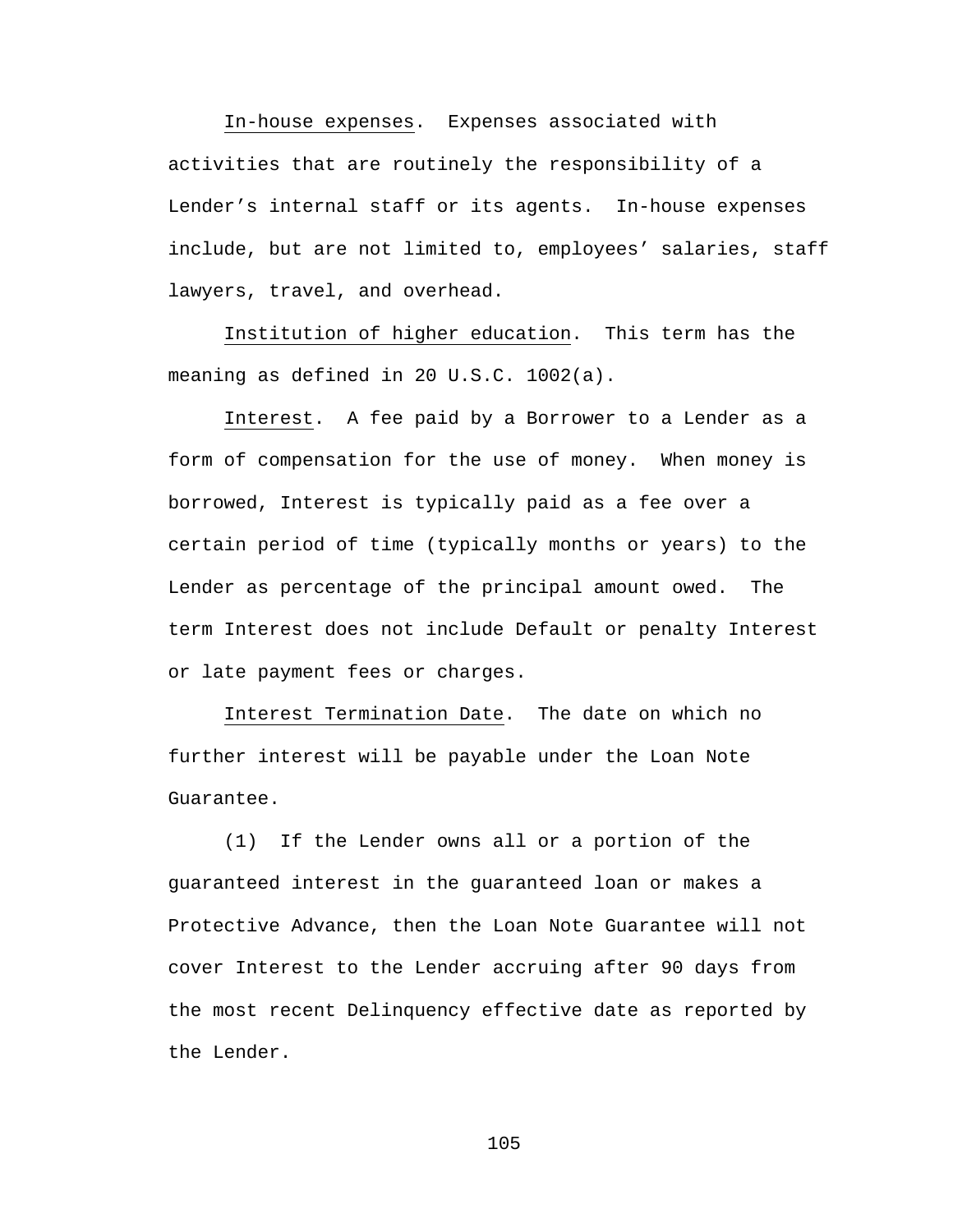(2) If the guaranteed loan has a Holder(s), the Lender, or the Agency, at its sole discretion, will issue an interest termination letter to the Holder(s) establishing the termination date for Interest accrual. The Loan Note Guarantee will not cover Interest to the Holder(s) accruing after the greater of:

(i) 90 days from the date of the most recent Delinquency effective date as reported by the Lender or

(ii) 30 days from the date of the interest termination letter.

Lender. The entity approved, or seeking to be approved, by the Agency to make, service, and collect the Agency guaranteed loan that is subject to this subpart.

Lender's Agreement. Form RD 4279-4, "Lender's Agreement," or predecessor form, between the Agency and the Lender setting forth the Lender's loan responsibilities.

Liquidation expenses. Costs directly associated with the liquidation of Collateral, including preparing Collateral for sale (e.g., repairs and transport) and conducting the sale (e.g., advertising, public notices, auctioneer expenses, and foreclosure fees). Liquidation Expenses do not include In-House Expenses. Legal/attorney fees are considered Liquidation Expenses provided that the fees are reasonable, as determined by the Agency, and cover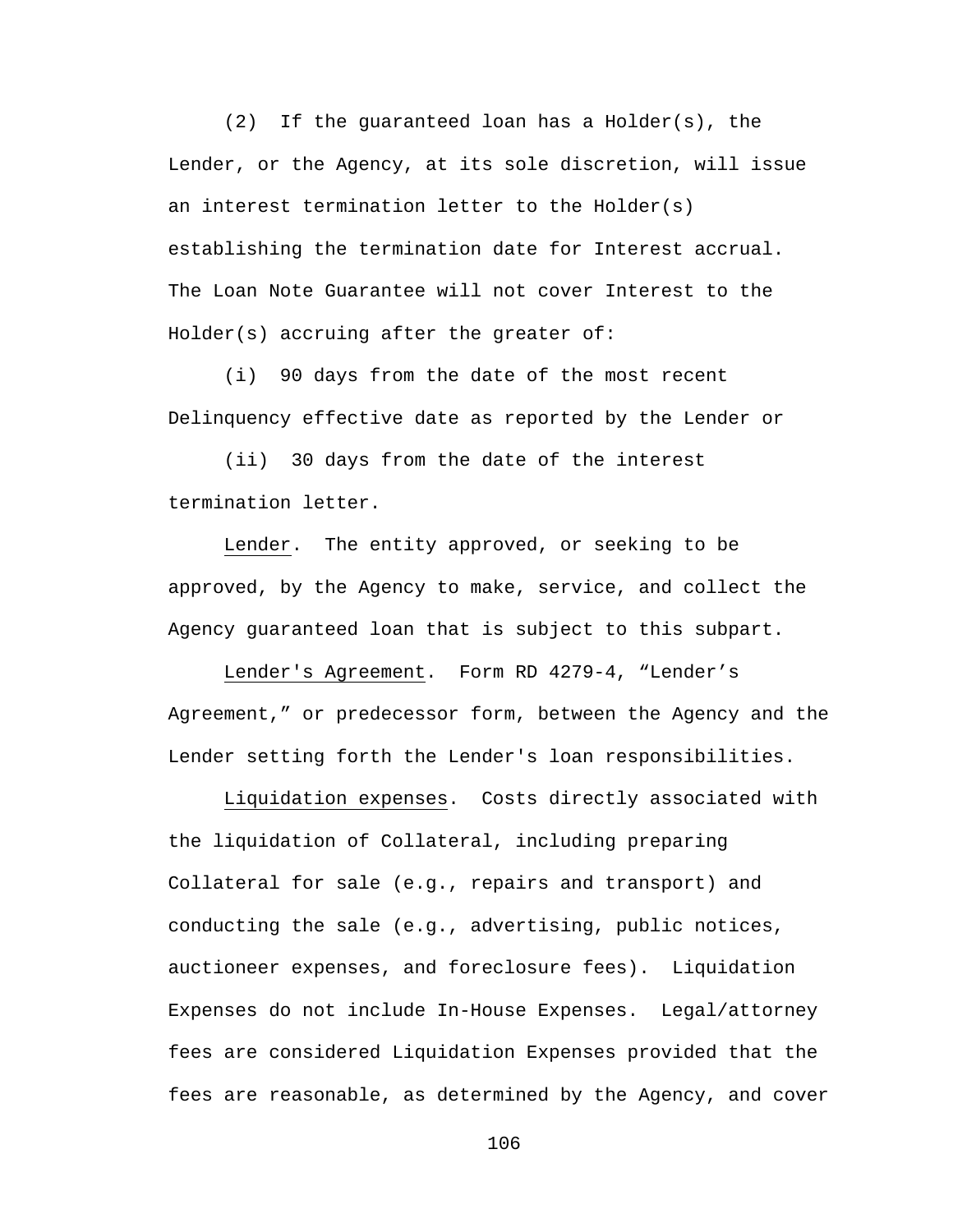legal issues pertaining to the liquidation that could not be properly handled by the Lender and its in-house counsel.

Loan agreement. The agreement between the Borrower and Lender containing the terms and conditions of the loan and the responsibilities of the Borrower and Lender.

Loan classification. The process by which loans are examined and categorized by degree of potential loss in the event of Default.

Loan Note Guarantee. Form RD 4279-5, "Loan Note Guarantee," or predecessor form, issued and executed by the Agency containing the terms and conditions of the guarantee.

Loan packager. A Person, other than the applicant Borrower or Lender, that prepares a loan application package.

Loan service provider. A Person, other than the Lender of record, that provides loan servicing activities to the Lender.

Local government. A county, municipality, town, township, village, or other unit of general government below the State level, or Indian Tribe governments.

Local owner. An individual who owns any portion of an eligible Biorefinery and whose primary residence is located within a certain distance from the Biorefinery as specified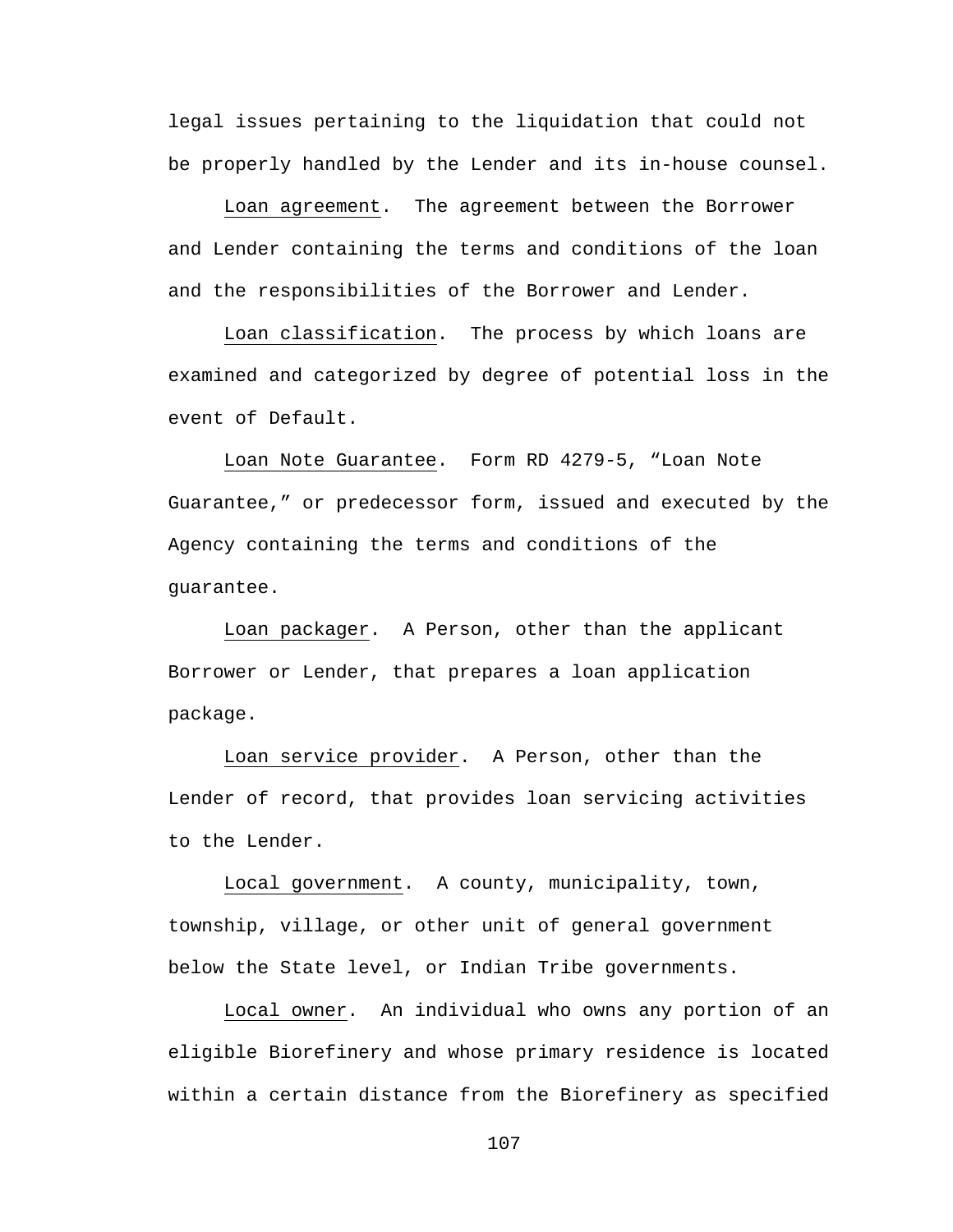by the Agency in a Notice published in the Federal Register.

Market value. The amount for which a property will sell for its highest and best use at a voluntary sale in an Arm's Length Transaction.

Material adverse change. Any change in circumstance associated with a guaranteed loan, including the Borrower's financial condition or Collateral that could be reasonably expected to jeopardize loan performance.

NAD. National Appeals Division, or successor agency, in the United States Department of Agriculture.

Negligent Loan Origination. The failure to perform those actions which a reasonably prudent lender would perform in originating its own portfolio of loans that are not guaranteed. The term includes not only the concept of a failure to act but also acting in a manner contrary to the manner in which a reasonably prudent lender would act.

Negligent Loan Servicing. The failure to perform those services which a reasonably prudent lender would perform in servicing (including liquidation of) its own portfolio of loans that are not guaranteed. The term includes not only the concept of a failure to act, but also not acting in a timely manner, or acting in a manner contrary to the manner in which a reasonably prudent lender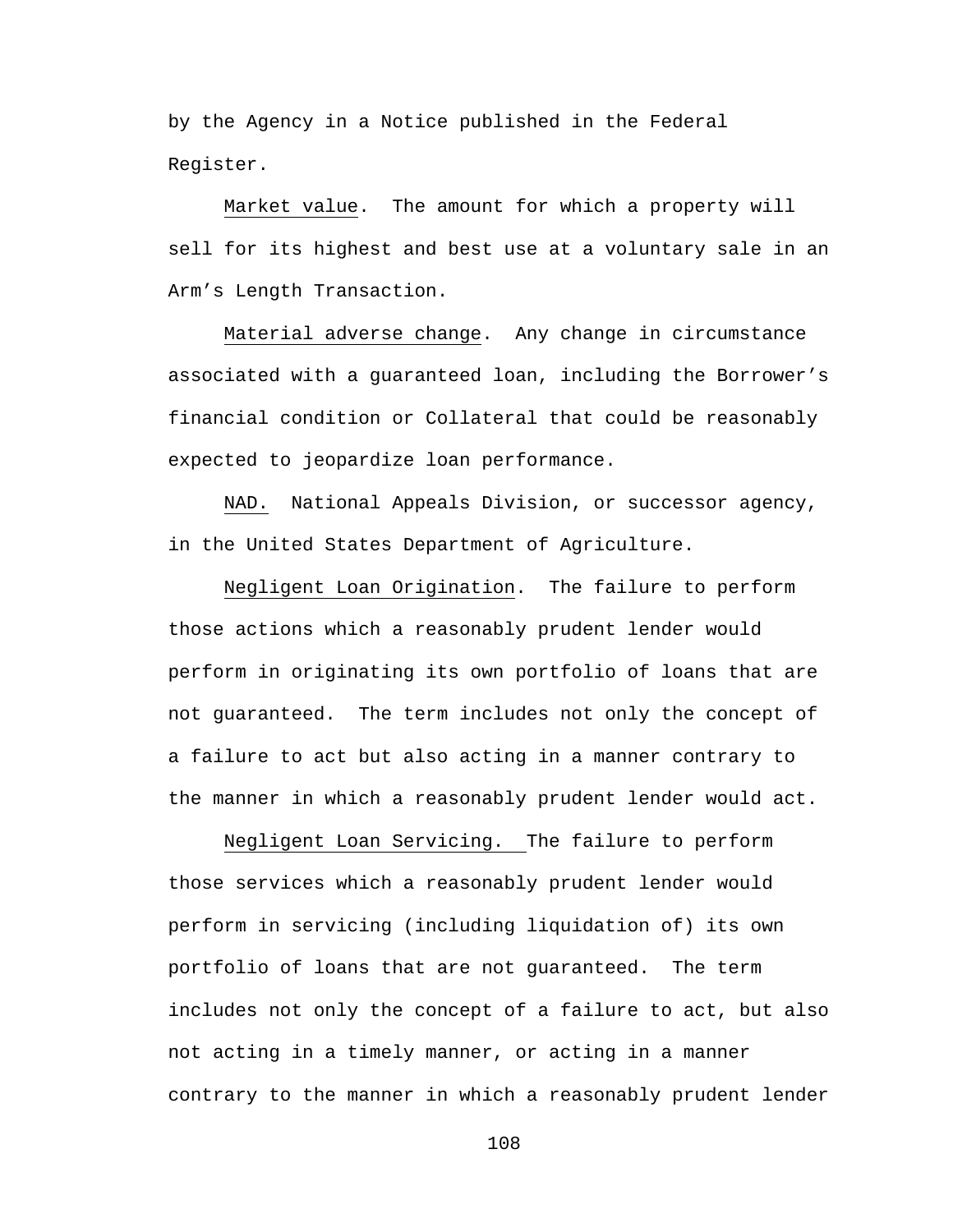would act.

Off-take agreement. The terms and conditions governing the sale and transportation of Biofuels, Biobased Products including Renewable Chemicals, Biobased Product Manufacturing end-user products, and electricity produced by the Borrower to another party.

Parity. A lien position whereby two or more Lenders share a security interest of equal priority in Collateral.

Participate. Sale of an interest in a loan by the lead Lender to one or more Lenders wherein the lead Lender retains the Promissory Note, Collateral securing the Promissory Note, and all responsibility for managing and servicing the loan. Participants are dependent upon the lead Lender for protection of their interests in the loan.

Person. An individual or entity.

Program. Biorefinery Renewable Chemical, and Biobased Product Manufacturing Assistance Program often abbreviated as BAP.

Project. The facility or portion of a facility receiving funding under this subpart.

Pro rata. On a proportional basis.

Promissory note. Evidence of debt with stipulated repayment terms. "Note" or "Promissory Note" shall also be construed to include "Bond" or other evidence of debt,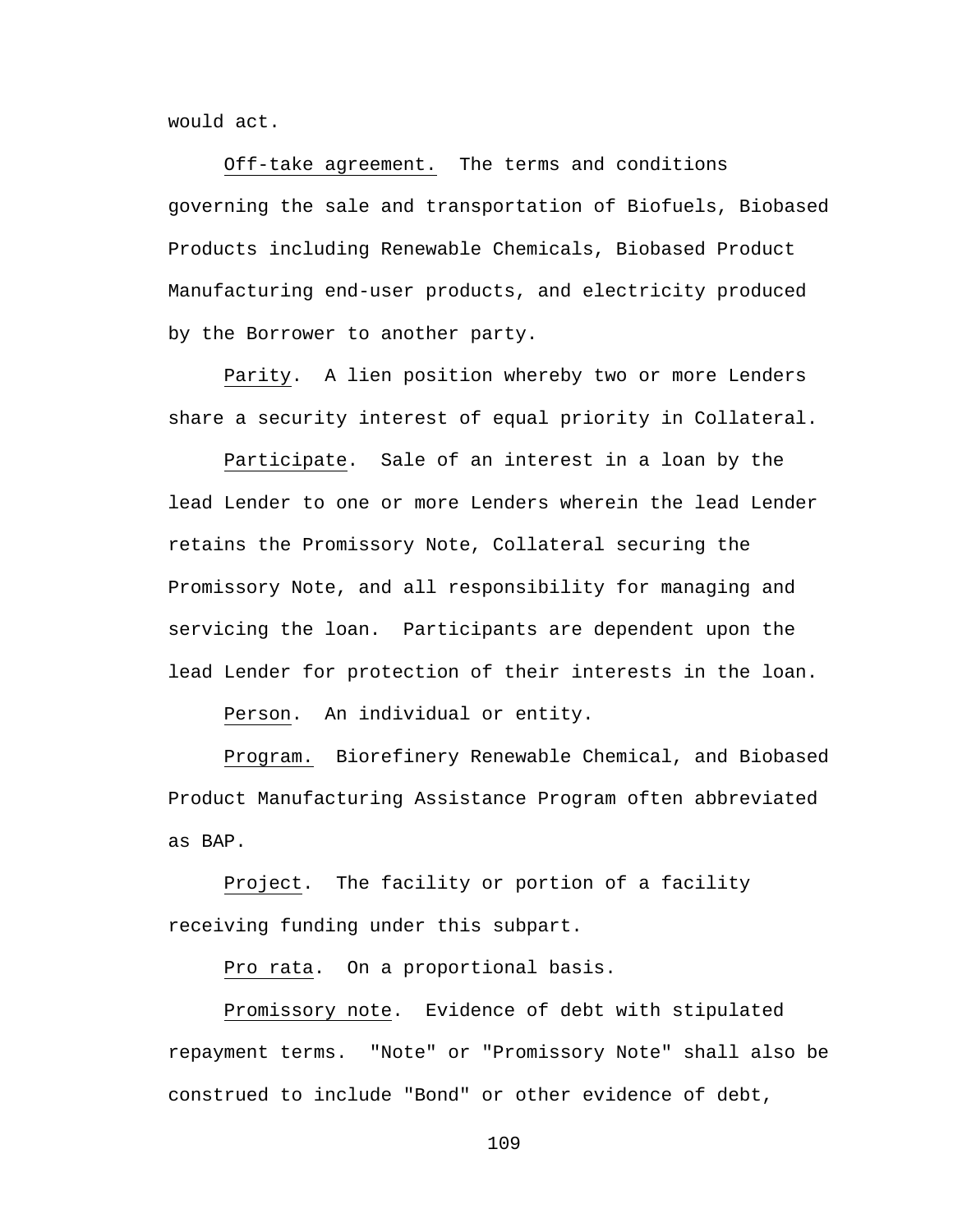where appropriate.

Protective advance. An advance made by the Lender for the purpose of preserving and protecting the Collateral where the Borrower has failed to, and will not or cannot, meet its obligations to protect or preserve Collateral. Protective advances include, but are not limited to, advances affecting the Collateral made for property taxes, rent, hazard and flood insurance premiums, and annual assessments. Legal/attorney fees are not a Protective Advance. Holders do not have an interest in Protective Advances.

Public body. A municipality, county, or other political subdivision of a State; a special purpose district; or an Indian Tribe on a Federal or State reservation or other Federally-recognized Indian Tribe; or an organization controlled by any of the above. A Local Government would also be a Public Body.

# Renewable biomass.

(1) Materials, pre-commercial thinnings, or invasive species from National Forest System land or public lands (as defined in section 103 of the Federal Land Policy and Management Act of 1976 (43 U.S.C. 1702)) that:

(i) Are byproducts of preventive treatments that are removed to reduce hazardous fuels; to reduce or contain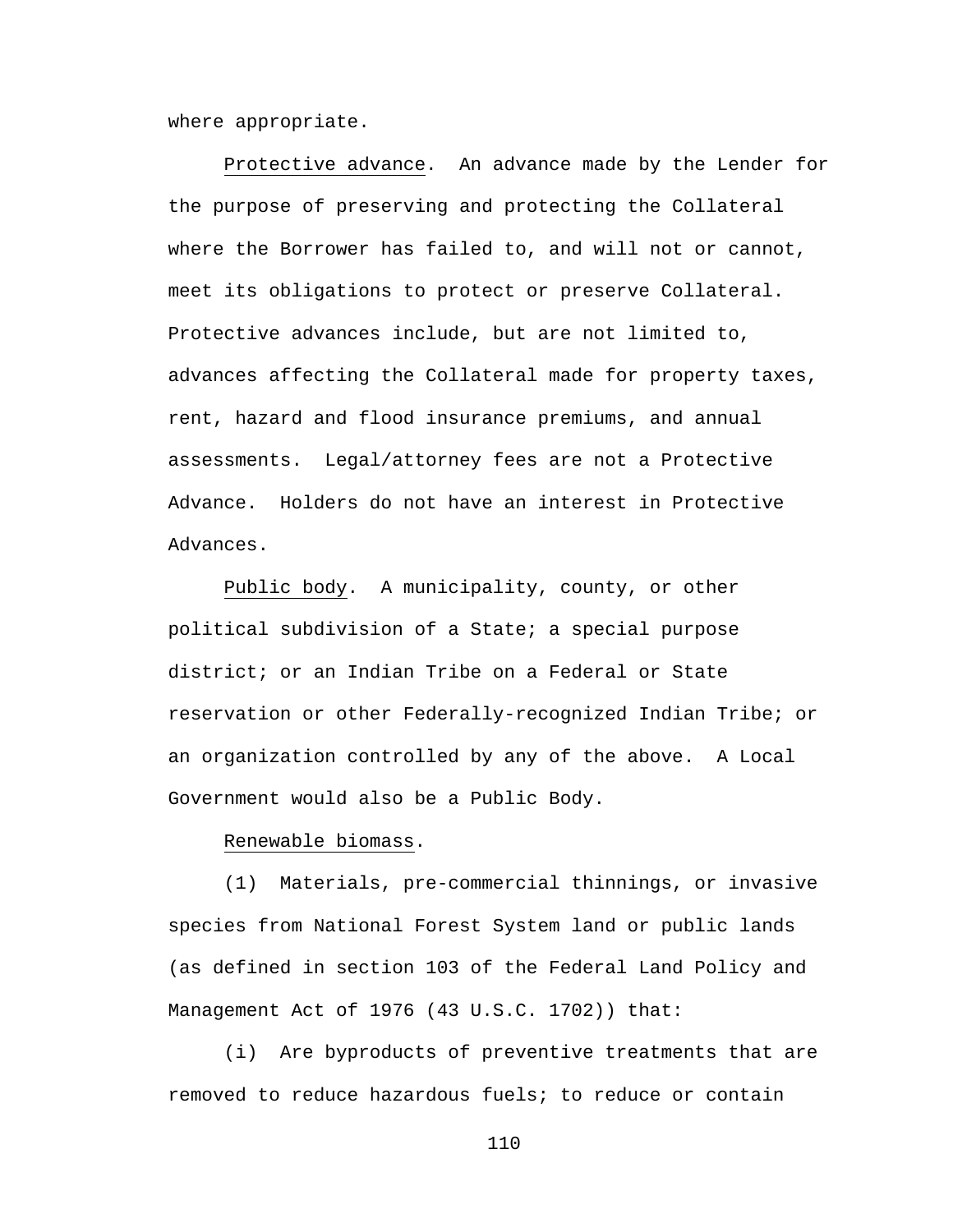disease or insect infestation; or to restore ecosystem health;

(ii) Would not otherwise be used for higher-value products; and

(iii) Are harvested in accordance with applicable law and land management plans and the requirements for oldgrowth maintenance, restoration, and management direction of paragraphs (2), (3), and (4) of subsection (e) of section 102 of the Healthy Forests Restoration Act of 2003 (16 U.S.C. 6512) and large-tree retention of subsection (f) of that section; or

(2) Any organic matter that is available on a renewable or recurring basis from non-Federal land or land belonging to an Indian or Indian Tribe that is held in trust by the United States or subject to a restriction against alienation imposed by the United States, including:

(i) Renewable plant material, including feed grains; other agricultural commodities; other plants and trees; and algae; and

(ii) Waste material, including crop residue; other vegetative waste material (including wood waste and wood residues); animal waste and byproducts (including fats, oils, greases, and manure); and food waste and yard waste.

Renewable chemical. A monomer, polymer, plastic,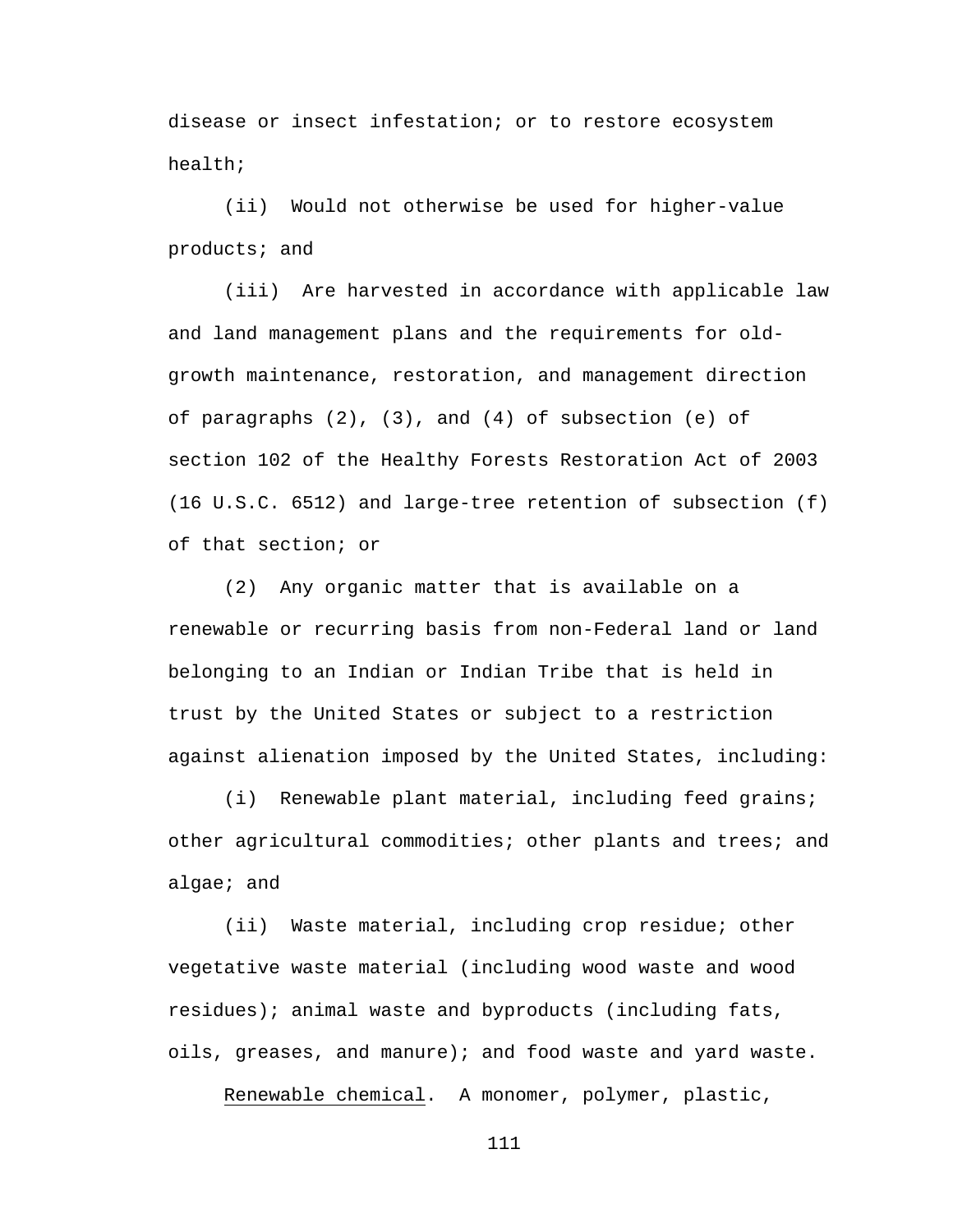formulated product, or chemical substance produced from Renewable Biomass.

Retrofitting. The modification of a building or equipment to incorporate functions not included in the original design.

Rural Development. The mission area of USDA that is comprised of the Rural Business–Cooperative Service, Rural Housing Service, and Rural Utilities Service and is under the policy direction and operational oversight of the Under Secretary for Rural Development.

Rural or rural area. See 7 USC  $1991(a)(13)((A)$  and (D) et seq.

Secretary. The Secretary of the Department of the Agriculture.

Semi-work scale. A facility operating on a limited scale to provide final tests of a product or process.

Spreadsheet. A table containing data from a series of financial statements of a business over a period of time. Financial statement analysis normally contains Spreadsheets for balance sheet and income statement items and includes a cash flow analysis and commonly used ratios. The Spreadsheets enable a reviewer to easily scan the data, spot trends, and make comparisons.

State. Any of the 50 States of the U.S., the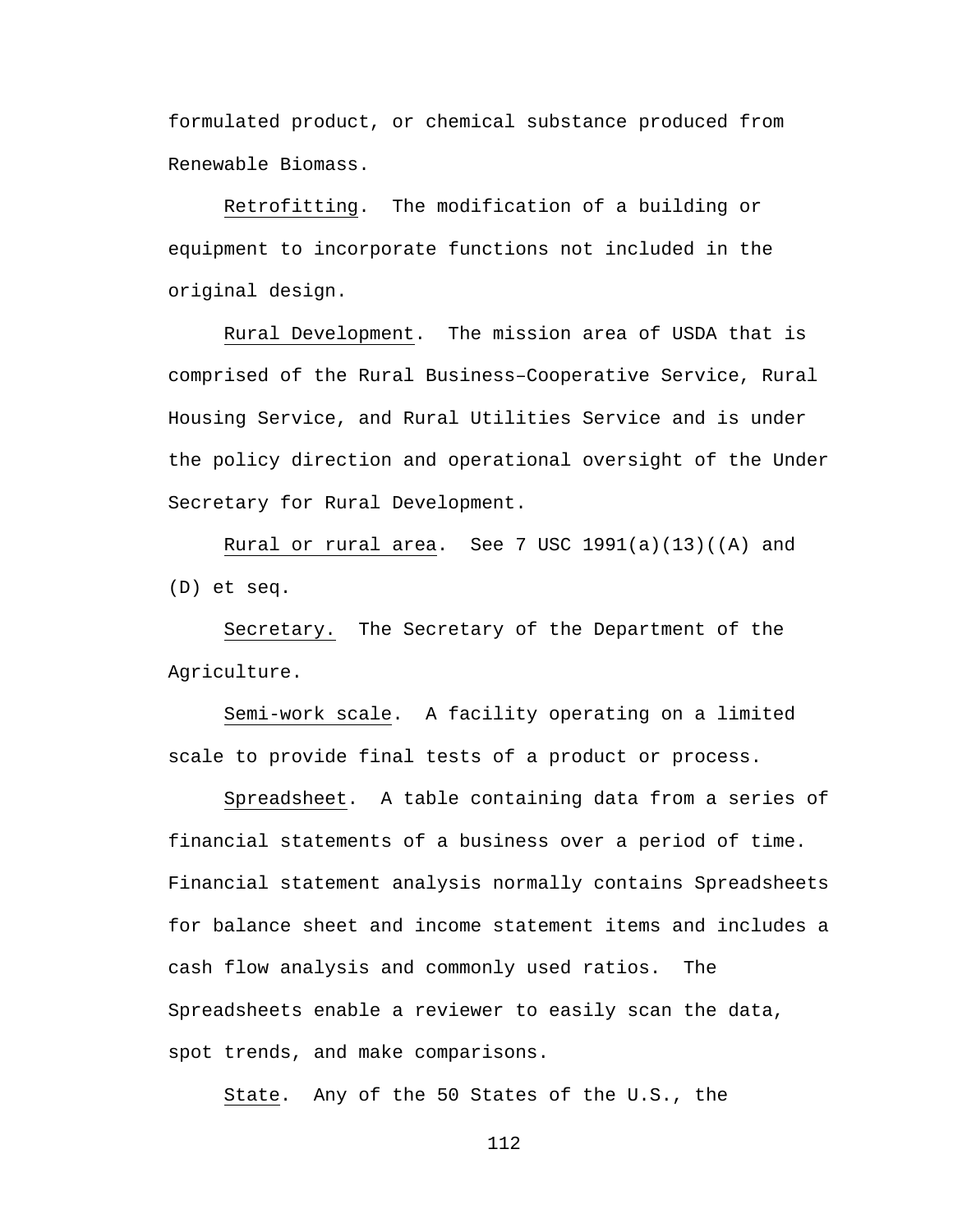Commonwealth of Puerto Rico, the U.S. Virgin Islands, Guam, American Samoa, the Commonwealth of the Northern Mariana Islands, the Republic of Palau, the Federated States of Micronesia, and the Republic of the Marshall Islands.

Subordination. The reduction of the Lender's lien priority on certain assets pledged to secure payment of the guaranteed loan to a position junior to, or on Parity with, the lien position of another loan in order for the Borrower to obtain additional financing, not guaranteed by the Agency, from the Lender or a third party.

Technologically New. New or significantly improved equipment, process or production method to deliver a product, or adoption of equipment, process or production method to deliver a new or significantly improved product, of which the first Commercial-Scale use in the United States is within the last five years and is used in not more than three Commercial-Scale facilities in the United States.

Total project costs. The sum of all costs associated with a completed Project.

Transfer and assumption. The conveyance by a Borrower to an assuming Borrower of the assets, Collateral, and liabilities of the loan in return for the assuming Borrower's binding promise to pay the outstanding loan debt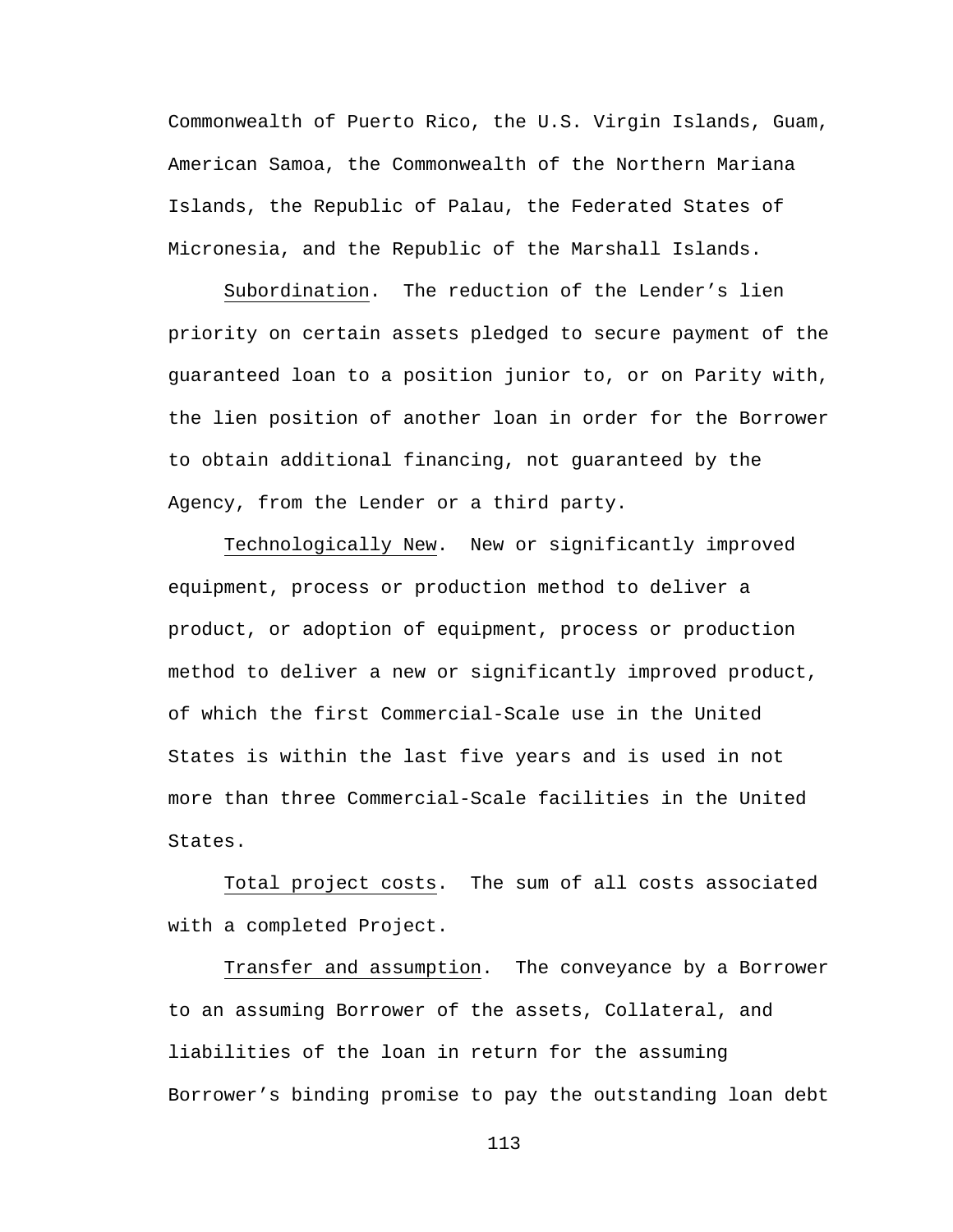approved by the Agency.

USDA Lender Interactive Network Connection (LINC). The portal Web site currently at

<https://usdalinc.sc.egov.usda.gov/> used by Lenders to update loan data in the Agency's Guaranteed Loan System. Current capabilities include loan closing and status reporting.

Well capitalized. Federal Deposit Insurance Corporation (FDIC) requirements used to determine if a lending institution has enough capital on hand to withstand negative effects in the market, and which the Agency uses to determine Lender eligibility. The criteria are specified in the Federal Deposit Insurance Act, and are currently at 12 CFR 325.103, or subsequent regulation.

Working capital. Current assets available to support a business's operations. Working Capital is calculated as current assets less current liabilities.

#### **§ 4279.203 Exception authority**.

The Administrator may, with the concurrence of the Secretary of Agriculture, make an exception, on a case-bycase basis, to any requirement or provision of this subpart that is not inconsistent with any authorizing statute or applicable law, if the Administrator determines that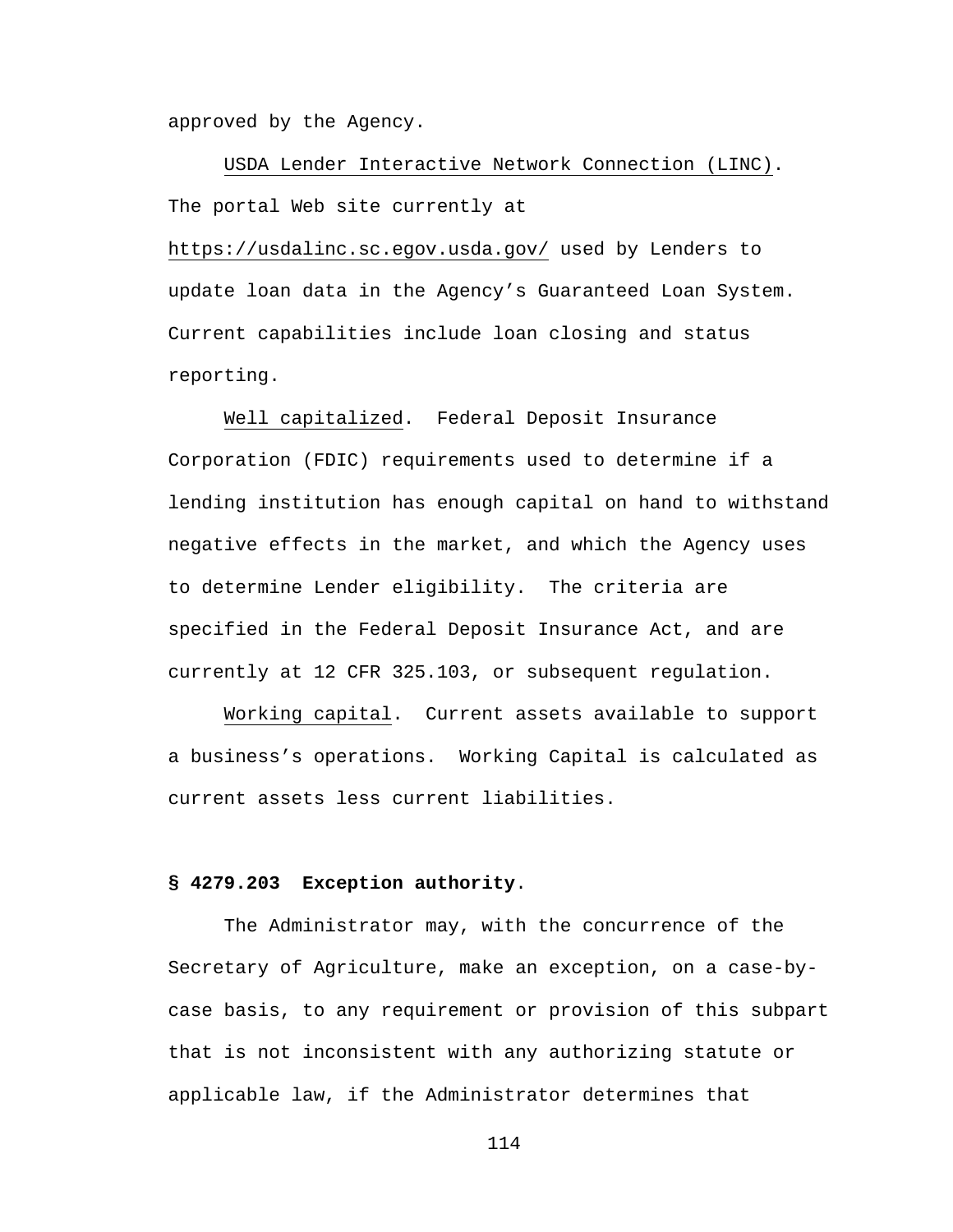application of the requirement or provision would adversely affect the Federal government's interest.

### **§ 4279.204 Appeals**.

Borrowers, Lenders, and Holders have appeal or review rights for adverse Agency decisions made under this subpart. Adverse programmatic decisions based on clear and objective statutory or regulatory requirements are not appealable; however, such decisions are reviewable for appealability by the National Appeals Division (NAD). The Borrower, Lender, and Holder can appeal any Agency decision that directly and adversely impacts them. For an adverse decision that impacts the Borrower, the Lender and Borrower must jointly execute a written request for appeal for an alleged adverse decision made by the Agency. An adverse decision that only impacts the Lender may be appealed by the Lender only. An adverse decision that only impacts the Holder may be appealed by the Holder only. A decision by a Lender adverse to the interest of the Borrower is not a decision by the Agency, whether or not concurred in by the Agency. Appeals will be conducted by NAD and will be handled in accordance with 7 CFR part 11.

# **§ 4279.205 Prohibition under Agency programs**.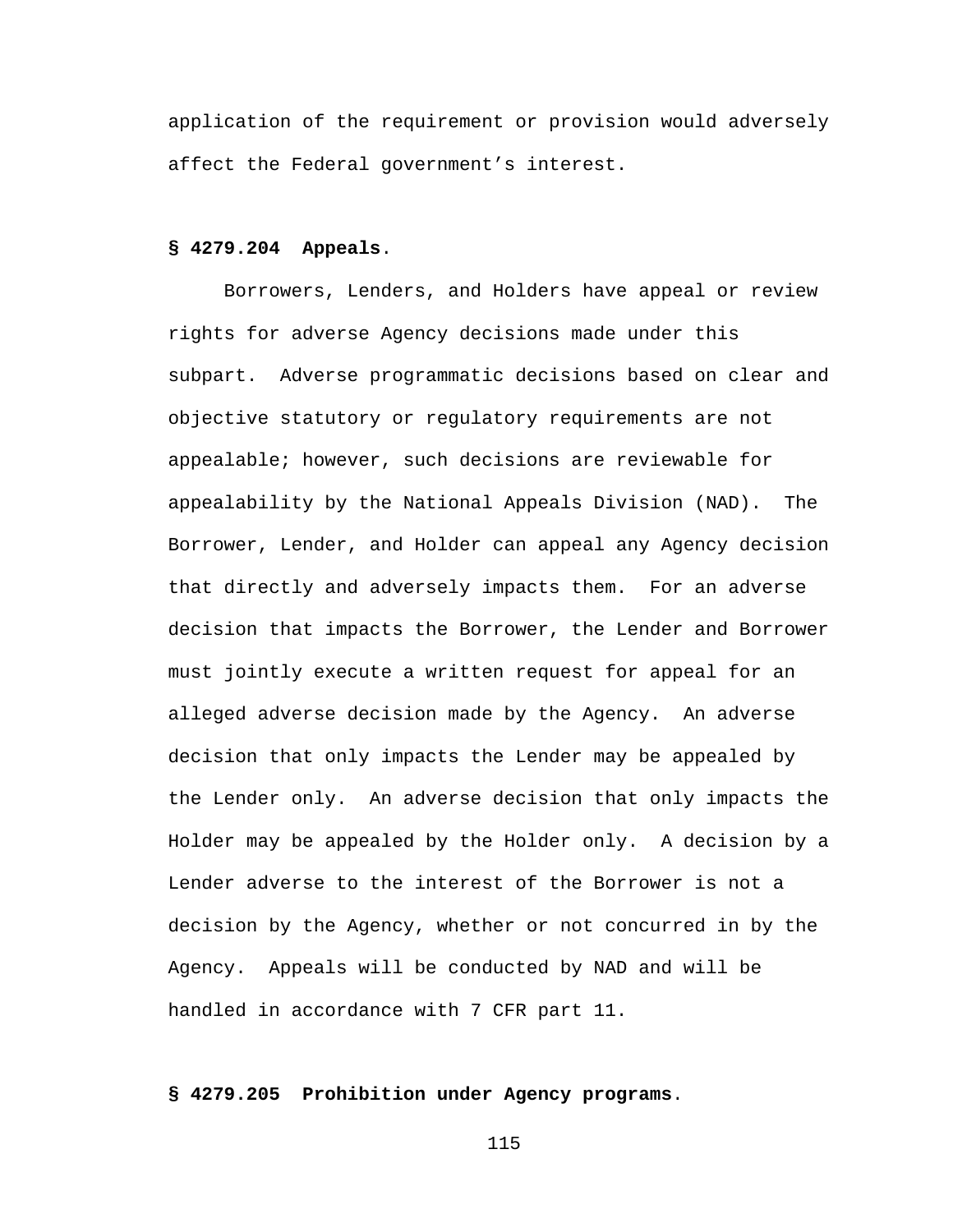(a) No loan guaranteed by the Agency under this subpart will be conditioned on any requirement that the recipient(s) of such assistance accept or receive electric service from any particular utility, supplier, or cooperative.

(b) No loan guaranteed by the Agency may be made with the proceeds of any obligation the Interest on which is excludable from income under 26 U.S.C. § 103 or a successor statute. Funds generated through the issuance of taxexempt obligations may neither be used to purchase the guaranteed portion of any Agency guaranteed loan nor may an Agency guaranteed loan serve as Collateral for a tax-exempt issue. The Agency may guarantee a loan for a Project which involves tax-exempt financing only when the guaranteed loan funds are used to finance a part of the Project that is separate and distinct from the part which is financed by the tax-exempt obligation, and the guaranteed loan has at least a Parity security position with the tax-exempt obligation.

(c) The Agency may not issue a guarantee for a loan where there may be, directly or indirectly, a Conflict of Interest or an appearance of a Conflict of Interest involving any action by the Agency.

(d) The Agency may not guarantee lease payments.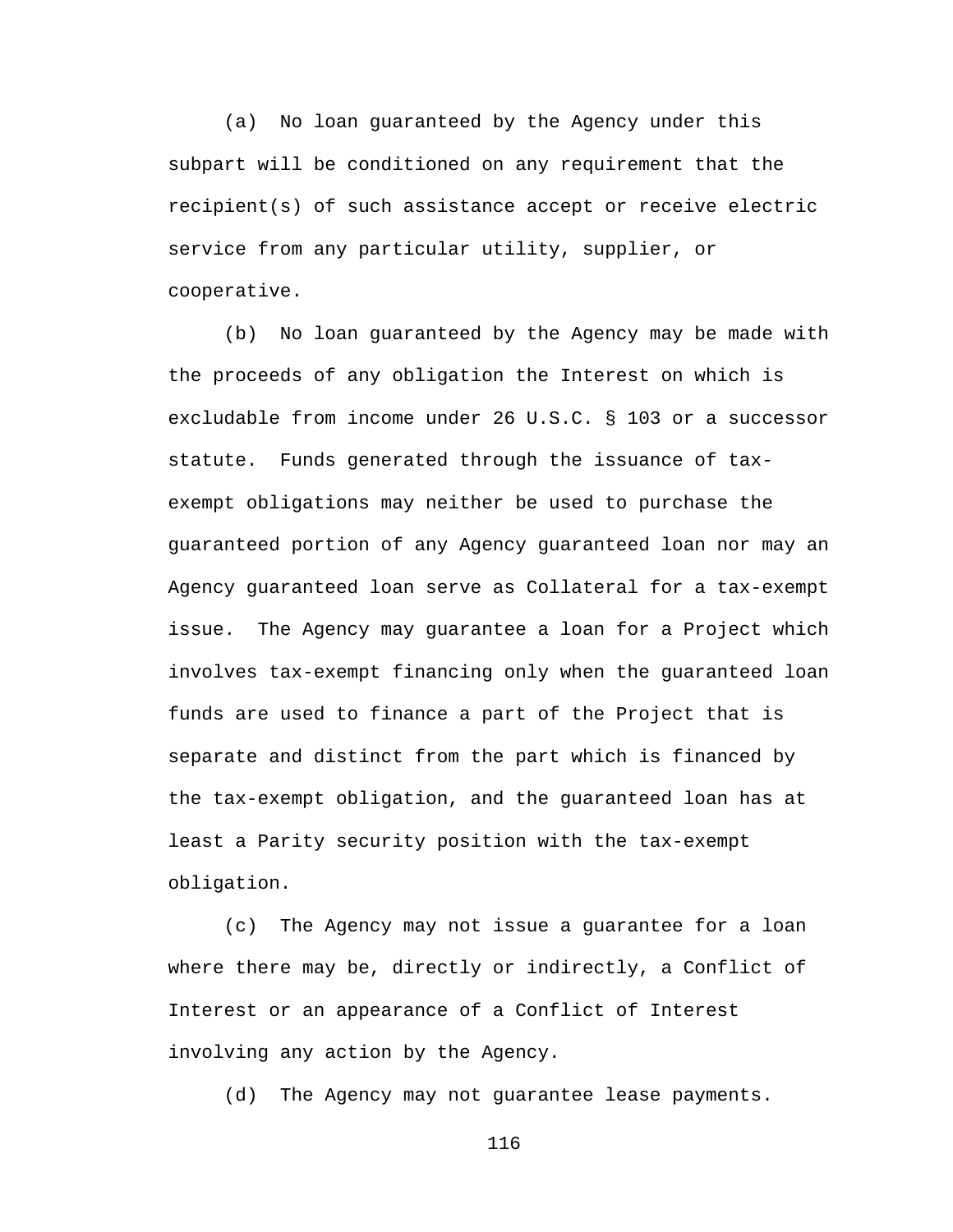(e) The Agency may not guarantee loans made by other Federal agencies.

## **§ 4279.206 Agency representation.**

Notwithstanding any other provision of this subpart and 7 CFR part 4287, subpart D, the Agency reserves the right to be represented by the U.S. Department of Justice in any litigation where the Agency is named as a party.

#### **§ 4279.207 [Reserved]**

#### **ELIGIBILITY REQUIREMENTS**

### **§ 4279.208 Lender eligibility requirements**.

(a) An eligible Lender is any Federal or State chartered bank, Farm Credit Bank, other Farm Credit System institution with direct lending authority, and Bank for Cooperatives. These entities must be subject to credit examination and supervision by either an agency of the United States or a State. Credit unions subject to credit examination and supervision by either the National Credit Union Administration or a State agency are eligible Lenders. The National Rural Utilities Cooperative Finance Corporation is also an eligible Lender. Savings and loan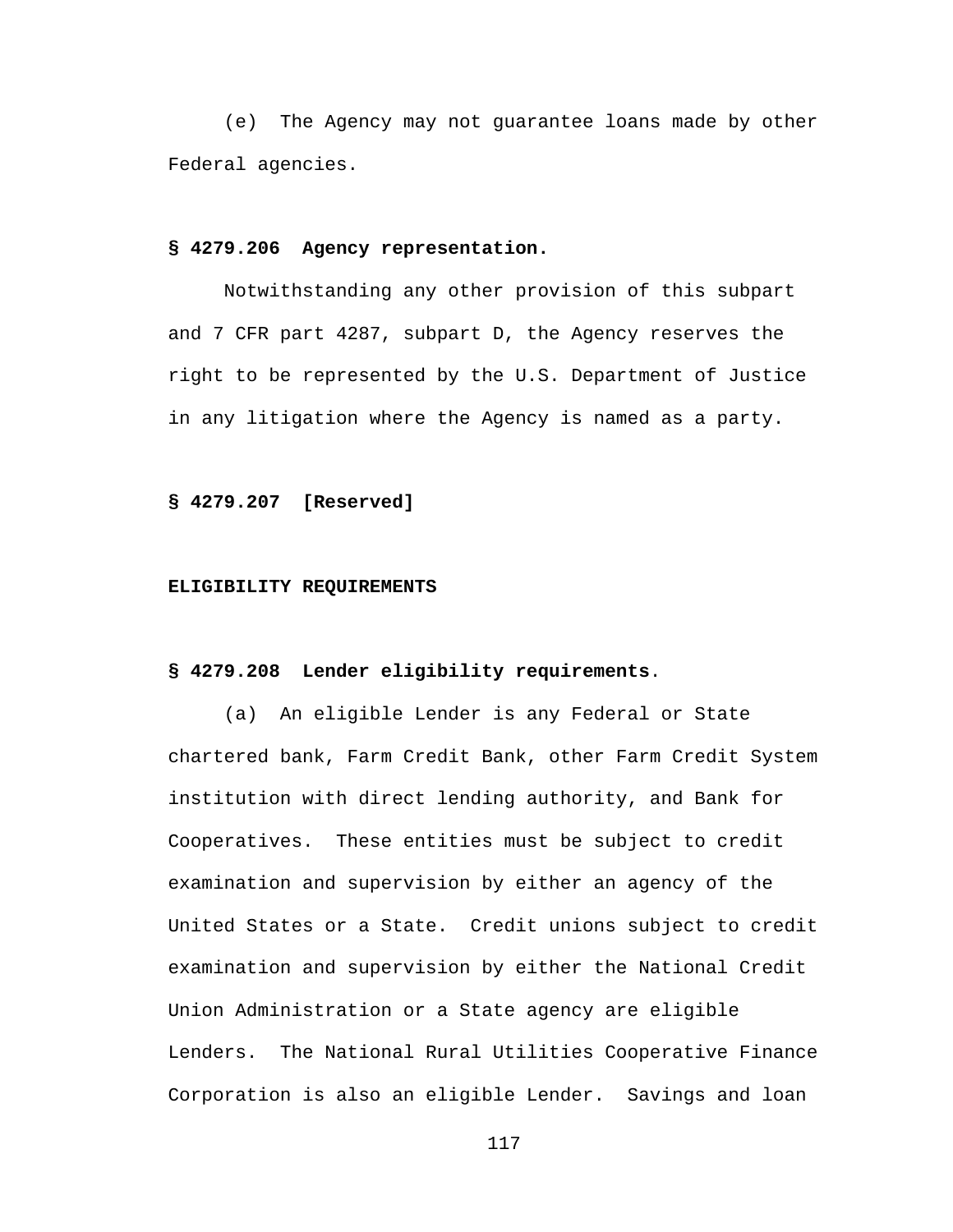associations, mortgage companies, insurance companies, and other lenders not meeting the above criteria are not eligible.

(b) The Lender must demonstrate that it meets the FDIC definition of Well Capitalized at the time of application and at time of issuance of the Loan Note Guarantee. This information may be identified in FDIC Call Reports and Thrift Financial Reports. If the information is not identified in the Call Reports or Thrift Financial Reports, the Lender will be required to calculate its levels and provide them to the Agency.

(c) The Lender must not be debarred or suspended by the Federal government.

(d) If the Lender is under a cease-and-desist order, or similar constraint, from a Federal or State agency, the Lender must inform the Agency. The Agency will evaluate the Lender's eligibility on a case-by-case basis given the risk of loss posed by the cease-and-desist order or similar constraint, as applicable.

(e) The Agency will only approve loan guarantees for Lenders with adequate experience and expertise, from similar projects, to make, secure, service, and collect loans approved under this subpart.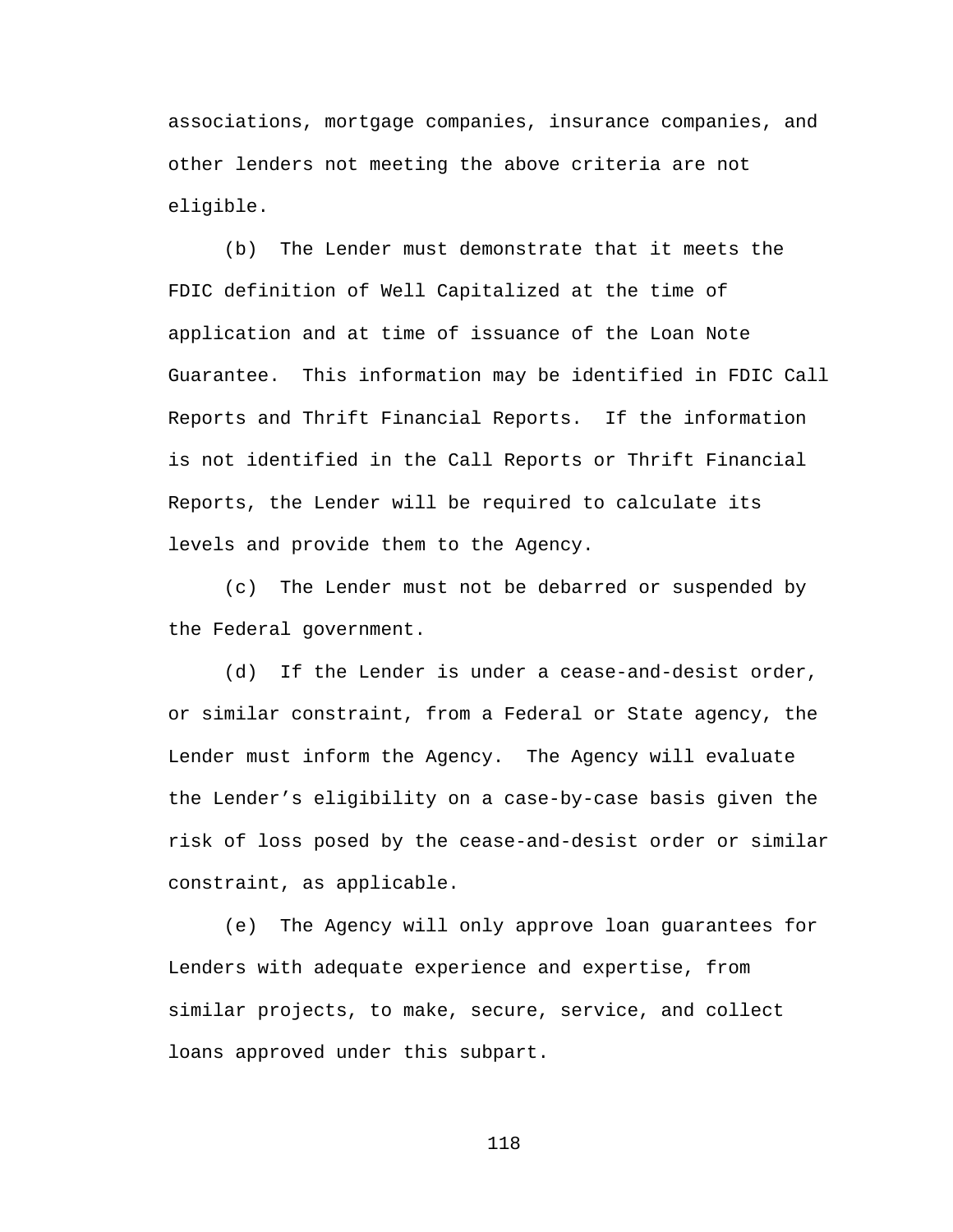### **§ 4279.209 Borrower eligibility requirements**.

(a) Eligible entities. To be eligible, a Borrower must meet the requirements specified in paragraphs  $(a)(1)$ and (2) of this section.

(1) Type of Borrower. A Borrower must be an individual; an entity; an Indian Tribe; or a unit of State or Local Government, including a corporation; a Farm Cooperative; a Farmer Cooperative Organization; an Association of Agricultural Producers; a National Laboratory; an Institution of Higher Education; a rural electric cooperative; a public power entity; or a consortium of any of the above entities.

(2) Legal authority and responsibility. Each Borrower must have, or obtain before loan closing, the legal authority necessary to construct, operate, and maintain the proposed Project and services and to obtain, give security for, and repay the proposed loan.

(b) Ineligible entities. A Borrower will be considered ineligible for a guarantee if the Borrower, any owner with more than 20 percent ownership interest in the Borrower, or any owner with more than 3 percent ownership interest in the Borrower if there is no owner with more than 20 percent ownership interest in the Borrower:

(1) Has an outstanding judgment obtained by the U.S.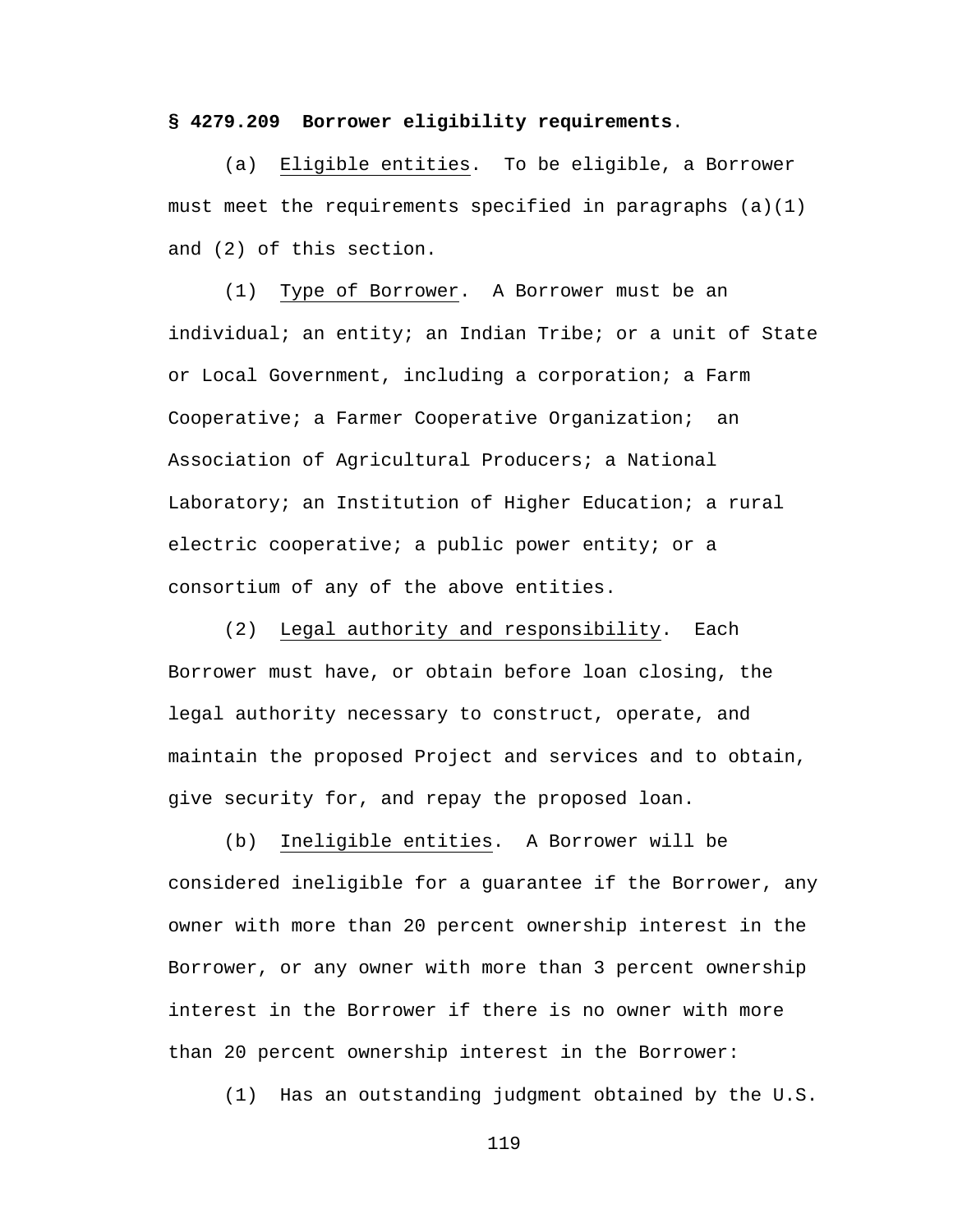in a Federal Court (other than U.S. Tax Court);

(2) Is delinquent on the payment of Federal income taxes;

(3) Is delinquent on a Federal Debt; or

(4) Is debarred or suspended from receiving Federal assistance.

#### **§ 4279.210 Project eligibility requirements**.

(a) The Project must be located in a State.

(b) The Project must be for either:

(1) The development, construction, and Retrofitting of Technologically New Commercial-Scale processing and manufacturing equipment and required facilities that will be used to convert Renewable Chemicals and other biobased outputs of Biorefineries into end-user products on a Commercial Scale; or

(2) The development, construction, or Retrofitting of a Commercial-Scale Biorefinery using Eligible Technology.

(c) The Borrower and other principals involved in the Project must make a significant equity investment in the Project in the form of cash contribution. Equity does not include loans to the Project. The Agency will evaluate the adequacy of equity in its credit evaluation in accordance with § 4279.215(b).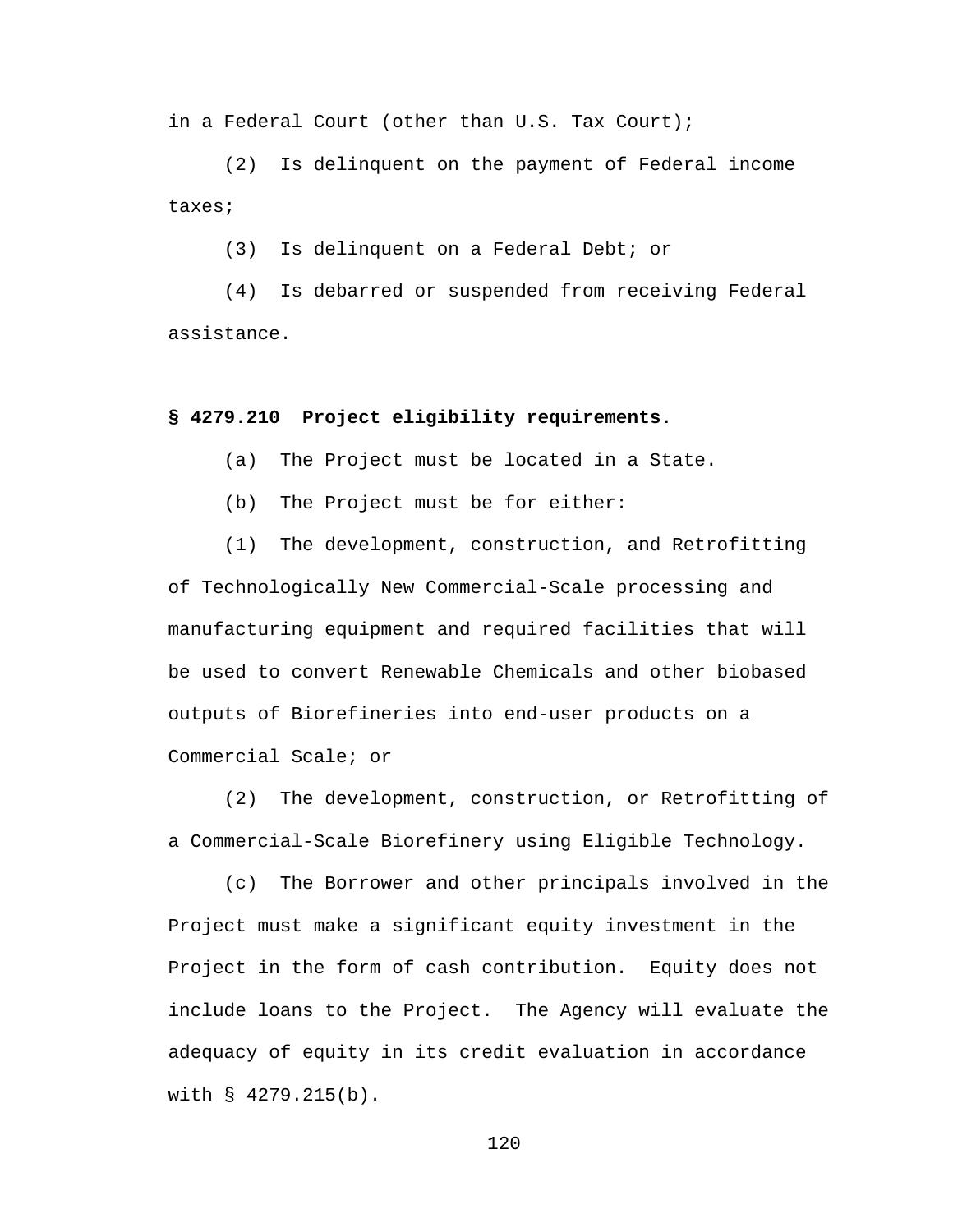(d) Eligible Project Costs are only those costs associated with the items listed in paragraphs  $(d)(1)$ through (9) of this section, as long as the items are assets owned by the Borrower or expenses incurred by the Borrower and the items are an integral and necessary part of the Project, as determined by the Agency. A Project may consist of multiple facilities or components located at multiple locations.

(1) Purchase and installation of equipment (new, refurbished, or remanufactured), including an integrated demonstration unit if the integrated demonstration unit will be used by the Borrower in the Project after the Project is developed and in operation.

(2) New construction or Retrofitting of existing facilities including reasonable contingency reserves, land acquisition, site improvements and development, and associated costs such as surveys, title insurance, title fees, and recording or transfer fees.

(3) Permit and license fees and fees and charges for professional services. Professional services are those rendered by entities generally licensed or certified by States or accreditation associations , such as architects, engineers, accountants, attorneys, or appraisers, and those rendered by Loan Packagers (excluding finders fees). The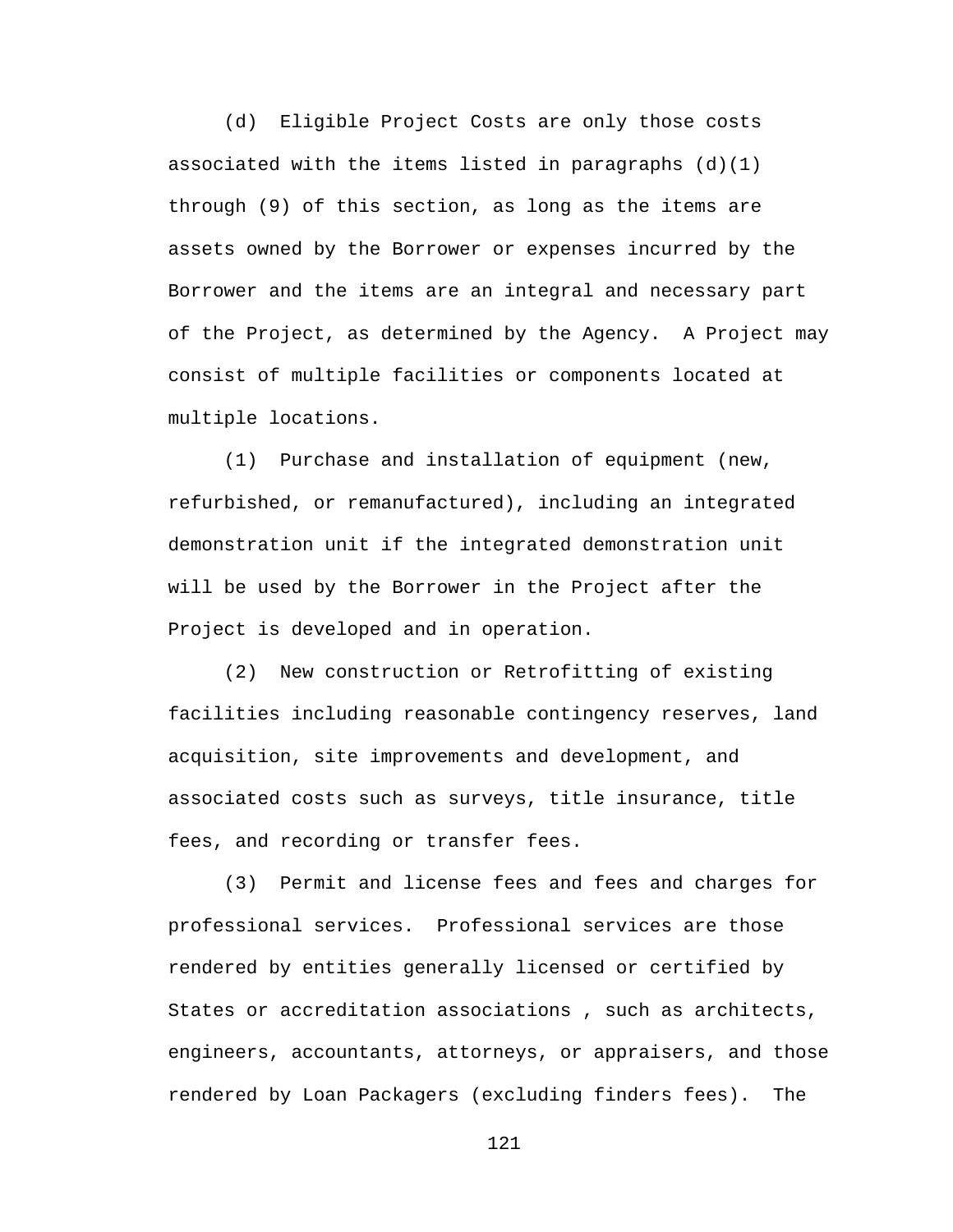Borrower may pay fees for professional services needed for planning and developing a Project provided that the amounts are reasonable and customary in the area. Professional fees may be included as an eligible use of loan proceeds.

(4) Working Capital.

(5) Cost of necessary insurance and bonds.

(6) Cost of financing, including capitalized Interest during construction period, legal fees, transaction costs, and customary fees charged by the lender, excluding the guaranteed loan fee and annual renewal fees.

(7) Cash reserve accounts required by the Lender or Agency, such as a debt service reserve account.

(8) Any other item identified by the Agency in a notice published in the Federal Register.

(9) The Agency will consider refinancing only under either of the two conditions specified in paragraphs  $(9)(i)$ and (ii) of this section.

(i) Permanent financing used to refinance interim construction financing of the proposed Project only if the application for the guaranteed loan under this subpart was approved prior to closing the interim loan for the construction of the Project.

(ii) Refinancing that is no more than 20 percent of the loan for which the Agency is guaranteeing and the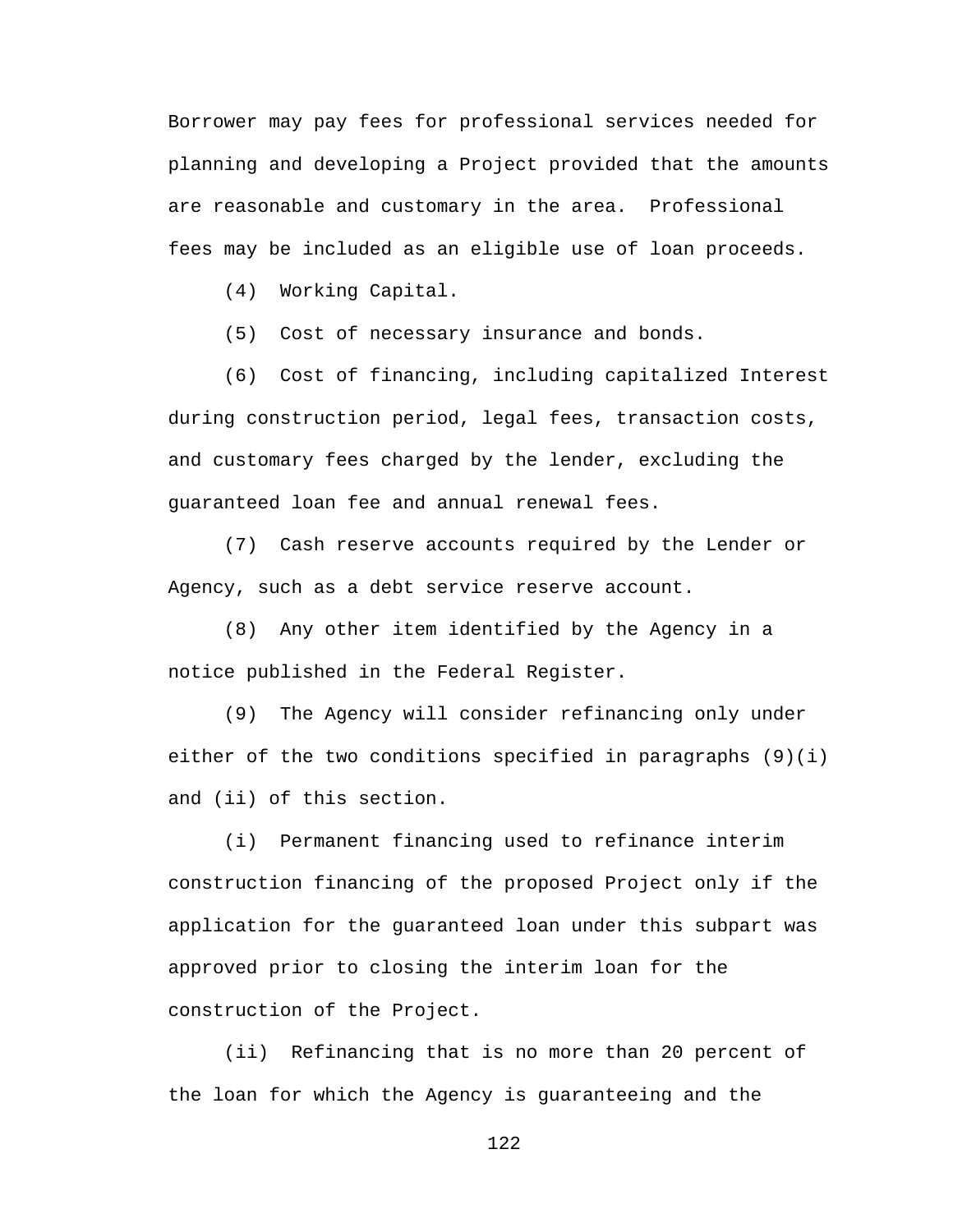purpose of the refinance is to enable the Agency to establish a first lien position with respect to preexisting Collateral subject to a pre-existing lien and the refinancing would be in the best financial interests of the Federal Government.

(e) Ineligible Project costs include:

(1) Distribution or payment to an individual owner, partner, stockholder, or beneficiary of the Borrower or a close relative of such an individual when such individual will retain any portion of the ownership of the Borrower;

(2) Any line of credit;

(3) Any equipment, processes, and related costs of such equipment used for processing corn kernel starch into biofuel, including as an incidental or secondary product; and

(4) Payment in excess of actual costs (such as profit, overhead, and indirect costs) incurred by the contractor or other service provider on a contract or agreement that has been entered into at less than an Arm's Length Transaction or with an appearance of or a potential for Conflict of Interest.

**§§ 4279.211 - 4279.213 [Reserved]**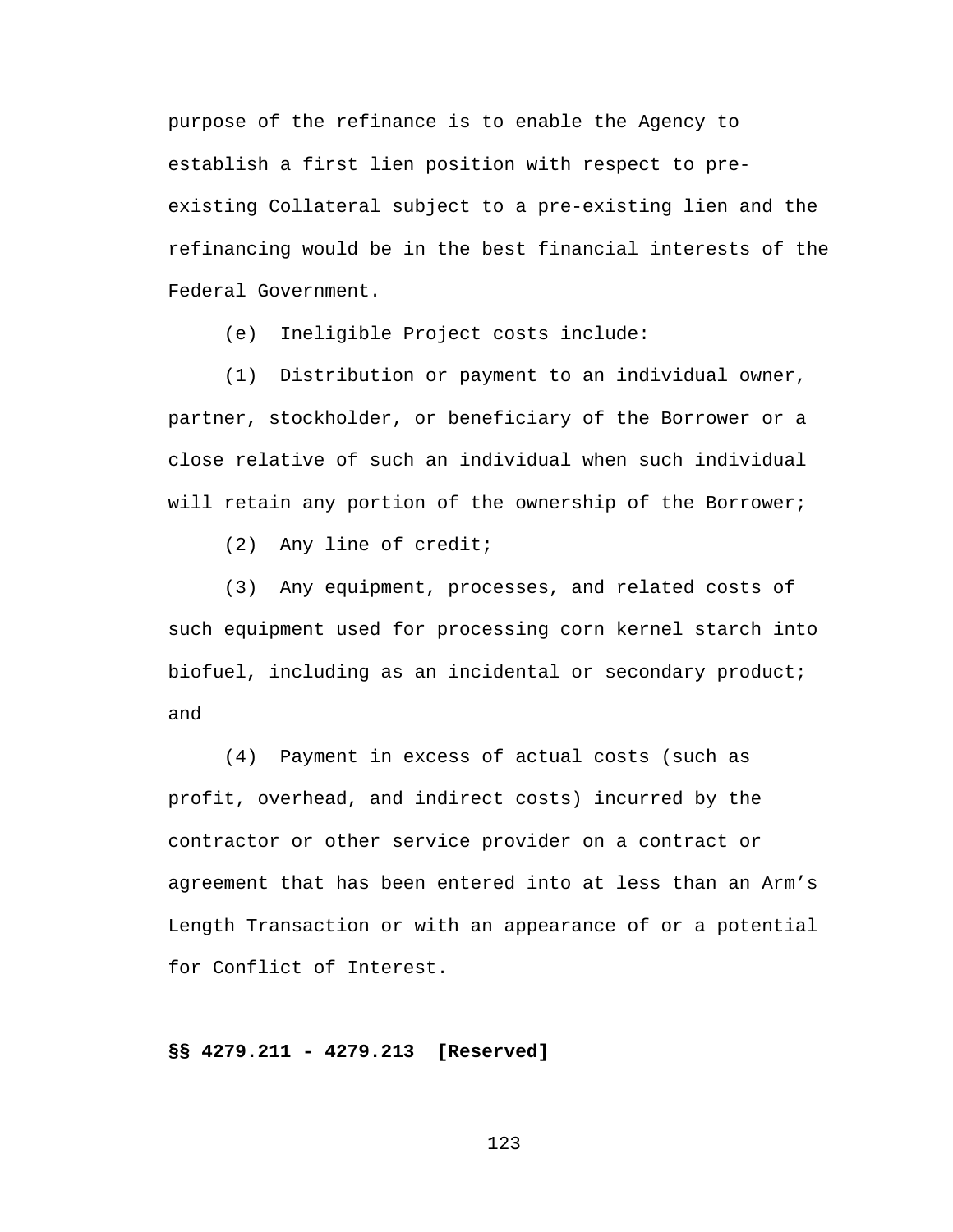## **LENDER FUNCTIONS AND RESPONSIBILITIES**

# **§ 4279.214 General functions and responsibilities**.

(a) The Lender has the primary responsibility for loan origination and servicing. Any action or inaction on the part of the Agency does not relieve the Lender of its responsibilities to originate and service the loan guaranteed under this subpart. The Lender may contract for services and may rely on certain written materials (including, but not limited to, certifications, evaluations, appraisals, financial statements and other reports) to be provided by the Borrower or other qualified third parties (including, among others, one or more independent engineers, appraisers, accountants, consultants or other experts.) The Lender is ultimately responsible for underwriting, loan origination, loan servicing, and compliance with all Agency regulations.

(b) Agents and Persons are prohibited from acting as both Loan Packager and Loan Service Provider on the same guaranteed loan.

(c) All Lenders obtaining or requesting a Program loan guarantee are responsible for:

(1) Processing applications for guaranteed loans. The Lender is responsible for submitting a complete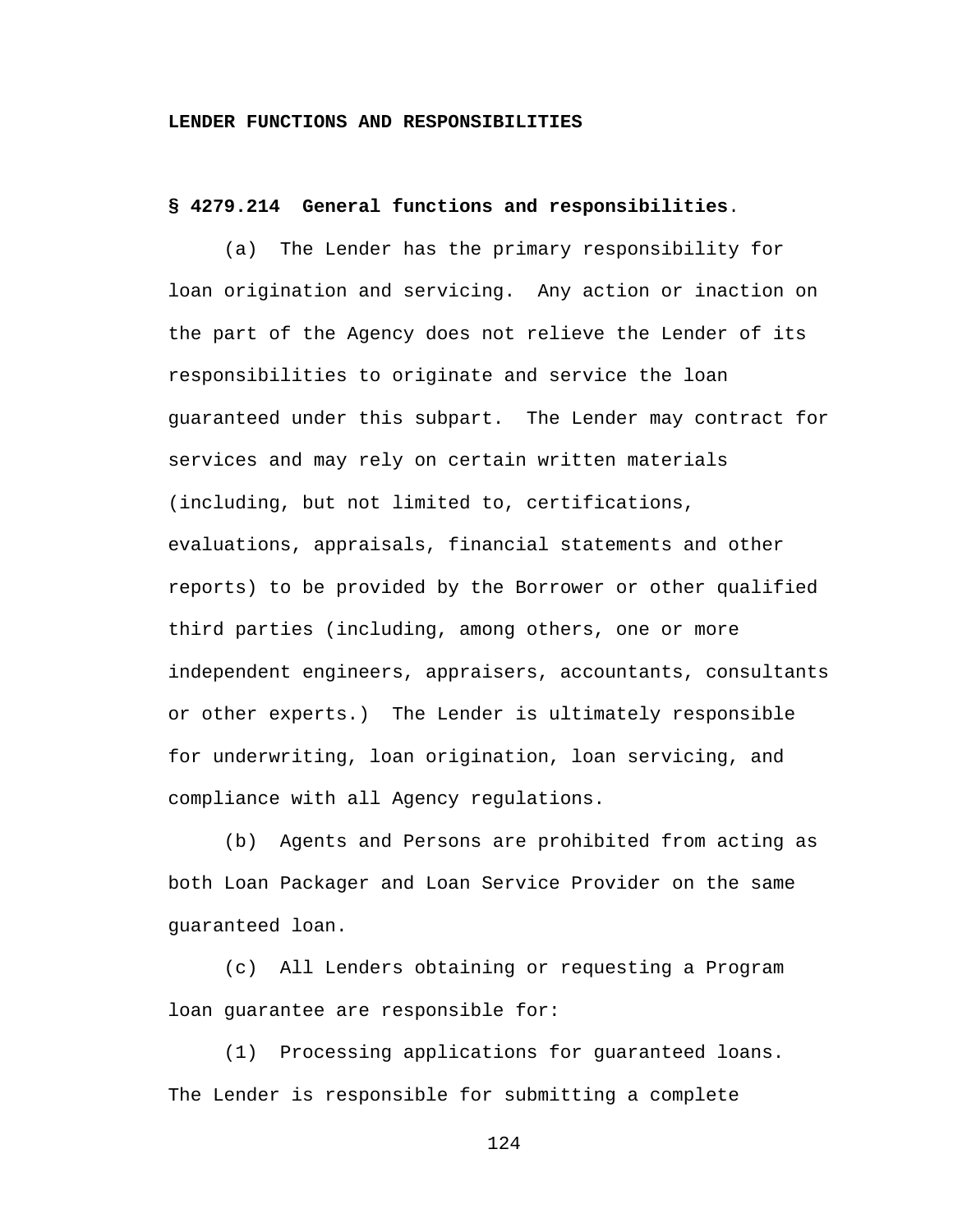application for each guaranteed loan requested;

(2) Developing and maintaining adequately documented loan files, which must be maintained for at least 3 years after the final loss has been paid;

(3) Recommending only loan proposals that are eligible and financially feasible;

(4) Properly closing the loan and obtaining valid evidence of debt and Collateral in accordance with sound lending practices prior to disbursing loan proceeds;

(5) Keeping an inventory accounting of all Collateral items and reconciling the inventory of all Collateral sold during loan servicing, including liquidation;

(6) Supervising construction;

(7) Distributing loan funds;

(8) Servicing guaranteed loans in a reasonable manner, including liquidation if necessary;

(9) Following Agency regulations and agreements;

(10) Obtaining Agency approvals or concurrence as required; and

(11) Reporting all Conflicts of Interest, or appearances thereof, to the Agency.

# **§ 4279.215 Credit evaluation**.

(a) Lenders must analyze all credit factors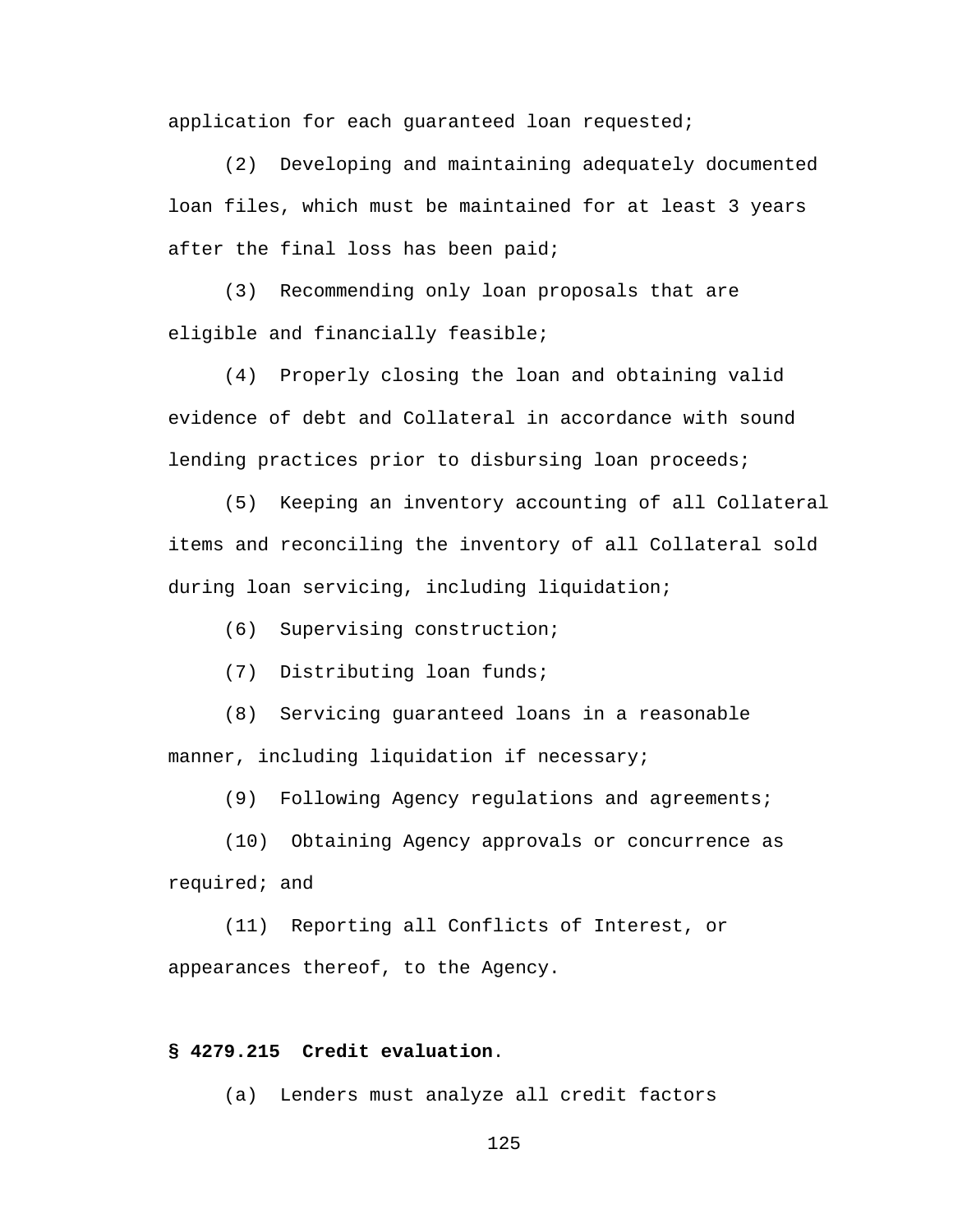associated with each proposed loan and apply its professional judgment to determine that the credit factors, considered in combination, to ensure loan repayment. The Lender must have an adequate underwriting process to ensure that loans are reviewed by someone other than the originating officer. The Agency will only guarantee loans that are financially sound and feasible with reasonable assurance of repayment.

(b) In its credit evaluation, the Agency will consider the following factors:

(1) The feasibility of the Project and Borrower and likelihood that the Project and Borrower will produce sufficient revenues to service the Project's debt obligations over the life of the loan guarantee and result in sufficient returns to investors;

(2) Project and Borrower debt structure and characteristics and debt repayment ability;

(3) Revenues of the Project and Borrower, strength and duration of off-take contracts and counterparty agreements, market demand and competitive position;

(4) Technical feasibility, demonstrated performance of the technology and readiness to commercialize the technology;

(5) Ownership structure of the Project and Borrower,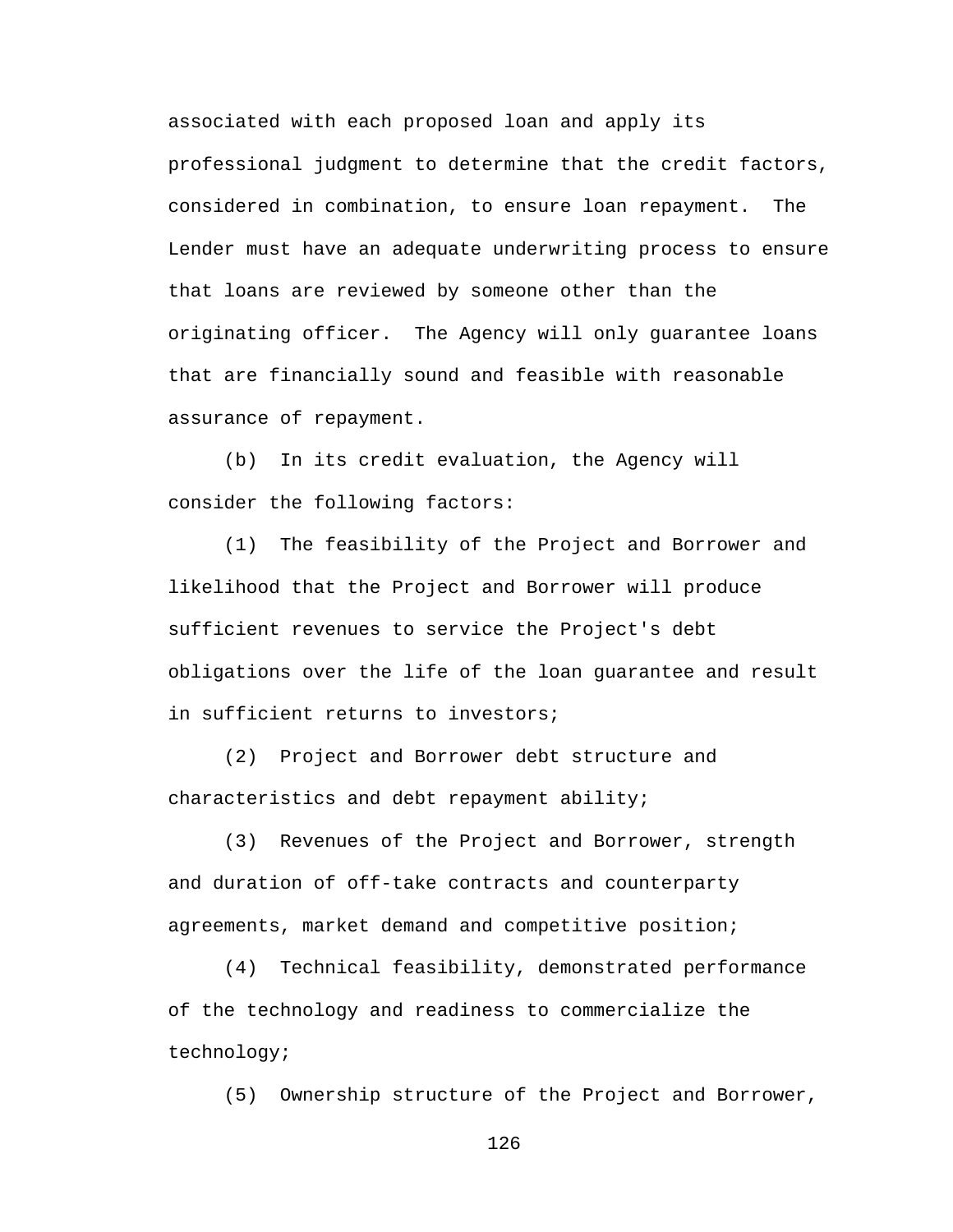strength of ownership and sponsors, commitment and amount of equity investment from ownership, sponsors and other equity investors;

(6) Operational management and experience;

(7) Complexity of construction/completion, terms of construction contracts, experience and financial strength of the construction contractor or engineering, procurement, and construction (EPC) contractor;

(8) Availability and depth of resource/feedstock market, strength and duration of purchase agreements, and availability of substitutes;

(9) Contracts and intellectual property rights, and state and local regulations;

(10) Energy, infrastructure and environmental considerations;

(11) The extent to which Project Costs are funded by the guaranteed loan or other Federal and non-Federal governmental assistance such as grants, tax credits, or other loan guarantees;

(12) Economic safeguards of the Project including contingency reserve funds and protections and safeguards provided to the Agency and Lender in the event of default through loan collateral and ownership and sponsorship guarantors, and;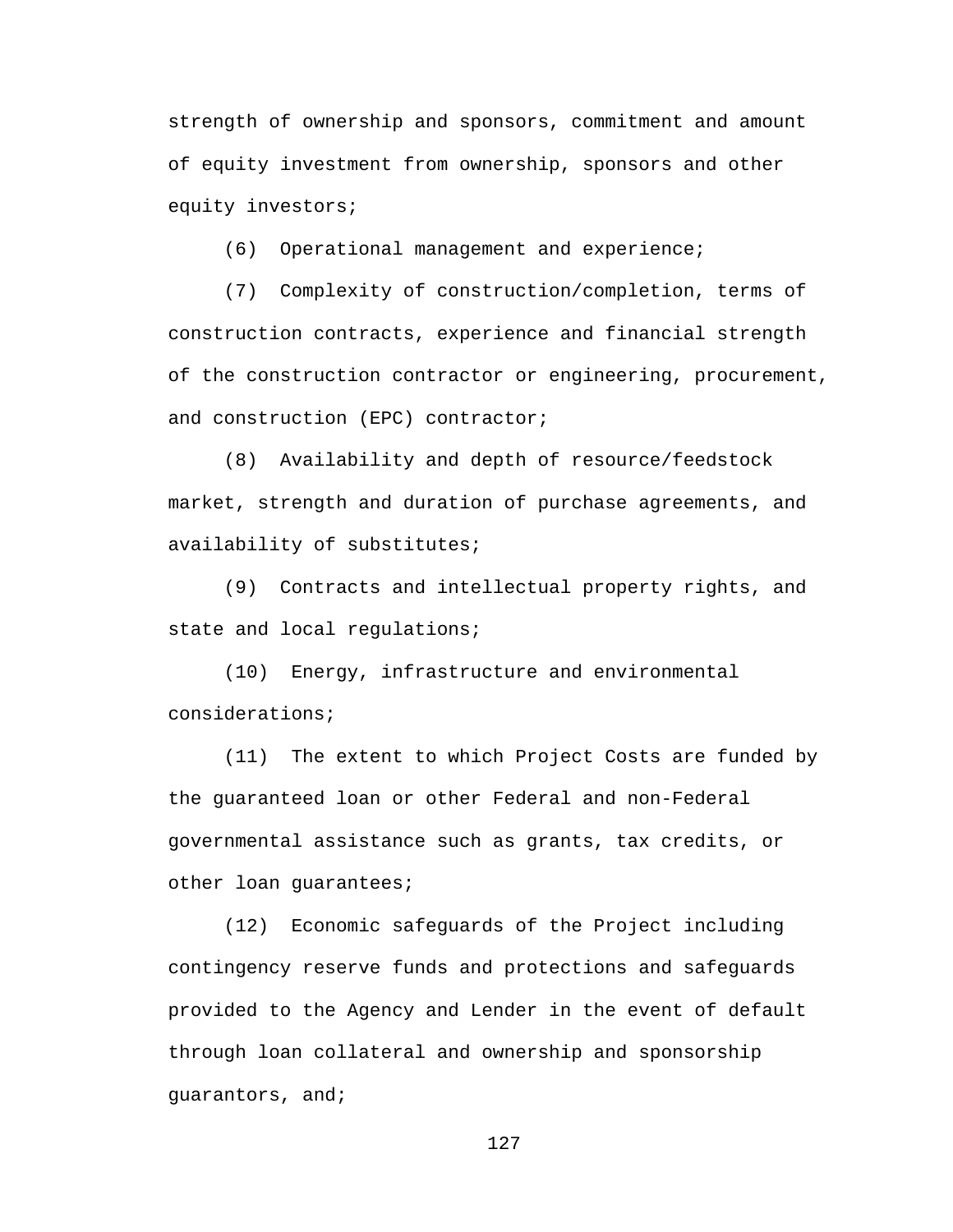(13) Other criteria that the Agency deems relevant.

# **§ 4279.216 Environmental responsibilities.**

Lenders are responsible for becoming familiar with Federal environmental requirements; considering, in consultation with the prospective Borrower, the potential environmental impacts of their proposals at the earliest planning stages; and developing proposals that minimize the potential to adversely impact the environment.

(a) Lenders must alert the Agency to any environmental issues related to a proposed Project or items that may require extensive environmental review.

(b) Lenders must ensure that the Borrower has:

(1) Provided the necessary environmental information to enable the Agency to undertake its environmental review process in accordance with 7 CFR part 1940, subpart G, or successor regulations, including the provision of all required Federal, State, and local permits, and has completed Form RD 1940-20, "Request for Environmental Information," and Exhibit H "Environmental Assessment for Class II Actions" (when required by 7 CFR part 1940, subpart G);

(2) Complied with any mitigation measures required by the Agency; and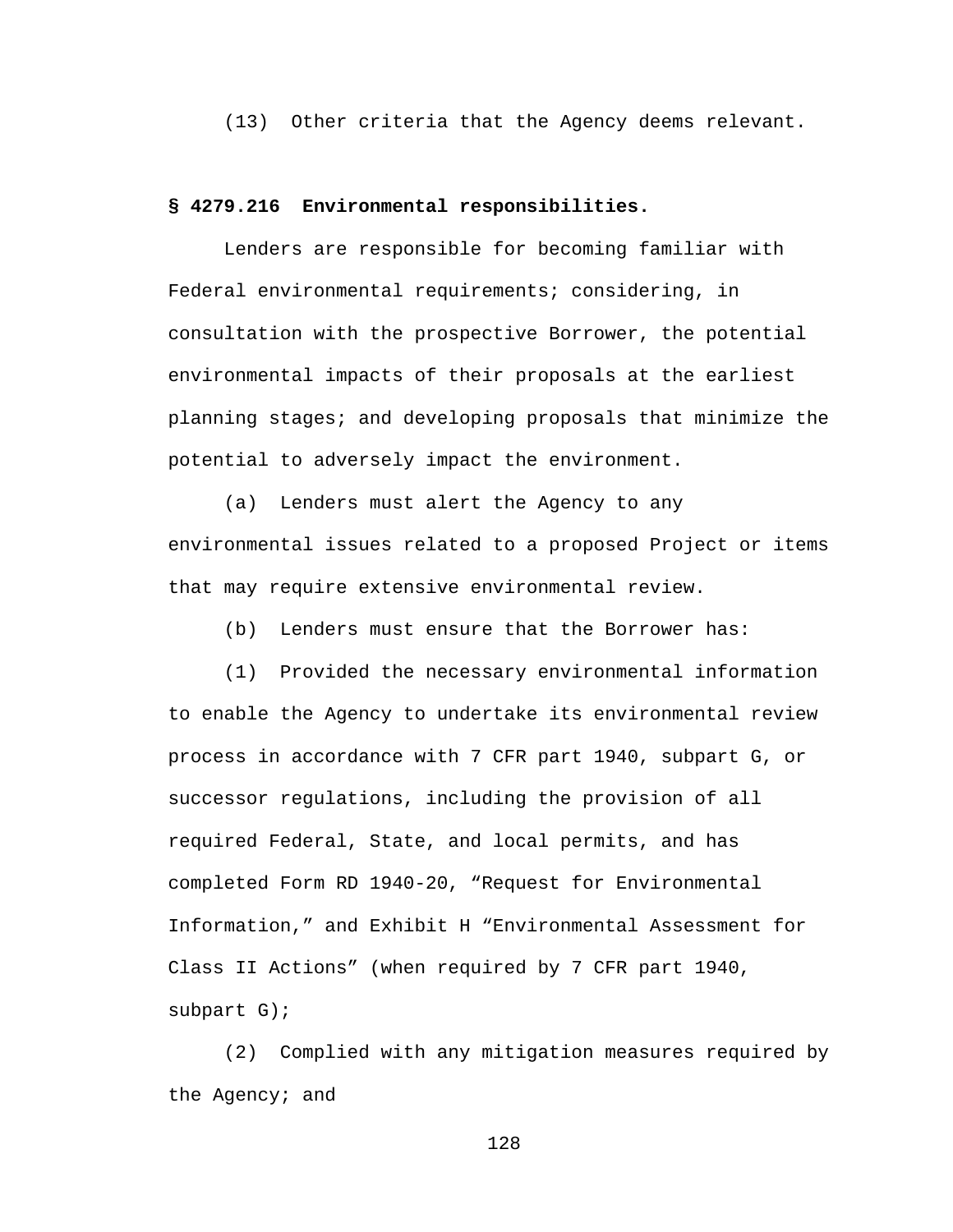(3) Not taken any actions or incurred any obligations with respect to the proposed Project that will either limit the range of alternatives to be considered during the Agency's environmental review process or which will have an adverse effect on the environment.

(c) Lenders must assist in the collection of additional data when the Agency needs such data to complete its environmental review of the proposal and assist in the resolution of environmental issues.

### **§ 4279.217 Oversight and monitoring.**

The Lender must permit representatives of the Agency (or other agencies of the United States) to inspect and make copies of any records of the Lender pertaining to Program guaranteed loans during regular office hours of the Lender or at any other time upon agreement between the Lender and the Agency. In addition, the Lender must cooperate fully with Agency oversight and monitoring of all Lenders involved in any manner with any loan guarantee under this Program to ensure compliance with this subpart. Such oversight and monitoring will include, but is not limited to, reviewing Lender records and meeting with Lenders (in accordance with § 4287.307(d) of this chapter).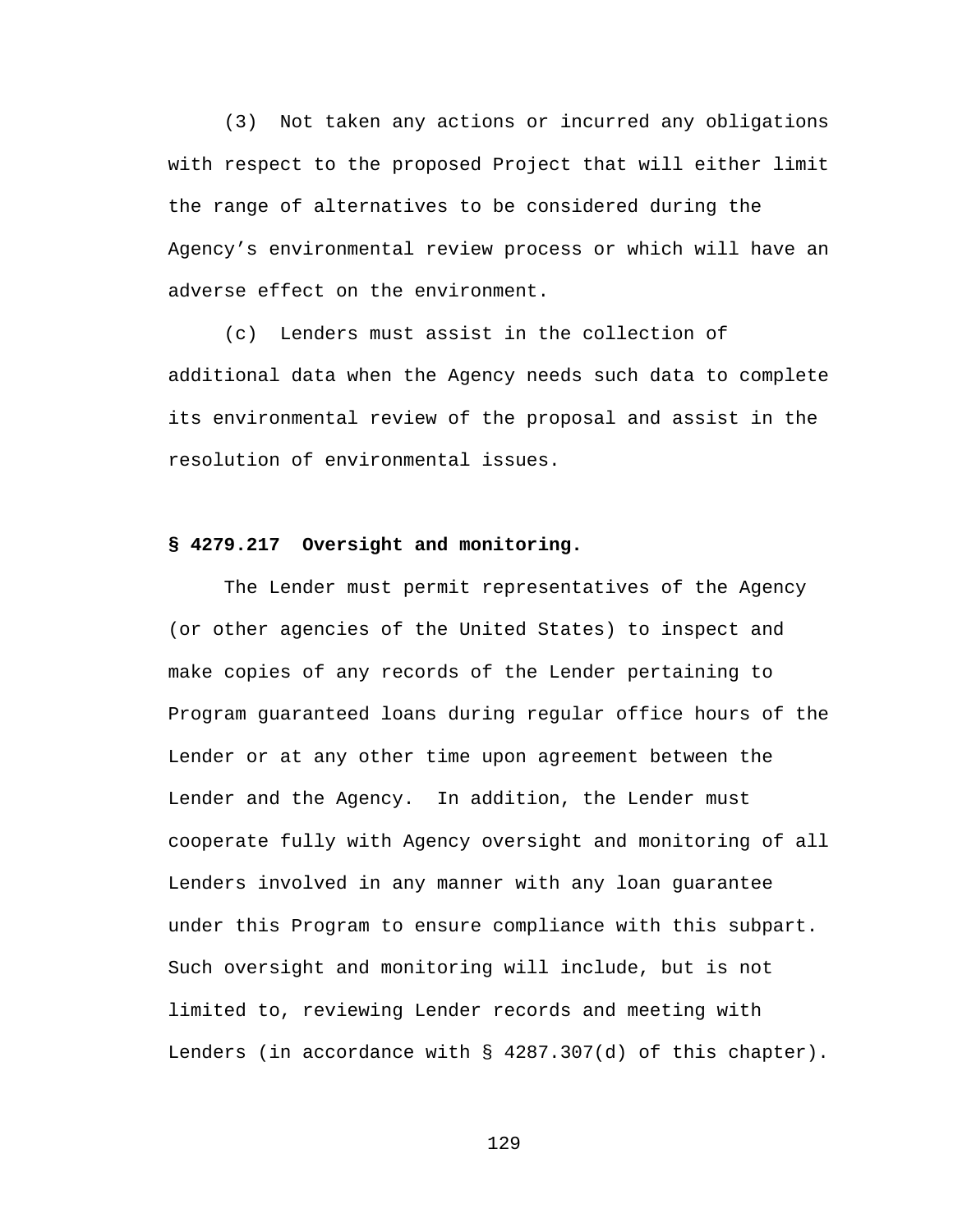**§ 4279.218 [Reserved]**

#### **§ 4279.219 [Reserved]**

#### **CONDITIONS OF GUARANTEE**

## **§ 4279.220 General conditions of guarantee.**

A loan guarantee under this part will be evidenced by a Loan Note Guarantee issued by the Agency. Each Lender will execute a Lender's Agreement. If a valid Lender's Agreement already exists, it is not necessary to execute a new Lender's Agreement with each loan guarantee. The provisions of this part and 7 CFR part 4287, subpart D will apply to all outstanding guarantees. In the event of a conflict between the guaranteed loan documents and these regulations as they exist at the time the documents are executed, the regulations will control.

(a) Full faith and credit.

(1) A guarantee under this subpart constitutes an obligation supported by the full faith and credit of the United States and is incontestable except for fraud or misrepresentation of which a Lender or Holder has actual knowledge at the time it becomes such Lender or Holder or which a Lender or Holder participates in or condones.

(2) The guarantee will be unenforceable to the extent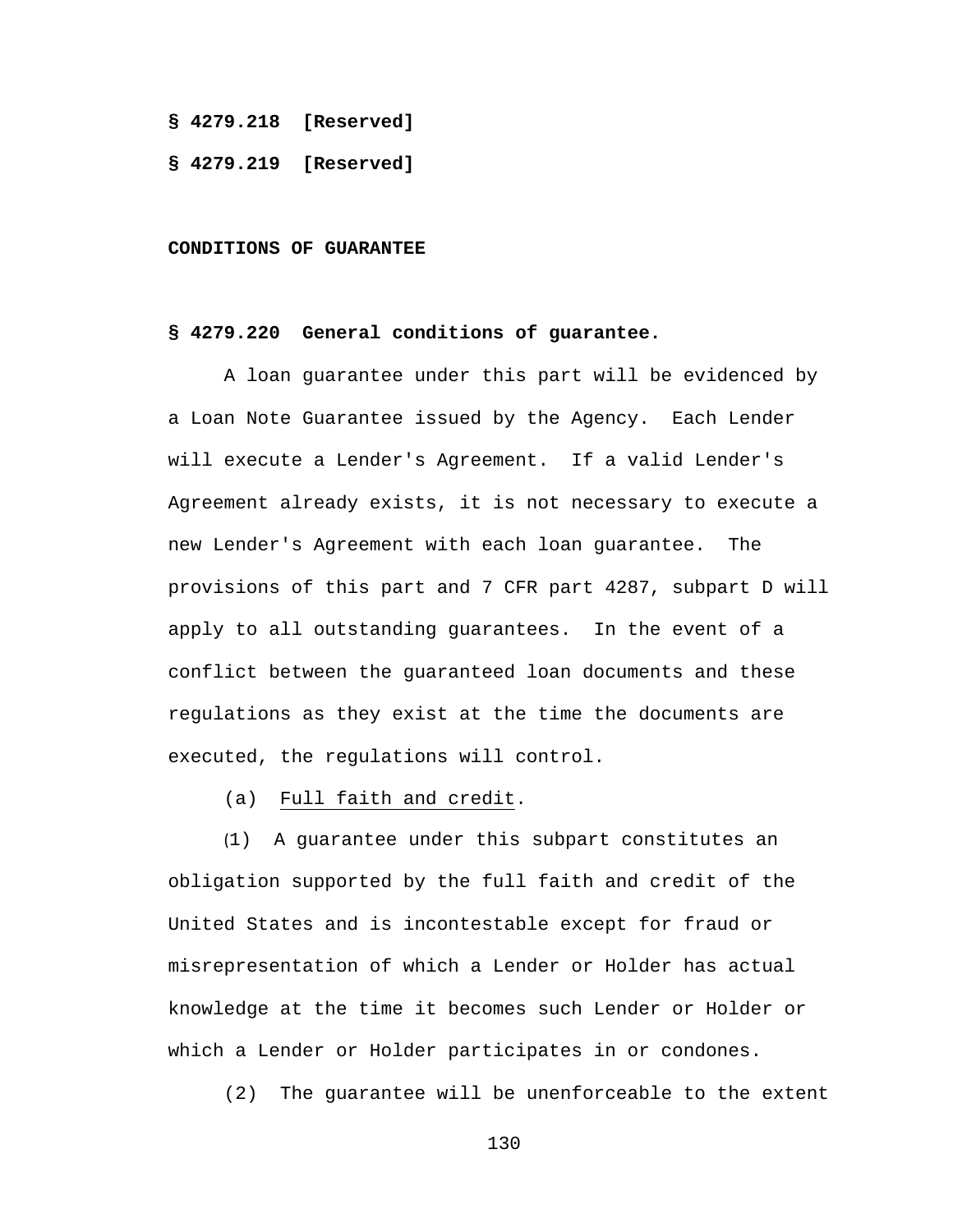that any loss is occasioned by:

(i) A provision for Interest on Interest, Default or penalty Interest, or late payment fees;

(ii) The violation of usury laws;

(iii) Use of loan proceeds for unauthorized purposes or to the extent that loan funds are used for purposes other than those specifically approved by the Agency in its Conditional Commitment;

(iv) Failure to obtain or maintain the required security regardless of the time at which the Agency acquires knowledge thereof; and

(v) Negligent Loan Origination or Negligent Loan Servicing unless otherwise determined under paragraph (d) of this section.

(3) The Agency will guarantee payment as follows:

(i) To any Holder, 100 percent of any loss sustained by the Holder on the guaranteed portion of the loan it owns and Interest through the Interest Termination Date due on such portion.

(ii) To the Lender, subject to the provisions of this part and subpart D of part 4287, the lesser of:

(A) Any loss sustained by the Lender on the guaranteed portion, including principal and Interest, through the Interest Termination Date, evidenced by the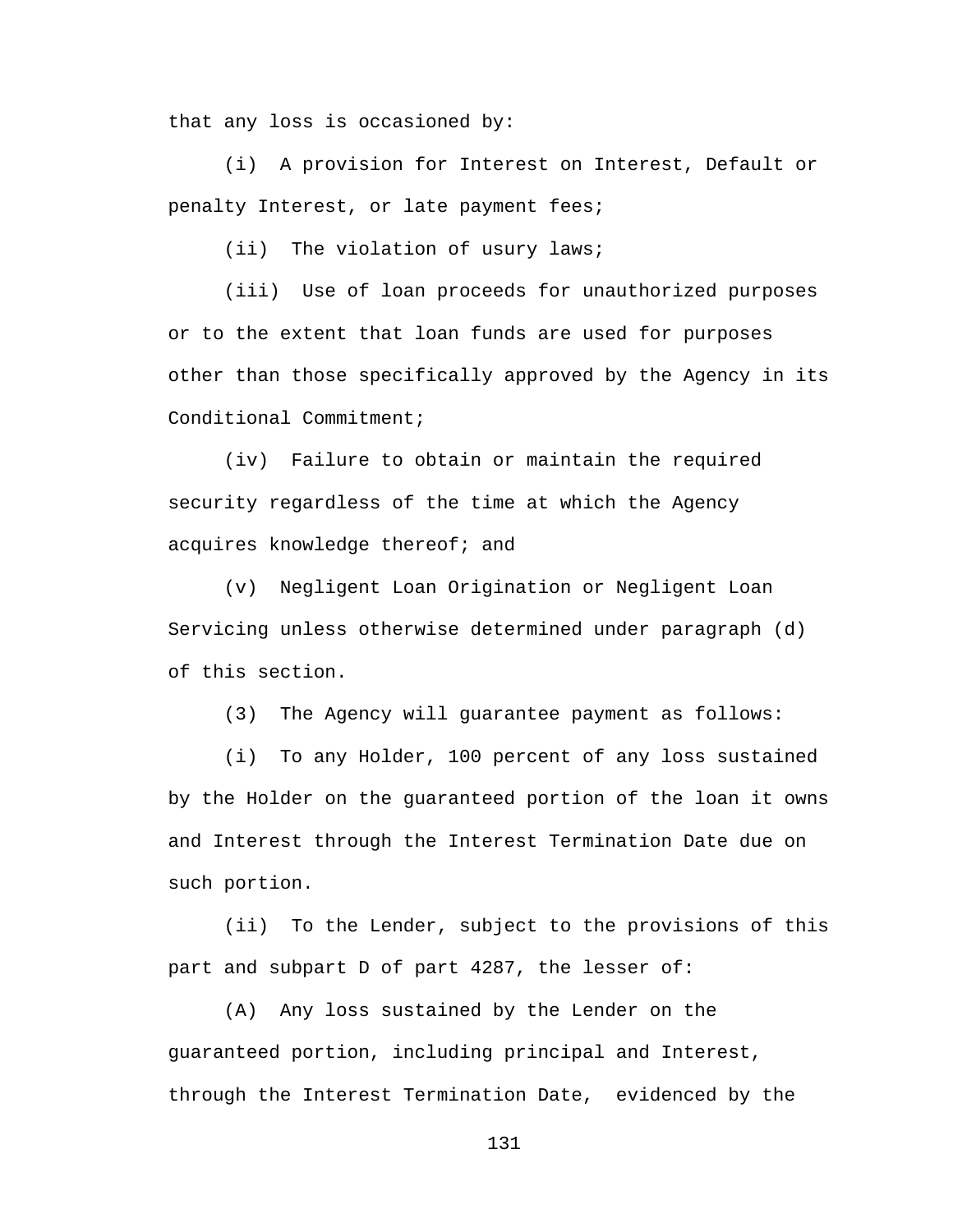notes or assumption agreements and secured advances for protection and preservation of Collateral made with the Agency's authorization; or

(B) The guaranteed principal advanced to or assumed by the Borrower and any Interest due thereon through the Interest Termination Date.

(b) Credit quality of Borrower. The Agency will provide guarantees only after consideration is given to the Borrower's overall credit quality and to the terms and conditions of any applicable subsidies, tax credits, and other such incentives.

(c) Quality of loan. All loans guaranteed under this subpart must be financially sound and feasible, with reasonable assurance of repayment.

(d) Gross Negligence. Upon written request of the Lender, the Agency will consider changing the negligence standard to Grossly Negligent Loan Origination and Grossly Negligent Loan Servicing on a case-by-case basis. The Lender must establish to the Agency's satisfaction that changing to the gross negligence standard does not materially impair the Agency's interests, solely at the Agency's discretion, subject to:

(1) The lender has demonstrated capacity and experience in making and servicing loans of similar amounts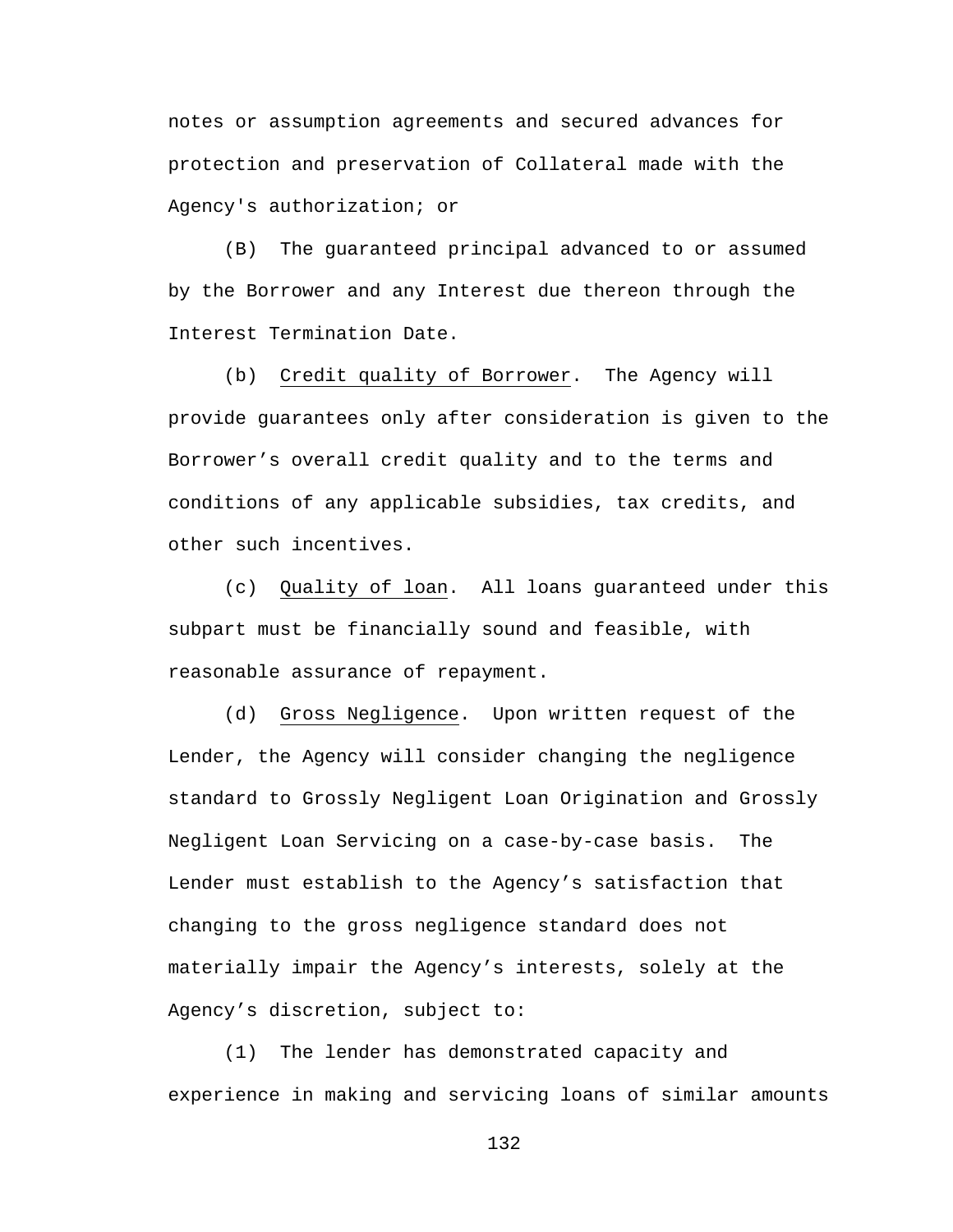and for transactions of comparable complexity;

(2) The Agency's review of the Lender's underwriting, loan approval and loan servicing policies and procedures, and;

(3) The Agency's review of the Lender's loan servicing plan.

### **§ 4279.221 Rights and liabilities.**

When a guaranteed portion of a loan is sold to a Holder, the Holder will succeed to all rights of the Lender under the Loan Note Guarantee to the extent of the portion purchased.

(a) The Lender will remain bound to all obligations under the Loan Note Guarantee, Lender's Agreement, and the Agency Program regulations.

(b) A guarantee and right to require purchase will be directly enforceable by a Holder notwithstanding any fraud or misrepresentation by the Lender or any unenforceability of the guarantee by the Lender, except for fraud or misrepresentation of which the Holder had actual knowledge at the time it became the Holder or in which the Holder participates or condones.

(c) The Lender must reimburse the Agency for any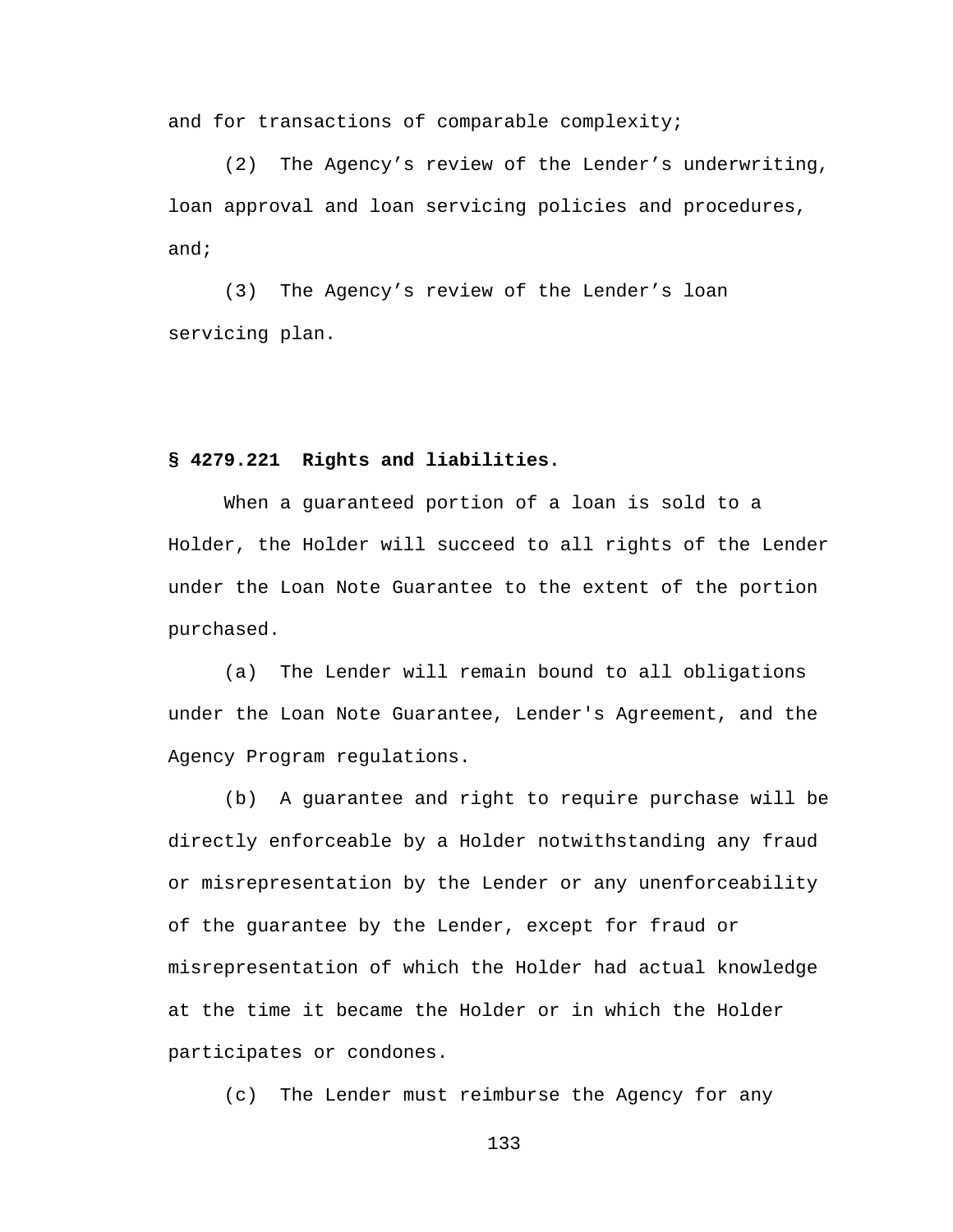payments the Agency makes to a Holder of Lender's guaranteed loan that, under the Loan Note Guarantee, would not have been paid to the Lender had the Lender retained the entire interest in the guaranteed loan and not conveyed an interest to a Holder.

# **§ 4279.222 Payments.**

A Lender will receive all payments of principal and Interest on account of the entire loan and must promptly remit to the Holder its Pro Rata share of any payment within 30 days of the Lender's receipt thereof from the Borrower, determined according to its respective interest in the loan, less only the Lender's servicing fee.

# **§ 4279.223 Sale or assignment of guaranteed loan.**

The Lender may Participate or sell all or part of the guaranteed portion of the loan or retain the entire loan. The Lender must fully disburse and properly close a loan prior to sale of any portion of the Promissory Note(s). The Lender cannot Participate or sell any amount of the guaranteed or unguaranteed portion of the loan to the Borrower or its parent, subsidiary or Affiliate or to officers, directors, stockholders, other owners, or members of their Immediate Families. The Lender cannot share any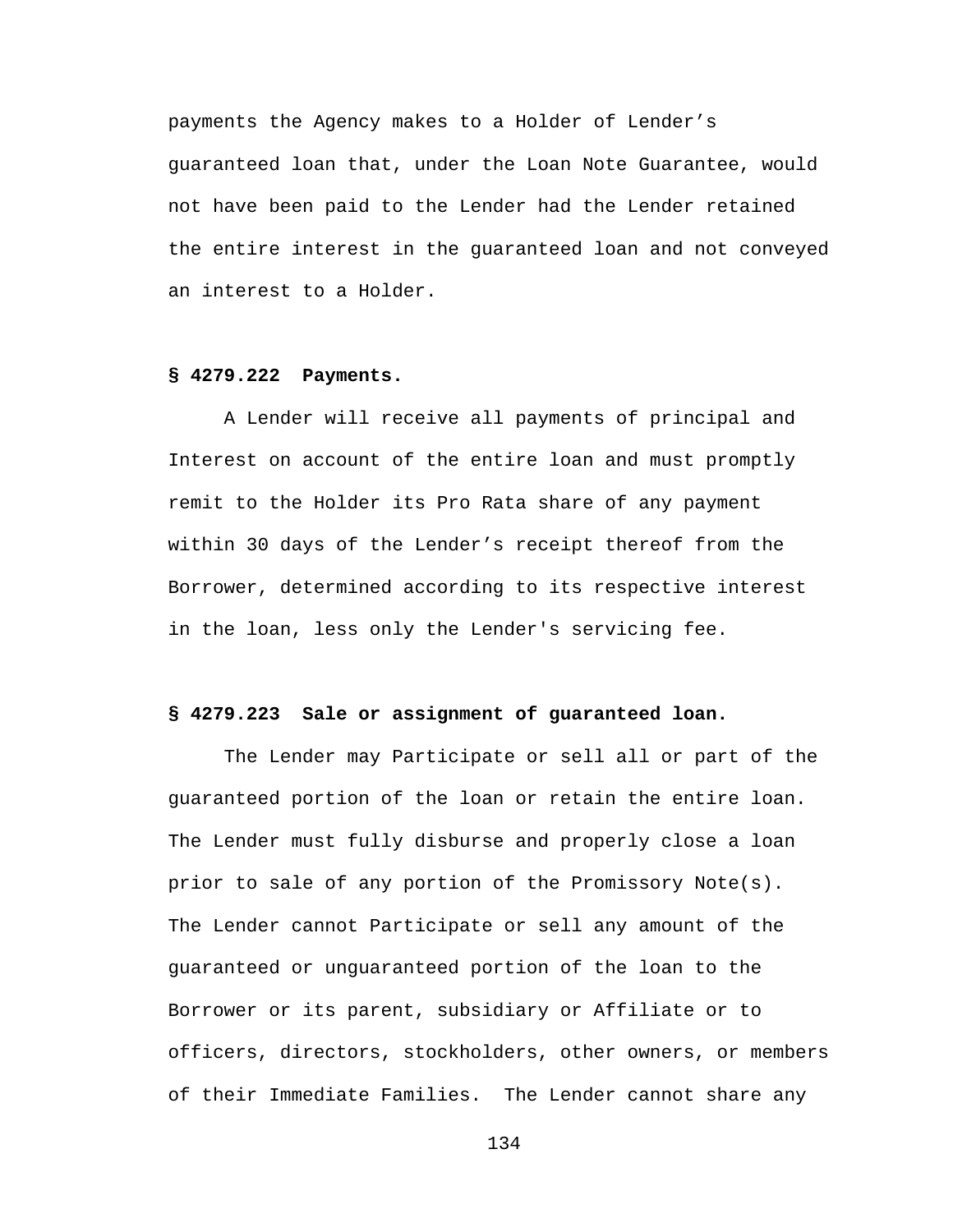premium received from the sale of a guaranteed loan in the secondary market with a Loan Packager or other Loan Service Provider. The participating Lenders and Holders and the Borrower can have no rights or obligations to one another. If the Lender desires to market all or part of the guaranteed portion of the loan at or subsequent to loan closing, such loan must not be in Default. Lenders may use either the single Promissory Note or multi-note system as outlined in paragraphs (a) and (b) of this section.

(a) Single note system. The entire loan is evidenced by one Promissory Note, and one Loan Note Guarantee is issued. When the loan is evidenced by one Promissory Note, the Lender may not at a later date cause any additional notes to be issued.

(1) The Lender may assign all or part of the guaranteed portion of the loan to one or more Holders by using the Assignment Guarantee Agreement. The Lender must retain title to the Promissory Note. The Lender must complete and execute the Assignment Guarantee Agreement and return it to the Agency for execution prior to Holder execution.

(2) A Holder, upon written notice to the Lender and the Agency, may reassign the unpaid guaranteed portion of the loan, in full, sold under the Assignment Guarantee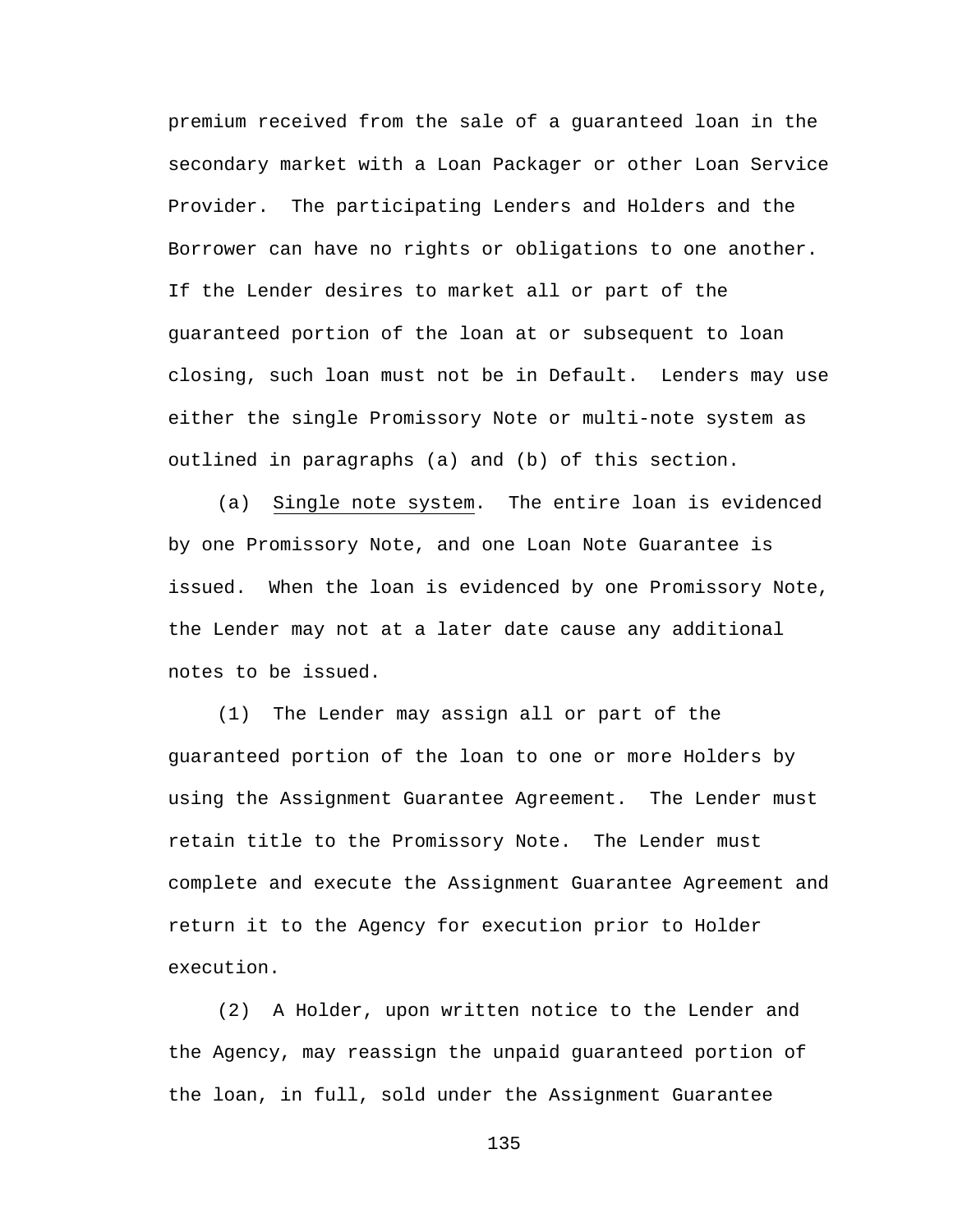Agreement. Holders may only reassign the guaranteed portion in the complete block they have received and cannot subdivide or further split the guaranteed portion of a loan or retain an Interest strip.

(3) Upon notification and completion of the assignment through the use of the Assignment Guarantee Agreement, the assignee shall succeed to all rights and obligations of the Holder thereunder. Subsequent assignments require notice to the Lender and Agency using any format, including that used by the Bond Market Association, together with the transfer of the original Assignment Guarantee Agreement.

(4) The Agency will neither execute a new Assignment Guarantee Agreement to effect a subsequent reassignment nor reissue a duplicate Assignment Guarantee Agreement unless:

(i) The original was lost, stolen, destroyed, mutilated, or defaced and

(ii) The reissue is in accordance with § 4279.226.

(5) The Assignment Guarantee Agreement clearly states the percentage and corresponding amount of the guaranteed portion it represents and the Lender's servicing fee. A servicing fee may be charged by the Lender to a Holder and is calculated as a percentage per annum of the unpaid balance of the guaranteed portion of the loan assigned by the Assignment Guarantee Agreement. The Agency is not and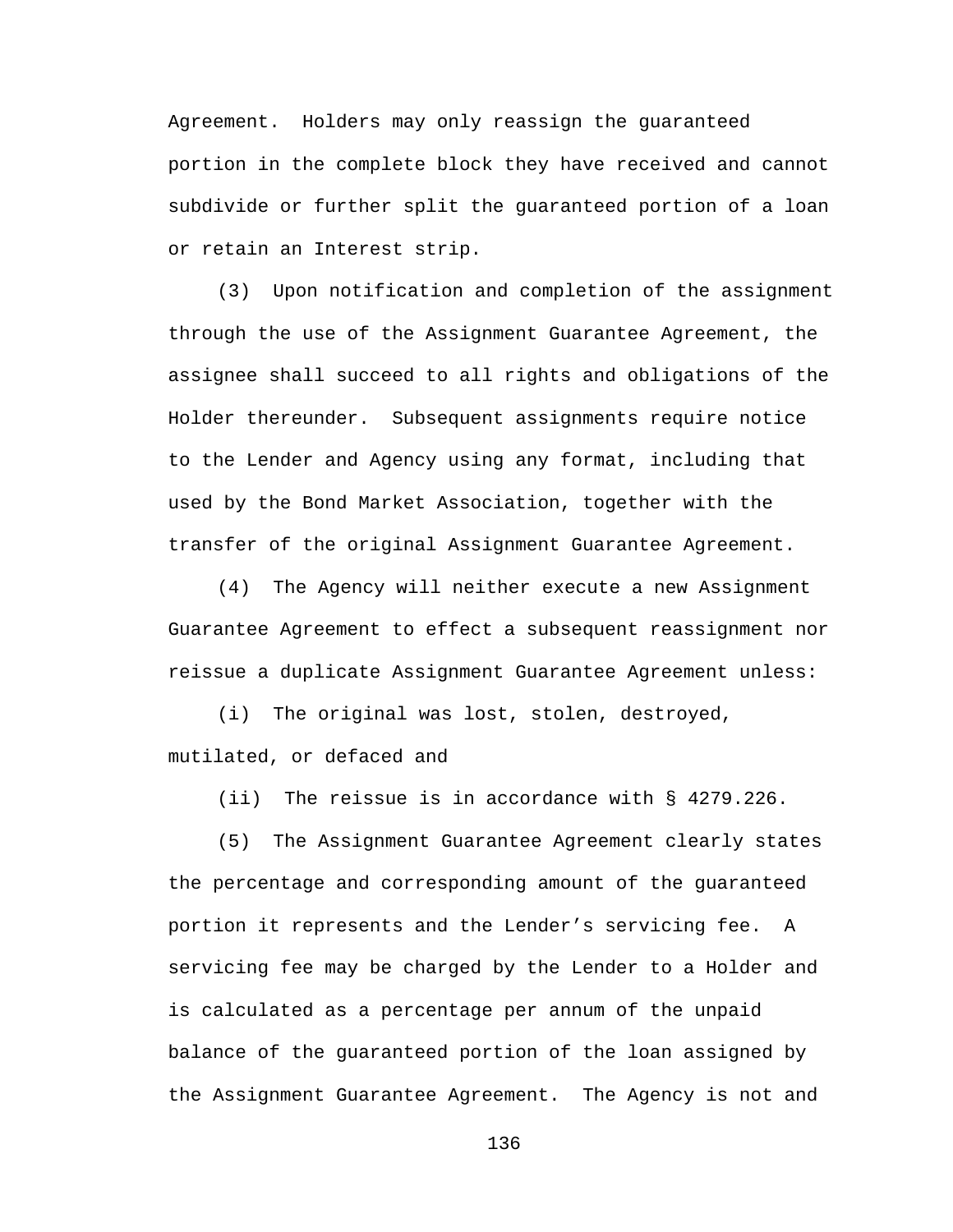will not be a party to any contract between the Lender and another party where the Lender sells its servicing fee in an Arm's Length Transaction. The Agency will not acknowledge, approve, or have any liability to any of the parties of such contract.

(b) Multi-note system. Under this option, the Lender may provide multiple Promissory Notes for the unguaranteed and the guaranteed portions of the loan. All Promissory Notes must reflect the same payment terms. When the Lender selects this option, the Holder will receive one of the Borrower's executed notes and a Loan Note Guarantee. The Agency will issue a Loan Note Guarantee for each Promissory Note, including the unguaranteed Promissory Note(s), to be attached to the Promissory Note(s). An Assignment Guarantee Agreement will not be used when the multi-note option is utilized.

# **§ 4279.224 Minimum retention.**

The Lender is required to hold a minimum of 7.5 percent of the total loan amount. The amount required to be held must be of the unguaranteed portion of the loan and cannot be Participated to another Person. The Agency may reduce the minimum retention below 7.5 percent on a case by case basis when the Lender establishes to the Secretary's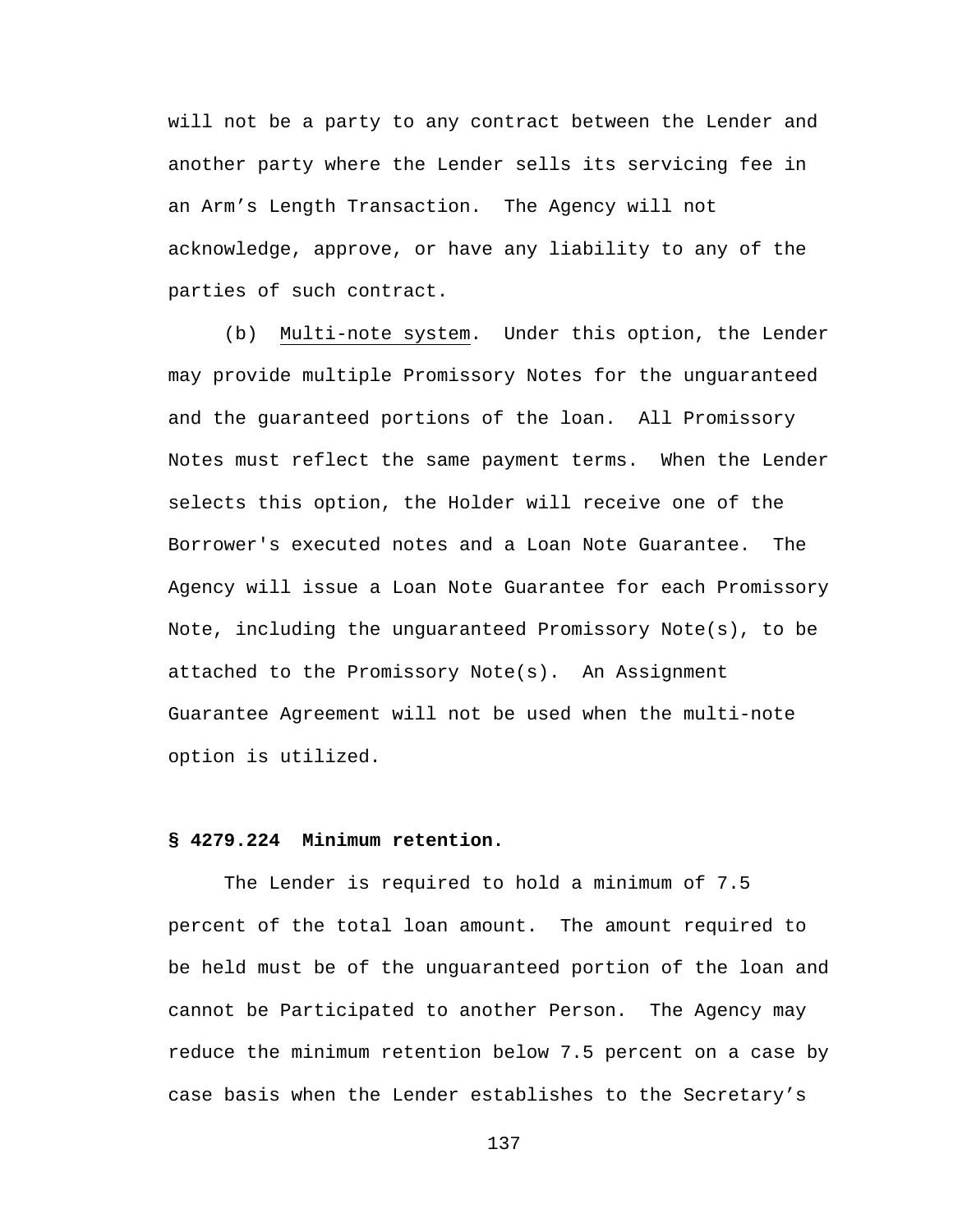satisfaction that reduction of the minimum retention percentage is to meet compliance with the Lender's regulatory authority. The Lender must retain interest in the Collateral, and retain the servicing responsibilities for the guaranteed loan.

# **§ 4279.225 Repurchase from Holder.**

(a) Repurchase by Lender. A Lender has the option to repurchase the unpaid guaranteed portion of the loan from a Holder within 30 days of written demand by the Holder when the Borrower is in Default not less than 60 days on principal or Interest due on the loan; or when the Lender has failed to remit to the Holder its Pro Rata share of any payment within 30 days of the Lender's receipt thereof from the Borrower. The repurchase by the Lender will be for an amount equal to the unpaid guaranteed portion of principal and accrued Interest less the Lender's servicing fee. The Holder must concurrently send a copy of the demand letter to the Agency. The Lender must accept an assignment without recourse from the Holder upon repurchase. The Lender is encouraged to repurchase the loan, upon written demand from the Holder, to facilitate the accounting of funds, resolve any loan problem, and resolve the Default, where and when reasonable. The benefit to the Lender is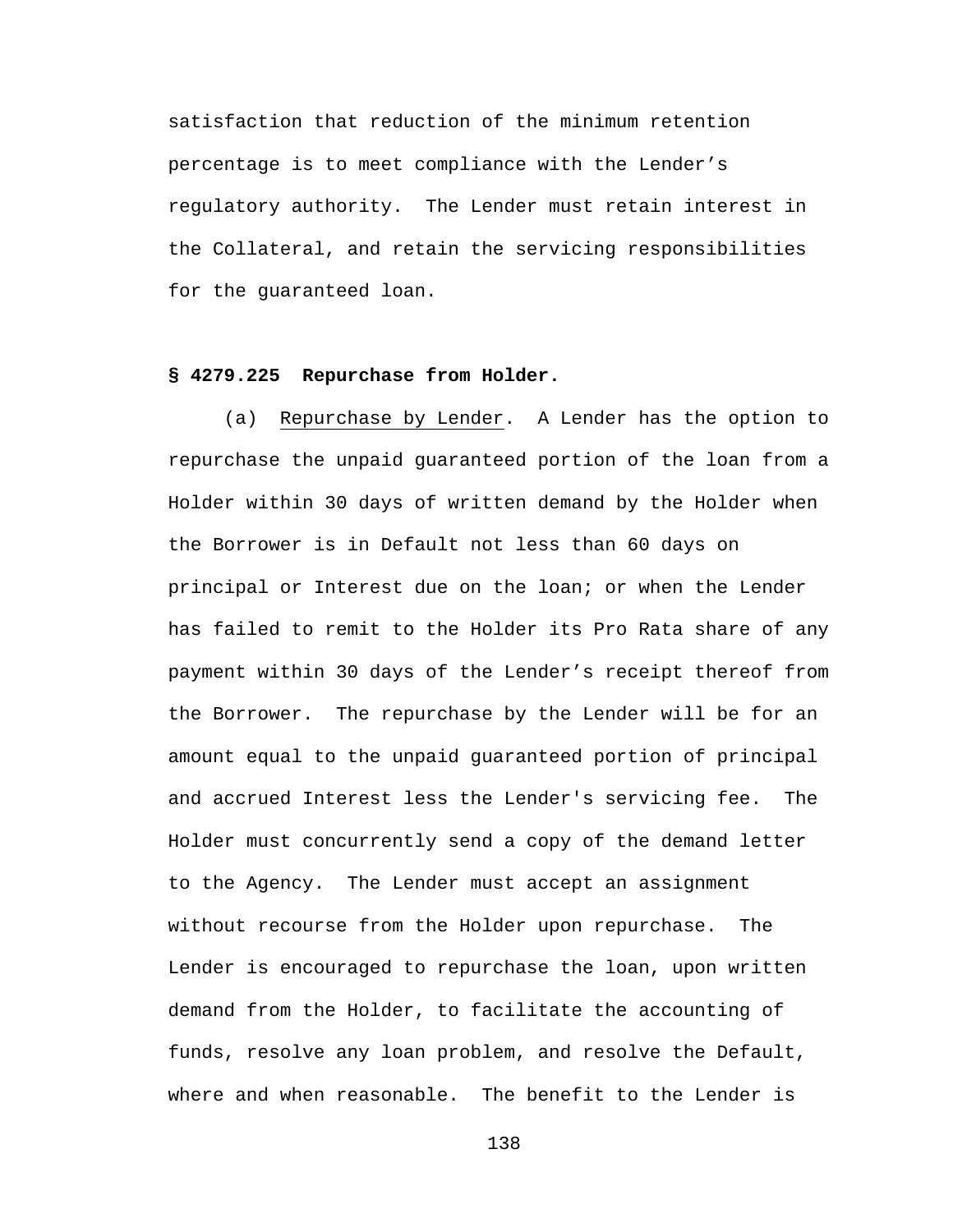that it may re-sell the guaranteed portion of the loan in order to continue collection of its servicing fee if the Default is cured. The Lender must notify, in writing, the Holder and the Agency of its decision.

(b) Agency repurchase.

(1) The Lender's servicing fee will stop on the date that Interest was last paid by the Borrower when the Agency purchases the guaranteed portion of the loan from a Holder. The Lender cannot charge such servicing fee to the Agency and must apply all loan payments and Collateral proceeds received to the guaranteed and unguaranteed portions of the loan on a Pro Rata basis.

(2) If the Agency repurchases 100 percent of the guaranteed portion of the loan, the Agency will not continue collection of the Annual Renewal Fee from the Lender.

(3) If the Lender does not repurchase the unpaid guaranteed portion of the loan as provided in paragraph (a) of this section, the Agency will purchase from the Holder the unpaid principal balance of the guaranteed portion together with accrued Interest to date of repurchase or the Interest Termination Date, whichever is sooner, less the Lender's servicing fee, within 30 days after written demand to the Agency from the Holder.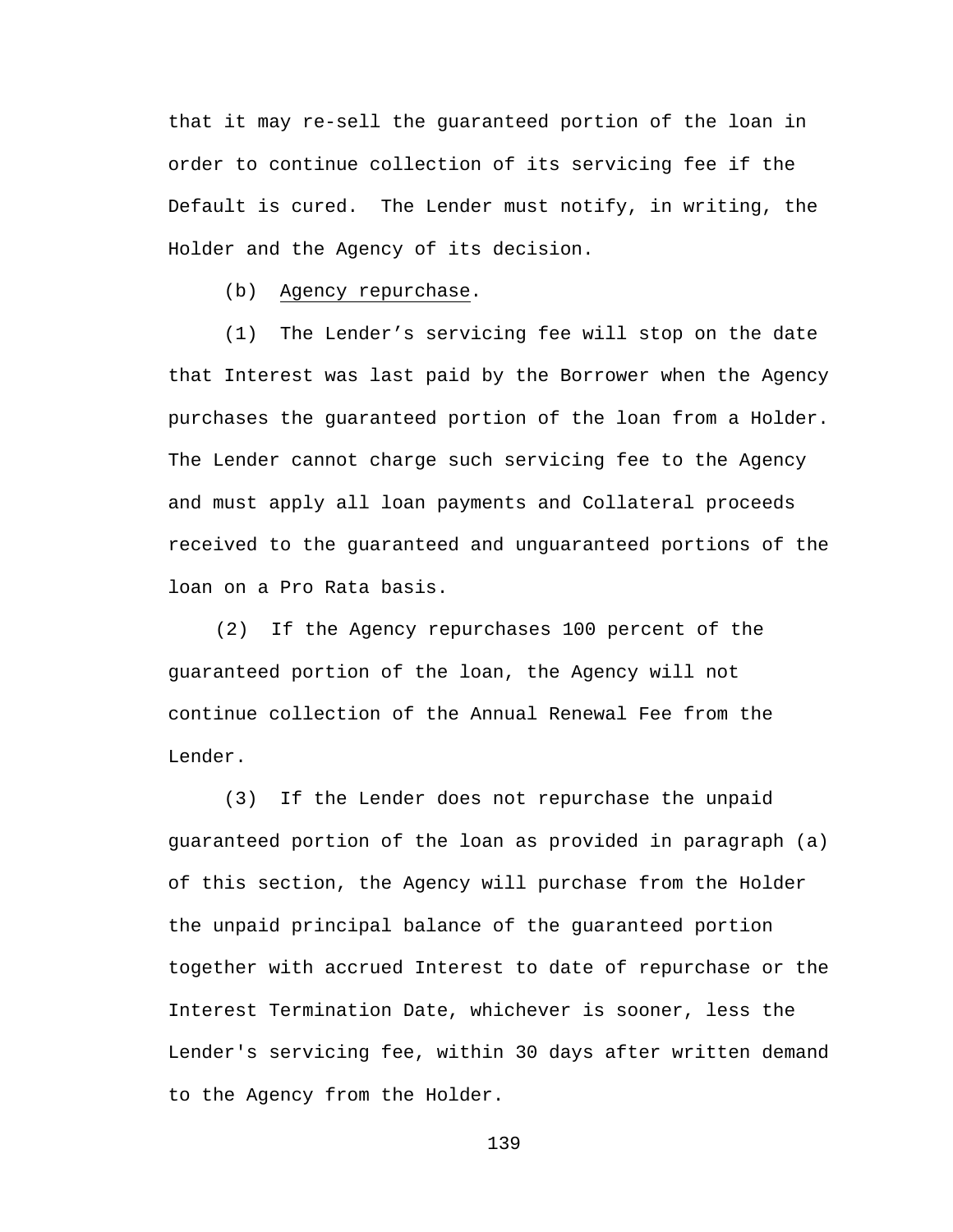(4) When Lender has accelerated the account, and subject to the expiration of any forbearance or workout agreement, the Lender, or the Agency at its sole discretion, must issue a letter to the Holder(s) establishing the Interest Termination Date. Accrued Interest to be paid to the Holder(s) will be calculated from the date Interest was last paid on the loan with a termination date not to exceed the Interest Termination Date.

(5) When the Lender has accelerated the account and the Lender holds all or a portion of the guaranteed loan, an estimated loss claim (loan in the liquidation process) must be filed by the Lender with the Agency within 60 days. Accrued Interest paid to the Lender will be calculated from the date Interest was last paid on the loan to the Interest Termination Date.

(6) The Holder's demand to the Agency must include a copy of the written demand made upon the Lender. The Holder must also include evidence of its right to require payment from the Agency. Such evidence must consist of either the original of the Loan Note Guarantee properly endorsed to the Agency or the original of the Assignment Guarantee Agreement properly assigned to the Agency without recourse including all rights, title, and interest in the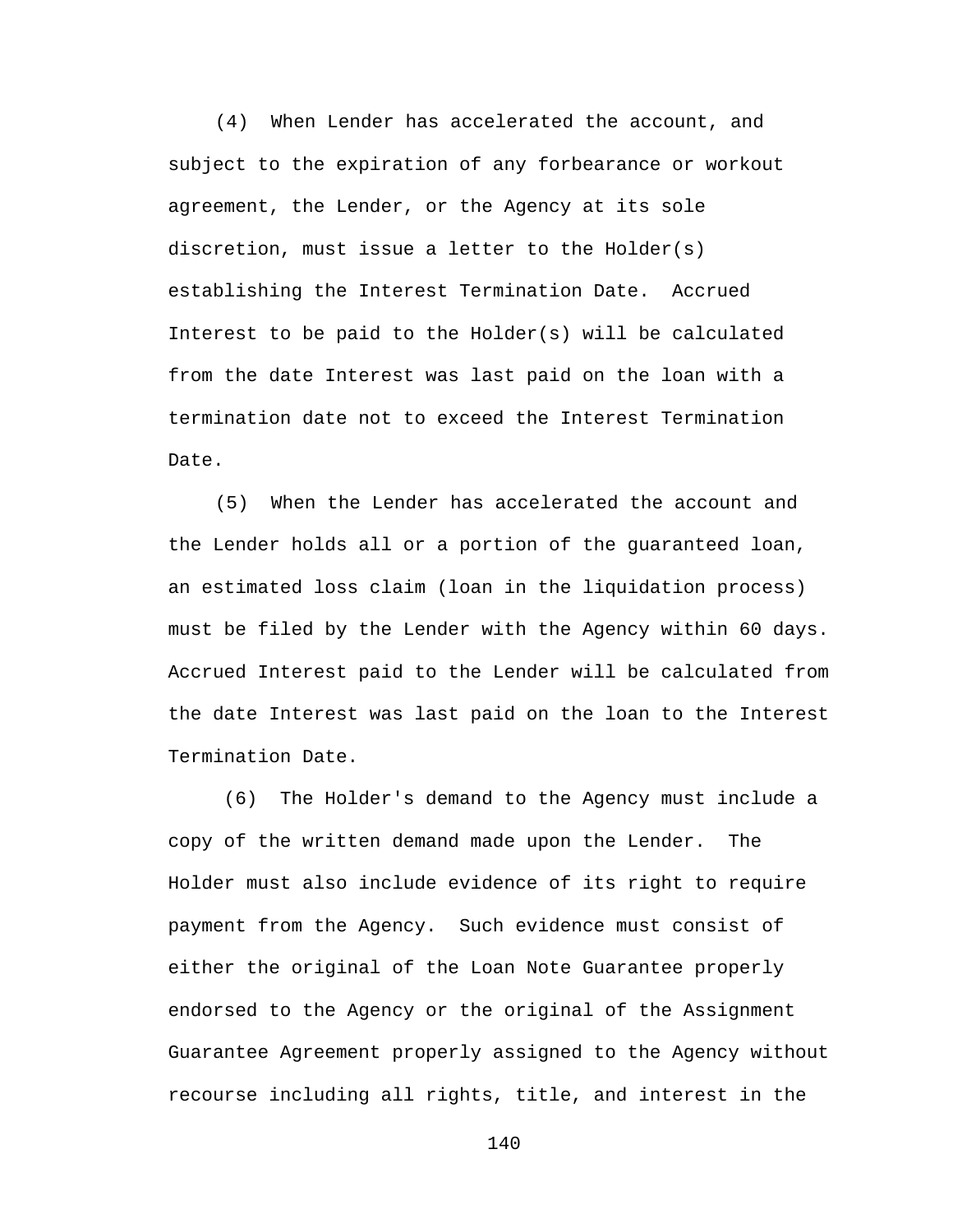loan. When the single-note system is utilized and the initial Holder has sold its interest, the current Holder must present the original Assignment Guarantee Agreement and an original of each Agency approved reassignment document in the chain of ownership, with the latest reassignment being assigned to the Agency without recourse, including all rights, title, and interest in the guarantee. The Holder must include in its demand the amount due including unpaid principal, unpaid Interest to date of demand, and Interest subsequently accruing from date of demand to proposed payment date. The Agency will be subrogated to all rights of the Holder.

(7) Upon request by the Agency, the Lender must furnish within 30 days of such request a current statement certified by an appropriate authorized officer of the Lender of the unpaid principal and Interest then owed by the Borrower on the loan and the amount then owed to any Holder, along with the information necessary for the Agency to determine the appropriate amount due the Holder. Any discrepancy between the amount claimed by the Holder and the information submitted by the Lender must be resolved between the Lender and the Holder before payment will be approved. Such conflict will suspend the running of the 30 day payment requirement.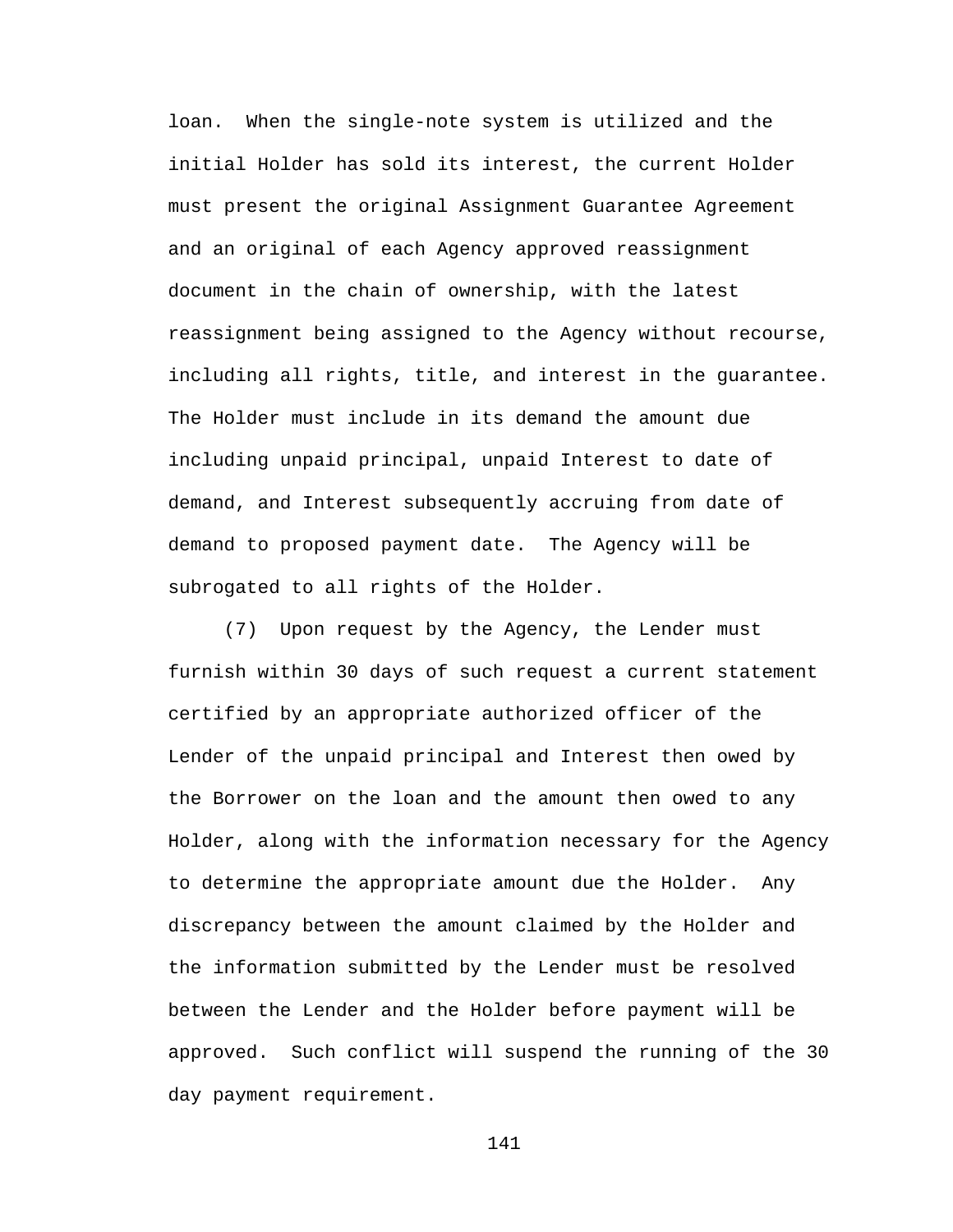(8) Purchase by the Agency neither changes, alters, nor modifies any of the Lender's obligations to the Agency arising from the loan or guarantee nor does it waive any of Agency's rights against the Lender. The Agency will have the right to set-off against the Lender all rights inuring to the Agency as the Holder of the instrument against the Agency's obligation to the Lender under the guarantee.

(c) Repurchase for servicing. If the Lender, Borrower, and Holder are unable to agree to restructuring of loan repayment, Interest rate, or loan terms to resolve any loan problem or resolve the Default and repurchase of the guaranteed portion of the loan is necessary to adequately service the loan, the Holder must sell the guaranteed portion of the loan to the Lender for an amount equal to the unpaid principal and Interest on such portion less the Lender's servicing fee. The Lender must not repurchase from the Holder for arbitrage or other purposes to further its own financial gain. Any repurchase must only be made after the Lender obtains the Agency's written approval. If the Lender does not repurchase the guaranteed portion from the Holder, the Agency may, at its option, purchase such guaranteed portion for servicing purposes.

# **§ 4279.226 Replacement of document.**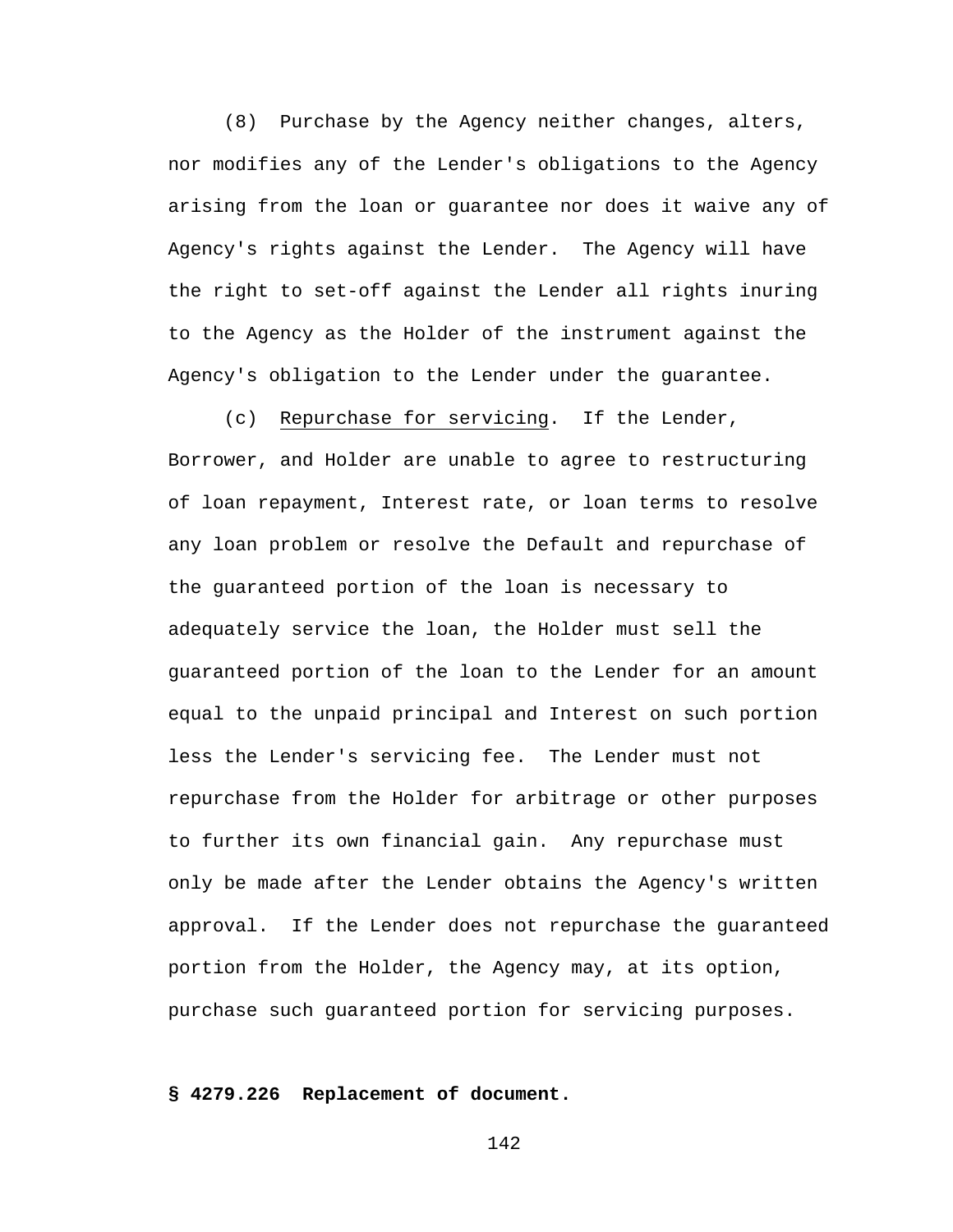(a) The Agency may issue a replacement Loan Note Guarantee or Assignment Guarantee Agreement which was lost, stolen, destroyed, mutilated, or defaced to the Lender or Holder upon receipt of an acceptable certificate of loss and an indemnity bond.

(b) When a Loan Note Guarantee or Assignment Guarantee Agreement is lost, stolen, destroyed, mutilated, or defaced while in the custody of the Lender or Holder, the Lender must coordinate the activities of the party who seeks the replacement documents and must submit the required documents to the Agency for processing. The requirements for replacement are as follows:

(1) A certificate of loss, notarized and containing a jurat, which includes:

- (i) Name and address of owner;
- (ii) Name and address of the Lender of record;
- (iii) Capacity of Person certifying;

(iv) Full identification of the Loan Note Guarantee or Assignment Guarantee Agreement including the name of the Borrower, the Agency's case number, date of the Loan Note Guarantee or Assignment Guarantee Agreement, face amount of the evidence of debt purchased, date of evidence of debt, present balance of the loan, percentage of guarantee, and, if an Assignment Guarantee Agreement, the original named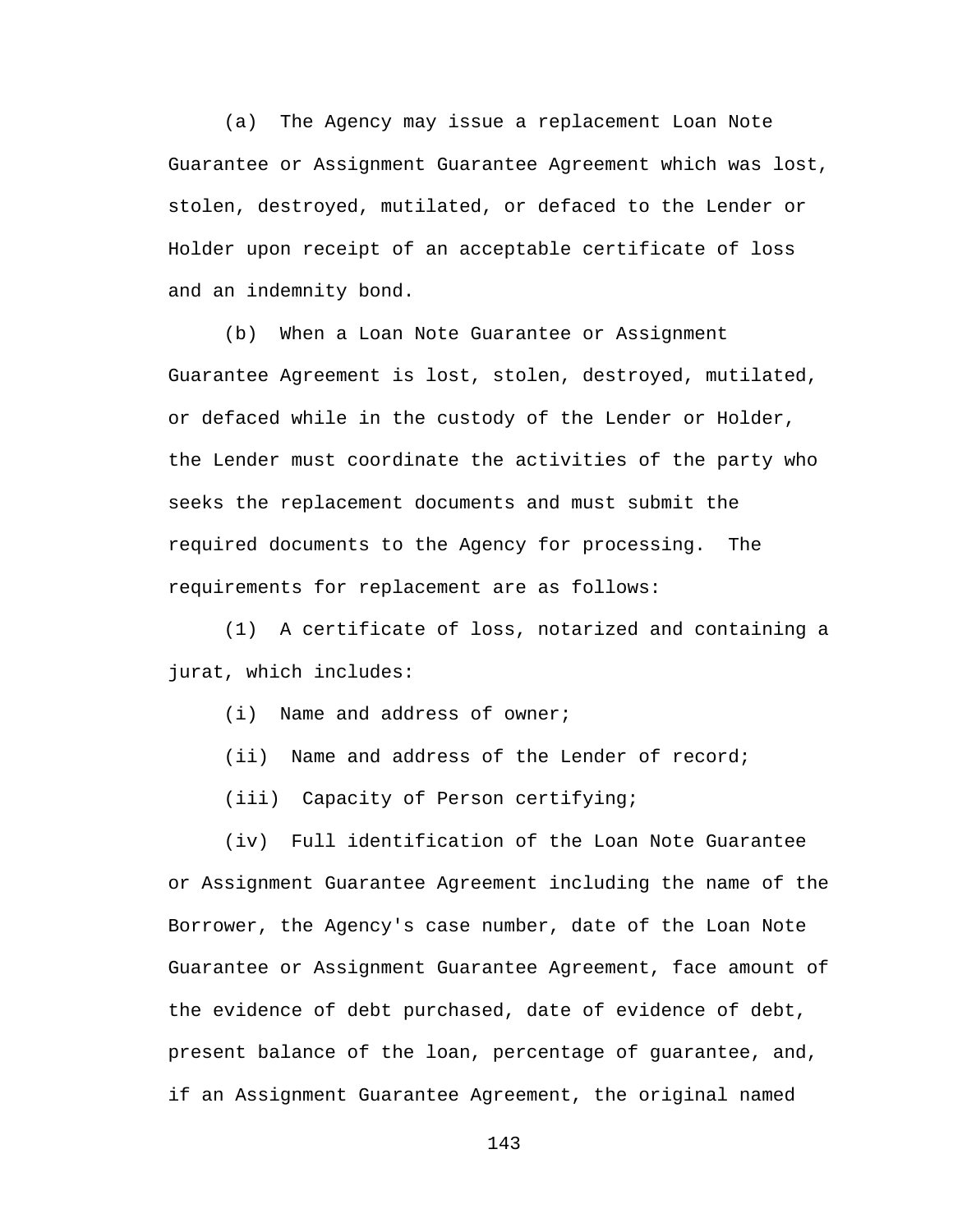Holder and the percentage of the guaranteed portion of the loan assigned to that Holder. Any existing parts of the document to be replaced must be attached to the certificate;

(v) A full statement of circumstances of the loss, theft, destruction, defacement, or mutilation of the Loan Note Guarantee or Assignment Guarantee Agreement; and

(vi) For the Holder, evidence demonstrating current ownership of the Loan Note Guarantee and Promissory Note or the Assignment Guarantee Agreement. If the present Holder is not the same as the original Holder, a copy of the endorsement of each successive Holder in the chain of transfer from the initial Holder to present Holder must be included. If copies of the endorsement cannot be obtained, best available records of transfer must be submitted to the Agency (e.g., order confirmation, canceled checks, etc.).

(2) An indemnity bond acceptable to the Agency must accompany the request for replacement except when the Holder is the United States, a Federal Reserve Bank, a Federal corporation, a State or territory, or the District of Columbia. The indemnity bond must be with surety except when the outstanding principal balance and accrued Interest due the present Holder is less than \$1 million verified by the Lender in writing in a letter of certification of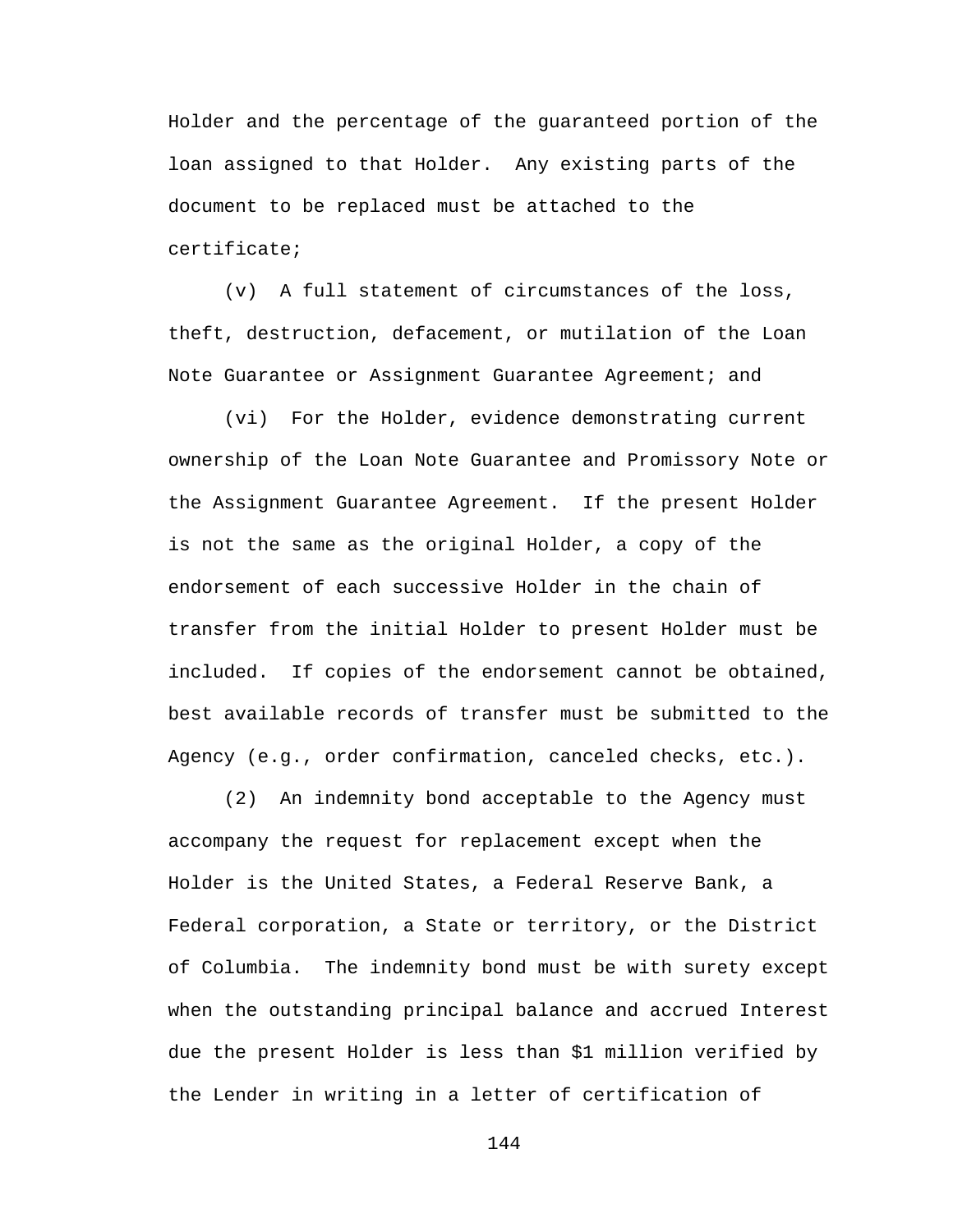balance due. The surety must be a qualified surety company holding a certificate of authority from the Secretary of the Treasury and listed in Treasury Department Circular 570.

(3) All indemnity bonds must be issued and payable to the United States of America acting through the Agency. The bond must be in an amount not less than the unpaid principal and Interest. The bond must hold the Agency harmless against any claim or demand that might arise or against any damage, loss, costs, or expenses that might be sustained or incurred by reasons of the loss or replacement of the instruments.

(4) In those cases where the guaranteed loan was closed under the provision of the multi-note system, the Agency will not attempt to obtain, or participate in the obtaining of, replacement Promissory Notes from the Borrower. The Holder is responsible for bearing the costs of Promissory Note replacement if the Borrower agrees to issue a replacement instrument. Should such Promissory Note be replaced, the terms of the Promissory Note cannot be changed. If the evidence of debt has been lost, stolen, destroyed, mutilated or defaced, such evidence of debt must be replaced before the Agency will replace any instruments.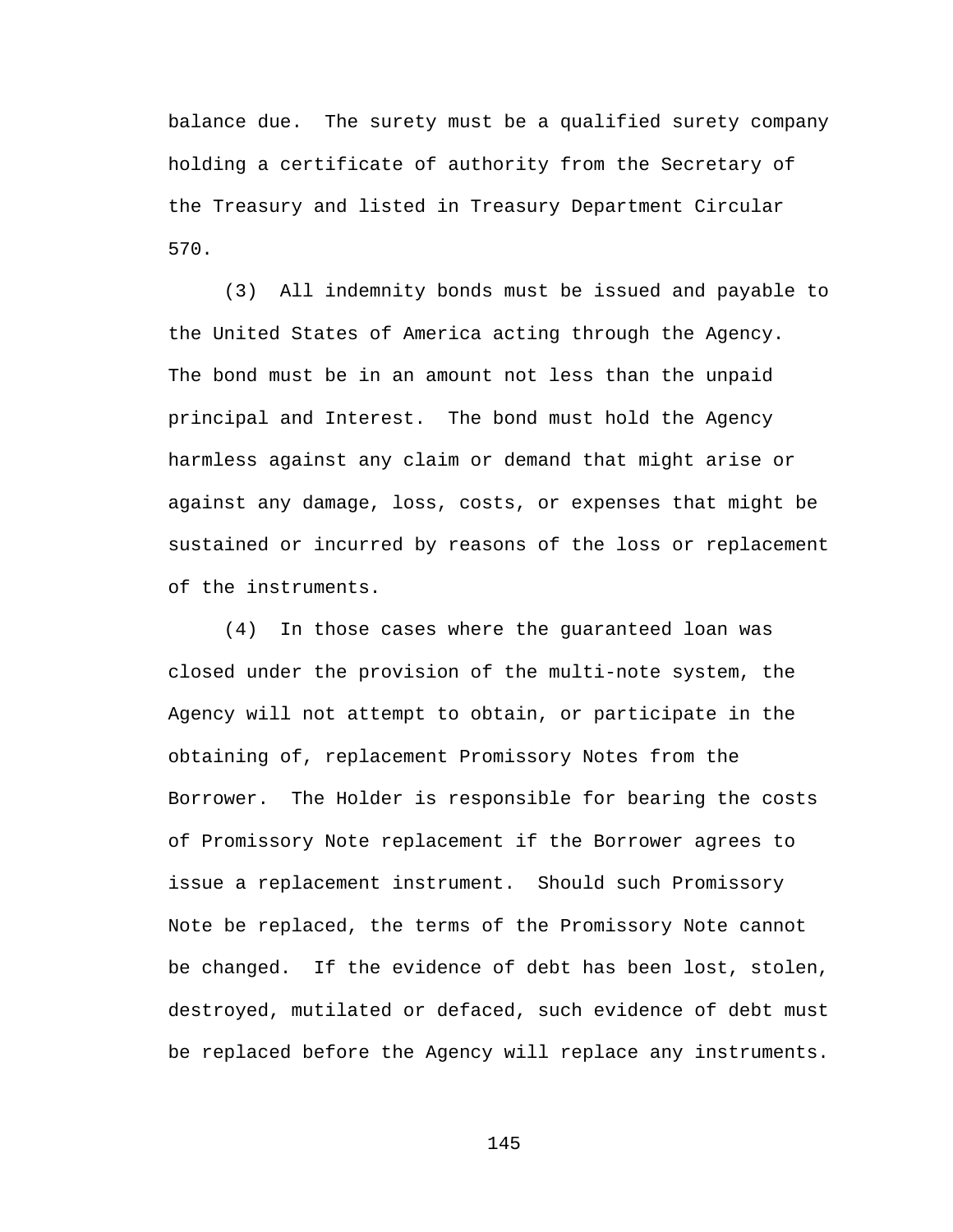## **§ 4279.227 Equal Credit Opportunity Act.**

In accordance with the Equal Credit Opportunity Act (15 USC 1691, et seq.), with respect to any aspect of a credit transaction, neither the Lender nor the Agency will discriminate against any applicant on the basis of race, color, religion, national origin, sex, marital status or age (providing the applicant has the capacity to contract), or because all or part of the applicant's income derives from a public assistance program, or because the applicant has, in good faith, exercised any right under the Consumer Protection Act. The Lender must comply with the requirements of the Equal Credit Opportunity Act as contained in the Federal Reserve Board's Regulation implementing that Act (see 12 CFR part 202) prior to loan closing.

**§§ 4279.228 – 4279.230 [Reserved]**

#### **LOAN PROCESSING**

## **§ 4279.231 Fees**.

(a) Guarantee fee. The guarantee fee is paid to the Agency by the Lender and is nonrefundable. The fee may be passed on to the Borrower. Issuance of the Loan Note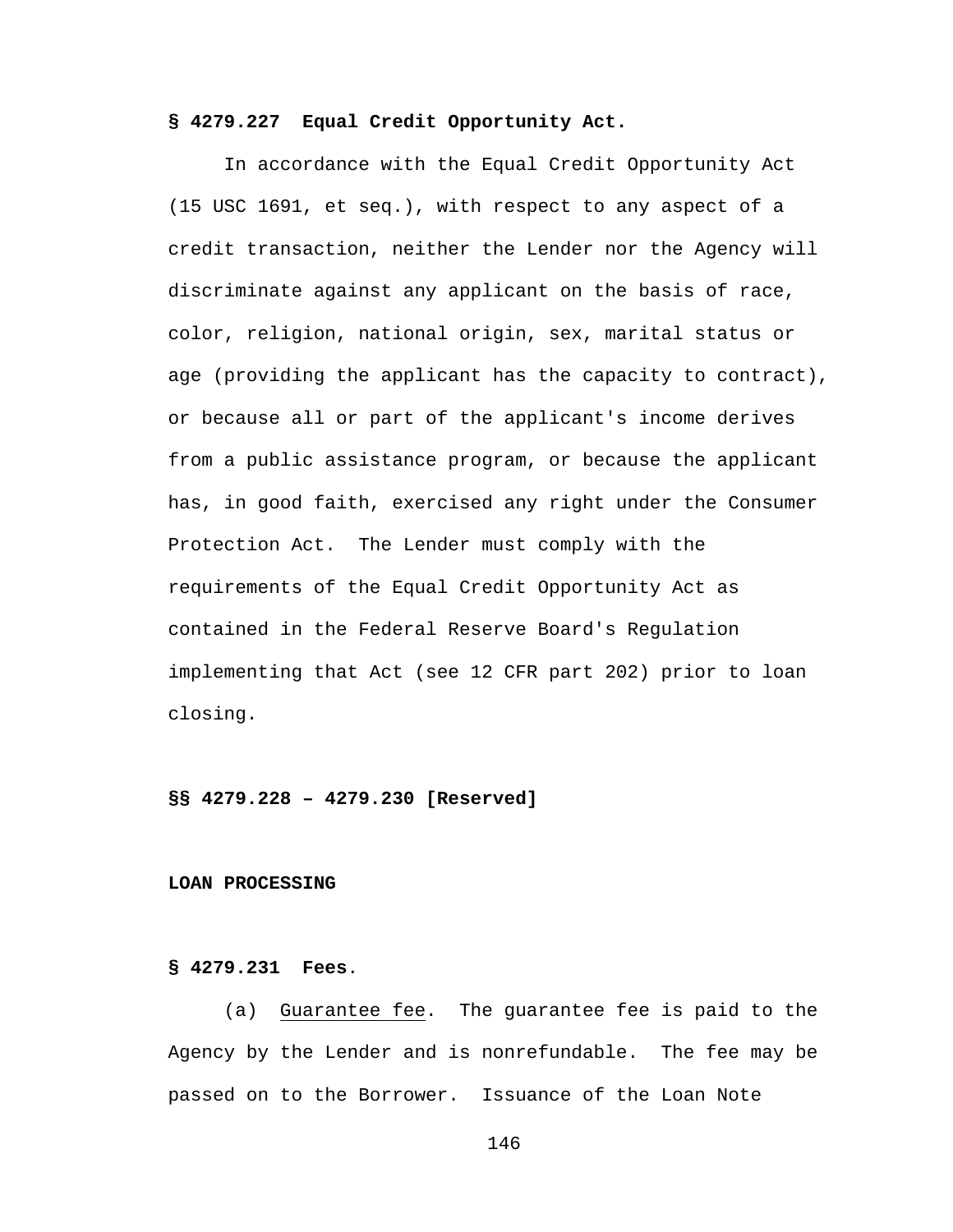Guarantee is conditioned on payment of the guarantee fee by closing. The guarantee fee will be the percentage specified in paragraphs (a)(1) or (2) of this section, as applicable, unless otherwise specified by the Agency in a notice published in the Federal Register, multiplied by the principal loan amount multiplied by the percent of guarantee and will be paid one time only at the time the Loan Note Guarantee is issued.

(1) For loans receiving a 90 percent guarantee, the guarantee fee is three percent.

(2) For loans receiving less than a 90 percent guarantee, the guarantee fee is:

(i) Two percent for guarantees on loans greater than 75 percent of total Eligible Project Costs.

(ii) One and one-half percent for guarantees on loans of greater than 65 percent but less than or equal to 75 percent of total Eligible Project Costs.

(iii) One percent for guarantees on loans of 65 percent or less of total Eligible Project Costs.

(b) Annual Renewal Fee. The Annual Renewal Fee, which may be passed on to the Borrower, is paid by the Lender to the Agency for as long as the guarantee is outstanding and is payable during the construction period.

(1) The amount of the annual renewal fee is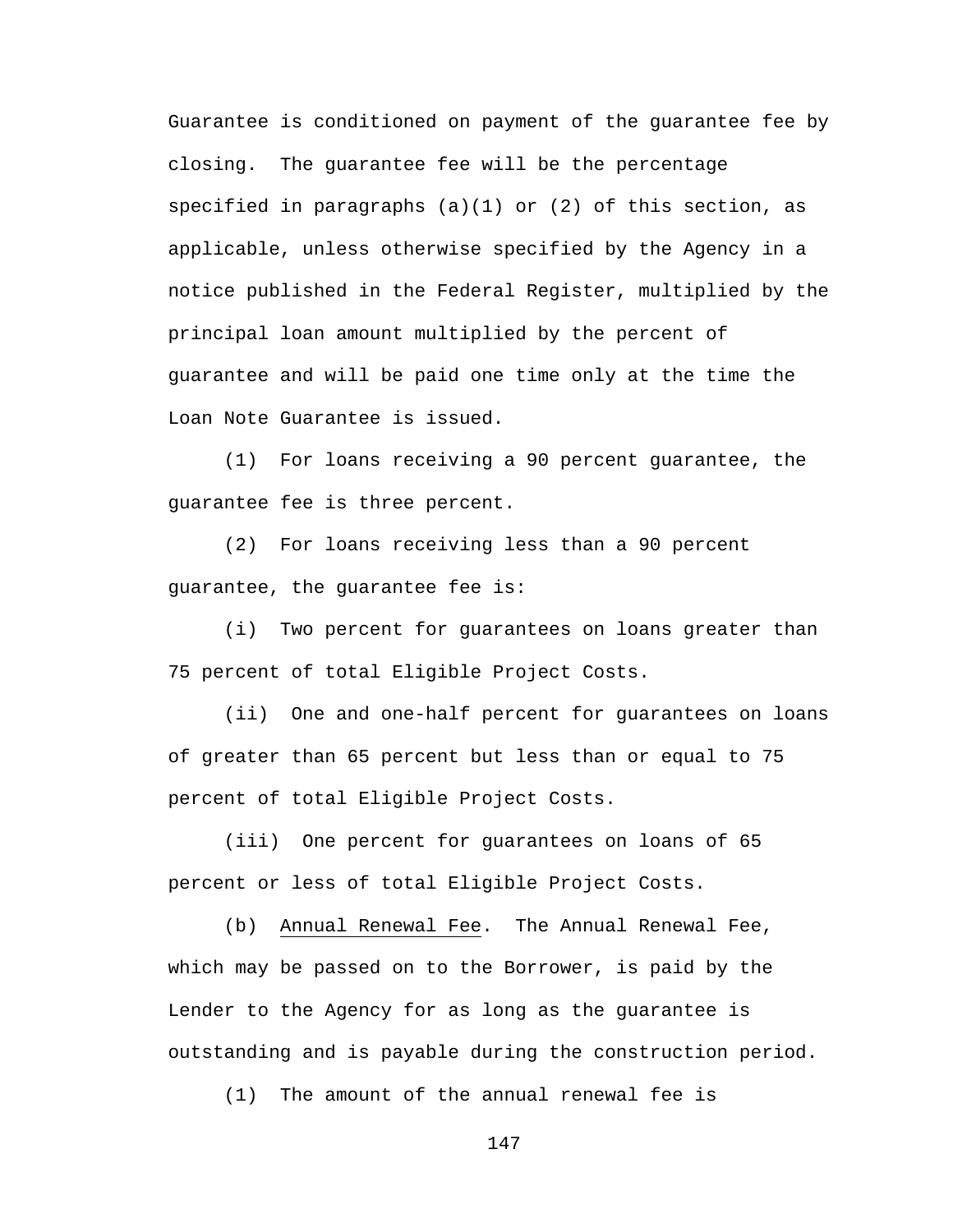calculated by the outstanding principal loan balance as of December 31 of each year multiplied by the Annual Renewal Fee rate, multiplied by the percent of guarantee. The rate is the rate in effect at the time the loan is obligated, and will remain in effect for the life of the loan.

(2) The Annual Renewal Fee is paid once a year and is required to maintain the enforceability of the guarantee as to the lender. Annual Renewal Rees are due on January 31. Payments not received by April 1 are considered delinquent and, at the Agency's discretion, may result in cancellation of the guarantee to the lender. Holders' rights will continue in effect as specified in the Loan Note Guarantee and Assignment Guarantee Agreement. Any delinquent Annual Renewal Fees will bear interest at the note rate and will be deducted from any loss payment due the lender. For loans where the Loan Note Guarantee is issued between October 1 and December 31, the first Annual Renewal Fee payment will be due January 31 of the second year following the date the Loan Note Guarantee was issued.

(3) When the Agency repurchases 100 percent of the guaranteed portion of the loan, the Agency will not continue collection of the Annual Renewal Fee.

(4) Unless otherwise specified by the Agency in a notice published in the Federal Register, the Annual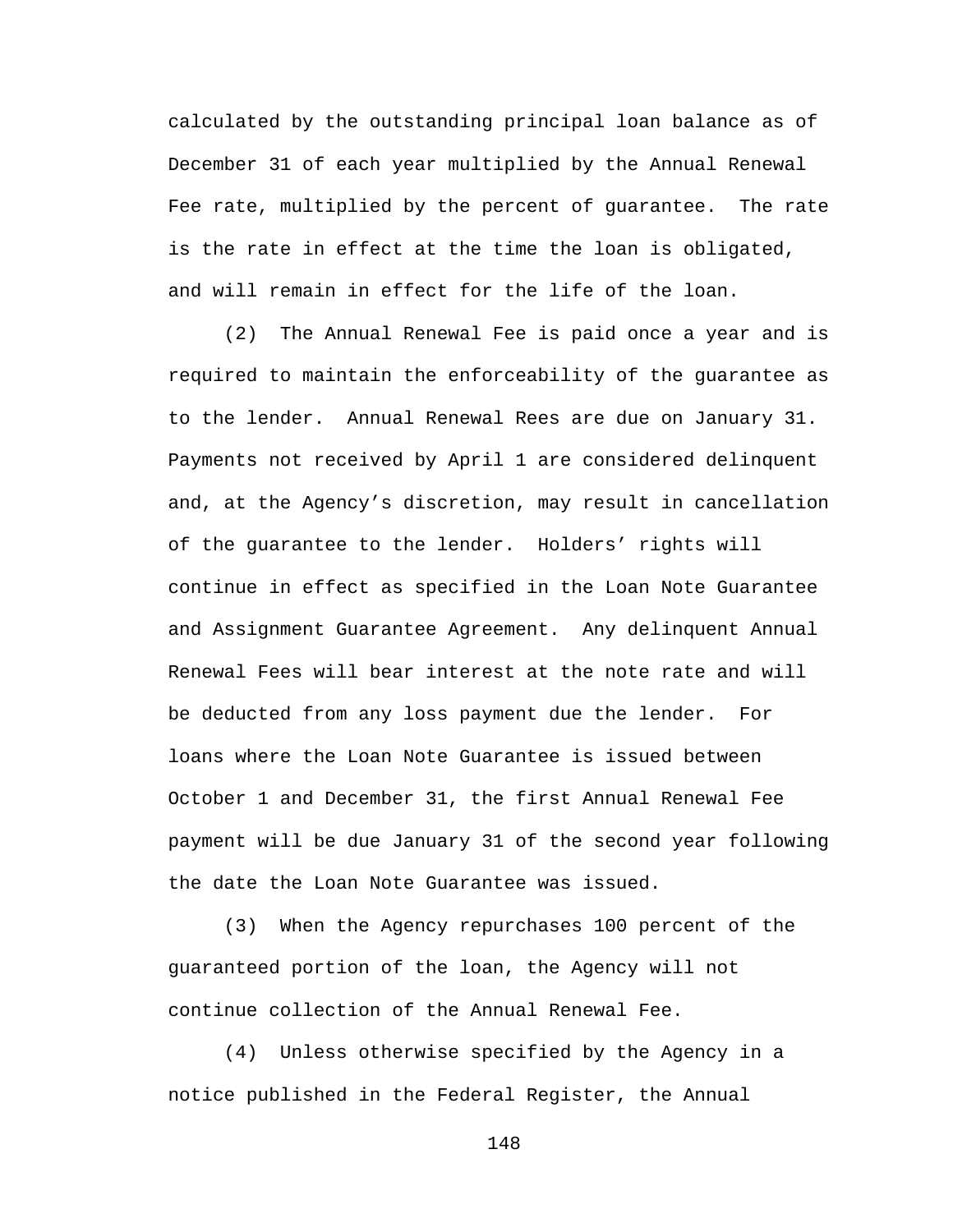Renewal Fee rate will be as follows:

(i) One hundred basis points (1 percent) for guarantees on loans that were originally greater than 75 percent of total Eligible Project Costs.

(ii) Seventy five basis points (0.75 percent) for guarantees on loans that were originally greater than 65 percent but less than or equal to 75 percent of total Eligible Project Costs.

(iii) Fifty basis points (0.50 percent) for guarantees on loans that were originally for 65 percent or less of Total Eligible Project Costs.

(c) Routine Lender fees. The Lender may establish charges and fees for the loan provided they are similar to those normally charged other applicants for the same type of loan in the ordinary course of business, and these fees are an eligible use of loan proceeds. The Lender must document such routine fees on Form RD 4279-1, "Application for Loan Guarantee." The Lender may charge prepayment penalties and late payment fees that are stipulated in the loan documents, as long as they are reasonable and customary; however, the Loan Note Guarantee will not cover either prepayment penalties or late payment fees.

## **§ 4279.232 Guaranteed loan funding**.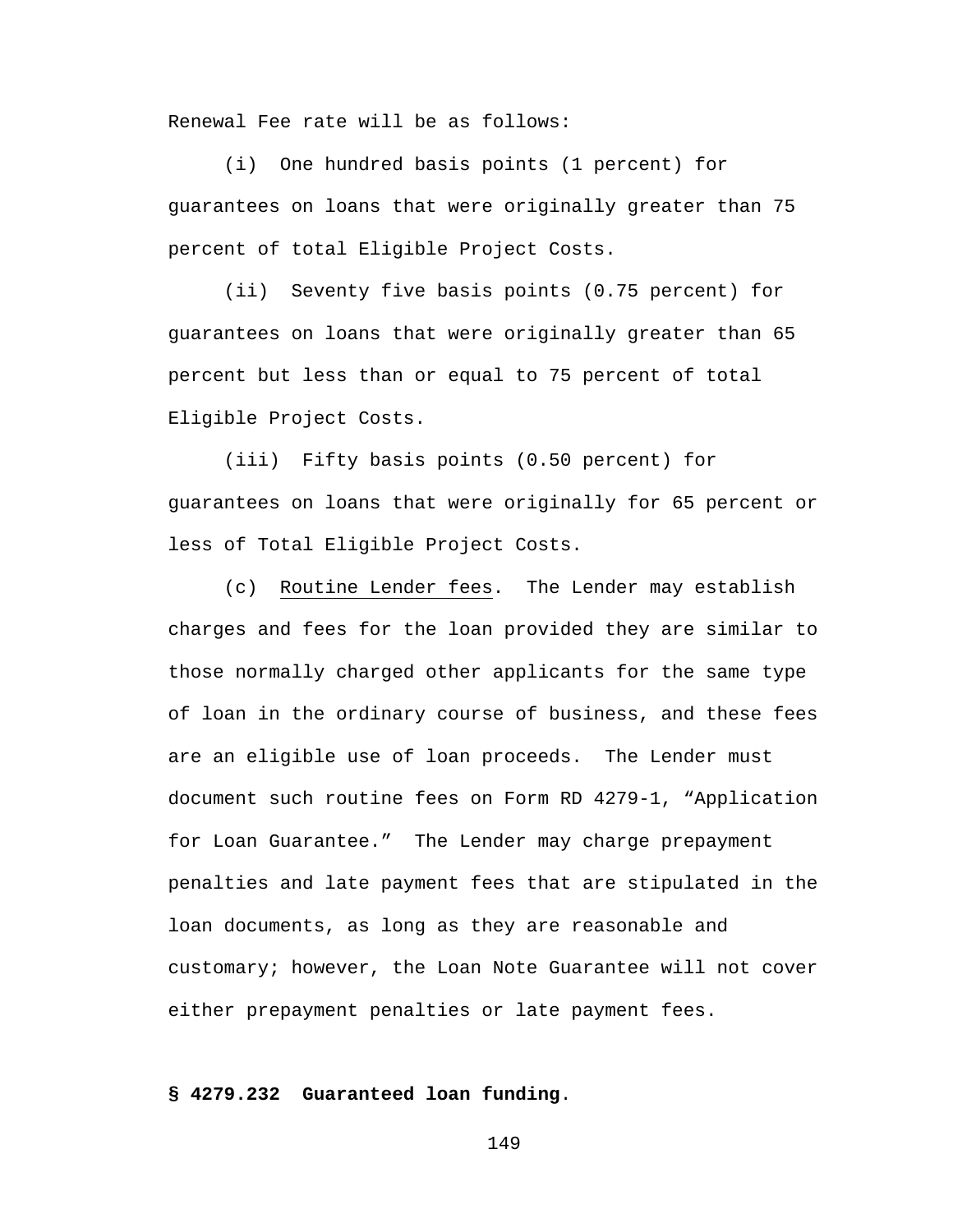(a) The amount of a loan guaranteed for a Project under this subpart will not exceed 80 percent of total Eligible Project Costs. Total Federal participation will not exceed 80 percent of total Eligible Project Costs. The Borrower needs to provide the remaining 20 percent from non-Federal sources to complete the Project. Eligible Project Costs are specified in § 4279.210(d). If an eligible Borrower receives other direct Federal funding (i.e., direct loans or grants) for a Project, the maximum amount of the loan that the Agency will guarantee under this subpart must be reduced by the same amount of the other direct Federal funding that the eligible Borrower received for the Project. For example, an eligible Borrower is applying for a loan guarantee on a \$100,000,000 Project. If the Borrower receives no other direct Federal funding for this Project and requests an \$80,000,000 guaranteed loan, the Agency will consider a guarantee on the \$80,000,000. However, if this Borrower receives \$10,000,000 in other direct Federal funding for this Project, the Agency will only consider a guarantee on \$70,000,000.

(b) The maximum principal amount of a loan guaranteed under this subpart is \$250 million to one Borrower; there is no minimum amount.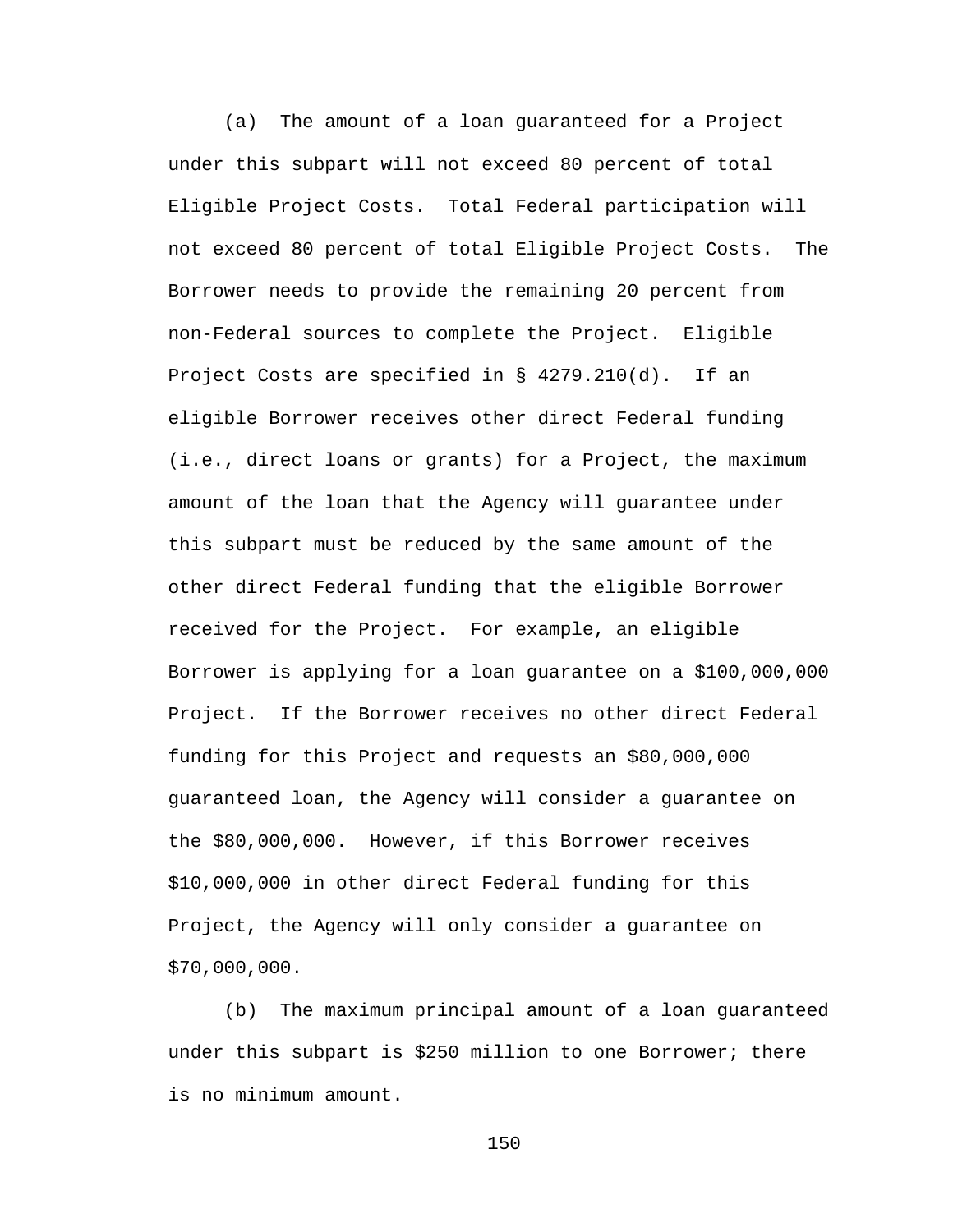(c) The maximum guarantee on the principal and Interest due on a loan guaranteed under this subpart will be determined as specified in paragraphs (c)(1) through (4) of this section.

(1) If the loan amount is equal to or less than \$125 million, 80 percent for the entire loan amount unless all of the conditions specified in paragraphs  $(c)(1)(i)$ through (iii) are met, in which case 90 percent for the entire loan amount.

(i) Total Federal participation, sum of the amount of the loan requested and other direct Federal funding, must not be greater than 60 percent of total Eligible Project Costs;

(ii) Feedstock and Off-Take Agreements of at least 1 year in duration; and

(iii) Total of revenues from tax credits, carbon credits, or other Federal or State subsidies cannot be greater than 10 percent of the Project's total revenues on an annual basis, in the Borrower's base case of financial projections.

(2) If the loan amount is more than \$125 million and less than \$150 million, 80 percent for the entire loan amount.

(3) If the loan amount is equal to or more than \$150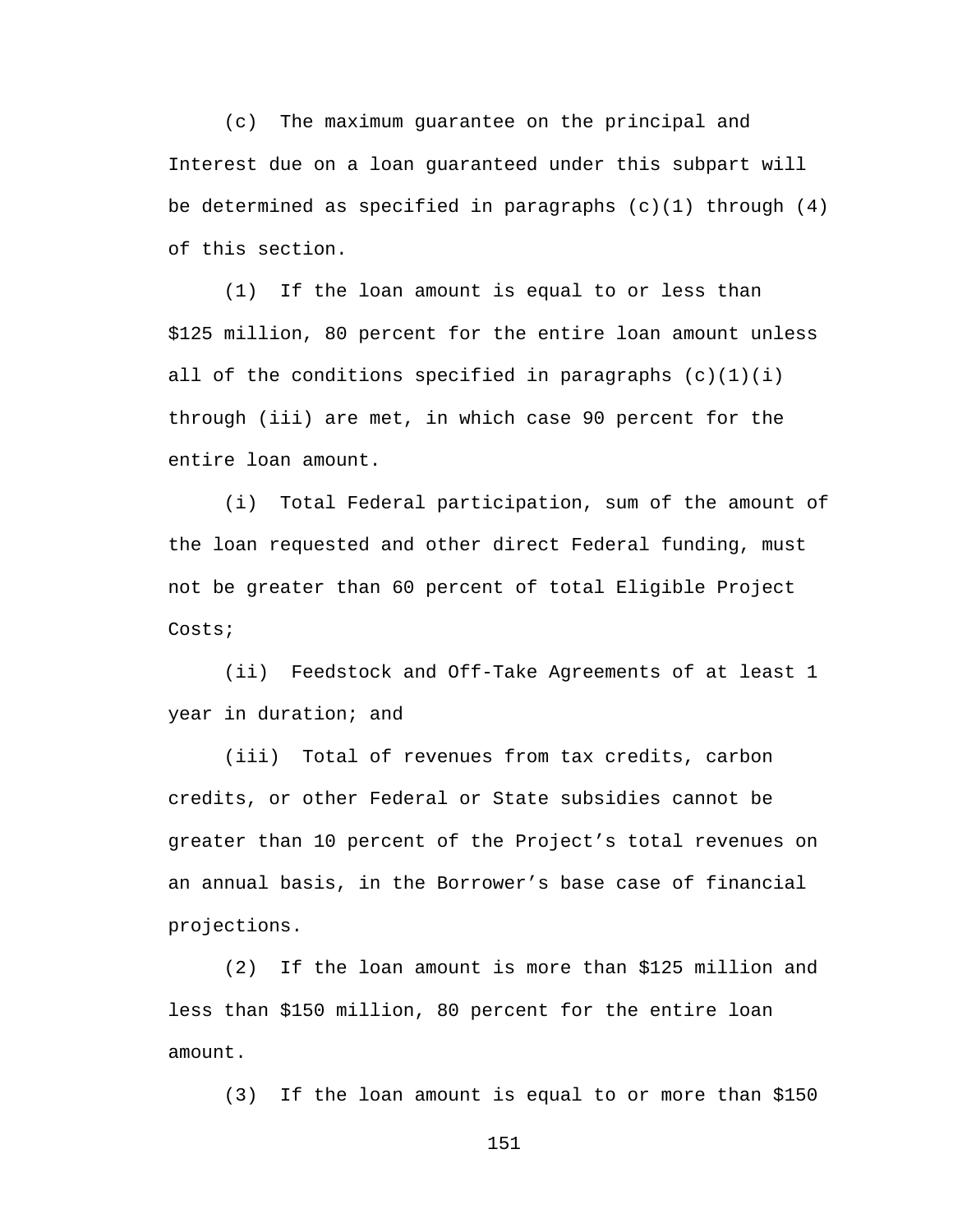million but less than \$200 million, 70 percent on the entire loan amount.

(4) If the loan amount is \$200 million up to and including \$250 million, 60 percent on the entire loan amount.

## **§ 4279.233 Interest rates.**

The Interest rate for the guaranteed loan will be negotiated between the Lender and the Borrower and may be either fixed or variable, or a combination thereof, as long as it is a legal rate. Interest rates will not be more than those rates the Lender customarily charges Borrowers for non-guaranteed loans in similar circumstances in the ordinary course of business and are subject to Agency review and approval. Lenders are encouraged to utilize the secondary market and pass Interest-rate savings on to the Borrower.

(a) A variable Interest rate must be a rate that is tied to a published base rate. The variable Interest rate must be specified in the Promissory Note and may be adjusted at specified intervals during the term of the loan, but the adjustments may not be more often than once each Calendar Quarter. The Lender must incorporate, within the variable rate Promissory Note at loan closing, the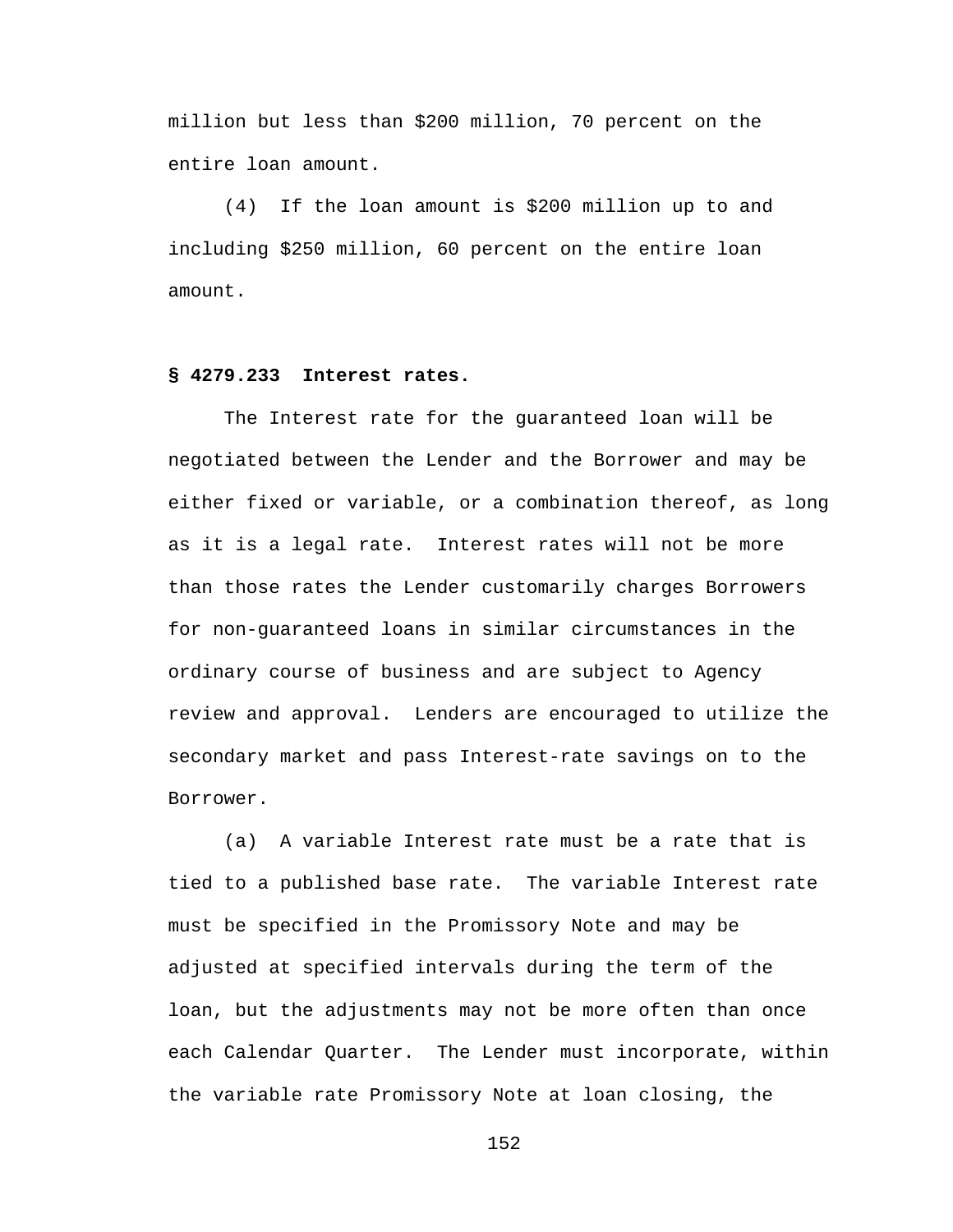provision for adjustment of payment installments. The Lender must properly amortize the outstanding principal balance within the prescribed loan maturity in order to eliminate the possibility of a balloon payment at the end of the loan.

(b) Any change in the base rate or fixed Interest rate between issuance of the Conditional Commitment and the issuance of the Loan Note Guarantee must be approved by the Agency. Approval of such a change must be shown as an amendment to the Conditional Commitment and must be reflected on the Guaranteed Loan Closing Report.

(c) It is permissible to have different Interest rates on the guaranteed and unguaranteed portions of the loan.

#### **§ 4279.234 Terms of loan**.

The loan terms, other than Interest, must be the same for both the guaranteed and unguaranteed portions of the loan.

(a) The repayment term for a loan under this subpart will be no greater than the lesser of 20 years from the date of loan closing or the useful life of the Project, as determined by the Lender and confirmed by the Agency. Both the guaranteed and unguaranteed portions of the loan must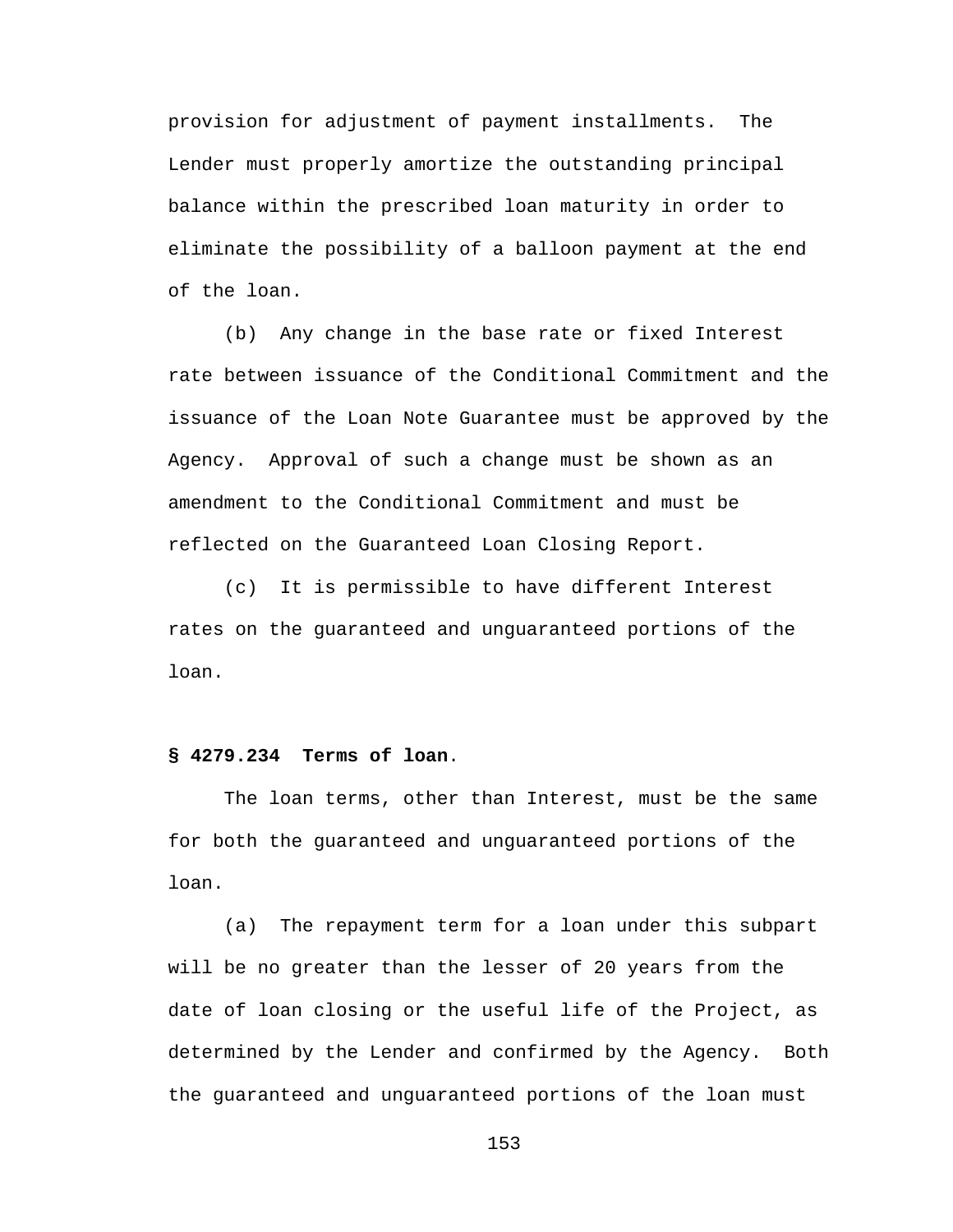be amortized over the same term.

(b) A loan's maturity will take into consideration the use of proceeds, the useful life of assets being financed, and the Borrower's ability to repay the loan.

(c) The first installment of principal and Interest will, if possible, be scheduled for payment after the Project is operational and has begun to generate income. However, the first full installment must be due and payable within three years from the date of the Promissory Note and be paid at least annually thereafter. In cases where there is an Interest-only period, Interest will be paid at least annually from the date of the Promissory Note.

(d) Only loans that require a periodic payment schedule that will retire the debt over the term of the loan without a balloon payment will be guaranteed except the final payment may be the funds held in the debt service reserve account.

## **§ 4279.235 Collateral**.

The Lender is responsible for obtaining and maintaining proper and adequate Collateral to protect the interest of the Lender, the Holder, and the Agency. Collateral must be of such a nature that repayment of the loan is reasonably ensured when considered with the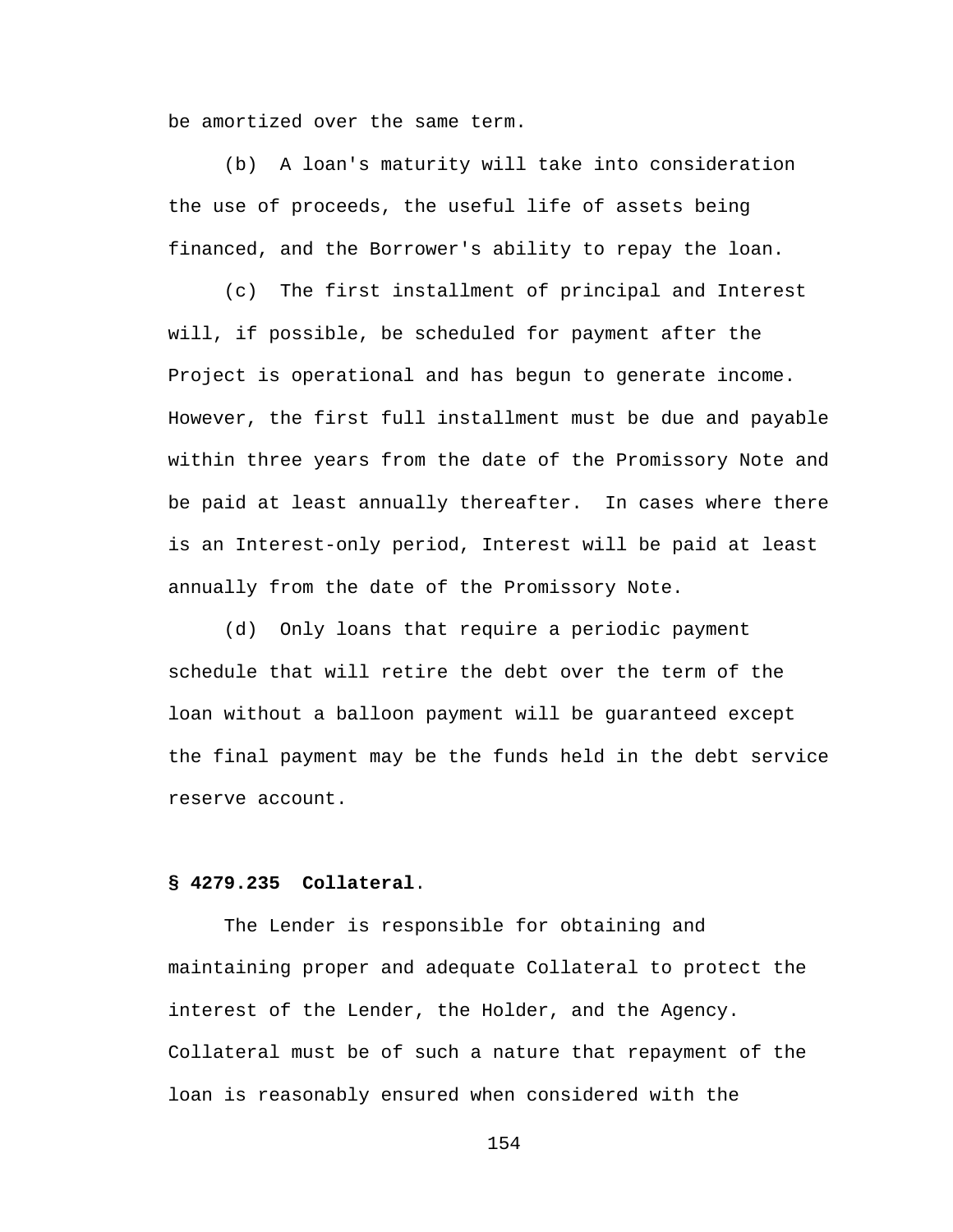integrity and ability of Project management, soundness of the Project, and the Borrower's prospective earnings. The Collateral may include, but is not limited to, the following: revenue, land, easements, rights-of-way, buildings, machinery, equipment, inventory, accounts receivable, contracts, cash, or other accounts, licenses and assignments of leases or leasehold interest.

(a) The entire loan, the guaranteed and unguaranteed portions, must be secured by a first lien on all assets of the Project including all assets in the Project budget. The Agency may consider a subordinate lien position on inventory and accounts receivable to Working Capital loans including revolving lines of credit provided the Agency determines the Working Capital is necessary for the operation and with the Subordination, the loan remains adequately secured.

(b) The entire loan must be secured by the same security with equal lien priority for the guaranteed and unguaranteed portions of the loan. The unguaranteed portion of the loan will neither be paid first nor given any preference or priority over the guaranteed portion.

## **§§ 4279.236 – 4279.242 [Reserved]**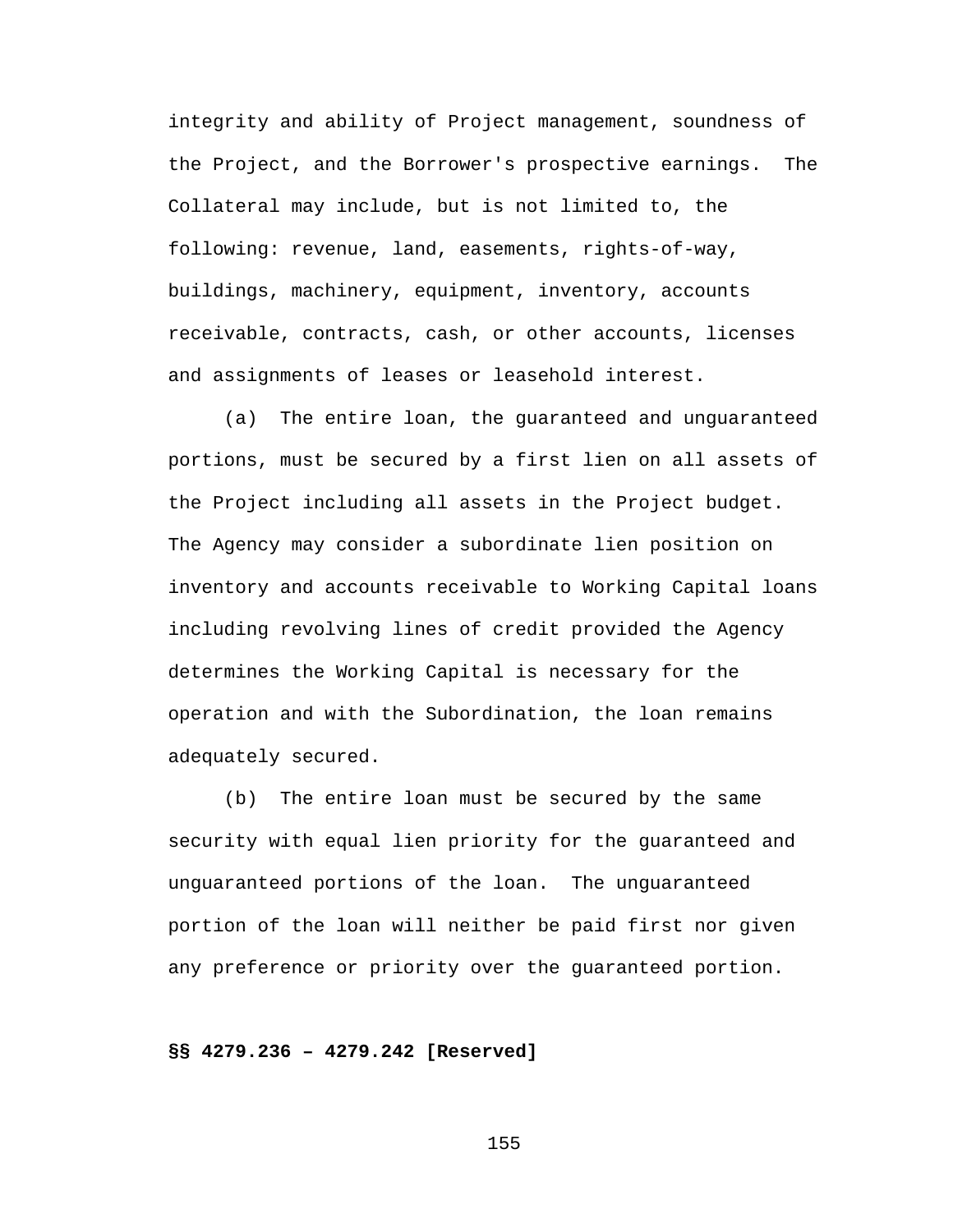#### **§ 4279.243 Insurance.**

The Lender is responsible for ensuring that required insurance is maintained by the Borrower. The Lender must be shown as an additional insured on insurance policies (or other risk sharing instruments) that benefit the Project and must be able to assume any contracts that are material to the Project, including any feedstock or Off-Take Agreements, as may be applicable.

(a) Hazard. Hazard insurance with a standard clause naming the Lender as mortgagee or loss payee, as applicable, is required for the life of the guaranteed loan. The amount must be at least equal to the replacement value of the Collateral or the outstanding balance of the loan, whichever is the greater amount.

(b) Life. The Lender may require as Collateral an assignment of life insurance to insure against the risk of death of persons critical to the success of the business. When required, coverage must be in amounts necessary to provide for management succession or to protect the business. The Agency may require life insurance on key individuals for loans where the Lender has not otherwise proposed such coverage. The cost of insurance and its effect on the applicant's Working Capital must be considered as well as the amount of existing insurance that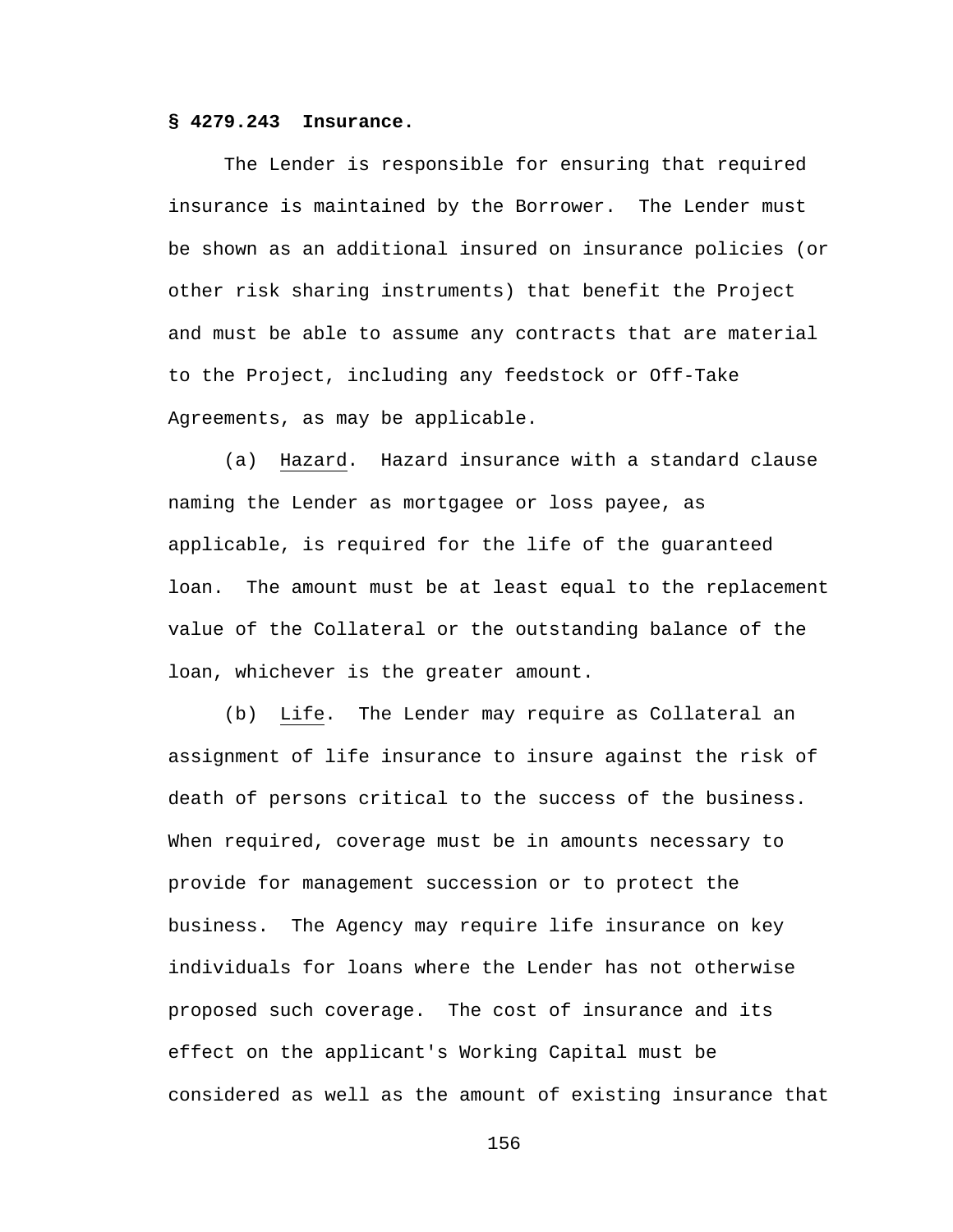could be assigned without requiring additional expense.

(c) Worker compensation. Worker compensation insurance is required in accordance with State law.

(d) Flood. National flood insurance is required in accordance with applicable law.

(e) Other. The Lender must consider whether public liability, business interruption, malpractice, and other insurance is appropriate to the Borrower's particular business and must require the Borrower to obtain such insurance as is necessary to protect the interests of the Borrower, the Lender, or the Agency.

#### **§ 4279.244 Appraisals.**

(a) Lenders must obtain appraisals for real estate when the value of the Collateral exceeds \$250,000. Each appraisal must be reported in a manner that summarizes all of the information necessary for the intended users to understand the report and contain all information pertinent to the appraiser's opinions and conclusions.

(1) Appraisals must not be more than one year old, and a more recent appraisal may be requested by the Agency in order to reflect more current market conditions. For loan servicing purposes, an appraisal may be updated in lieu of a complete new appraisal when the original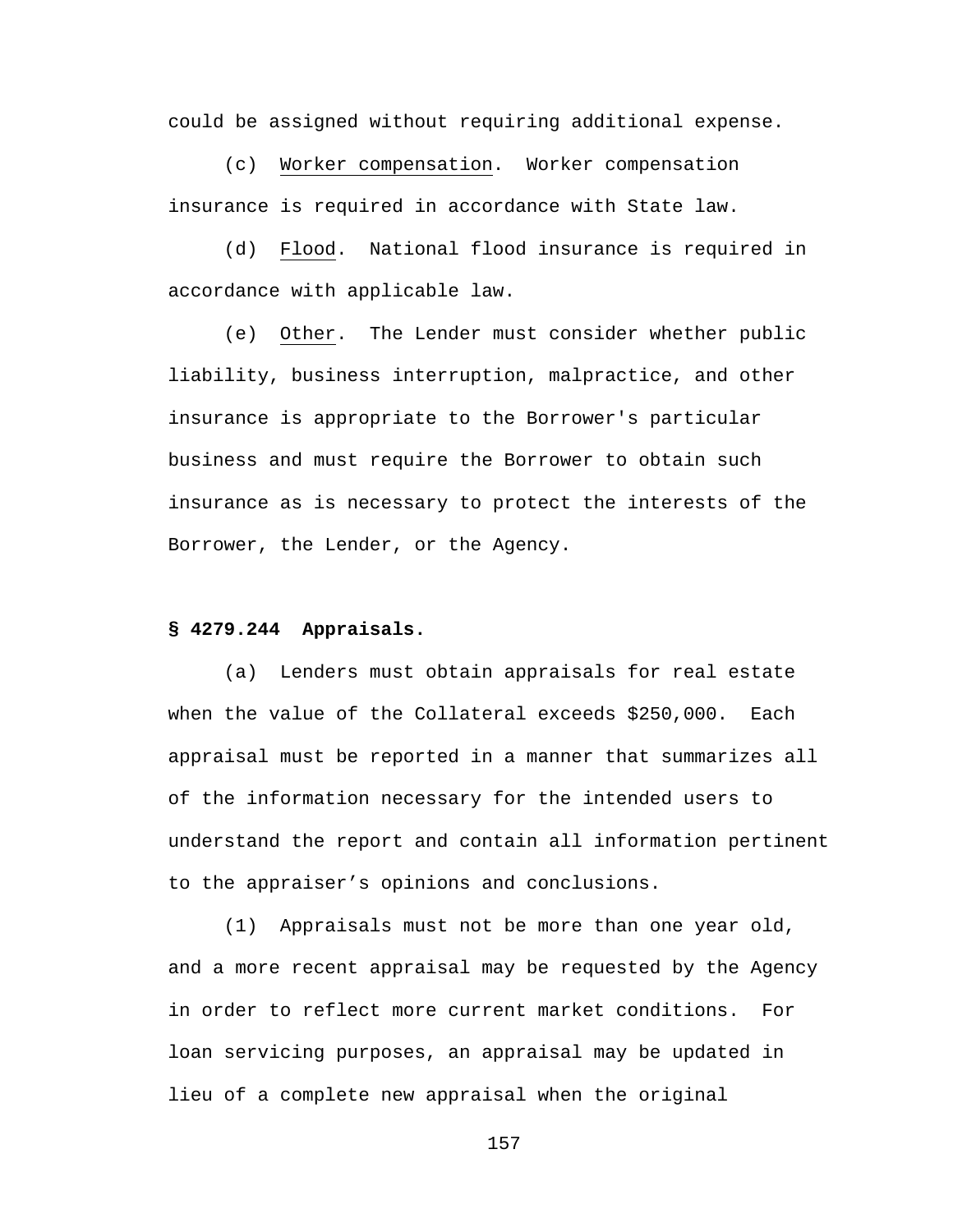appraisal is more than one year old, but less than two years old.

(2) Specialized appraisers will be required to complete appraisals under this section. The Agency may approve a waiver of this requirement only if a specialized appraiser does not exist in a specific industry. The Agency will require documentation that the appraiser has the necessary experience and competency to appraise the property in question.

(3) All real property appraisals associated with Agency guaranteed loan origination and servicing transactions must meet the requirements contained in the Financial Institutions Reform, Recovery and Enforcement Act (FIRREA) of 1989 and the appropriate guidelines contained in Standards 1 and 2 of the Uniform Standards of Professional Appraisal Practices (USPAP) and be performed by a State Certified General Appraiser. Notwithstanding any exemption that may exist for transactions guaranteed by a Federal Government agency, all appraisals obtained by the Lender for origination and servicing must conform to the Interagency Appraisal and Evaluations Guidelines established by the Lender's primary Federal or State regulator.

(4) All appraisals must include consideration of the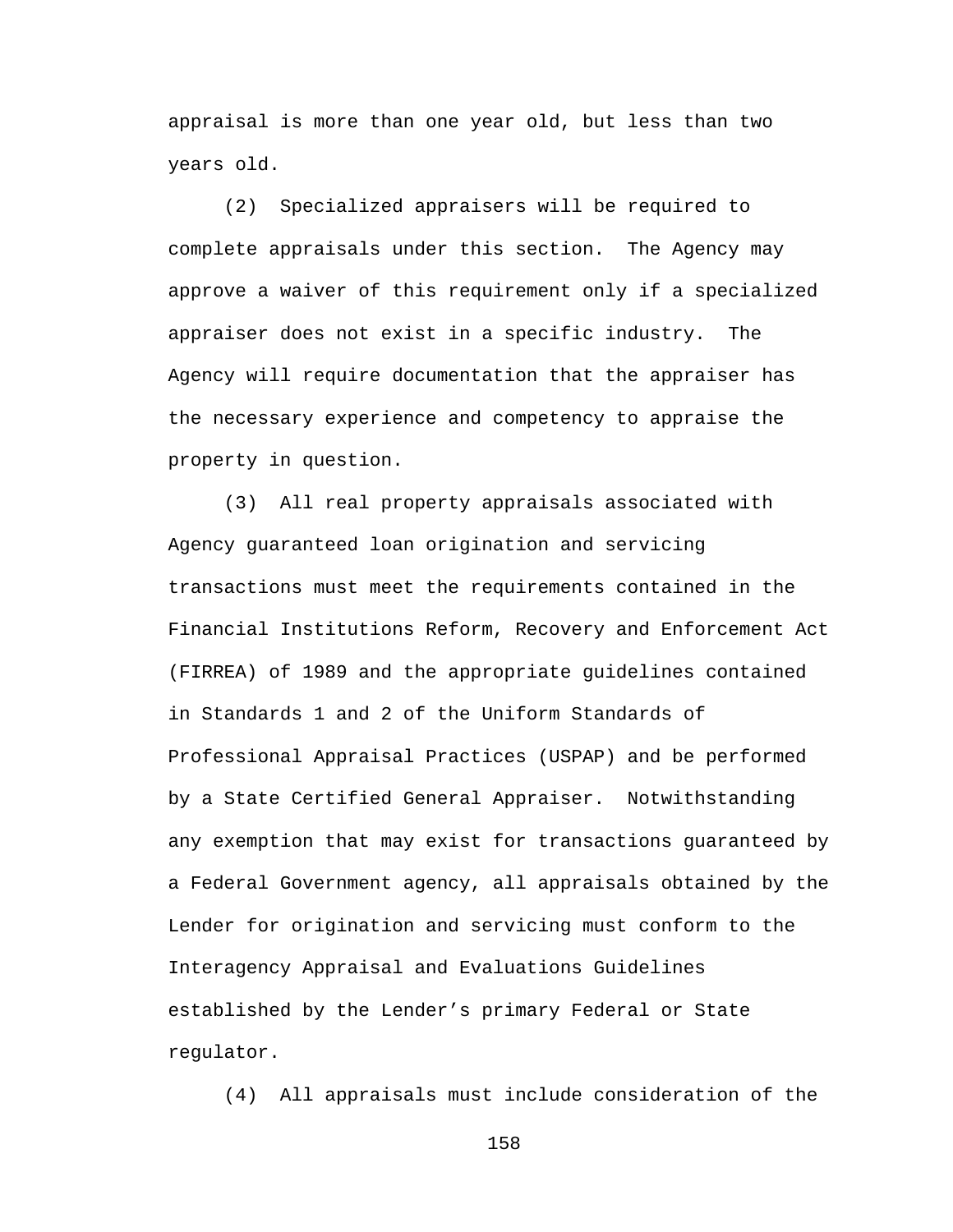potential effects from a release of hazardous substances or petroleum products or other environmental hazards on the Market Value of the Collateral. The Lender must complete and submit its technical review of the appraisal. For construction Projects, the Lender must use the "ascompleted" Market Value of the real estate to determine value of the real estate property. For all proposals, Lenders must obtain a Phase I Environmental Site Assessment in accordance with ASTM International Standards, which should be provided to the appraiser for completion of the appraisal. For additional guidance and information refer to "Phase I Environmental Site Assessment," published by the American Society of Testing and Materials.

(b) Chattels must be evaluated in accordance with normal banking practices and generally accepted methods of determining value. Chattel appraisals must reflect the age, condition, and remaining useful life of the equipment. If the appraisal is completed by a State licensed/certified appraiser, the appraisal report must comply with USPAP Standards 7 and 8.

## **§ 4279.245 Personal and corporate guarantees.**

(a) Unconditional personal and corporate guarantees are required for the full term of the loan from Persons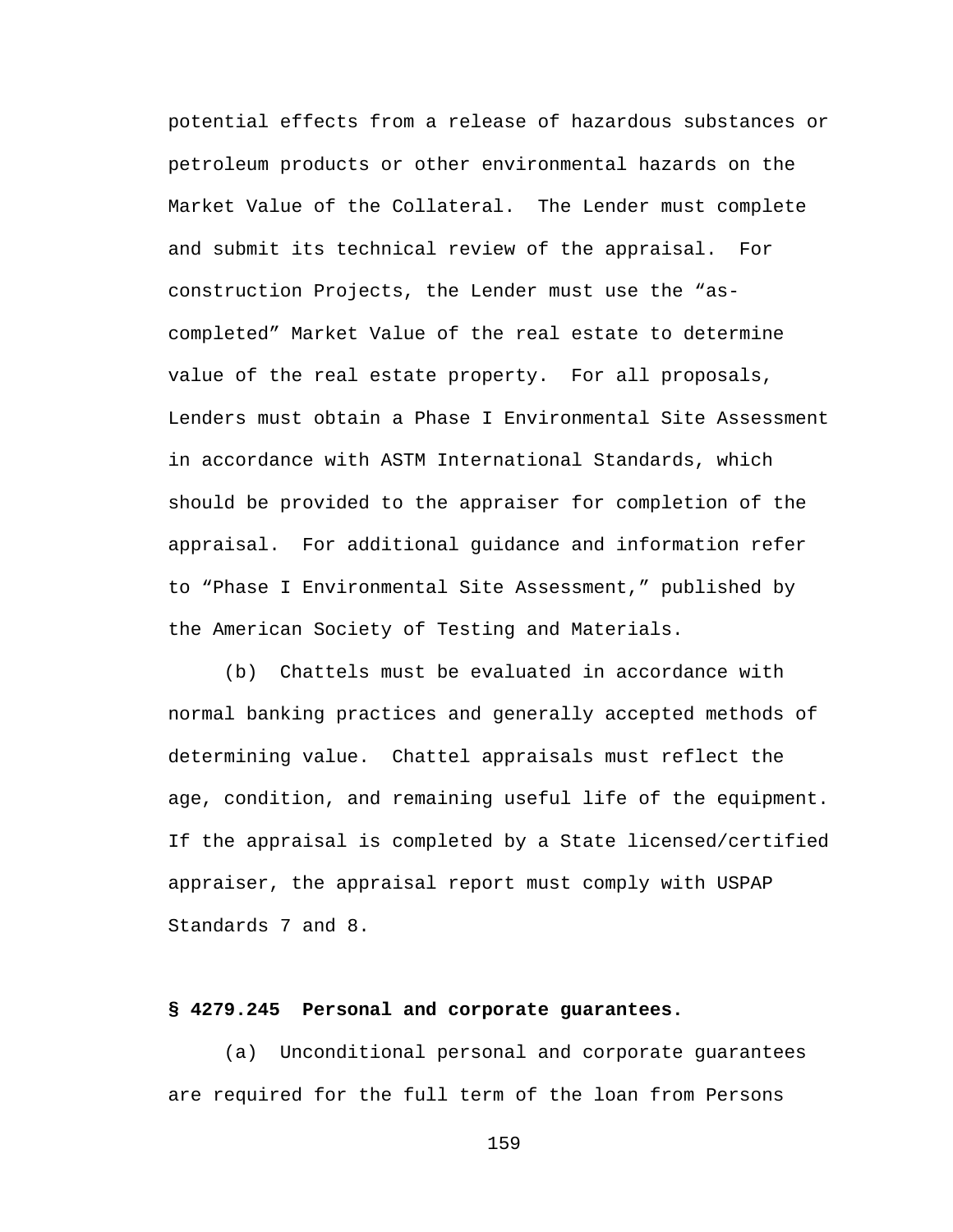owning 20 percent or greater interest in the borrower.

(b) When warranted by an Agency assessment and its credit evaluation, guarantees may also be required of parent, subsidiaries, affiliated companies, Persons owning less than a 20 percent interest in the borrower, or Persons whose ownership interest in the Borrower is held indirectly through intermediate entities.

(c) The Agency may require the guarantees to be secured

(d) Partial guarantees and exemptions to the requirement for guarantees may be requested by the Lender and are subject to concurrence by the Agency approval official on a case-by-case basis when warranted by an Agency assessment and its credit evaluation in accordance with § 4279.215(b). If partial guarantees are required, the partial guarantee will be at least equal to each owner's percentage of interest in the Borrower multiplied by the loan amount.

(e) All personal and corporate guarantors must execute Form RD 4279-14, "Unconditional Guarantee," and any guarantee form required by the Lender. The Agency will retain the original, executed Form RD 4279-14.

(1) Any amounts paid by the Agency on behalf of an Agency Borrower will constitute a Federal Debt owed to the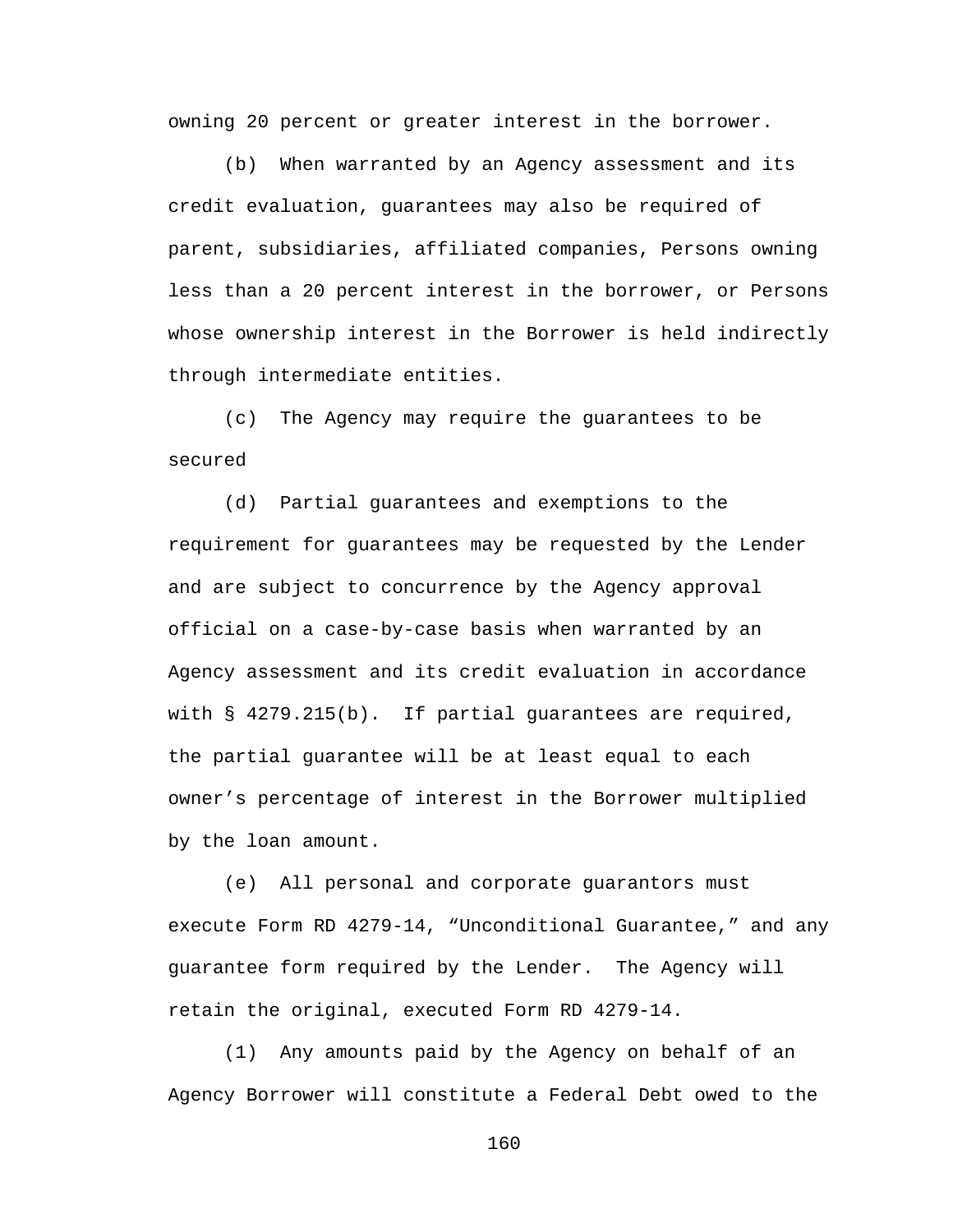Agency by the Borrower.

(2) Any amounts paid by the Agency pursuant to a claim by a Lender will constitute a Federal Debt owed to the Agency by a guarantor of the loan, to the extent of the amount of the guarantor's guarantee.

(3) In all instances under paragraphs (c)(1) and (2) of this section, Interest charges will be assessed at the Promissory Note Interest rate on the date a loss claim is paid.

**§§ 4279.246- 4279.255 [Reserved]**

# **§ 4279.256 Construction planning and performing development.**

The Lender and Borrower must comply with paragraphs (a) through (i) of this section. The Lender may contract for services and may rely on certain written materials and other reports to be provided by an independent engineer and other qualified third parties.

(a) Design policy. The Lender must monitor and require the Borrower ensure that all facilities constructed with Program funds are designed, and costs estimated, by an independent professional utilizing accepted architectural, engineering, and design practices and conform to applicable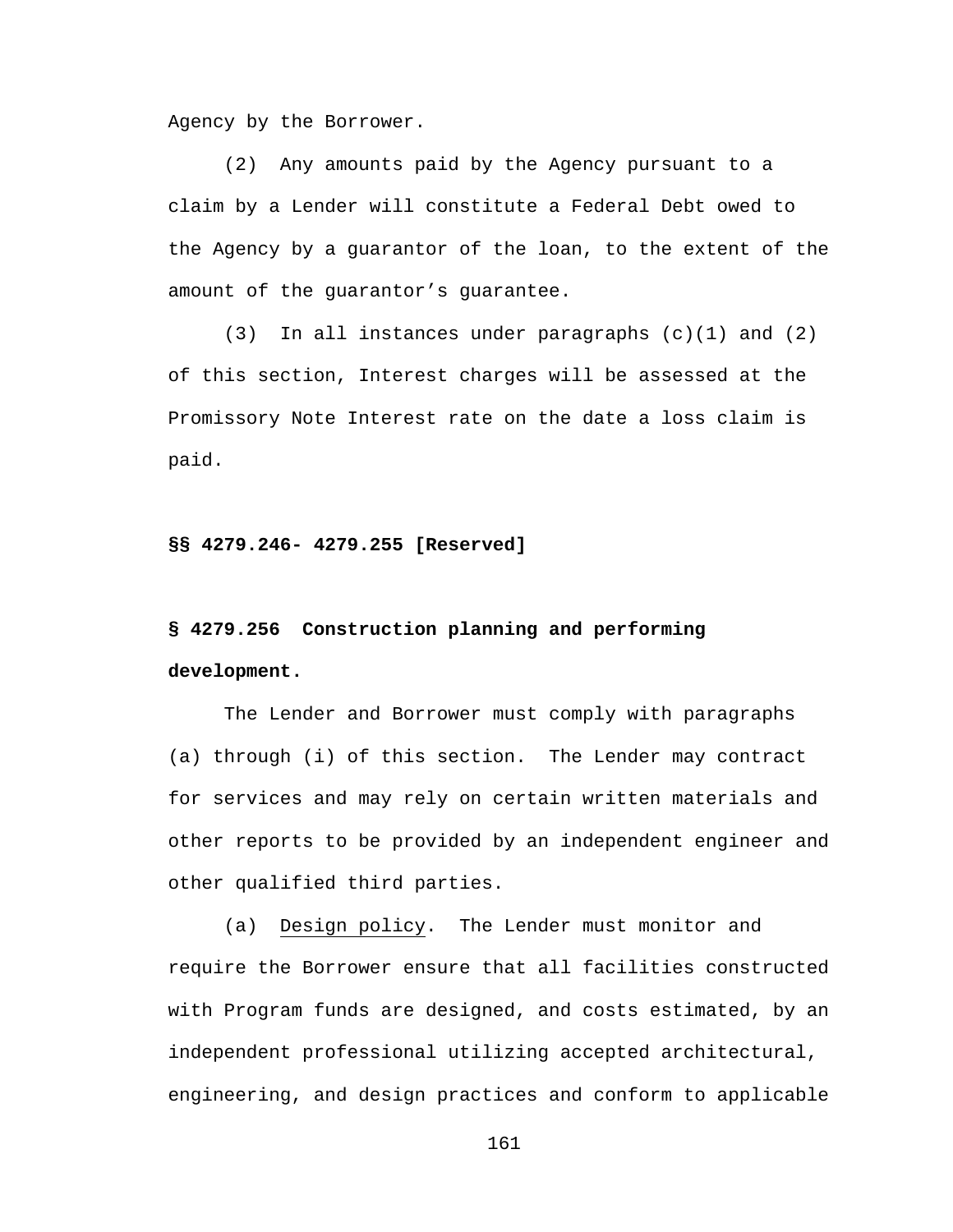Federal, State, and local codes and requirements.

(b) Project control.

(1) The Lender must monitor the progress of construction and confirm the reviews and inspections necessary to ensure that construction conforms to applicable Federal, State, and local code requirements have been performed; proceeds are used in accordance with the approved plans, specifications, and contract documents; and that loan funds are used for Eligible Project Costs in accordance with the purposes approved by the Agency in its Conditional Commitment. The Lender must expeditiously report any problems in Project development to the Agency.

(2) The Lender must ensure an onsite Project inspector or independent engineer monitors the Project.

(3) The Lender must monitor the Project to confirm that the Project will be completed with available funds and, once completed, will be used for its intended purpose and produce products in the quality and quantity proposed in the completed application approved by the Agency. Once construction is completed, the Lender must provide the Agency with a copy of the notice of completion.

(4) Prior to the disbursement of construction funds, the Lender shall:

(i) Have on file the major drawings issued for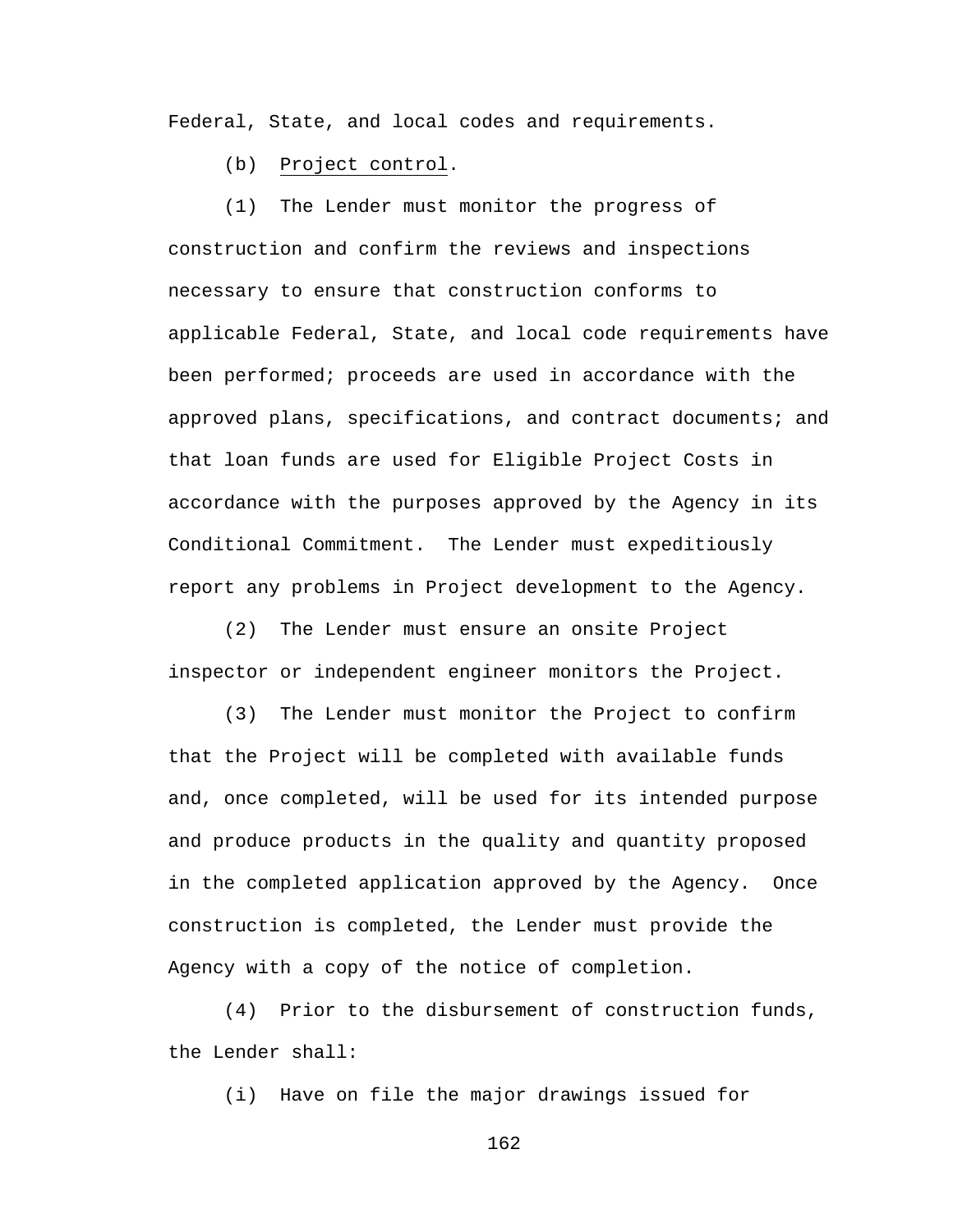construction and major equipment specifications issued for procurement;

(ii) Have a detailed timetable for the Project with a corresponding budget of costs, setting forth the parties responsible for payment;

(iii) Ensure that the independent engineer confirms that the budget is adequate for the Project;

(iv) Require the Borrower to have a firm fixed-price engineering, procurement and construction (EPC) contract in place which includes performance guarantees customary and reasonable for a project of this nature or engineering, construction, and procurement contracts in place with vendors and construction contractors for the construction of the Project, each on customary terms and conditions;

(v) Require provisions for change order approvals, a retainage percentage, and a disbursement schedule;

(vii) Require the Borrower to have contingencies in place to handle unforeseeable cost overruns without seeking additional Agency assistance. These contingencies must be agreed to by the Agency.

(c) Changes and cost overruns. The Borrower is responsible for any changes or cost overruns. If any such change or cost overrun occurs, then any change order must be expressly approved by the Agency, which approval shall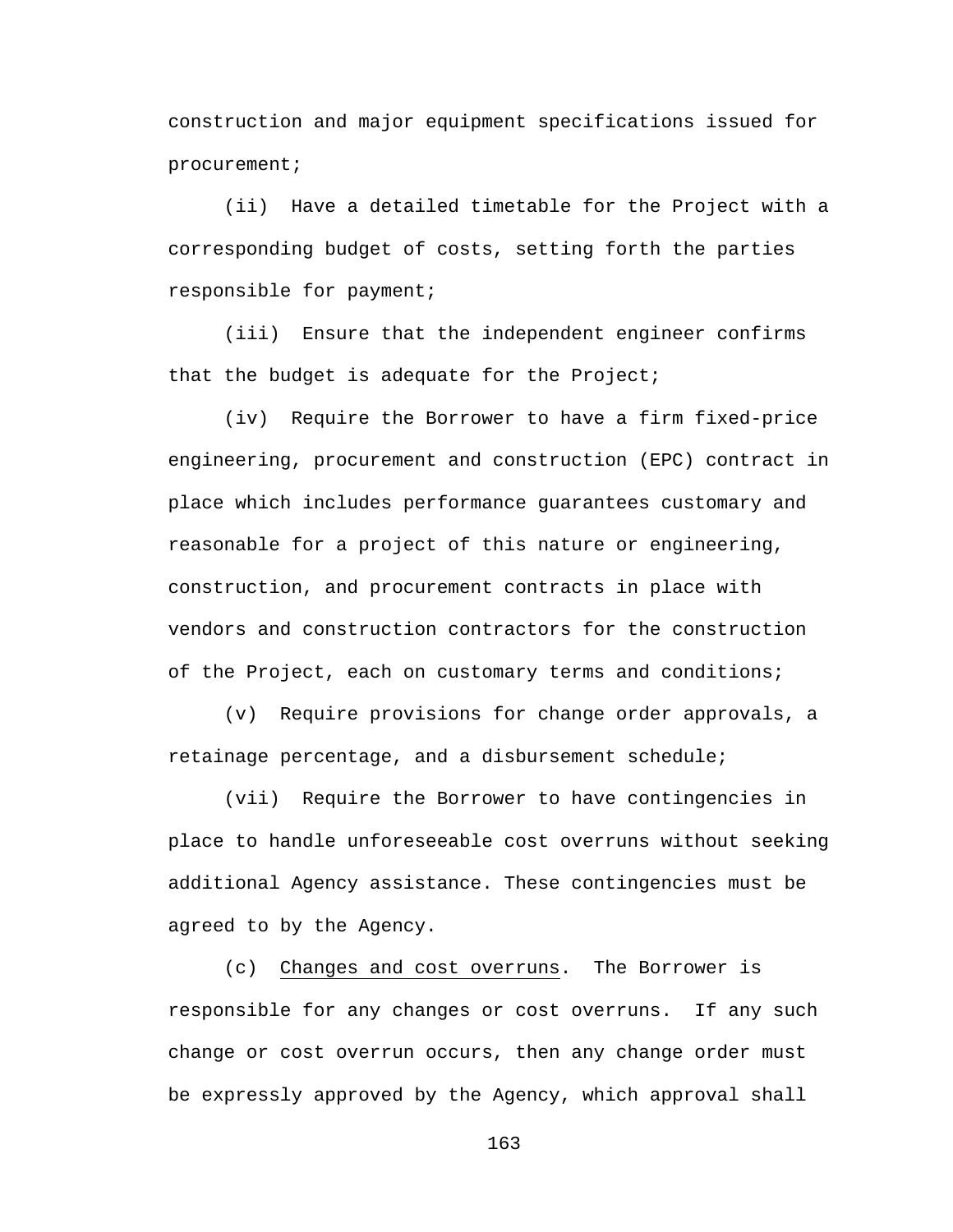not be unreasonably withheld, and neither the Lender nor Borrower will divert funds from purposes identified in the guaranteed loan application approved by the Agency to pay for any such change or cost overrun without the express written approval of the Agency. In no event will the current loan be modified or a subsequent guaranteed loan be approved to cover any such changes or costs. In the event of any of the aforementioned increases in cost or expenses, the Borrower must provide for such increases in a manner that does not diminish the Borrower's operating capital. Failure to comply with the terms of this paragraph will be considered a Material Adverse Change in the Borrower's financial condition, and the Lender must address this matter, in writing, to the Agency's satisfaction.

(d) New draw certifications. The following three certifications are required for each new draw:

(1) Certification by the Project engineer to the Lender that the work referred to in the draw has been successfully completed;

(2) Certification that all debts have been paid and all mechanics' liens have been waived; and

(3) Certification that the Borrower is complying with the Davis-Bacon Act (see paragraph (h) of this section).

(e) Surety. Surety, as the term is commonly used in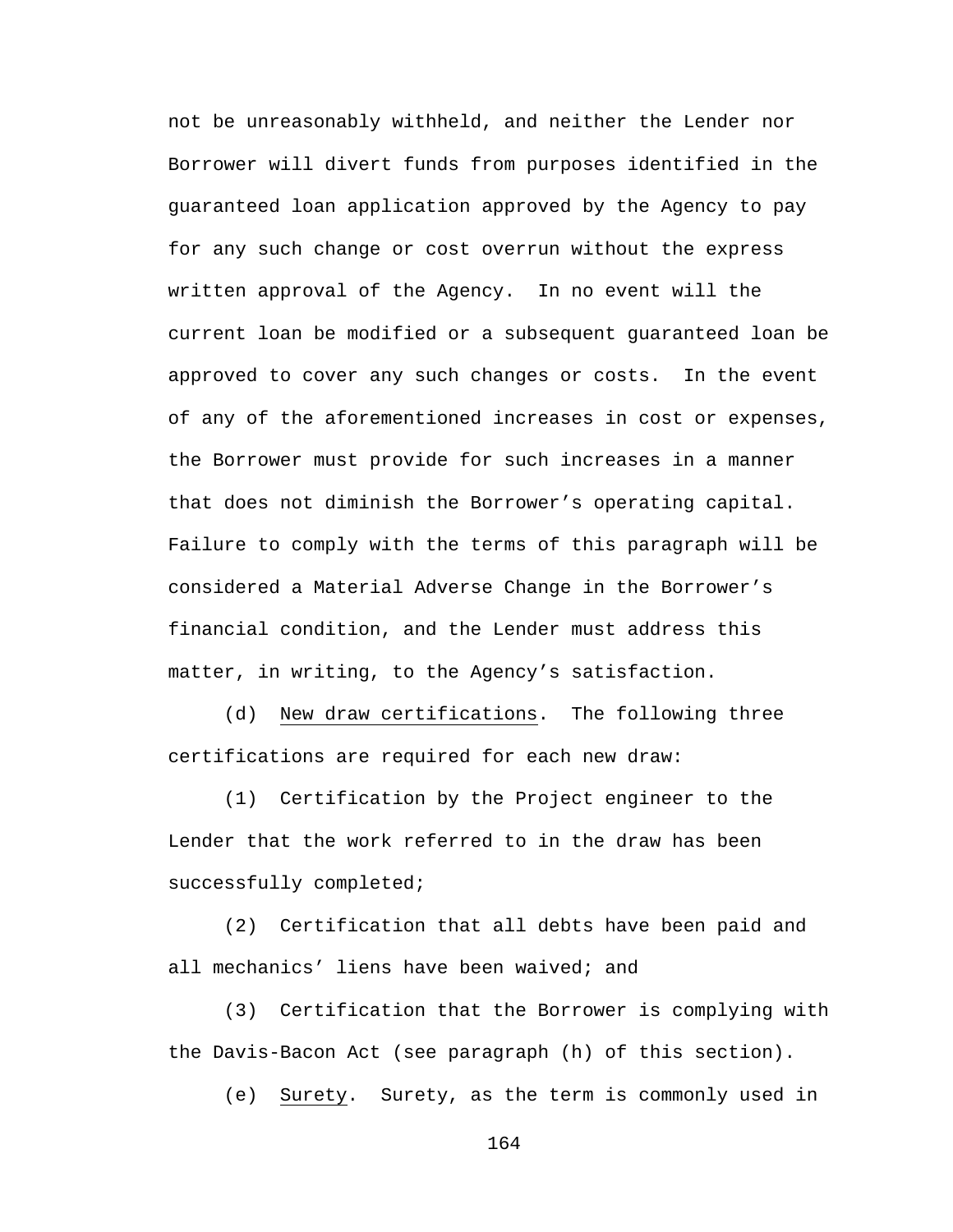the industry, will be required. The Borrower must have either 100 percent performance/payment bonds on the contractors or a guarantee from a creditworthy parent entity or an alternative acceptable to the Lender and the Agency and must be secured. The bonding agent must be listed on Treasury Circular 570;

(f) Equal opportunity. For all construction contracts in excess of \$10,000, the contractor must comply with Executive Order 11246, entitled "Equal Employment Opportunity," as amended by Executive Order 11375, and as supplemented by applicable Department of Labor regulations (41 CFR, part 60). The Borrower and Lender are responsible for ensuring that the contractor complies with these requirements.

(g) Americans with Disabilities Act (ADA). Construction of or addition to facilities that accommodate the public or commercial facilities, as defined by the ADA, must comply with the ADA.

(h) Wage rates. As a condition of receiving a loan guaranteed under this subpart, each Borrower shall ensure that all laborers and mechanics employed by contractors or subcontractors in the performance of construction work financed in whole or in part with guaranteed loan funds under this subpart shall be paid wages at rates not less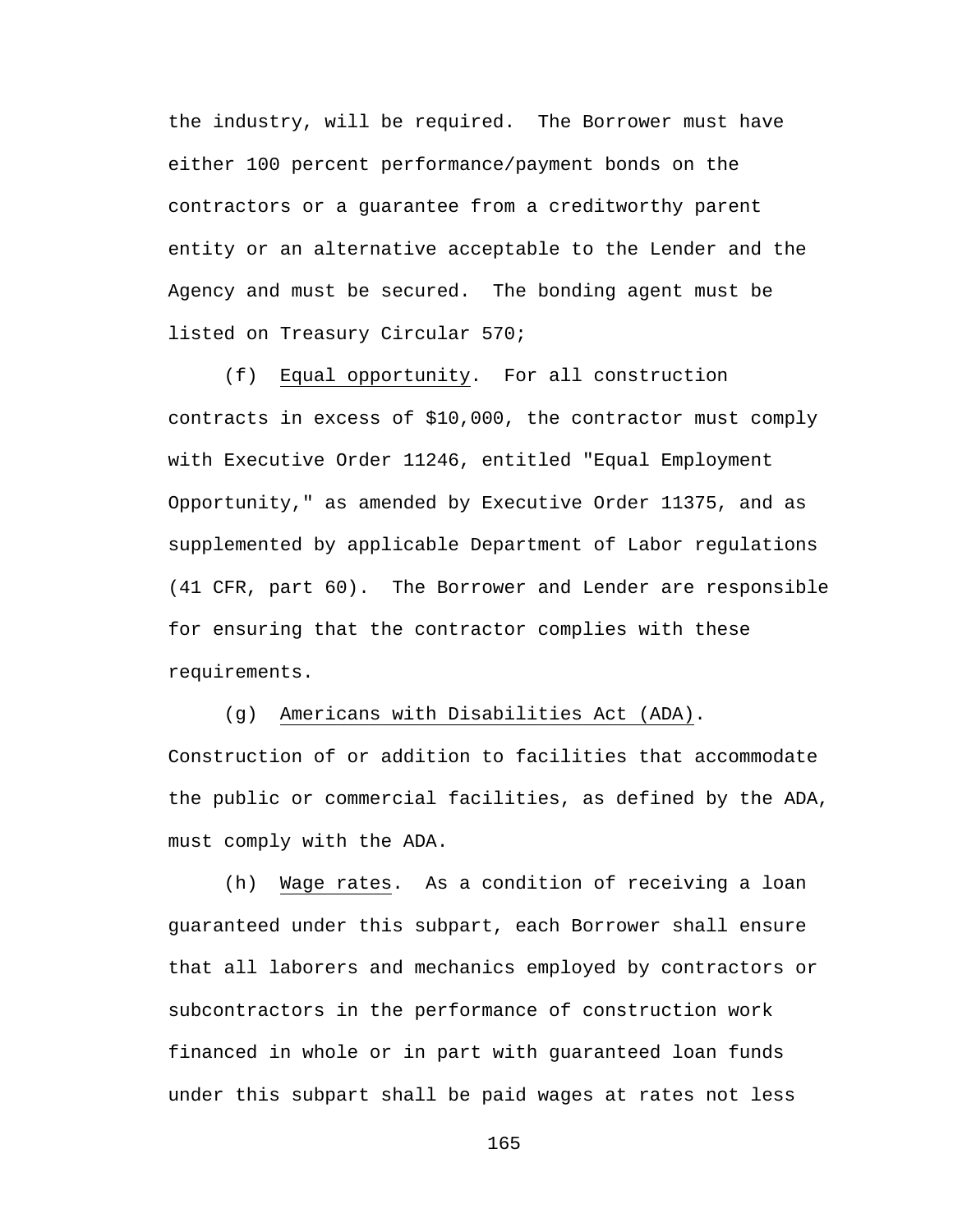than those prevailing on similar construction in the locality as determined by the Secretary of Labor in accordance with sections 3141 through 3144, 3146, and 3147 of title 40, U.S.C. Awards under this subpart are further subject to the relevant regulations contained in 29 CFR part 5.

(i) Reporting during construction. Lenders must submit monthly construction and quarterly progress reports to the Agency, as specified in paragraphs (i)(1) through (2), respectively, of this section and the Borrower information specified in paragraph (i)(3) of this section.

(1) Monthly construction reports documenting the use of the Project funding until construction is completed. The reports must include the following:

(i) Certifications for each draw request:

(A) Certification by the independent engineer to the Lender that the work referred to in the draw has been successfully completed;

(B) Certification from the Borrower and independent engineer or that the proceeds of the prior draw have been applied to Eligible Project Costs in accordance with the draw request and that the contractors have delivered mechanics' lien waivers in connection with such draw; and

(C) Certification from the Borrower as to its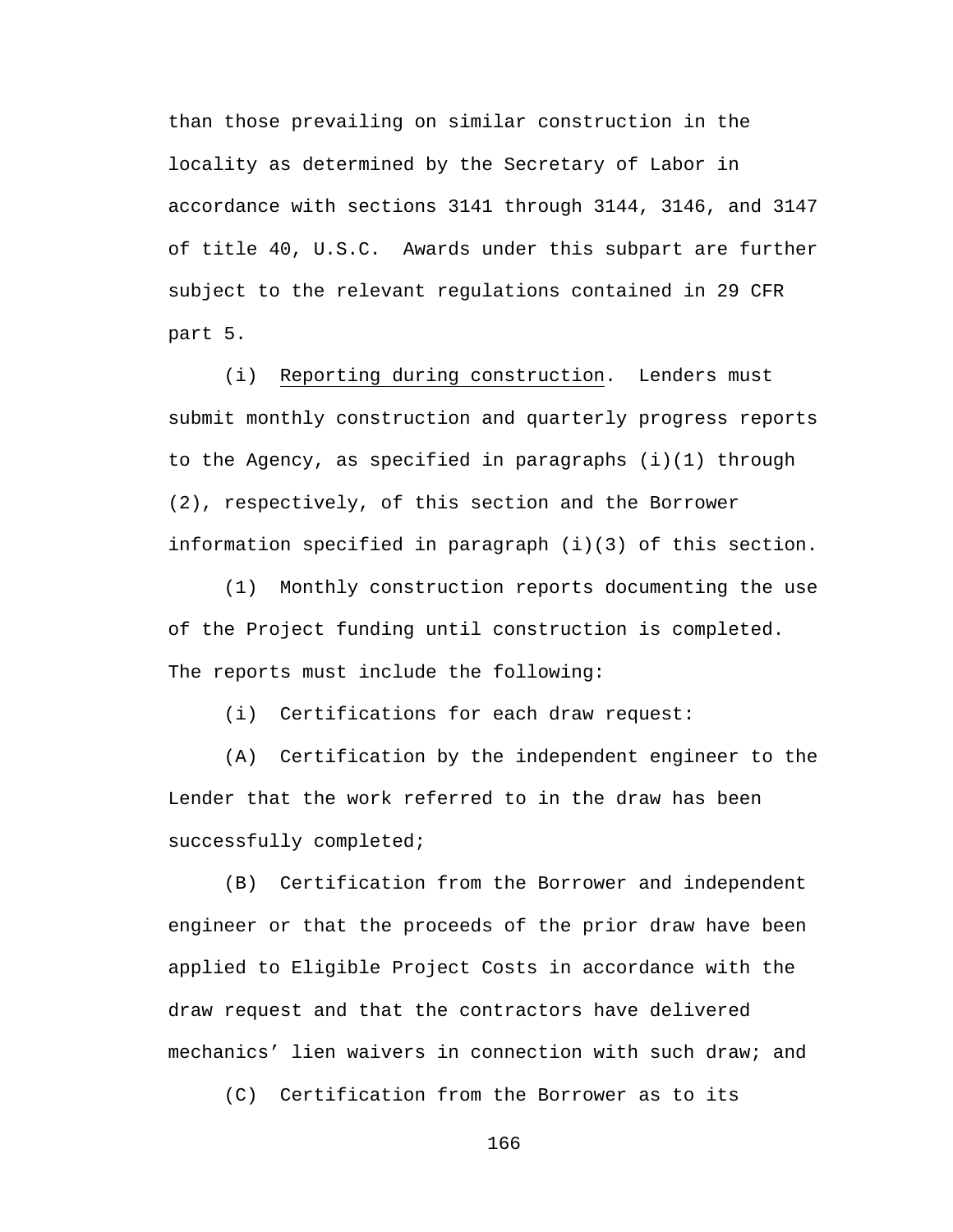compliance with the Davis-Bacon Act confirmed by the independent engineer;

(ii) List of invoices;

(iii) Detail of equity and Guaranteed Loan funds paid to date;

(iv) Status of construction and inspection reports; and

(v) Concerns, potential problems, cost overruns, etc.

(2) Quarterly progress reports by the end of each

Calendar Quarter, unless more frequent ones are needed as determined by the Agency, through the time when the facility is producing at its designed capacity at a steady state. These reports must contain, at a minimum, planned and completed construction milestones, loan advances, and personnel hiring, training, and retention and commissioning and ramp-up milestones and performance reports. This requirement applies to both the development and construction of Commercial-Scale Biorefineries and to the Retrofitting of existing facilities using Eligible Technology for the development of Advanced Biofuels and Biobased Products including Renewable Chemicals. The Lender must expeditiously report any problems in Project development to the Agency.

(3) Once construction is completed, the Lender must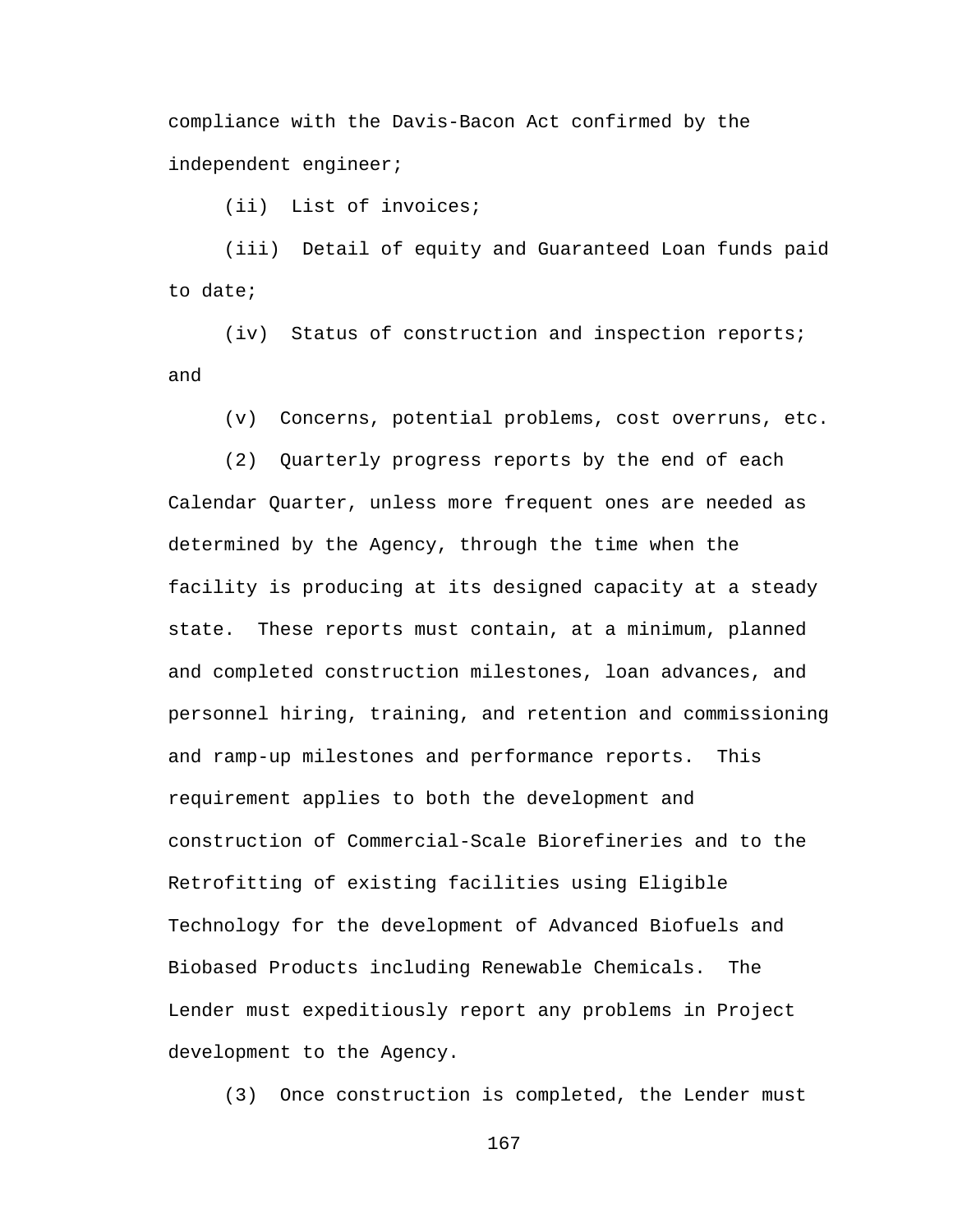provide the Agency with:

(i) A copy of all required material building permits, with sign-offs;

(ii) Notice of Completion or an Agency approved equivalent; and

(iii) Final accounting of sources and uses of all Project funds.

**§ 4279.257 [Reserved]**

**§ 4279.258 [Reserved]**

#### **§ 4279.259 Borrower responsibilities.**

(a) Federal, State, and local regulations. Borrowers must comply with all Federal, State, and local laws and rules that are in existence and that affect the Project including, but not limited to:

(1) Land use zoning;

(2) Health, safety, and sanitation standards as well as design and installation standards; and

(3) Protection of the environment and consumer affairs.

(b) Permits, agreements, and licenses. Borrowers must obtain all permits, agreements, and licenses that are applicable to the Project.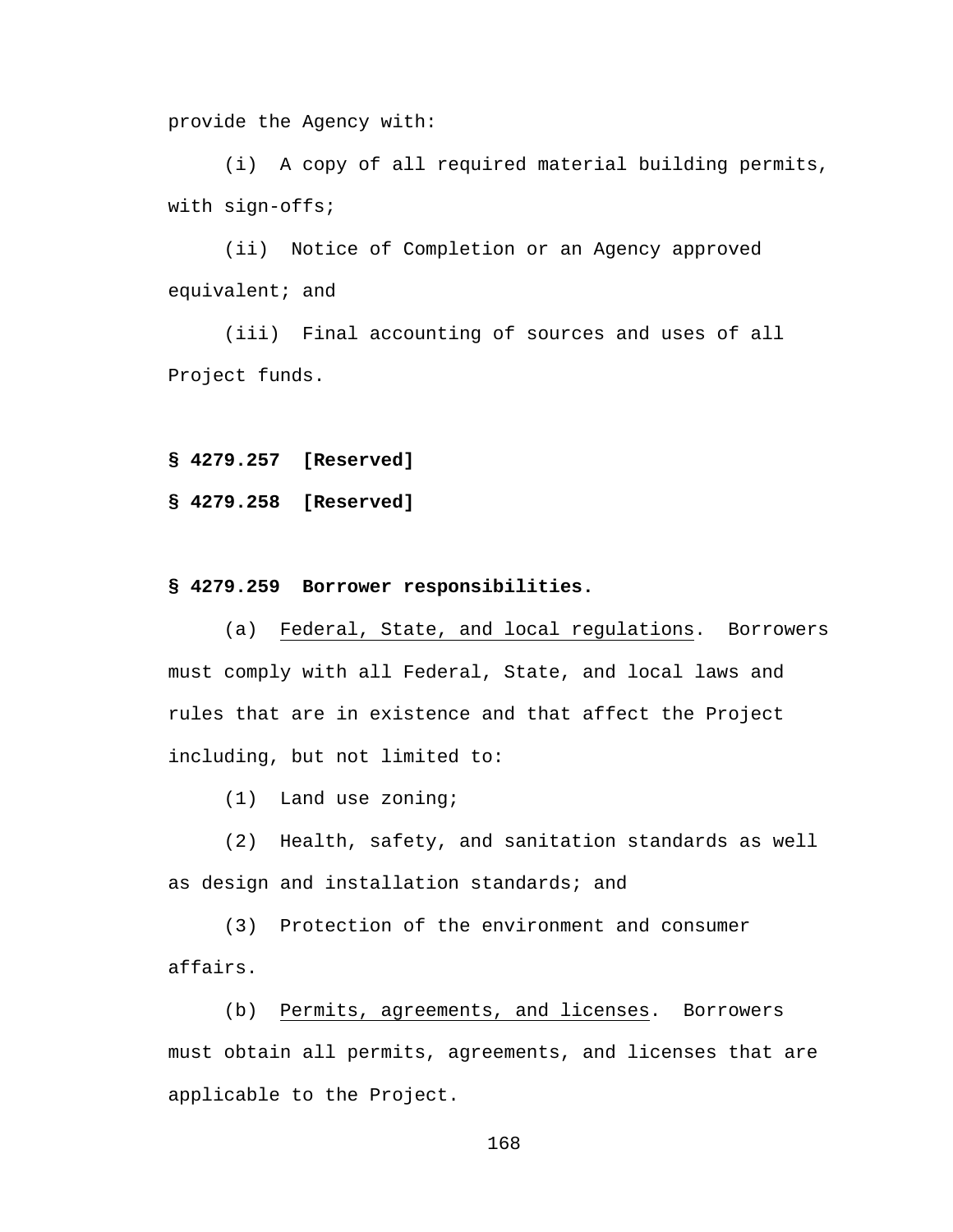(c) Insurance. The Borrower is responsible for maintaining all hazard, flood, liability, worker compensation, and personal life insurance, when required, for the Project.

(d) Access to Borrower's records. Except as provided by law, upon request by the Agency, the Borrower will permit representatives of the Agency (or other Federal agencies as authorized by the Agency) to inspect and make copies of any of the records of the Borrower's Project. Such inspection and copying may be made during regular office hours of the Borrower or at any other time agreed upon between the Borrower and the Agency.

(e) Access to the Project. The Borrower must allow the Agency access to the Project and its performance information until the loan is repaid in full and permit periodic inspections of the Project by a representative of the Agency.

#### **APPLICATIONS**

#### **§ 4279.260 Guarantee applications - general.**

(a) Application submittal.

(1) For each guarantee request, the Lender or the Borrower must submit to the Agency a non-binding letter of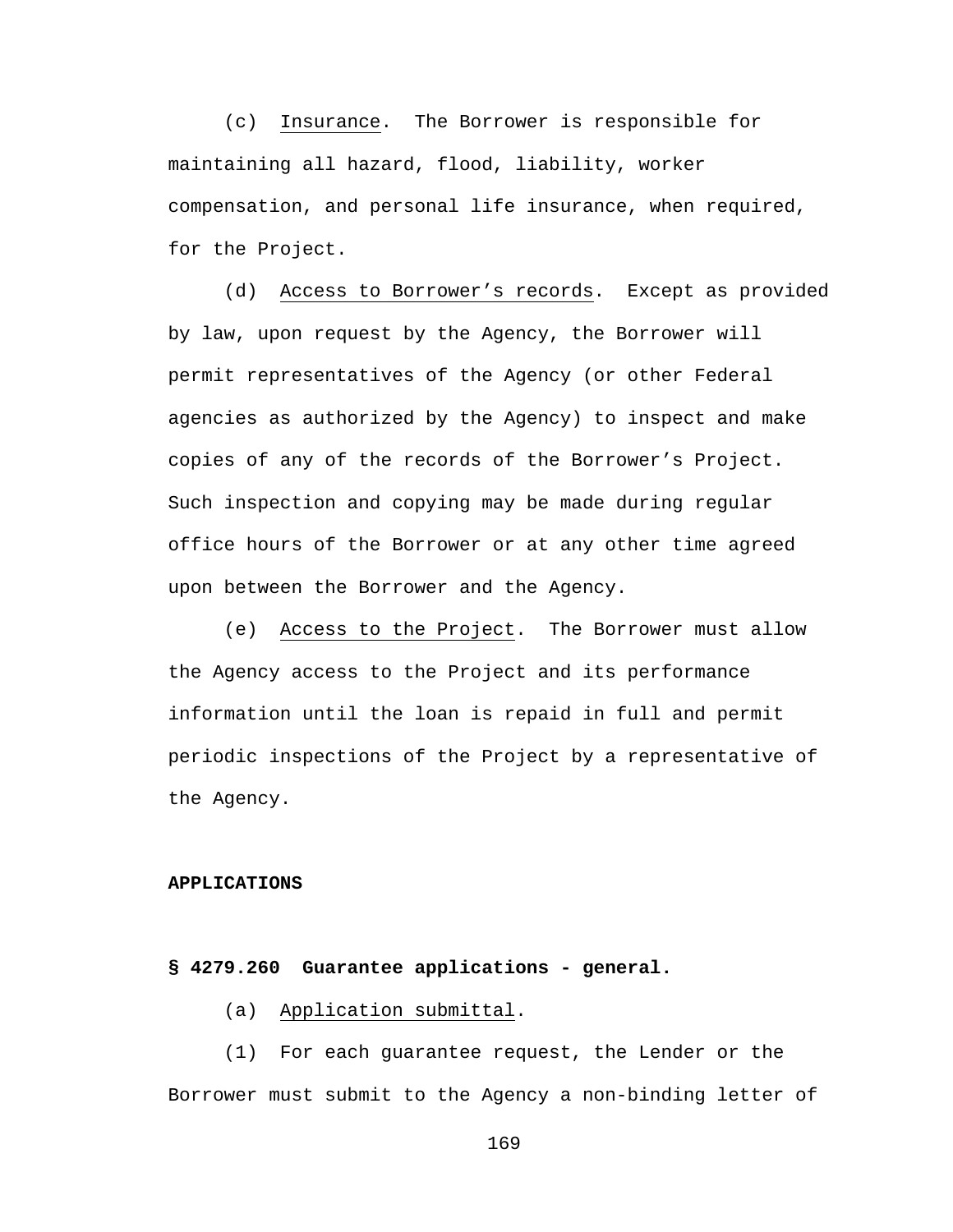intent to apply for loan guarantee not less than 30 calendar days prior to the application deadline as provided in paragraph (b). The letter must identify the Borrower, the Lender and Project sponsors; describe the Project and Project location; describe the proposed feedstock, primary technologies of the facility and primary products produced; estimate the Total Project Cost and amount of loan requested; and any additional information specified in the annual Federal Register notice, if any. Applications that do not submit a letter of intent may be accepted by the Agency at the Agency's discretion.

(2) For each guarantee request, the Lender must submit to the Agency an application that is in conformance with § 4279.261. The methods of application submittal will be specified in the annual Federal Register notice.

(b) Application deadline. Unless otherwise specified by the Agency in a notice published in the Federal Register, application deadlines are October 1 and April 1 of each year. Complete applications must be received by the Agency on or before April 1 of each year to be considered for funding for that fiscal year. If the application deadline falls on a weekend or an observed holiday, the deadline will be the next Federal business day. The deadlines in this paragraph relate to Phase 1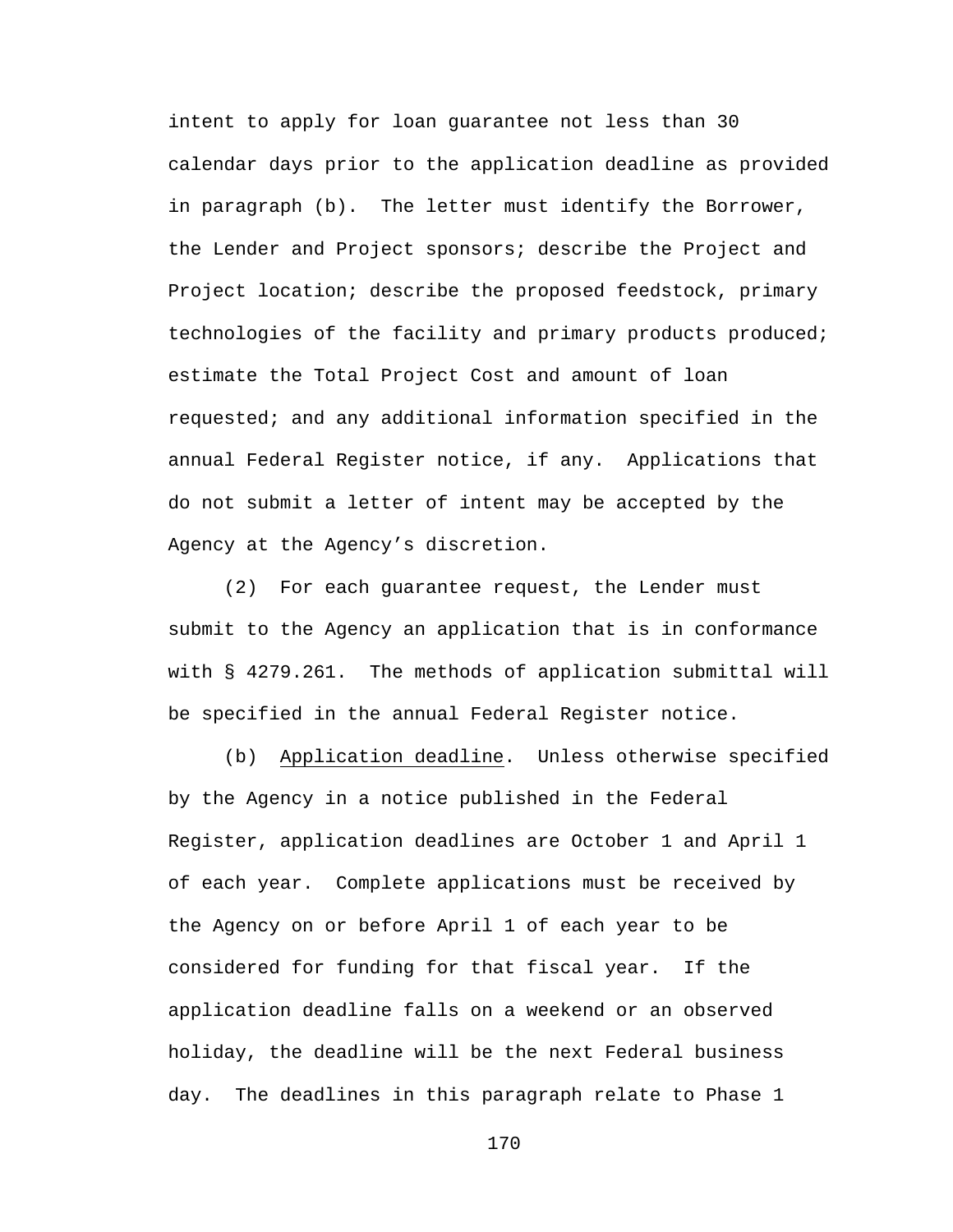applications in accordance with § 4279.261.

(c) Incomplete applications. Incomplete applications will be rejected. Lenders will be informed of the elements that made the application incomplete. If a resubmitted application is received by the applicable application deadline, the Agency will reconsider the application.

(d) Application withdrawal. During the period between the submission of an application and closing, the Lender must notify the Agency, in writing, if the Project is no longer viable or the Borrower is no longer requesting financial assistance for the Project. When the Lender so notifies the Agency, the Agency will rescind the selection or withdraw the application.

(e) Application revisions and updates. During the period between the submission of an application and closing, the Lender must notify the Agency, in writing, of revisions to the Project including but not limited to revisions to technology utilized in the Project, feedstock, Off-Take Agreements, ownership structure, and Project financing. The Agency may require submittal of updated application and supporting materials. The Agency will complete the application priority scoring in accordance with § 4279.266 based on the application materials received by the Agency prior to the application deadline.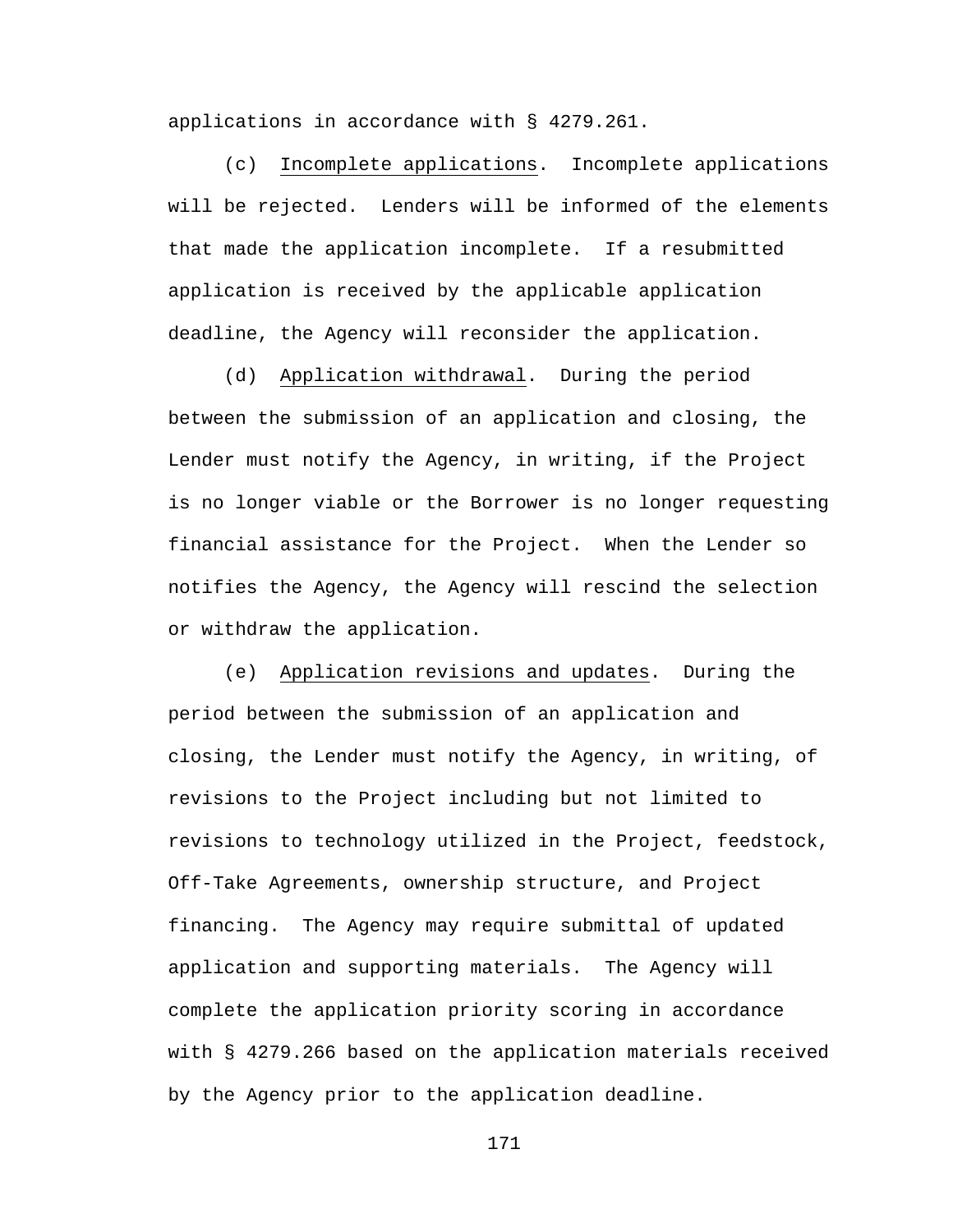Subsequent changes to an application that result in a lower priority score could result in the Agency discontinuing processing of the application.

## **§ 4279.261 Application for loan guarantee content.**

Lenders must submit a complete application for each loan guarantee sought under this subpart. Components of an application are submitted in two phases. Phase I applications, which are the initial application submissions, must contain the information specified in paragraphs (a) through (j) of this section, organized pursuant to a table of contents in a chapter format. Phase 2 application components may be submitted after the Agency invites the Lender and Borrower to make the phase 2 submittal and must contain the information specified in paragraph (k).

(a) Project Summary. Provide a concise summary of the proposed Project and application information, Project purpose and need, and Project goals, including the following:

(1) Title. Provide a descriptive title of the Project.

(2) Borrower eligibility. Describe how the Borrower meets the eligibility criteria identified in § 4279.209.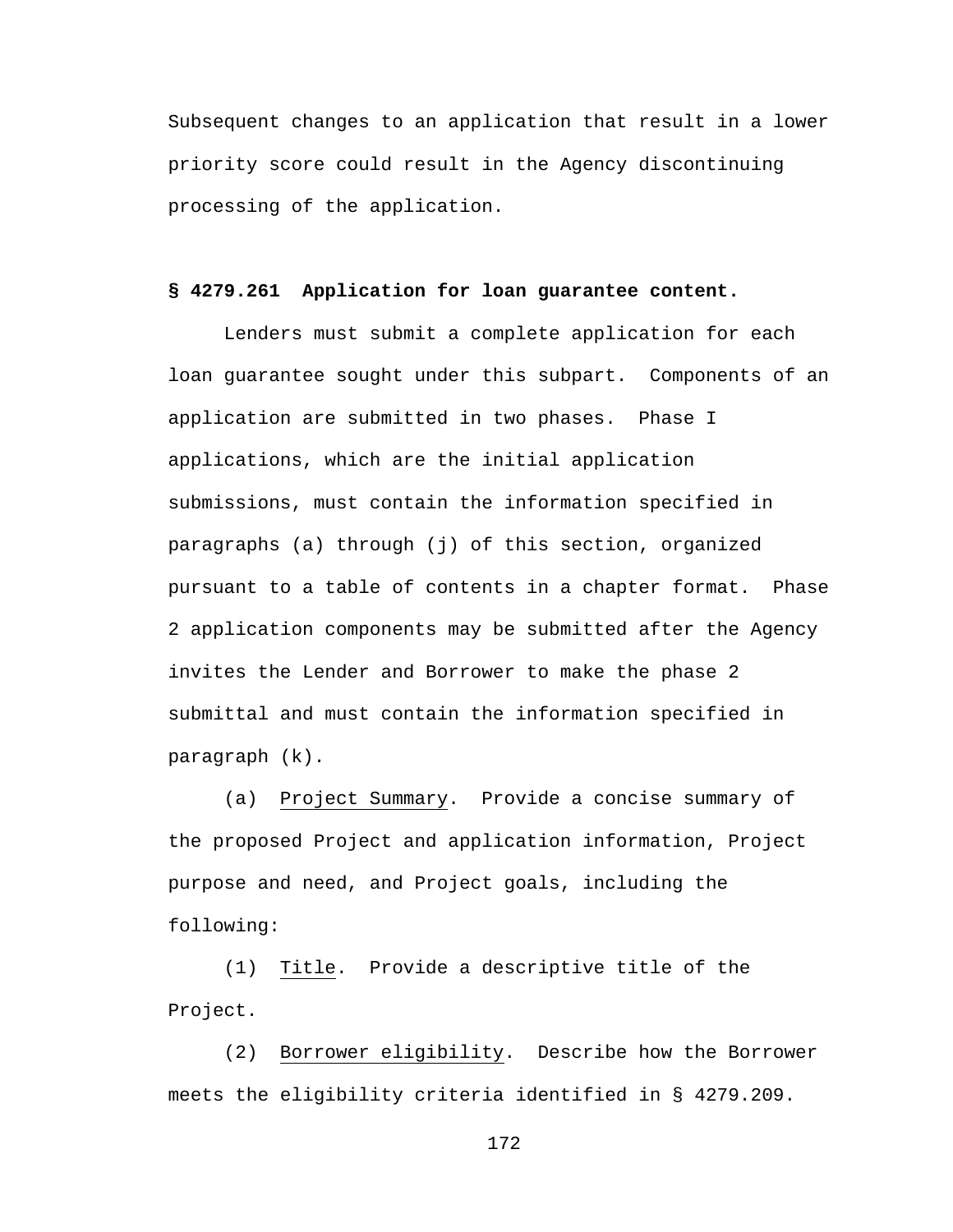(3) Project eligibility. Describe how the Project meets the eligibility criteria identified in § 4279.210. Clearly state whether the application is for the construction and development of a Biorefinery or for the Retrofitting of an existing facility. Additional Project description information will be needed later in the application process.

(4) Project funds. Submit a Spreadsheet identifying sources, amounts, and availability of funds. The Spreadsheet must also include a directory of funds source contact information. Attach any applications, correspondence, or other written communication between Borrower and fund source.

(5) Project timeline. A projected timeline detailing the timeline commencing with the loan application phase 1, including the loan application phase 2, final Project planning and engineering, obtaining required permits, loan closing, plant construction, commissioning and ramp up through stabilized state of operation.

(b) Application form. Form RD 4279-1 or other Agency-approved application form if specified in a Federal Register notice.

(c) Financial statements.

(1) The most recent audited financial statements of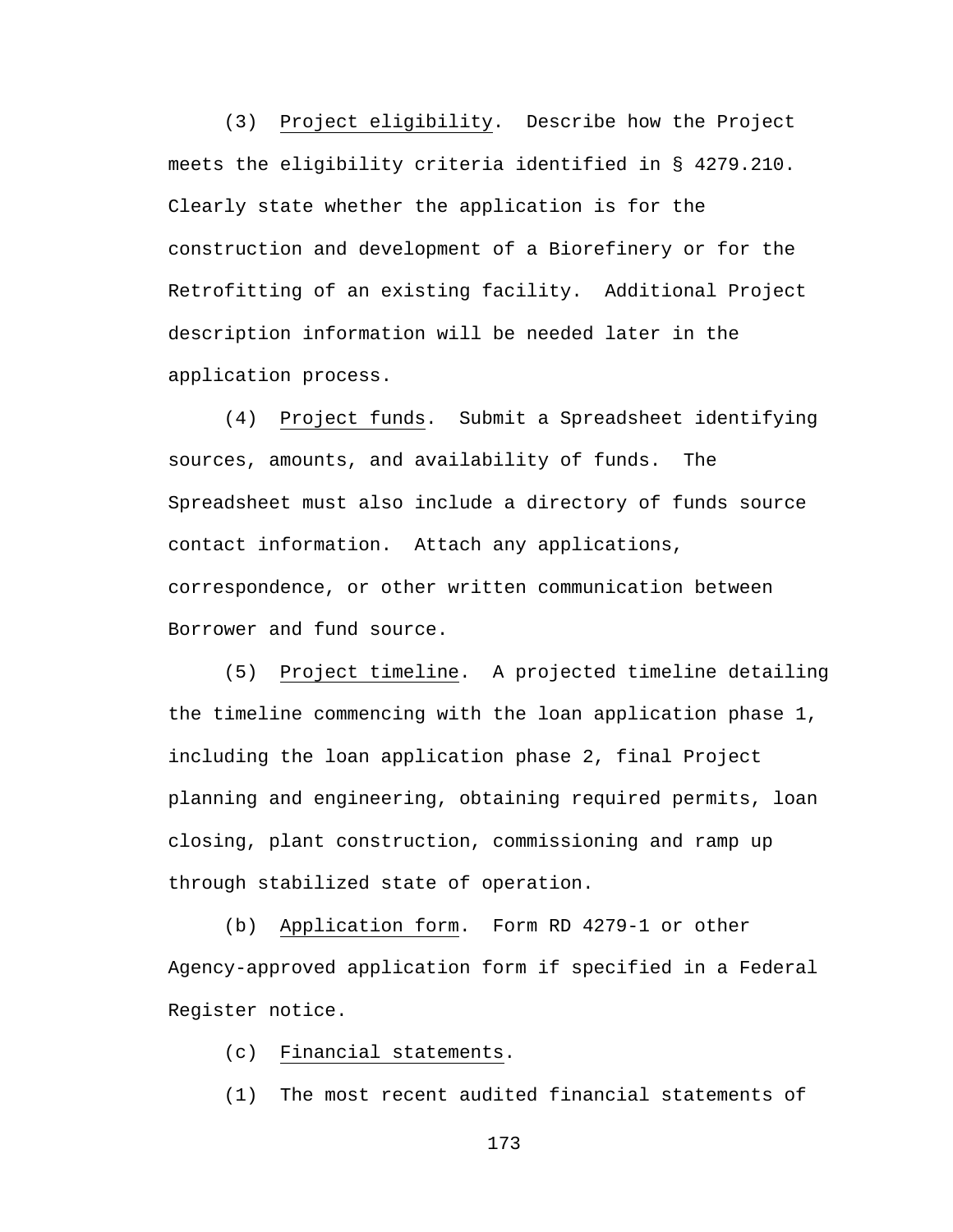the Borrower, unless alternative financial statements are authorized by the Agency; and

(2) A current (not more than 90 days old) balance sheet and a pro forma balance sheet at startup.

(d) Financial model. Submit a financial model for the Project in the form of a financial modeling software program in an active electronic format which includes, but is not limited to, a projected Project budget and projected balance sheets, income and expense statements, cash flow statements, and Working Capital and capital expense projections for not less than the term of the loan. The projections must be displayed in a monthly format for a period of three years after stabilized operation and annually thereafter. Projections should be supported by a list of assumptions showing the basis for the projections. Depending on the complexity of the Project and the financial condition of the Borrower, the Agency may require additional financial statements and additional related information.

(e) Feasibility Study. The Feasibility Study should be prepared by a qualified, independent third party using information gathered from other qualified parties and documents such as: independent engineer reports, marketing studies, feedstock studies, business plans and financial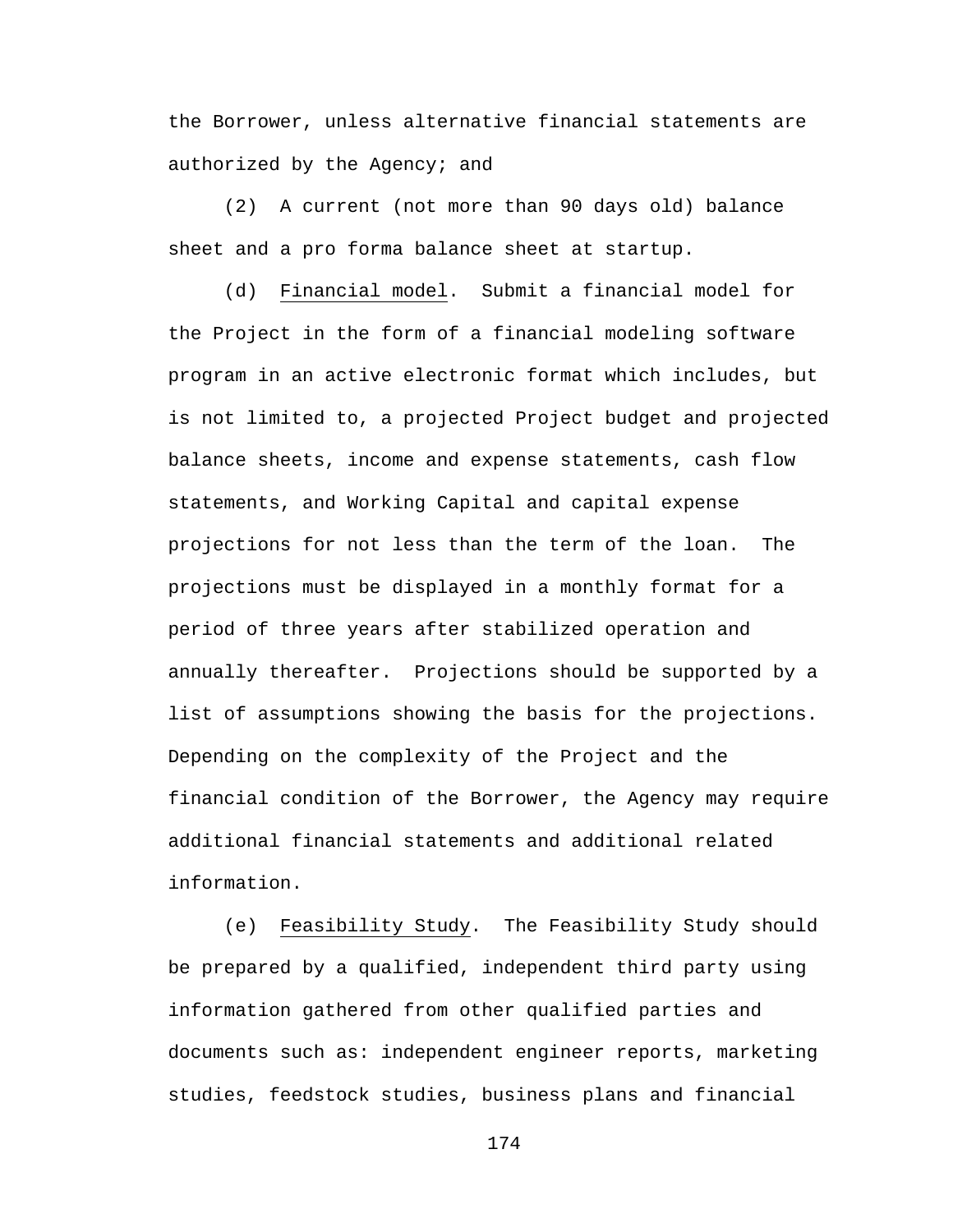statements prepared by a certified public accountant. Any information used to prepare the Feasibility Study should be submitted as attachments. Elements in an acceptable Feasibility Study include, but are not limited to, the elements outlined in Table 1.

## **Table 1. Feasibility Study Components**

| (A) Executive Summary                                                                                                                                                                                    |
|----------------------------------------------------------------------------------------------------------------------------------------------------------------------------------------------------------|
| Introduction/Project Overview (Brief general overview<br>of Project location, size, etc.)                                                                                                                |
| Economic feasibility determination                                                                                                                                                                       |
| Market feasibility determination                                                                                                                                                                         |
| Technical feasibility determination                                                                                                                                                                      |
| Financial feasibility determination                                                                                                                                                                      |
| Management feasibility determination                                                                                                                                                                     |
| Recommendations for implementation                                                                                                                                                                       |
| (B) Economic Feasibility                                                                                                                                                                                 |
| Description of feedstock and confirmation that the<br>feedstock is not used elsewhere in the production of<br>Advanced Biofuels or Biobased Products including<br>Renewable Chemicals.                   |
| Feedstock:                                                                                                                                                                                               |
| Feedstock source management,                                                                                                                                                                             |
| Estimates of feedstock volumes and costs,                                                                                                                                                                |
| Collection, pre-treatment, transportation, and<br>storage, and                                                                                                                                           |
| Feedstock risks.                                                                                                                                                                                         |
| Documentation that woody biomass feedstock from<br>National Forest system lands or public lands cannot be<br>used for a higher-value product.                                                            |
| Impacts on any other similar Biorefineries in the area<br>in which the Borrower proposes to place the Project,<br>defined as the area that will supply the feedstock to<br>the proposed Project, if any. |
| Impacts on existing manufacturing plants or other<br>facilities that use similar feedstock if the<br>Borrower's proposed production technology is adopted.                                               |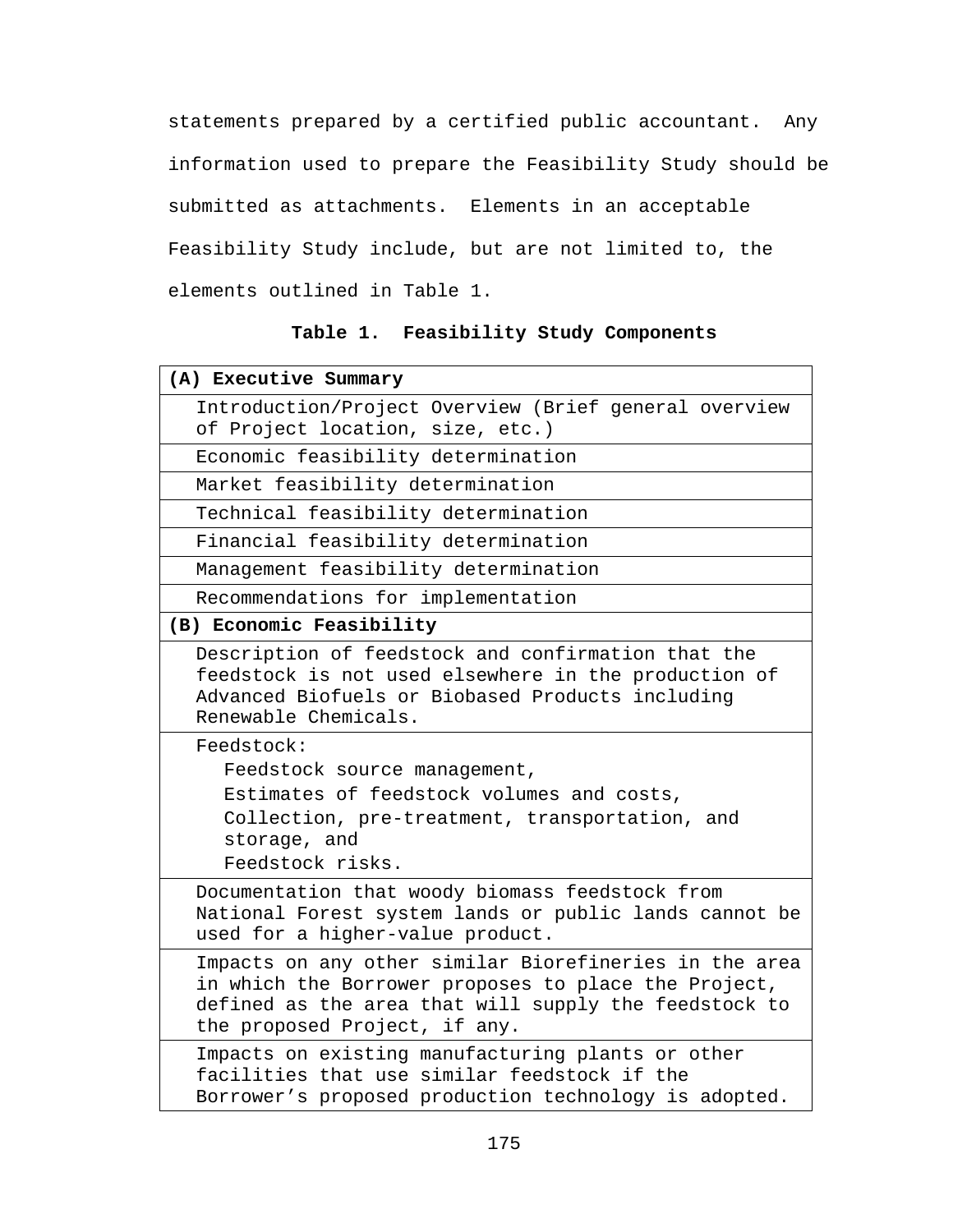```
Projected impact on resource conservation, public 
health, and the environment.
```
Information regarding Project site.

Availability of trained or trainable labor.

Availability of infrastructure, including utilities, and rail, air and road service to the site.

Overall economic impact of the Project, including direct jobs, indirect jobs, additional markets created for agricultural and forestry products and agricultural waste material and the potential for Rural economic development.

Feasibility/plans of Project to work with producer associations or cooperatives and the estimated amount of annual feedstock purchased from or sold to producer associations and cooperatives.

**(C) Market Feasibility** 

Information on the sales organization and management.

Nature and extent of market and market area.

Marketing plans for sale of projected output principal products and Byproducts.

Extent of competition, including other similar facilities in the market area.

Commitments from purchasers of off-take - principal products and secondary products, degree of commitment, duration or terms of Off-Take Agreements, and financial strength of counterparties.

Risks related to the industry, including:

Industry status;

Specific market risks; and

Competitive threats and advantages.

**(D) Technical Feasibility**

Suitability of the selected site for the intended use.

Scale of development for which the process technology has been proven (i.e., pilot, demonstration, or Semi-Work Scale Facility). Provide results from pilot, demonstration, or Semi-Work Scale Facilities that prove that the technology proposed to be used is feasible and stands a good chance of being successful. The proposed technology must meet the definition of Eligible technology.

The degree of integration of all processes should be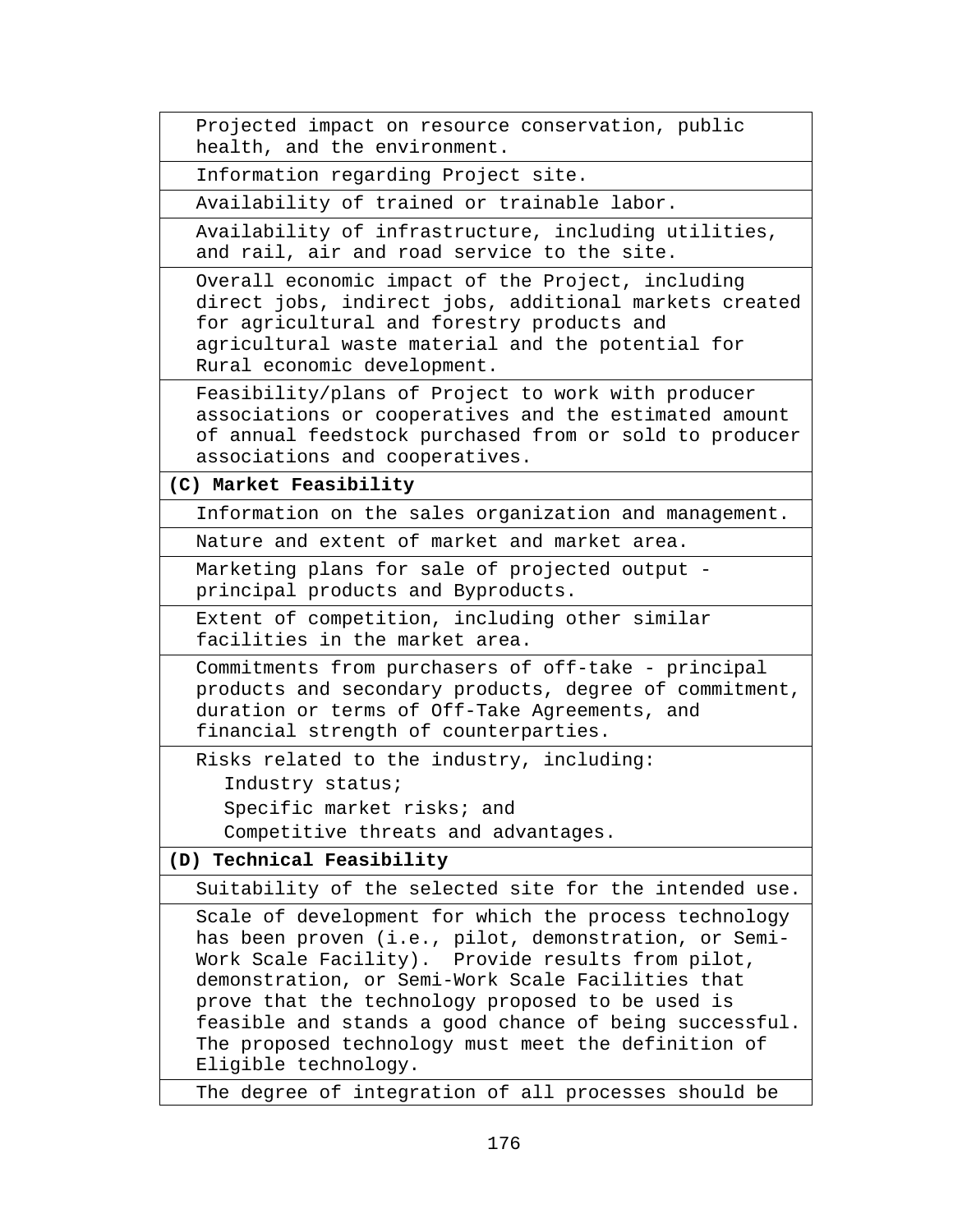| detailed and a summary of any integrated demonstration<br>unit test results should be submitted.                                                                                                                                                                                                                                                                                                                                                                                                                                                              |
|---------------------------------------------------------------------------------------------------------------------------------------------------------------------------------------------------------------------------------------------------------------------------------------------------------------------------------------------------------------------------------------------------------------------------------------------------------------------------------------------------------------------------------------------------------------|
| Specific volume produced from the technology of the<br>process (expressed either as volume of feedstock<br>processed [tons per unit of time] or as product<br>[gallons per unit of time]).                                                                                                                                                                                                                                                                                                                                                                    |
| Identification and estimation of Project operation and<br>development costs. Specify the level of accuracy of<br>these estimates and the assumptions on which these<br>estimates have been based. Detailed analysis of<br>Project costs including: Project management and<br>professional services; resource assessment; Project<br>design and permitting; land agreements and site<br>preparation; equipment requirements and system<br>installation; startup and shakedown; and warranties,<br>insurance, financing and operation and maintenance<br>costs. |
| A projected timeline detailing Borrower plans from the<br>time of loan application through plant construction,<br>commissioning and ramp up should be included.                                                                                                                                                                                                                                                                                                                                                                                               |
| Ability of the proposed system to be commercially<br>replicated.                                                                                                                                                                                                                                                                                                                                                                                                                                                                                              |
| Risks related to:<br>Construction of the Biorefinery;<br>Production of the Advanced Biofuel and Biobased<br>Product including Renewable Chemical;<br>Regulation and governmental action;<br>Design-related factors that may affect Project<br>success; and<br>Technology scale up risk.                                                                                                                                                                                                                                                                       |
| (E) Financial Feasibility                                                                                                                                                                                                                                                                                                                                                                                                                                                                                                                                     |
| Reliability of the financial projections and the<br>assumptions on which the financial statements are<br>based, including all sources and uses of Project<br>capital, private or public Federal and non-Federal<br>funds. Provide detailed analysis and description of<br>projected balance sheets, income and expense<br>statements, and cash flow statements over the useful<br>life of the Project.                                                                                                                                                        |
| A detailed description of and the degree financial<br>feasibility is dependent on:<br>Investment incentives;<br>Productivity incentives;                                                                                                                                                                                                                                                                                                                                                                                                                      |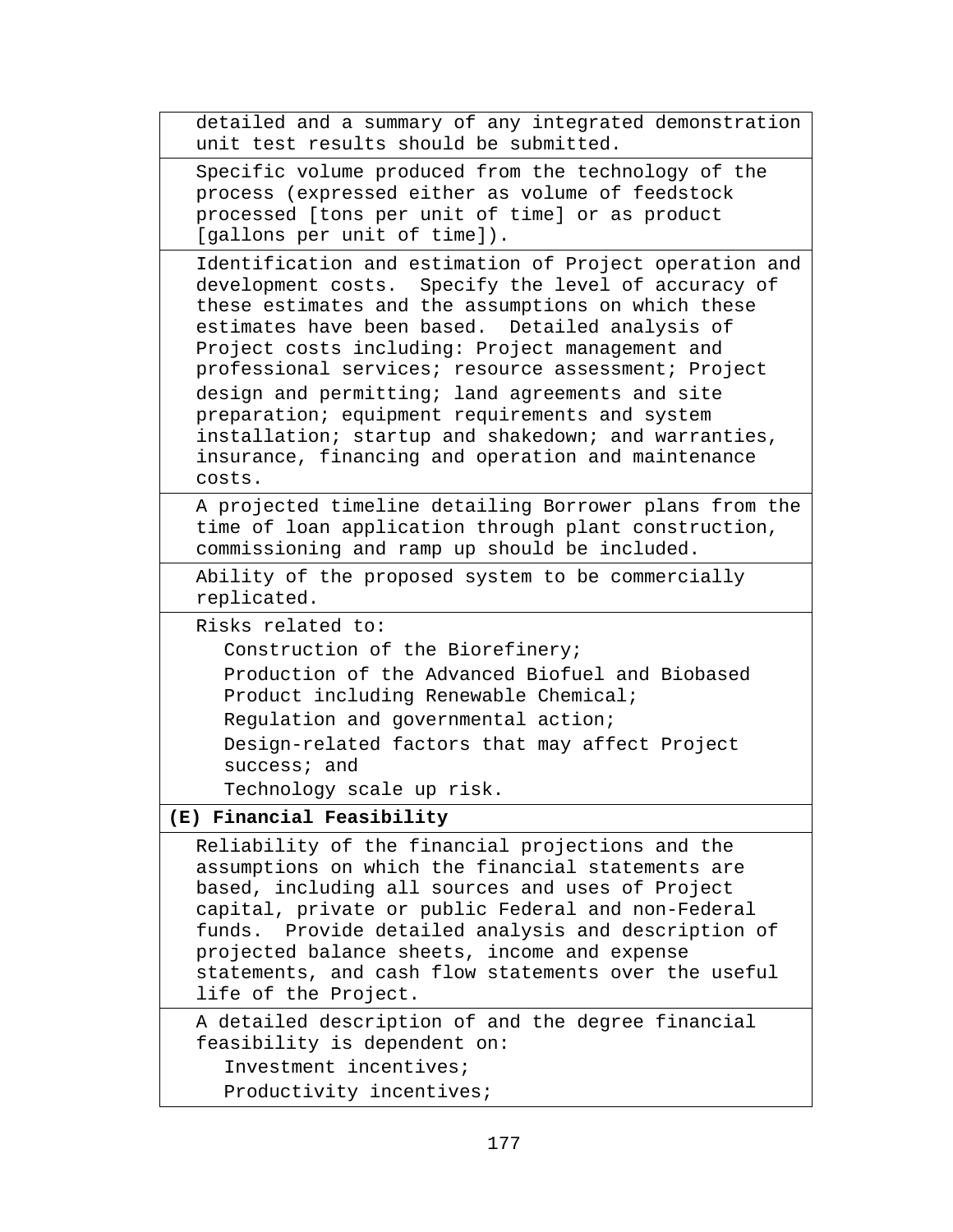```
Loans and grants; and
     Other Project authorities RINs value, tax credits, 
     other credits, and subsidies that affect the 
     Project.
  Any constraints or limitations in the financial 
  projections. 
  Ability of the business to achieve the projected 
  income and cash flow.
  Assessment of the cost accounting system.
  Availability of short-term credit or other means to 
  meet seasonal business costs.
  Adequacy of raw materials and supplies.
  Sensitivity analysis, including feedstock and energy 
  costs and product and Byproduct prices. 
  Risks related to:
    The Project;
    Borrower financing plan; 
     The operational units; and
    Tax issues.
(F) Management Feasibility
  Borrower and/or management's previous experience 
  concerning:
     Production of Advanced Biofuel, and Biobased 
     Product including Renewable Chemicals, as 
     applicable;
    Acquisition of feedstock;
    Marketing and sale of off-take; and
     The receipt of Federal financial assistance, 
     including amount of funding, date received, 
    purpose, and outcome.
  Management plan for procurement of feedstock and 
  labor, marketing of the off-take, and management 
  succession.
  Risks related to:
     Borrower as a company (e.g., development-stage); 
     Conflicts of Interest; and
    management strengths and weaknesses.
(G) Qualifications
  A resume or statement of qualifications of the author 
  and contributors of the Feasibility Study, including 
  prior experience, must be submitted.
```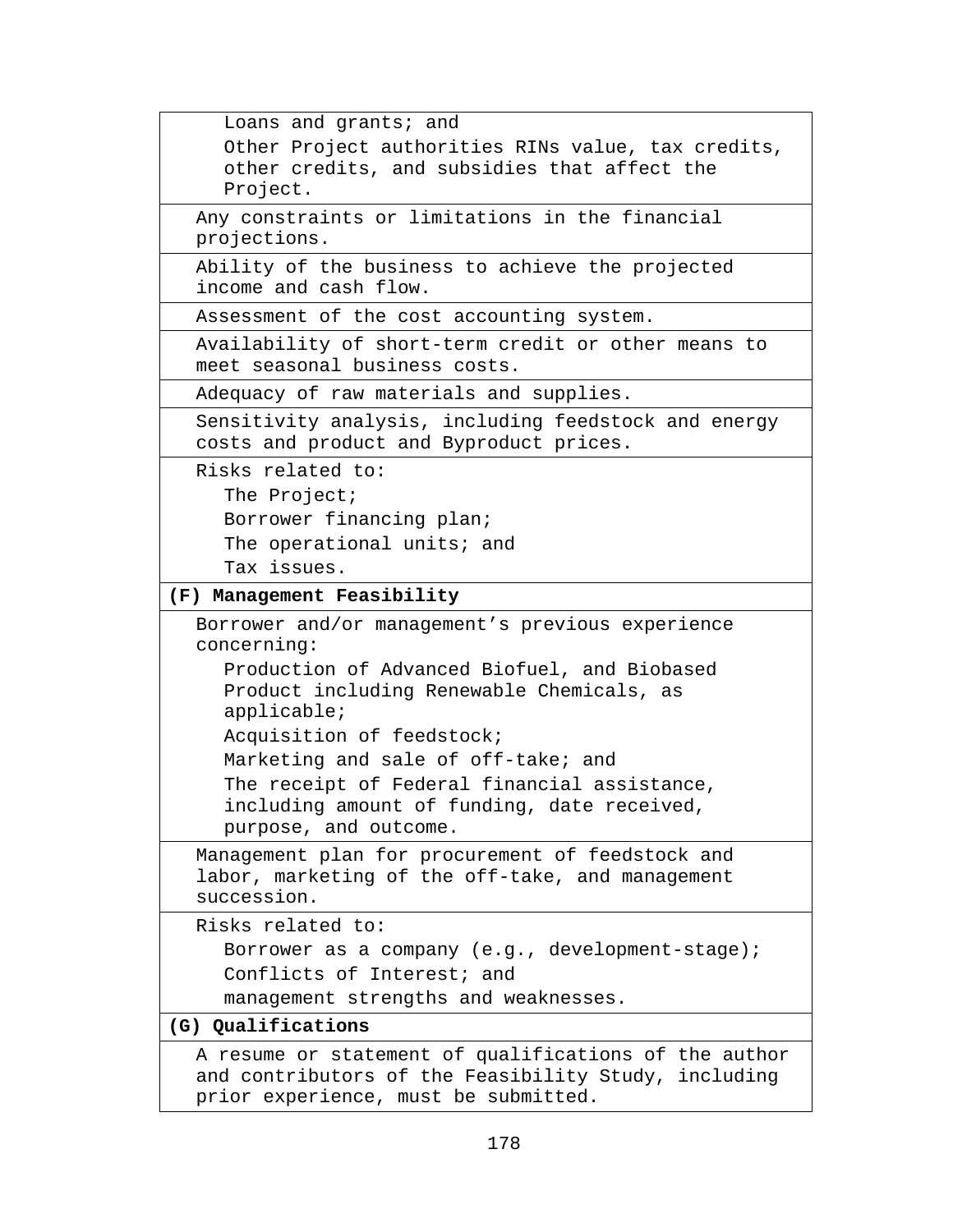(f) Business Plan. The Lender must submit the Borrower's business plan that includes the information specified in paragraphs  $(f)(1)$  through  $(10)$  of this section. Any or all of this information may be omitted if it is included in the Feasibility Study specified in paragraph (e) of this section.

(1) Describe or provide an organizational chart of the Borrower's ownership structure and affiliation with other entities, if any. The names and a description of the relationship of the Borrower's parent, Affiliates, and subsidiaries. Identify local ownership.

(2) The Borrower's succession planning, addressing both ownership and management.

(3) The Borrower's experience and management experience.

(4) The products and services to be provided and the Borrower's business strategy.

(5) Possible vendors and models of major system components.

(6) The availability of the resources (e.g., labor, raw materials, supplies) necessary to provide the planned products and services.

(7) Site location and its relation to product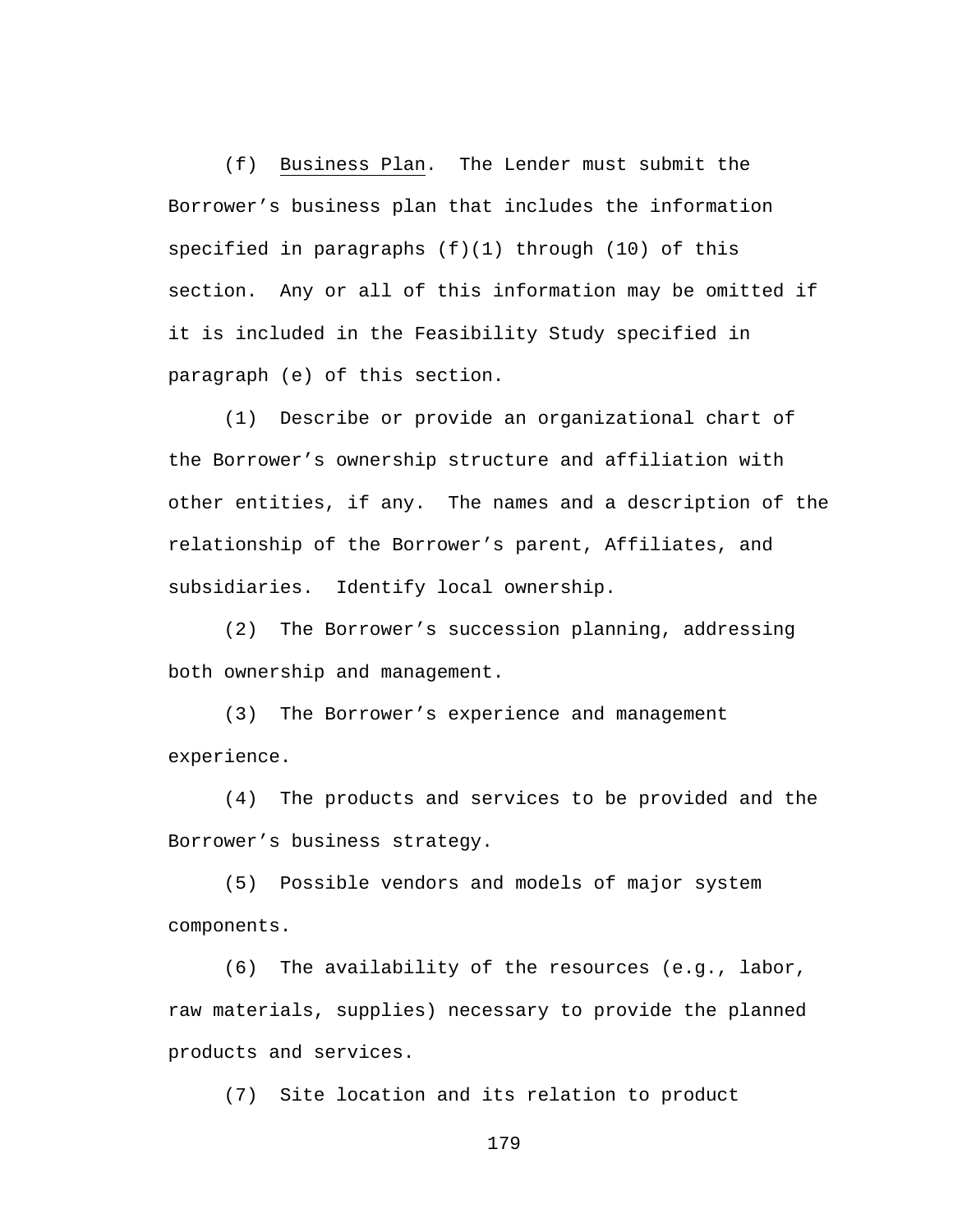distribution (e.g., rail lines or highways) and any land use or other permits necessary to operate the facility.

(8) The market for the product and its competition, including any and all competitive threats and advantages.

(9) Projected balance sheets, income and expense statements, and cash flow statements for a period of not less than three years of stabilized operation.

(10) A description of the proposed use of funds.

(g) Scoring information. The application must contain information in a format that is responsive to the scoring criteria specified in § 4279.266.

(h) Intergovernmental consultation. Intergovernmental consultation comments in accordance with 2 CFR part 415, subpart C or successor regulation.

(i) DUNS Number. For Borrowers other than individuals, a Dun and Bradstreet Universal Numbering System (DUNS) number, which can be obtained online at http://fedgov.dnb.com/webform.

(j) Other information. Any other information determined by the Agency to be necessary to evaluate the application.

(k) Phase 2 application contents.

(1) Updates, as appropriate, to contents of application materials submitted in application phase 1.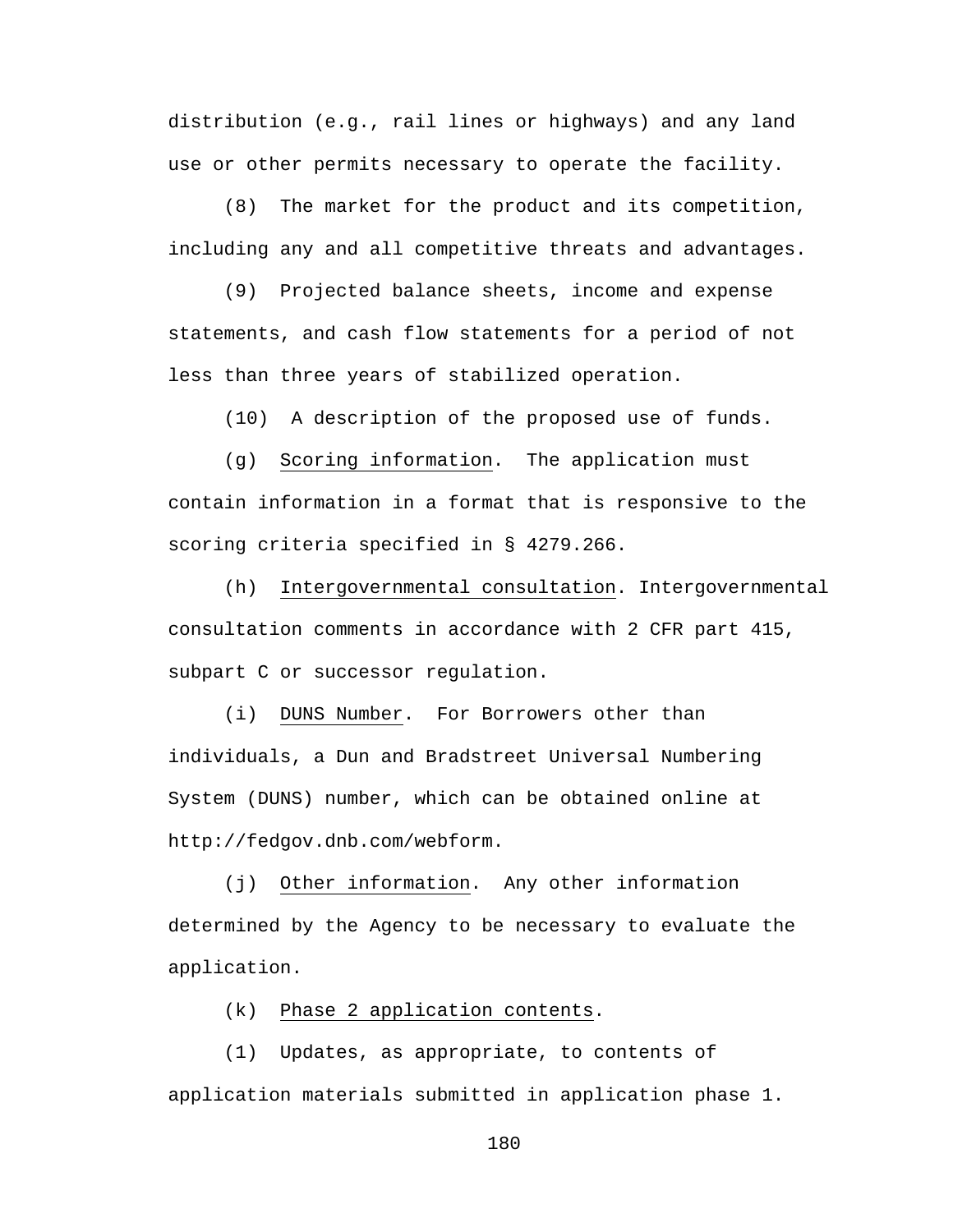(2) An appraisal conducted as specified under § 4279.244.

(3) A proposed Loan Agreement or a sample Loan Agreement with an attached list of the proposed Loan Agreement provisions as specified in paragraphs  $(k)(3)(i)$ through (ix) of this section.

(i) Prohibition against assuming liabilities or obligations of others.

(ii) Restriction on dividend payments.

(iii) Limitation on the purchase or sale of equipment and fixed assets.

(iv) Limitation on compensation of officers and owners.

(v) Minimum Working Capital or current ratio requirement.

(vi) Maximum debt-to-net worth ratio.

(vii) Restrictions concerning consolidations,

mergers, or other circumstances.

(viii) Limitations on selling the business without the concurrence of the Lender.

(ix) Repayment and amortization of the loan.

(4) Environmental Assessment must meet the policies and requirements of the National Environmental Policy Act and the Agency (as specified in Exhibit H of 7 CFR part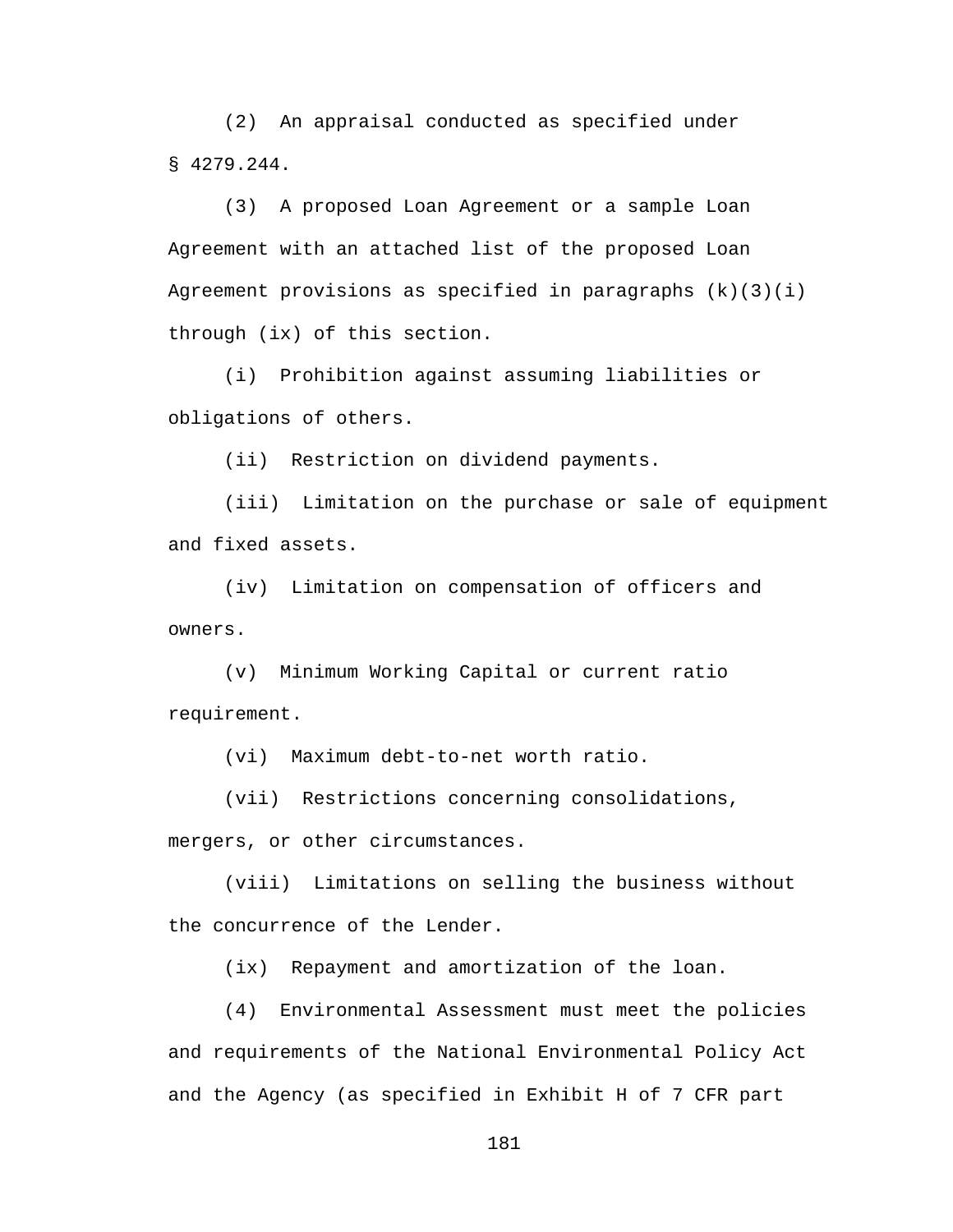1940, subpart G.) Guidelines for preparing the Environmental Assessment are available from the Agency and published in the annual Federal Register notice.

(5) Under the direction of the Agency, an evaluation and rating of the total Project's indebtedness, without consideration for a government guarantee, from a nationally-recognized statistical rating organization (NRSRO), as defined by the U.S. Security and Exchange Commission, for all Projects with total Eligible Project Costs of \$25 million or more unless as otherwise specified by the Agency in a notice published in the Federal Register. The evaluation and rating must be in the form of an indicative private rating, private credit analysis, or comparable analysis report and include a rating in accordance with the NRSRO's credit rating scales and include a recovery analysis. An updated rating may be required at the Agency's discretion if changes are subsequently made to the Project including changes to any contracts and agreements or changes to loan terms and conditions.

(6) Lender's analysis and credit evaluation that conforms to § 4279.215 and must include the information specified in paragraphs  $(k)(6)(i)$  and  $(ii)$  of this section.

(i) The credit reports of the Borrower, its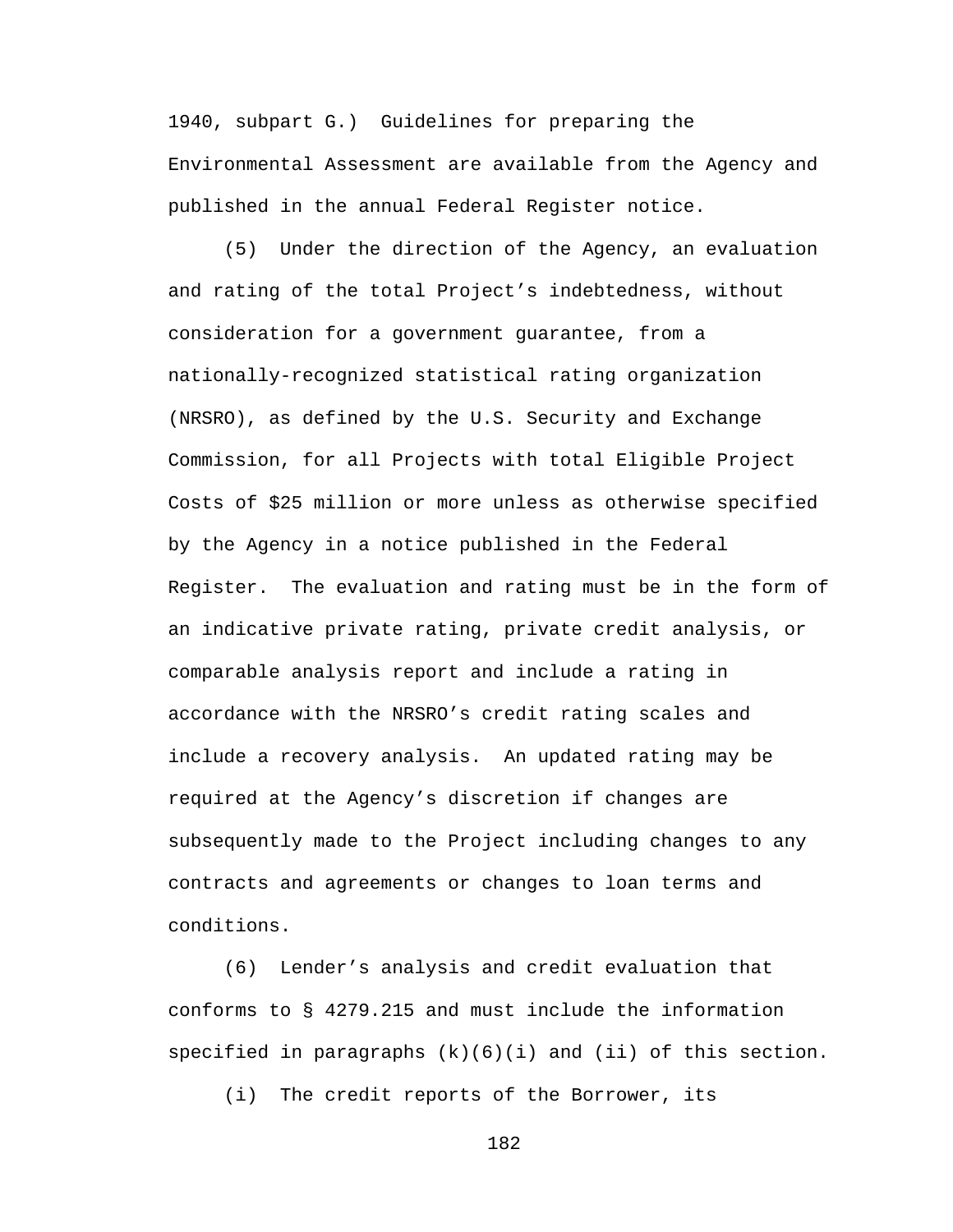principals, and any parent, Affiliate, or subsidiary as follows:

(A) Unless otherwise determined by the Agency, a personal credit report from an Agency-approved credit reporting company for individuals who are key employees of the Borrower, as determined by the Agency, and for individuals owning 20 percent or more interest in the Borrower or any owner with more than 10 percent ownership interest in the Borrower if there is no owner with more than 20 percent ownership interest in the Borrower, except for when the Borrower is a corporation listed on a major stock exchange; and

(B) Commercial credit reports on the Borrower and any parent, Affiliate, and subsidiary firms.

(ii) Financial and sensitivity review using a financial modeling software program or a banking industry software analysis program with industry standards, when appropriate.

(7) Whether the Loan Note Guarantee is requested prior to construction or after completion of construction of the Project.

(8) The technical assessment must be completed by a qualified independent engineer and must demonstrate that the design, procurement, installation, startup, operation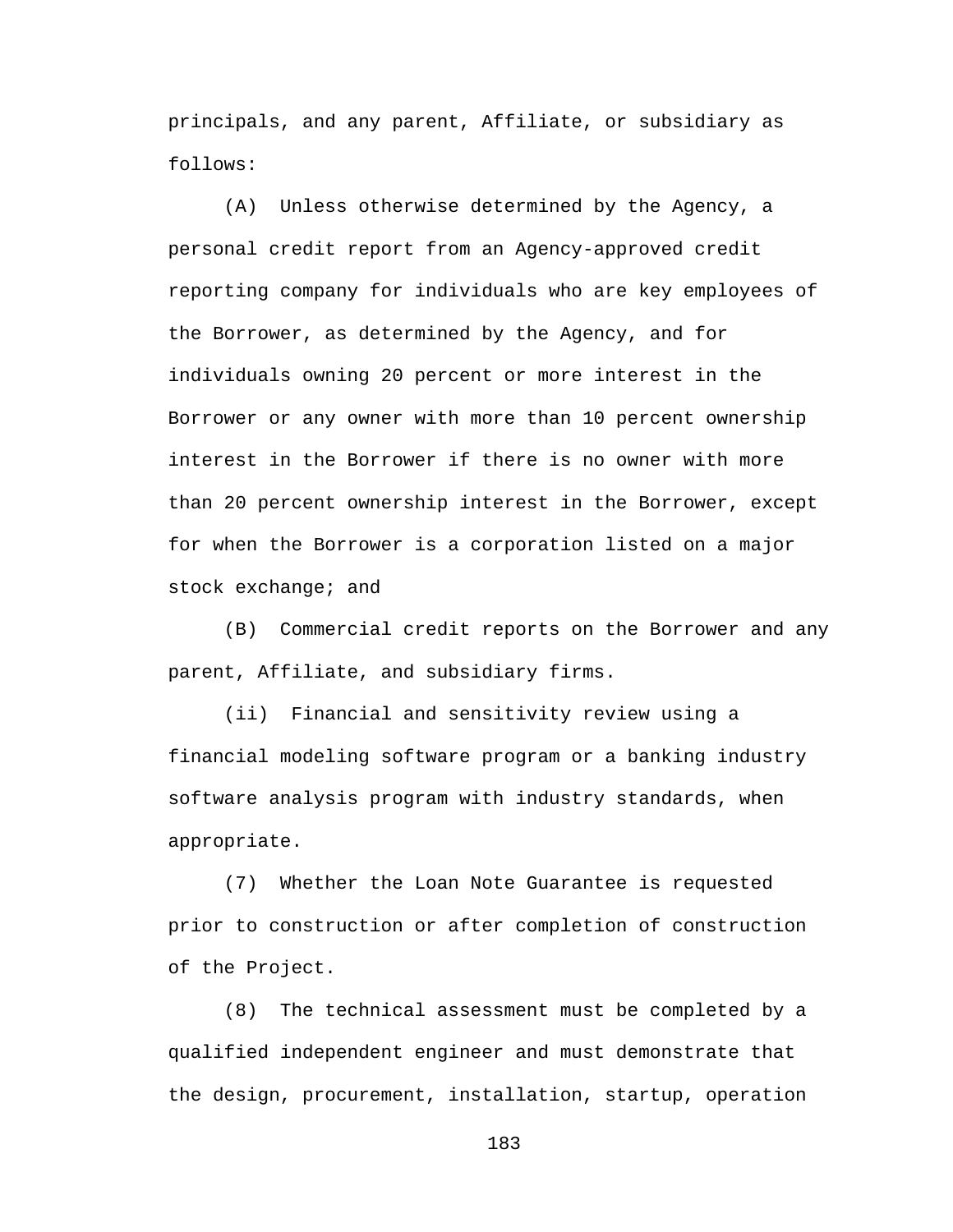and maintenance of the Project will permit it to operate or perform as specified over its useful life in a reliable and a cost effective manner, and must identify what the useful life of the Project is. The technical assessment must also identify all necessary Project agreements, demonstrate that those agreements will be in place at or before the time of loan closing, and demonstrate that necessary Project equipment and services will be available over the useful life of the Project. The technical assessment must be based upon verifiable data and contain sufficient information and analysis so that a determination can be made on the technical feasibility of achieving the levels of income or production that are projected in the financial statements. All technical information provided must follow the format specified in paragraphs  $(k)(8)(i)$  through  $(ix)$ of this section. Supporting information may be submitted in other formats. Design drawings and process flow charts are required as exhibits. A discussion of a topic identified in paragraphs (k)(8)(i) through (ix) of this section is not necessary if the topic is not applicable to the specific Project. Questions identified in the Agency's technical review of the Project must be answered to the Agency's satisfaction before the application will be approved. All Projects require the services of an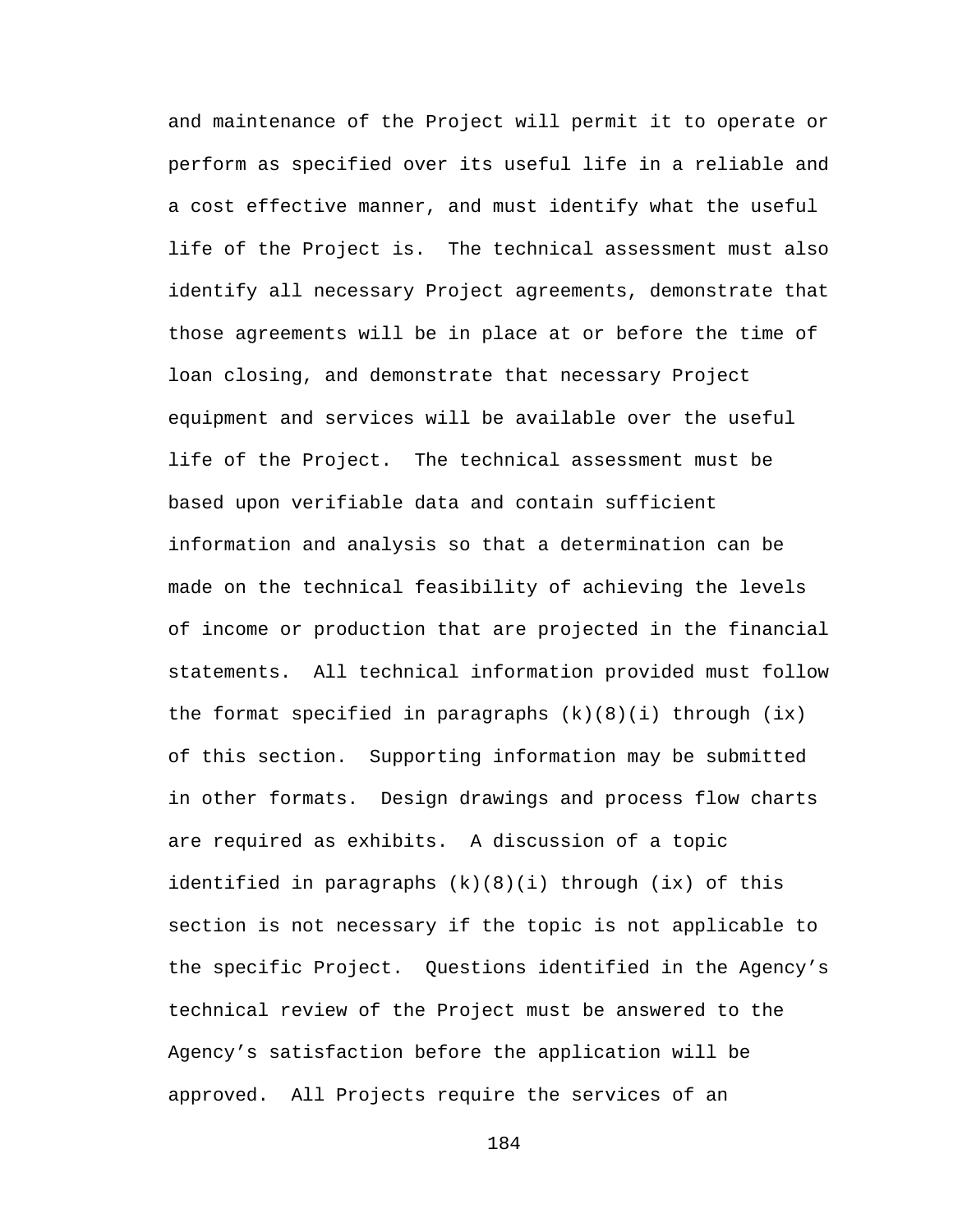independent, third-party professional engineer.

(i) Qualifications of Project team. The Project team will vary according to the complexity and scale of the Project. The Project team must have demonstrated expertise in similar Advanced Biofuel and Biobased Product including Renewable Chemical, as applicable, technology development, engineering, installation, and maintenance. Identify Borrower's, including its principals', prior experience in bioenergy projects and the receipt of Federal financial assistance, including the amount of funding, date received, purpose, and outcome, for such projects. Authoritative evidence that Project team service providers have the necessary professional credentials or relevant experience to perform the required services for the development, construction, and Retrofitting, as applicable, of technology for producing Advanced Biofuels and Biobased Products including Renewable Chemicals, if applicable, must be provided. In addition, authoritative evidence that vendors of proprietary components can provide necessary equipment and spare parts for the facility to operate over its useful life must be provided. The application must:

(A) Discuss the proposed Project delivery method. Such methods include a design-bid-build method, where a separate engineering firm may design the Project and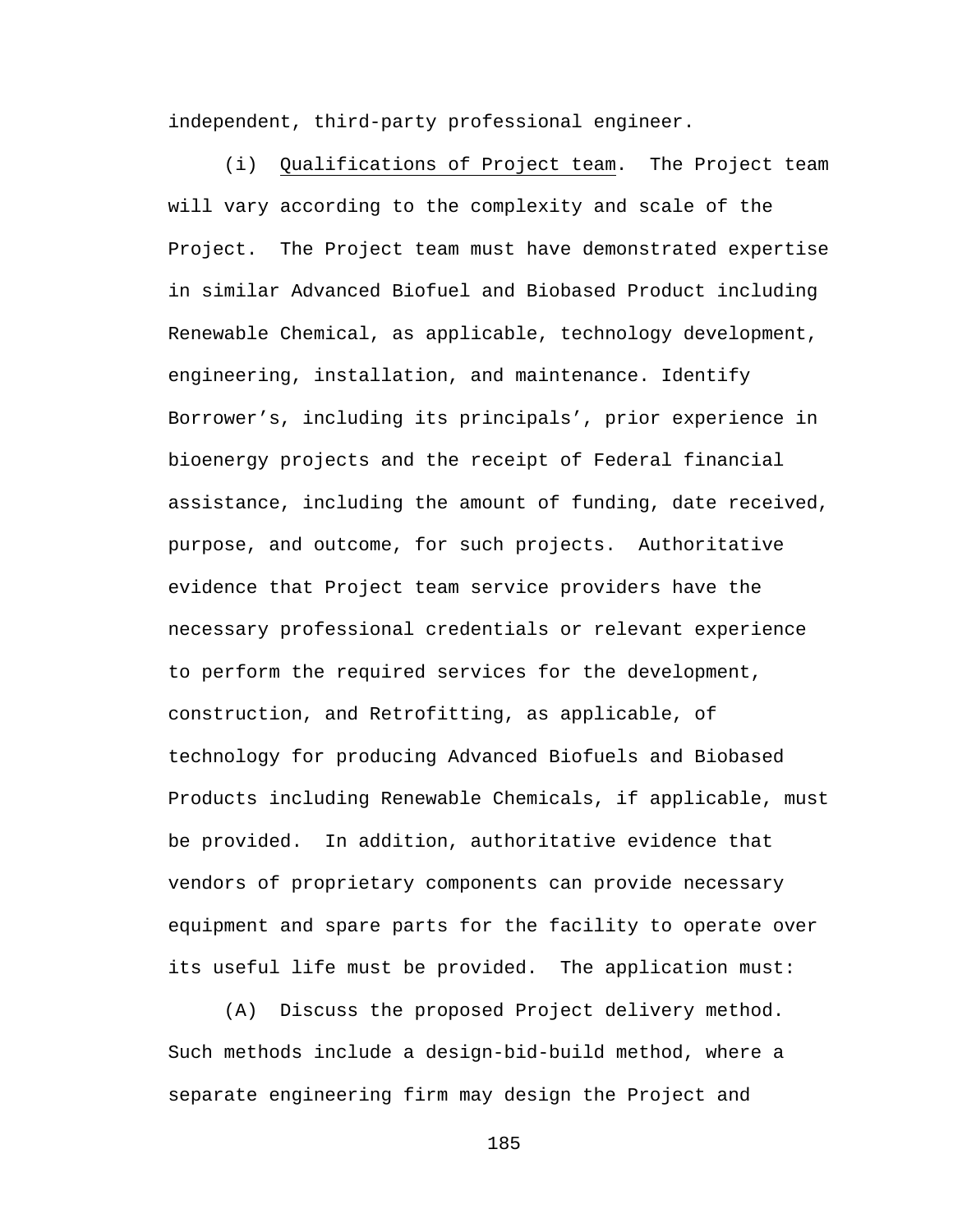prepare a request for bids and the successful bidder constructs the Project at the Borrower's risk, and a design -build method, often referred to as "turnkey," where the Borrower establishes the specifications for the Project and secures the services of a developer who will design and build the Project at the developer's risk;

(B) Discuss the manufacturers of major components of Advanced Biofuels and Biobased Product including Renewable Chemical technology equipment being considered in terms of the length of time in business and the number of units installed at the capacity and scale being considered;

(C) Discuss the Project team members' qualifications for engineering, designing, and installing similar projects, including any relevant certifications by recognized organizations or bodies. Provide a list of the same or similar projects designed, installed, or supplied and currently operating, with references if available; and

(D) Describe the facility operator's qualifications and experience for servicing, operating, and maintaining such equipment or projects. Provide a list of the same or similar projects designed, installed, or supplied and currently operating, with references if available.

(ii) Agreements and permits. The application must identify all necessary agreements and permits required for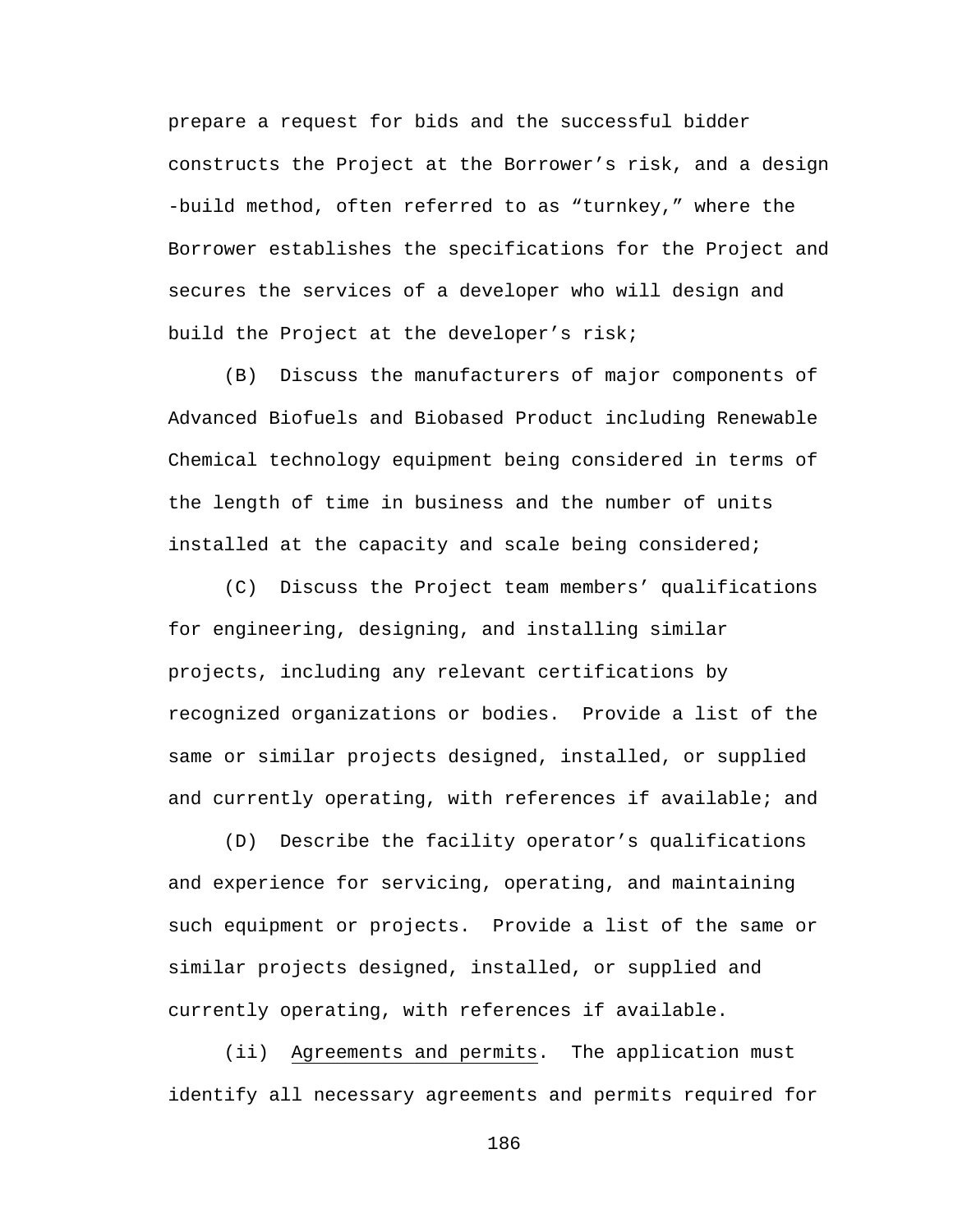the Project and the status and schedule for securing those agreements and permits, including the items specified in paragraphs  $(k)(8)(ii)(A)$  through  $(F)$  of this section.

(A) All facilities funded under this subpart must be installed in accordance with applicable local, State, and national codes and applicable local, State, and Federal regulations. Identify zoning and code requirements and necessary permits and the schedule for meeting those requirements and securing those permits.

(B) Identify licenses where required and the schedule for obtaining those licenses.

(C) Identify land use agreements required for the Project, the schedule for securing those agreements, and the term of those agreements.

(D) Identify any permits or agreements required for solid, liquid, and gaseous emissions or effluents and the schedule for securing those permits and agreements.

(E) Identify available component warranties for the specific Project location and size.

(F) Identify all environmental issues, including environmental compliance issues, associated with the Project.

(iii) Resource assessment. The application must provide adequate and appropriate evidence of the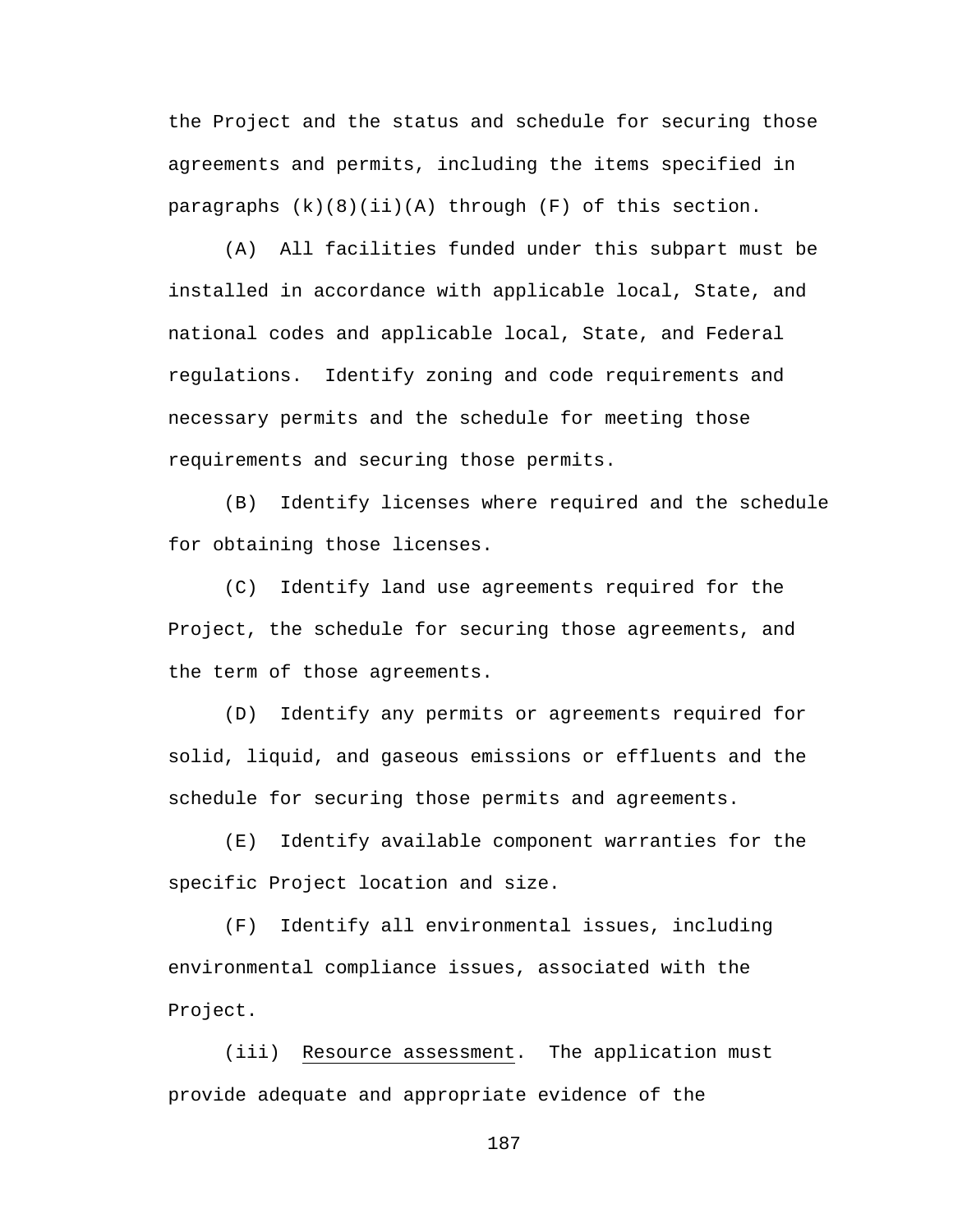availability of the feedstocks required for the facility to operate as designed. Indicate the type and quantity of the feedstock, and discuss storage of the feedstock, where applicable, and competing uses for the feedstock. Indicate shipping or receiving methods and required infrastructure for shipping, and other appropriate transportation mechanisms including methods and systems to prevent the spread of invasive species. For proposed Projects with an established resource, provide a summary of the resource.

(iv) Design and engineering. The application must provide authoritative evidence that the facility will be designed and engineered so as to meet its intended purposes, will ensure public safety, and will comply with applicable laws, regulations, agreements, permits, codes, and standards. Projects shall be engineered by a qualified entity. Each facility must be engineered as a complete, integrated facility. The engineering must be comprehensive, including site selection, systems and component selection, and systems monitoring equipment. All Projects funded under this subpart must be constructed by a qualified entity.

(A) The application must include a concise but complete description of the Project, including location of the Project; resource characteristics, including the kind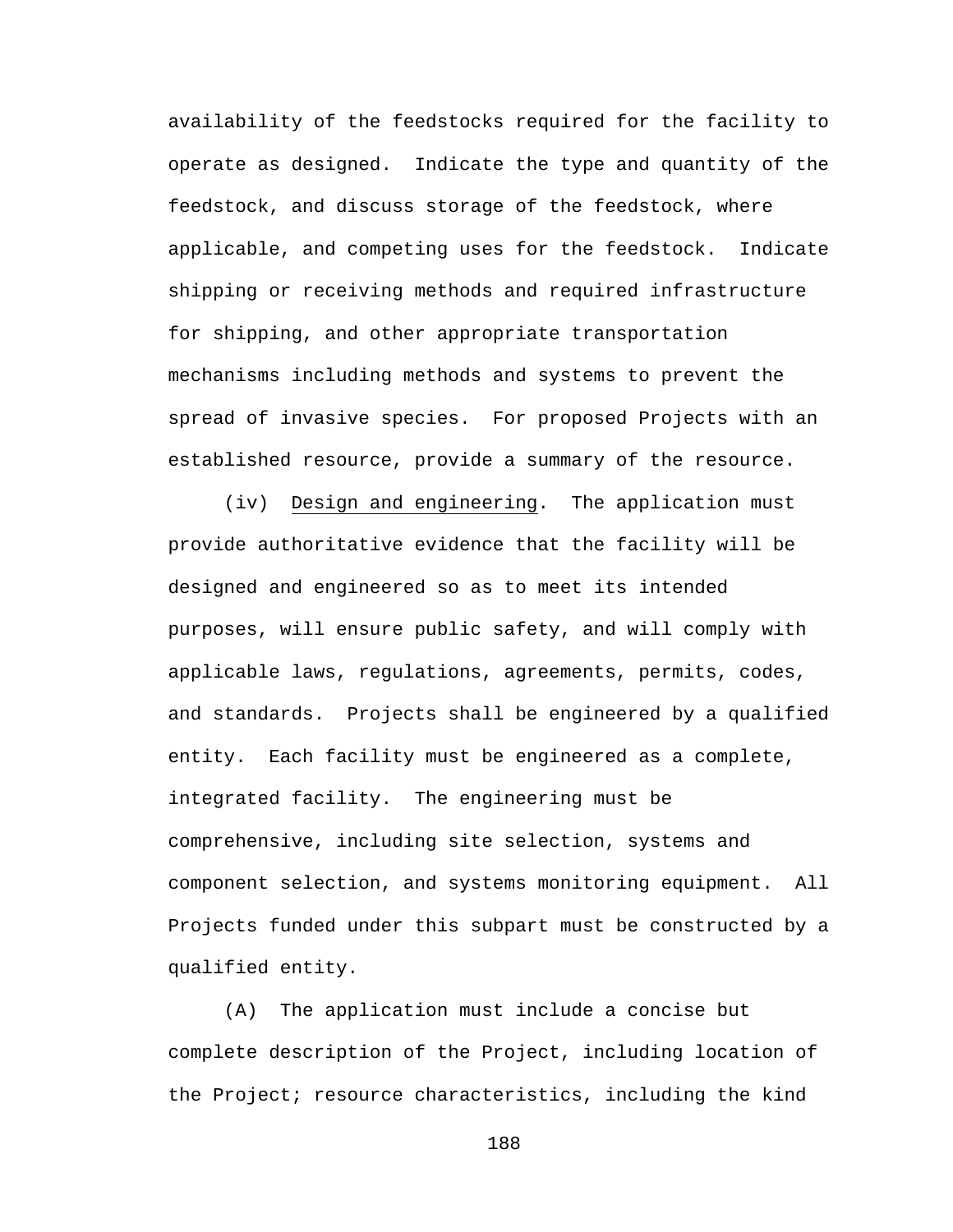and amount of feedstocks; facility specifications; kind, amount, and quality of the output; and monitoring equipment. Address performance on a monthly and annual basis. Describe the uses of or the market for the Advanced Biofuels and Biobased Product including Renewable Chemical produced by the facility. Discuss the impact of reduced or interrupted feedstock availability on the facility's operations.

(B) The application must include:

(1) A description of the Project site that addresses issues such as site access, foundations, and backup equipment when applicable;

(2) A completed Form RD 1940-20 and an environmental assessment prepared in accordance with Exhibit H of 7 CFR part 1940, subpart G; and

(3) Identification of any unique construction and installation issues.

(C) Sites must be controlled by the eligible Borrower for at least the financing term of the Loan Note Guarantee.

(v) Project development schedule. The application must describe each significant task, its beginning and end, and its relationship to the time needed to initiate and carry the Project through startup and shakedown. Provide a detailed description of the Project timeline including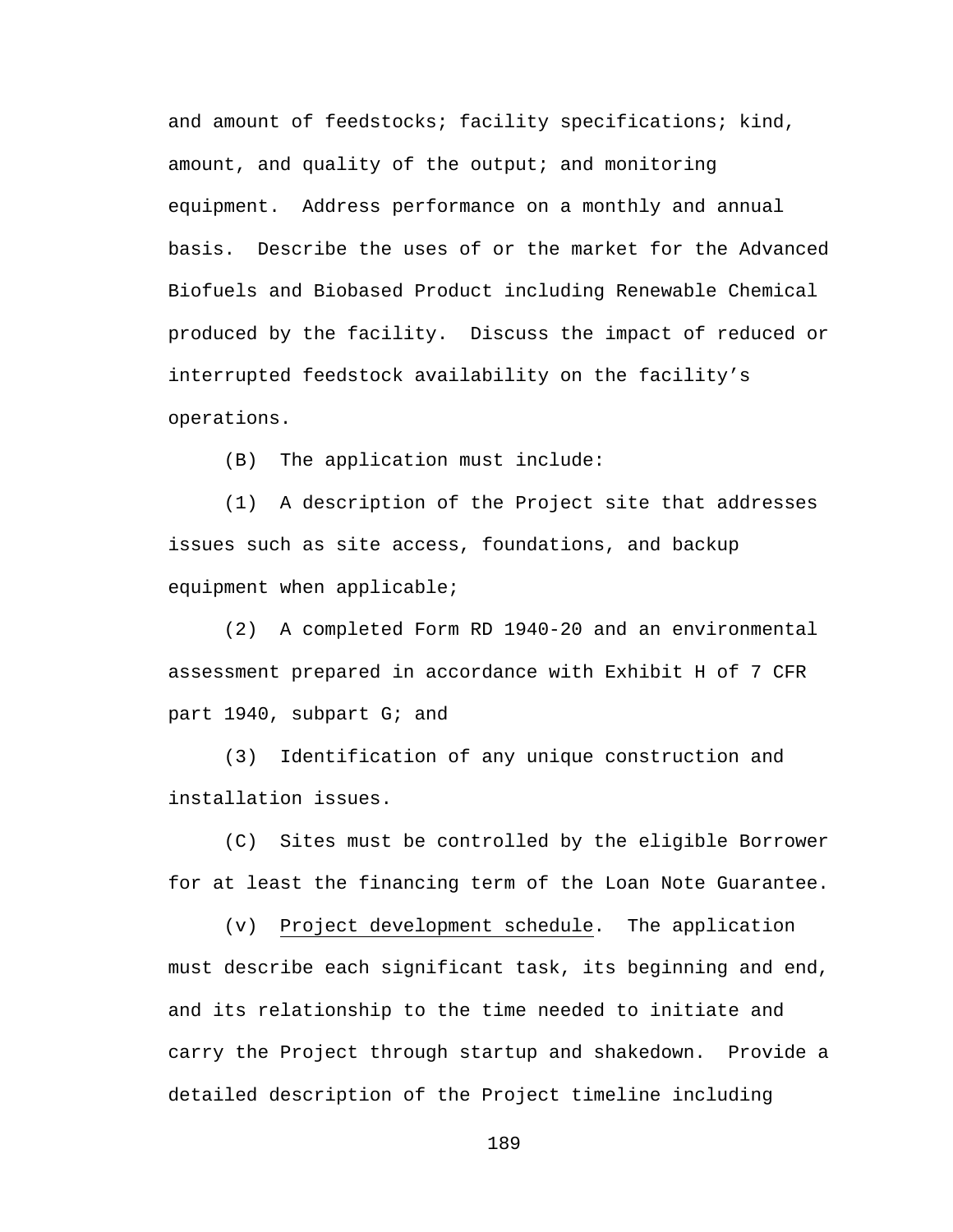resource assessment, Project and site design, permits and agreements, equipment procurement, and Project construction from excavation through startup and shakedown.

(vi) Equipment procurement. The application must demonstrate that equipment required by the facility is available and can be procured and delivered within the proposed Project development schedule. Projects funded under this subpart may be constructed of components manufactured in more than one location. Provide a description of any unique equipment procurement issues such as scheduling and timing of component manufacture and delivery, ordering, warranties, shipping, receiving, and on-site storage or inventory.

(vii) Equipment installation. The application must provide a full description of the management of and plan for site development and systems installation, details regarding the scheduling of major installation equipment needed for Project construction, and a description of the startup and shakedown specification and process and the conditions required for startup and shakedown for each equipment item individually and for the facility as a whole.

(viii) Operations and maintenance. The application must provide the operations and maintenance requirements of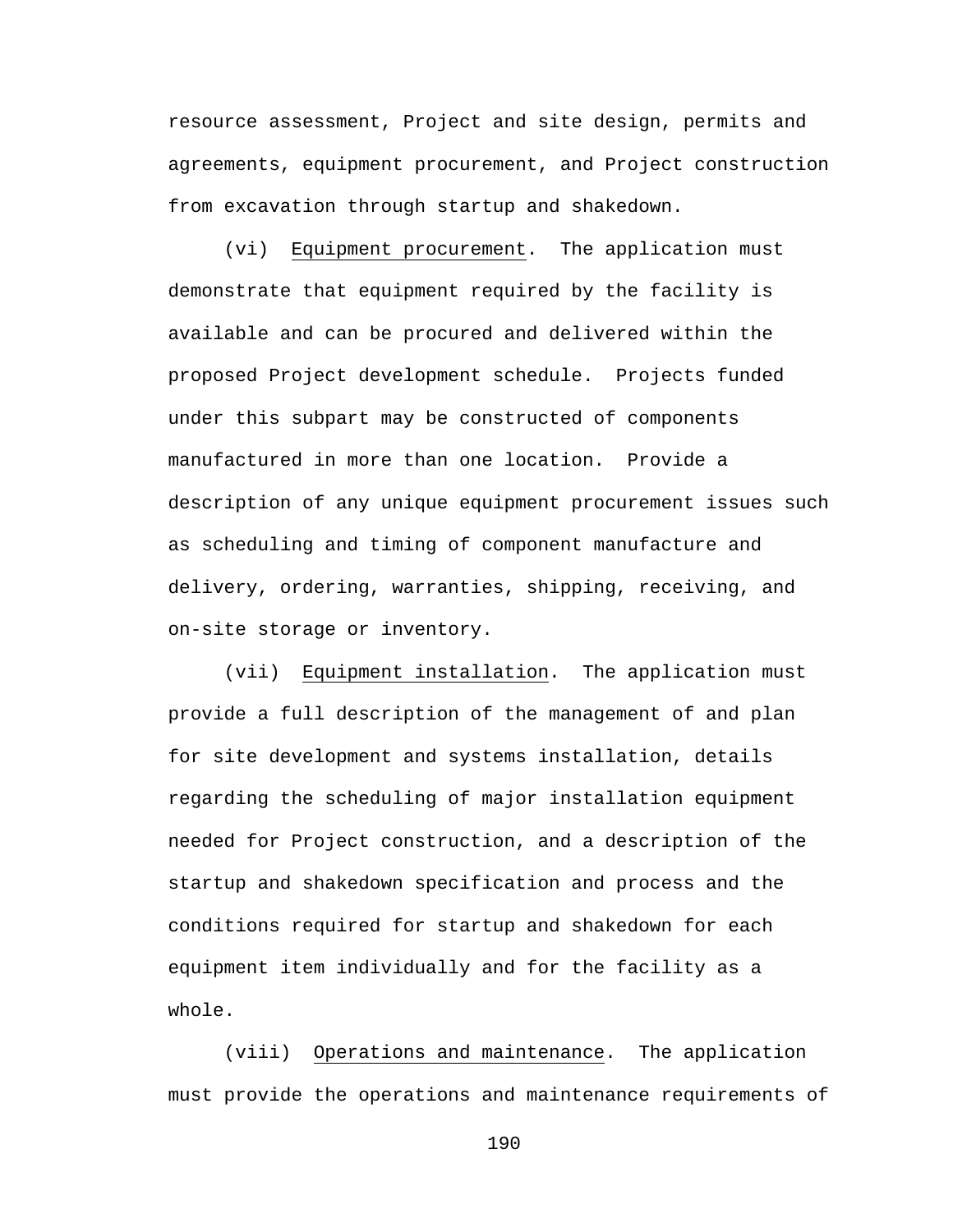the facility necessary for the facility to operate as designed over its useful life. The application must also include:

(A) Information regarding available facility and component warranties and availability of spare parts;

(B) A description of the routine operations and maintenance requirements of the proposed facility, including maintenance schedules for the mechanical, piping, and electrical systems and system monitoring and control requirements, as well as provision of information that supports expected useful life of the facility and timing of major component replacement or rebuilds;

(C) A discussion of the costs and labor associated with operating and maintaining the facility and plans for in-sourcing or outsourcing. A description of the opportunities for technology transfer for long-term Project operations and maintenance by a local entity or owner/operator; and

(D) Provision and discussion of the risk management plan for handling large, unanticipated failures of major components.

(ix) Decommissioning. A description of the decommissioning process, when the Project must be uninstalled or removed. A description of any issues,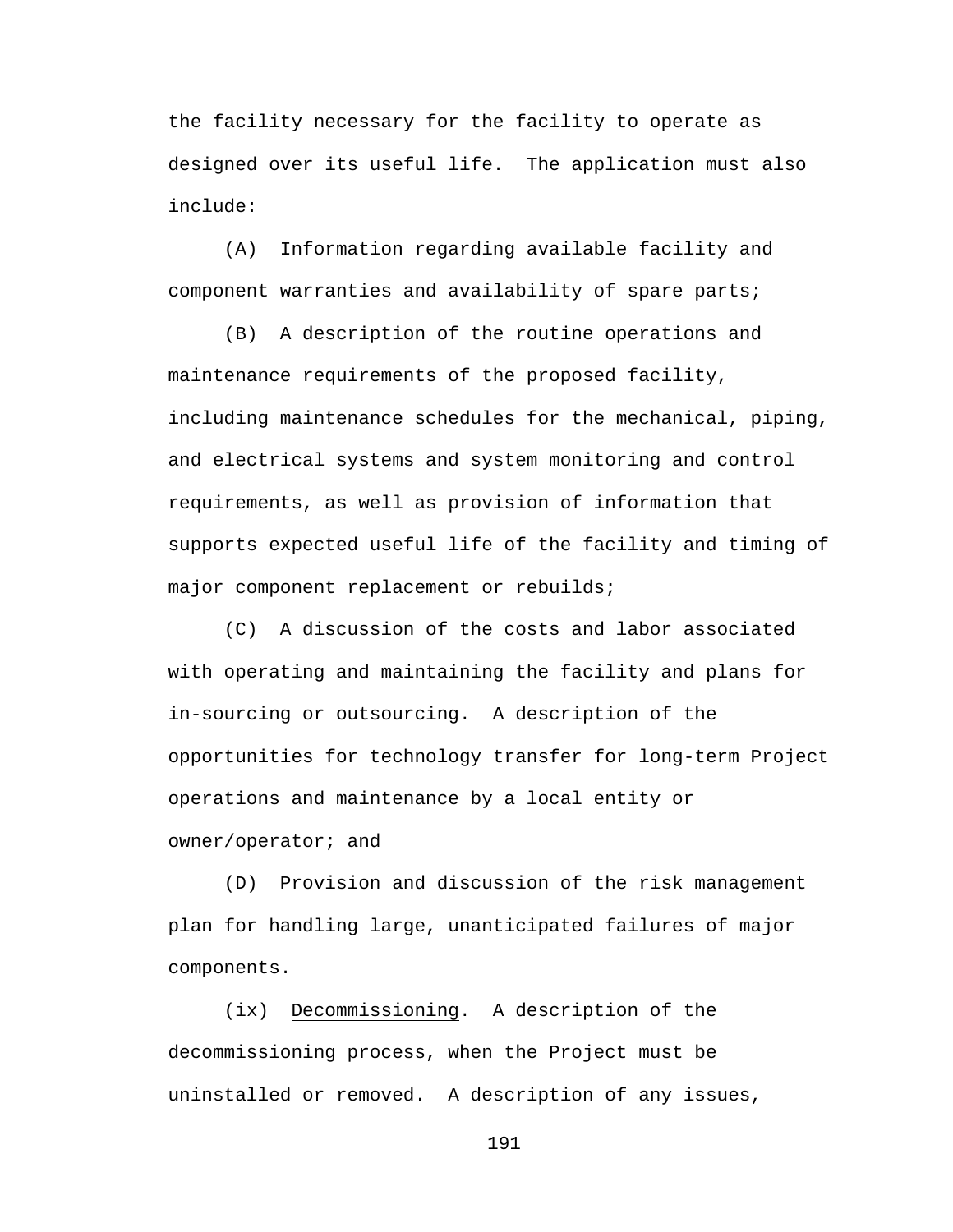requirements, and costs for removal and disposal of the facility.

#### **§§ 4279.262 - 4279.264 [Reserved]**

### **§ 4279.265 Guarantee application processing**.

(a) Eligibility determination. Upon receipt of a complete Phase 1 application, the Agency will determine if the Borrower, Lender, and Project are eligible and if the Project is technically and economically feasible, as provided under paragraph (b) of this section.

(1) If the Borrower, Lender, or the Project is determined to be ineligible for any reason, the Agency will inform the Lender, in writing, of the reasons. No further evaluation of the application will occur.

(2) If the Agency determines it is unable to guarantee the loan, the Agency will inform the Lender in writing. Such notification will include the reasons for denial of the guarantee.

(b) Technical and economic feasibility.

(1) The Agency's determination of a Project's technical and economic feasibility will be based on:

(i) The Agency's analysis of the technical report and Feasibility Study submitted in the application conducted by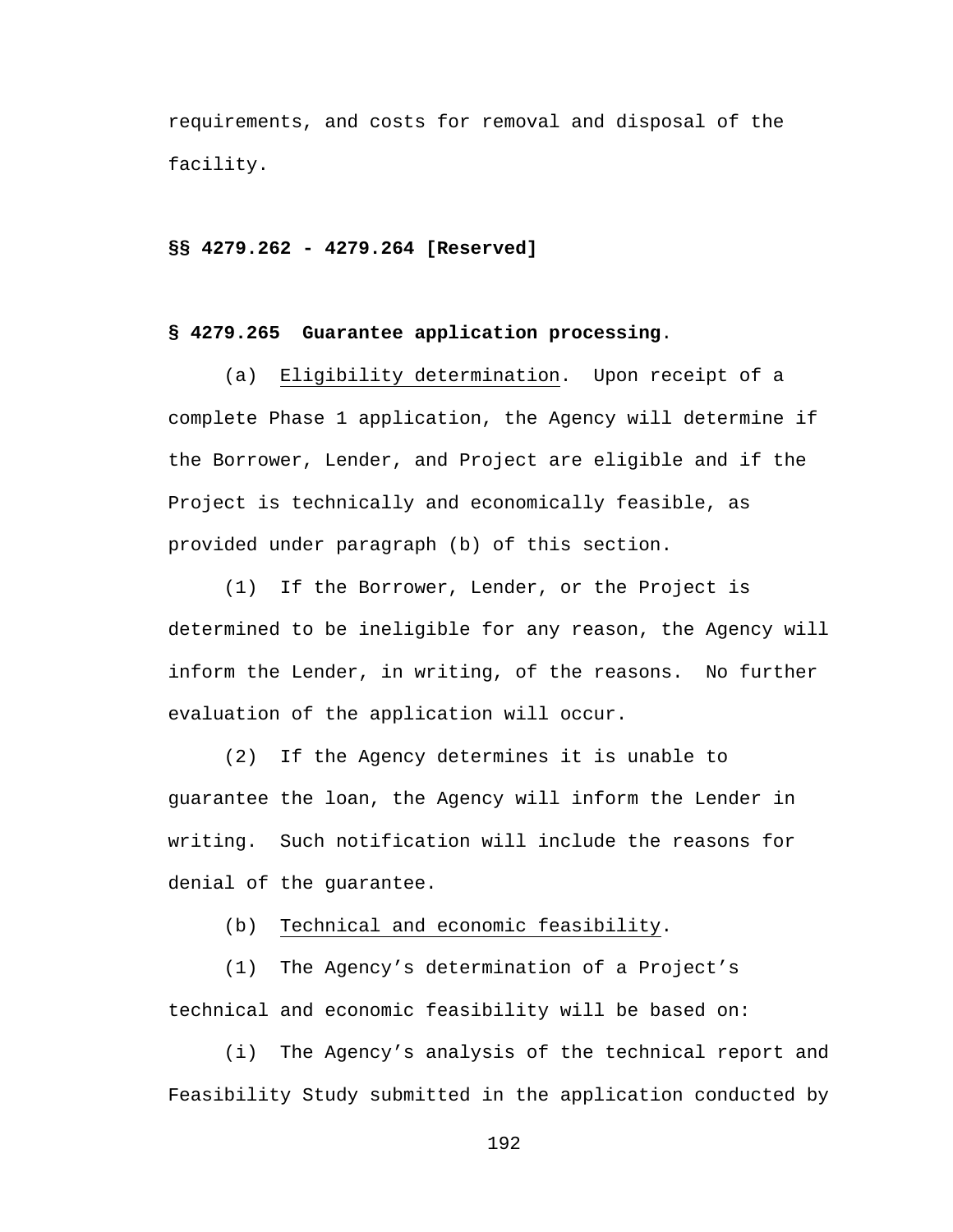qualified independent third parties;

(ii) The Lenders credit evaluation; and

(iii) Other application materials.

(2) The Agency's determination of a Project's technical feasibility will be based on the technical report. In addition, prior to loan closing of a Project utilizing technology that does not have a history of successful utilization in a Commercial-Scale operation of a Biorefinery that produces an Advanced Biofuel, evidence demonstrating 120 days of continuous, steady state production from an integrated demonstration unit must be provided by the Borrower to the Lender and the Agency for review and determination of technical feasibility. Authoritative demonstration campaign results must be provided in 30-day intervals. The integrated demonstration unit must prove out the Project's ability to utilize Project-relevant biomass and produce Advanced Biofuel at a yield and quality consistent with the design basis of the Project. The Borrower must provide to the Agency, for review and approval, sufficient information on the integrated campaign design so as to ensure operation duration, quality, and quantity specifications are met and incorporated into the final design criteria for the commercial facility.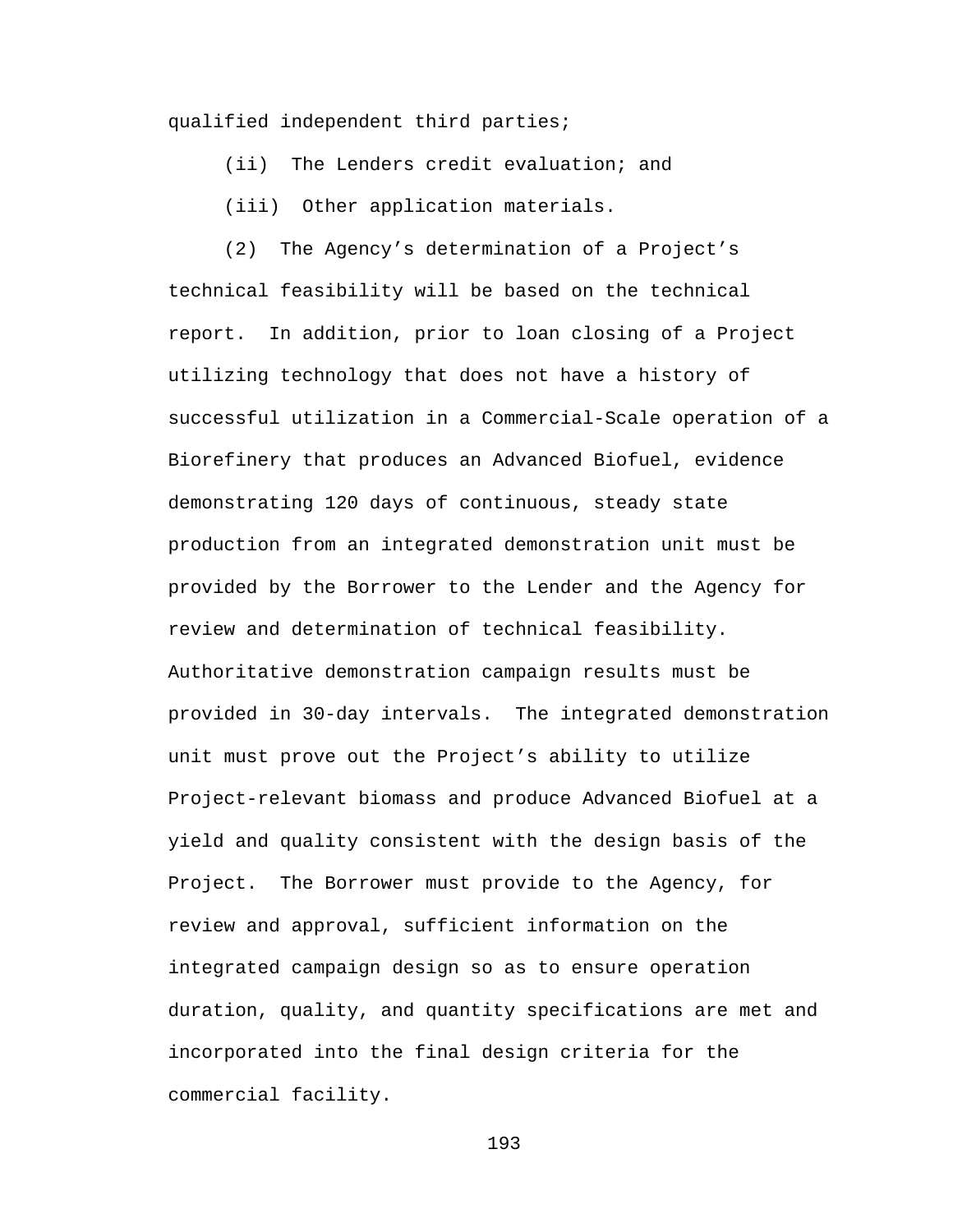(3) Projects determined by the Agency to be without technical or economic feasibility will not be selected for funding.

## **§ 4279.266 Guarantee application scoring**.

Using the evaluation criteria identified in this section, the Agency will score each eligible Biorefinery application that meets the minimum requirements for technical and economic feasibility. A maximum of 125 points is possible. The Agency will award points based on its review and analysis of all application materials. Clarifications for the scoring on Biobased Product Manufacturing applications will be made available by a notice published in the Federal Register.

(a) Whether the Borrower has established a market for the Advanced Biofuel and the Biobased Products including Renewable Chemicals, as applicable. A maximum of 20 points can be awarded. Points to be awarded will be determined as follows:

(1) Degree of commitment of Off-Take Agreements. A maximum of 6 points will be awarded.

(i) If the Borrower has signed Off-Take Agreements for purchase for greater than 50 percent of the dollar value of off-take, 6 points will be awarded.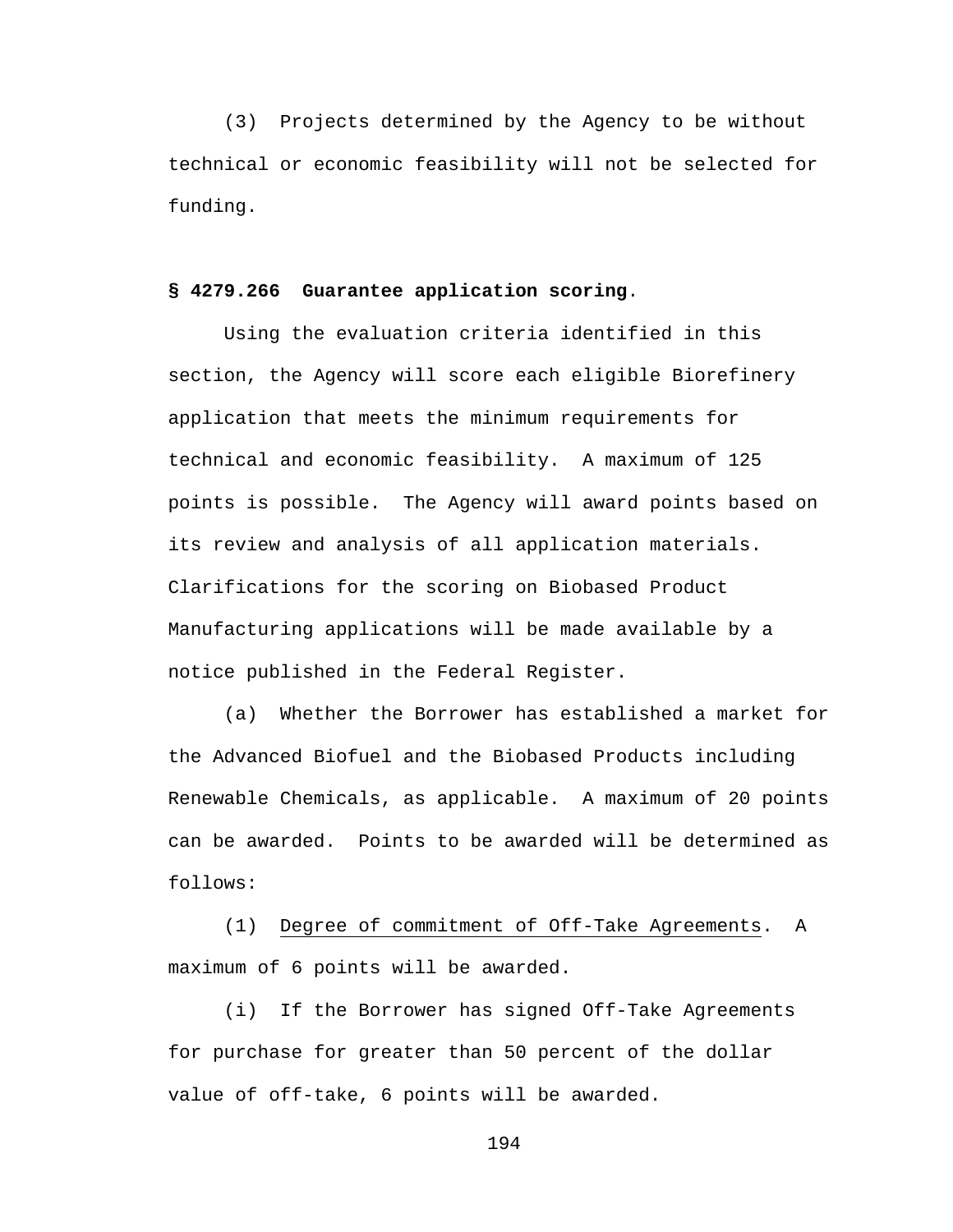(ii) If the Borrower has signed letters of intent to enter into Off-Take Agreements, or comparable documentation, for the purchase for greater than 50 percent of the dollar value of off-take, or combination of signed contracts or agreements and letters of intent or comparable documentation, 4 points will be awarded.

(iii) If the Borrower has signed letters of interest to enter into Off-Take Agreements, or comparable documentation, for the purchase for greater than 50 percent of the dollar value of off-take, or combination of signed Off-Take Agreements, letters of intent, letters of intent or comparable documentation, 2 points will be awarded.

(2) Duration of Off-Take Agreements. A maximum of 6 points will be awarded.

(i) If the Borrower commits to enter into Off-Take Agreements prior to loan closing for purchase for greater than or equal to 50 percent of the dollar value of off-take for the period not less than the loan term, 6 points will be awarded.

(ii) If the Borrower commits to enter into Off-Take Agreements prior to loan closing for purchase for greater than or equal to 50 percent of the dollar value of off-take for the period not less than five years but less than the term of the loan, 4 points will be awarded.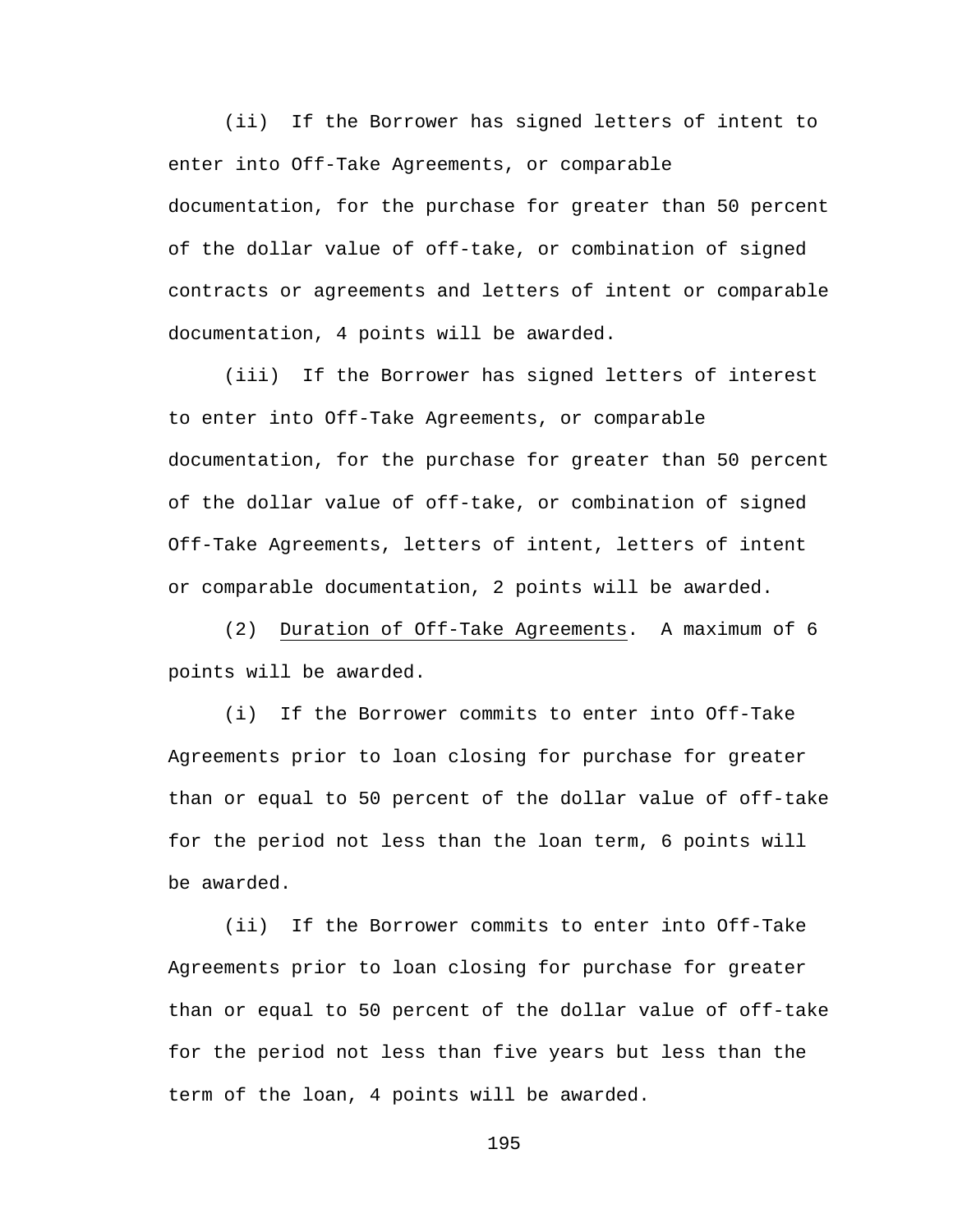(iii) If the Borrower commits to enter into Off-Take Agreements prior to loan closing for purchase for greater than or equal to 50 percent of the dollar value of off-take for the period not less than one year but less than five years, 2 points will be awarded.

(3) Financial strength of the off-take counterparty. A maximum of 4 points will be awarded.

(i) If the Borrower commits to enter into Off-Take Agreements prior to loan closing for purchase for greater than or equal to 50 percent of the dollar value of off-take with an off-take counterparty with a corporate credit rating not less than AA, Aa2, or equivalent, 4 points will be awarded.

(ii) If the Borrower commits to enter into Off-Take Agreements prior to loan closing for purchase for greater than or equal to 50 percent of the dollar value of off-take with an off-take counterparty with a corporate credit rating less than AA, Aa2, or equivalent, but not less than A-, or A3, or equivalent, 2 points will be awarded.

(iii) If the Borrower commits to enter into Off-Take Agreements prior to loan closing for purchase for greater than or equal to 50 percent of the dollar value of off-take with an off-take counterparty with a corporate credit rating less than A-, or A3, or equivalent, but not less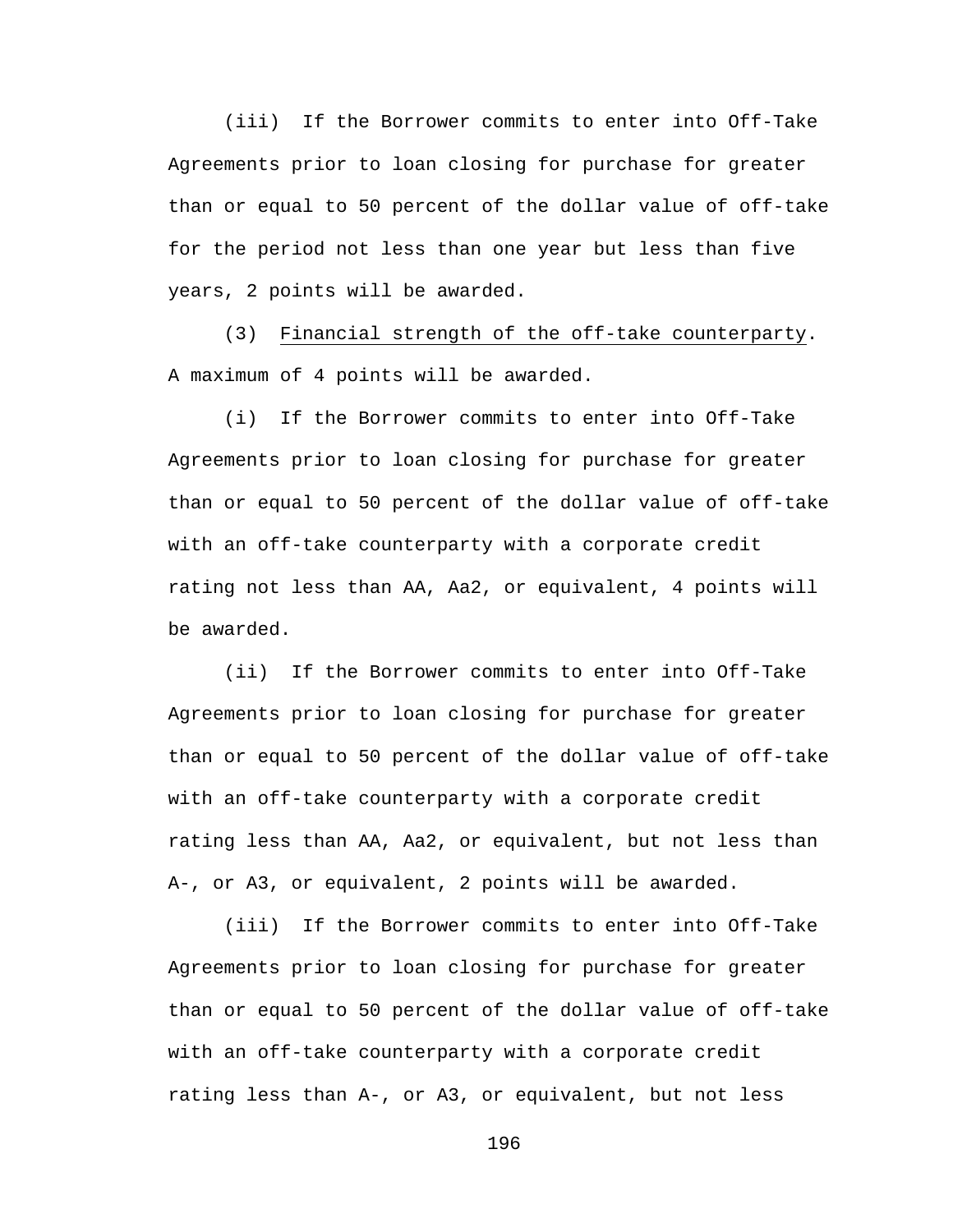than BBB-, or Baa3, or equivalent, 1 point will be awarded.

(4) Revenue dependency on tax credits, carbon credits, or other Federal or State subsidies. A maximum of 4 points will be awarded.

(i) If total of revenues from tax credits, carbon credits, or other Federal or State subsidies is less than or equal to 10 percent of the Project's total revenues on an annual basis, in the Borrower's base case of financial projections, 4 points will be awarded.

(ii) If total of revenues from tax credits, carbon credits, or other Federal or State subsidies is greater than 10 percent but less than or equal to 20 percent of the Project's total revenues on an annual basis, in the Borrower's base case of financial projections, 2 points will be awarded.

(iii) If total of revenues from tax credits, carbon credits, or other Federal or State subsidies is greater than 20 percent but less than or equal to 30 percent of the Project's total revenues on an annual basis, in the Borrower's base case of financial projections, 1 point will be awarded.

(b) Whether the area in which the Borrower proposes to place the Project, defined as the area that will supply the feedstock to the proposed Project, has any other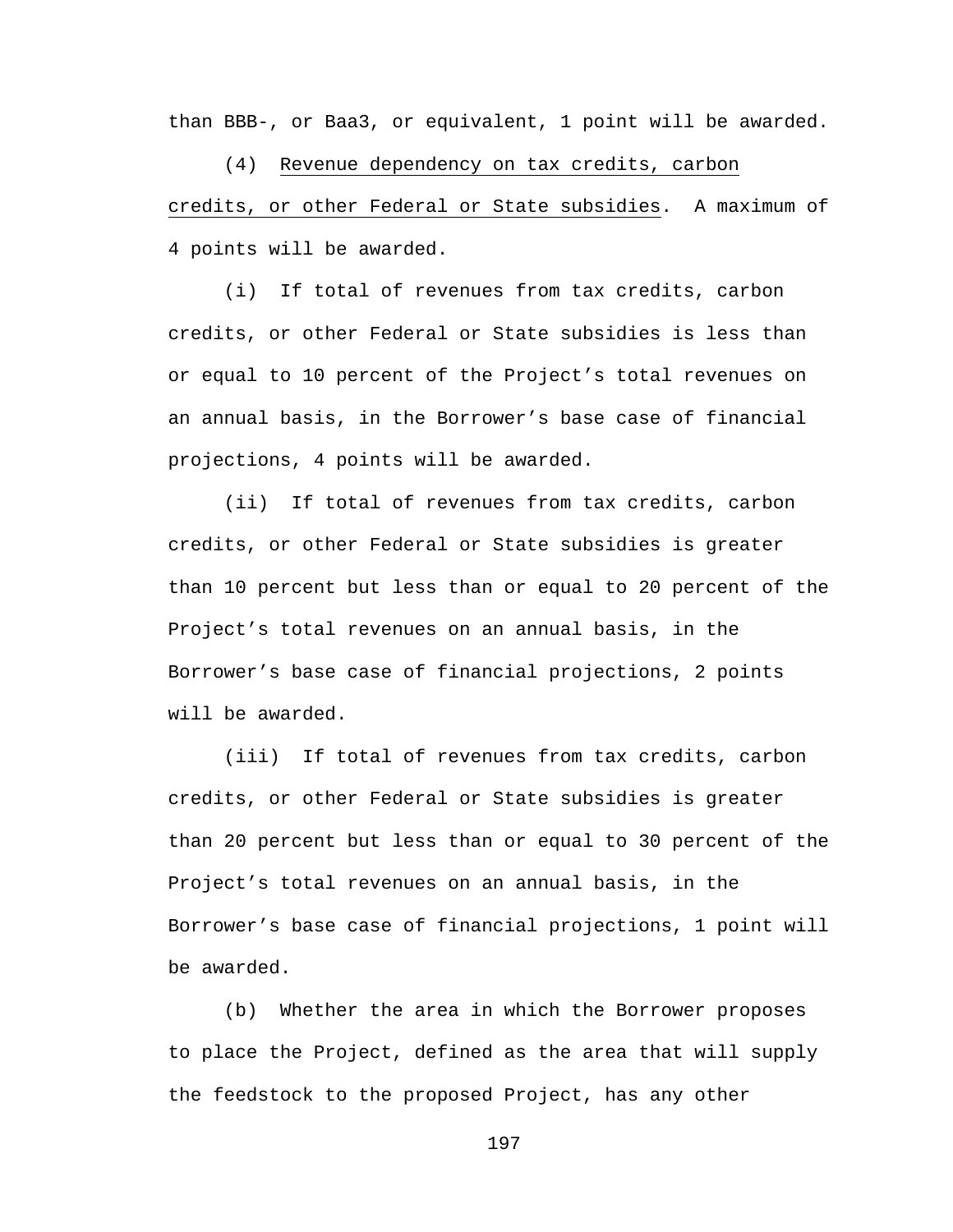similar facilities. A maximum of 5 points can be awarded. Points to be awarded will be determined as follows:

(1) If the area that will supply the feedstock to the proposed Project does not have any other similar facilities, 5 points will be awarded.

(2) If there are other similar facilities located within the area that will supply the feedstock to the proposed Project, 0 points will be awarded.

(c) Whether the Borrower is proposing to use a feedstock or biobased output of Biorefineries not previously used in the production of Advanced Biofuels or Biobased Products including Renewable Chemicals. A maximum of 10 points can be awarded. Points to be awarded will be determined as follows:

(1) If the Borrower proposes to use a feedstock previously used in the production of Advanced Biofuels and Biobased Product including Renewable Chemicals in a commercial facility, 0 points will be awarded.

(2) If the Borrower proposes to use a feedstock not previously used in production of Advanced Biofuels and Biobased Product including Renewable Chemicals in a commercial facility, 10 points will be awarded.

(d) Whether the Borrower is proposing to work with producer associations or cooperatives. A maximum of 5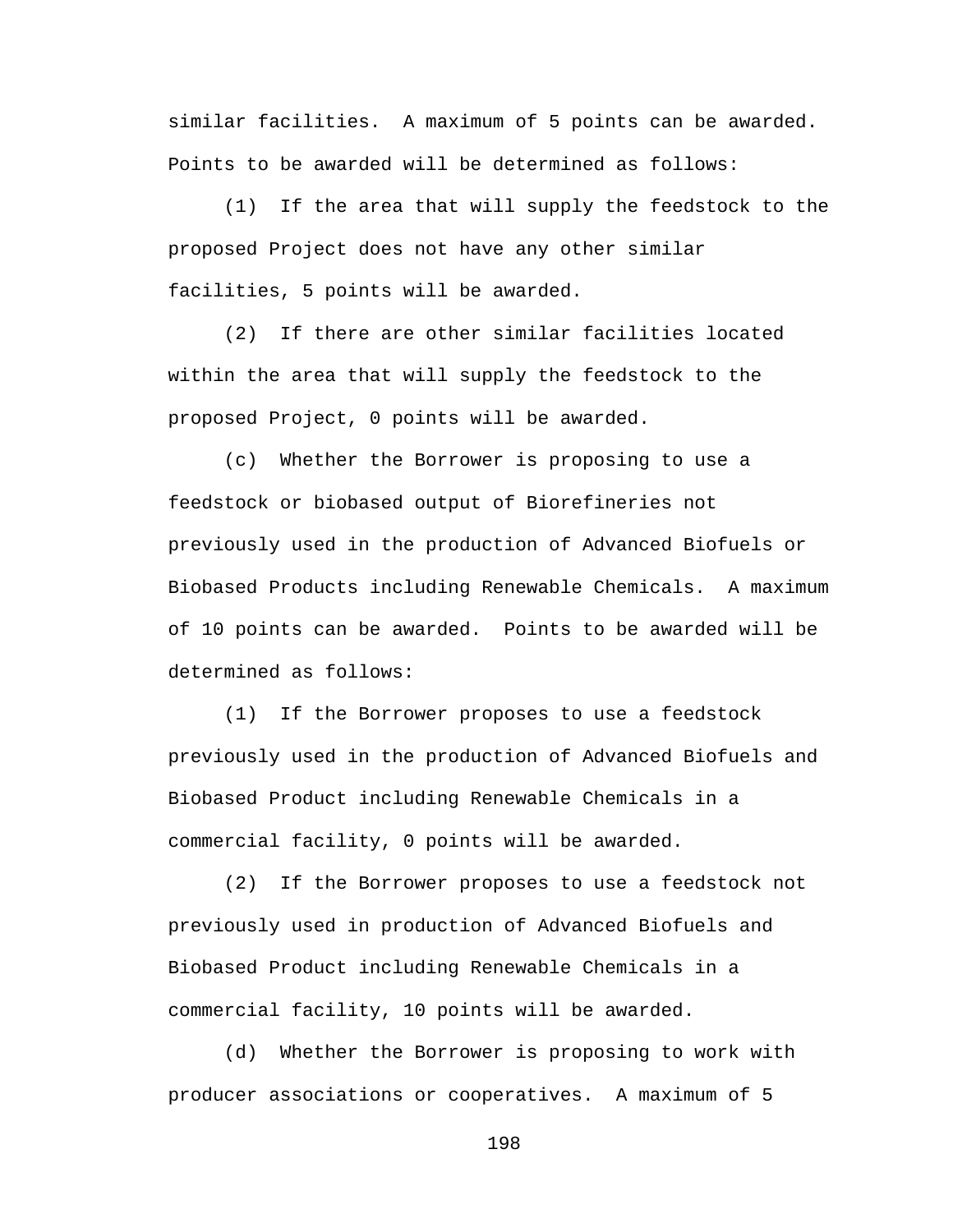points can be awarded. Points to be awarded will be determined as follows:

(1) If at least 50 percent of the dollar value of feedstock to be used by the proposed Project will be supplied by producer associations and cooperatives, 5 points will be awarded.

(2) If at least 30 percent of the dollar value of feedstock to be used by the proposed Project will be supplied by producer associations and cooperatives, 3 points will be awarded.

(e) The level of financial participation by the Borrower, including support from non-Federal government sources and private sources. A maximum of 20 points can be awarded. Points to be awarded will be determined as follows:

(1) If the sum of the loan amount requested and other direct Federal funding is less than or equal to 50 percent of total Eligible Project Cost, 20 points will be awarded.

(2) If the sum of the loan amount requested and other direct Federal funding is greater than 50 percent but less than or equal to 55 percent of total Eligible Project Cost, 16 points will be awarded.

(3) If the sum of the loan amount requested and other direct Federal funding is greater than 55 percent but less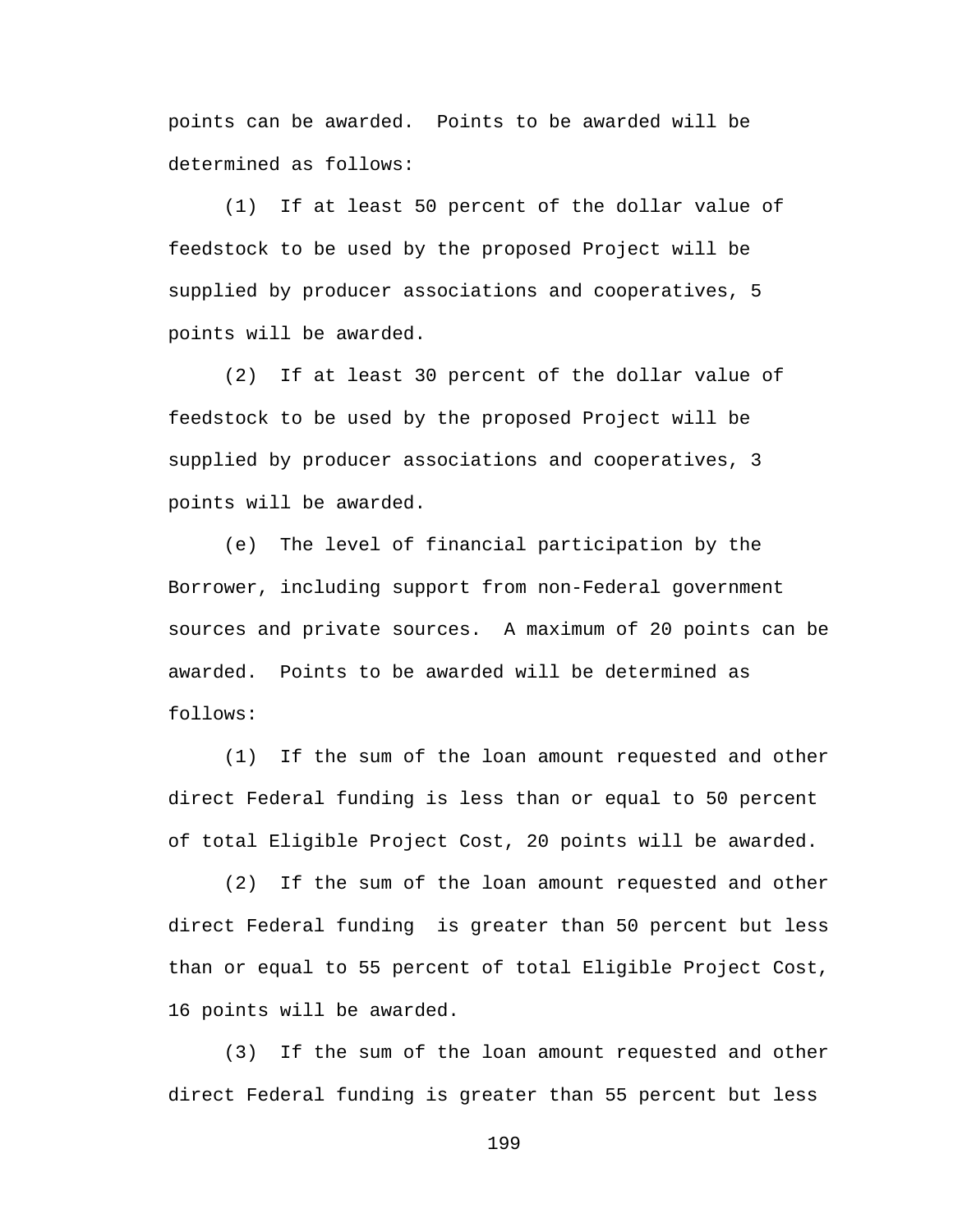than or equal to 60 percent of total Eligible Project Cost, 12 points will be awarded.

(4) If the sum of the loan amount and other direct Federal funding is greater than 60 percent but less than or equal to 65 percent of total Eligible Project Cost, 8 points will be awarded.

(5) If the sum of the loan amount and other direct Federal funding is greater than 65 percent but less than or equal to 70 percent of total Eligible Project Cost, 4 points will be awarded.

(f) Whether the Borrower has established that the adoption of the process proposed in the application will have a positive effect on three impact areas: resource conservation (e.g., water, soil, forest), public health (e.g., potable water, air quality), and the environment (e.g., compliance with an applicable renewable fuel standard, greenhouse gases, emissions, particulate matter). A maximum of 10 points can be awarded. Points to be awarded will be determined as follows:

(1) If process adoption will have a positive impact on any one of the three impact areas (resource conservation, public health, or the environment), 3 points will be awarded.

(2) If process adoption will have a positive impact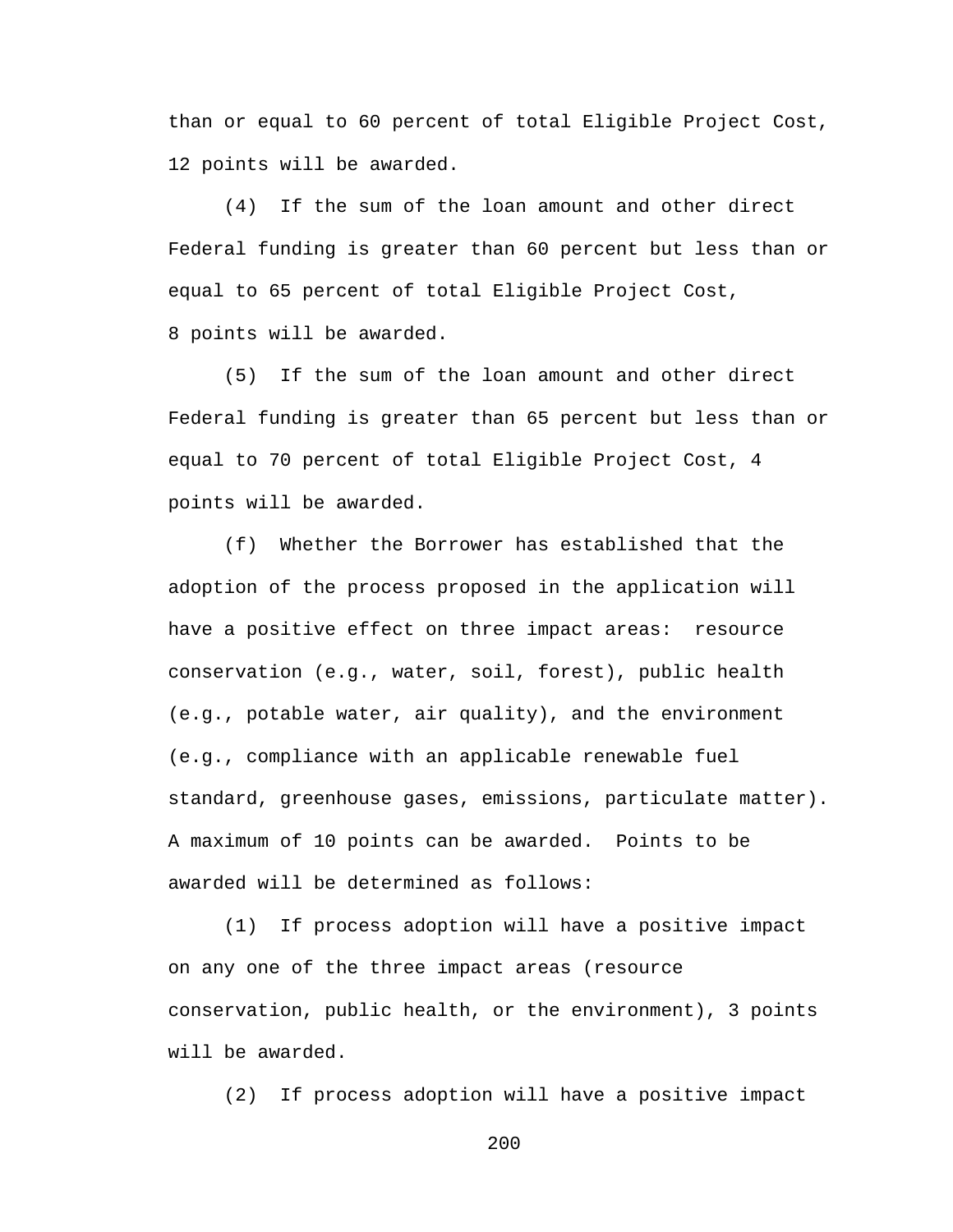on two of the three impact areas, 6 points will be awarded.

(3) If process adoption will have a positive impact on all three impact areas, 10 points will be awarded.

(4) If the Project proposes to use a feedstock that can be used for human or animal consumption, 5 points will be deducted from the score.

(g) Whether the Borrower can establish that, if adopted, the technology proposed in the application will not have any economically significant negative impacts on existing manufacturing plants or other facilities that use similar feedstocks or biobased outputs of Biorefineries. A maximum of 5 points can be awarded. Points to be awarded will be determined as follows:

(1) If the Borrower has failed to establish, through an independent third-party Feasibility Study, that the production technology proposed in the application, if adopted, will not have any economically significant negative impacts on existing manufacturing plants or other facilities that use similar feedstocks, 0 points will be awarded.

(2) If the Borrower has established, through an independent third-party Feasibility Study, that the production technology proposed in the application, if adopted, will not have any economically significant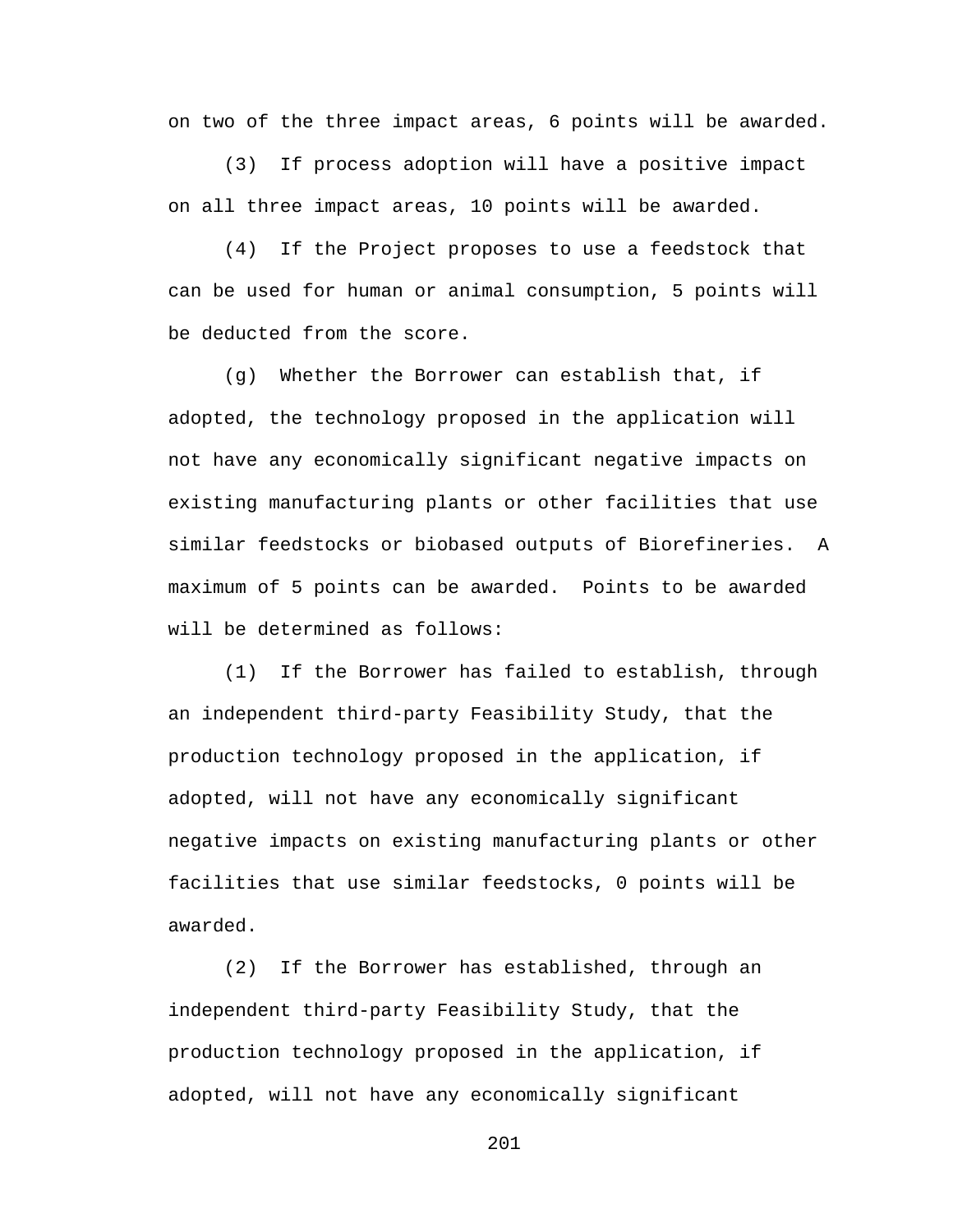negative impacts on existing manufacturing plants or other facilities that use similar feedstocks, 5 points will be awarded.

(3) If the feedstock is wood pellets, no points will be awarded under this criterion.

(h) The potential for Rural economic development. A maximum of 20 points will be awarded. Points to be awarded will be determined as follows:

(1) If the Project is located in a Rural Area, 5 points will be awarded.

(2) If the Project creates jobs through direct employment with an average wage that exceeds the County median household wages where the Project will be located, 5 points will be awarded.

(3) If the majority of feedstock to be utilized by the Project, on an annual basis, is harvested from the land, 10 points will be awarded.

(i) The level of local ownership of the facility proposed in the application. A maximum of 5 points can be awarded. Points to be awarded will be determined as follows:

(1) If Local Owners have an ownership interest in the facility of more than 20 percent but less than or equal to 50 percent, 3 points will be awarded.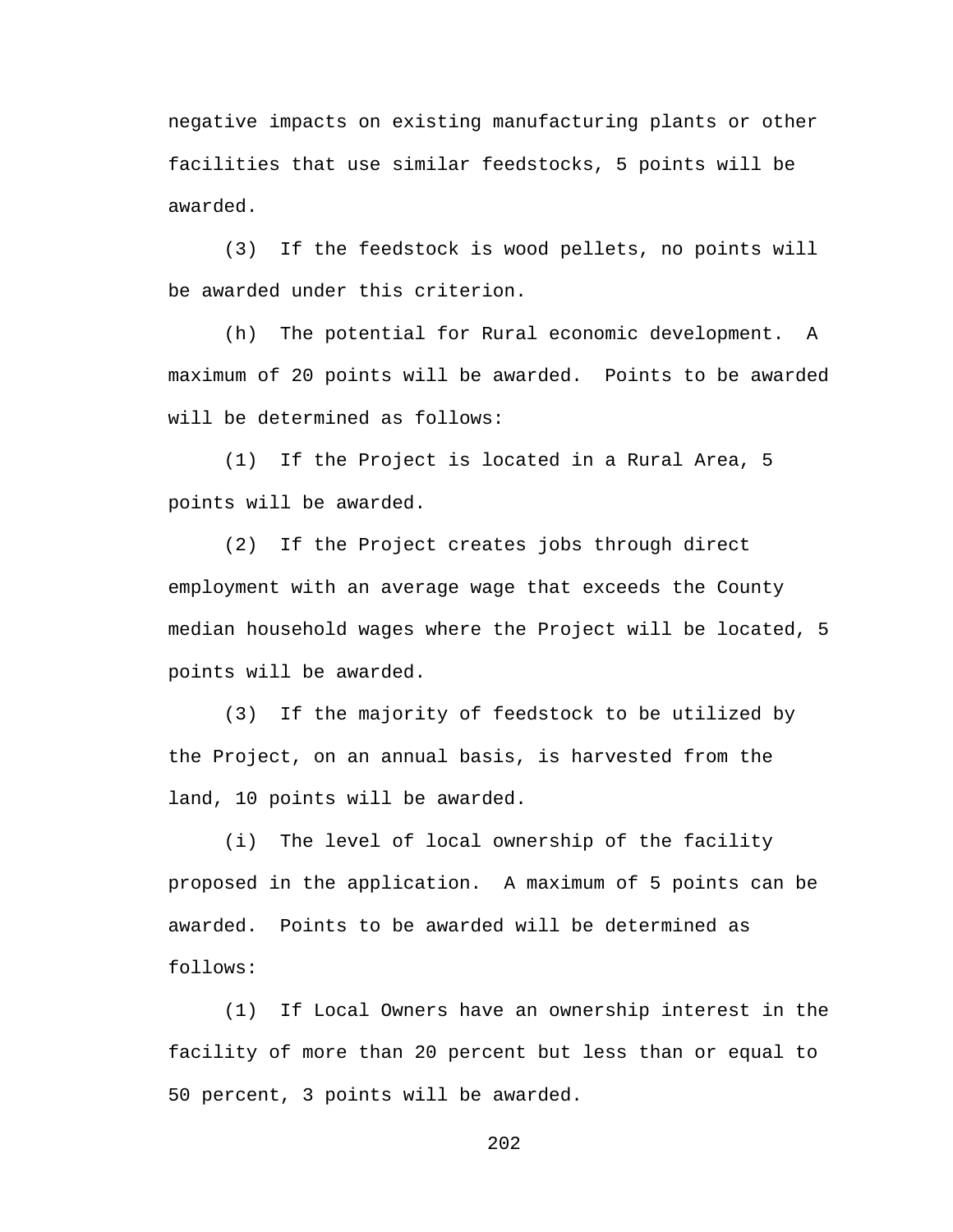(2) If Local Owners have an ownership interest in the facility of more than 50 percent, 5 points will be awarded.

(j) Whether the Project can be replicated. A maximum of 10 points can be awarded. Points to be awarded will be determined as follows:

(1) If the Project can be commercially replicated regionally (e.g., Northeast, Southwest, etc.), 5 points will be awarded.

(2) If the Project can be commercially replicated nationally, 10 points will be awarded.

(k) If the Project uses a particular technology, system, or process that is not currently operating at Commercial Scale as of October 1 of the fiscal year for which the funding is available, 5 points will be awarded.

(l) The Administrator can award up to a maximum of 10 bonus points:

(1) To ensure, to the extent practical, there is diversity in the types of Projects approved for loan guarantees to ensure as wide a range as possible technologies, products, and approaches are assisted in the Program portfolio; and

(2) To applications that promote partnerships and other activities that assist in the development of new and emerging technologies for the development of Advanced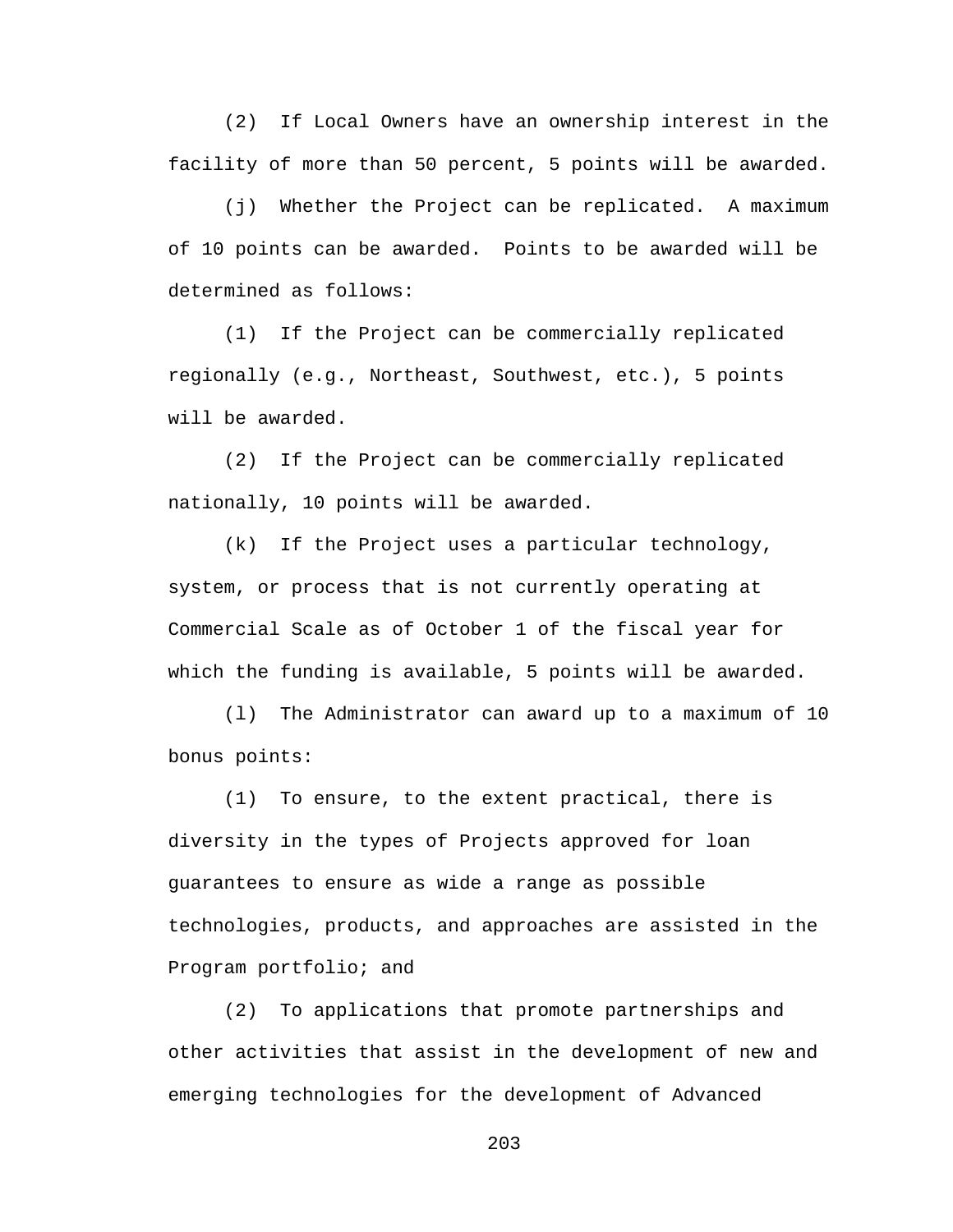Biofuels and Biobased Products including Renewable Chemicals, so as to, as applicable, increase the energy independence of the United States or reduce our dependence on petroleum-based chemicals and products; promote resource conservation, public health, and the environment; diversify markets for agricultural and forestry products and agriculture waste material; and create jobs and enhance the economic development of the Rural economy. These partnerships and other activities will be identified in a Federal Register notice each fiscal year.

#### **§ 4279.267 Selecting guarantee applications.**

(a) Allocation of budget authority. In administering this Program's budgetary authority each fiscal year, the Agency will allocate up to, but no more, than 50 percent of its budgetary authority, excluding funding for Biobased Product Manufacturing Projects, to fund applications received by the end of the first application window, including those carried over from the previous application period. Any funds not obligated to support applications submitted by the end of the first application window will be available to support applications received by the end of the second window, including those carried over from the previous application period. The Agency, therefore, will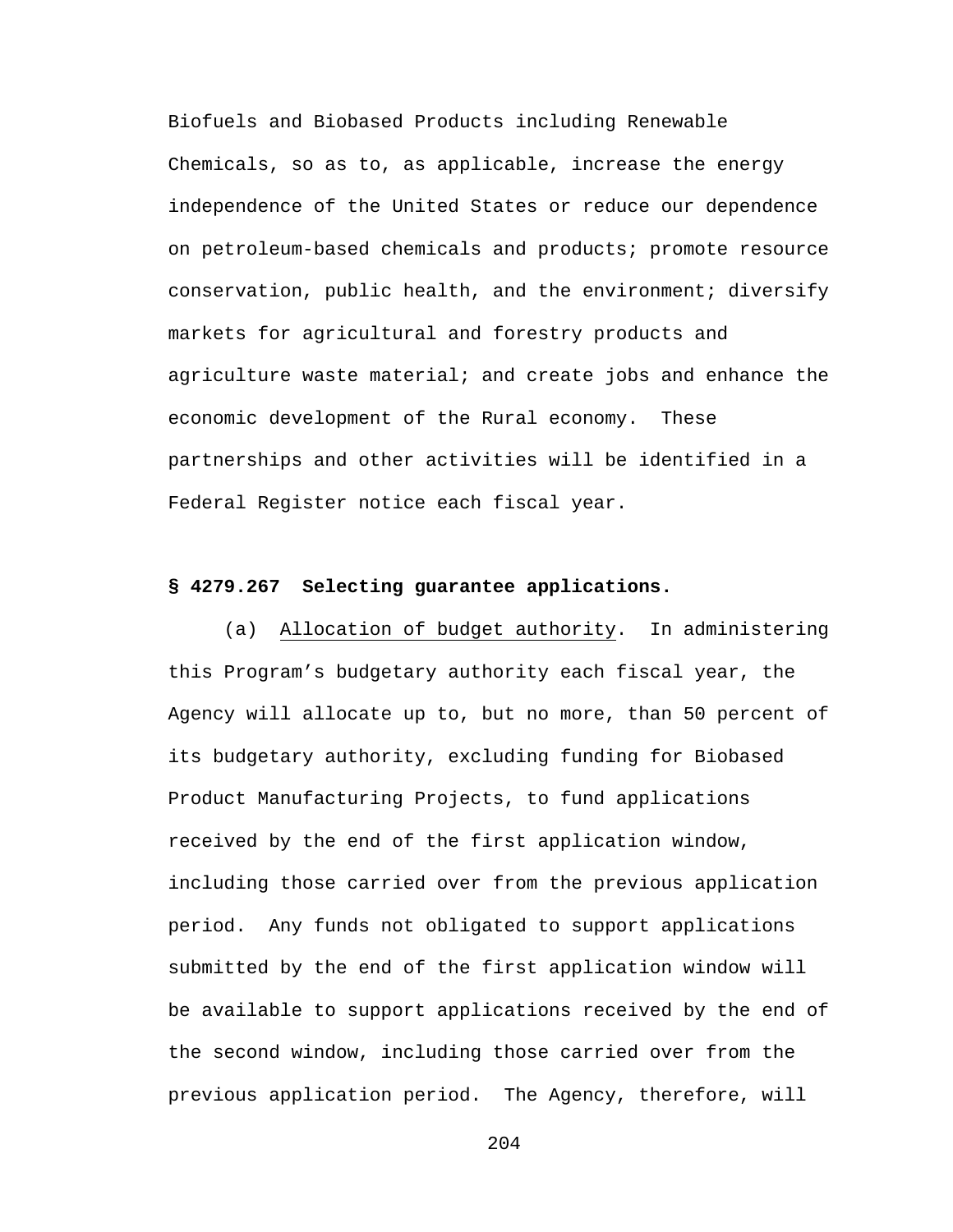have a minimum of 50 percent of each fiscal year's budgetary authority for this Program available to support applications received by the end of the second application window. Administrative procedures for the funding of Biobased Product Manufacturing Projects will be made available by a Notice published in the Federal Register.

(b) Ranking of applications. The Agency will rank all complete eligible applications to create a priority list of scored Phase 1 applications for the Program. Unless otherwise specified in a notice published in the Federal Register, the Agency will rank applications by approximately October 31 for complete and eligible applications received on or before October 1 and by approximately April 30 for complete and eligible applications received on or before April 1. All Phase 1 applications received on or before October 1 and April 1 will be ranked by the Agency and will be competed against the other applications received on or before such date.

(c) Selection of applications for funding. The Agency will invite applicants to submit Phase 2 applications based on the criteria specified in paragraphs (c)(1) through (3) of this section. The Agency will notify, in writing, Lenders whose applications have been selected.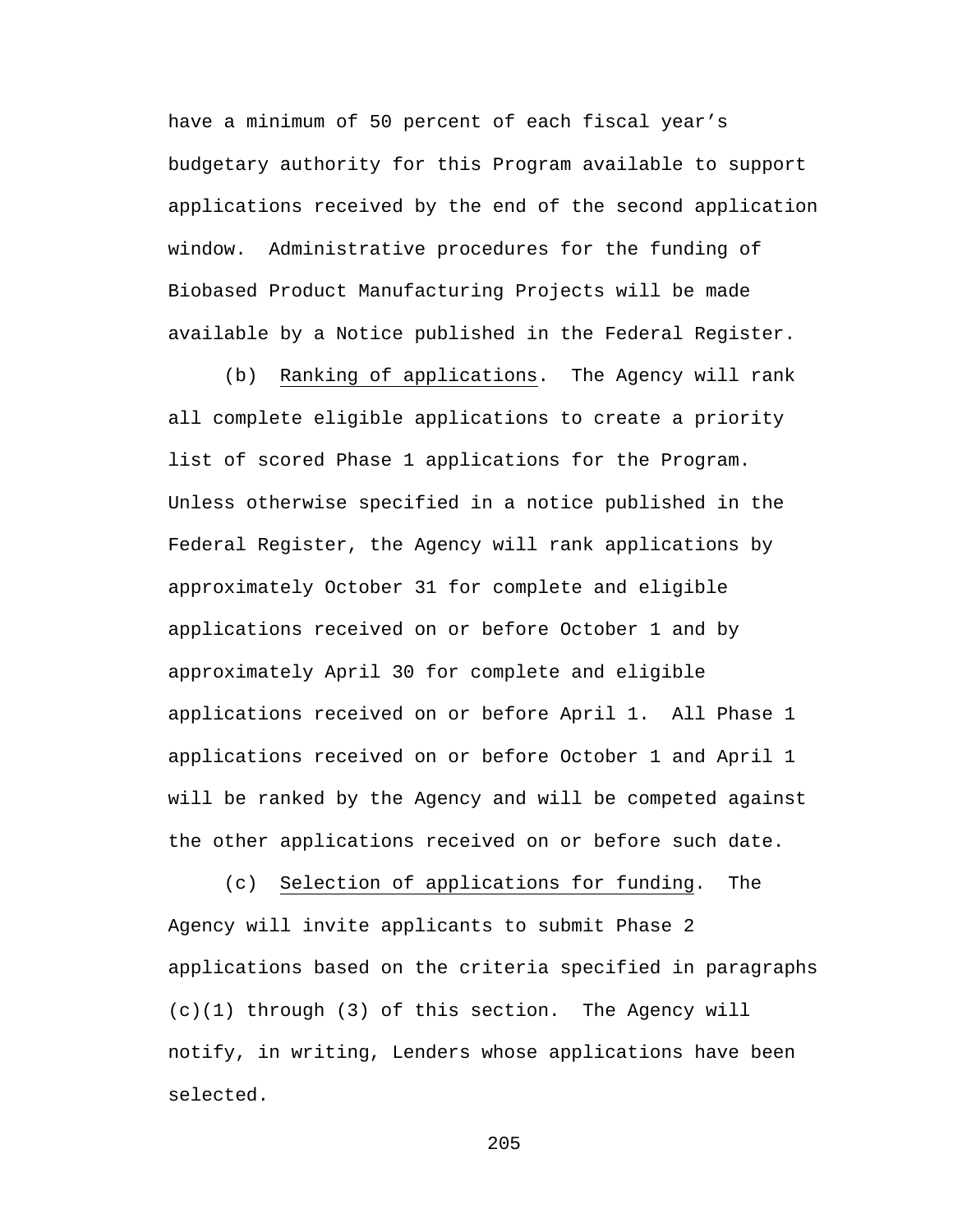(1) Ranking. The Agency will consider the score an application has received compared to the scores of other applications in the priority list created under paragraph (b) of this section, with highest scoring applications receiving first consideration for invitation to the phase 2 submittal. A minimum score of 55 points is required in order to be considered for a guarantee.

(2) Availability of budgetary authority. The Agency will consider the size of the request relative to the budgetary authority that remains available to the Program during the fiscal year.

(i) If there is insufficient budgetary authority during a particular funding period to select a higher scoring application, the Agency may elect to select the next highest scoring application for further processing. Before this occurs, the Agency will provide the Borrower of the higher scoring application the opportunity to reduce the amount of its request to the amount of budgetary authority available. If the Borrower agrees to lower its request, it must certify that the purposes of the Project can be met, and the Agency must determine the Project is financially feasible at the lower amount.

(ii) If the amount of funding required is greater than 25 percent of the Program's outstanding budgetary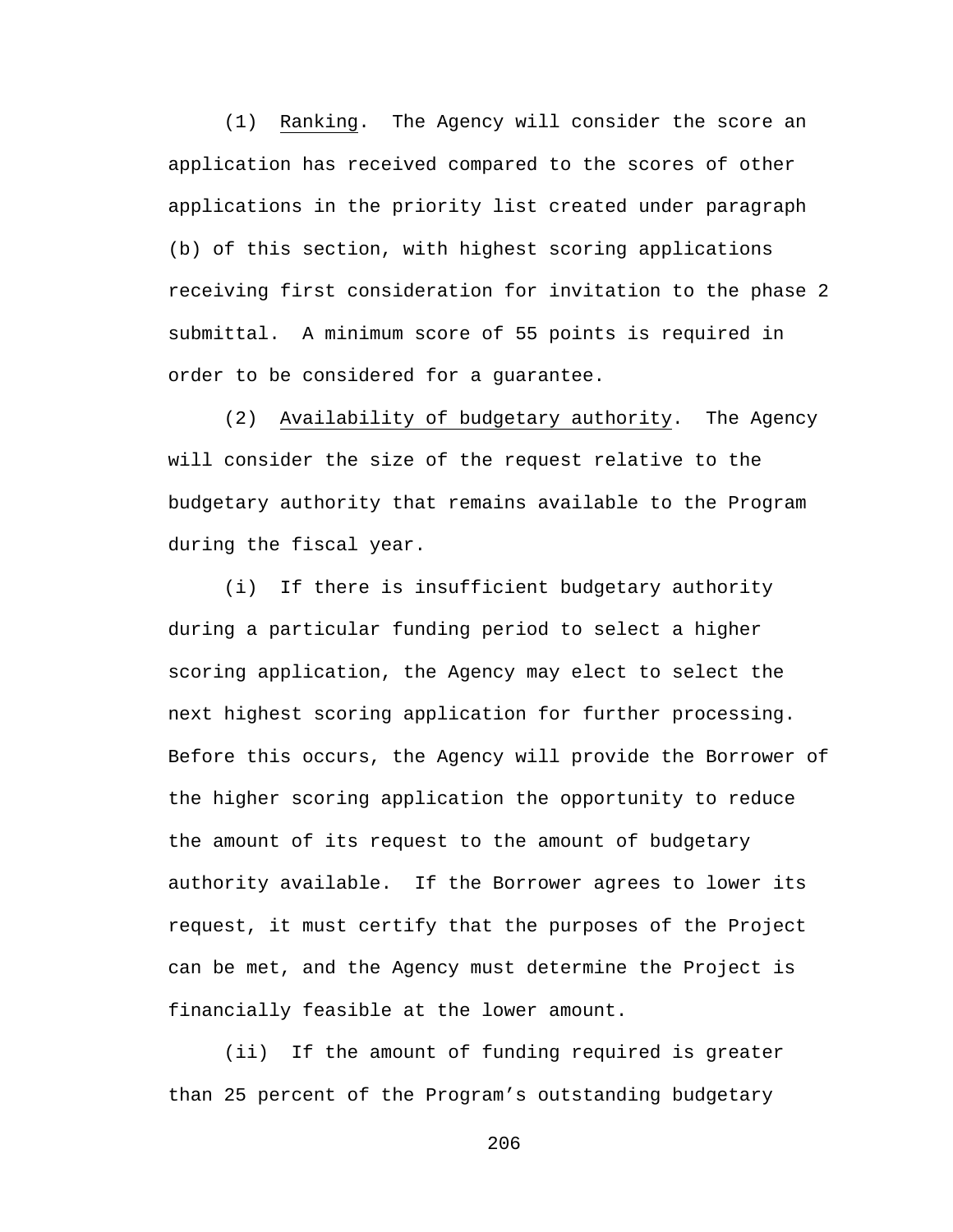authority, the Agency may elect to select the next highest scoring application for further processing, provided the higher scoring Borrower is notified of this action and given an opportunity to revise their application and resubmit it for an amount less than or equal to 25 percent of the Program's outstanding budgetary authority.

(3) Availability of other funding sources. If other financial assistance is needed for the Project, the Agency will consider the availability of other funding sources. If the Lender cannot demonstrate that funds from these sources are available at the time of selecting applications for funding or potential funding, the Agency may instead select the next highest scoring application for further processing ahead of the higher scoring application.

(d) Ranked applications not selected for phase 2. A ranked application that is not invited to submit phase 2 in the application cycle in which it was submitted will be carried forward one additional application cycle, which may be in the next fiscal year. The Agency will notify the Lender in writing.

**§§ 4279.268 - 4279.277 [Reserved]**

**§ 4279.278 Loan approval and obligating funds**.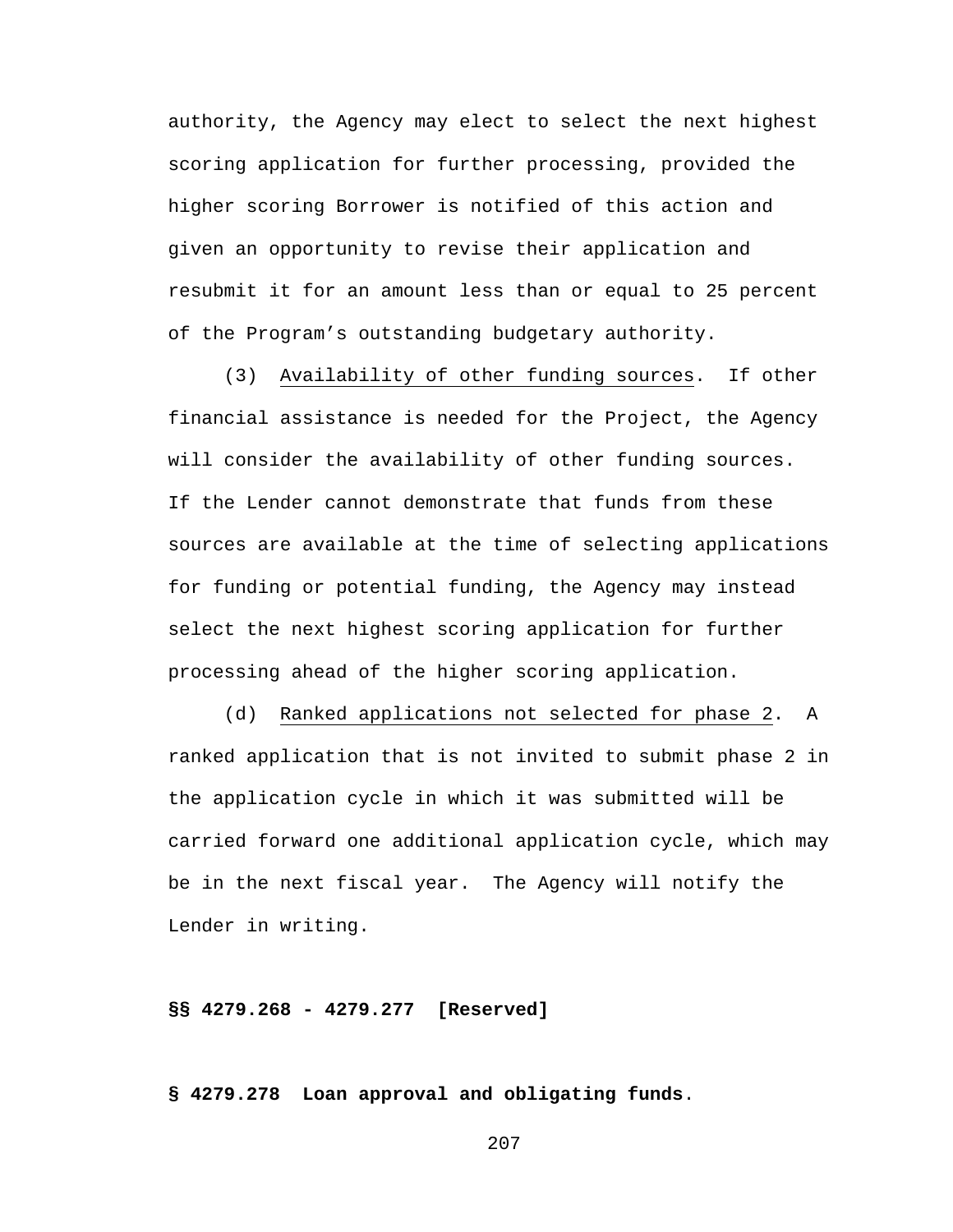(a) Applications for loan guarantees may be approved as their Phase 2 applications are completed and approved. If an application has been selected for phase 2, but has not been approved because additional information is needed, the Agency will notify, in writing, the Lender of what information is needed, including a timeframe for the Lender to provide the information. If the Lender does not provide the information within the specified timeframe, the Agency will remove the application from further consideration and will so notify the Lender in writing.

(b) Upon approval of a loan guarantee application, the Agency will issue a Conditional Commitment to the Lender containing conditions under which a Loan Note Guarantee will be issued. The Agency will not issue a Conditional Commitment until the Agency has satisfactorily completed a Civil Rights Impact Analysis. The Conditional Commitment becomes null and void unless the conditions are accepted by the Lender and Borrower within 60 days from the date of issuance by USDA. If the conditions are not met or the Loan Note Guarantee is not issued by the Conditional Commitment expiration date, the Agency may extend the Conditional Commitment expiration date when requested by the Lender and only if there has been no Material Adverse Change in the Borrower's or Borrowers' financial condition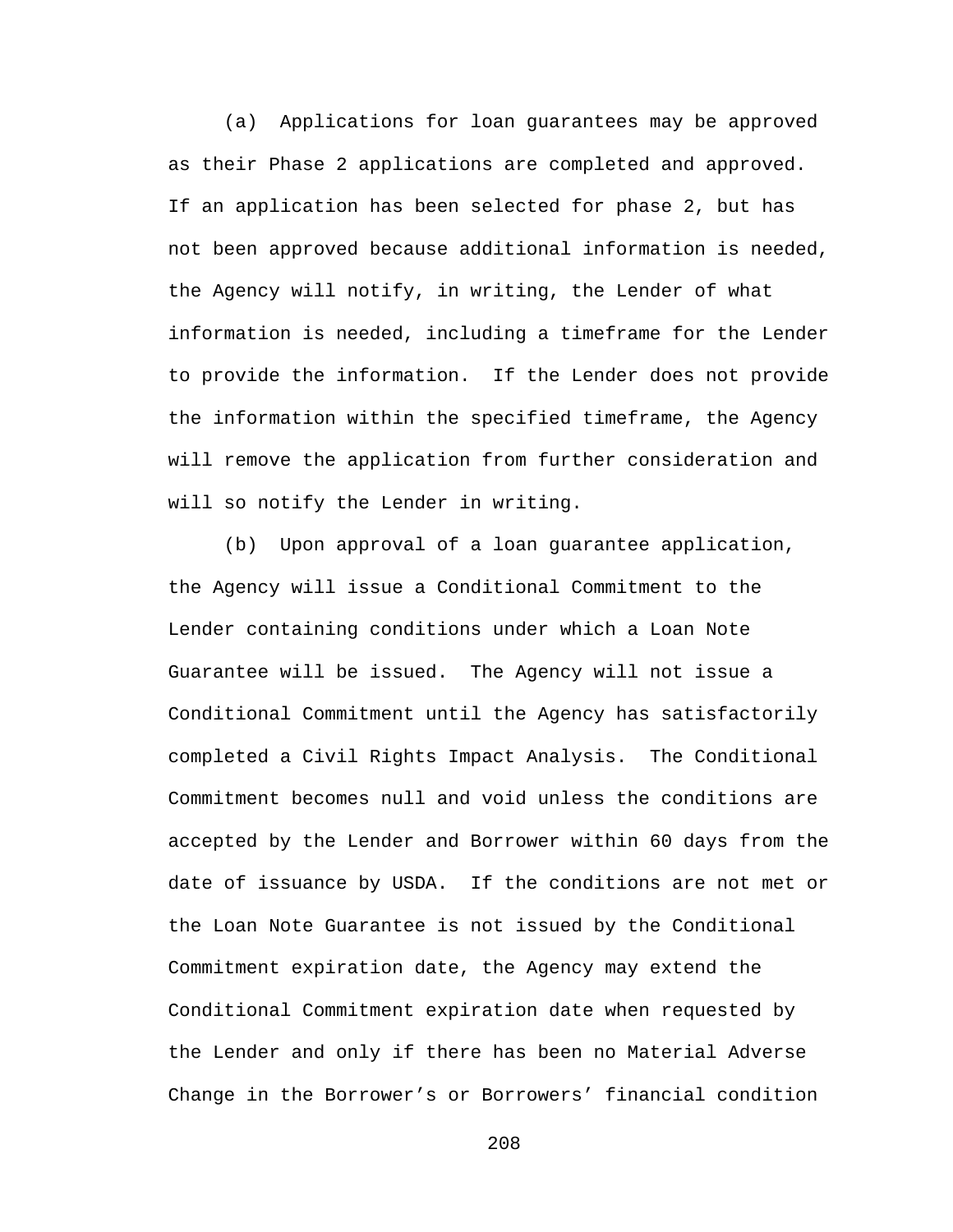since issuance of the Conditional Commitment.

(c) The Lender and Borrower may request changes to the Conditional Commitment. The Agency may negotiate with the Lender and the Borrower regarding any proposed changes to the Conditional Commitment. Any changes to the Conditional Commitment must be documented by written amendment to the Conditional Commitment. The changes must be for Good Cause and the Agency may deny, solely at is discretion, changes to the Conditional Commitment even if the change is otherwise in compliance with this subpart.

(d) The Borrower must comply with all Federal requirements then in effect for receiving Federal assistance.

## **§ 4279.279 Transfer of Lenders**.

(a) The Agency may approve the substitution of a new eligible Lender in place of a former Lender who has been issued an outstanding Conditional Commitment when the Loan Note Guarantee has not yet been issued provided that there are no changes in the:

(1) Borrower's ownership or control, loan purposes, or scope of Project;

(2) Loan terms and conditions in the Conditional Commitment; and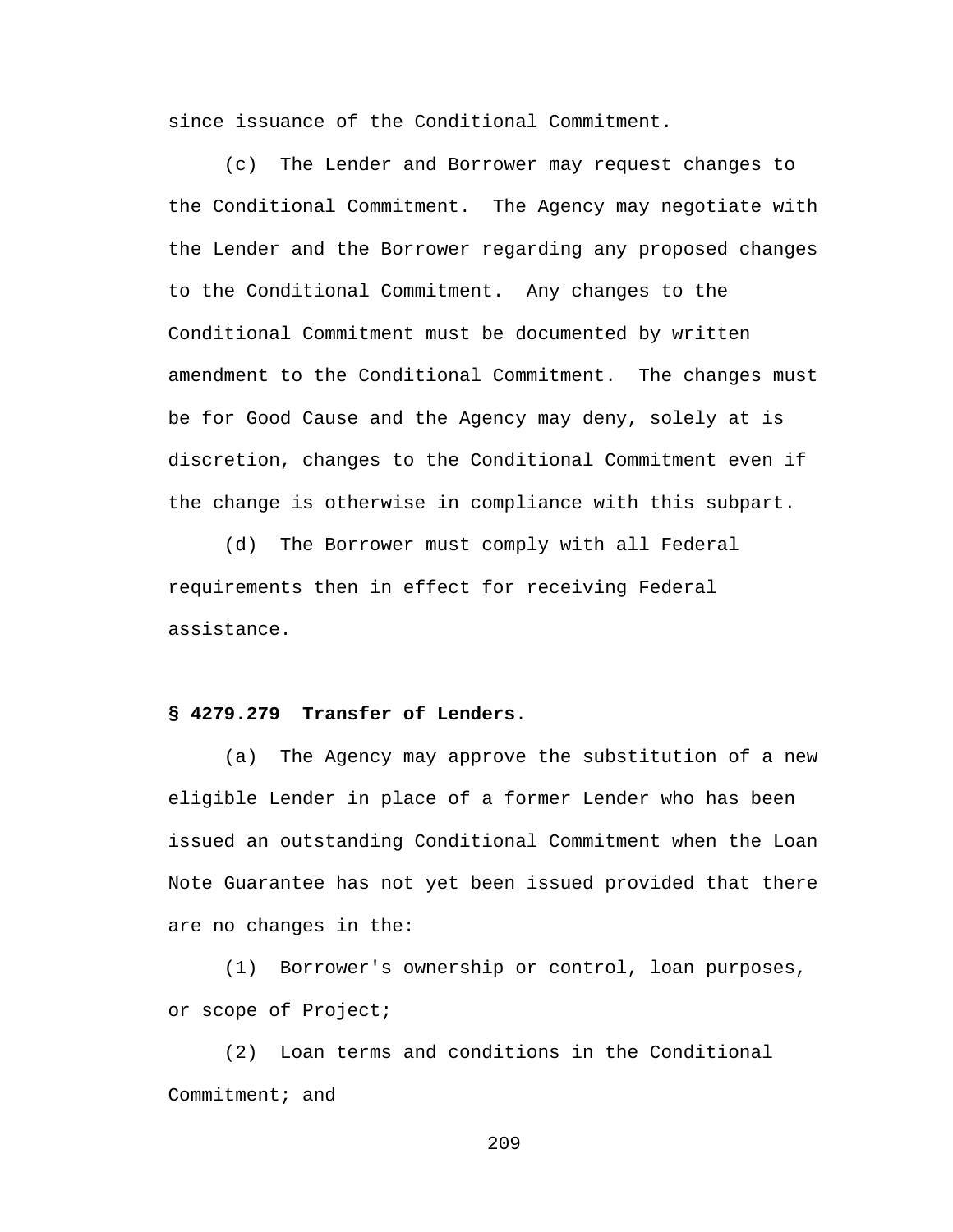(3) Loan Agreement.

(b) The Agency must determine that the new Lender is eligible in accordance with § 4279.208 prior to approving the substitution. The original Lender must provide the Agency with a letter stating the reasons it no longer desires to be a Lender for the Project. The substituted Lender must execute a new part B of Form 4279-1 and Lender's Agreement (unless a valid Lender's Agreement with the Agency already exists), and must complete a new Lender's analysis in accordance with § 4279.215. The new Lender may also be required to provide other updated application items outlined in § 4279.261(k).

## **§ 4279.280 Changes in Borrowers.**

Any changes in Borrower ownership or organization prior to the issuance of the Loan Note Guarantee must meet the eligibility requirements of the Program and be approved by the Agency.

# **§ 4279.281 Conditions precedent to issuance of Loan Note Guarantee.**

The Lender must not close the loan until all conditions of the Conditional Commitment are met or can be met. When loan closing plans are established, the Lender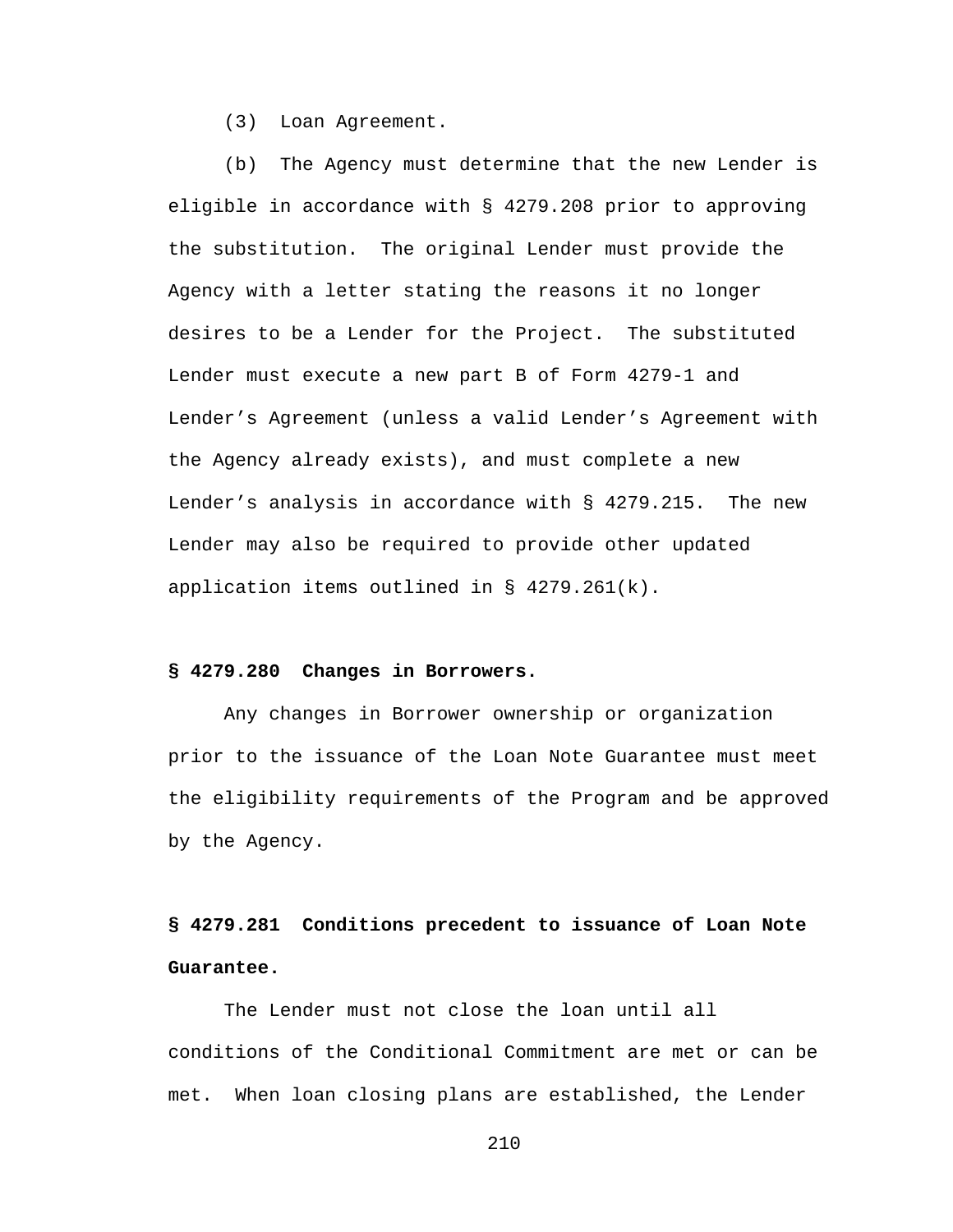must notify the Agency in writing.

(a) Coincident with, or immediately after loan closing, the Lender must provide the following forms and documents to the Agency:

(1) An executed Lender's Agreement;

(2) Form RD 1980-19, "Guaranteed Loan Closing Report," and appropriate guarantee fee;

(3) Copy of the executed Promissory Note(s);

(4) Copy of the executed Loan Agreement;

(5) Copy of the executed settlement statement and updated source and use statement including all Project funding;

(6) Original, executed Forms RD 4279-14, as appropriate;

(7) Borrower's loan closing balance sheet; and

(8) Any other documents required to comply with applicable law or required by the Conditional Commitment or the Agency.

(b) The Lender must provide their certification to each condition specified in paragraphs (b)(1) through (16) of this section. The Lender may rely on certain written materials (including but not limited to certifications, evaluations, appraisals, financial statements and other reports) to be provided by the Borrower or other qualified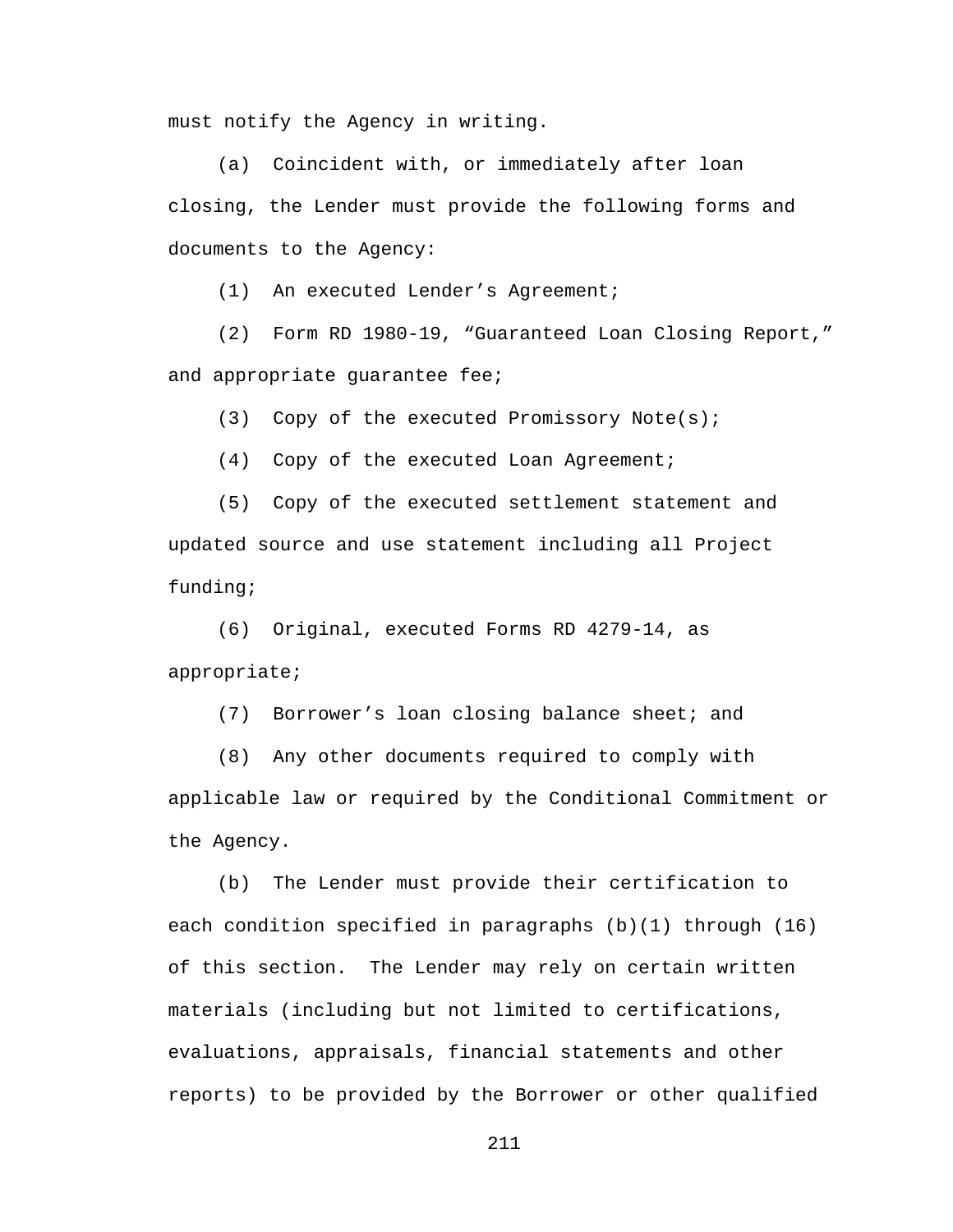third parties (including, among others, one or more independent engineers, appraisers, accountants, attorneys, consultants or other experts.) If the Lender is unable to provide any of the certifications required under this section, the Lender must provide an explanation satisfactory to the Agency as to why the Lender is unable to provide the certification. The Lender can request the guarantee prior to construction, but must still certify to all conditions in paragraphs (b)(1) through (16) of this section.

(1) If required, hazard, flood, liability, worker compensation, and life insurance are in effect.

(2) All truth-in-lending and equal credit opportunity requirements have been met.

(3) The loan has been properly closed, and the required security instruments have been properly executed, or will be promptly obtained on any property that cannot be immediately secured under State law.

(4) The Borrower has or will have marketable title to the Collateral, subject to the guaranteed loan and to any other exceptions approved in writing by the Agency.

(5) The loan proceeds have been or will be disbursed for purposes and in amounts consistent with the Conditional Commitment and the application submitted to the Agency.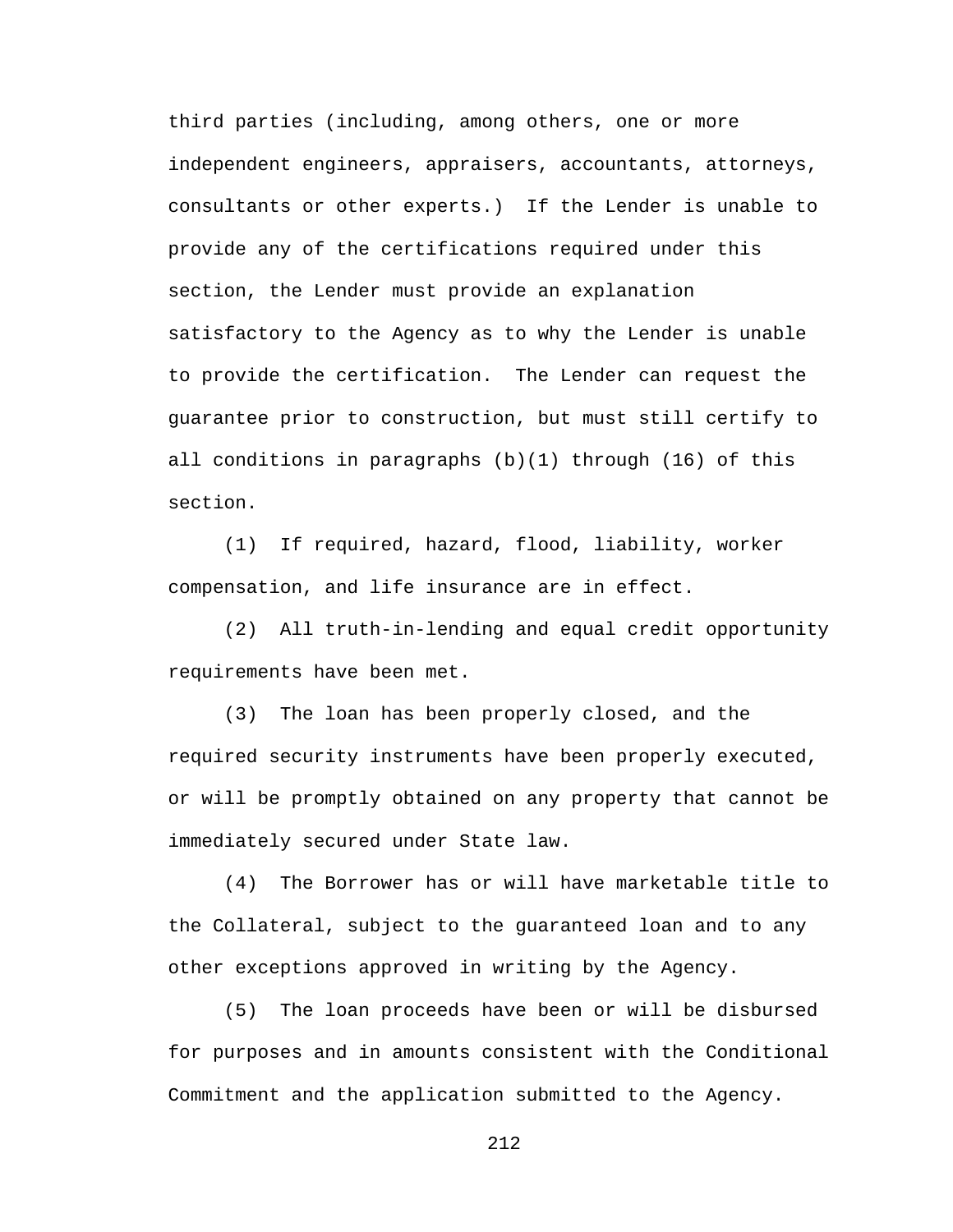(6) When required, personal or corporate guarantees have been obtained in accordance with § 4279.245.

(7) All requirements of the Conditional Commitment have been met.

(8) Lien priorities are consistent with the requirements of the Conditional Commitment. No claims or liens of laborers, subcontractors, suppliers of machinery and equipment, materialmen, or other parties have been filed against the Collateral and no suits are pending or threatened that would adversely affect the Collateral when the security instruments are filed.

(9) There has been neither any Material Adverse Change in the Borrower's financial condition nor any other Material Adverse Change in the Borrower, for any reason, during the period of time from the Agency's issuance of the Conditional Commitment to issuance of the Loan Note Guarantee regardless of the cause or causes of the change and whether or not the change or causes of the change were within the Lender's or Borrower's control. The Lender must address any assumptions or reservations in this certification and must address all Material Adverse Changes of the Borrower, any parent, Affiliate, or subsidiary of the Borrower, and guarantors.

(10) Neither the Lender nor any of the Lender's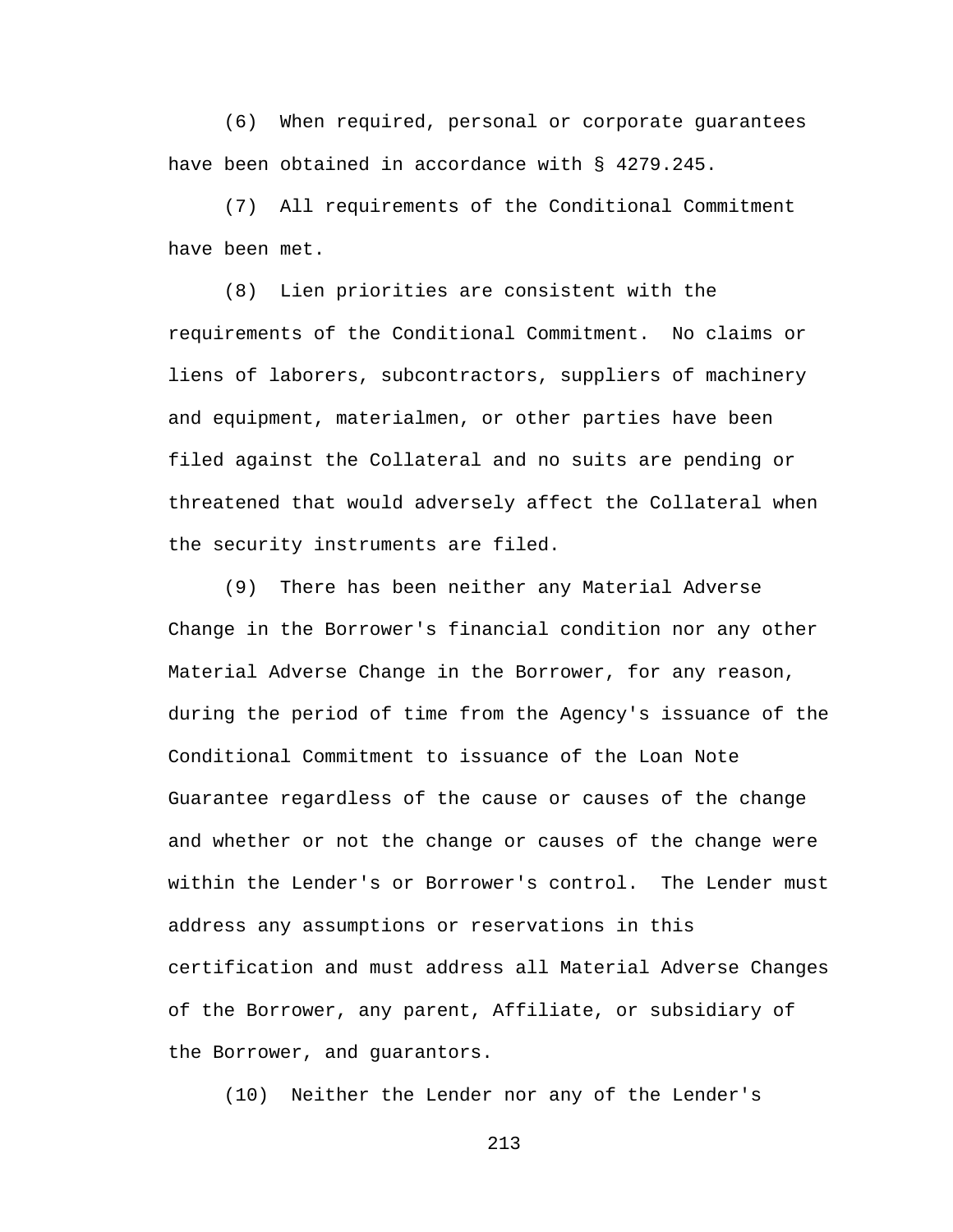officers has an ownership interest in the Borrower or is an officer or director of the Borrower, and neither the Borrower nor its officers, directors, stockholders, or other owners have more than a 5 percent ownership interest in the Lender.

(11) The Loan Agreement includes all Borrower compliance measures identified in the Agency's environmental review process for avoiding or reducing adverse environmental impacts of the Project's construction or operation.

(12) For loans exceeding \$150,000, the Lender has certified its compliance with the Anti-Lobby Act (18 U.S.C. 1913). Also, if any funds have been, or will be, paid to any Person for influencing or attempting to influence an officer or employee of any agency, a member of Congress, an officer or employee of Congress, or an employee of a member of Congress in connection with this commitment providing for the United States to guarantee a loan, the Lender must completely disclose such lobbying activities in accordance with 31 U.S.C. 1352.

(13) Where applicable, the Lender must certify that the Borrower has obtained:

(i) A legal opinion relative to the title to rightsof-way and easements. Lenders are responsible for ensuring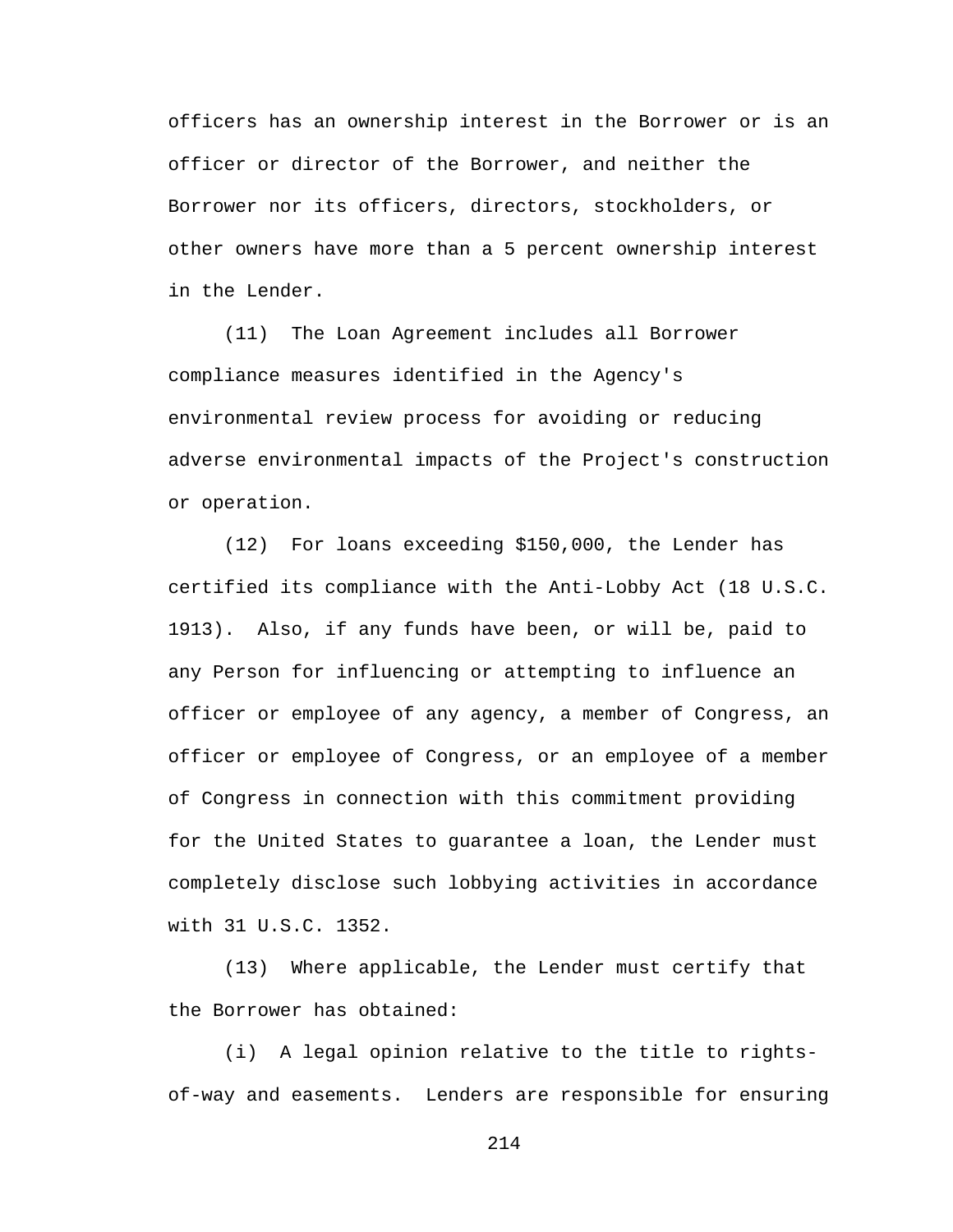that Borrowers have obtained valid, continuous, and adequate rights-of-way and easements needed for the construction, operation and maintenance of a facility; and

(ii) A title opinion or title insurance showing ownership of the land and all mortgages or other lien defects, restrictions, or encumbrances, if any. It is the responsibility of the Lender to ensure that the Borrower has obtained and recorded such releases, consents, or subordinations to such property rights from holders of outstanding liens or other instruments as may be necessary for the construction, operation and maintenance of the facility and to provide the required security. For example, when a site is for utility-type facilities (such as a gas distribution system) and the Lender and Borrower are able to obtain only a right-of-way or easement on such site rather than a fee simple title, such a title opinion must be provided.

(14) Each Borrower shall certify to the Lender that all laborers and mechanics employed by contractors or subcontractors in the performance of construction work financed in whole or in part with guaranteed loan funds under this subpart shall be paid wages at rates not less than those prevailing on similar construction in the locality as determined by the Secretary of Labor in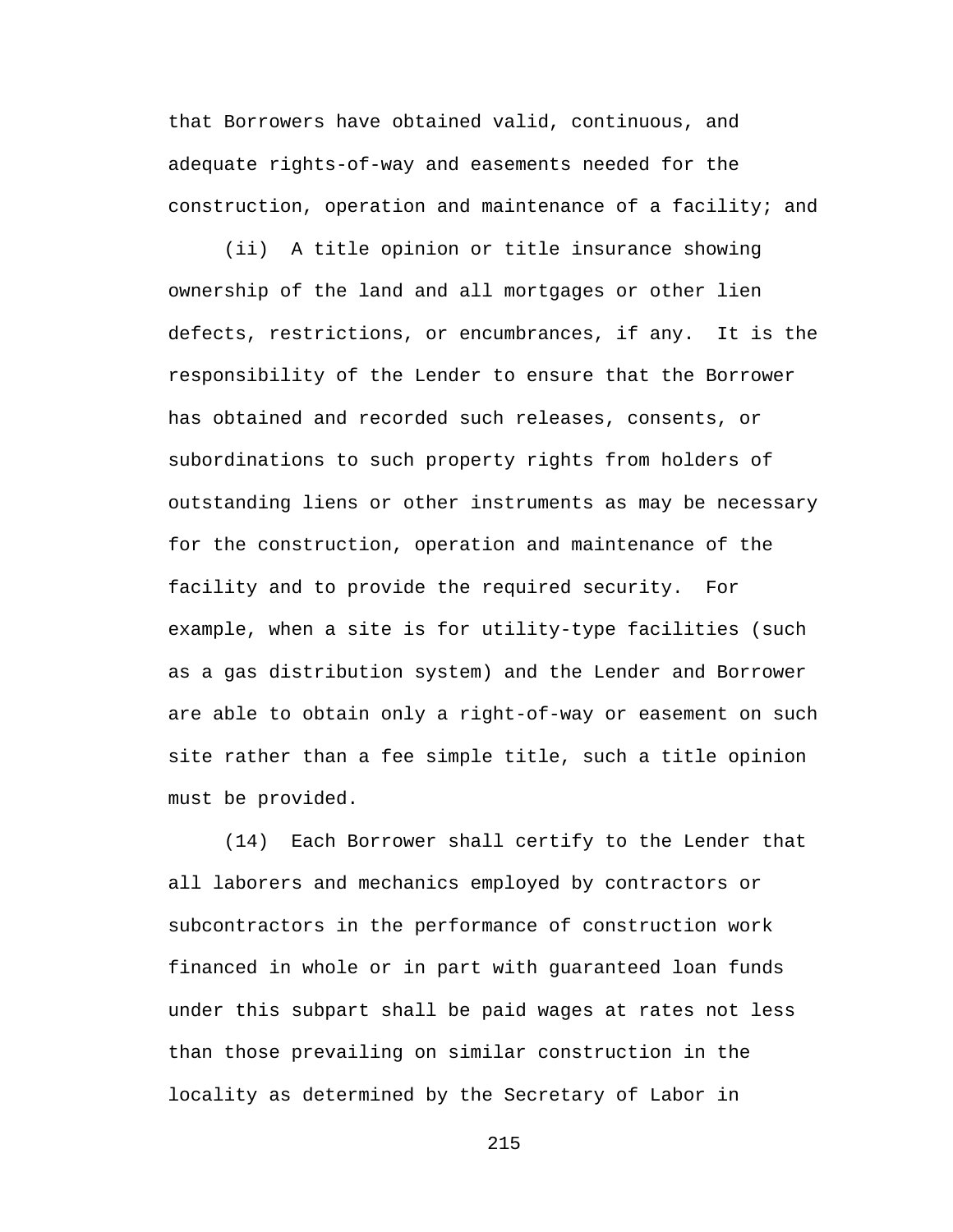accordance with 40 U.S.C. **§§** 3141 through 3144, 3146, and 3147. Awards under this subpart are further subject to the relevant regulations contained in Title 29 of the CFRs.

(15) The Lender certifies that it has reviewed all contract documents and verified compliance with 40 U.S.C. **§§** 3141 through 3144, 3146, and 3147 and Title 29 of the CFRs. The Lender will certify that the same process will be completed for all future contracts and any changes to existing contracts.

(16) The Lender certifies that the proposed facility complies with all Federal, State, and local laws and regulatory rules that are in existence and that affect the Project, the Borrower, or Lender activities.

(c) The Agency may, at its discretion, request copies of loan documents for its file.

(d) When the Agency is satisfied that all conditions for the guarantee have been met, the Agency will issue the Loan Note Guarantee(s) and the documents identified in paragraphs  $(d)(1)$  and  $(2)$  of this section, as appropriate.

(1) Assignment Guarantee Agreement. In the event the Lender uses the single Promissory Note option and assigns the guaranteed portion of the loan to a Holder, the Lender, Holder, and the Agency will execute the Assignment Guarantee Agreement.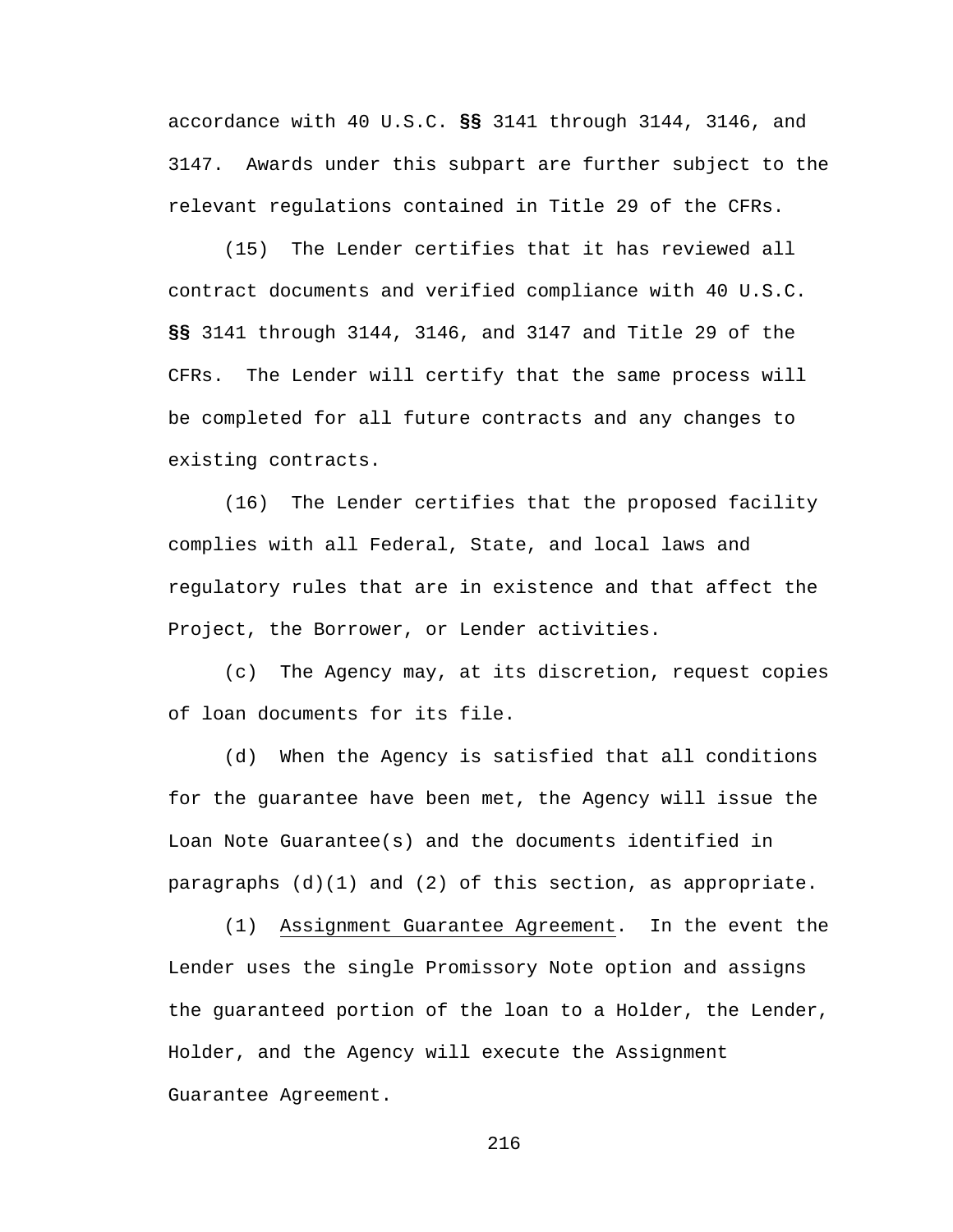(2) Certificate of Incumbency. If requested by the Lender, the Agency will provide the Lender with a certification on Form 4279-7, "Certificate of Incumbency and Signature," of the signature and title of the Agency official who signs the Loan Note Guarantee, Lender's Agreement, and Assignment Guarantee Agreement.

#### **§ 4279.282 [Reserved]**

### **§ 4279.283 Refusal to execute Loan Note Guarantee.**

If the Agency determines that it cannot execute the Loan Note Guarantee, the Agency will inform the Lender, in writing, of the reasons and give the Lender a reasonable period within which to satisfy the objections. If the Lender satisfies the objections within the time allowed, the Agency will issue the Loan Note Guarantee. If the Lender requests additional time in writing and within the period allowed, the Agency may grant the request.

# **§§ 4279.284 - 4279.289 [Reserved]**

#### **§ 4279.290 Requirements after Project construction**.

Once the Project has been constructed, the Lender must meet the requirements specified in paragraphs (a) and (b)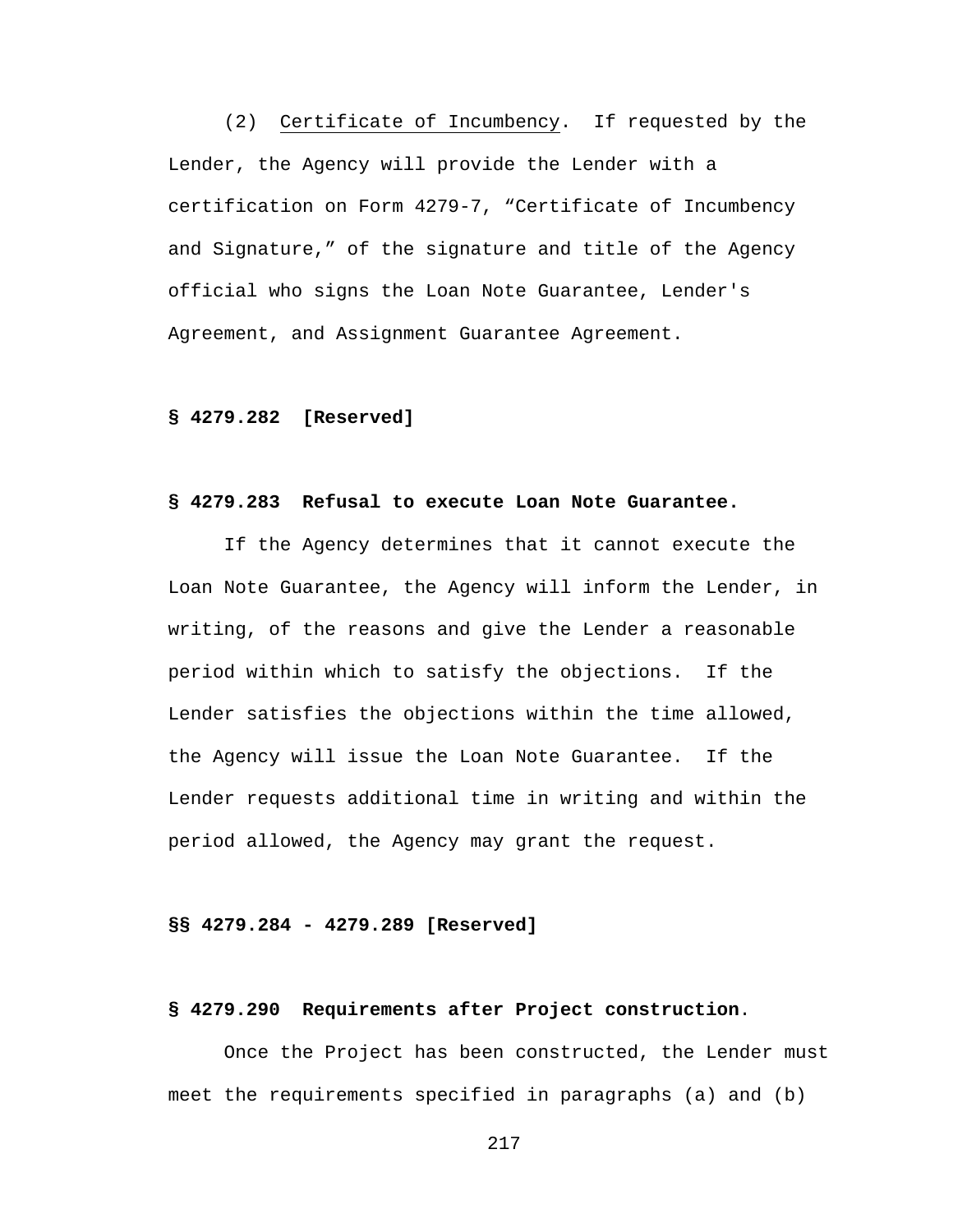of this section.

(a) Provide the Agency annual reports from the Borrower commencing the first full calendar year following the year in which Project construction was completed and continuing for the life of the guaranteed loan. The Borrower's reports will include, but not be limited to, the information specified in paragraphs (a)(1) through (8), as applicable, of this section.

(1) The actual amount of Advanced Biofuels, Biobased Products including Renewable Chemicals, and Byproducts produced.

(2) If applicable, documentation that identified health or sanitation problems have been solved.

(3) A summary of the cost of operating and maintaining the facility.

(4) A description of any maintenance or operational problems associated with the facility.

(5) Certification that the Project is and has been in compliance with all applicable State and Federal environmental laws and regulations.

(6) The number of jobs created.

(7) A description of the status of the Project's feedstock including, but not limited to, the feedstock being used, outstanding feedstock contracts, feedstock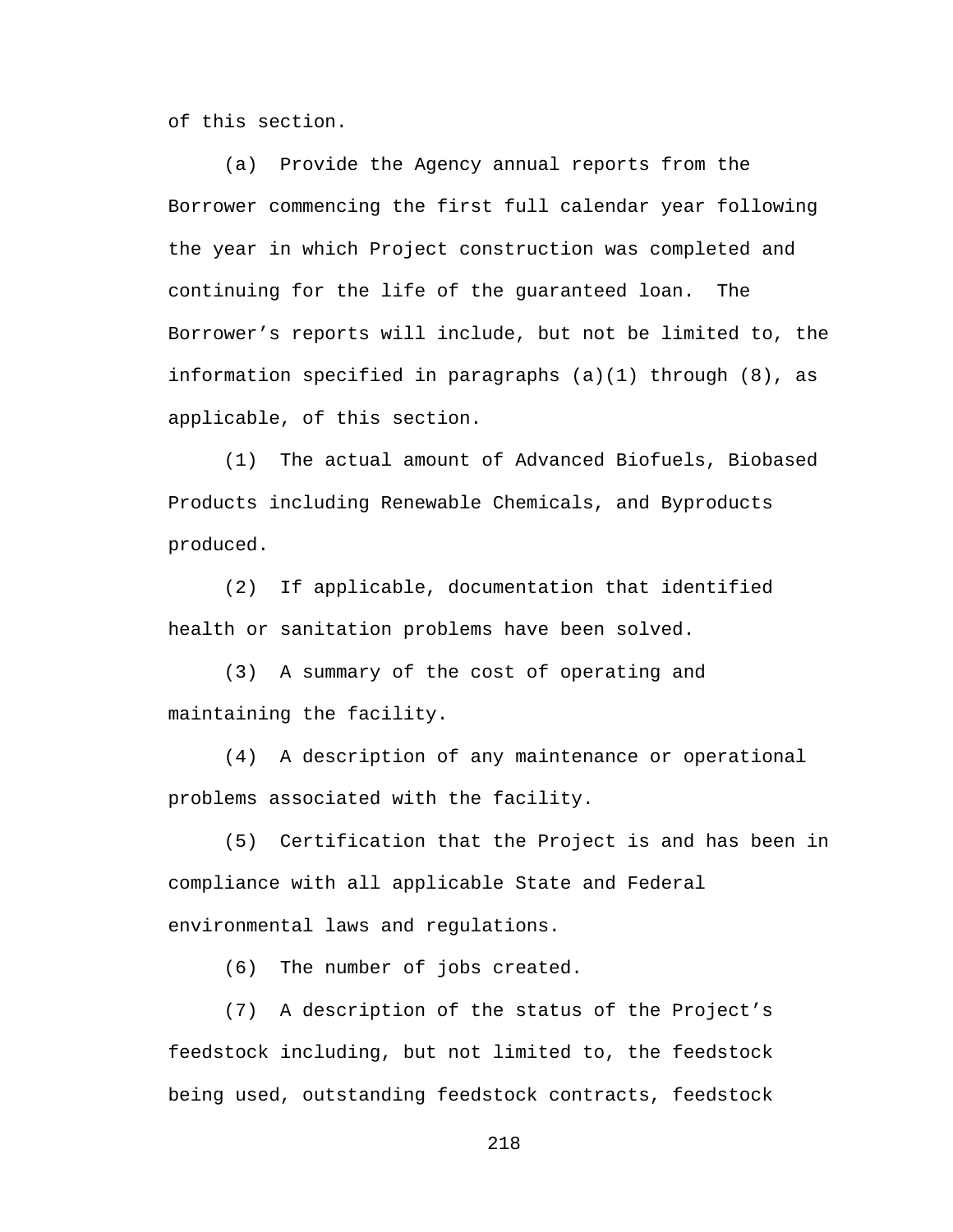changes and interruptions, and quality of the feedstock.

(8) The results of the annual inspections conducted under paragraph (b) of this section.

(b) For the life of the guaranteed loan, conduct annual inspections.

## **§§ 4279.291 – 4279.299 [Reserved]**

#### **§ 4279.300 OMB control number.**

In accordance with the Paperwork Reduction Act of 1995, the information collection requirements contained in the subsequent interim rule have been submitted to the Office of Management and Budget (OMB) under OMB control number 0570-0065 for approval. A person is not required to respond to a collection of information unless it displays a currently valid OMB control number.

#### **PART 4287 —SERVICING**

3. The authority citation for part 4287 is amended to read as follows:

**Authority**: 5 U.S.C. 301; and 7 U.S.C. 1989.

4. Revise Subpart D to read as follows: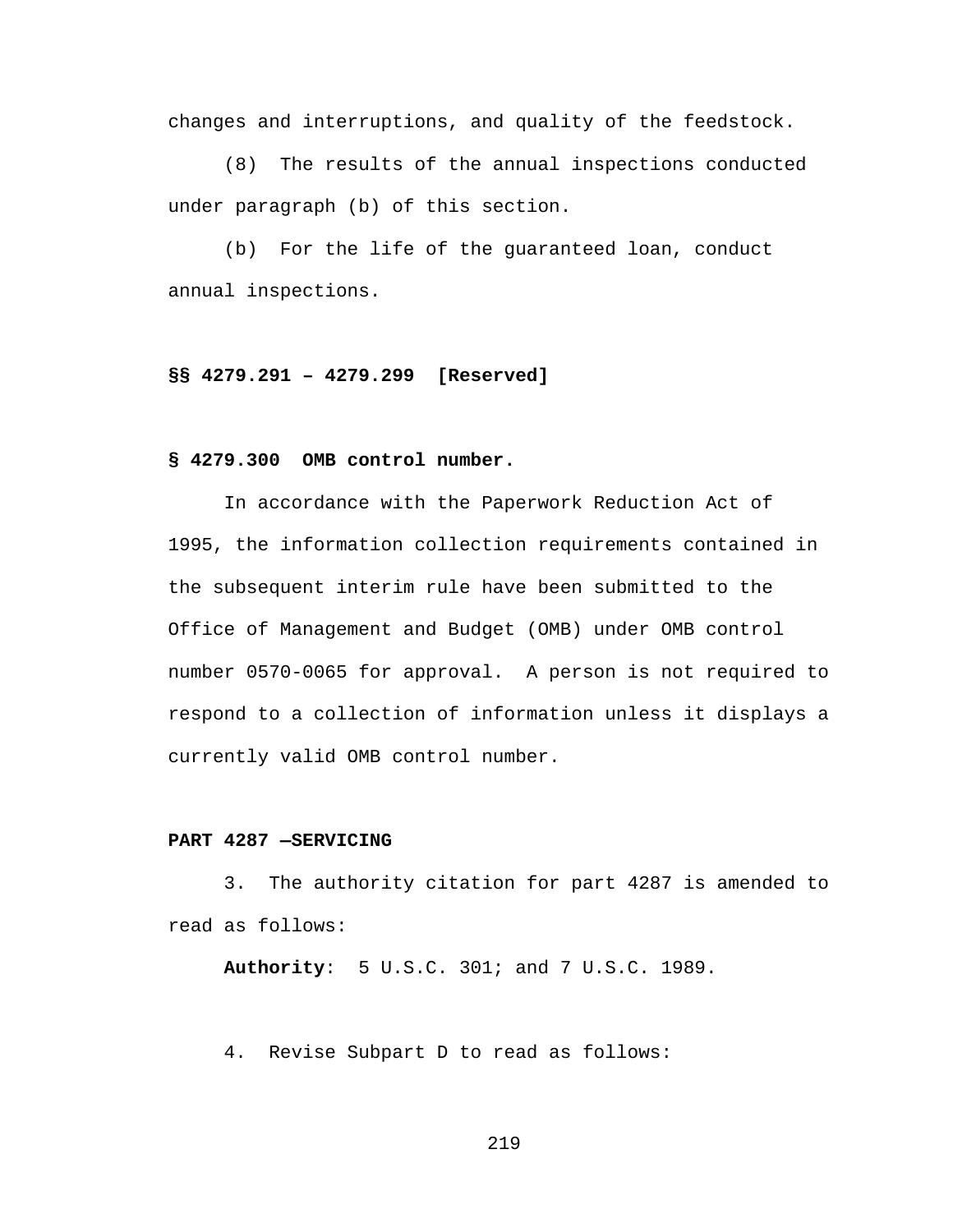**Subpart D — Servicing Biorefinery, Renewable Chemical, and** 

**Biobased Manufacturing Assistance Guaranteed Loans**

| Sec. |                                             |
|------|---------------------------------------------|
|      | 4287.301 Introduction.                      |
|      | 4287.302 Definitions.                       |
|      | 4287.303 Exception authority.               |
|      | 4287.304 - 4287.305 [Reserved]              |
|      | 4287.306 Appeals.                           |
|      | 4287.307 Routine servicing.                 |
|      | 4287.308 - 4287.311 [Reserved]              |
|      | 4287.312 Interest rate changes.             |
|      | 4287.313 Release of Collateral.             |
|      | 4287.314 - 4287.122 [Reserved]              |
|      | 4287.323 Subordination of lien position.    |
|      | 4287.324 Alterations of loan instruments.   |
|      | 4287.325 - 4287.333 [Reserved]              |
|      | 4287.334 Transfer and Assumption.           |
|      | 4287.335 Substitution of Lender.            |
|      | 4287.336 Lender failure.                    |
|      | 4287.337 - 4287.344 [Reserved]              |
|      | 4287.345 Default by Borrower.               |
|      | 4287.346 - 4287.355 [Reserved]              |
|      | 4287.356 Protective Advances.               |
|      | 4287.357 Liquidation.                       |
|      | 4287.358 Determination of loss and payment. |
|      | 4287.359 - 4287.368 [Reserved]              |
|      | 4287.369 Future recovery.                   |
|      | 4287.370 Bankruptcy.                        |
|      | 4287.371 - 4287.379 [Reserved]              |
|      | 4287.380 Termination of guarantee.          |
|      | 4287.381 - 4287.399 [Reserved]              |
|      | 4287.400 OMB control number.                |

**Subpart D — Servicing Biorefinery, Renewable Chemical, and Biobased Manufacturing Assistance Guaranteed Loans**

# **§ 4287.301 Introduction**.

(a) This subpart supplements 7 CFR part 4279, subpart C of this chapter by providing additional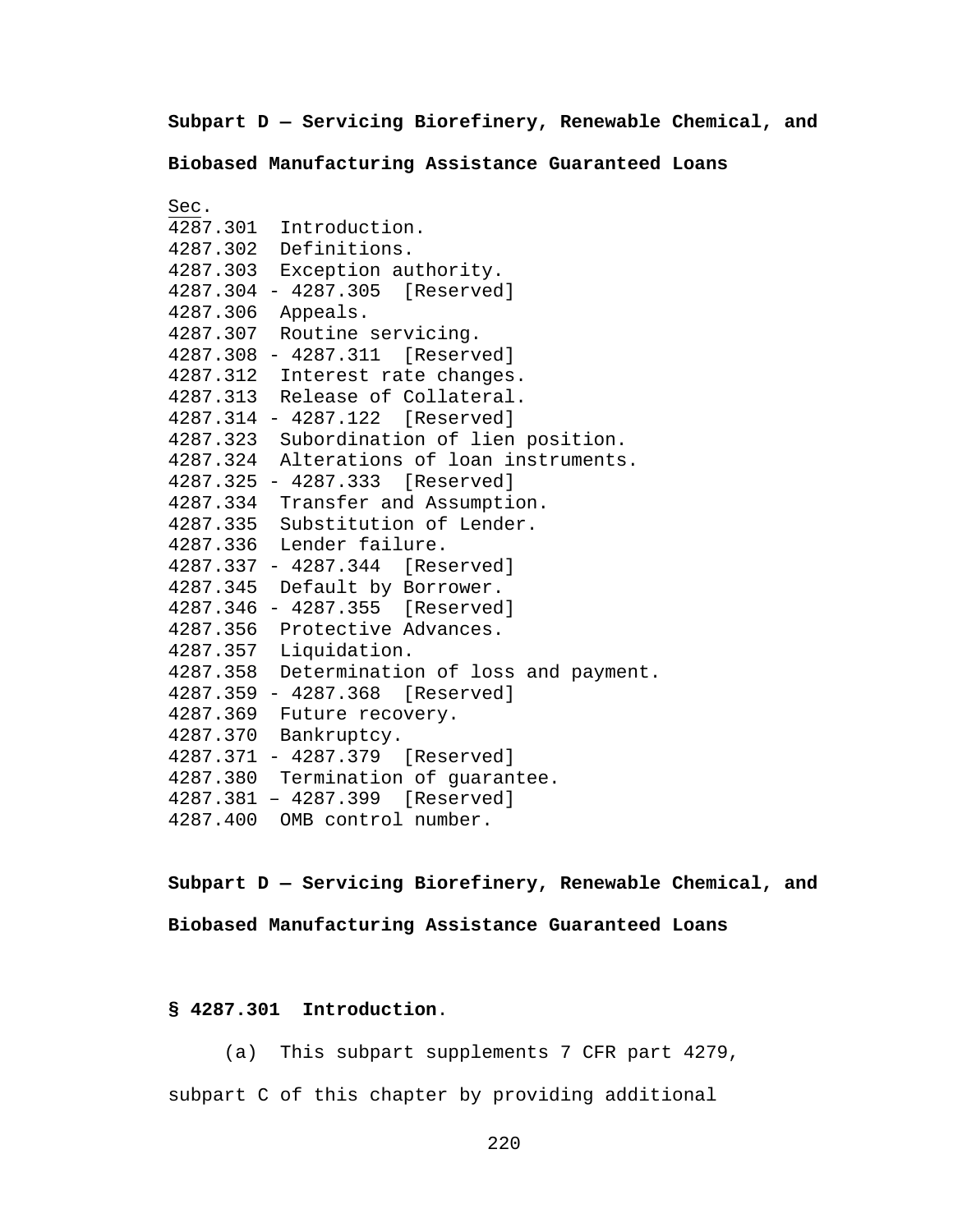requirements and instructions for servicing and liquidating all loans guaranteed under 7 CFR part 4279, subpart C.

(b) The Lender is responsible for servicing the entire loan and will remain mortgagee and secured party of record notwithstanding the fact that another party may hold a portion of the loan. The entire loan must continue to be secured by the same security with equal lien priority for the guaranteed and unguaranteed portions of the loan. The unguaranteed portion of a loan will neither be paid first nor given any preference or priority over the guaranteed portion of the loan.

(c) All loan servicing actions under this subpart, except for those identified in § 4287.307(a) through (g), are subject to Agency concurrence. Whether specifically stated or not, whenever Agency approval is required, it must be in writing. Whenever Agency approval is required, such servicing action must be for Good Cause.

(d) Copies of all forms, regulations, and Instructions referenced in this subpart may be obtained from any Agency office and from the USDA Rural Development Web site at [http://www.rd.usda.gov/programs](http://www.rd.usda.gov/programs-services/biorefinery-assistance-program)[services/biorefinery-assistance-program.](http://www.rd.usda.gov/programs-services/biorefinery-assistance-program) Whenever a form is designated in this subpart, that designation includes predecessor and successor forms, if applicable, as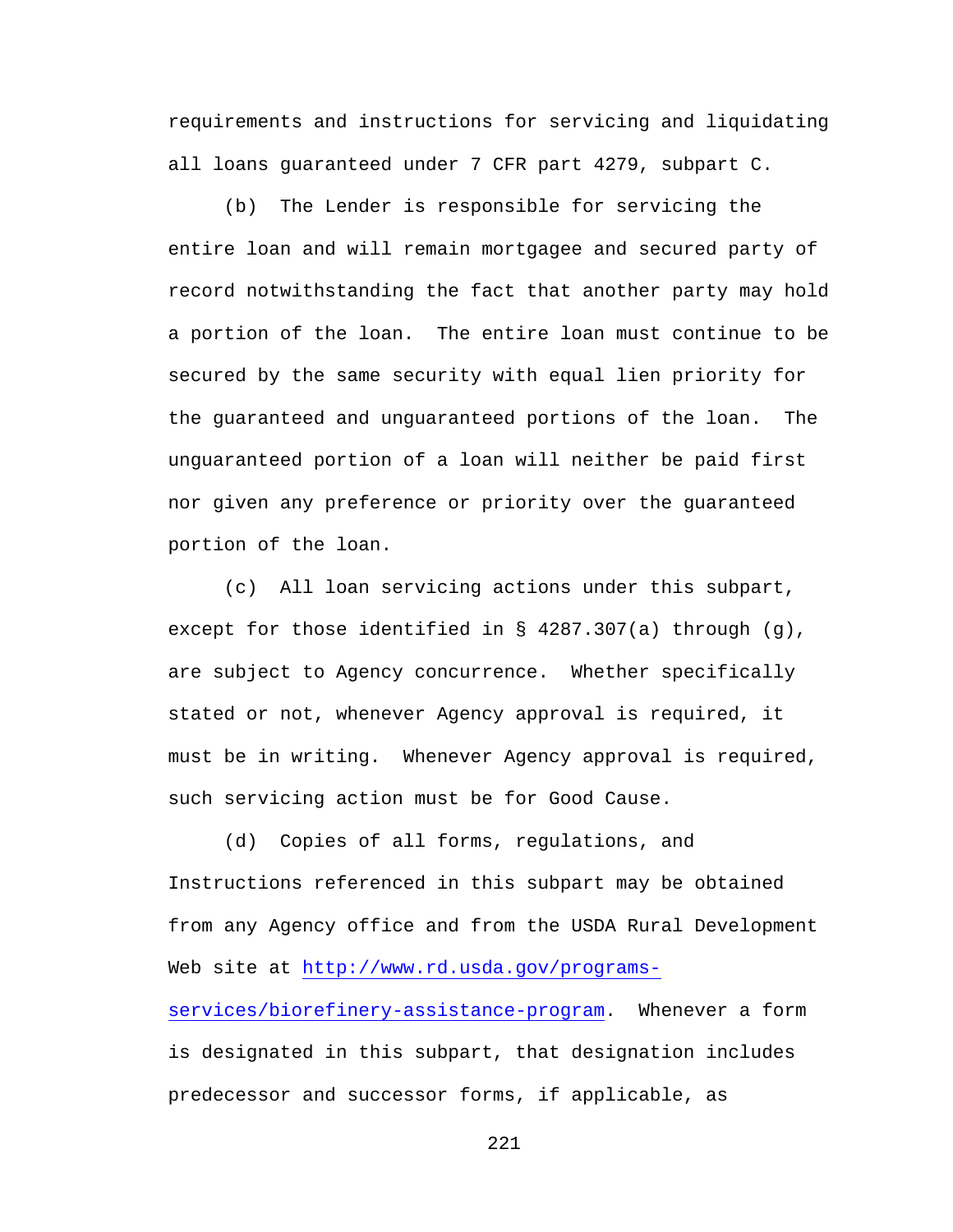specified by the Agency.

## **§ 4287.302 Definitions**.

The definitions and abbreviations contained in § 4279.202 of this chapter apply to this subpart.

# **§ 4287.303 Exception authority**.

The Administrator may, with the concurrence of the Secretary of Agriculture, make an exception, on a case-bycase basis, to any requirement or provision of this subpart that is not inconsistent with any authorizing statute or applicable law, if the Administrator determines that application of the requirement or provision would adversely affect the Federal government's interest.

#### **§§ 4287.304 – 4287.305 [Reserved]**

#### **§ 4287.306 Appeals**.

Borrowers, Lenders, and Holders have appeal or review rights for Agency decisions made under this subpart. Programmatic decisions based on clear and objective statutory or regulatory requirements are not appealable; however, such decisions are reviewable for appealability by the National Appeals Division (NAD). The Borrower, Lender,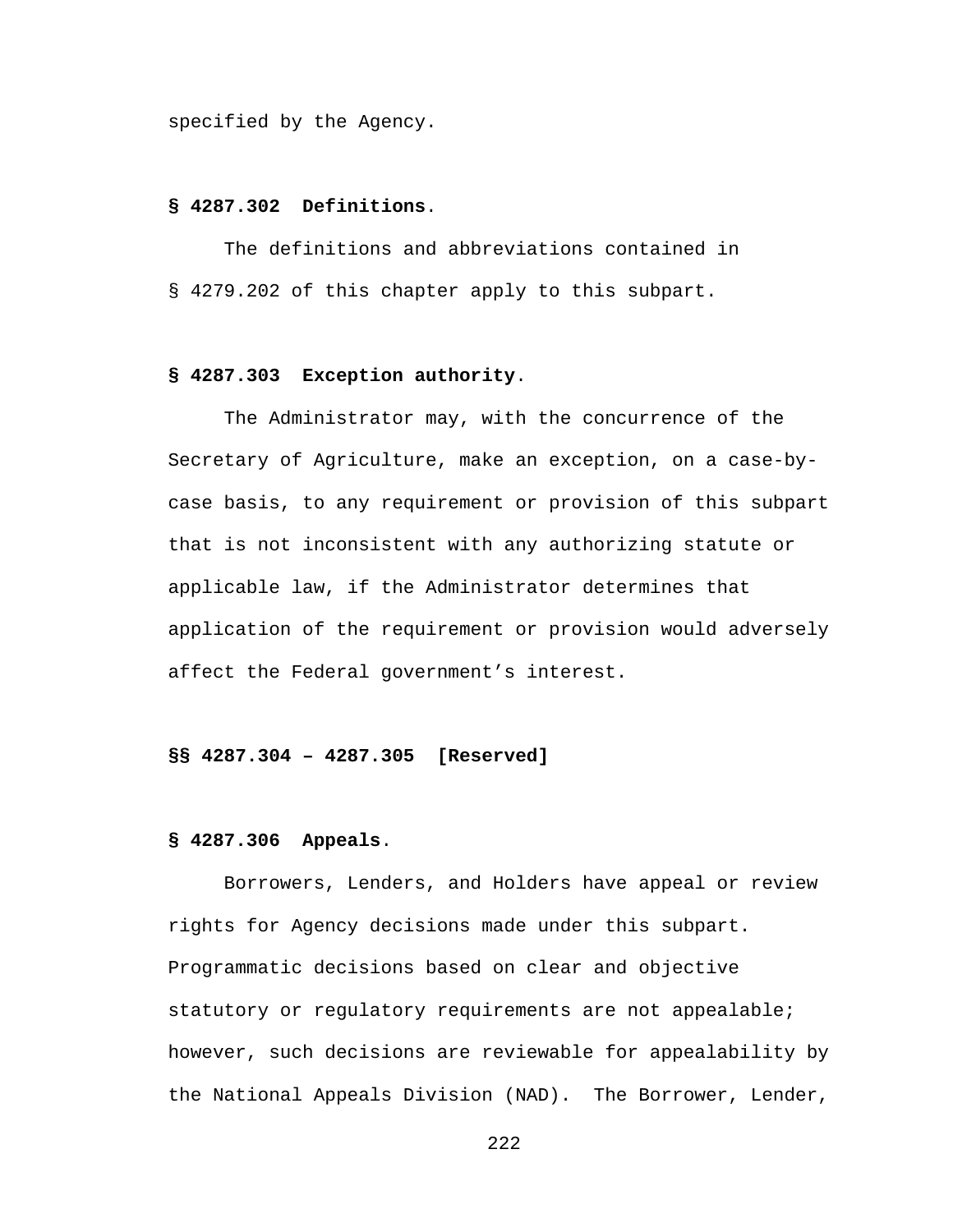and Holder can appeal any Agency decision that directly and adversely impacts them. For an adverse decision that impacts the Borrower, the Lender and Borrower must jointly execute a written request for appeal for an alleged adverse decision made by the Agency. An adverse decision that only impacts the Lender may be appealed by the Lender only. An adverse decision that only impacts the Holder may be appealed by the Holder only. A decision by a Lender adverse to the interest of the Borrower is not a decision by the Agency, whether or not concurred in by the Agency. Appeals will be conducted by NAD and will be handled in accordance with 7 CFR part 11.

# **§ 4287.307 Routine servicing**.

The Lender is responsible for servicing the entire loan and for taking all servicing actions that a reasonable Lender would perform in servicing its own portfolio of loans that are not guaranteed. The guarantee is unenforceable by the Lender to the extent any loss is occasioned by violation of usury laws, use of loan funds for unauthorized purposes, Negligent Loan Servicing or Grossly Negligent Loan Servicing as established in the Loan Note Guarantee, or failure to maintain the required security interest regardless of the time at which the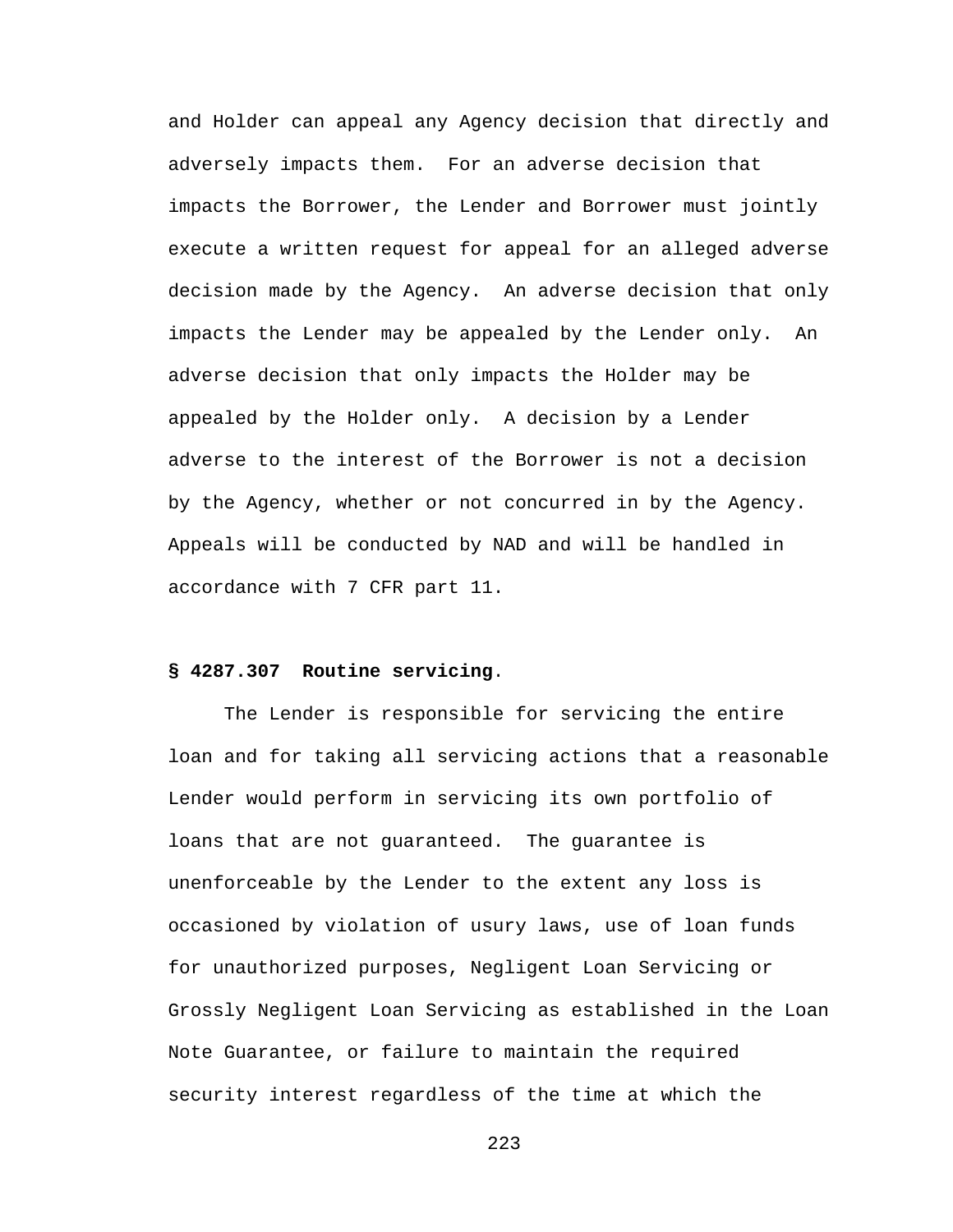Agency acquires knowledge of the foregoing. The Lender may contract for services and may rely on certain written materials (including but not limited to certifications, evaluations, appraisals, financial statements and other reports) to be provided by the Borrower or other qualified third parties (including, among others, one or more independent engineers, appraisers, accountants, consultants or other experts) but is ultimately responsible for underwriting, loan origination, loan servicing, and compliance with all Agency regulations. The Lender's Agreement is the contractual agreement between the Lender and the Agency that sets forth some of the Lender's loan servicing responsibilities. This responsibility includes but is not limited to periodic Borrower visits, the collection of payments, obtaining compliance with the covenants and provisions in the Loan Agreement, obtaining and analyzing financial statements, ensuring payment of taxes and insurance premiums, and maintaining liens on Collateral, and keeping an inventory accounting of all Collateral items and reconciling the inventory of all Collateral sold during loan servicing, including liquidation.

(a) Periodic reports. Each Lender must submit reports by the end of each Calendar Quarter, unless more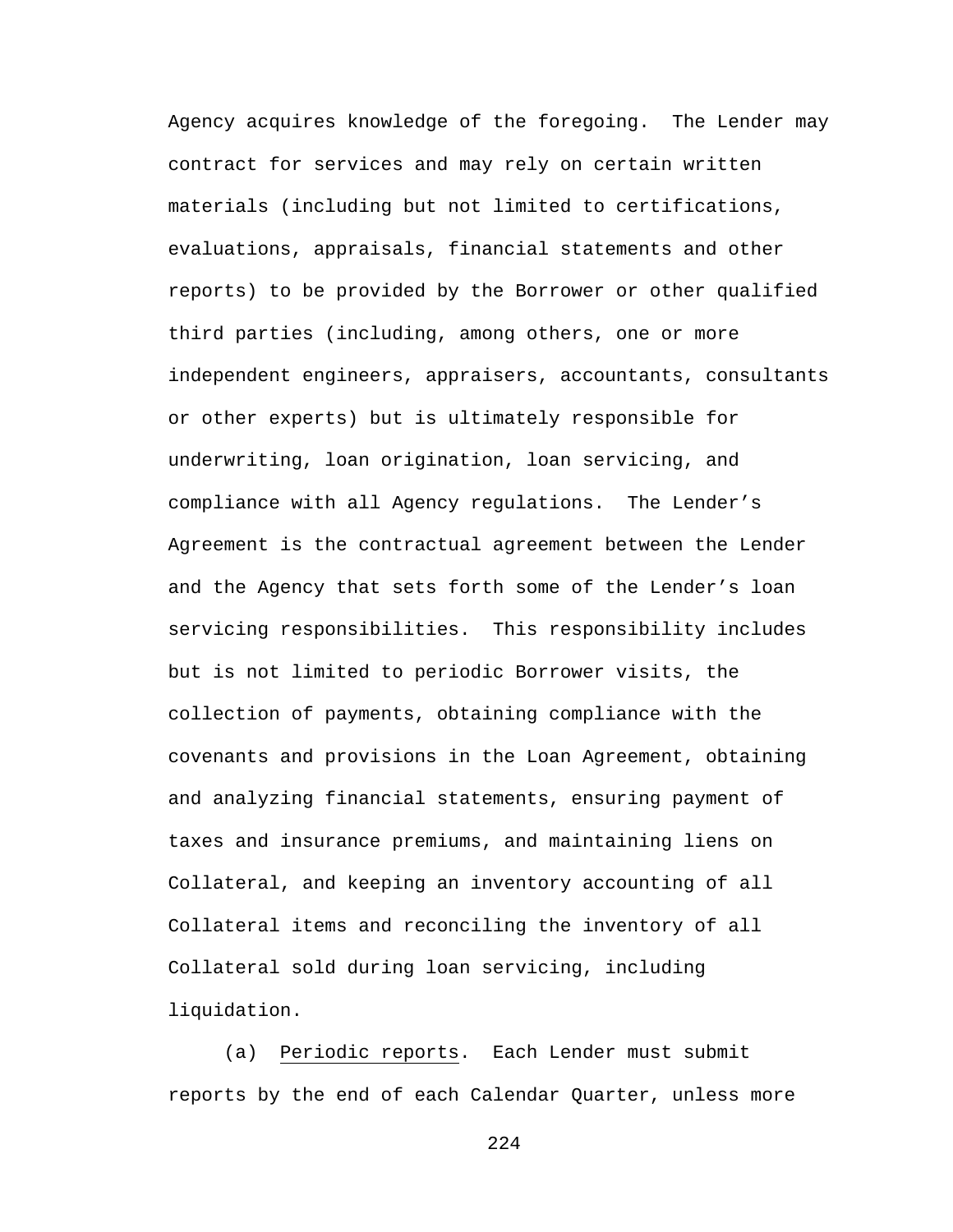frequent ones are needed as determined by the Agency to meet the financial interests of the United States, regarding the condition of its Agency guaranteed loan portfolio (including Borrower status and Loan Classification) and any Material Adverse Change in the general financial condition of the Borrower since the last report was submitted. The Lender must report the outstanding principal and Interest balance and the current Loan Classification on each guaranteed loan using either the USDA Lender Interactive Network Connection (LINC) system or Form RD 1980-41, "Guaranteed Loan Status Report."

(b) Default reports. Lenders must submit monthly Default reports, including Borrower payment history, for each loan in monetary Default using a form approved by the Agency.

(c) Annual Renewal Fee. The Lender must transmit the Annual Renewal Fee to the Agency in accordance with § 4279.231(b) of this chapter calculated based on the December 31 loan status report.

(d) Agency and Lender conference. At the Agency's request, the Lender must consult with the Agency to ascertain how the guaranteed loan is being serviced and that the conditions and covenants of the Loan Agreement are being enforced.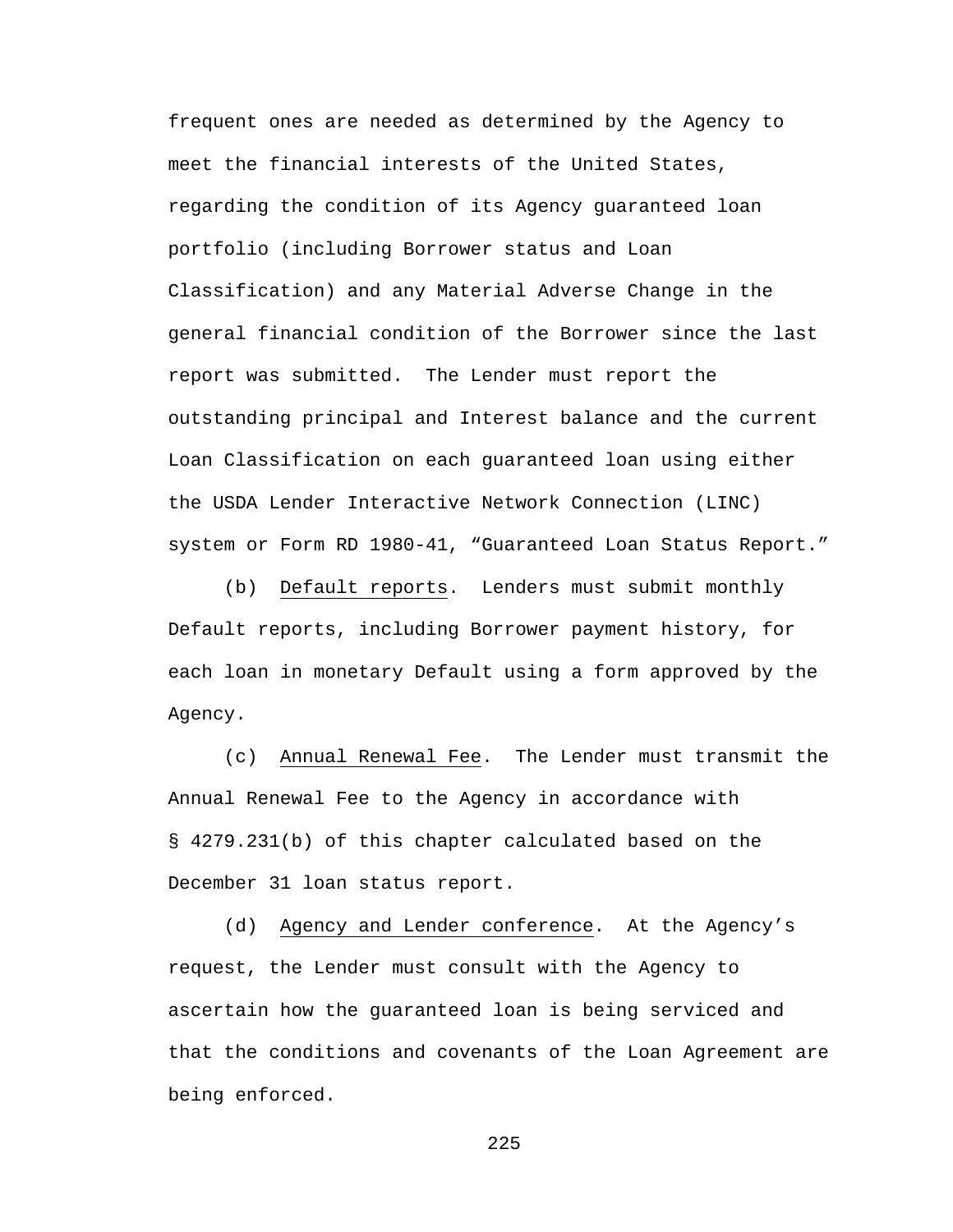(e) Borrower Financial reports. The Lender must obtain, analyze, and forward to the Agency the Borrower's and any guarantor's financial statements required by the Loan Agreement within 45 days of the end of each Calendar Quarter and audited financial statements within 180 days of the end of the Borrower's fiscal year. The Lender must analyze these financial statements and provide the Agency with a written summary of the Lender's analysis, ratio analysis, and conclusions, which, at a minimum, must include trends, strengths, weaknesses, extraordinary transactions, violations of loan covenants and covenant waivers proposed by the Lender, any routine servicing actions performed, and other indications of the financial condition of the Borrower. Spreadsheets of the financial statements must also be included. Following the Agency's review of the Lender's financial analysis, the Agency will provide a written report of any concerns to the Lender. Any concerns based upon the Agency's review must be addressed by the Lender. If the Lender makes a reasonable attempt to obtain financial statements, but is unable to obtain the Borrower's cooperation, the failure to obtain financial statements will not impair the validity of the Loan Note Guarantee.

(f) Audits. Any Public Body, nonprofit corporation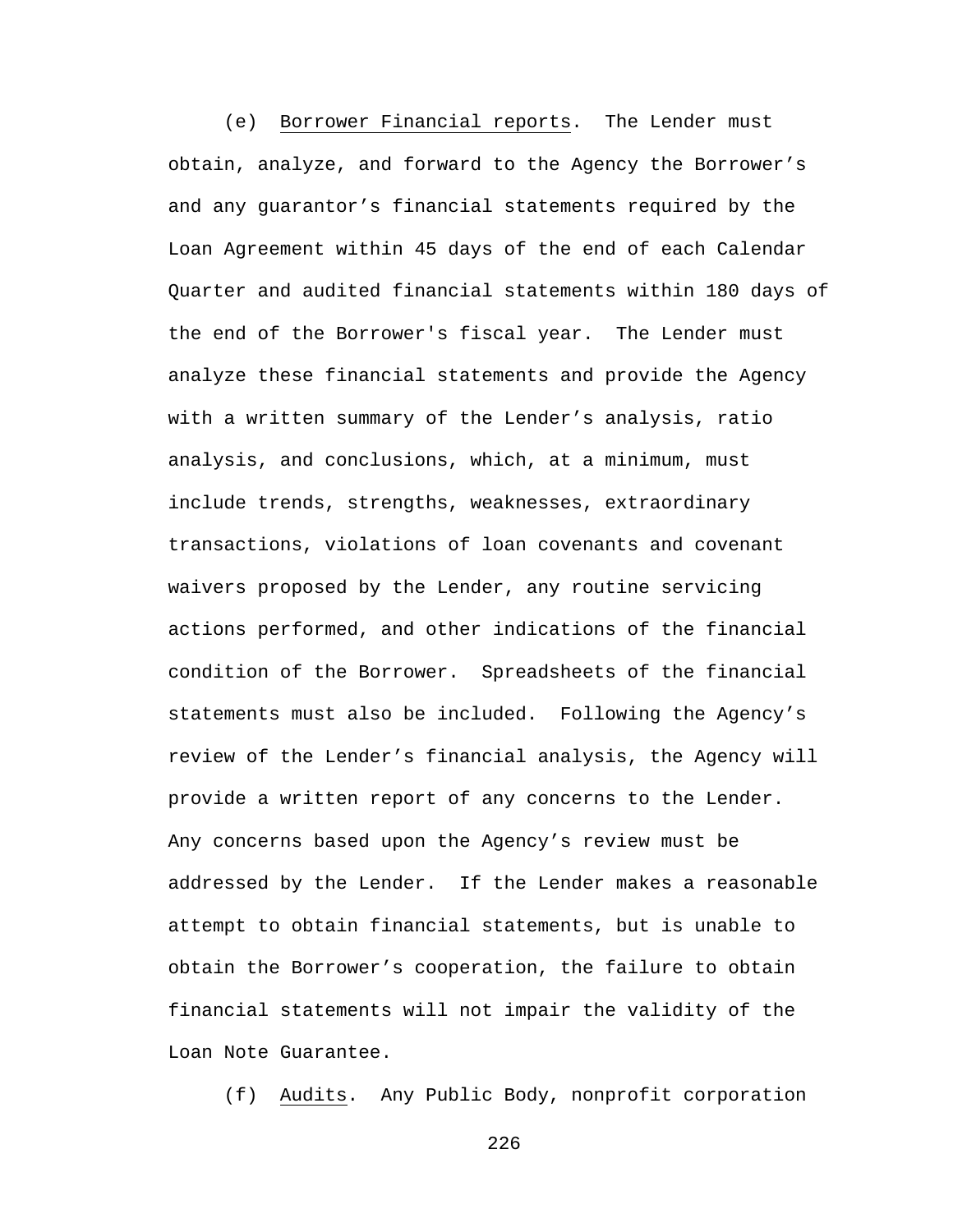or Indian Tribe that receives a guaranteed loan that meets the thresholds established by 2 CFR part 200, subpart F, must provide an audit for the fiscal year (of the borrower) in which the Loan Note Guarantee is issued. If the loan is for development or purchases made in a previous fiscal year through interim financing, an audit will also be provided for the fiscal year in which the development or purchases occurred. Any audit provided by a Public Body, nonprofit corporation, or Indian Tribe in accordance with this paragraph will be considered adequate to meet the audit requirements of the Program for that year.

(g) Protection of Agency interests. If the Agency determines that the Lender is not in compliance with its servicing responsibilities, the Agency reserves the right to take any action the Agency determines necessary to protect the Agency's interests with respect to the loan. If the Agency exercises this right, the Lender must cooperate with the Agency to rectify the situation. In determining any loss, the Agency will assess against the Lender any cost to the Agency associated with such action.

(h) Additional loans. The Lender must notify the Agency in writing when the Lender makes any additional expenditures or new loans to the Borrower. The Lender may make additional expenditures or new loans to a Borrower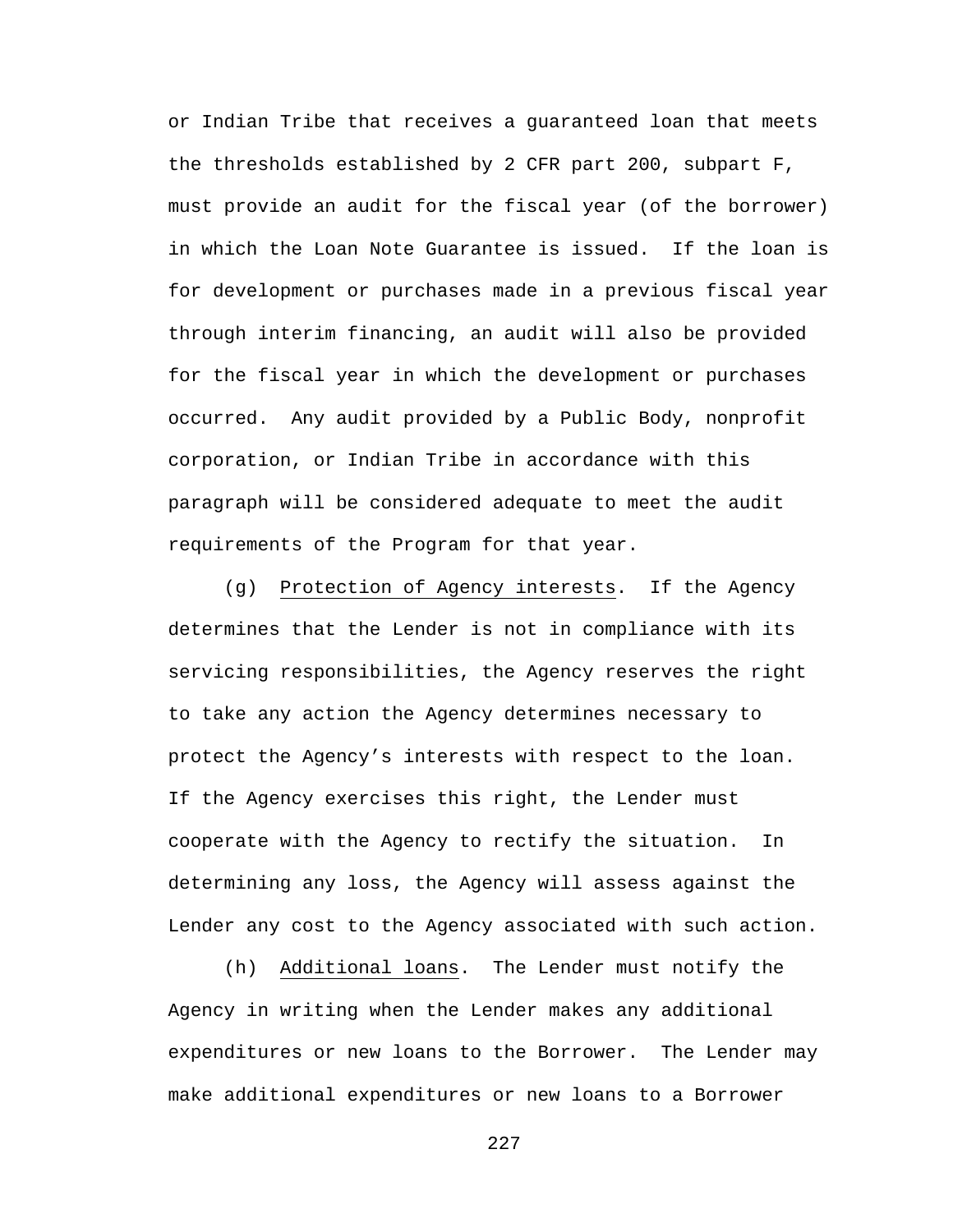with an outstanding loan guaranteed only with prior written Agency approval. The Agency will only approve additional expenditures or new loans where the expenditure or loan will not violate one or more of the loan covenants of the Borrower's Loan Agreement. Any additional expenditure or loan made by the Lender must be junior in priority to the BAP loan guaranteed under 7 CFR part 4279 except for Working Capital loans for which the Agency may consider a subordinate lien provided it is consistent with the conditional provisions specified in § 4279.235(a) of this chapter and in § 4287.323.

#### **§§ 4287.308 - 4287.311 [Reserved]**

### **§ 4287.312 Interest rate changes**.

(a) Reductions. The Borrower, Lender, and Holder (if any) may collectively initiate a permanent or temporary reduction in the Interest rate of the guaranteed loan at any time during the life of the loan upon written agreement among these parties. The Lender must obtain prior Agency concurrence and must provide a copy of the modification agreement to the Agency. If any of the guaranteed portion has been purchased by the Agency, the Agency (as a Holder) will affirm or reject Interest rate change proposals in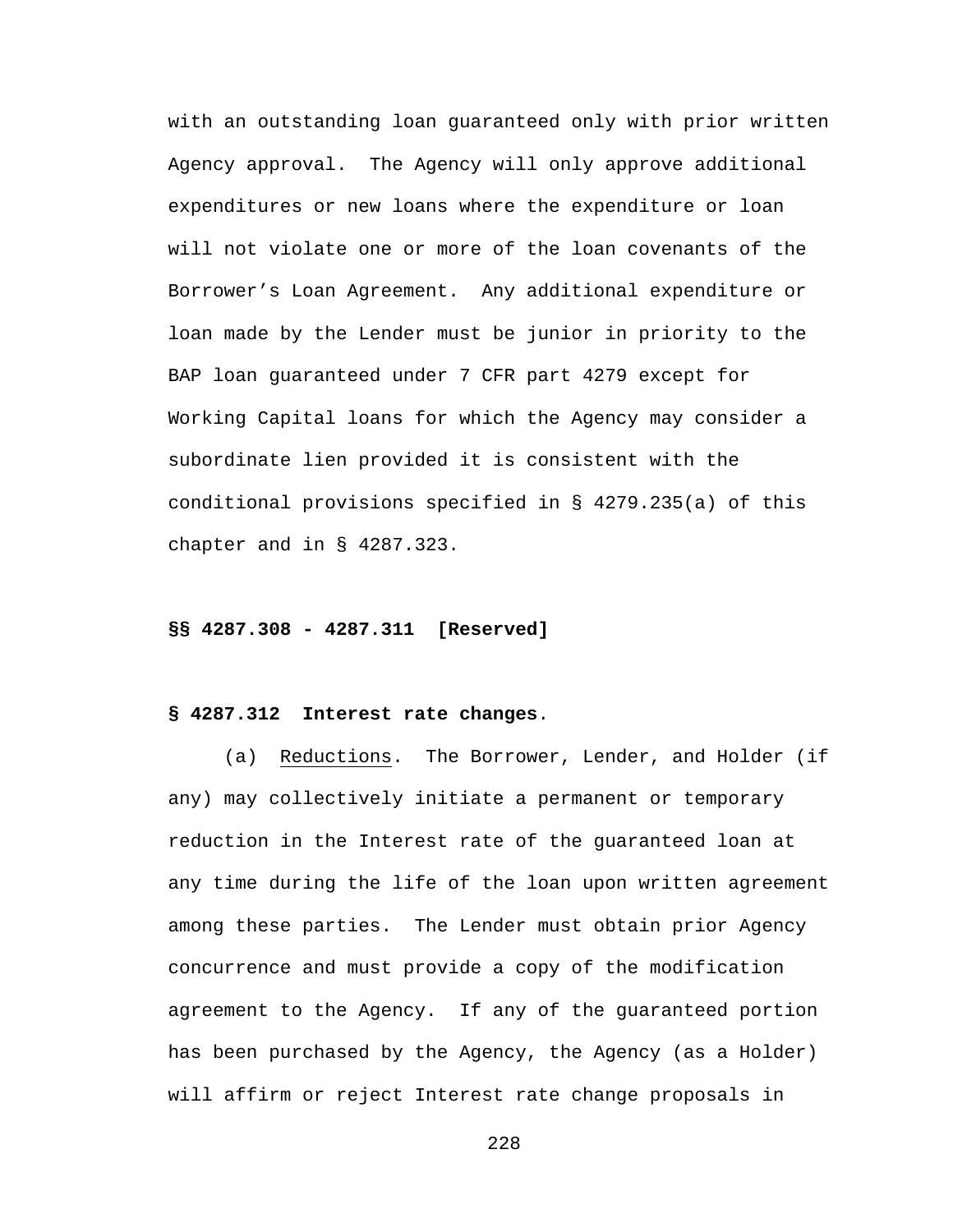writing.

(1) Fixed rates can be changed to variable rates to reduce the Borrower's Interest rate only when the variable rate has a ceiling which is less than or equal to the original fixed rate.

(2) The Interest rates, after adjustments, must comply with the requirements for Interest rates on new loans as established by § 4279.233 of this chapter.

(3) The Lender is responsible for the legal documentation of Interest rate changes by an endorsement or any other legally effective amendment to the Promissory Note; however, no new Promissory Notes may be issued. The Lender must provide copies of all legal documents to the Agency.

(b) Increases. Increases in fixed Interest rates and increases in variable rate basis are not permitted (except the normal fluctuations in approved variable Interest rates), unless a temporary Interest rate reduction occurred. Any increase in rates must be for Good Cause.

# **§ 4287.313 Release of Collateral**.

The Lender must inspect the Collateral as often as necessary to properly service the loan. The Agency must give prior written approval for the release of Collateral,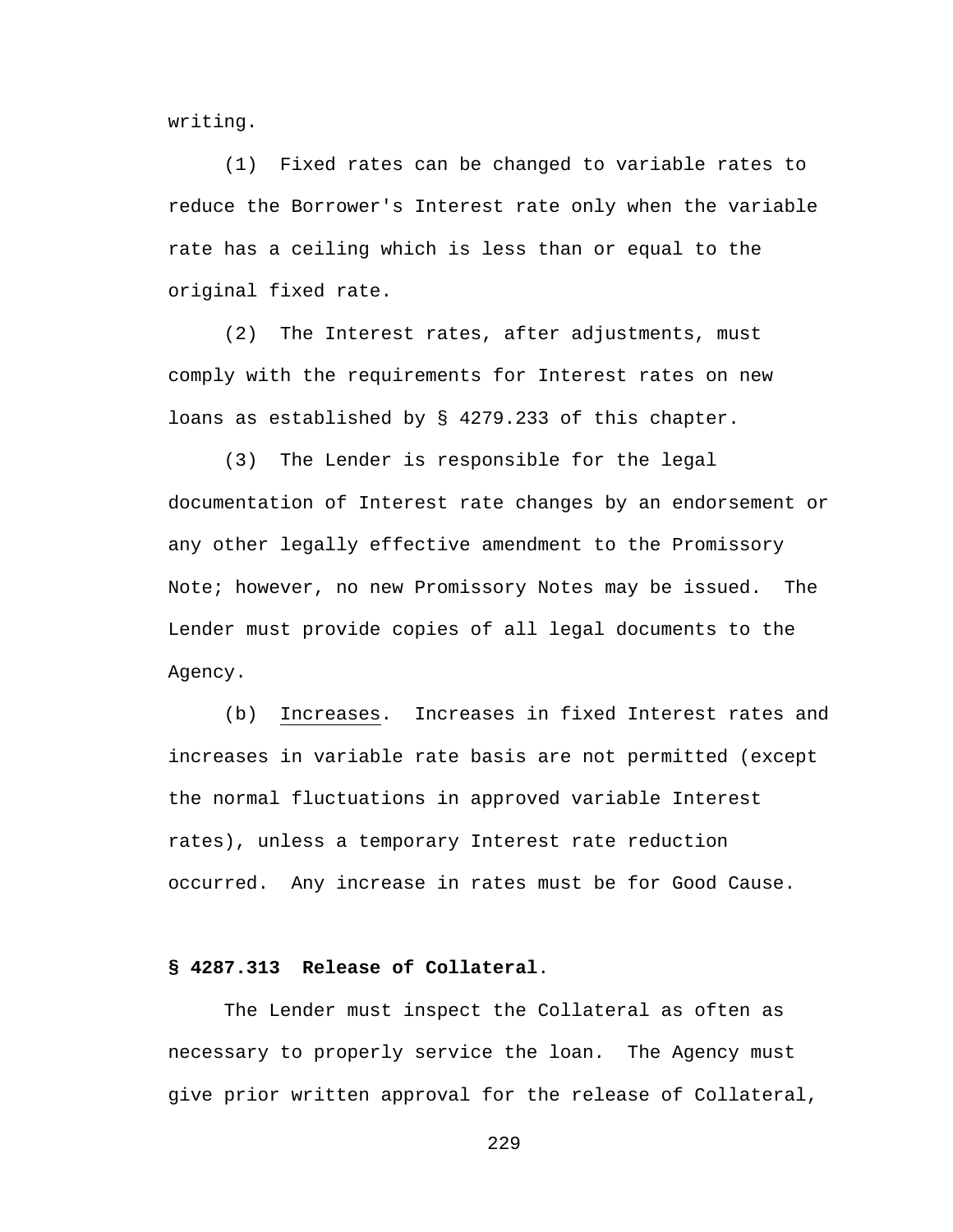except as specified in paragraph (a) of this section or where the release of Collateral is made of Collateral under the abundance of caution provision of the applicable security agreement, subject to the provisions of paragraph (c) of this section. Appraisals on the Collateral being released are required on all transactions exceeding \$250,000 and will be at the expense of the Borrower. The appraisal must meet the requirements of § 4279.244 of this chapter. The sale or release of Collateral must be based on an Arm's Length Transaction, unless otherwise approved by the Agency in writing.

(a) Within the parameters of paragraph (c) of this section, Lenders may, over the life of the guaranteed loan, release Collateral (other than personal and corporate guarantees) with a cumulative value of up to 20 percent of the original loan amount without Agency concurrence if the proceeds generated are used to reduce the guaranteed loan or to buy replacement Collateral. Working assets, such as accounts receivable, inventory, and work-in-progress that are routinely depleted or sold and the proceeds used for the normal course of business operations, may be used in and released for routine business purposes without prior concurrence of the Agency as long as the loan has not been accelerated.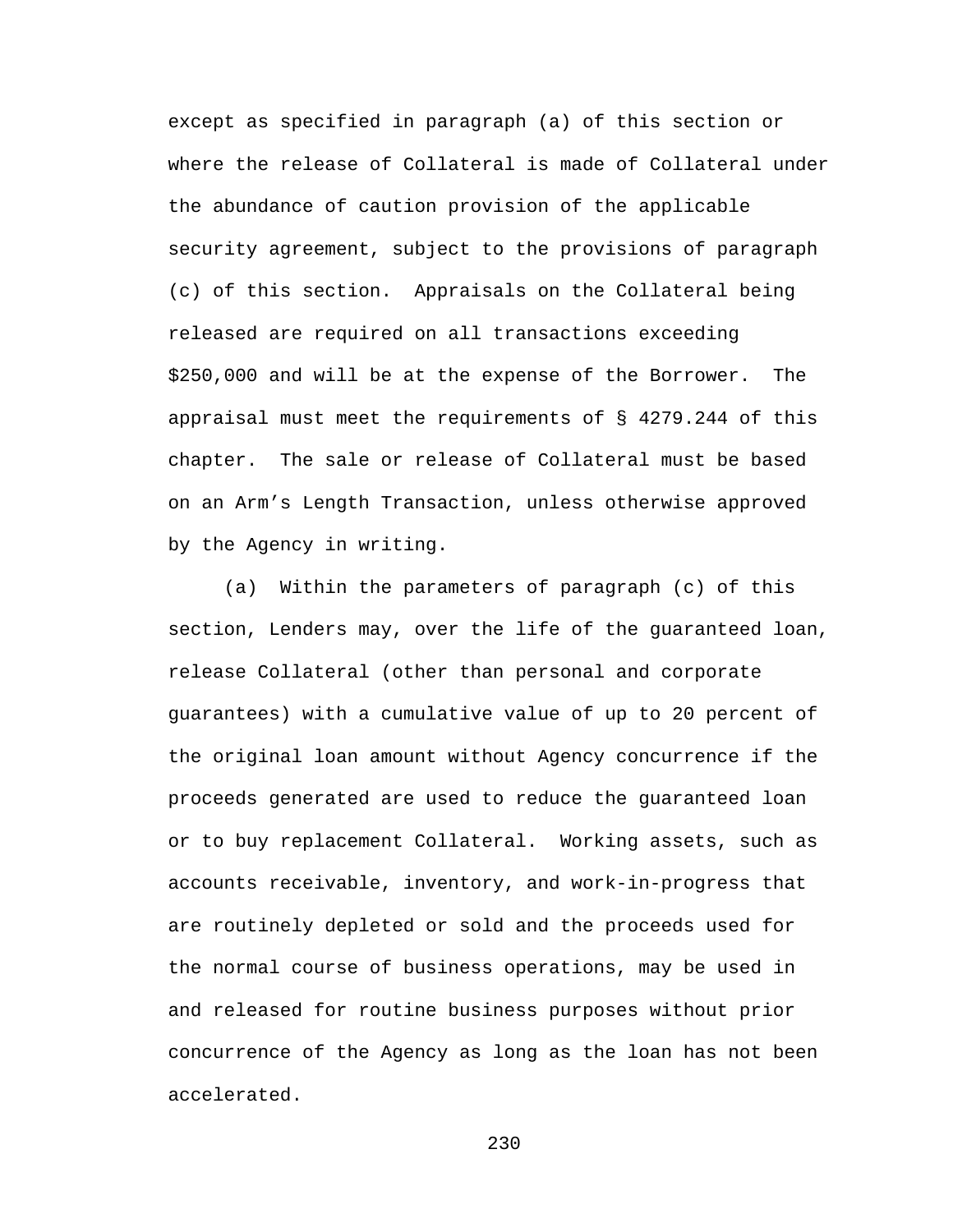(b) If a release of Collateral does not meet the requirements of paragraph (a) of this section, the Lender must complete a written evaluation to justify the release and must obtain written Agency concurrence in advance of the release.

(c) The Lender must support all releases of Collateral with a value exceeding \$250,000 with a current appraisal on the Collateral being released. The appraisal must meet the requirements of § 4279.244 of this chapter. The cost of this appraisal will not be paid for by the Agency. The Agency may, at its discretion, require an appraisal of the remaining Collateral in cases where it has been determined that the Agency may be adversely affected by the release of Collateral. The sale or release of the Collateral must be at Fair Market Value based on an Arm's Length Transaction, and there must be adequate consideration for the release of Collateral. Such consideration may include, but is not limited to:

(1) Application of the net proceeds from the sale of Collateral to the Borrower's debts in order of their lien priority in the sold Collateral;

(2) Use of the net proceeds from the sale of Collateral to purchase other Collateral of equal or greater value which the Lender will obtain as security for the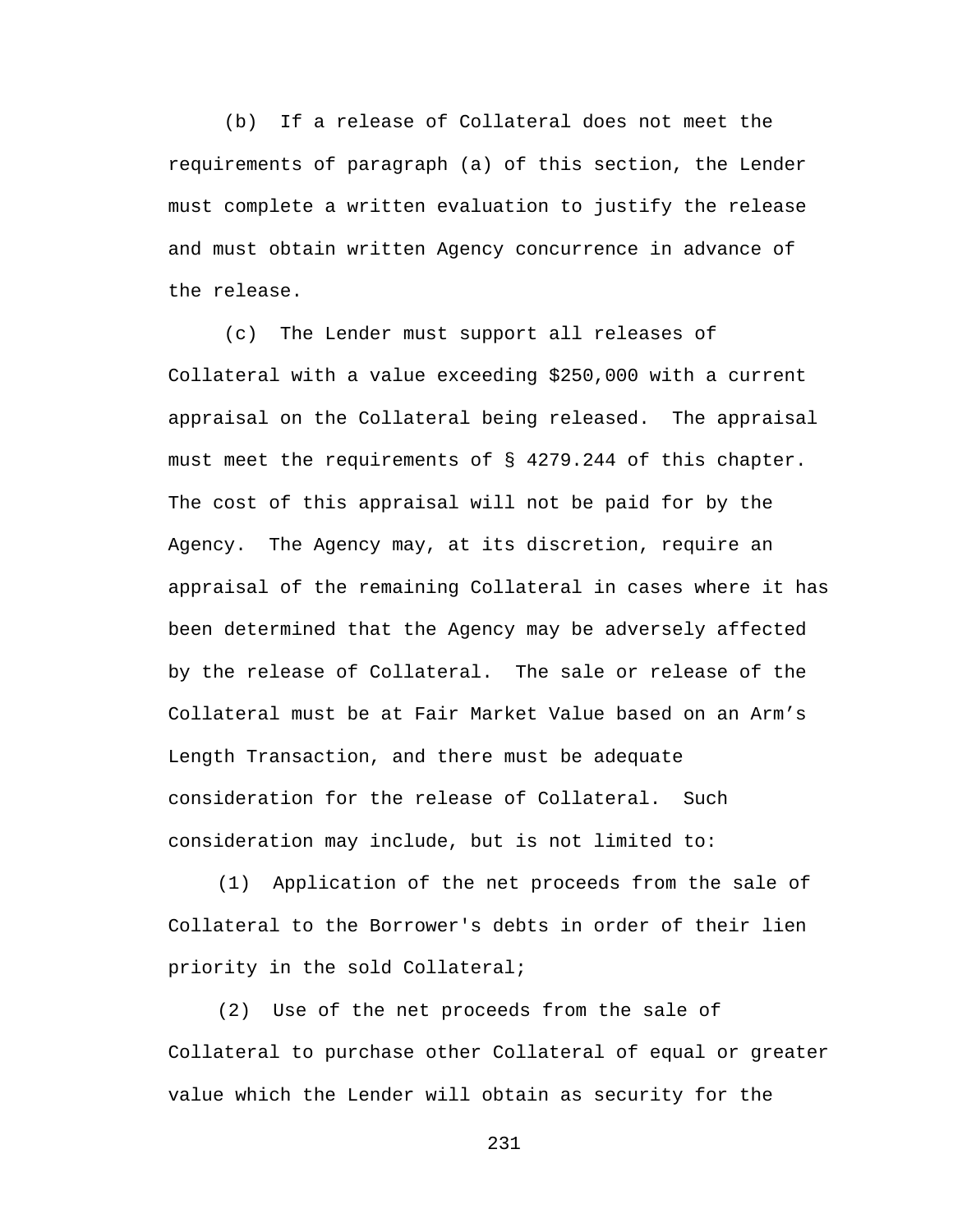benefit of the guaranteed loan with a lien position equal or superior to the position previously held;

(3) Application of the net proceeds from the sale of Collateral to the Borrower's business operation in such a manner that a significant improvement to the Borrower's debt service ability is clearly demonstrated. The Lender's written request must detail how the Borrower's debt service ability will be improved; and

(4) Assurance that the release of Collateral is essential for the success of the business, thereby furthering the goals of the Program. Such assurance must be supported by written documentation from the Lender acceptable to the Agency.

(d) Any release of Collateral must not adversely affect the Project's operation or financial condition.

**§§ 4287.314 - 4287.322 [Reserved]**

#### **§ 4287.323 Subordination of lien position**.

A Subordination of the Lender's lien position must be requested in writing by the Lender and concurred with in writing by the Agency in advance of the Subordination. The Lender's Subordination proposal must include a financial analysis of the servicing action and be fully supported by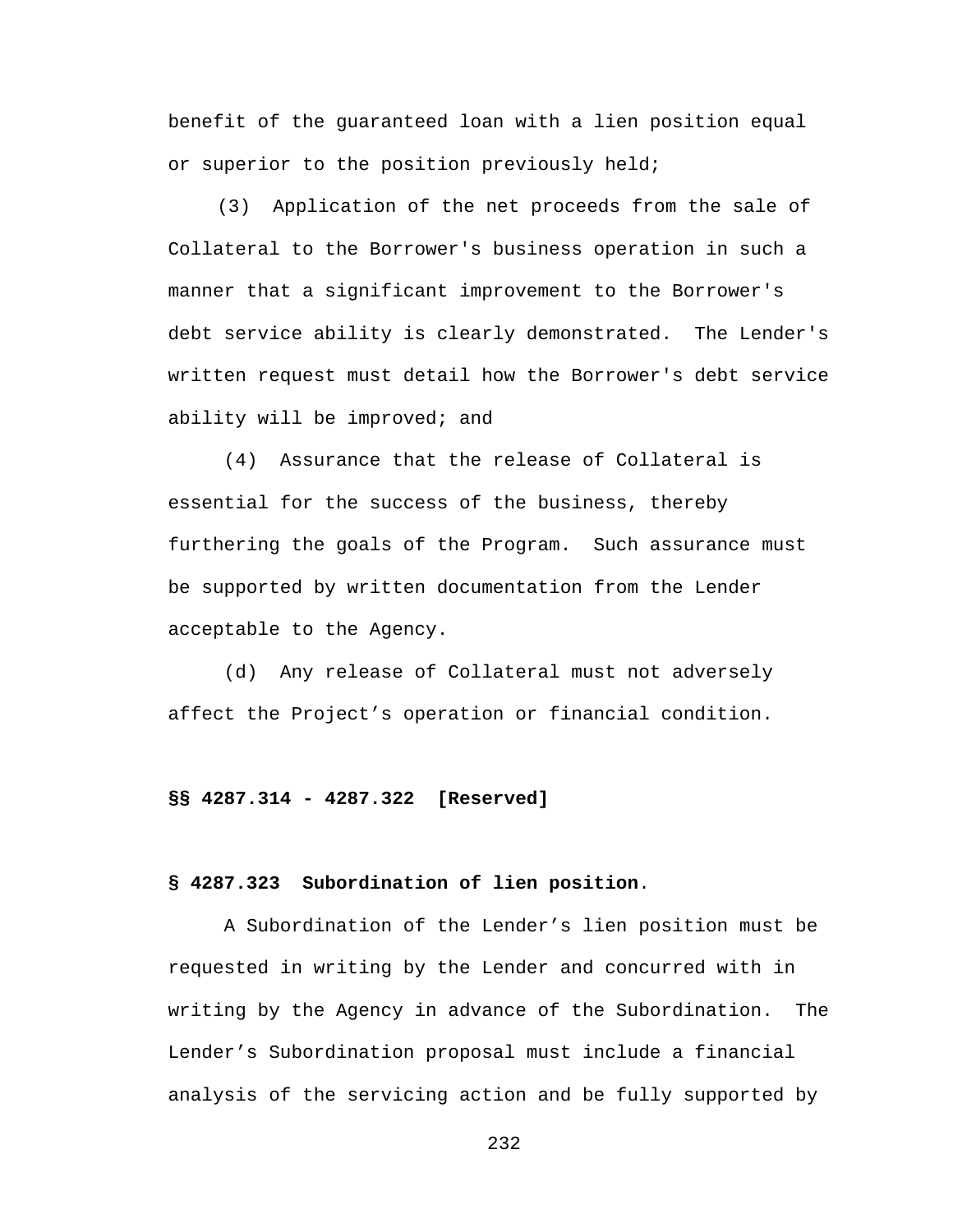current financial statements of the Borrower and guarantors that are less than 90 days old.

(a) The Subordination of the Lender's lien position must enhance the Borrower's business and be in the best financial interest of the Agency.

(b) The lien to which the guaranteed loan is subordinated is for a fixed dollar limit and for a fixed term after which the guaranteed loan lien priority will be restored. Notwithstanding, a Subordination of lien position on inventory and accounts receivable may be made to a line of credit.

(c) Collateral must remain sufficient to provide for adequate Collateral coverage. The Agency may require a current independent appraisal in accordance with § 4279.244 of this chapter.

(d) Lien priorities must remain for the portion of the loan Collateral that was not subordinated.

(e) Subordination of the Lender's lien position must be for Good Cause.

# **§ 4287.324 Alterations of loan instruments**.

The Lender must neither alter nor approve any alterations or modifications of any loan instrument without the prior written approval of the Agency.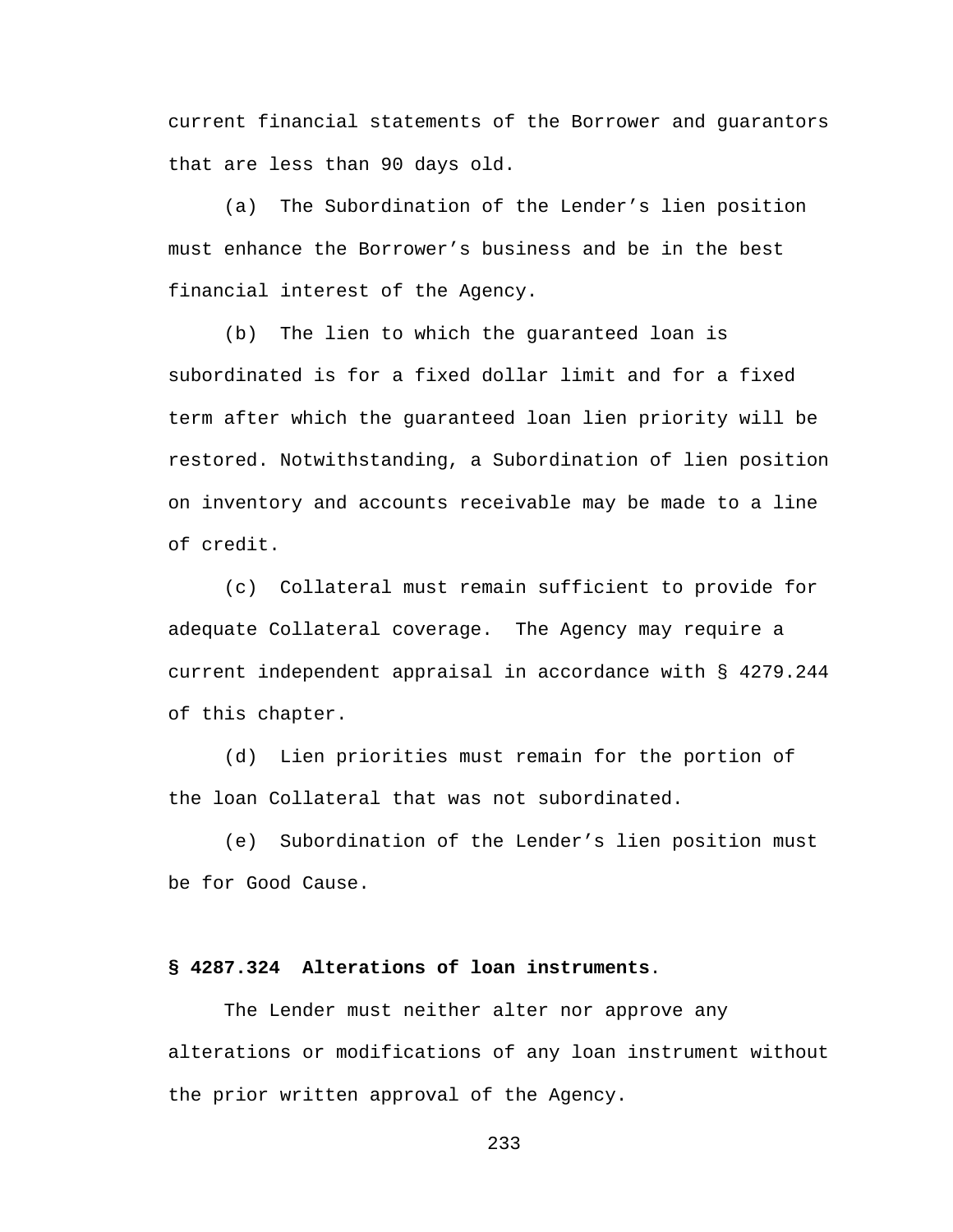#### **§§ 4287.325 - 4287.333 [Reserved]**

# **§ 4287.334 Transfer and Assumption**.

The Lender may request a Transfer and Assumption of a guaranteed loan when the total indebtedness, or less than the total indebtedness, is assumed by another Borrower. If the assumption is for less than the total indebtedness of the guaranteed loan, the Transfer and Assumption must be an Arm's Length Transaction and the transfer must be of all loan Collateral. In the event of Default of the guaranteed loan, a Transfer and Assumption of the Borrower's operation and guaranteed loan can be accomplished before or after the loan goes into liquidation. However, if the Collateral has been purchased through foreclosure or the Borrower has conveyed title to the Lender, no Transfer and Assumption is permitted.

(a) Documentation of request. All Transfers and Assumptions cannot be conducted unless the Agency gives prior written approval. An individual credit report must be provided for transferee and its partners, officers, directors, and stockholders with 20 percent or more interest in the business, along with such other documentation as the Agency may request to determine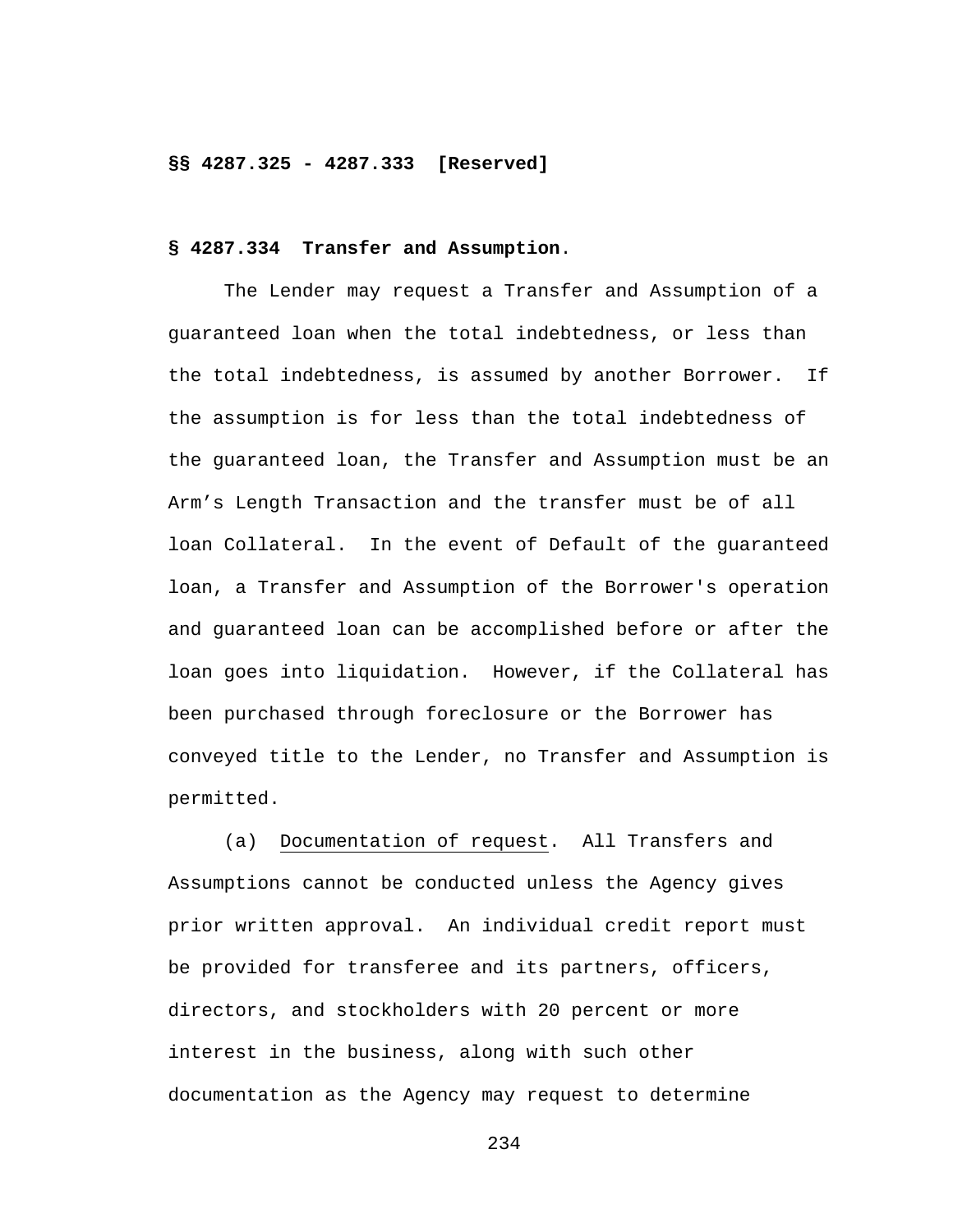eligibility and credit worthiness. The new Borrower must sign Form RD 4279-1.

(b) Terms. Loan terms may be changed for Transfer and Assumptions to eligible Borrowers continuing the Project for eligible purposes with the concurrence of the Agency, all Holders, and the transferor (including guarantors). If the transferor has been or will be released from liability, the transferor's concurrence is not required. Any new loan terms must be within the terms authorized by § 4279.234 of this chapter and must be for Good Cause.

(c) Release of liability. The transferor, including any guarantor, may be released from liability only with prior Agency written concurrence when the Transfer and Assumption is an Arm's Length Transaction and:

(1) The assumption is for the full amount of the loan and all of the loan Collateral is transferred to the transferee; or

(2) The assumption is for less than the full amount of the loan, all of the loan Collateral is transferred to the transferee, and the Lender demonstrates to the Agency that the transferor and guarantors have no reasonable debtpaying ability considering their assets and income in the foreseeable future.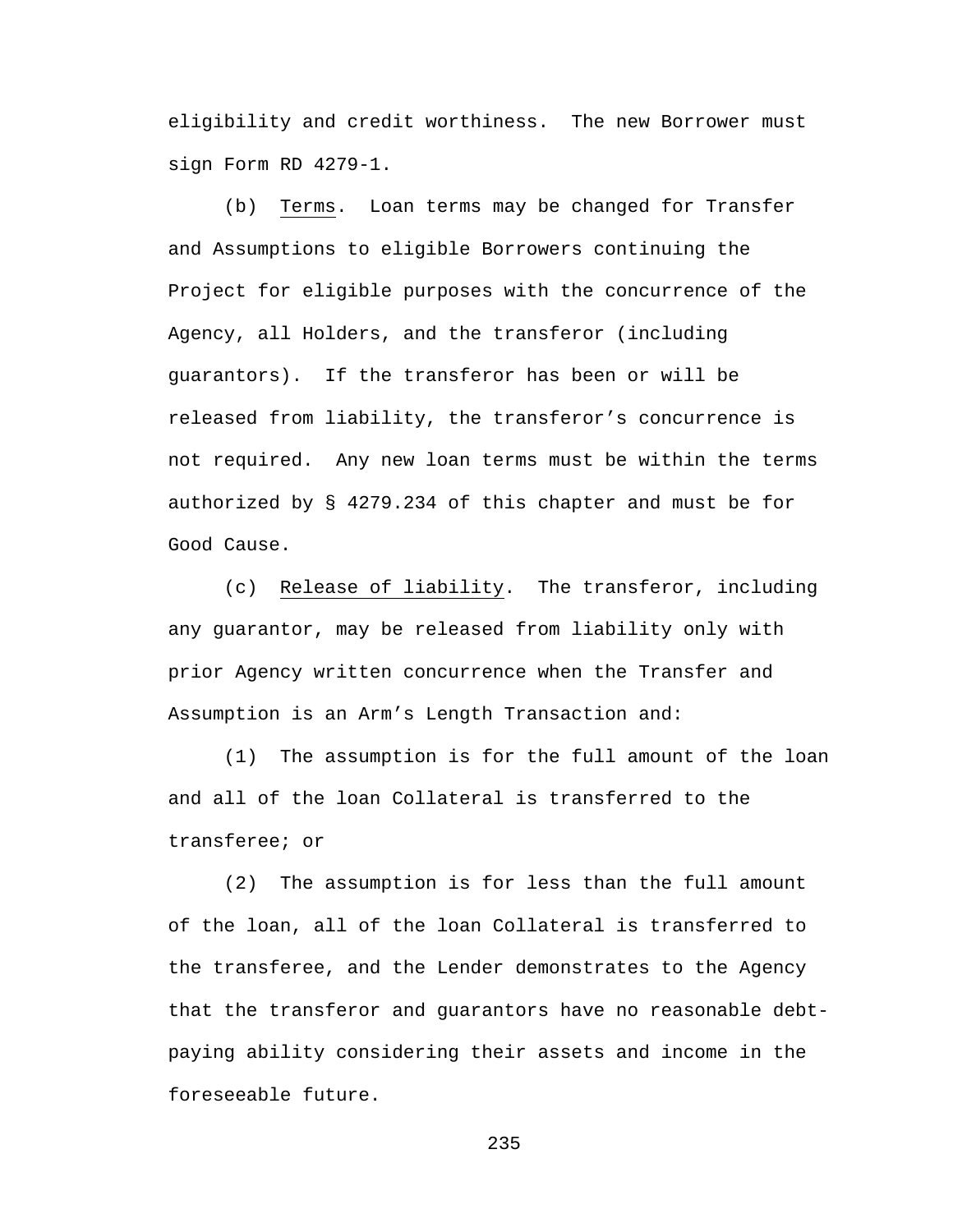(d) Proceeds. The Lender must credit any proceeds received from the sale of Collateral before a Transfer and Assumption to the transferor's guaranteed loan debt in order of lien priority before the Transfer and Assumption are closed.

(e) Additional loans. Guaranteed loans to provide additional funds in connection with a Transfer and Assumption must be considered a new loan application, which requires submission of a complete Agency application in accordance with §§ 4279.260 and 4279.261 of this chapter.

(f) Credit quality. The Lender must make a complete credit analysis in accordance with § 4279.215 of this chapter.

(g) Appraisals. If the proposed Transfer and Assumption is for the full amount of the Agency guaranteed loan and all loan Collateral, the Agency will not require an appraisal. If the proposed Transfer and Assumption is for less than the full amount of the Agency guaranteed loan, the Agency will require an appraisal on all of the Collateral being transferred, and the amount of the assumption must not be less than this appraised value. The Lender is responsible for obtaining this appraisal, which must conform to the requirements of § 4279.244 of this chapter. The Agency will not pay the appraisal fee or any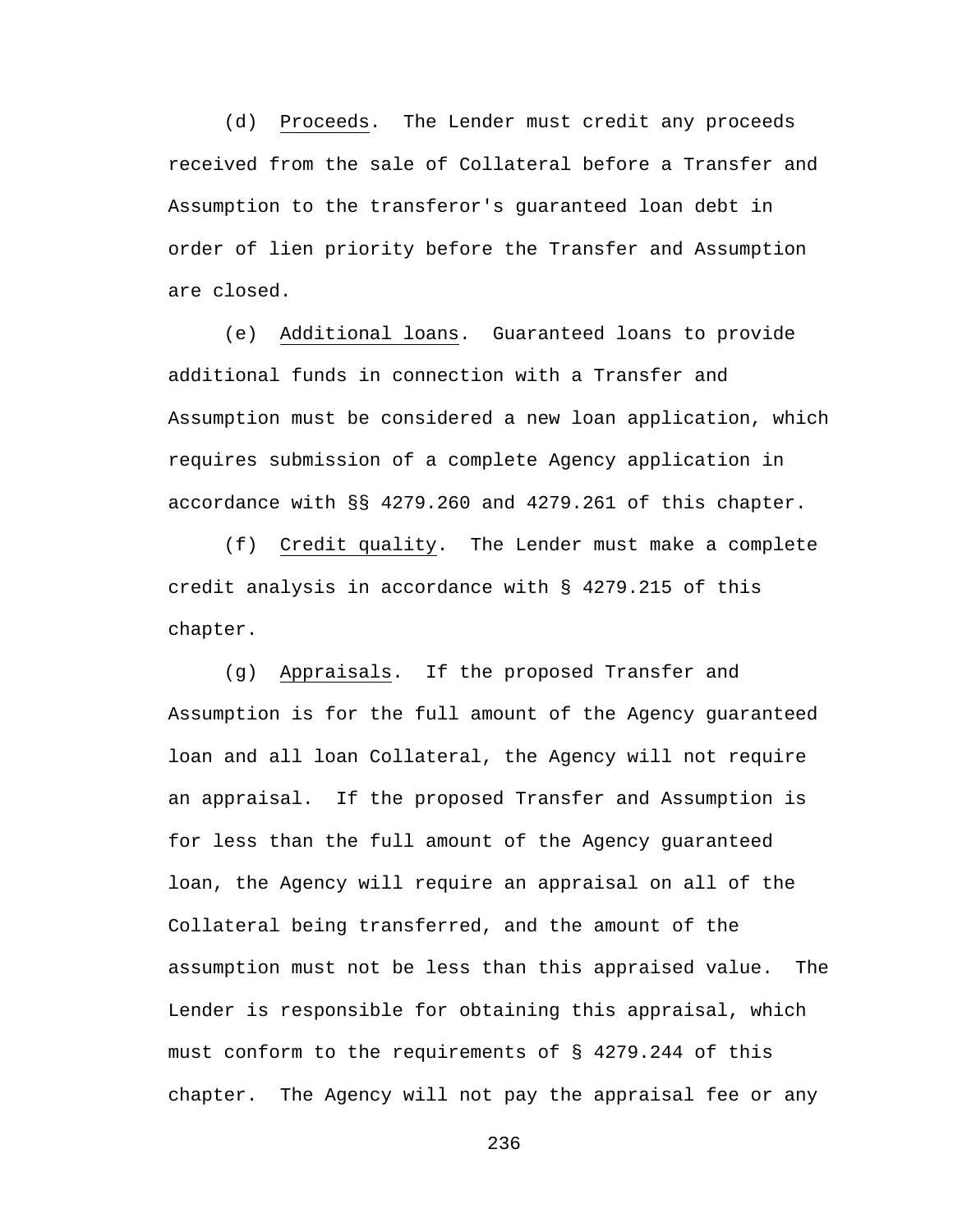other costs associated with this transfer.

(h) Documents. Prior to Agency approval, the Lender must provide the Agency a written legal opinion that the transaction can be properly and legally transferred and assurance that the conveyance instruments will be appropriately filed, registered, and recorded.

(1) The Lender must not issue any new Promissory Notes. The assumption must be completed in accordance with applicable law and must contain the Agency case number of the transferor and transferee. The Lender will provide the Agency with a copy of the Transfer and Assumption agreement. The Lender must ensure that all Transfers and Assumptions are noted on all original Loan Note Guarantees.

(2) A new Loan Agreement, consistent in principle with the original Loan Agreement, must be executed to establish the terms and conditions of the loan being assumed. An assumption agreement can be used to establish the loan covenants.

(3) Upon execution of the Transfer and Assumption, the Lender must provide the Agency with a written legal opinion that the Transfer and Assumption is completed, valid, enforceable, and certification that the Transfer and Assumption is consistent with the conditions outlined in the Agency's conditions of approval for the transfer and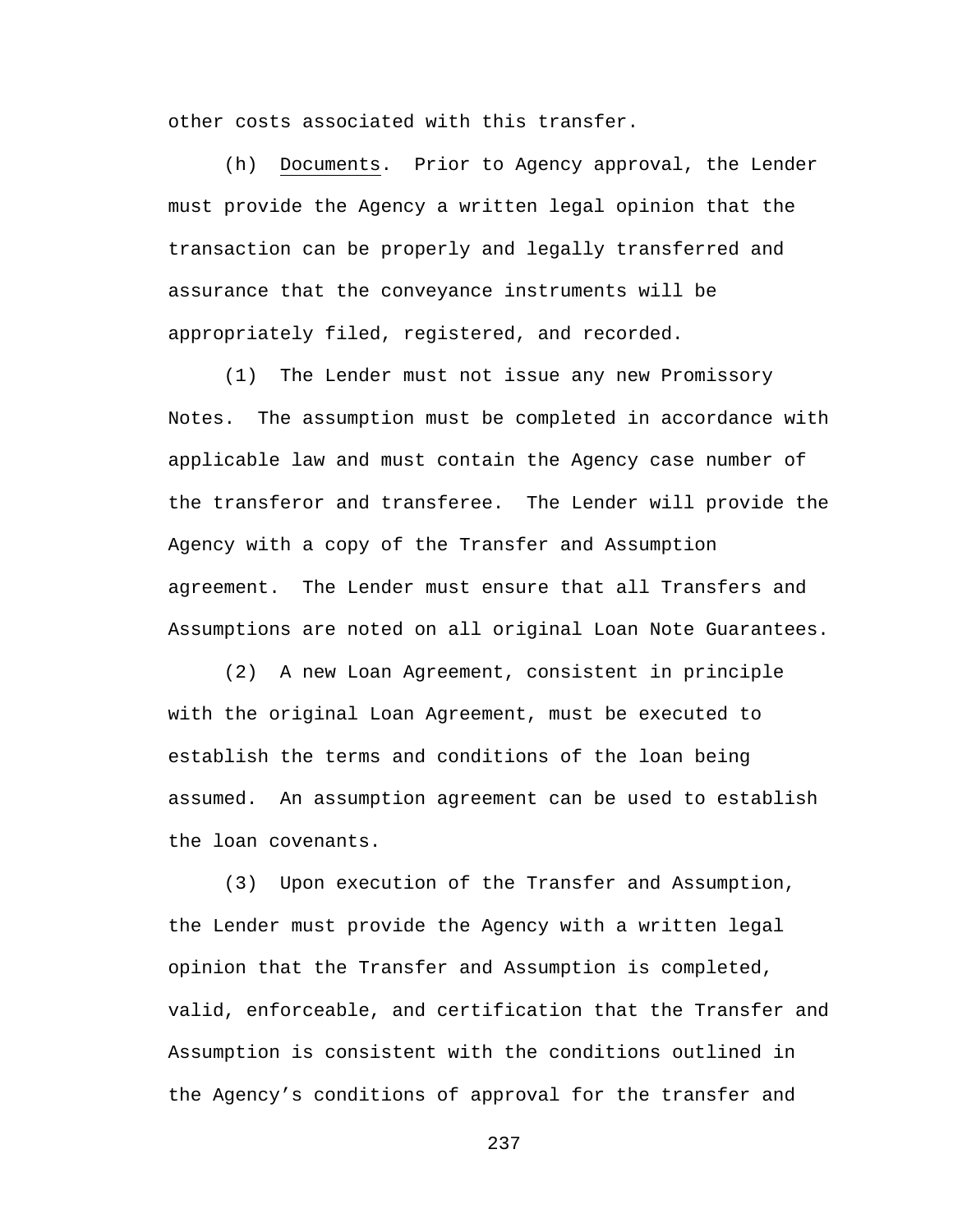complies with all Agency regulations.

(i) Loss resulting from transfer*.*

(1) Any resulting loss must be processed in accordance with § 4287.358.

(2) If a Holder owns any of the guaranteed portion, such portion must be repurchased by the Lender or the Agency in accordance with § 4279.225 of this chapter.

(j) Related party. If the transferor and transferee are Affiliates or related parties, any Transfer and Assumption must be to an eligible Borrower to continue the Project for eligible purposes, must transfer all of the loan Collateral, and must be for the full amount of the guaranteed loan indebtedness.

(k) Cash down payment. The Lender may allow the transferee to make cash down payments directly to the transferor provided:

(1) The Transfer and Assumption is made for the total indebtedness to an eligible Borrower to continue the Project for eligible purposes;

(2) The Lender recommends that the cash be released, and the Agency concurs prior to the transaction being completed. The Lender may require that an amount be retained for a defined period of time as a reserve against future Defaults. Interest on such account may be paid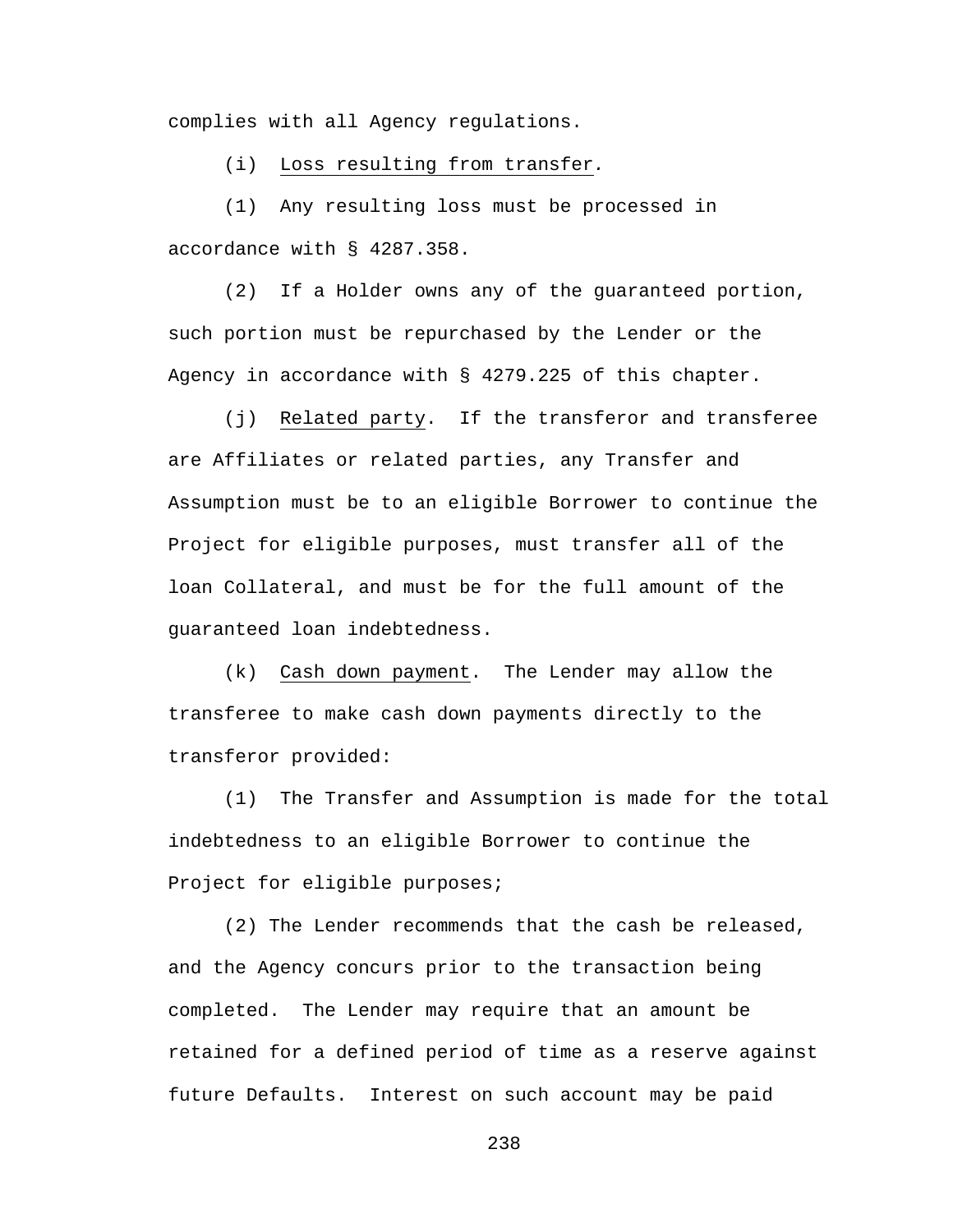periodically to the transferor or transferee as agreed;

(3) The Lender determines that the transferee has the repayment ability to meet the obligations of the assumed guaranteed loan as well as any other indebtedness; and

(4) Any payments by the transferee to the transferor will not suspend the transferee's obligations to continue to meet the guaranteed loan payments as they come due under the terms of the assumption.

(l) Transfer/Annual Renewal Fees.

(1) The Agency will charge a nonrefundable transfer fee at the time of transfer, which may be passed on to the Borrower by the Lender. The transfer fee rate will be equal to the rate of the guarantee fee authorized in § 4279.231(a) of this chapter for the fiscal year in which the transfer occurs. The amount of the transfer fee is determined by multiplying the principal balance at the time of the transfer by the transfer fee rate by the percentage of guarantee on the original loan.

(2) The Lender must pay any Annual Renewal Fee in accordance with § 4279.231(b).

(m) Change in control of Borrower. Transfer and Assumption shall be deemed to occur in the event of a change in the control of the Borrower.

(n) Personal and corporate guarantees**.** Guarantees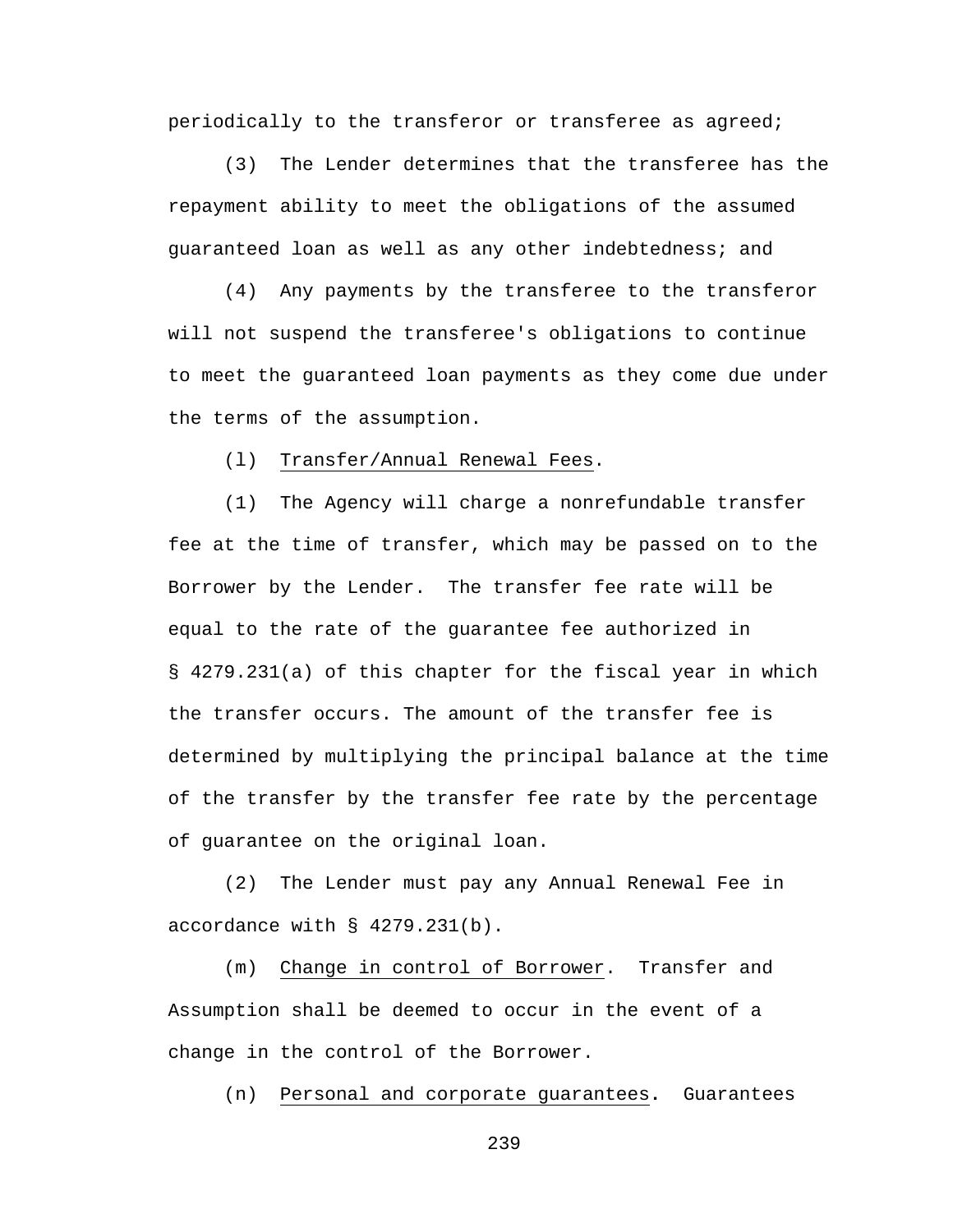from owners are required in accordance with § 4279.245.

# **§ 4287.335 Substitution of Lender**.

The Lender is prohibited from selling or transferring the entire loan without the prior written approval of the Agency. Because the Loan Note Guarantee is associated with a specific Promissory Note and cannot be transferred to a new Promissory Note, the Lender must transfer the original Promissory Note and loan security documents to the new Lender, who must agree to its current loan terms, including the Interest rate, secondary market Holder (if any), Collateral, Loan Agreement terms, and guarantors. The new Lender must also obtain the original Loan Note Guarantee, original personal and corporate guarantee(s), and the loan payment history from the transferor Lender. If the new Lender wishes to modify the loan terms after acquisition, the new Lender must submit a request to the Agency.

(a) The Agency may approve the substitution of a new Lender if:

(1) The proposed substitute Lender:

(i) Is an eligible Lender in accordance with § 4279.208 of this chapter;

(ii) Is able to service the loan in accordance with the original loan documents; and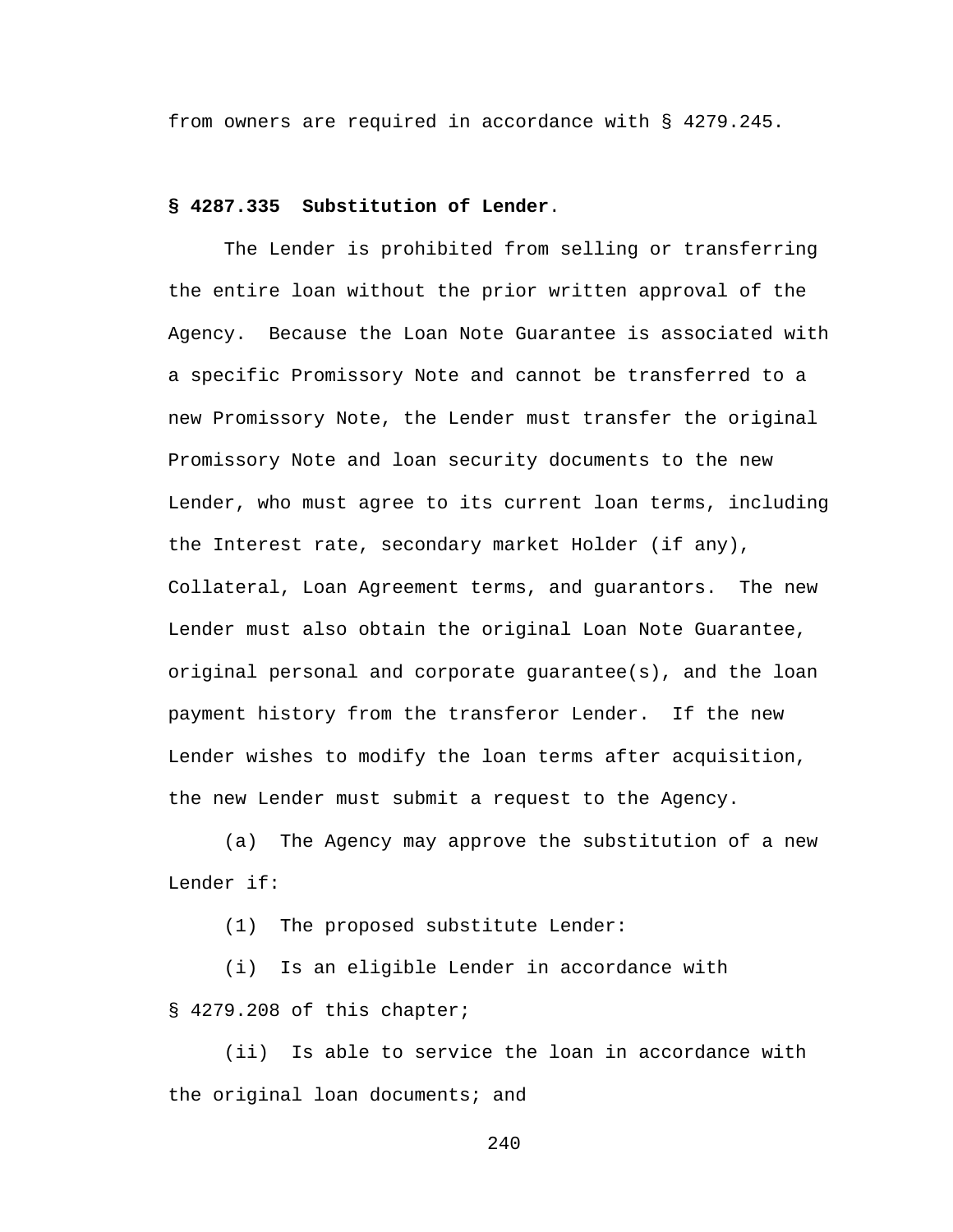(iii) Agrees to acquire title to the unguaranteed portion of the loan held by the original Lender and assumes all original loan requirements, including liabilities and servicing responsibilities; and

(2) The substitution of the Lender is requested in writing by the Borrower, the proposed substitute Lender, and the original Lender if still in existence.

(b) The Agency will not pay any loss or share in any costs (e.g., appraisal fees and environmental assessments) with a new Lender unless a relationship is established through a substitution of Lender in accordance with paragraph (a) of this section. This includes situations where a Lender is acquired by another Lender and situations where the Lender has failed and been taken over by a regulatory agency such as the Federal Deposit Insurance Corporation (FDIC) and the loan is subsequently sold to another Lender.

(c) In cases when there is a substitution of Lender or when a Lender has been merged with or acquired by another Lender, the Agency and the new Lender must execute a new Lender's Agreement, unless a valid Lender's Agreement already exists with the new Lender.

# **§ 4287.336 Lender failure**.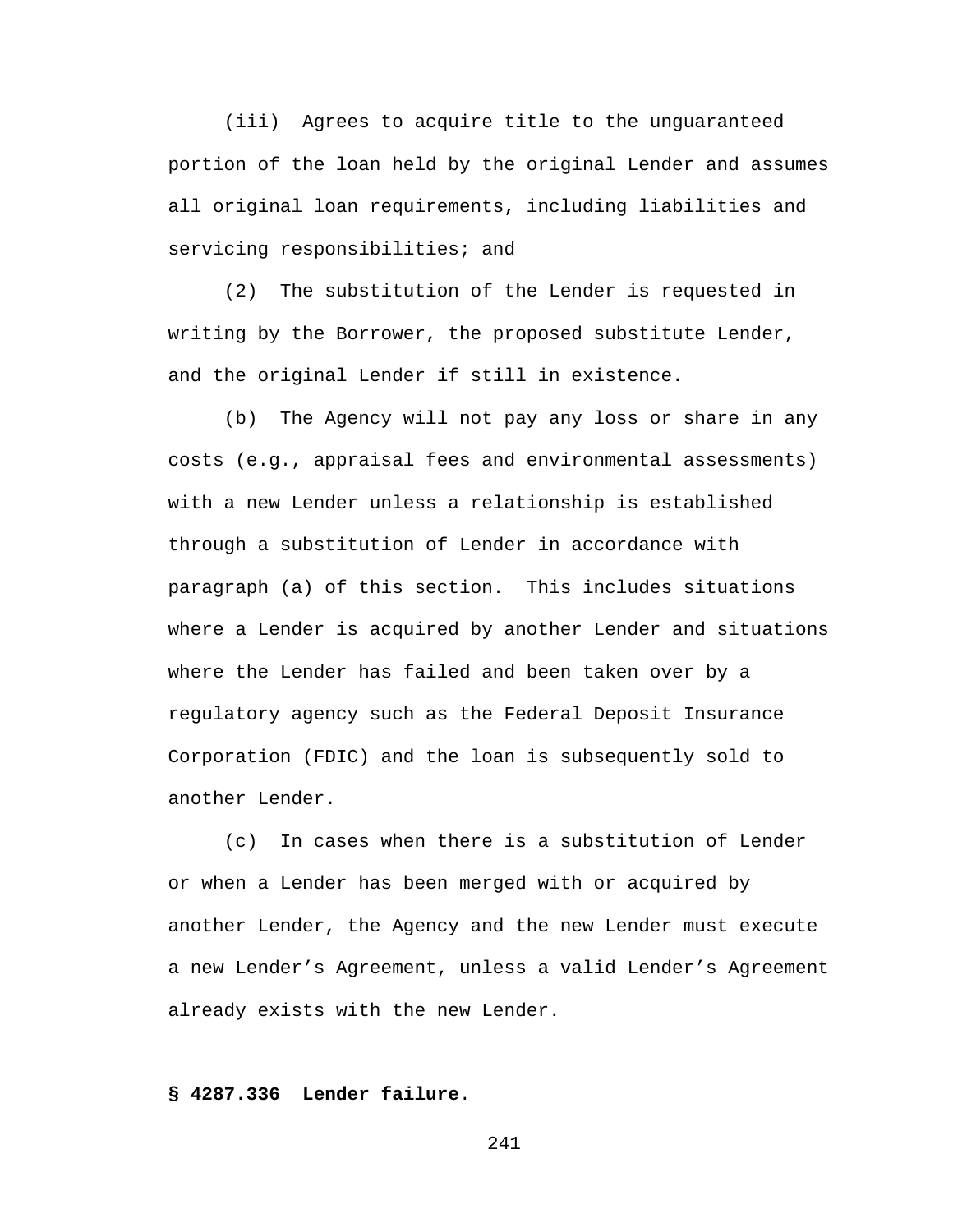(a) The acquiring Lender must comply with 7 CFR parts 4279, Subpart C and 4287, Subpart D and must take such action that a reasonable Lender would take if it did not have a Loan Note Guarantee to protect the Lender and Agency's mutual interest. The Lender cannot arbitrarily change the Lender's Agreement and related documents on the guaranteed loan, and the Agency will make the successor to the failed institution aware of the statutory and regulatory requirements.

(b) In the event of a Default and the guaranteed loan is liquidated by the FDIC rather than being sold to another Lender, the Agency will pay losses and share in costs as if the FDIC were an approved new Lender.

#### **§§ 4287.337 - 4287.344 [Reserved]**

#### **§ 4287.345 Default by Borrower**.

The Lender's primary responsibilities in Default are to act reasonably and expeditiously, to work with the Borrower to bring the account current or cure the Default through restructuring if a realistic plan can be developed, or to accelerate the account and conduct a liquidation in a manner that will minimize any potential loss. The Lender may initiate liquidation in accordance with § 4287.357.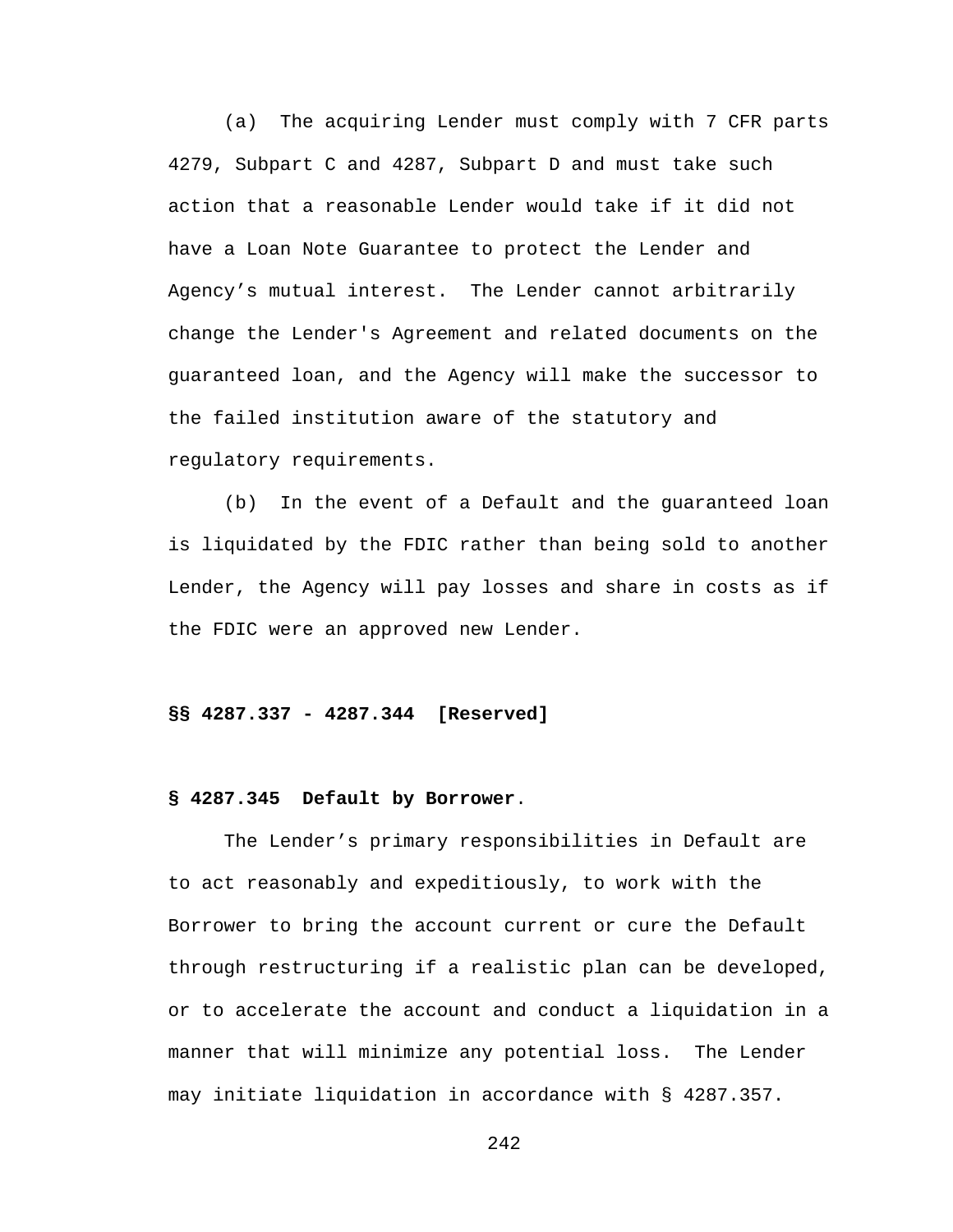(a) The Lender must notify the Agency in writing when a Borrower is more than 30 days past due on a payment and the Delinquency cannot be cured within 30 days or when a Borrower is otherwise in Default of covenants in the Loan Agreement by submitting Form RD 1980-44, "Guaranteed Loan Borrower Default Status," or processing the Default Status report in LINC. The Lender must provide this notification to the Agency within 15 calendar days of when a Borrower is 30 days past due on a payment or is otherwise in Default of the Loan Agreement. The Lender must update the loan's status each month using either Form RD 1980-44 or the LINC Default Status report until such time as the loan is no longer in Default. If a monetary Default exceeds 60 days, the Lender must meet with the Agency and, if practical, the Borrower to discuss the situation.

(b) In considering options, the prospects for providing a permanent cure without adversely affecting the risk to the Agency and the Lender are the paramount objective.

(1) Curative actions (subject to the rights of any Holder) include, but are not limited to:

(i) Deferment of principal or Interest payments;

(ii) An additional unguaranteed temporary loan by the Lender to bring the account current;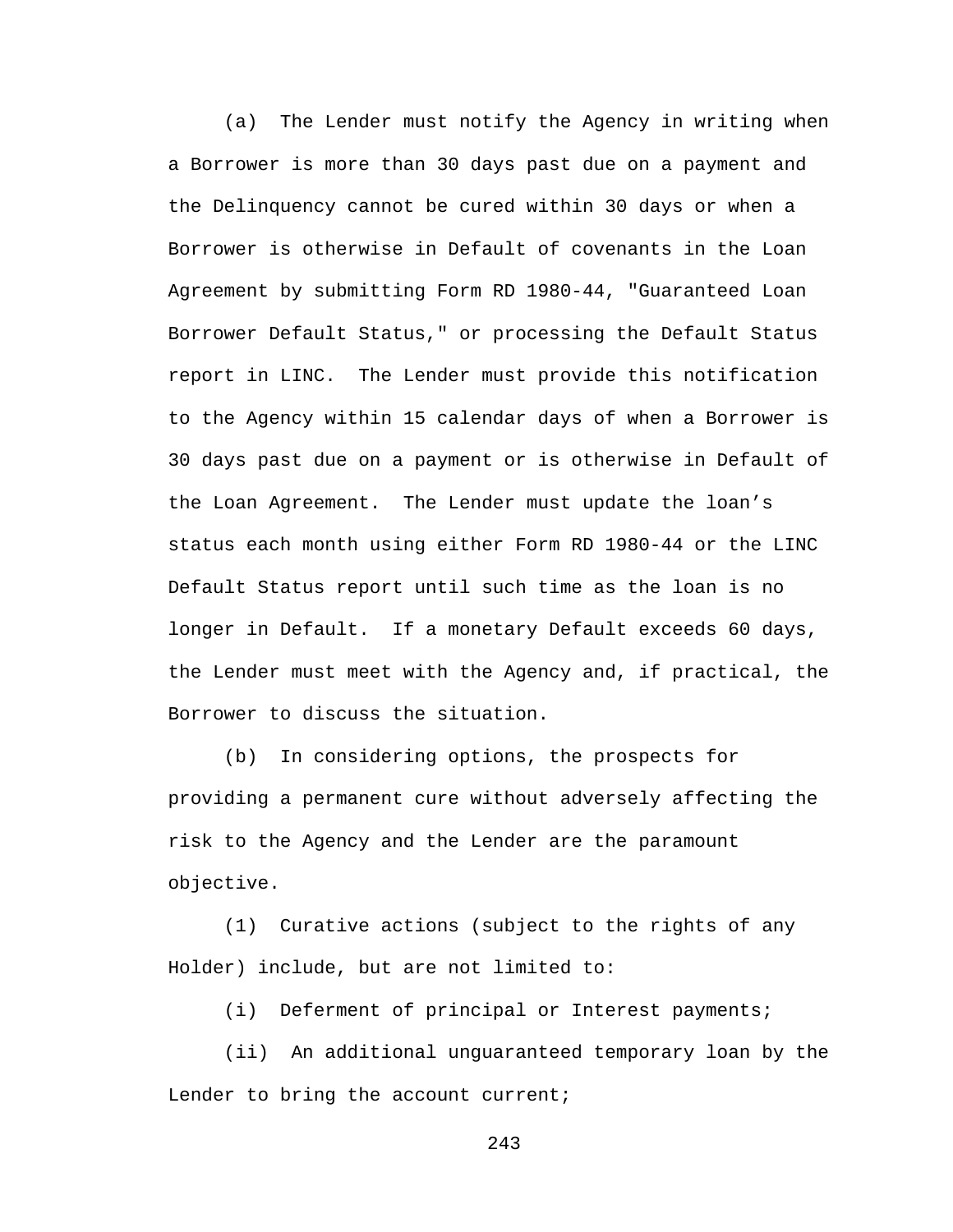(iii) Reamortization of or rescheduling the payments on the loan (subject to the rights of any Holder) excluding capitalization of accrued Interest;

(iv) Transfer and Assumption of the loan in accordance with § 4287.334;

(v) Reorganization;

(vi) Liquidation; and

(vii) Changes in Interest rates with the Agency's, the Lender's, and Holder's approval. Any Interest rate changes must be adjusted proportionately between the guaranteed and unguaranteed portion of the loan.

(2) The term of any deferment, rescheduling, reamortization, or moratorium will be limited to the lesser of the remaining life of the Collateral or remaining limits as set forth in § 4279.234 of this chapter (excluding paragraph (d)). Balloon payments are permitted as a loan servicing option as long as there is a reasonable prospect for success and the remaining life of the Collateral supports the action.

(3) In the event of a loss or a repurchase, the Lender cannot claim Default or penalty Interest, late payment fees, or Interest on Interest.

(c) Debt write-downs by the lender are prohibited when the Lender will continue with the Project loan, except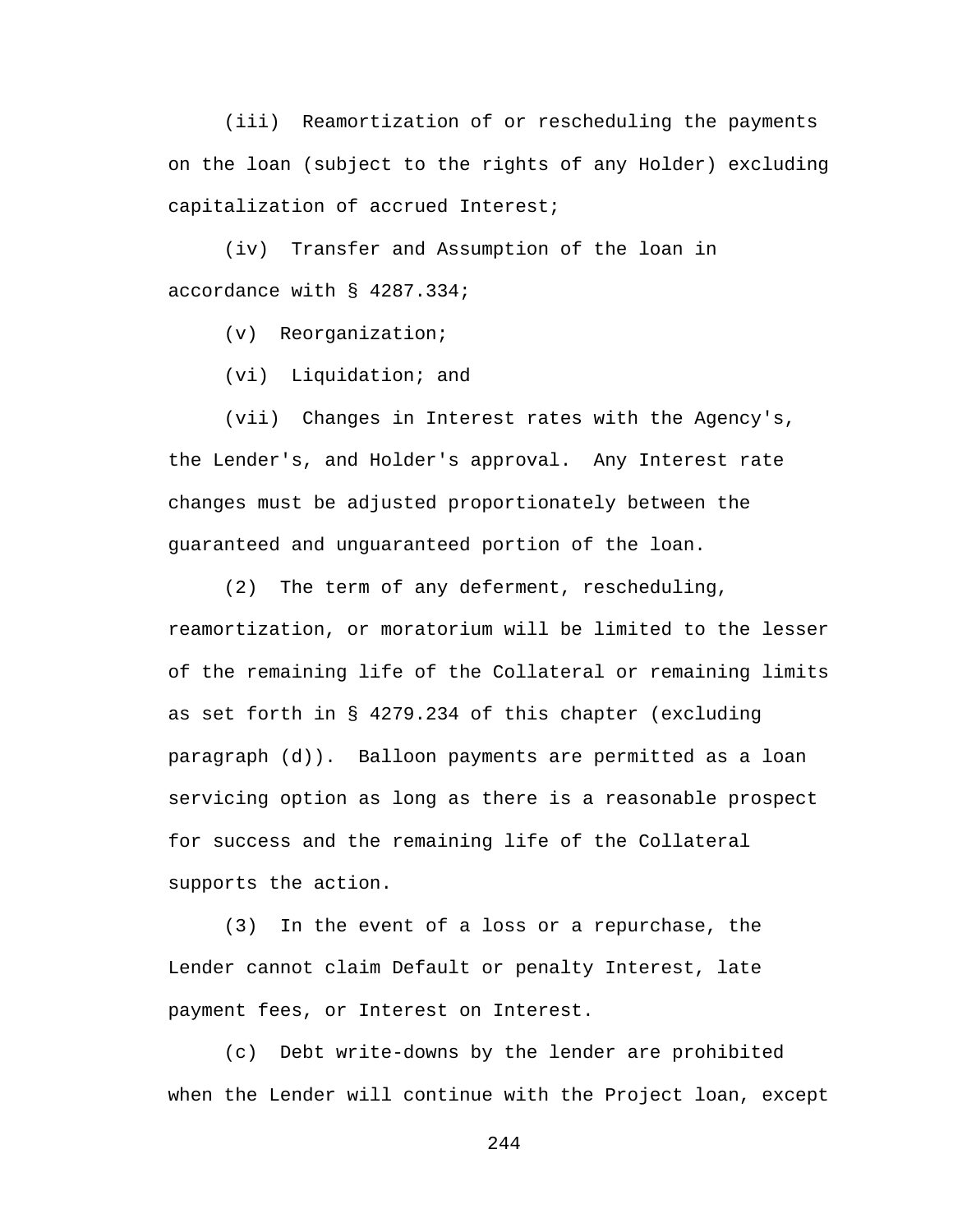as directed or ordered by a final court order.

(d) In the event of a loss, the guarantee will not cover Interest to the Lender accruing after the Interest Termination Date.

(e) For repurchases of guaranteed loans, refer to § 4279.225 of this chapter.

#### **§§ 4287.346 - 4287.355 [Reserved]**

# **§ 4287.356 Protective Advances**.

Protective Advances are advances made by the Lender for the purpose of preserving and protecting the Collateral where the Borrower has failed to, will not, or cannot meet its obligations. Lenders must exercise sound judgment in determining that the Protective Advance preserves Collateral and recovery is actually enhanced by making the advance. Lenders cannot make Protective Advances in lieu of additional loans. A Protective Advance claim will be paid only at the time of the final payment as indicated in the Guaranteed Loan Report of Loss.

(a) The maximum loss to be paid by the Agency will never exceed the original loan amount plus accrued Interest times the percentage of guarantee regardless of any Protective Advances made.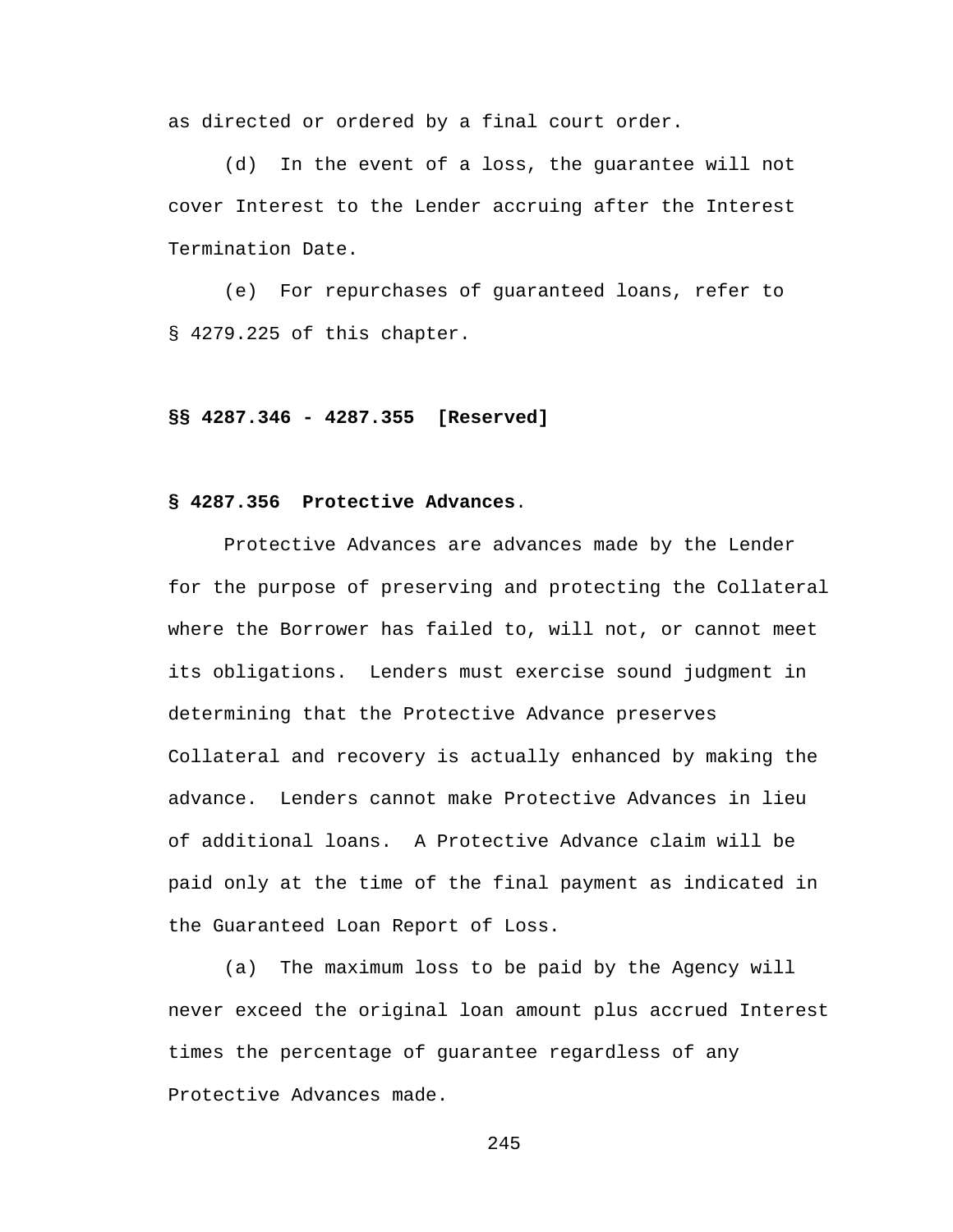(b) In the event of a final loss, Protective Advances will accrue Interest at the Promissory Note rate and will be guaranteed at the same percentage of loss as provided in the Loan Note Guarantee. The guarantee will not cover Interest on the Protective Advance accruing after the Interest Termination Date.

(c) Protective Advances must constitute an indebtedness of the Borrower to the Lender and be secured by the security instruments. Agency written authorization is required when the cumulative total of Protective Advances exceeds \$200,000 or 10 percent of the outstanding balance of principal, whichever is less.

# **§ 4287.357 Liquidation**.

In the event of one or more incidents of Default or third party actions that the Borrower cannot or will not cure or eliminate within a reasonable period of time, the Lender, with Agency consent, must provide for liquidation.

(a) Decision to liquidate. A decision to liquidate or proceed otherwise must be made when the Lender determines that the Default cannot be cured through actions such as those contained in § 4287.345, or it has been determined that it is in the best interest of the Agency and the Lender to liquidate. The decision to liquidate or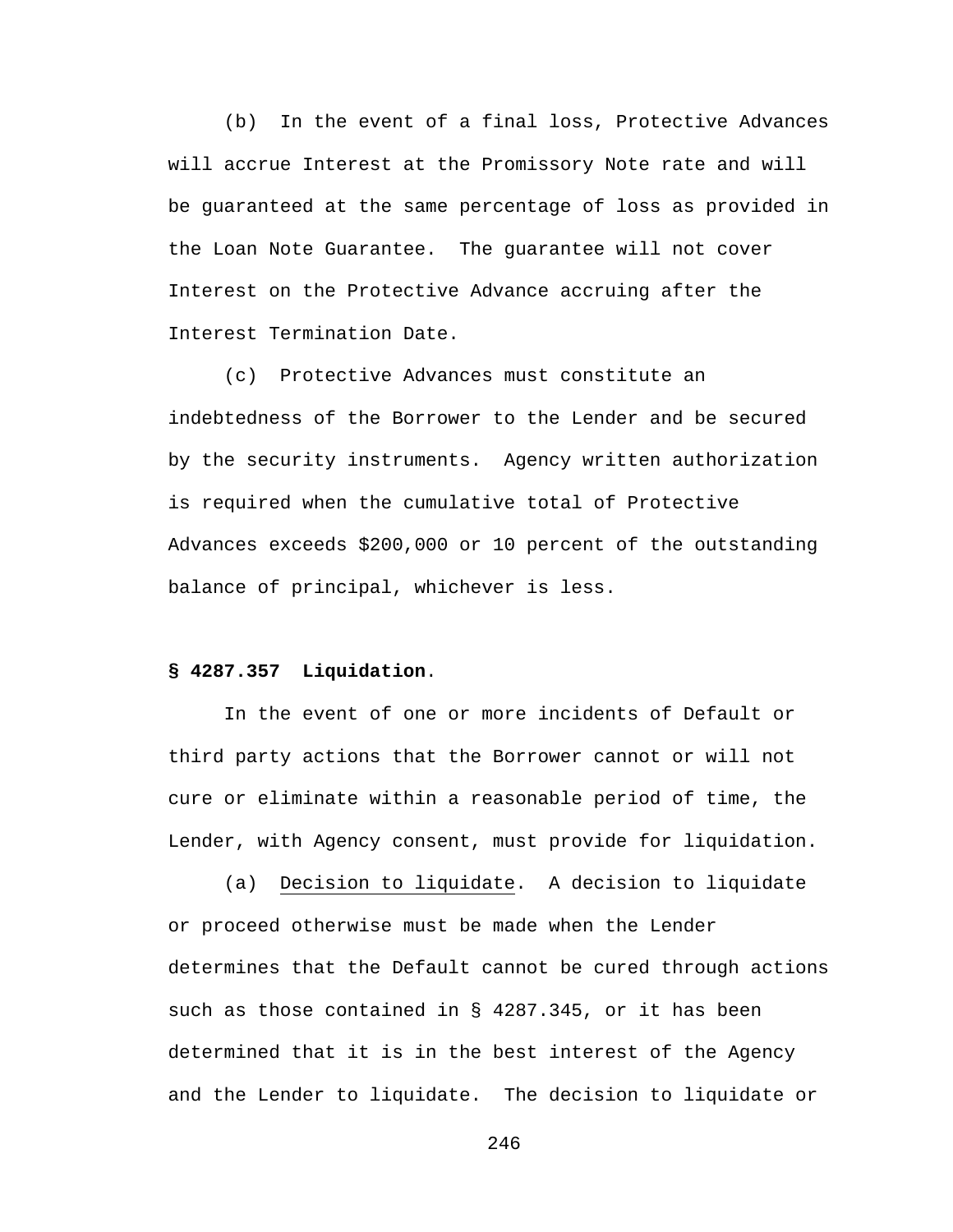proceed otherwise with the Borrower must be made as soon as possible when one or more of the following exist:

(1) A loan is 90 days behind on any scheduled payment and the Lender and the Borrower have not been able to cure the Delinquency through actions such as those contained in § 4287.345.

(2) It is determined that delaying liquidation will jeopardize full recovery on the loan.

(3) The Borrower or Lender is uncooperative in resolving the problem or the Agency or Lender has reason to believe the Borrower is not acting in good faith, and immediate liquidation would minimize loss to the Agency.

(b) Repurchase of loan. When the decision to liquidate is made, if any portion of the loan has been sold or assigned under § 4279.223 of this chapter and not already repurchased, provisions will be made for repurchase in accordance with § 4279.225 of this chapter.

(c) Lender's liquidation plan. The Lender is responsible for initiating actions immediately and as necessary to ensure a prompt, orderly liquidation that will provide maximum recovery. Within 30 days after a decision to liquidate, the Lender must submit a written, proposed plan of liquidation to the Agency for approval. The liquidation plan must be detailed and include at least the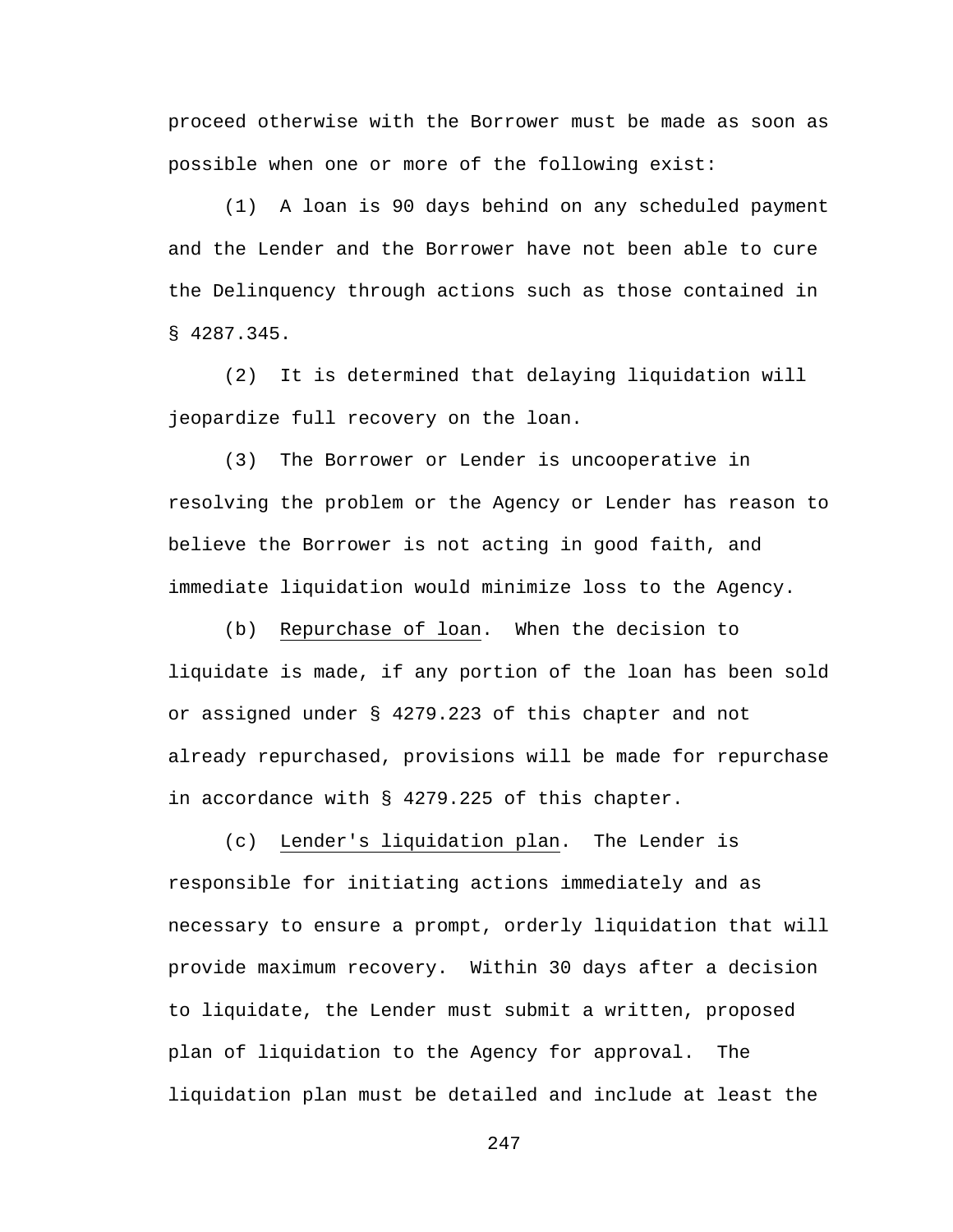following:

(1) Such proof as the Agency requires to establish the Lender's ownership of the guaranteed loan Promissory Note and related security instruments and a copy of the payment ledger, if available, that reflects the current loan balance, accrued Interest to date, and the method of computing the Interest;

(2) A full and complete list of all Collateral, including any personal and corporate guarantees;

(3) The recommended liquidation methods for making the maximum collection possible on the indebtedness and the justification for such methods, including recommended action for acquiring and disposing of all Collateral and collecting from guarantors;

(4) Necessary steps for preservation of the Collateral;

(5) Copies of the Borrower's most recently available financial statements;

(6) Copies of each guarantor's most recently available financial statements;

(7) An itemized list of estimated Liquidation Expenses expected to be incurred along with justification for each expense;

(8) A schedule to periodically report to the Agency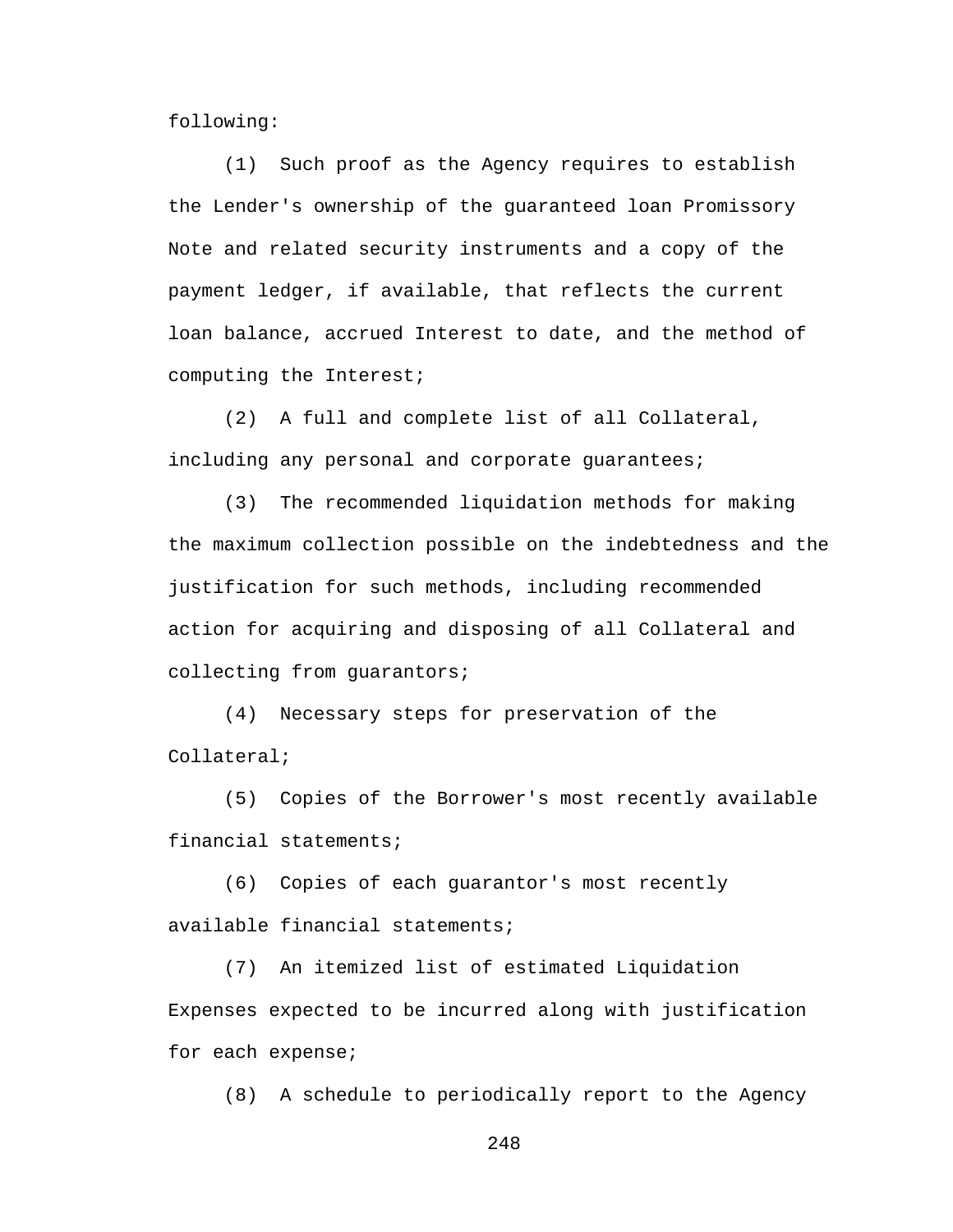on the progress of liquidation;

(9) Estimated Protective Advance amounts with justification;

(10) Proposed protective bid amounts on Collateral to be sold at auction and a breakdown to show how the amounts were determined. A protective bid may be made by the Lender, with prior Agency written approval, at a foreclosure sale to protect the Lender's and the Agency's interest. The protective bid will be based on the liquidation value and estimated net recovery considering prior liens and outstanding taxes, expenses of foreclosure, and estimated expenses for holding and reselling the property. These expenses include, but are not limited to, expenses for resale, Interest accrual, length of time necessary for resale, maintenance, guard service, weatherization, and prior liens;

(11) If a voluntary conveyance is considered, the proposed amount to be credited to the guaranteed debt;

(12) Legal opinions, if needed by the Lender's legal counsel; and

(13) An estimate of Fair Market Value and potential liquidation value of the Collateral. If the value of the Collateral is \$250,000 or more, the Lender must obtain an independent appraisal report meeting the requirements of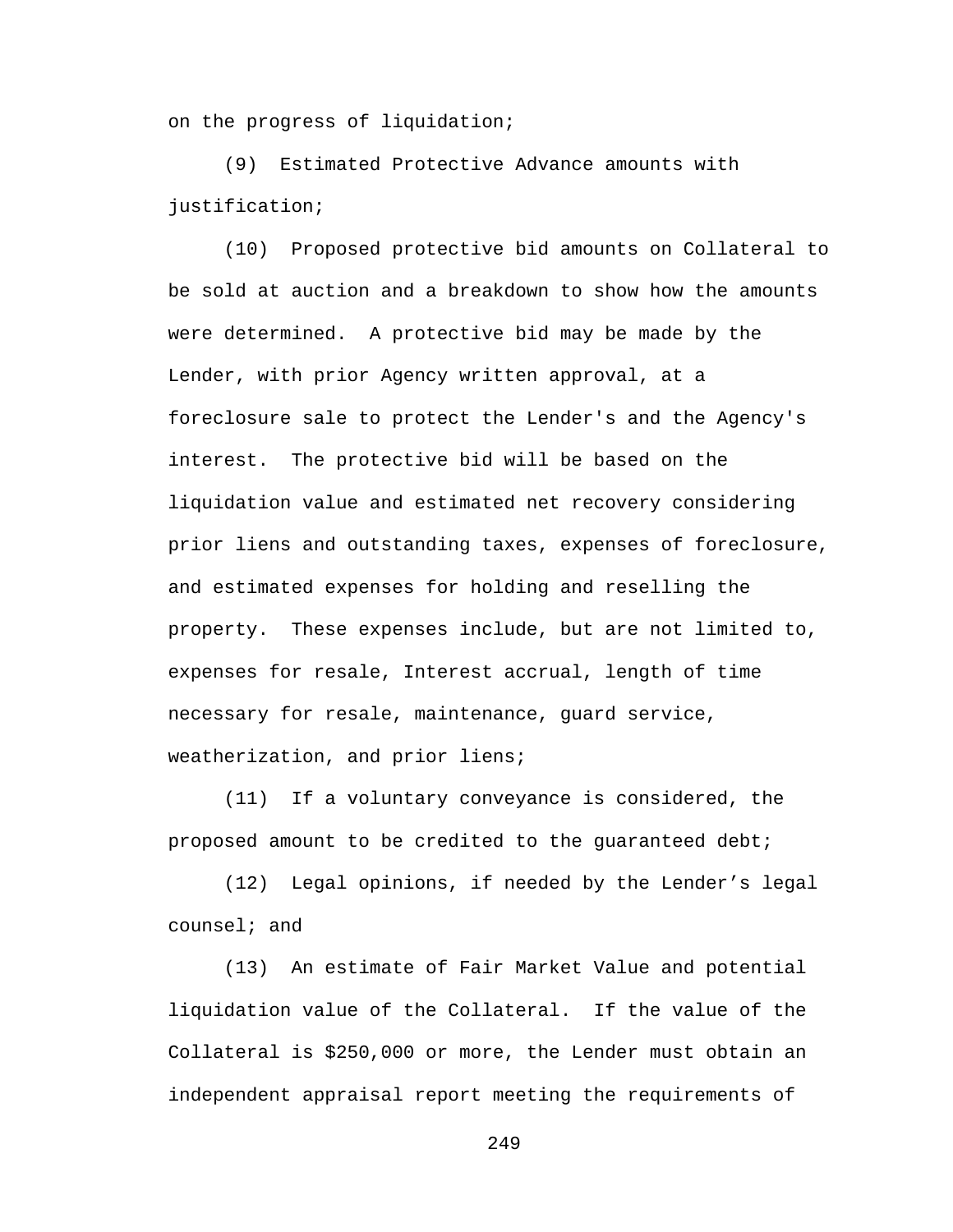§ 4279.244 of this chapter on the Collateral securing the loan, which reflects the Fair Market Value and potential liquidation value. The liquidation appraisal must evaluate the impact on Market Value of any release of hazardous substances, petroleum products, or other environmental hazards. The independent appraiser's fee, including the cost of the environmental site assessment, will be shared equally by the Agency and the Lender. In order to ensure prompt action, the liquidation plan can be submitted with an estimate of Collateral value, and the liquidation plan may be approved by the Agency subject to the results of the final liquidation appraisal.

(d) Approval of liquidation plan. The Lender cannot implement its liquidation plan before obtaining written approval from the Agency. The Lender and Agency must attempt to resolve any Agency concerns.

(1) If the liquidation plan is approved by the Agency, the Lender must proceed expeditiously with liquidation and must take all legal action necessary to liquidate the loan in accordance with the approved liquidation plan. The Lender must update or modify the liquidation plan when conditions warrant, including a change in value based on a liquidation appraisal.

(2) Should the Agency and the Lender not agree on the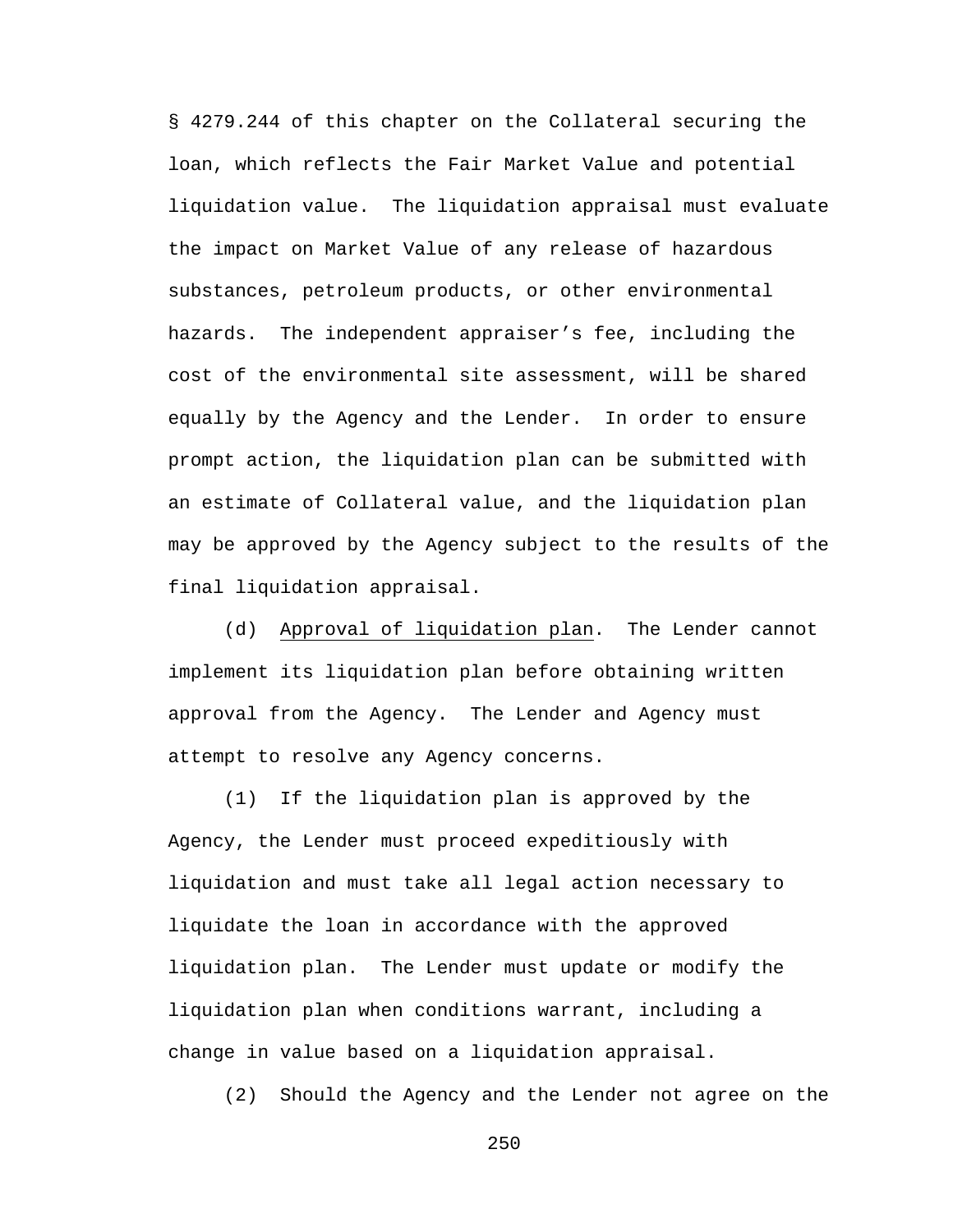liquidation plan, negotiations will take place between the Agency and the Lender to resolve the disagreement. The Lender must take such actions that a reasonable Lender would take without a guarantee and keep the Agency informed in writing. When the liquidation plan is approved by the Agency, the Lender will proceed expeditiously with liquidation.

(e) Acceleration. The Lender will proceed to accelerate the indebtedness as expeditiously as possible when acceleration is necessary, including giving any notices and taking any other legal actions required. The guaranteed loan will be considered in liquidation once the loan has been accelerated and a demand for payment has been made upon the Borrower. The Lender must obtain from the Agency concurrence prior to the acceleration of the loan if the sole basis for acceleration is a nonmonetary Default. In the case of monetary Default, prior approval by the Agency of the Lender's acceleration is not required, although Agency concurrence must still be given not later than at the time the liquidation plan is approved. The Lender will provide a copy of the acceleration notice or other acceleration document to the Agency.

(f) Filing an estimated loss claim. When the Lender owns any of the guaranteed portion of the loan, the Lender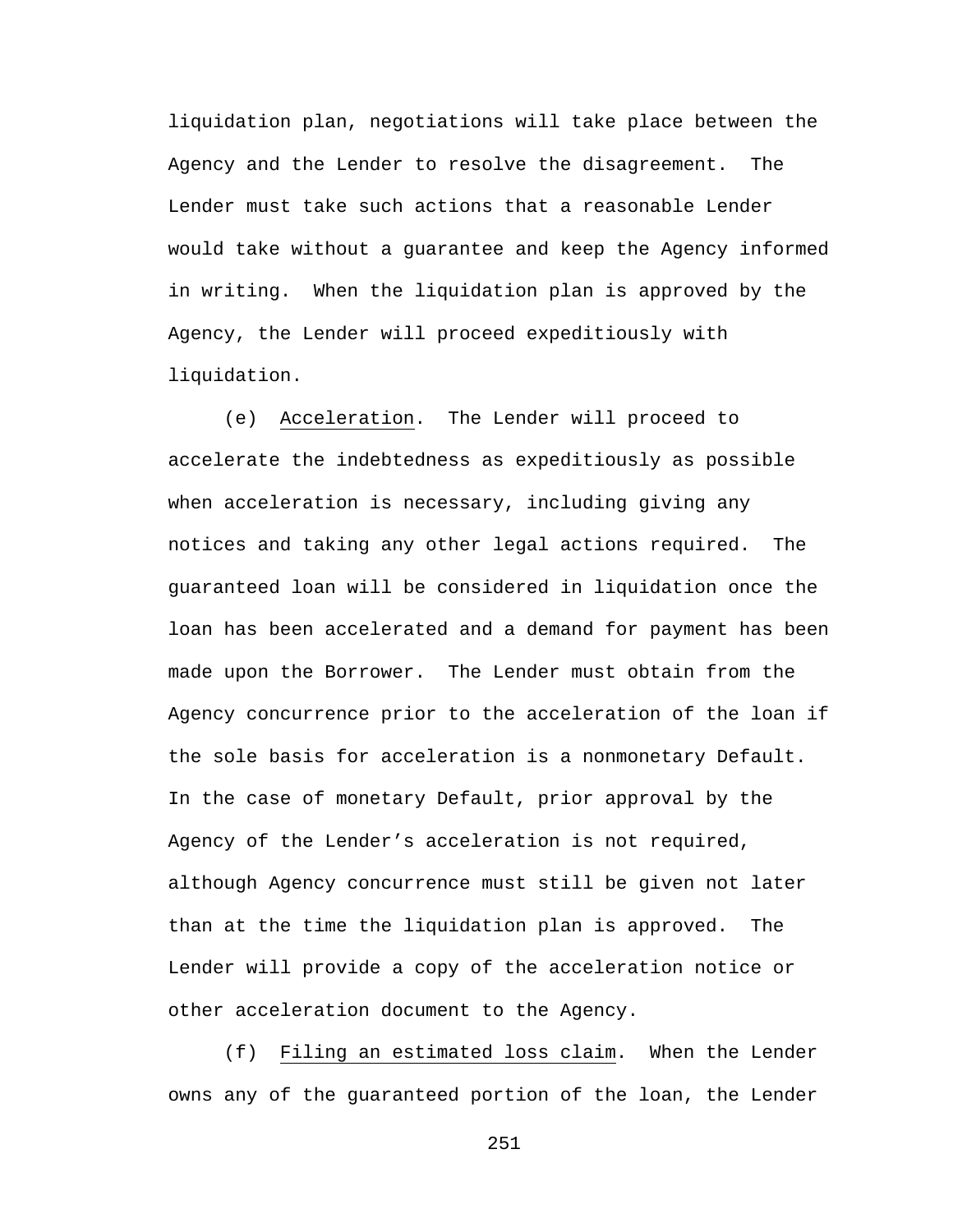must file an estimated loss claim once a decision has been made to liquidate if the liquidation is expected to exceed 90 days. When calculating the estimated loss payment, the value of the Collateral must be based on its estimated net liquidation value. For the purpose of reporting and loss claim computation, the guarantee will not cover Interest to the Lender accruing after the Interest Termination Date. The Agency will promptly process the loss claim in accordance with applicable Agency regulations as set forth in § 4287.358.

(g) Accounting and reports. The Lender must account for funds during the period of liquidation and must, in accordance with the Agency-approved liquidation plan, provide the Agency with reports on the progress of liquidation including disposition of Collateral, resulting costs, and additional procedures necessary for successful completion of the liquidation.

(h) Transmitting payments and proceeds to the Agency. When the Agency is the Holder of a portion of the guaranteed loan, the Lender must transmit to the Agency within 14 calendar days its Pro Rata share of any payments received from the Borrower, liquidation, or other proceeds using Form RD 1980-43, "Lender's Guaranteed Loan Payment to Rural Development."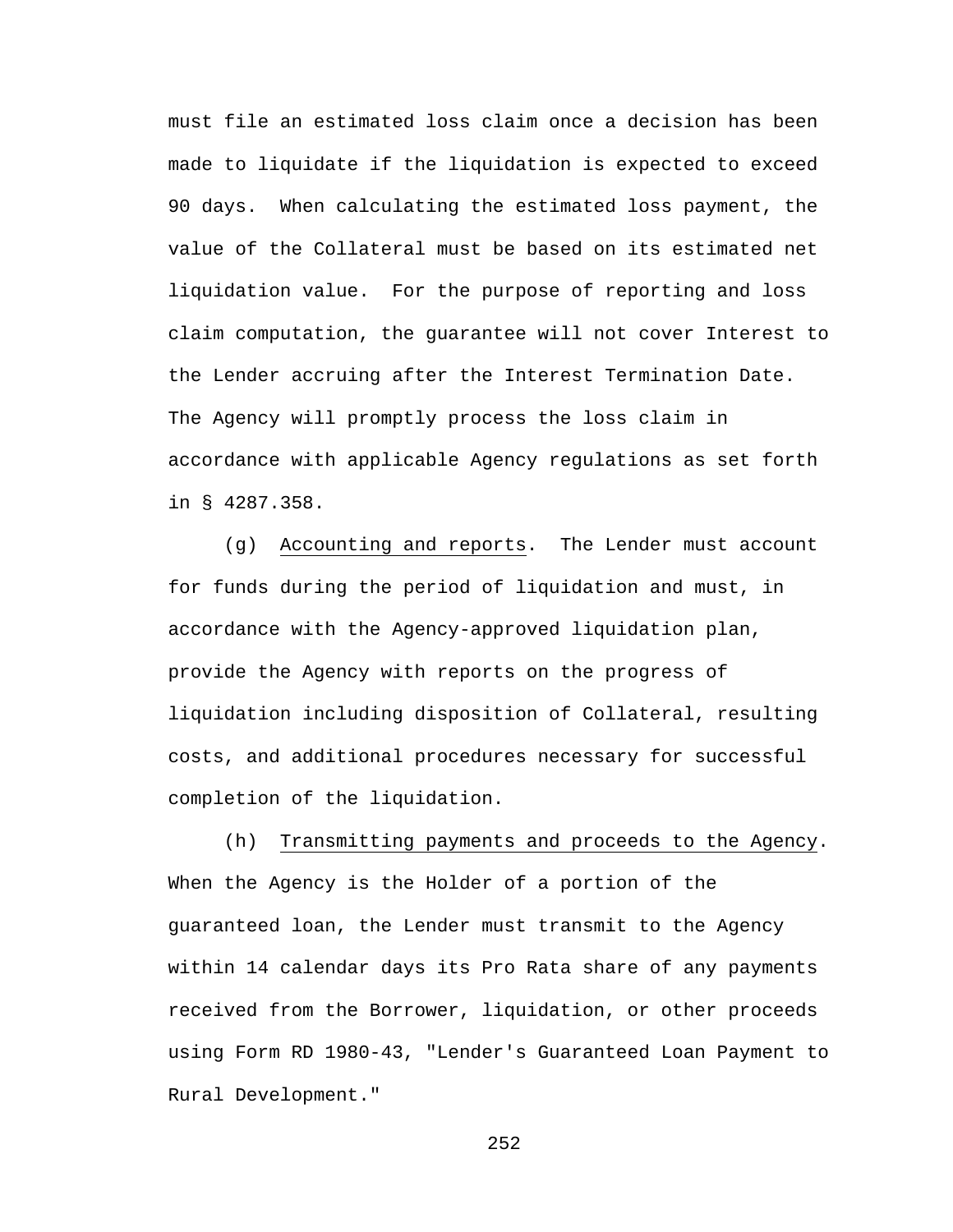(i) Abandonment of Collateral. When the Lender adequately documents that the cost of liquidation would exceed the potential recovery value of certain Collateral and receives Agency concurrence, the Lender may abandon that Collateral. When the Lender makes a recommendation for abandonment of Collateral, it must comply with 7 CFR part 1940, subpart G.

(j) Disposition of personal or corporate guarantees. The Lender must take action to maximize recovery from all personal and corporate guarantees, including seeking Deficiency Judgments when there is a reasonable chance of future collection.

(k) Compromise settlement. Compromise settlements must be approved by the Lender and the Agency. Complete current financial information on all parties obligated for the loan must be provided. At a minimum, the compromise settlement must be equivalent to the value and timeliness of that which would be received from attempting to collect on the guarantee. The guarantor cannot be released from liability until the full amount of the compromise settlement has been received. In weighing whether the compromise settlement should be accepted, among other things, the Agency will weigh whether the compromise is more financially advantageous than collecting on the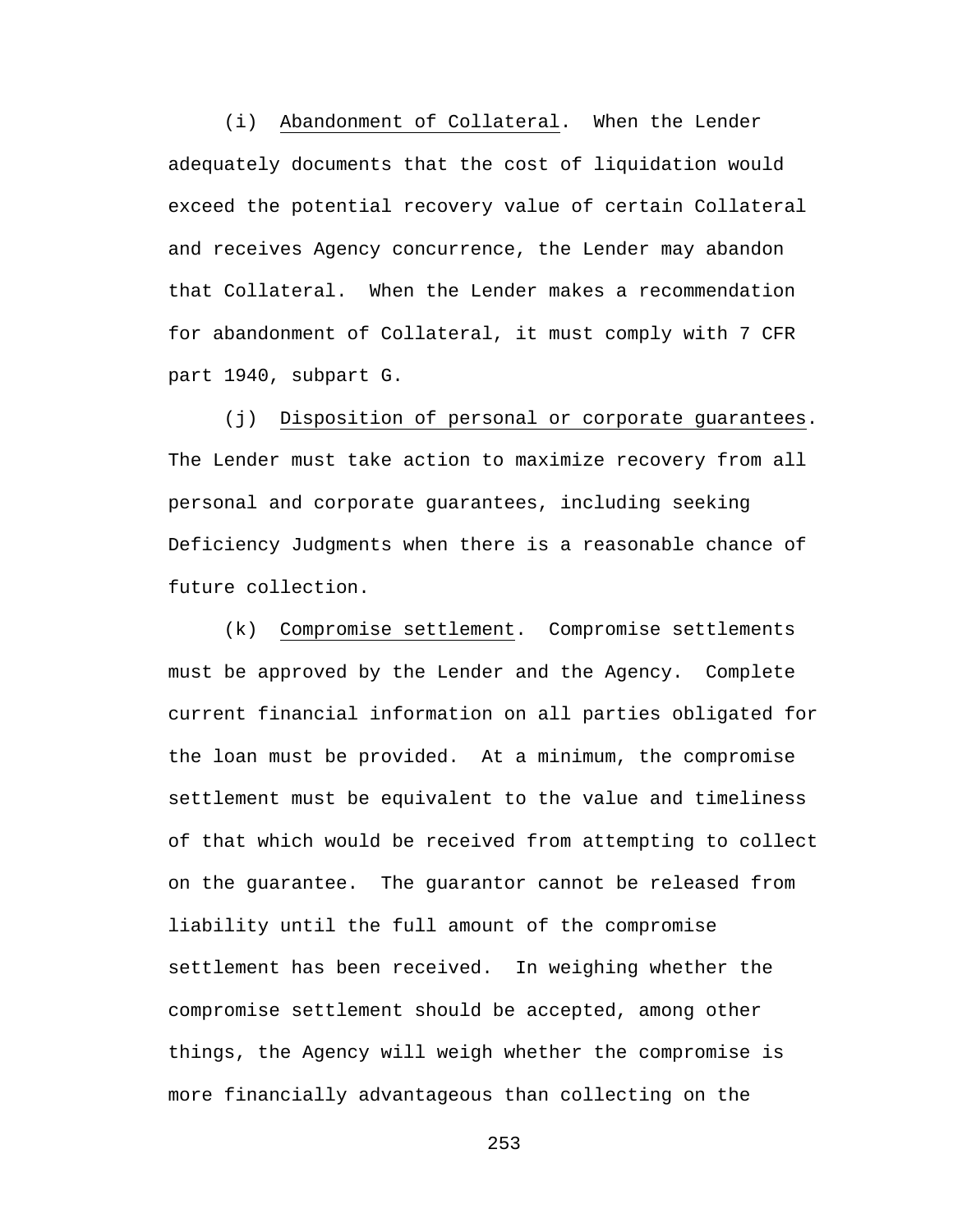guarantee.

(l) Litigation. In all litigation proceedings involving the Borrower, the Lender is responsible for protecting the rights of the Lender with respect to the loan and keeping the Agency adequately and regularly informed, in writing, of all aspects of the proceedings. If the Agency determines that the Lender is not adequately protecting the rights of the Lender or the Agency with respect to the loan, the Agency reserves the right to take any legal action the Agency determines necessary to protect the rights of the Lender, on behalf of the Lender, or the Agency with respect to the loan. If the Agency exercises this right, the Lender must cooperate with the Agency. Any cost to the Agency associated with such action will be assessed against the Lender.

## **§ 4287.358 Determination of loss and payment**.

Unless the Agency anticipates a Future Recovery, the Agency will make a final settlement with the Lender after the Collateral is liquidated and settlement and compromise of all parties has been completed. The Agency has the right to recover losses paid under the guarantee from any party that may be liable.

(a) Report of loss form. Form RD 449-30, "Guaranteed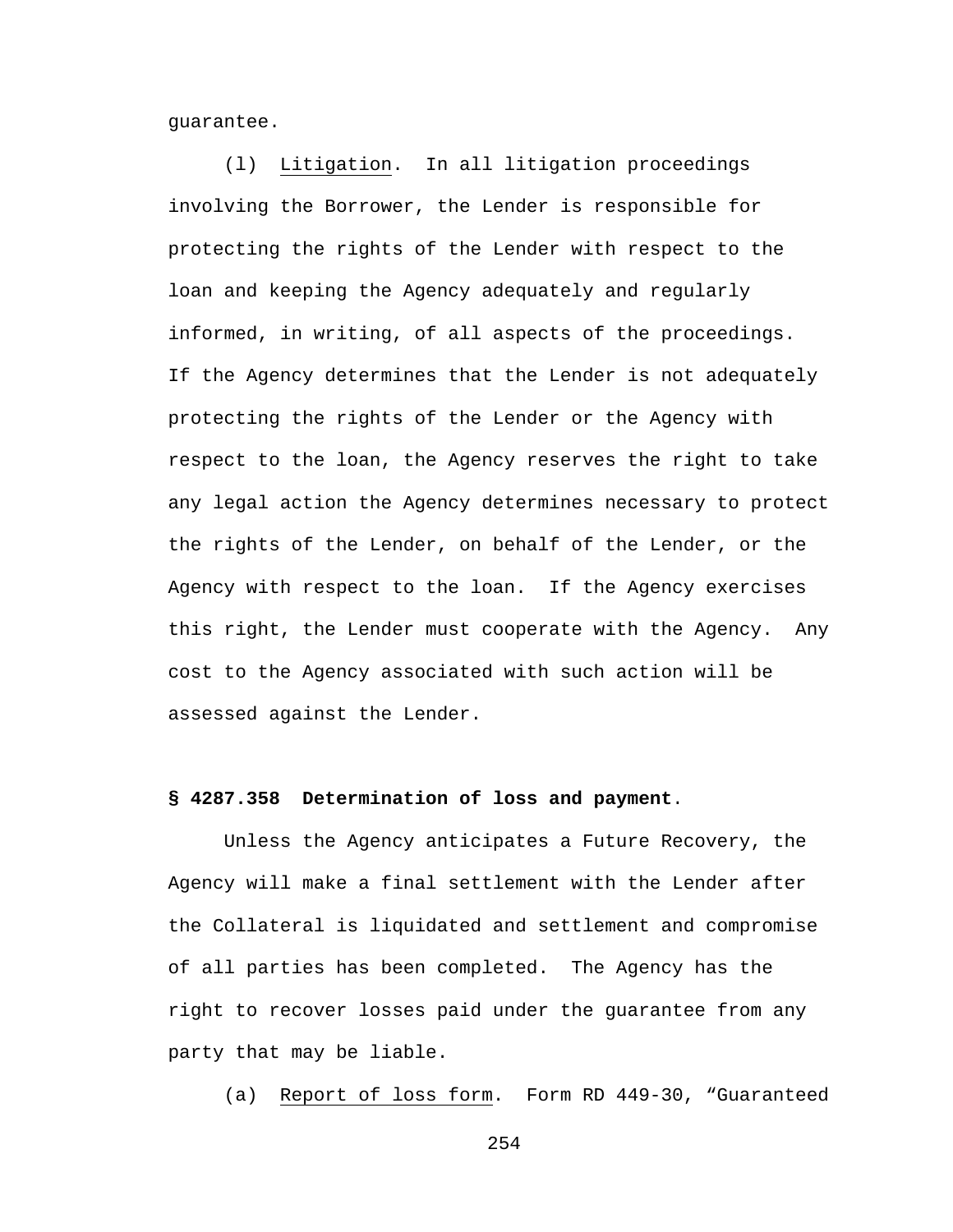Loan Report of Loss," will be used for reporting and calculating all estimated and final loss determinations.

(b) Estimated loss. In accordance with the requirements of  $\S$  4287.357(f), the Lender must prepare an estimated loss claim and submit it to the Agency.

(1) Interest accrual eligible for payment under the guarantee on the Defaulted loan will be discontinued when the estimated loss is paid.

(2) A Protective Advance claim will be paid only at the time of the final payment as indicated in the Guaranteed Loan Report of Loss.

(3) The estimated loss payment is a payment to the Lender and is not to be applied as a payment on the loan for purposes of reducing the unpaid balance owed by the Borrower or for status reporting (semi-annual status/Default status reports).

(c) Final loss. Except for certain unsecured personal or corporate guarantees as provided for in this section, the Lender must prepare a final Guaranteed Loan Report of Loss and submit it to the Agency within 30 days after liquidation of all Collateral is completed. Interest will not be paid beyond the Interest Termination Date. Before approval by the Agency of any final loss report, the Lender must account for all funds during the period of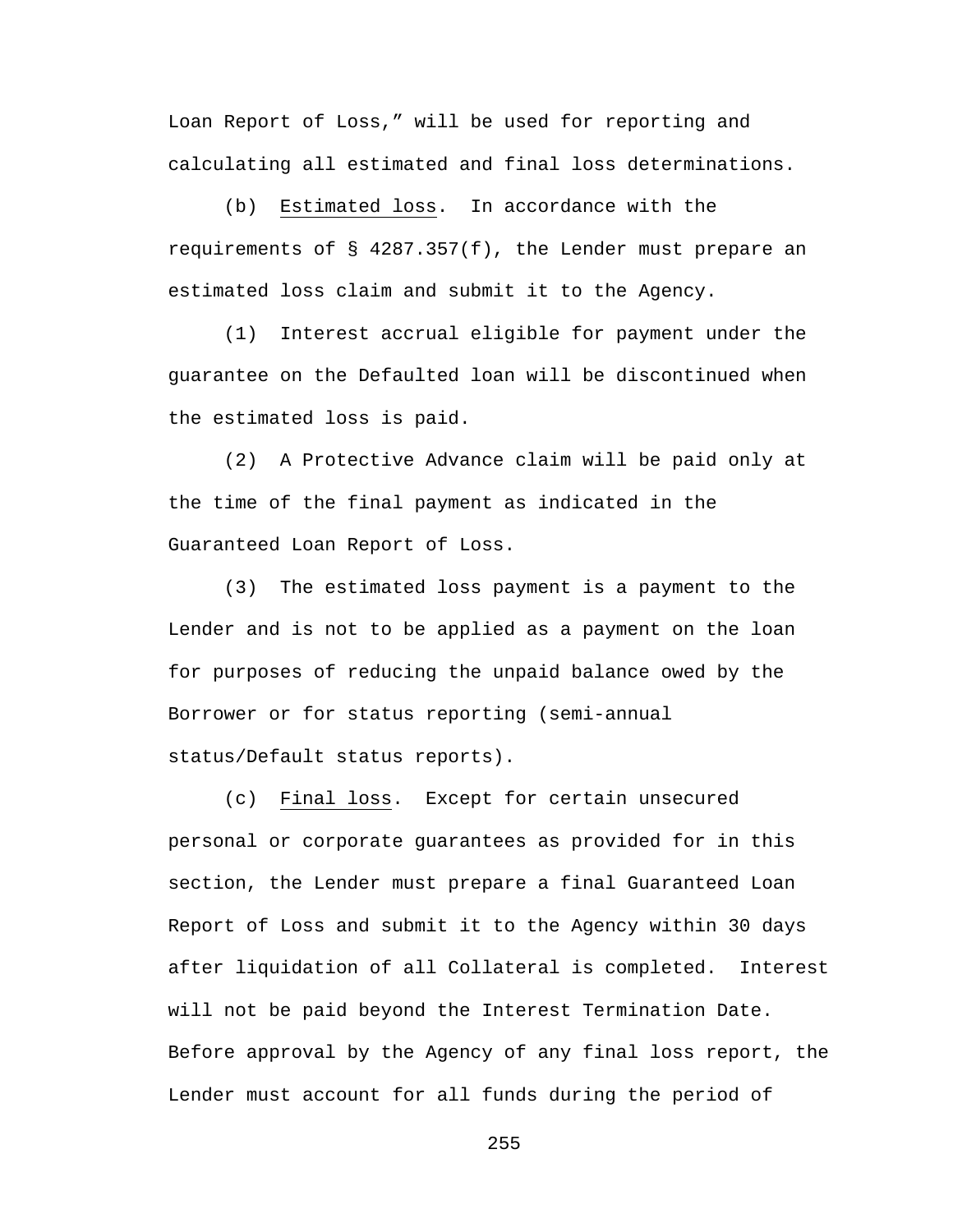liquidation, disposition of the Collateral, all costs incurred, and any other information necessary for the successful completion of liquidation. Upon receipt of the final accounting and Guaranteed Loan Report of Loss, the Agency may audit all applicable documentation to determine the final loss. The Lender must make its records available and otherwise assist the Agency in making any investigation. The documentation accompanying the Guaranteed Loan Report of Loss must support the amounts reported as losses on the Guaranteed Loan Report of Loss.

(1) The Lender must make a determination regarding the collectability of unsecured personal and corporate guarantees. If reasonably possible, the Lender must promptly collect or otherwise dispose of such guarantees in accordance with § 4287.357(j) prior to completion of the final loss report. However, in the event that collection from the guarantors appears unlikely or will require a prolonged period of time, the Lender must file the Guaranteed Loan Report of Loss when all other Collateral has been liquidated. Unsecured personal or corporate guarantees outstanding at the time of the submission of the final loss claim will be treated as a Future Recovery with the net proceeds to be shared on a Pro Rata basis by the Lender and the Agency. The Agency may consider a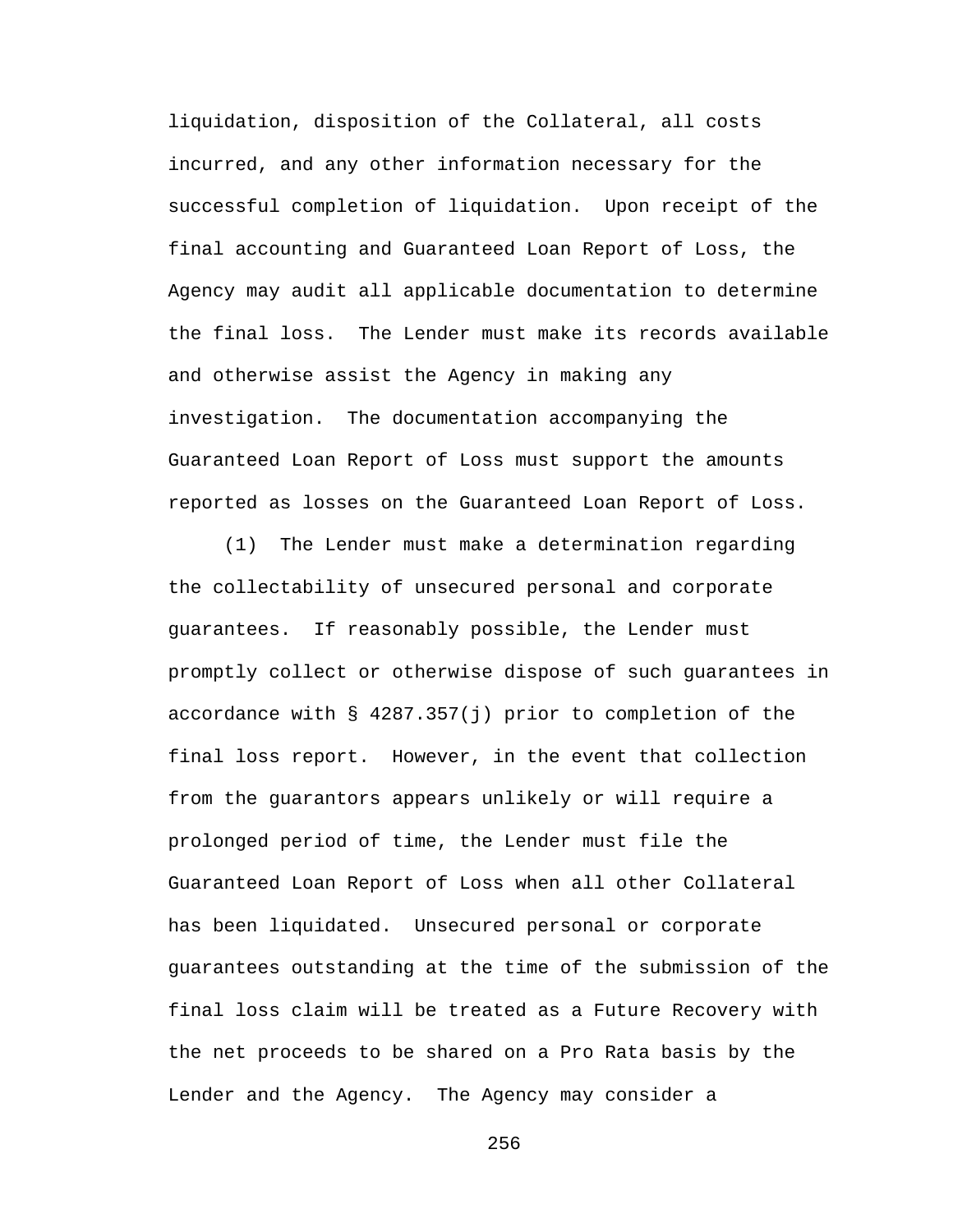compromise settlement of Federal Debt after it has processed a final Guaranteed Loan Report of Loss and issued a 60 day due process letter. Any funds collected on Federal Debt will not be shared with the Lender.

(2) The Lender must document that all of the Collateral has been accounted for and properly liquidated and liquidation proceeds have been accounted for and applied correctly to the loan.

(3) The Lender must provide receipts and a breakdown of any Protective Advance amount as to the payee, purpose of the expenditure, date paid, and evidence that the amount expended was proper.

(4) The Lender must provide receipts and a breakdown of Liquidation Expenses as to the payee, purpose of the expenditure, date paid, and evidence that the amount expended was proper. Liquidation Expenses are recoverable only from liquidation proceeds. The Agency may approve attorney/legal fees as Liquidation Expenses provided that the fees are reasonable, require the assistance of attorneys, and cover legal issues pertaining to the liquidation that could not be properly handled by the Lender and its employees.

(5) The Lender must support accrued Interest by documenting how the amount was accrued. If the Interest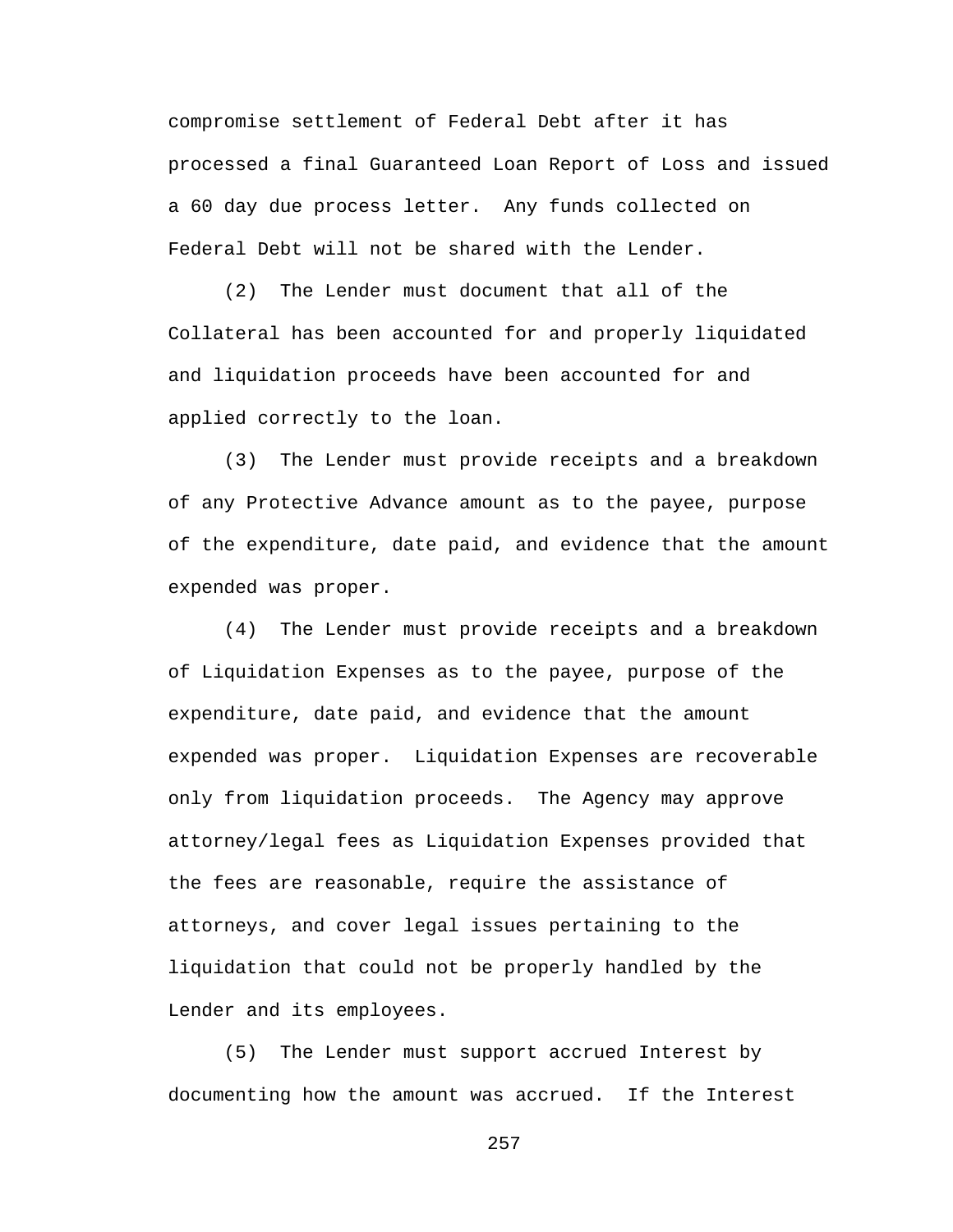rate was a variable rate, the Lender must include documentation of changes in both the selected base rate and the loan rate.

(6) The Agency will pay loss payments within 60 days after it has reviewed the complete final loss report and accounting of the Collateral.

(7) If a Lender receives a final loss payment and the Agency determines there is Future Recovery, the Lender must submit to the Agency an annual report on its collection activities for each unsatisfied account for 3 years following payment of the final loss claim.

(d) Loss limit. The amount payable by the Agency to the Lender cannot exceed the limits set forth in the Loan Note Guarantee.

(e) Liquidation Expenses. The Agency will deduct Liquidation Expenses from the liquidation proceeds of the Collateral. The Lender cannot claim any Liquidation Expenses in excess of liquidation proceeds. Any changes to the Liquidation Expenses that exceed 10 percent of the amount proposed in the liquidation plan must be approved by the Agency. Reasonable attorney/legal expenses will be shared by the Lender and Agency equally, including those instances where the Lender has incurred such expenses from a trustee conducting the liquidation of assets. The Lender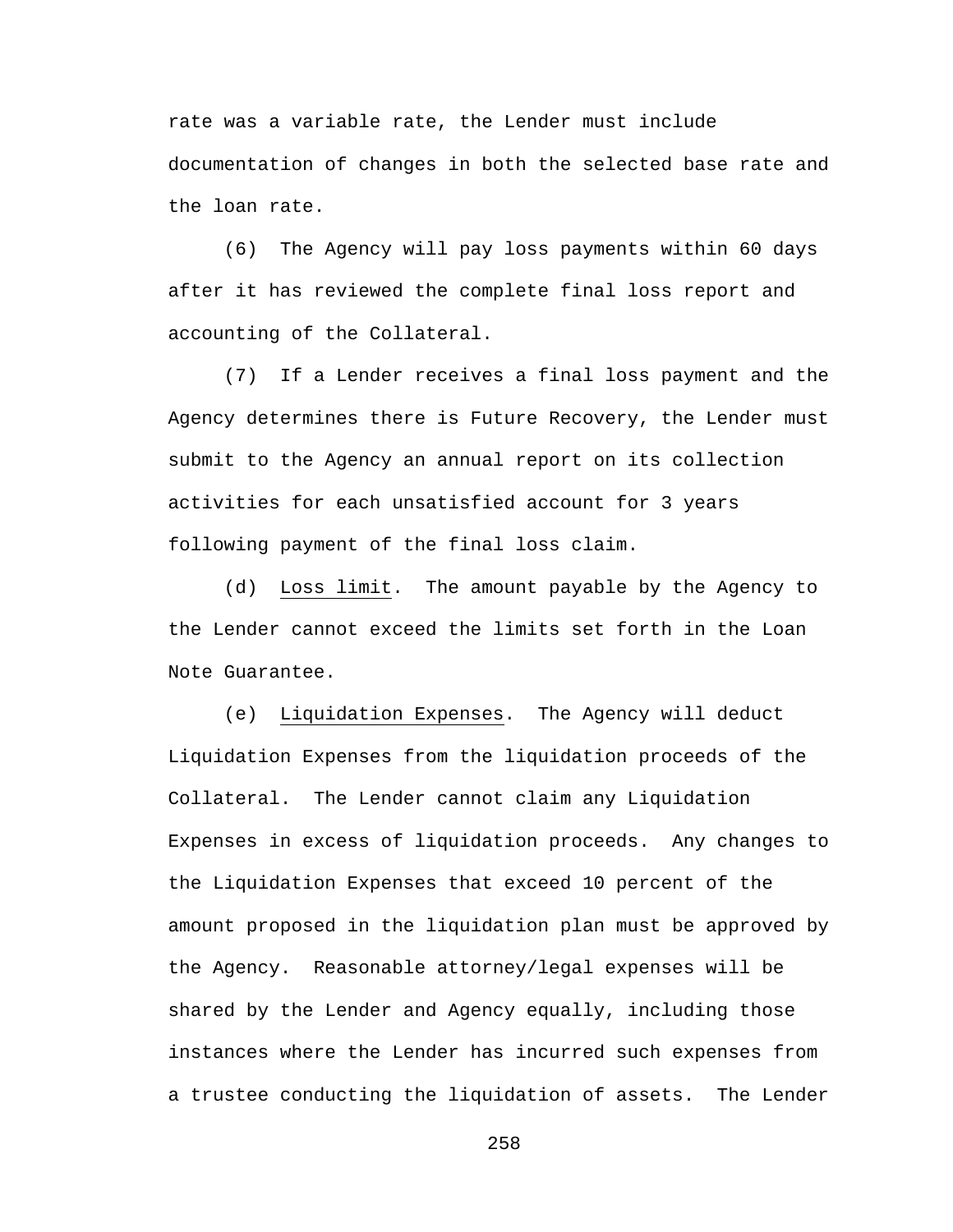cannot claim the guarantee fee or the Annual Renewal Fee as authorized Liquidation Expenses, and no In-House Expenses of the Lender will be allowed. In-House Expenses include, but are not limited to, employee's salaries, staff lawyers, travel, and overhead.

(f) Rent. The Lender must apply any net rental or other income that it receives from the Collateral to the guaranteed loan debt.

(g) Payment. Once the Agency approves the Guaranteed Loan Report of Loss and supporting documents submitted by the Lender:

(1) If the loss is greater than any estimated loss payment, the Agency will pay the additional amount owed by the Agency to the Lender.

(2) If the loss is less than the estimated loss payment, the Lender must reimburse the Agency for the overpayment plus Interest at the Promissory Note rate from the date of payment.

# **§§ 4287.359 - 4287.368 [Reserved]**

### **§ 4287.369 Future recovery**.

Unless notified otherwise by the Agency, after the final loss claim has been paid, the Lender must use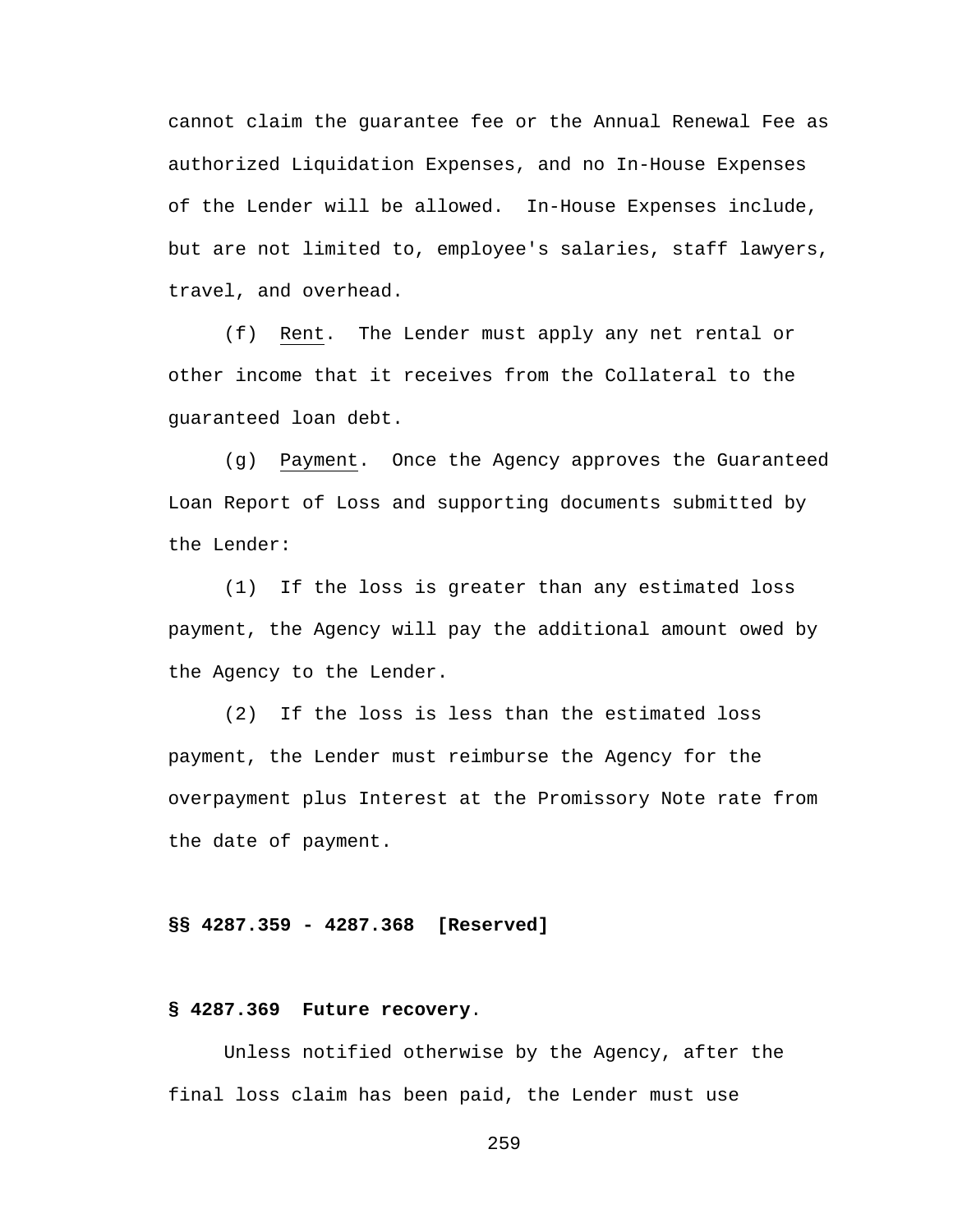reasonable efforts to attempt collection from any party still liable for Future Recovery. Any net proceeds from Future Recovery must be split Pro Rata between the Lender and the Agency based on the original amount of the loan guarantee. Any collection of Federal Debt made by the Federal Government from any liable party to the guaranteed loan will not be split with the Lender.

## **§ 4287.370 Bankruptcy**.

(a) Lender's responsibilities. It is the Lender's responsibility to protect the guaranteed loan and all of the Collateral securing it in bankruptcy and any related appellate proceedings. These responsibilities include, but are not limited to the following:

(1) Monitoring confirmed bankruptcy plans to determine Borrower compliance, and, if the Borrower fails to comply, pursue appropriate relief;

(2) Filing all the necessary papers and pleadings concerning the case, including where appropriate a proof of claim;

(3) Attending and, where necessary, participating in meetings of the creditors and all court proceedings;

(4) Requesting modifications of any proposed bankruptcy plan whenever it appears that the Lender could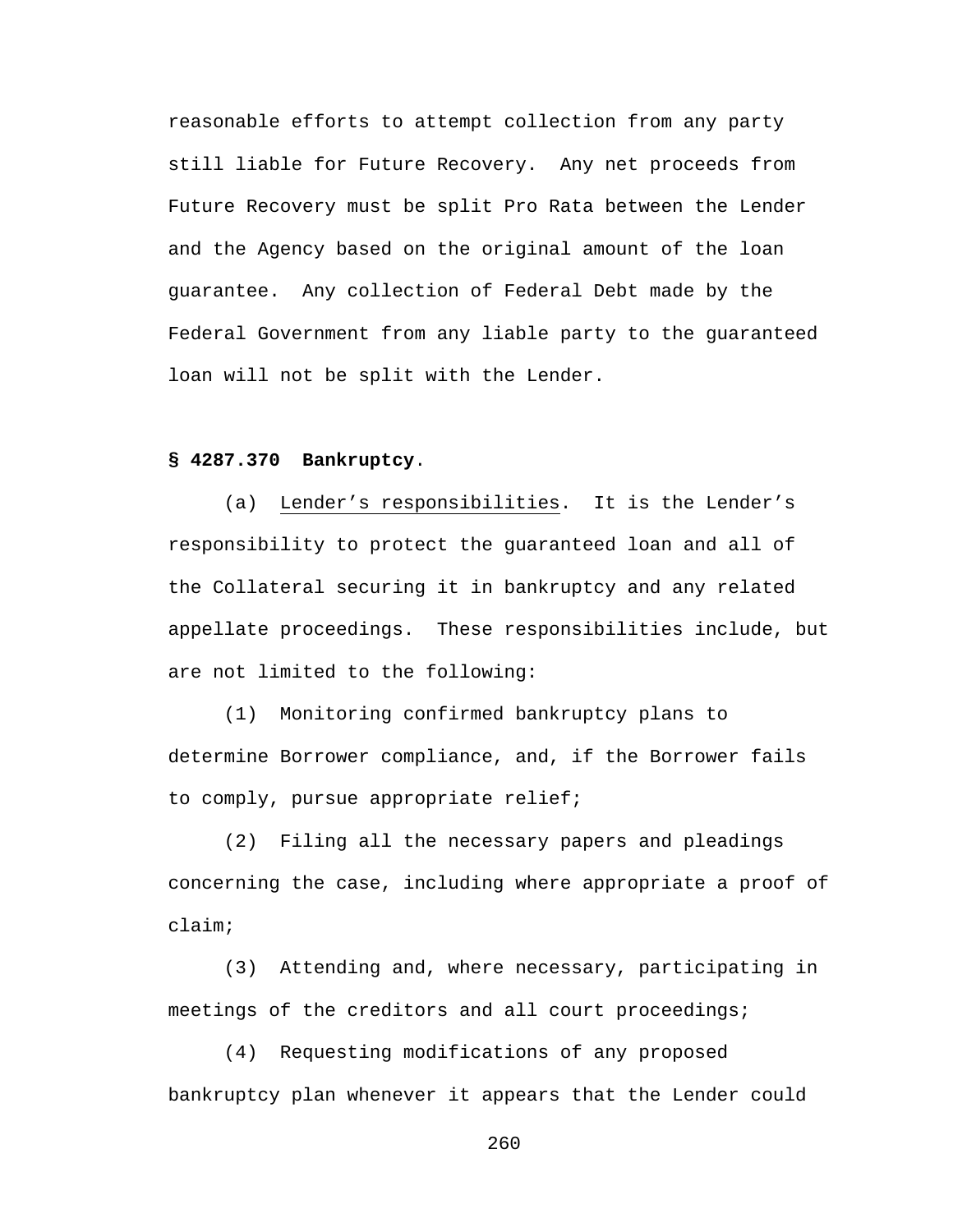obtain additional recoveries via plan modification;

(5) Keeping the Agency adequately and regularly informed in writing of all aspects of the proceedings;

(6) Submitting a Default status report within 15 days after the date when the Borrower Defaults and every 30 days thereafter until the Default is resolved or a final loss claim is paid by the Agency. The Default status report will be used to inform the Agency of the bankruptcy filing, the plan confirmation date, when the plan is complete, and when the Borrower is not in compliance with the plan; and

(7) With written Agency consent, the Lender and Agency will equally share the cost of any independent appraisal fee to protect the guaranteed loan in any bankruptcy proceedings.

(b) Reports of loss during bankruptcy. In bankruptcy proceedings, payment of loss claims will be made as provided in this section.

(1) Estimated loss payments.

(i) If a Borrower has filed for bankruptcy and all or a portion of the debt has been discharged, the Lender must request an estimated loss payment of the guaranteed portion of the accrued Interest and principal discharged by the court. Only one estimated loss payment is allowed during the bankruptcy and any related appellate proceedings. All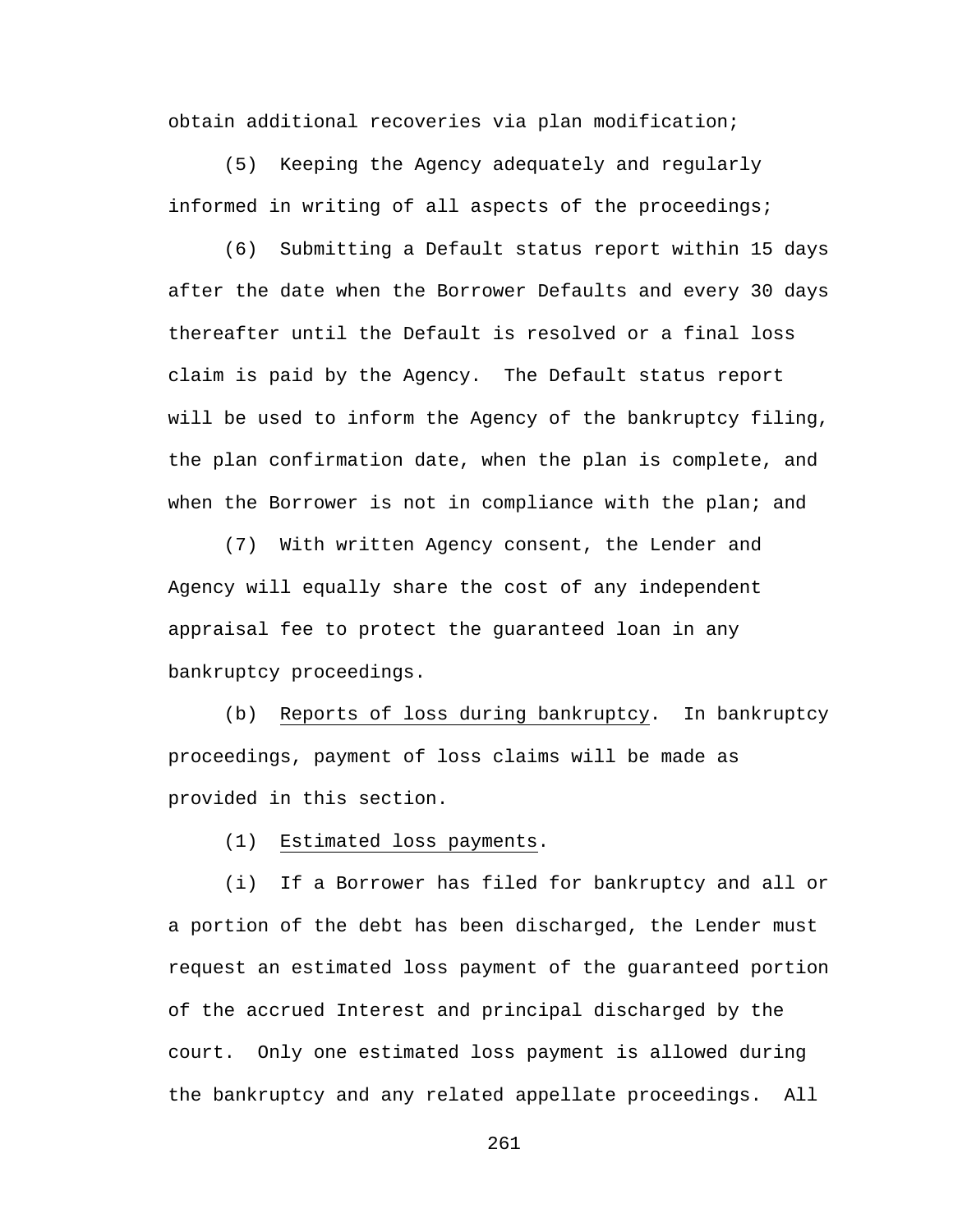subsequent claims of the Lender during bankruptcy and any related appellate proceedings will be considered revisions to the initial estimated loss. A revised estimated loss payment may be processed by the Agency, at its option, in accordance with any court-approved changes in the bankruptcy plan. Once the bankruptcy plan has been completed, the Lender is responsible for submitting the documentation necessary for the Agency to review and adjust the estimated loss claim to reflect any actual discharge of principal and Interest and to reimburse the Lender for any court-ordered Interest rate reduction under the terms of the bankruptcy plan.

(ii) The Lender must use the Guaranteed Loan Report of Loss to request an estimated loss payment and to revise any estimated loss payments during the course of the bankruptcy plan. The estimated loss claim, as well as any revisions to this claim, must be accompanied by documentation to support the claim.

(iii) Upon completion of a bankruptcy plan, the Lender must:

(A) Complete a Form RD 1980-44 and forward this form to the Agency; and

(B) Provide the Agency with the documentation necessary to determine whether the estimated loss paid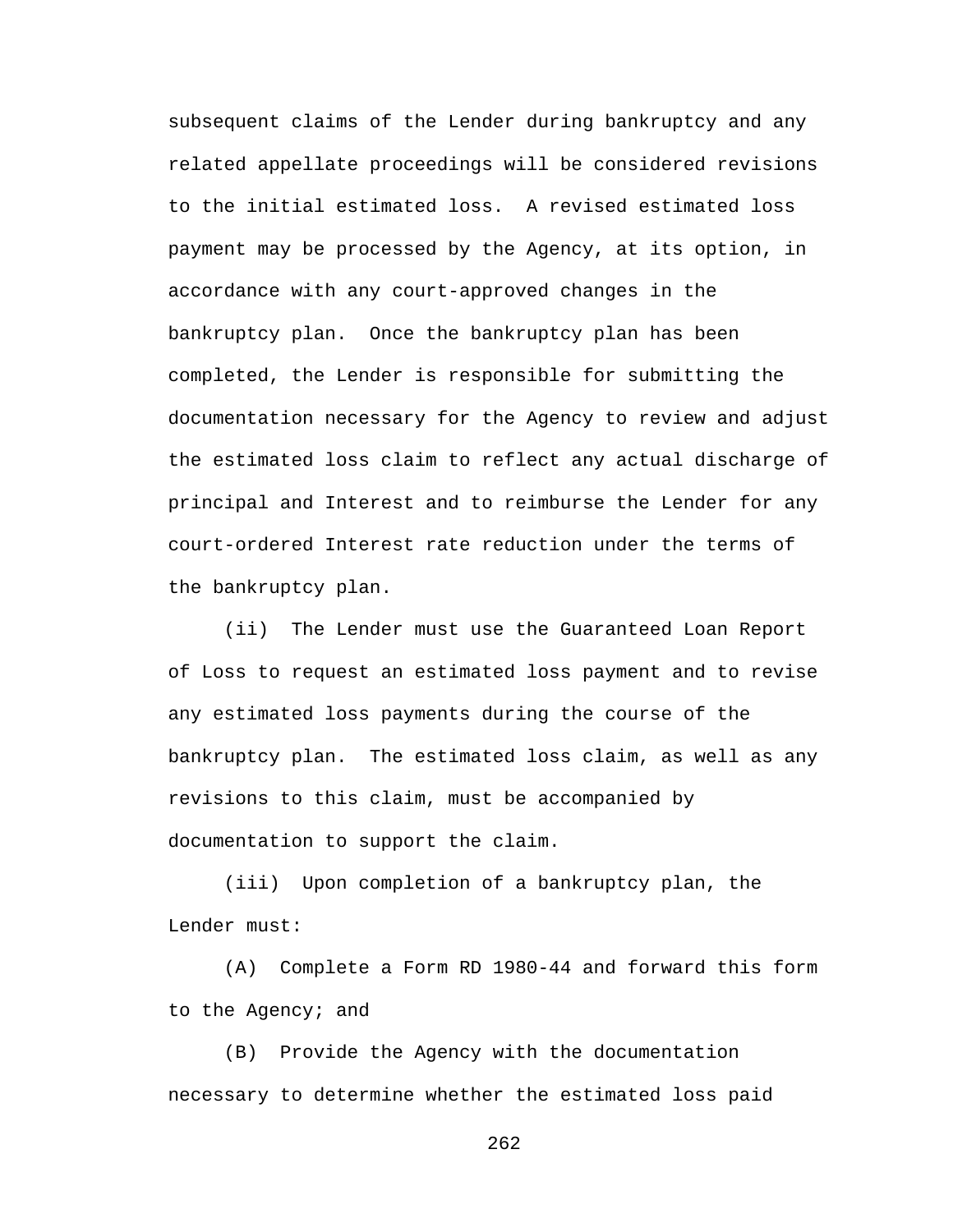equals the actual loss sustained.

(1) If the actual loss sustained as a result of the bankruptcy is less than the estimated loss, the Lender must reimburse the Agency for the overpayment plus Interest at the Promissory Note rate from the date of payment of the estimated loss.

(2) If the actual loss is greater than the estimated loss payment, the Lender must submit a revised estimated loss claim in order to obtain payment of the additional amount owed by the Agency to the Lender.

### (2) Bankruptcy loss payments.

(i) The Lender must request a bankruptcy loss payment of the guaranteed portion of the accrued Interest and principal discharged by the court for all bankruptcies when all or a portion of the debt has been discharged. Unless a final court decree approves a subsequent change to the bankruptcy plan that is adverse to the Lender, only one bankruptcy loss payment is allowed during the bankruptcy. Once a final court decree has discharged all or part of the guaranteed loan and any appeal period has run, the Lender must submit the documentation necessary for the Agency to review and adjust the bankruptcy loss claim to reflect any actual discharge of principal and Interest.

(ii) The Lender must use the Guaranteed Loan Report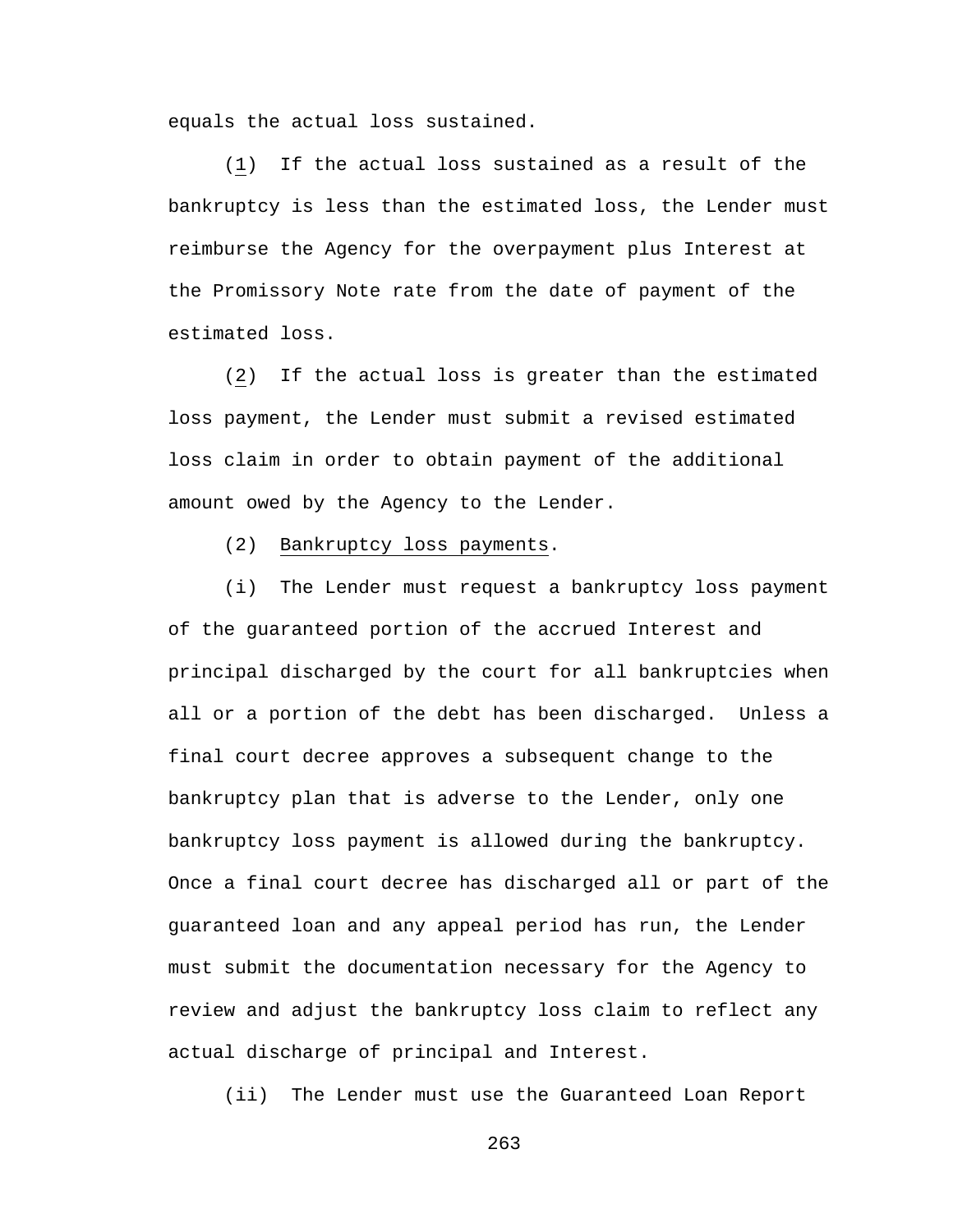of Loss to request a bankruptcy loss payment and to revise any bankruptcy loss payments during the course of the bankruptcy. The Lender must include with the bankruptcy loss claim documentation to support the claim, as well as any revisions to this claim.

(iii) Upon completion of a bankruptcy plan, restructuring, or liquidation, the Lender must either complete a Form RD 1980-44 and forward this form to the Agency or enter the data directly into LINC.

(iv) If an estimated loss claim is paid during a bankruptcy and the Borrower repays in full the remaining balance without an additional loss sustained by the Lender, a final Guaranteed Loan Report of Loss is not necessary.

(3) Interest rate losses as a result of bankruptcy reorganization. Interest rate losses as a result of bankruptcy reorganization will be paid as follows:

(i) Interest losses sustained during the period of the bankruptcy plan will be processed in accordance with paragraph (b)(1) of this section;

(ii) Interest losses sustained after the bankruptcy plan is confirmed will be processed annually when the Lender sustains a loss as a result of a permanent Interest rate reduction that extends beyond the period of the bankruptcy plan; and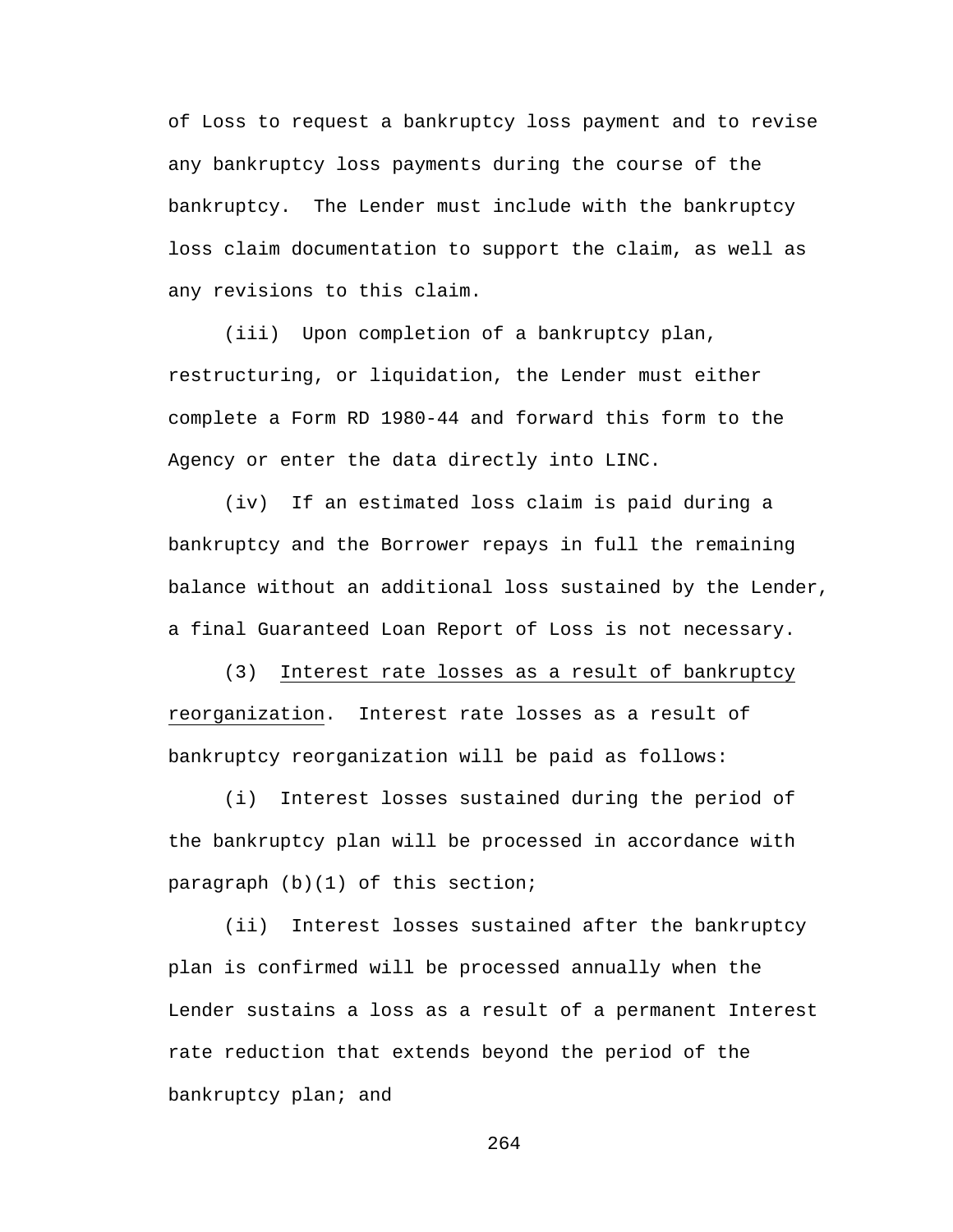(iii) If a bankruptcy loss claim is paid during the operation of the bankruptcy plan and the Borrower repays in full the remaining balance without an additional loss sustained by the Lender, a final Guaranteed Loan Report of Loss is not necessary.

(4) Final bankruptcy loss payments. The Agency will process final bankruptcy loss payments when the loan is fully liquidated.

(5) Application of loss claim payments. The Lender must apply estimated loss payments first to the unsecured principal of the guaranteed portion of the debt and then to the unsecured interest of the guaranteed portion of the debt. In the event a court attempts to direct the payments to be applied in a different manner, the Lender must immediately notify the Agency in writing.

(6) Protective Advances. If approved Protective Advances, as authorized by § 4287.356, were incurred in connection with the initiation of liquidation action and were required to provide repairs, insurance, etc., to protect the Collateral as result of delays in the case of failure of the Borrower to maintain the security prior to the Borrower having filed bankruptcy, the Protective Advances together with accrued Interest are payable under the guarantee in the final loss claim.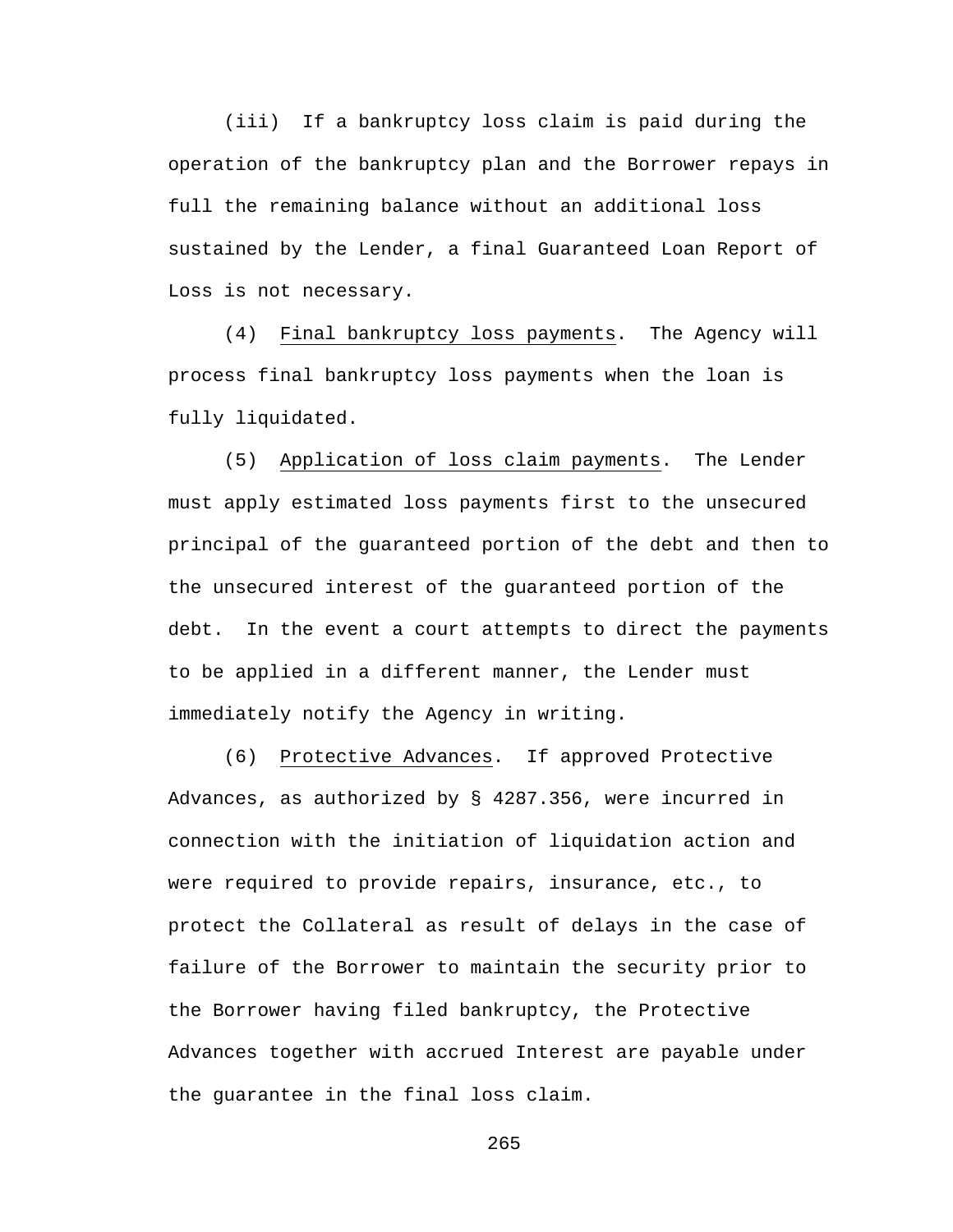## (c) Expenses during bankruptcy proceedings.

(1) Under no circumstances will the guarantee cover Liquidation Expenses in excess of liquidation proceeds.

(2) Expenses, such as reasonable attorney/legal fees and the cost of appraisals incurred by the Lender as a direct result of the Borrower's bankruptcy filing, will be shared equally by the Lender and the Agency.

(3) Reasonable and customary Liquidation Expenses must be deducted from Collateral sale proceeds. Liquidation Expenses are covered under the guarantee, provided they are reasonable, customary, and provide a demonstrated economic benefit to the Lender and the Agency. Lender's In-House Expenses, which are those expenses that would normally be incurred for administration of the loan, including in-house lawyers, are not covered by the guarantee.

(4) When a bankruptcy proceeding results in a liquidation of the Borrower by a bankruptcy trustee appointed under 11 U.S.C. §§ 701, 702, 703 or 1104, expenses will be handled as directed by the court, and the Lender cannot claim Liquidation Expenses for the sale of the assets.

(5) If the property is abandoned by the bankruptcy trustee, the Lender will conduct the liquidation in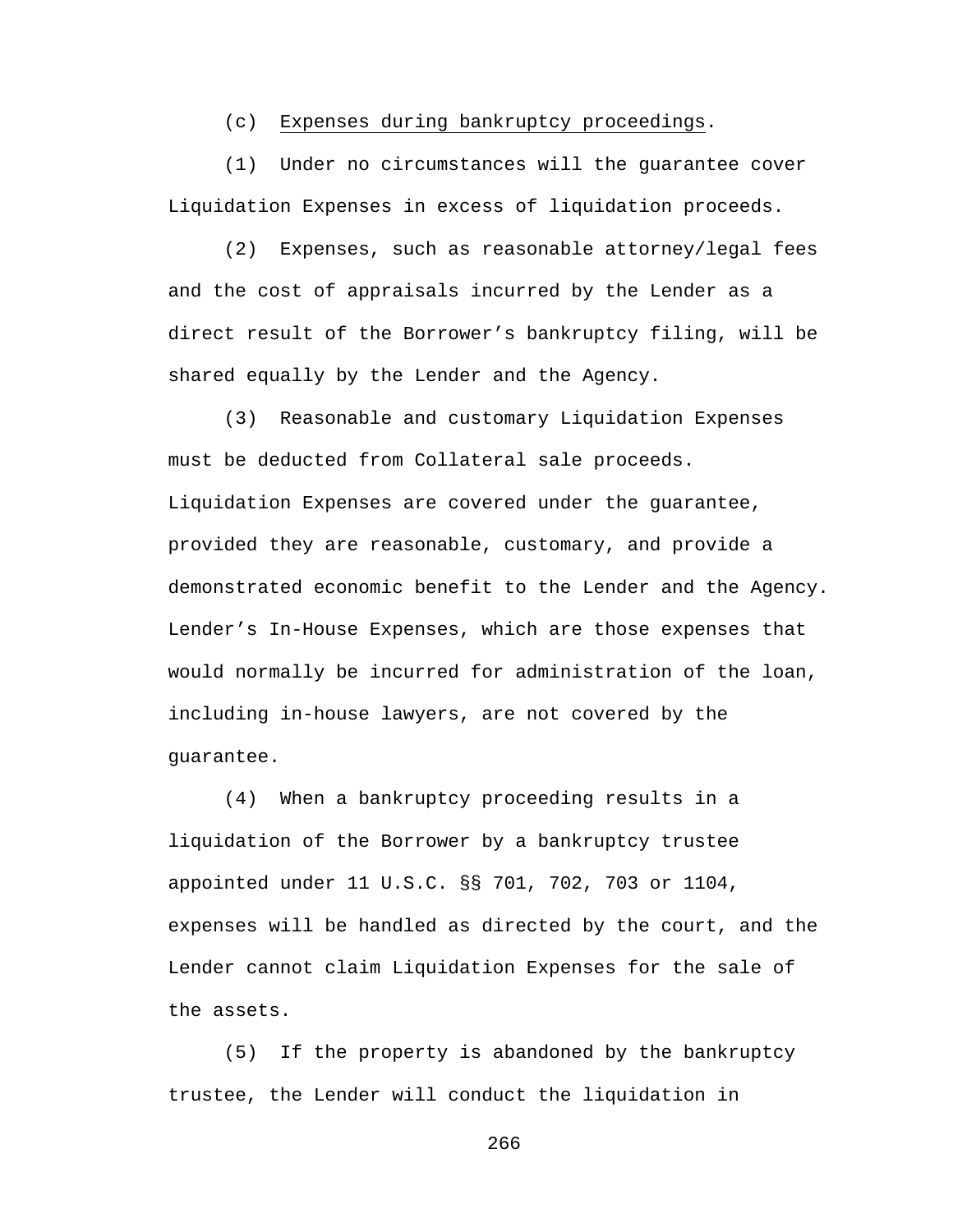accordance with § 4287.357.

(6) Proceeds received from partial sale of Collateral during bankruptcy may be used by the Lender to pay reasonable costs, such as freight, labor and sales commissions, associated with the partial sale. Reasonable use of proceeds for this purpose must be documented with the final loss claim.

### **§§ 4287.371 - 4287.379 [Reserved]**

#### **§ 4287.380 Termination of guarantee**.

The Loan Note Guarantee will terminate under any of the following conditions:

- (a) Upon full payment of the guaranteed loan;
- (b) Upon full payment of any loss obligation; or
- (c) Upon written notice from the Lender to the Agency

that the guarantee will terminate 30 days after the date of notice, provided that the Lender owns the entire guaranteed interest in the loan and the Loan Note Guarantee is returned to the Agency to be canceled.

**§§ 4287.381 – 4287.399 [Reserved]**